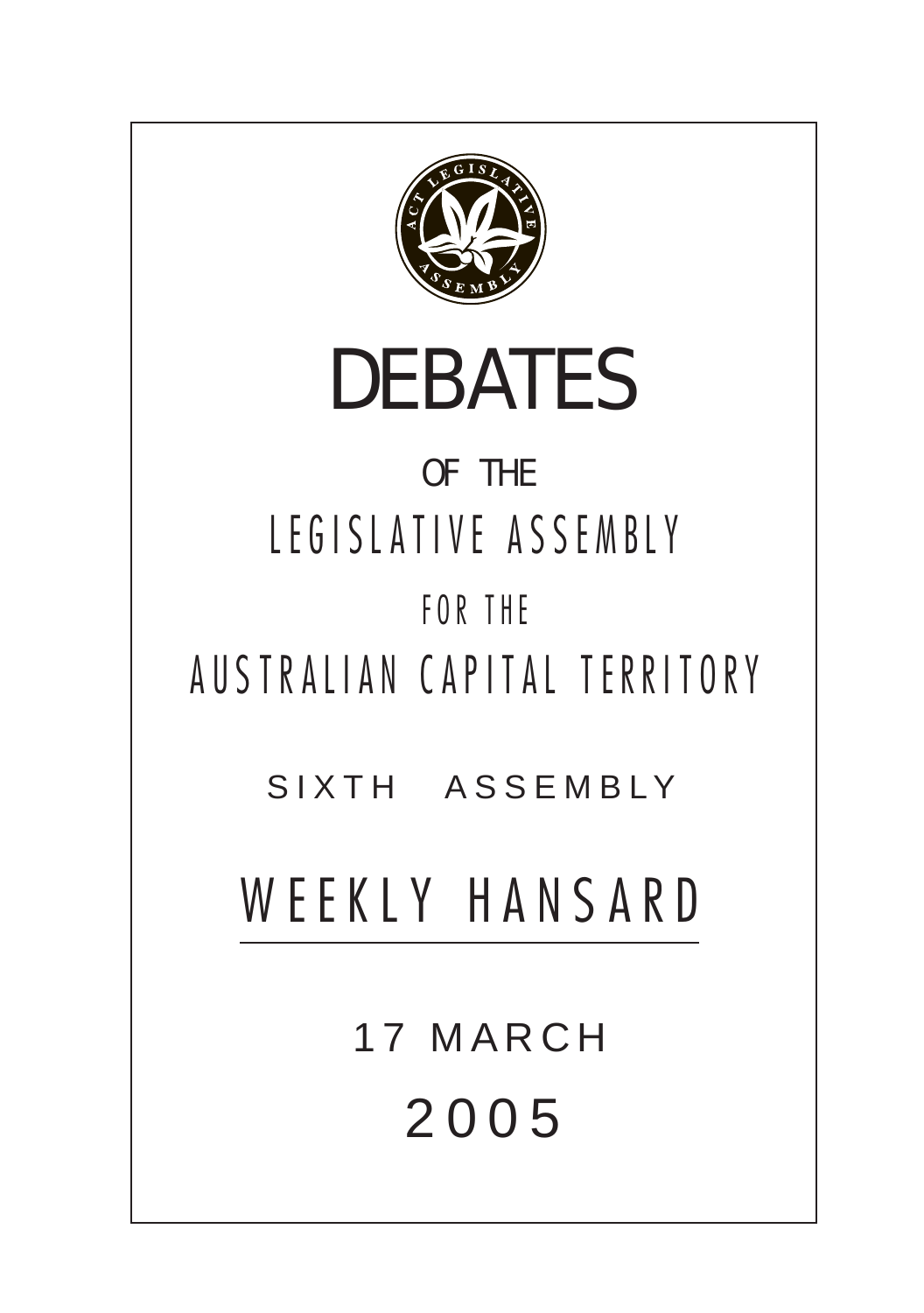# Thursday, 17 March 2005

| Questions without notice:                          |  |
|----------------------------------------------------|--|
|                                                    |  |
|                                                    |  |
|                                                    |  |
|                                                    |  |
|                                                    |  |
|                                                    |  |
|                                                    |  |
|                                                    |  |
|                                                    |  |
|                                                    |  |
|                                                    |  |
|                                                    |  |
| Supplementary answers to questions without notice: |  |
|                                                    |  |
|                                                    |  |
|                                                    |  |
|                                                    |  |
|                                                    |  |
|                                                    |  |
|                                                    |  |
|                                                    |  |
|                                                    |  |
|                                                    |  |
|                                                    |  |
|                                                    |  |
| Adjournment:                                       |  |
|                                                    |  |
|                                                    |  |
|                                                    |  |
|                                                    |  |
|                                                    |  |
|                                                    |  |
|                                                    |  |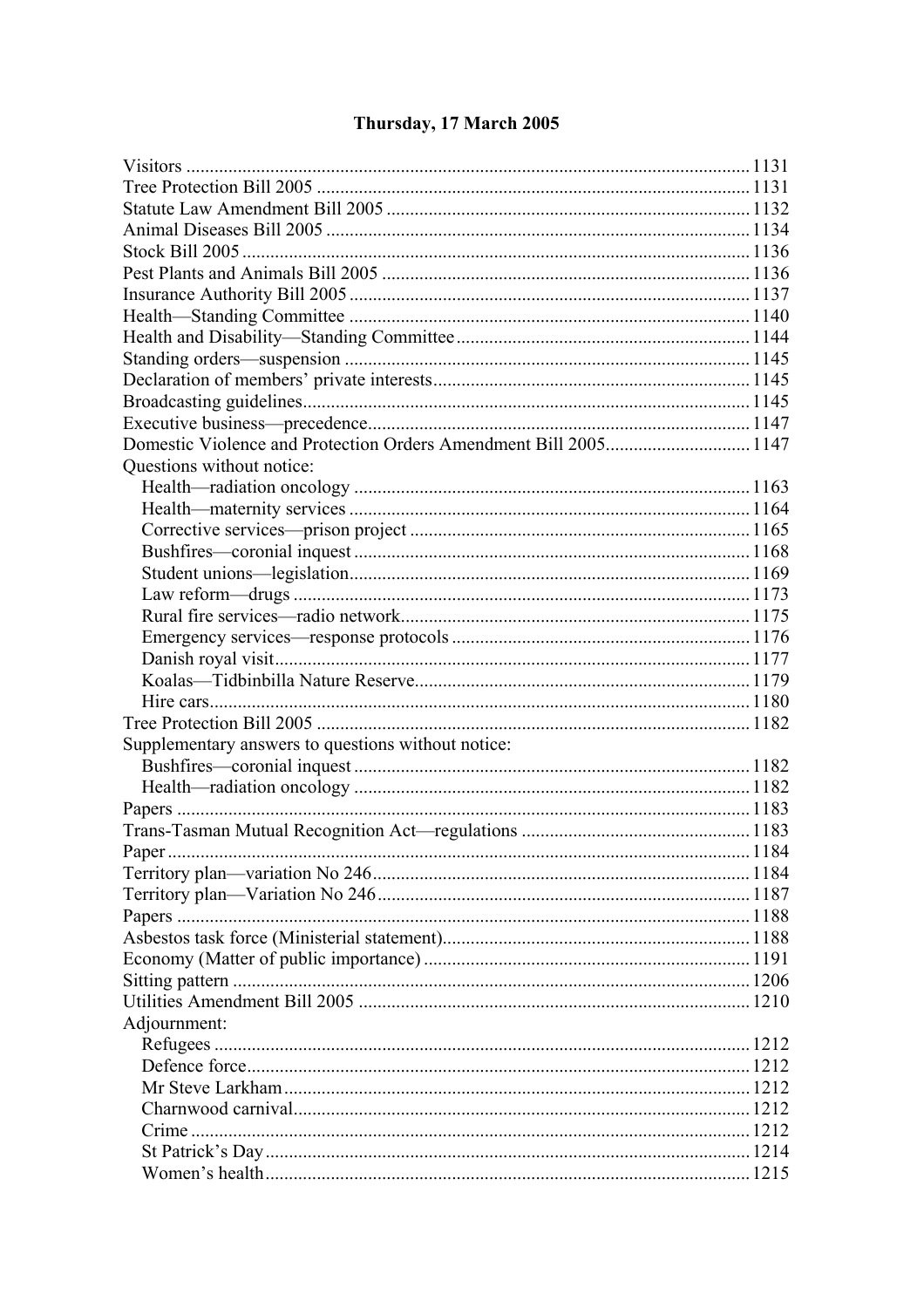| Incorporated documents:                                                            |  |
|------------------------------------------------------------------------------------|--|
| Attachment 1: Document incorporated by the Minister for the Environment 1222       |  |
| Schedules of Amendments: Schedule 1:                                               |  |
|                                                                                    |  |
| Answers to questions:                                                              |  |
|                                                                                    |  |
|                                                                                    |  |
|                                                                                    |  |
|                                                                                    |  |
|                                                                                    |  |
|                                                                                    |  |
|                                                                                    |  |
|                                                                                    |  |
|                                                                                    |  |
| Aboriginals and Torres Strait Islanders—shared responsibility (Question No 89)1235 |  |
|                                                                                    |  |
| Aboriginals and Torres Strait Islanders—businesses (Question No 91)  1237          |  |
| Aboriginals and Torres Strait Islanders—programs (Question No 92) 1237             |  |
|                                                                                    |  |
|                                                                                    |  |
|                                                                                    |  |
|                                                                                    |  |
| Environment and conservation—greenhouse gas emissions (Question No 107) 1240       |  |
|                                                                                    |  |
|                                                                                    |  |
|                                                                                    |  |
|                                                                                    |  |
|                                                                                    |  |
|                                                                                    |  |
|                                                                                    |  |
|                                                                                    |  |
|                                                                                    |  |
| Canberra Institute of Technology—roving tutors (Question No 121)  1248             |  |
|                                                                                    |  |
|                                                                                    |  |
|                                                                                    |  |
|                                                                                    |  |
|                                                                                    |  |
|                                                                                    |  |
|                                                                                    |  |
|                                                                                    |  |
|                                                                                    |  |
|                                                                                    |  |
|                                                                                    |  |
|                                                                                    |  |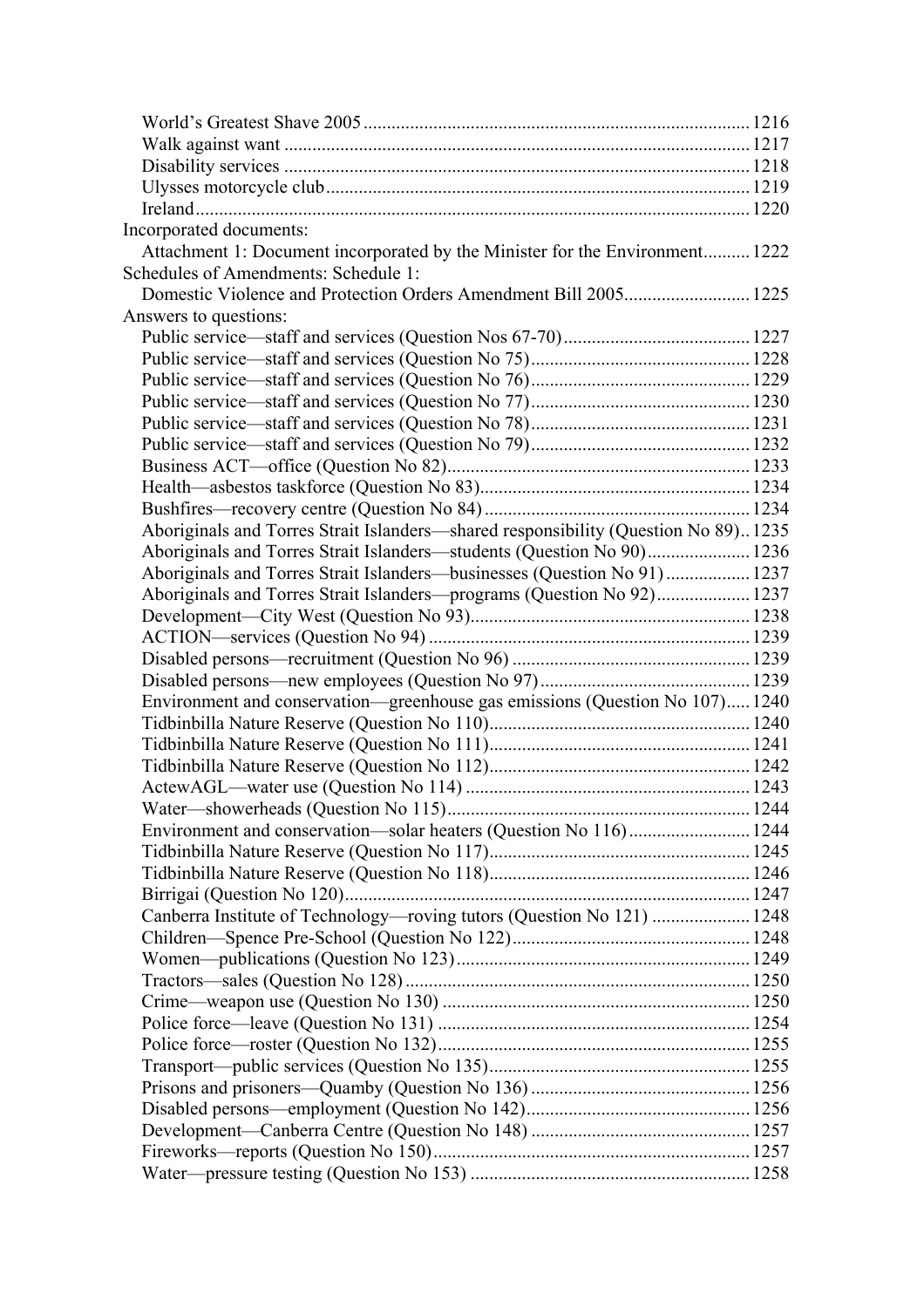| Hospitals—interstate patient travel assistance (Question No 158)  1262              |  |
|-------------------------------------------------------------------------------------|--|
|                                                                                     |  |
|                                                                                     |  |
|                                                                                     |  |
|                                                                                     |  |
|                                                                                     |  |
|                                                                                     |  |
|                                                                                     |  |
|                                                                                     |  |
|                                                                                     |  |
|                                                                                     |  |
| Aboriginal and Torres Strait Islander Affairs, Office—website (Question No 173)1274 |  |
|                                                                                     |  |
|                                                                                     |  |
|                                                                                     |  |
|                                                                                     |  |
|                                                                                     |  |
| Emergency services—single response units (Question No 189) 1276                     |  |
|                                                                                     |  |
|                                                                                     |  |
|                                                                                     |  |
| Sport and recreation—active after school program (Question No 199) 1280             |  |
|                                                                                     |  |
|                                                                                     |  |
| Sport and recreation—kids at play program (Question No 202) 1283                    |  |
|                                                                                     |  |
|                                                                                     |  |
| Emergency services—communications disruptions (Question No 209) 1286                |  |
|                                                                                     |  |
|                                                                                     |  |
|                                                                                     |  |
|                                                                                     |  |
|                                                                                     |  |
|                                                                                     |  |
|                                                                                     |  |
|                                                                                     |  |
|                                                                                     |  |
|                                                                                     |  |
|                                                                                     |  |
|                                                                                     |  |
| Disability, Housing and Community Services, Department (Question No 326)  1294      |  |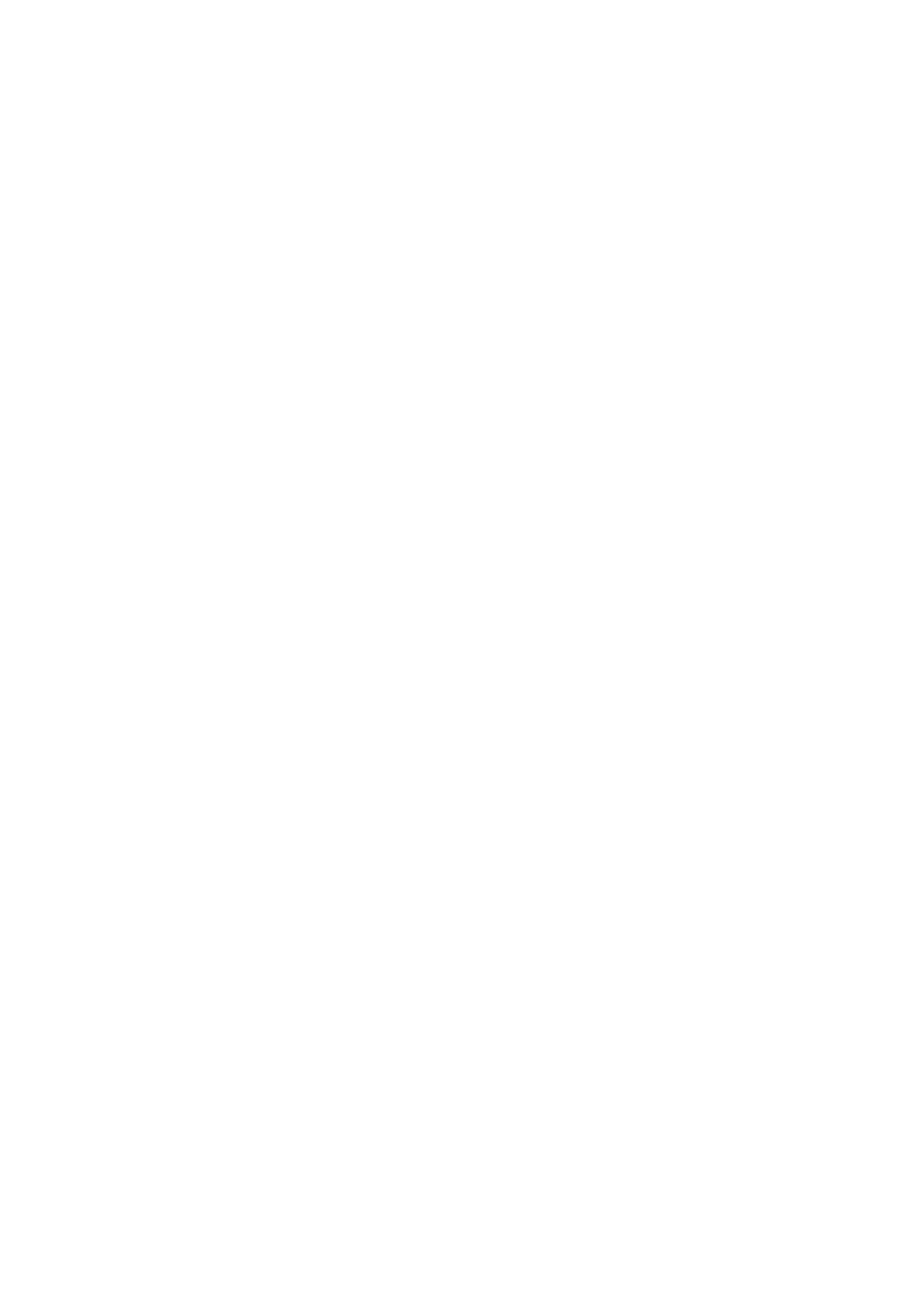# **Thursday, 17 March 2005**

**MR SPEAKER** (Mr Berry) took the chair at 10.30 am and asked members to stand in silence and pray or reflect on their responsibilities to the people of the Australian Capital Territory.

## <span id="page-5-0"></span>**Visitors**

**MR SPEAKER**: I welcome the students from Phillip College who are in the gallery.

# <span id="page-5-1"></span>**Tree Protection Bill 2005**

**Mr Stanhope**, pursuant to notice, presented the bill, its explanatory statement and a Human Rights Act compatibility statement.

Title read by Clerk.

**MR STANHOPE** (Ginninderra—Chief Minister, Attorney-General, Minister for the Environment and Minister for Arts, Heritage and Indigenous Affairs) (10.34): I move:

That this bill be agreed to in principle.

Mr Speaker, it is with a great deal of satisfaction that I bring to the Assembly today a bill for permanent tree protection for urban Canberra. You may recall that in May 2004 I tabled the Tree Protection Bill 2004. However, the election of October 2004 precluded Assembly debate.

The government has taken the opportunity to re-examine the provisions of the bill. As a consequence, some amendments have been incorporated to provide greater certainty about decision-making processes, improve the integration of tree protection considerations in planning processes, and provide a smoother transition to new tree protection arrangements.

The objectives of the bill are unchanged. The government remains committed to providing strong and effective legislation that strikes the right balance between protecting the cultural and natural heritage of Canberra and not impinging unduly on the expectations and rights of property owners with trees on their property.

Every Canberran enjoys the benefits of living in one of Australia's best urban forests. The urban forest provides us with economic, environmental and aesthetic benefits, as well as playing an important role in the realisation of Walter Burley Griffin's vision of a garden city. The development and maintenance of a healthy urban forest is an important step towards creating a sustainable city.

This bill will replace the Tree Protection (Interim Scheme) Act 2001 with legislation that will significantly improve the protection of outstanding trees throughout the city and will ensure the benefits of the urban forest can be enjoyed long into the future.

In October 2002, the government released a discussion paper—*Tree protection for the ACT: the next steps*—which canvassed a range of issues that arose during the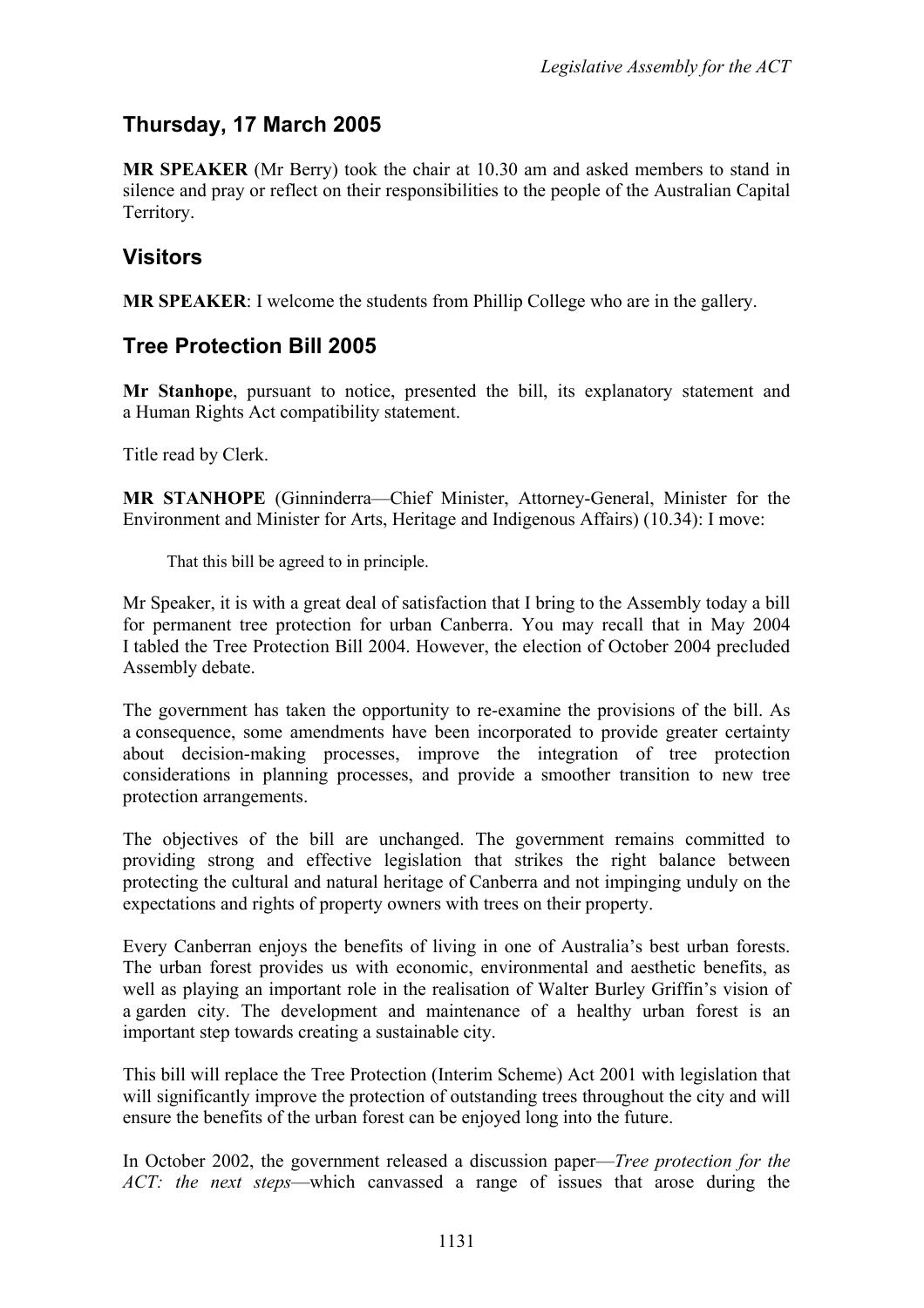administration of the interim scheme. The community response to the discussion paper and subsequent consultation was strongly supportive of tree protection. However, there was concern at the sometimes onerous and unnecessarily intrusive nature of the current interim scheme.

It is apparent that the broad scale, scattergun approach of the current scheme is not appropriate and impacts unduly upon the activities of the very people that helped create Canberra's garden city image. However, the interim scheme has been valuable in preventing the unnecessary removal of trees and wholesale block clearing in redevelopment projects and has been a major factor in making architects and developers consider trees in the planning process.

There are many individual trees and groups of trees throughout this city that the community values highly. Some of the old remnant eucalypts, for example, provide an important link to our past. Some trees are valuable for ecological or botanical reasons, or simply for their outstanding contribution to the landscape of the city. Under the bill, these trees would be listed on an ACT tree register and provided with a high level of protection.

Once this legislation is in place, Canberra's tree owners will notice immediate benefits. Lessees will benefit from the streamlined one-stop-shop approach for development applications involving trees as well as quicker responses to routine requests for approval to remove a tree. Further benefits will be apparent once the transition to the permanent scheme is complete. The government has developed a strategy for this transition involving a comprehensive survey of the city undertaken to identify trees of high importance.

I have run into some difficulty with the rest of my speech, Mr Speaker, so I commend this bill to the Assembly.

Debate (on motion by **Mrs Dunne**) adjourned to the next sitting.

### <span id="page-6-0"></span>**Statute Law Amendment Bill 2005**

**Mr Stanhope**, pursuant to notice, presented the bill, its explanatory statement and a Human Rights Act compatibility statement.

Title read by Clerk.

**MR STANHOPE** (Ginninderra—Chief Minister, Attorney-General, Minister for the Environment and Minister for Arts, Heritage and Indigenous Affairs) (10.38): I move:

That this bill be agreed to in principle.

This bill makes statute law revision amendments to ACT legislation under guidelines for the technical amendments program approved by the government. The bill makes amendments that are minor or technical, and non-controversial. They are generally insufficiently important to justify the presentation of separate legislation in each case and inappropriate to make as editorial amendments in the process of republishing legislation under the Legislation Act 2001.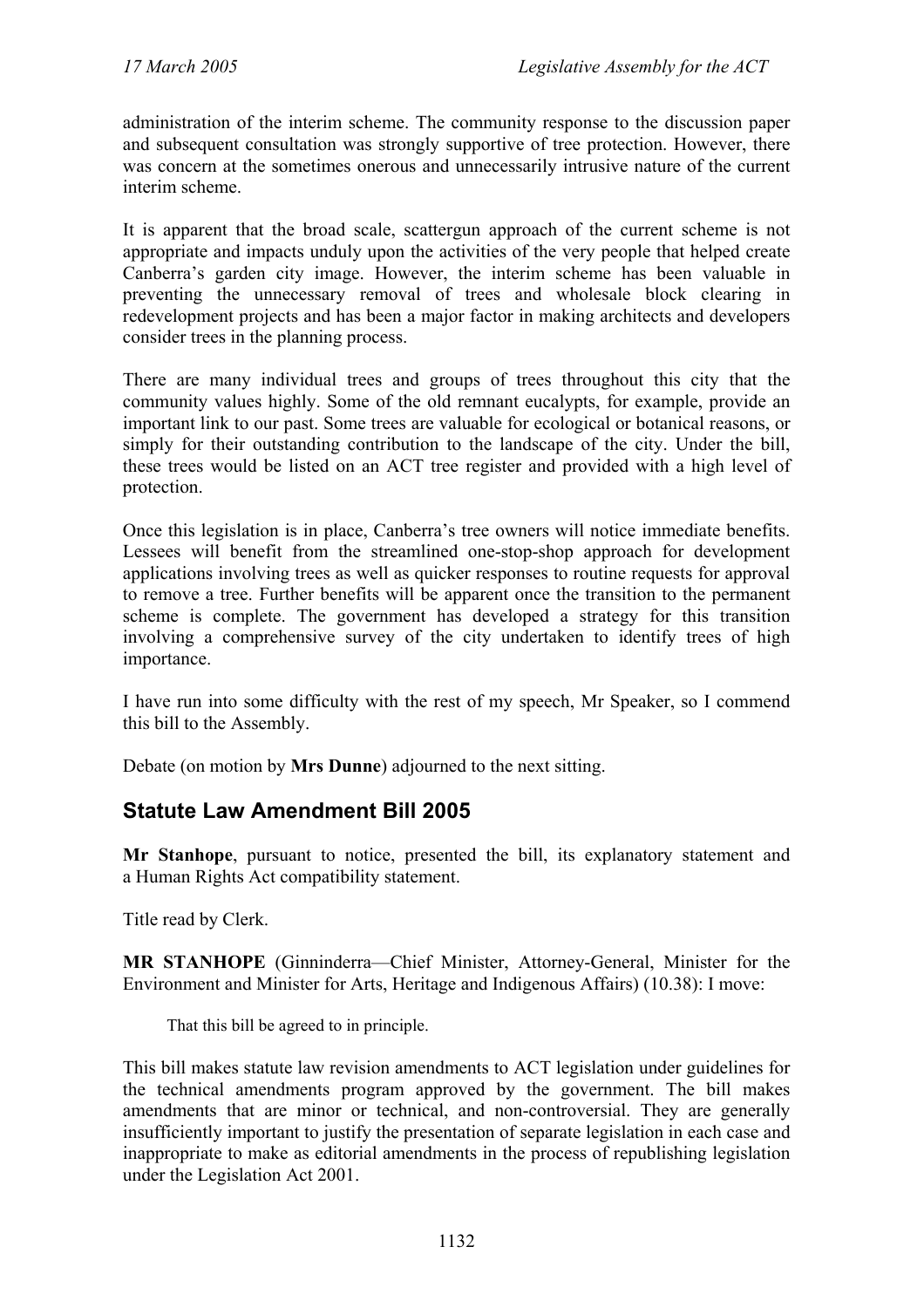However, the bill serves the important purpose of improving the overall quality of the ACT statute book so that our laws are kept up-to-date and are easier to find, read and understand. A well-maintained statute book significantly enhances access to ACT legislation and it is a very practical measure to give effect to the principle that members of the community have a right to know the laws that they are required to obey.

The enhancement of the ACT statute book through the technical amendments program is also a process of modernisation. For example, laws need to be kept up-to-date to reflect ongoing technological and societal change. Also, as the ACT statute book has been created from various jurisdictional sources over a long period, it reflects the various drafting practices, language usage, printing formats and styles throughout the years. It is important to maintain a minimum level of consistency in presentation and cohesion between legislation coming from different sources at different times so that better access to, and understanding of, the law is achieve.

Statute law amendment bills deal with four kinds of matters. Schedule 1 provides for minor, non-controversial amendments proposed by government agencies. Schedule 2 contains amendments of the Legislation Act 2001 proposed by the parliamentary counsel to ensure the overall structure of the statute book is cohesive and consistent and is developed to reflect best practice. Schedule 3 contains technical amendments proposed by the parliamentary counsel to correct minor typographical or clerical errors, improve grammar or syntax, omit redundant provisions, include explanatory notes or otherwise update or improve the form of the legislation. Schedule 4 repeals redundant legislation. However, this bill does not include such a schedule.

The bill contains a large number of minor amendments with detailed explanatory notes, so it is not useful for me to go through them now. However, I would like to briefly mention several matters. Schedule 1 includes amendments of the Dangerous Substances Act 2004 and the Occupational Health and Safety Act 1989 to narrow the grounds on which prohibition notices can be issued.

I should add that the Dangerous Substances Act amendments include one new element that may, at first blush, seem to be an extension of the power to issue a prohibition notice. However, new section 109 (2) (a), which provides for a prohibition notice to be issued for a contravention or likely contravention of an improvement notice, has a considerably narrower scope than existing section 109 (a), which provides for a prohibition notice to be issued for any contravention of the act.

Other amendments in schedule 1 include amendments of the University of Canberra Act 1989 that will assist the university to qualify for increased financial assistance under the commonwealth's Higher Education Support Act 2003 by giving effect to certain of the national governance protocols under the act.

The amendments of the Legislation Act in schedule 2 reflect the ongoing view by the parliamentary counsel of the act's operation and the improvement of its usefulness. For example, the legal effectiveness of a registrable instrument that is notified at the request of a person who is not authorised to make the request will be preserved by amendments of section 61. The amendments do not affect the power to make registrable instruments nor the people who can make registrable instruments. Also, chapter 10, which deals with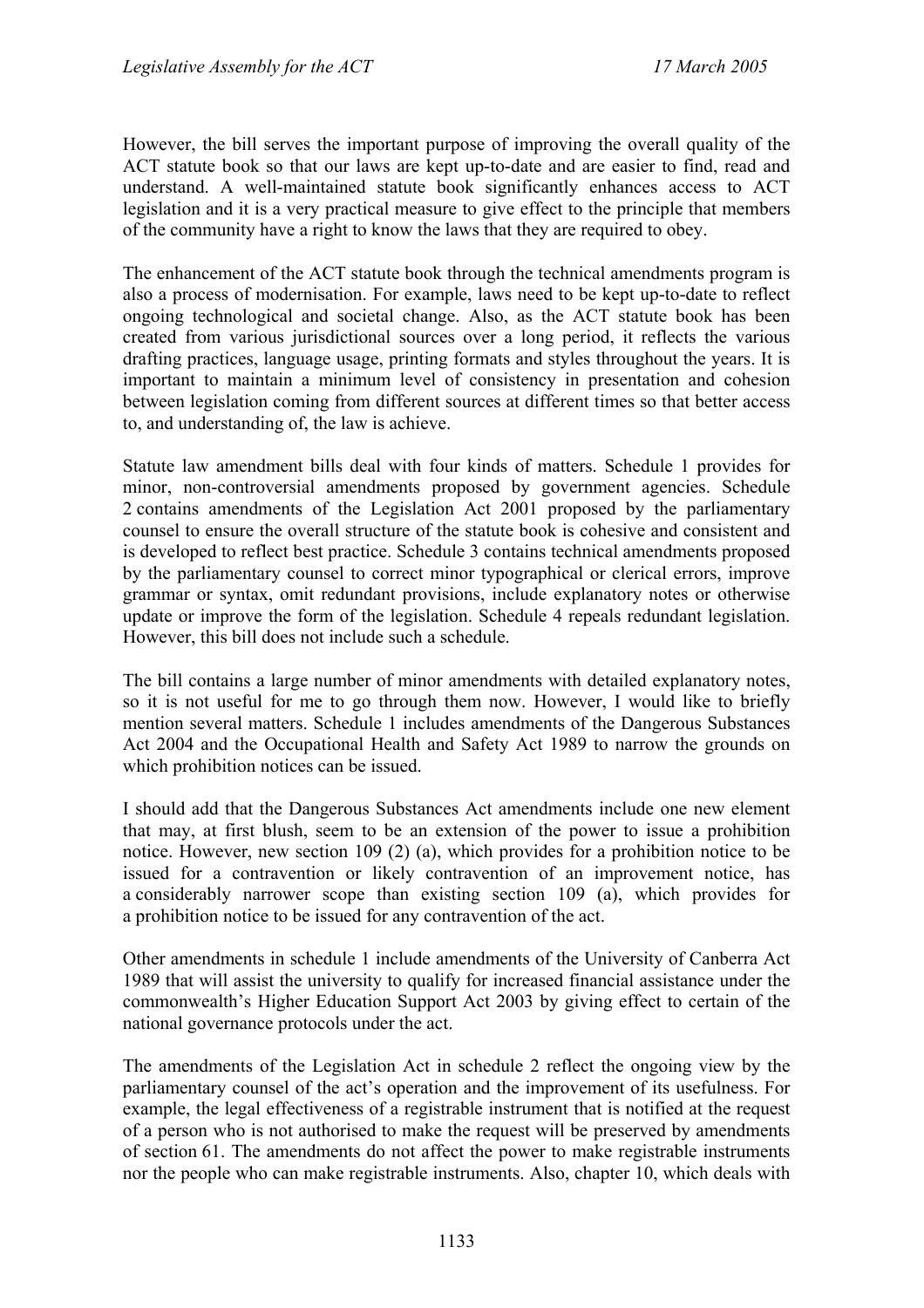how laws are referred to, and chapter 17, which deals with how entities and positions are referred to, are being simplified and their scope clarified.

In addition to the explanatory notes in the bill, parliamentary counsel is available to provide any further explanation or information that members would like about any of the amendments made by the bill. The bill, while minor and technical in nature, is another important building block in the development of a modernised and accessible ACT statute book that is second to none in Australia. Despite the nature of the amendments, their cumulative number has created a substantially sized bill on this occasion. Mr Speaker, I commend the bill to the Assembly.

Debate (on motion by **Mr Stefaniak**) adjourned to the next sitting.

### <span id="page-8-0"></span>**Animal Diseases Bill 2005**

**Mr Stanhope**, pursuant to notice, presented the bill, its explanatory statement and a Human Rights Act compatibility statement.

Title read by Clerk.

**MR STANHOPE** (Ginninderra—Chief Minister, Attorney-General, Minister for the Environment and Minister for Arts, Heritage and Indigenous Affairs) (10.44): I move:

That this bill be agreed to in principle.

I am very pleased today to present the Animal Diseases Bill 2005. I will also be presenting the Stock Bill 2005 and I will speak to the two bills together. These two bills will have a positive impact on urban and rural environment management, particularly in terms of national standards for the management of animal diseases.

The Animal Diseases Bill 2005 will repeal the Animal Diseases Act 1993 to take account of developments in animal health issues such as the national livestock identification system, banning the feeding of swill to livestock and a number of administrative reforms. The Animal Diseases Bill will provide for the introduction of a national livestock identification system which is a permanent whole-of-life identification system operated through a national database that enables individual animals to be tracked from property of birth to slaughter. This is an important provision, especially in the face of increasing global concern about diseases such as mad cow disease, that have public health and international trade implications. A whole-of-life traceability is essential for locating all cattle related to a case.

The amendments will also provide for the banning of swill feeding to livestock. This has already been agreed on a national basis as a public health measure to control the transmission of infected animal products in animal food. The ACT is the only jurisdiction yet to implement such a ban. There was no need to implement a ban directly until recently as pig keeping was not possible in the ACT.

The amendments also provide for a minimum 72-hour stock standstill. This measure has been agreed in principle by jurisdictions as an important initial emergency response. The amendment will place an obligation on owners or controllers of stock to stop movement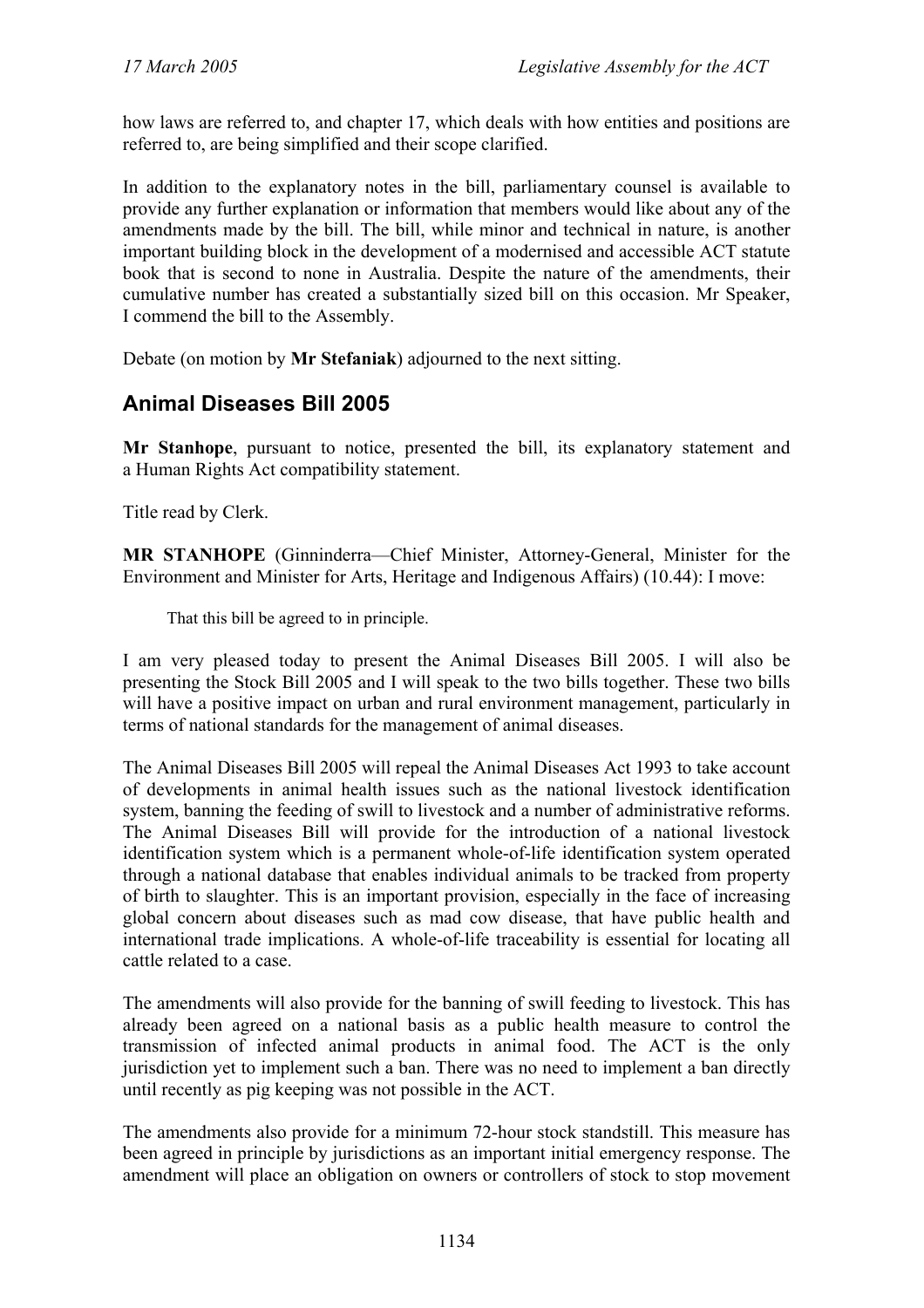of stock for a defined period. This control can be used, for example, on the diagnosis of foot and mouth disease anywhere in Australia or as a precautionary measure if a foot and mouth disease infection was strongly suspected. It would reduce the vectors of transmission of the disease while the source and likely areas of infection were identified.

The Animal Diseases Bill will provide for the prevention and control of exotic and endemic diseases by installing appropriate disease management practices. For example, a person who has reasonable grounds for believing that an animal is infected with an exotic disease or endemic disease commits an offence if they sell, move, dispose, bury, hide or otherwise attempt to suppress evidence of the animal. This will be in line with similar provisions in the New South Wales Stock Diseases Act and will ensure that animal diseases are disclosed to maximise the opportunity to deal with the disease and prevent losses to the wider community through the spread of the disease.

Finally, a few administrative amendments will ensure that the definition of "tags" and "infected" is updated to take account of new technology and new diseases. The amendments will also provide for a system of compulsory vendor declaration that requires those selling stock to indicate chemicals and antibiotics used on the animals prior to sale and to provide a statement as to the health of animals to be sold. This is very important for disease control.

The amendments will also adjust the compensation provisions to more closely conform to national cost-sharing arrangements and to treat endemic and exotic diseases in the same way. The restrictions on feeding meat products to ruminants will be moved from the Stock Act to the Animal Diseases Act. Additional controls are provided to ensure that compounded stock feed is appropriately labelled to ensure that components with health or disease implications are appropriately identified.

A related matter is the Stock Bill 2005, which, as I have indicated, I will also be tabling today. The Stock Bill will replace the Stock Act 1991 by updating it and including key parts of the Pounds Act 1928. The amendments will allow the government to take effective action to deal with straying stock. They will remove the ambiguities associated with what to do with straying stock and how to handle stock that trespass onto public or private land. They will also allow for the recovery of costs associated with the management of straying stock. Processes for authorising the movement of travelling stock and the registration of marks also will be updated to ensure that appropriate records are maintained for disease tracking purposes.

In March 2000 the Animal Diseases Act, the Stock Act and the Pounds Act were assessed under the national competition policy review. This review found that the legislation served a benefit to the community that outweighed any impacts arising from the restriction on competition. The review also considered the potential for reforms to improve the operation of these acts and the two bills that I am introducing today address those matters.

Mr Speaker, I commend the Animal Diseases Bill 2005 to the Assembly.

Debate (on motion by **Mrs Dunne**) adjourned to the next sitting.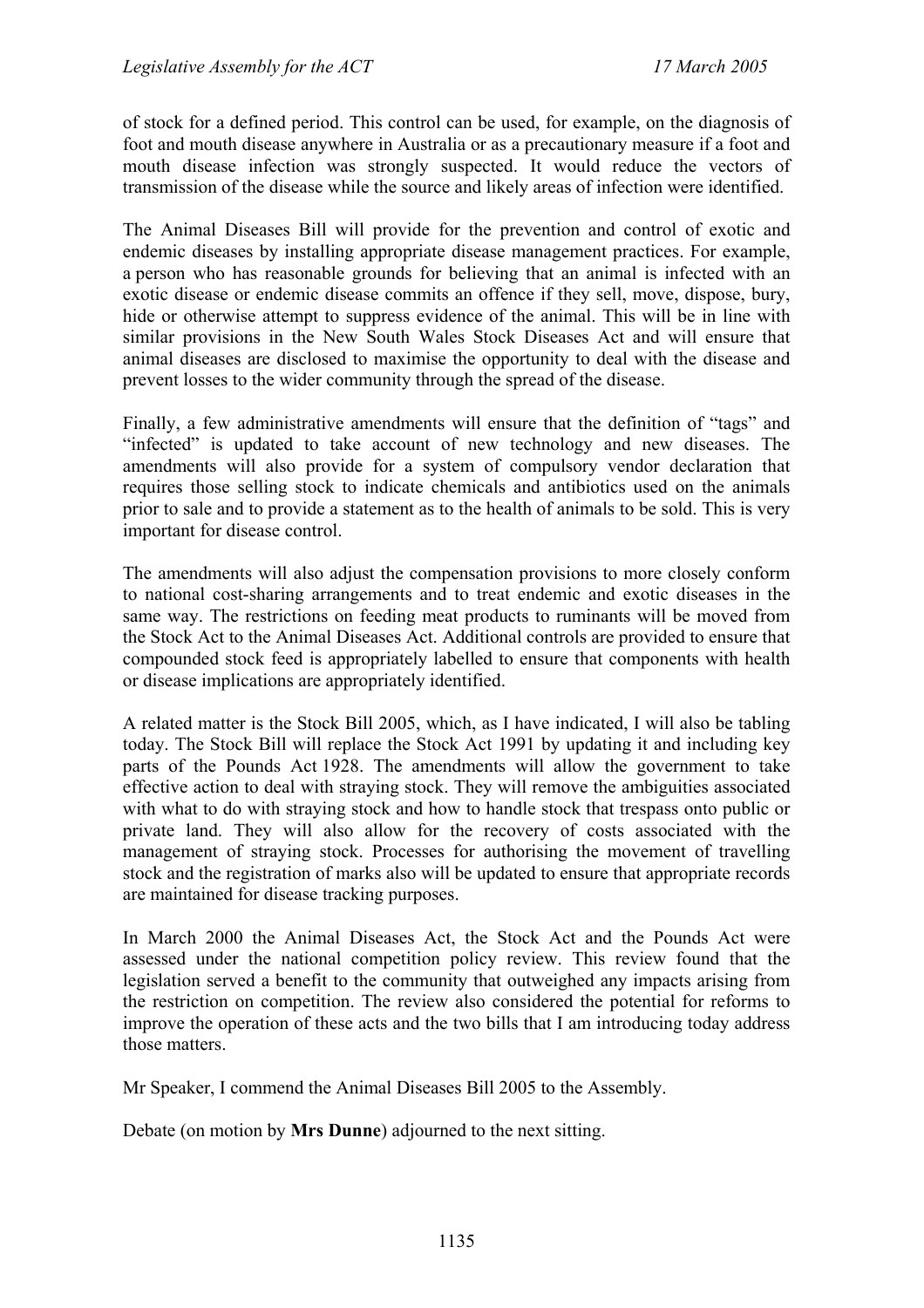# <span id="page-10-0"></span>**Stock Bill 2005**

**Mr Stanhope**, pursuant to notice, presented the bill, its explanatory statement and a Human Rights Act compatibility statement.

Title read by Clerk.

**MR STANHOPE** (Ginninderra—Chief Minister, Attorney-General, Minister for the Environment and Minister for Arts, Heritage and Indigenous Affairs) (10.50): I move:

That this bill be agreed to in principle

Mr Speaker, I am pleased to present the Stock Bill 2005. As I mentioned in the presentation speech on the Animal Diseases Bill just tabled, this bill will allow the government to take effective action to deal with straying stock and recover the costs associated with the management of straying stock.

It will also complement the Animal Diseases Bill by updating the procedures required to move stock and use marks so that appropriate records are maintained for disease tracking purposes. Mr Speaker, I commend the Stock Bill 2005 to the Assembly.

Debate (on motion by **Mrs Dunne**) adjourned to the next sitting.

### <span id="page-10-1"></span>**Pest Plants and Animals Bill 2005**

**Mr Stanhope**, pursuant to notice, presented the bill, its explanatory statement and a Human Rights Act compatibility statement.

Title read by Clerk.

**MR STANHOPE** (Ginninderra—Chief Minister, Attorney-General, Minister for the Environment and Minister for Arts, Heritage and Indigenous Affairs) (10.51): I move:

That this bill be agreed to in principle.

Mr Speaker, I bring to the Assembly today a bill for the regulation of pest plants and animals in the ACT. Pest plants and animals harm the natural environment and have a significant economic impact on natural resource management and agricultural activities. The extent of pest plant and animal infestation in the ACT and the potential for the introduction of new invasive species are of growing concern.

Each year, the ACT government expends in excess of \$1.5 million to control environmental weeds and pest animals on publicly managed lands. Considerable effort and expenditure is also made by rural lessees to reduce the economic loss and environmental damage caused by invasive species.

In May 2001 a discussion paper on existing weed and animal pests legislation was released for public consultation. The paper canvassed views on a number of key proposals to more effectively manage pest problems in the territory. Community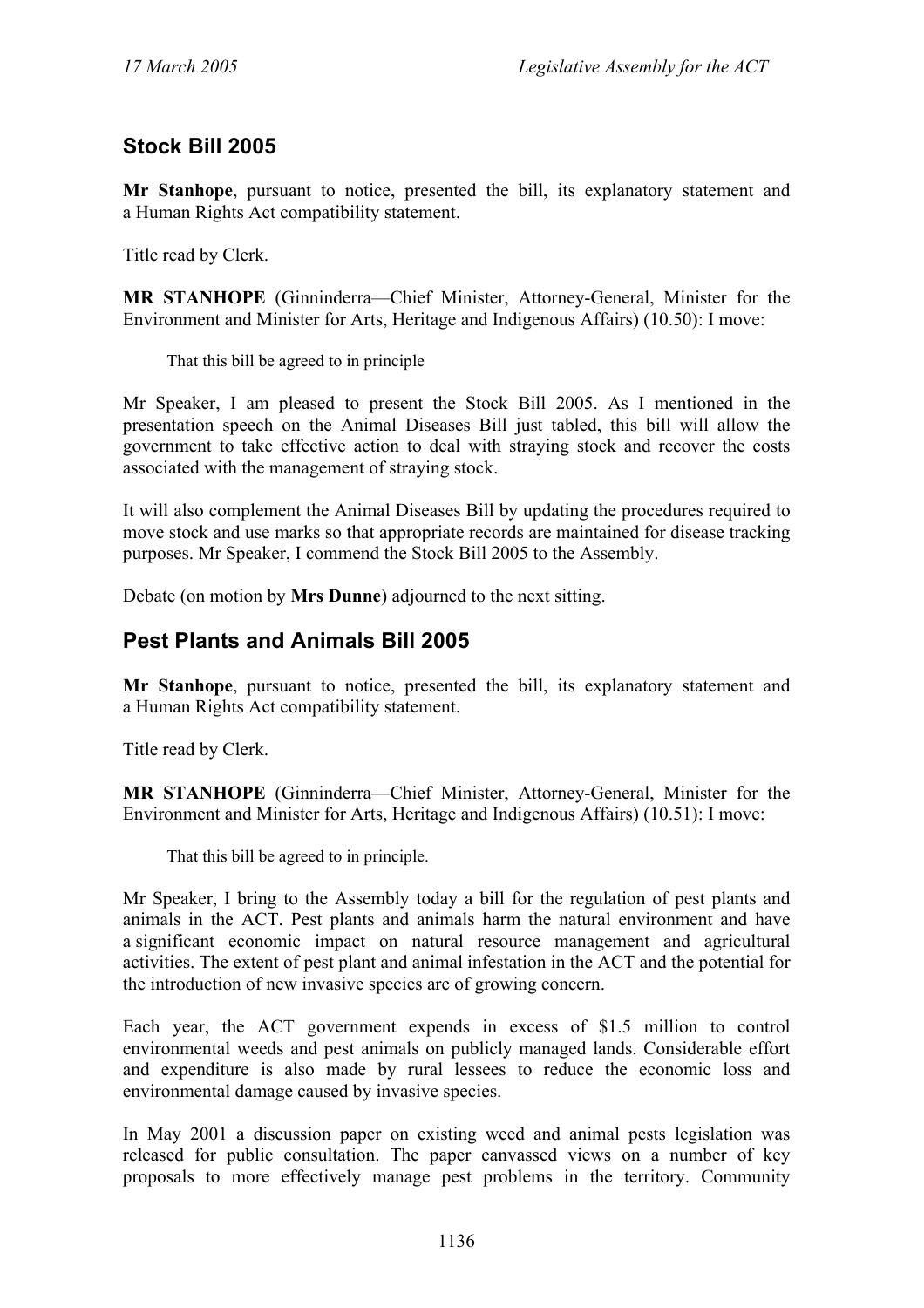response to the discussion paper was supportive of reforming our existing pest regulation and administration regime—in particular, the development of separate pest legislation as well as the prohibition of the sale of pests and pest contaminated material.

The bill proposes to repeal and replace the existing provisions in the Land (Planning and Environment) Act 1991. The measures required to effectively address pest issues go significantly beyond what is currently provided for in the land act. This separate legislation is proposed as it strengthens the basis for management measures for pest plants and animals.

The bill establishes a system for declarations of pest plants and pest animals that are based on their threat to agriculture, the environment and the community. It provides for the development of management plans setting out how the threat will be managed and includes enhanced enforcement provisions for issuing directions to landholders to eradicate or control pest plants or pest animals.

A key element of the bill is prohibiting the supply of certain declared pest plants or pest animals, or material contaminated with these. This provision builds on the existing bush friendly nursery scheme whereby nurseries have voluntarily agreed not to supply pest plants and have been recommending non-invasive alternatives to their customers. Consumers should not be disadvantaged by this provision as there is a wide variety of other plants available and a pest plant may have detrimental impacts on their own property. Community awareness campaigns on pest plants to guide consumers will continue to occur.

The proposed legislation will provide enhanced support for the implementation of the ACT weeds strategy and the ACT vertebrate pest management strategy. The issues associated with pest plants and animals in the ACT are experienced nationally, although the species of concern may vary. The Australian Weeds Committee has developed nationally agreed legislative principles to ensure a coordinated approach to reducing the spread of weeds across borders. The proposed legislation incorporates these principles, both directly and indirectly. The government will continue to seek the assistance of all land managers in the ACT, both public and private, as well as our regional neighbours for the management of pests in the ACT.

This bill represents a more comprehensive and targeted approach to regulating pest plants and animals in the ACT. I commend the bill to the Assembly.

Debate (on motion by **Dr Foskey**) adjourned to the next sitting.

### <span id="page-11-0"></span>**Insurance Authority Bill 2005**

**Mr Quinlan**, pursuant to notice, presented the bill, its explanatory statement and a Human Rights Act compatibility statement.

Title read by Clerk.

**MR QUINLAN** (Molonglo—Treasurer, Minister for Economic Development and Business, Minister for Tourism, Minister for Sport and Recreation, and Minister for Racing and Gaming) (10.56): I move: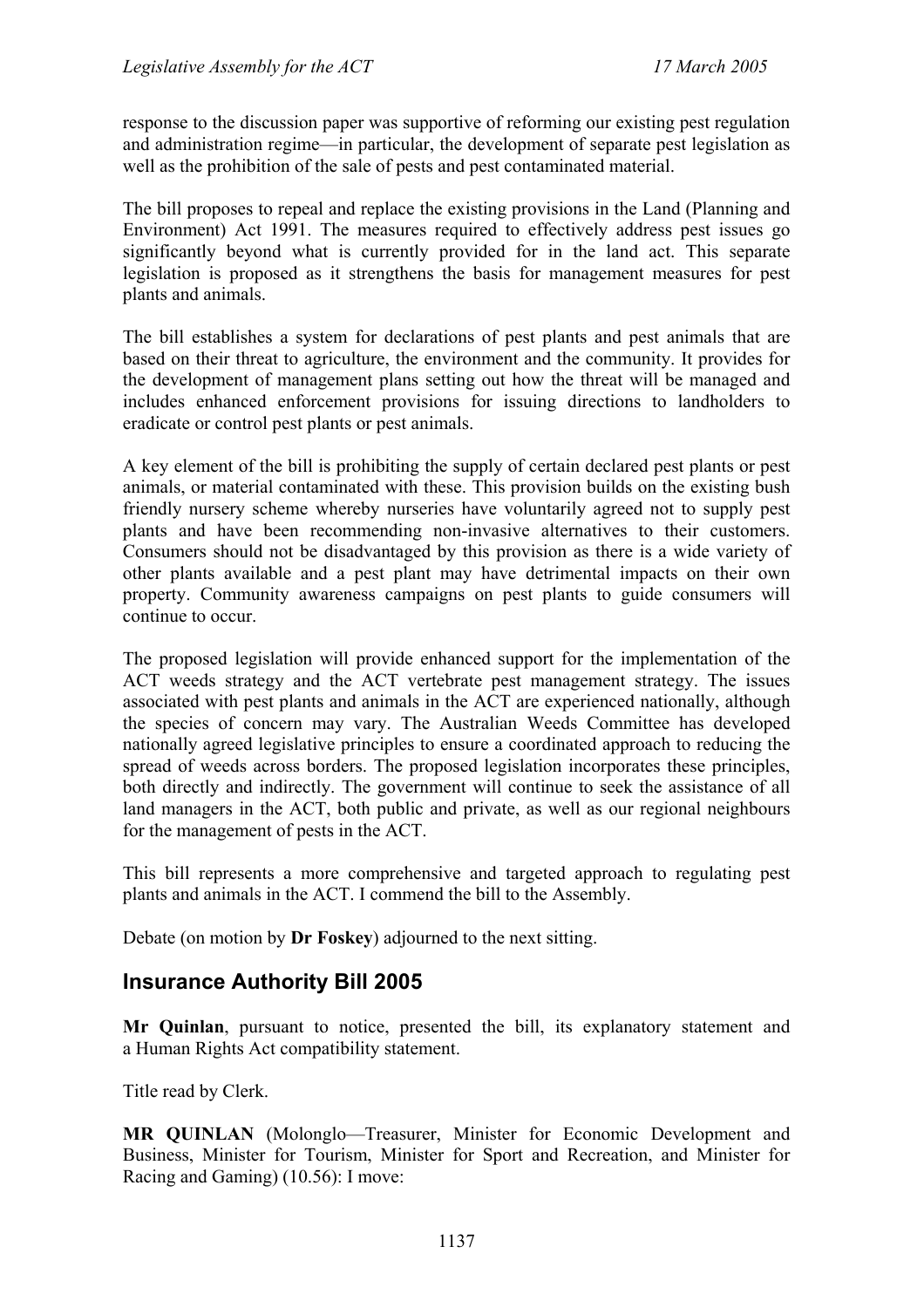That this bill be agreed to in principle.

This bill provides a necessary overhaul of the Insurance Authority Act 2000 arising from several factors. First, the insurance crisis has revealed a need to make adjustments to the act to provide the ACT Insurance Authority with a more robust, yet flexible, administrative platform. Secondly, the act contains a series of anomalies and inconsistencies that need to be removed. Thirdly, the 2003 bushfire outcomes provided useful evidence of the need to strengthen the authority's access to agency data and other information with respect to claims management.

The changes that have been included in this bill provide for the authority's administrative structure to be more aligned with Treasury, similar to the central financing unit and the superannuation unit. The authority is an important element of the territory's fiscal tools and better alignment will enable more effective control from a broader territory perspective.

The ACT Insurance Authority commenced operation in April 2001. The authority is a captive insurer; it provides insurance cover to ACT government entities only and it secures reinsurance from global underwriters. The functions of the insurance authority are set out in its legislation and these will not change as a result of the bill presented here.

These functions are to carry out the business of insurer of territory risks, which includes taking out reinsurance, satisfying the settling of claims and any other action necessary to protect the territory's interests; and to develop and promote best practice risk management with the objective of reducing losses by the territory. In my view, the authority has performed these functions admirably during the short period of its existence, especially when one considers that it has had to deal with one of the most significant catastrophes to affect this or any other community in this country—the 2003 bushfire.

Putting the bushfire aside, the authority has taken on significant additional responsibilities since its inception, including a centralised role in claims notification and general claims management in lieu of previous mechanisms, which included agencies, the Government Solicitor and a web-based provider. In addition, the authority has taken on new clients, such as Calvary Hospital and ACTTAB. Additional exposures include medical malpractice claims against VMOs, the incorporation of Totalcare's assets and operations, and the management of runoff cover in relation to Totalcare claims.

Most significantly, the authority is responsible for the implementation of the government's enterprise-wide risk management framework, the first such scheme in Australia to apply a consistent, standardised risk management infrastructure across the whole of government. It will allow all agencies to take a uniform approach to assessing, managing and reporting key risks.

Mr Speaker, everyone here knows that the face of government has changed markedly over the last few decades and that accountability is now a key driver in all our actions. Managing risk is a critical part of our day-to-day responsibilities and is absolutely vital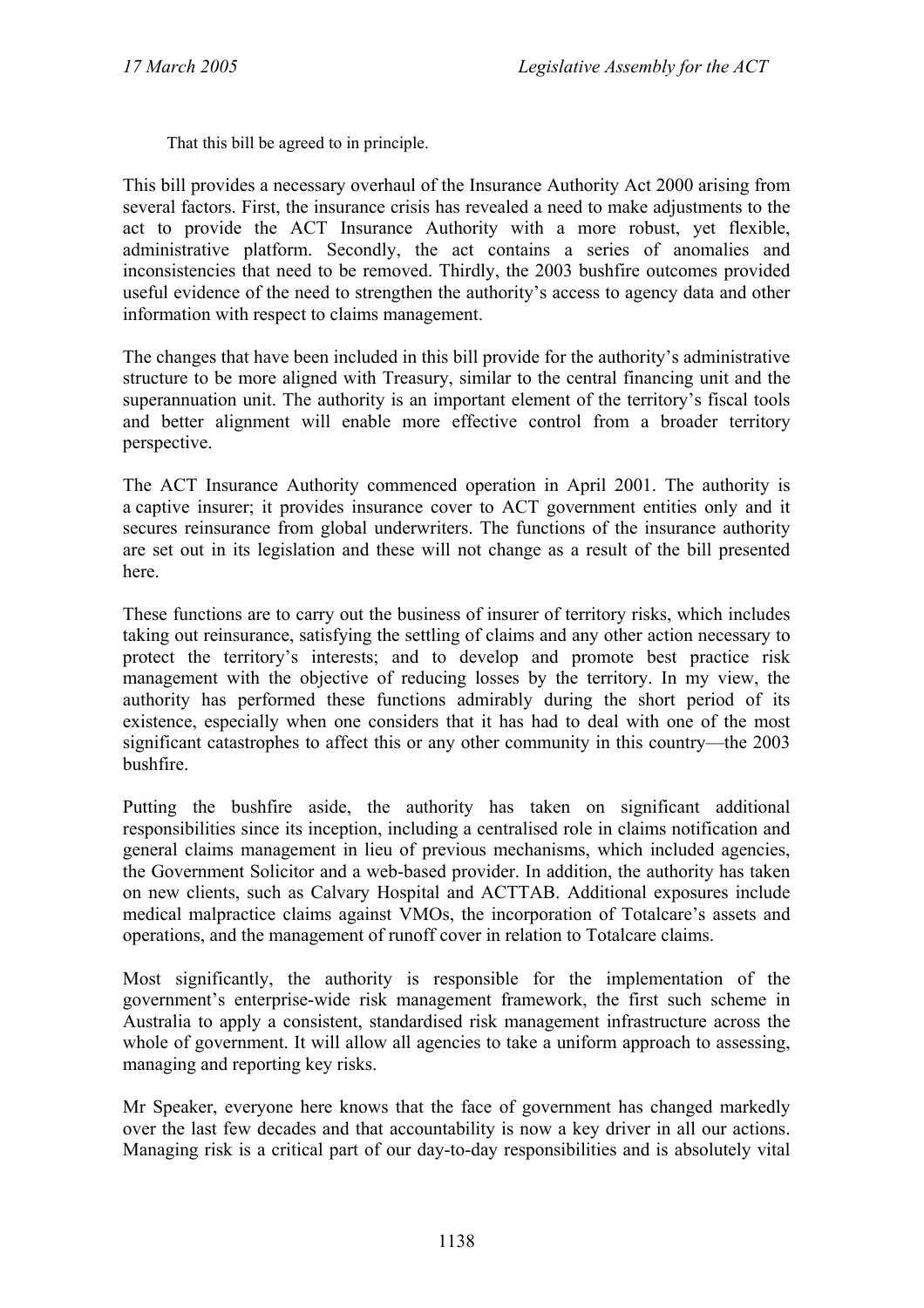in a dynamic environment that demands innovative outcomes and outputs, often with fewer resources. Risk management is good management.

The government's enterprise-wide risk management framework represents best practice not only for the ACT government but also for public administration in Australia and the world. Importantly, it will enable us to manage risk under one structure so decision makers at all levels understand all the key issues that need to be managed, not just one aspect of their operation. It will provide community assurance that we have a systematic regime to identify and treat risk and that it is being followed in accordance with stakeholder expectations.

Turning back to the bill, members will observe that the key difference between the existing legislation and that proposed by the bill lies in the structure of the ACT Insurance Authority, its management and governance. The previous legislation established the authority as a non-commercial government entity with a governance structure that mirrored more commercially focused businesses. This gave rise to the potential for a divergence in views between Treasury and the board. The potential for divergence arose due to a natural inclination of the board to take a very conservative risk position from the sole point of view of the authority's balance sheet and operating result, whereas Treasury required a whole-of-government view of acceptable insurance risk.

This situation was managed through the Treasurer and the Department of Treasury providing the board with guiding parameters within which it could operate. However, the board was unclear as to its role and responsibilities and considered itself to be more akin to an advisory board than a governing board. The revised governance arrangements included in this bill remove the potential for a divergence in views. By shifting responsibility from an independent board, the bill does not require the references to ministerial directions to the authority that existed under the old act.

Insurance, and its accompanying policies, is an essential tool of fiscal management. As such, it should be managed in the context of broader fiscal strategies rather than by an independent board with narrow fiscal responsibilities and accountabilities. Notwithstanding that, one aspect of the previous board's contribution should be preserved. It is proposed that an advisory board be established to provide technical and market advice to ensure that dealings with the reinsurance market provide the best outcomes, and to assist in the development of best practice risk management strategies.

Finally, and from a technical perspective, legal advice to the government indicated that the existing legislation has an internal inconsistency concerning the employment status of the general manager of the authority and the authority's staff. This bill removes that inconsistency.

Mr Speaker, in summary, this bill provides for a more cohesive management mechanism to accommodate the authority's expanded role. As to internal governance, the authority will be more closely aligned with the Department of Treasury, and an advisory board, similar in generic functions to the investment advisory board, will operate within the new structure. The authority's management will be better able to function within a whole-of-government perspective. I commend the bill to the Assembly.

Debate (on motion by **Mr Mulcahy**) adjourned to the next sitting.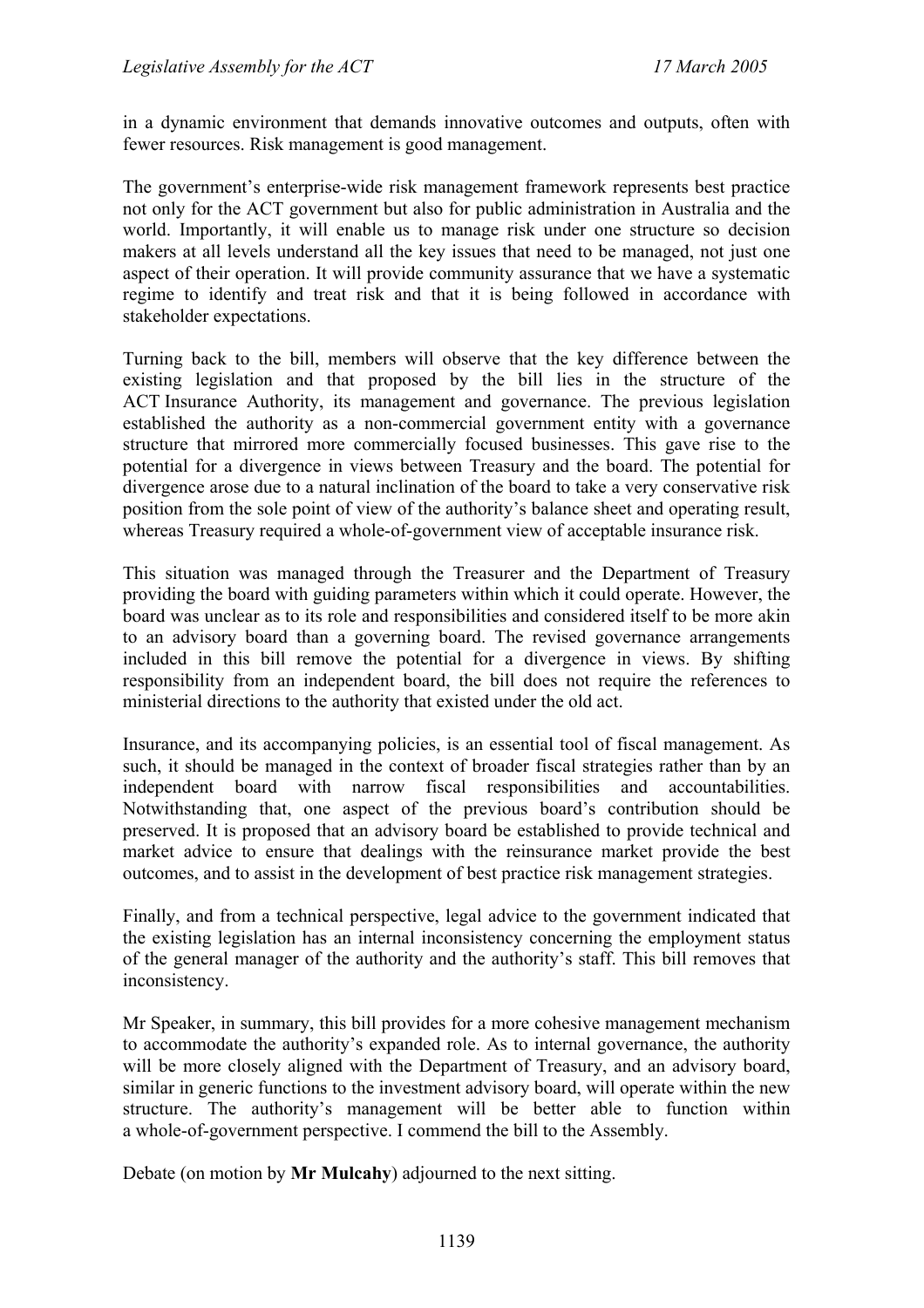#### <span id="page-14-0"></span>**Health—Standing Committee Report 9—government response**

Debate resumed from 15 February 2005, on motion by **Mr Hargreaves**:

That the Assembly takes note of the paper.

**DR FOSKEY** (Molonglo) (11.04): I am pleased to have the opportunity to speak today on the government's response to the report of the Legislative Assembly Standing Committee on Health into the allied health care needs of people in residential aged care.

This was a report of the health committee of the last Assembly chaired by Kerrie Tucker. It was conducted in a very tight time frame leading into last year's election and was tabled in the Assembly in August 2004. The report recognises the need for further investigation of the matters raised in the report before appropriate responses can be developed. In particular, it recommends that the government investigate the occurrence of retribution in aged care facilities; and, undertake a comprehensive survey of all aged care providers to determine what allied health services are provided, by whom, and at what cost. The government's responses to these two recommendations in their tabling statement were to note the first and to agree in principle to the second.

Since that time, however, the Chief Minister in this Assembly on 16 February, in answer to a question without notice that I asked, confirmed that the government would be pursuing the investigation of retribution in aged care facilities. He said that the Office for Ageing in the Chief Minister's Department had been holding discussions with interested persons and developing, at his request, "terms of reference for the nature and scope of an inquiry which we can involve ourselves in accepting". The Greens are delighted to see that the ACT government is now taking seriously the very important issues impacting on the safety and wellbeing of people in aged care facilities. We await with interest an announcement of the terms of reference for the inquiry and call on government to ensure that the inquiry makes it a priority to talk directly with residents of aged care facilities and the family and friends who visit with them. Any inquiry into retribution could at the same time give consideration to the consumer protection complaints mechanisms and advocacy services available for people in aged care facilities, as recommended by the Assembly committee.

Before I move on to other aspects of the report, I would like to give you a taste of what retribution might look and feel like to a person living in an aged care facility. Firstly, you need to imagine that you are unable to get out of bed to go to the toilet or have a meal without assistance, that you may, if you are lucky, be visited by a family member about once a week, that the only people you see regularly are staff and other residents of the facility and that many of them have at least as many limitations as you, that much of your body aches most of the time and that you have given up your home and most of your possessions and have been separated from or lost your partner. That is a snapshot of the average person in an aged care facility.

In this incredibly vulnerable and stressful position even seemingly small actions by staff can be incredibly threatening. Retribution may take the form of psychological abuse, for example, being advised to look elsewhere for a place when you know that none is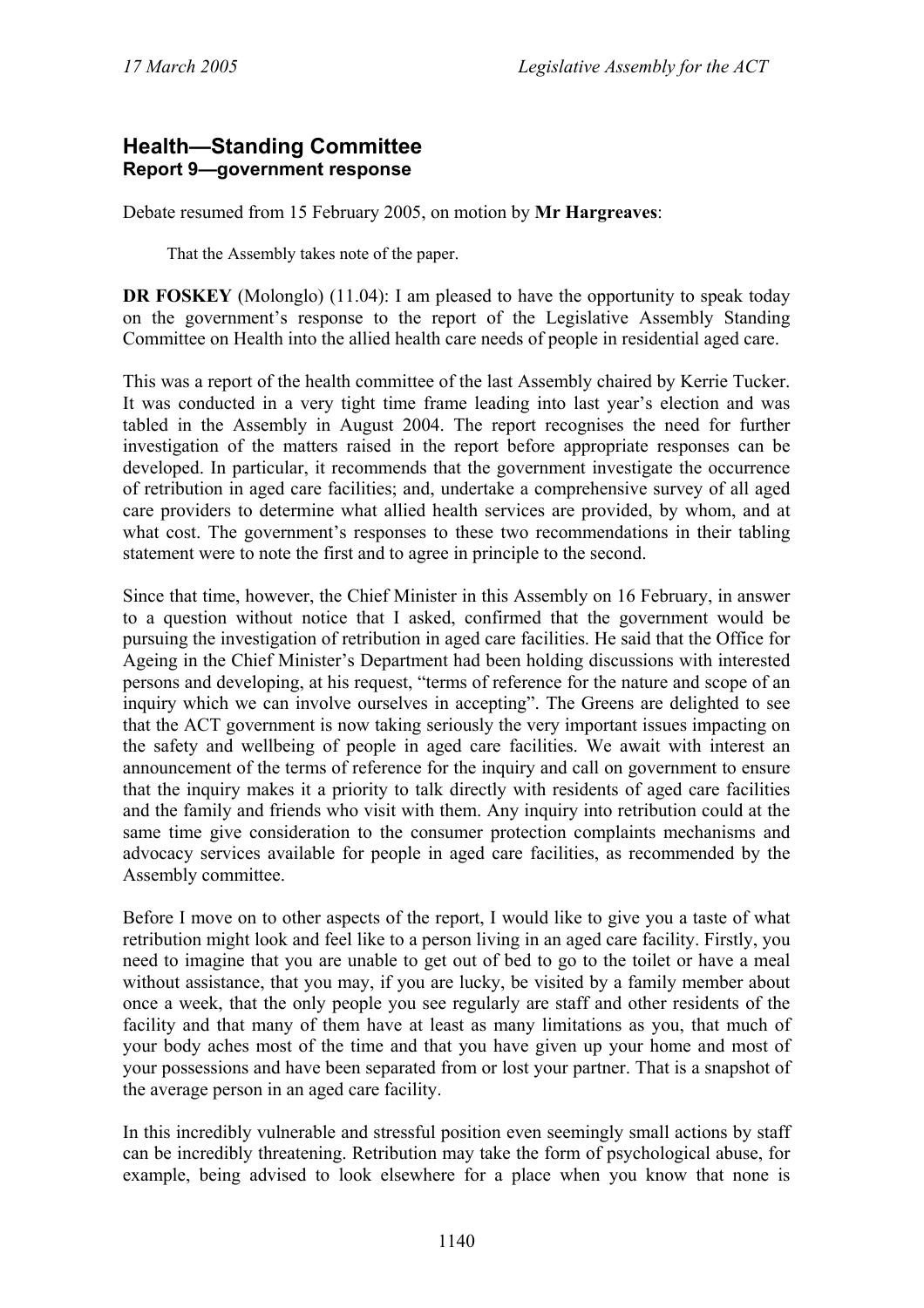available, being embarrassed and humiliated in front of other people, being shouted at or abused by staff and having personal items removed for occupational health and safety reasons. It could be in the form of physical abuse and neglect such as being left sitting on the toilet for up to 90 minutes, being left in urine-soaked bedding for hours, having your walking frame kicked out from under you, pinching, being left in bed until last, on a regular basis. Institutions breed institutional behaviour and create power structures that leave people incredibly vulnerable. If we are going to have institutional care, we must ensure that the culture in our institutions is one of respect for all. The elderly and frail in our community deserve to live out their lives in an environment which values them as individuals and pays due regard to their needs and desires.

In relation to the recommendation of the committee to conduct a survey of all aged care providers in relation to the allied health care needs of residents, the government in its tabling statement agreed in principle to do this but went on to say:

The conduct of a comprehensive survey would entail a significant investment in time, energy and resources from aged care providers and their cooperation would be essential if the survey was to be effective.

The interest among aged care providers in participating in a survey is unclear and there may be other ways to identify gaps in service access, the ACT government will approach aged care providers to discuss interest in a possible survey and to consider other approaches to identifying responding to gaps.

While I accept that a comprehensive survey may require some work for service providers, those who are interested in the wellbeing of their residents will undoubtedly be happy to be involved if they can be assured that the results will lead to better and more comprehensive access to allied health care for their residents. The difficulty that service providers have with answering surveys is that surveys often become an end in themselves. Governments are good at developing and analysing the results of surveys, but they are poor at the remedial action that should flow from the results, particularly if it involves money.

In this case, the government, while it has agreed in principle to conduct the survey, has merely noted the recommendation that calls for the development of an older person's health action plan and at improving the accessibility of allied health care services. While ever this part of the health committee's recommendation remains merely noted, I can fully understand the reluctance of aged care providers to participate in the survey. Unless and until the government is prepared to commit itself to follow-up action in the form of an action plan service providers would rightly regard the survey as a waste of precious time which could be better spent elsewhere.

When it comes to addressing the allied health care needs of persons in residential aged care, a clear commitment from government that this issue is important is needed. The Legislative Assembly health committee in its report has detailed very clearly why allied health care is so important to elderly people. As people age, their need/our need, for assistance to maintain their/our health and comfort levels increases. Without adequate access to allied health care services they/we are more likely to develop acute problems requiring hospitalisation. They/we are also likely to suffer from depression.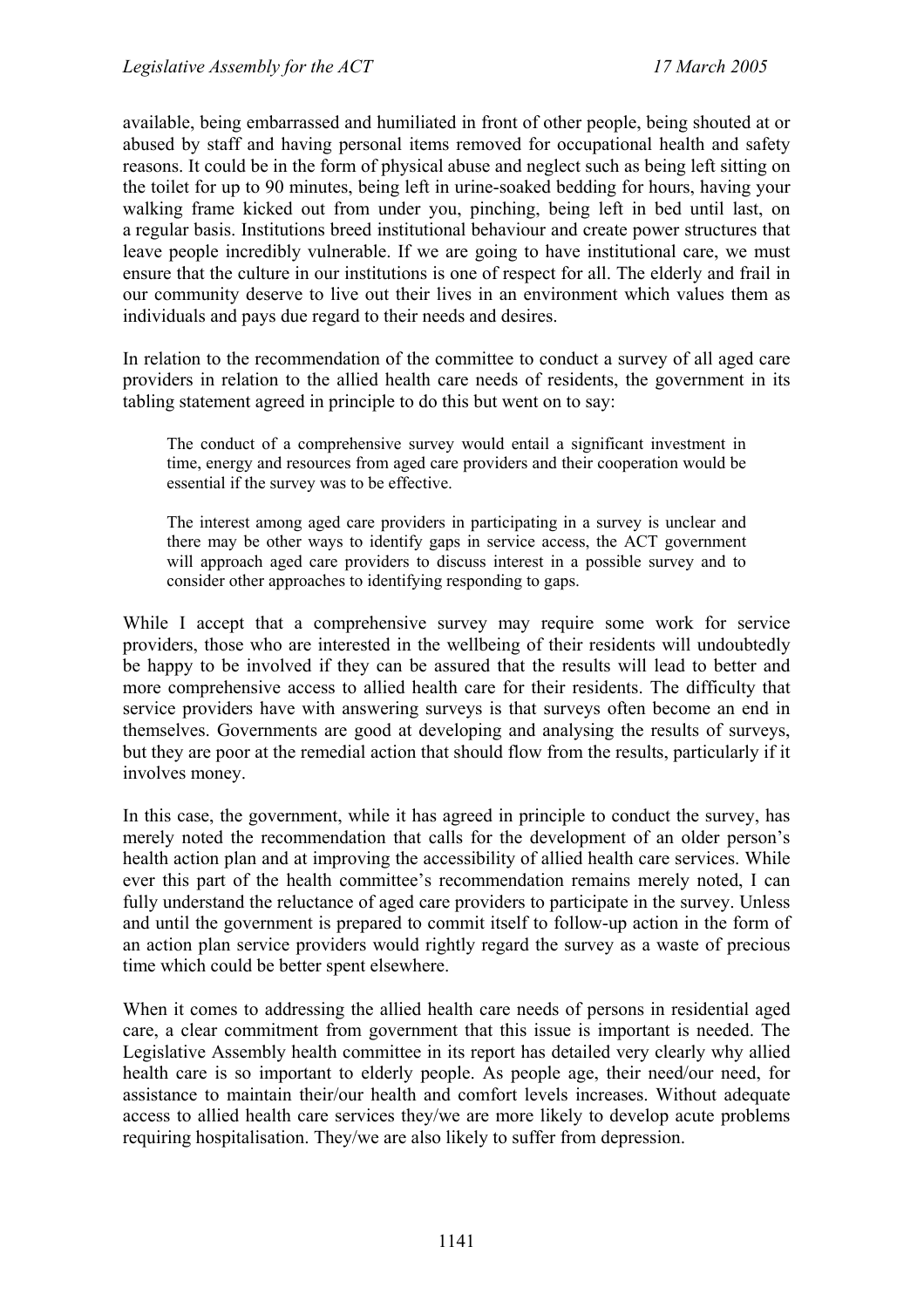I fully endorse the comments of Kerry Tucker, who was the chair of the health committee when she said in the preface to the report:

As a community we have a responsibility to ensure that our most vulnerable are protected. We also have a responsibility to see intelligent public policy that takes into account the obvious benefits of prevention and intervention. Access to allied health care services for people in receipt of aged care packages should be a high priority in any public health strategy.

I urge the government to follow through on the recommendations of the report and demonstrate to the community that elderly people living amongst us are respected and valued, that their health and wellbeing is important to us all and that abuse, bullying and neglect will not be tolerated.

**MS MacDONALD** (Brindabella) (11.13): I was on the Standing Committee on Health in the Fifth Assembly and this was the last report the committee did. The government response takes note of the recommendations made by the committee. Dr Foskey mentioned a number of issues that have come up in the last month or so. It is my understanding that the government takes the recommendations of the report quite seriously and that that is reflected in the government's response.

The issue that Dr Foskey raises about threats against residents in aged care facilities is, of course, very serious, and it is one that the government does not seek to shirk. It should be acknowledged that this is very much an issue of federal government jurisdiction. But, having said that, the Stanhope government is interested in making sure that the welfare of all of its citizens is looked after. I know comments have been made in the press that the government intends to look into this issue to see what they can do to assist in making sure that, in cases where there have been threats made against residents in aged care facilities, they have access to complaints mechanisms, as provided for by the federal government.

With respect to the rest of the report, the government has agreed in principle or noted the comments that were made by the committee. I think the government's response deals with the issues that were raised by the report brought down at the end of the last Assembly.

**MR SMYTH** (Brindabella—Leader of the Opposition) (11.16): Mr Speaker, happy St Patrick's Day to you and to all members. In talking about aged care today, it is appropriate to look at what the government has said in its response to that report. Recommendation 1, which is only noted by the government, states:

The Committee recommends that the Government investigate the occurrence of retribution in aged care facilities.

The Committee further recommends that policies relating to consumer protection advocacy and complaints in aged care facilities ensure that residents are able to make complaints safely.

I guess we get to the old question here of "you can't respond to something that you don't know about." When this allegation came up in the paper a couple of weeks ago, the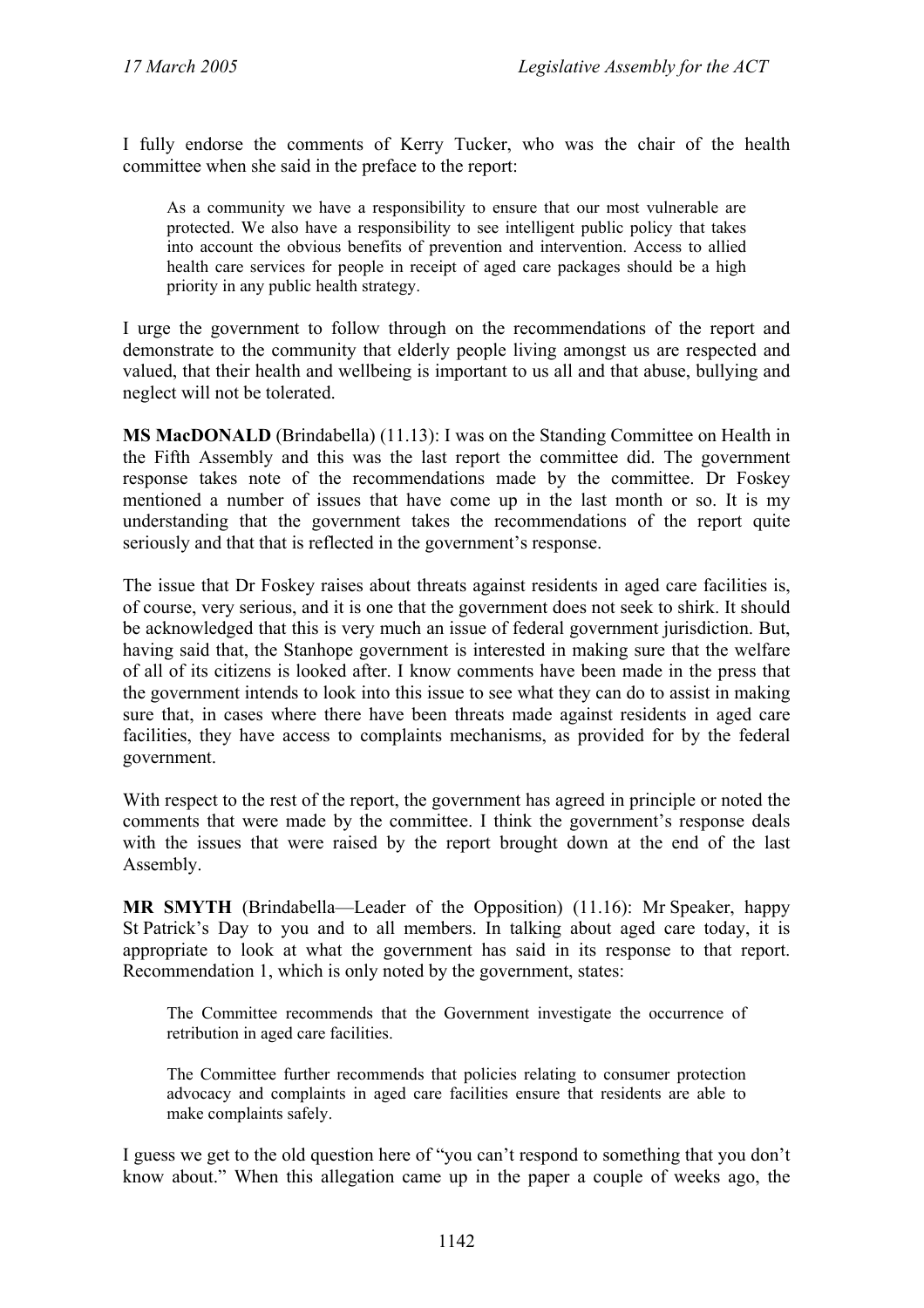government, quite rightly, said, "Well, okay. If you have got something for us to investigate, please come forward". Somebody in the industry supposedly saying that certain things were being done makes it very hard for any authority to investigate. I have gone out and spoken to a number of the providers of both large and small organisations or premises, and they have assured me that it does not happen in their facilities.

Canberra is a fairly tight-knit community and, in general, word gets around. In the aged care organisations, it is an even tighter and smaller community. The general impression I got was that most people did not believe this was going on. Having a report that says it is going on, without clear examples to back it up, makes it hard for the authorities, whether they be commonwealth or ACT, to investigate. If people have examples or occurrences of retribution going on, I think it is important they come forward so that the appropriate authority can then respond.

As the government report quite rightly points out, the aged care complaints resolution scheme is in place. Perhaps more could be done to acquaint residents of these facilities and all Canberrans with the scheme so that people are aware of the service and know how to contact it. When you are getting on, it can be a bit difficult and almost tedious to do this but I think it is important to make sure that older Canberrans and their families know that the service exists and that there are acts that cover them and protect them. It is important that we get the evidence brought forward so that we can assure people that, where there are acts of retribution occurring in the community, they are stamped out, as they should be.

The second recommendation was that the government undertake a comprehensive survey of all aged care providers. As Dr Foskey points out, the government's comment is that it would entail a significant investment in time and energy from aged care providers, but I would be fairly certain that most aged care providers already know exactly what it is they are doing. We are not asking them to provide an essay of what they are doing. We are just saying, "Which are the services that you provide and which are the services that you don't provide?" In some ways, it could almost be a multiple-choice form where you tick: "Do you provide podiatry?" "Yes or no". "Where do you get your podiatry services from?"

I am not convinced by the government's argument that it may take a lot of time and effort from the point of the providers. I have spoken to a lot of the providers and they are very concerned about lack of access for some of their patients to services such as seeing their doctor. How do we get older Canberrans, particularly the frail and infirm and those who are not as mobile as the rest of us, to visit to their GP? Over the years many of the facilities have had good local doctors who have been able to visit, but the number who do that now seems to be declining. So access to a doctor, to a dentist, to simple services like that, gets to be more and more difficult. I think the interest among aged care providers in participating in the survey would be pretty high, because they are already telling us that there are gaps. The gaps are getting bigger and they are not convinced that, in the future, they will be able to provide the services that these people absolutely deserve. As you get older, you need more and more access.

The government's response notes that there is the health action plan. We might have even passed the third anniversary of the health forum, which spawned the health action plan. It is interesting that the government notes what the priorities of the health action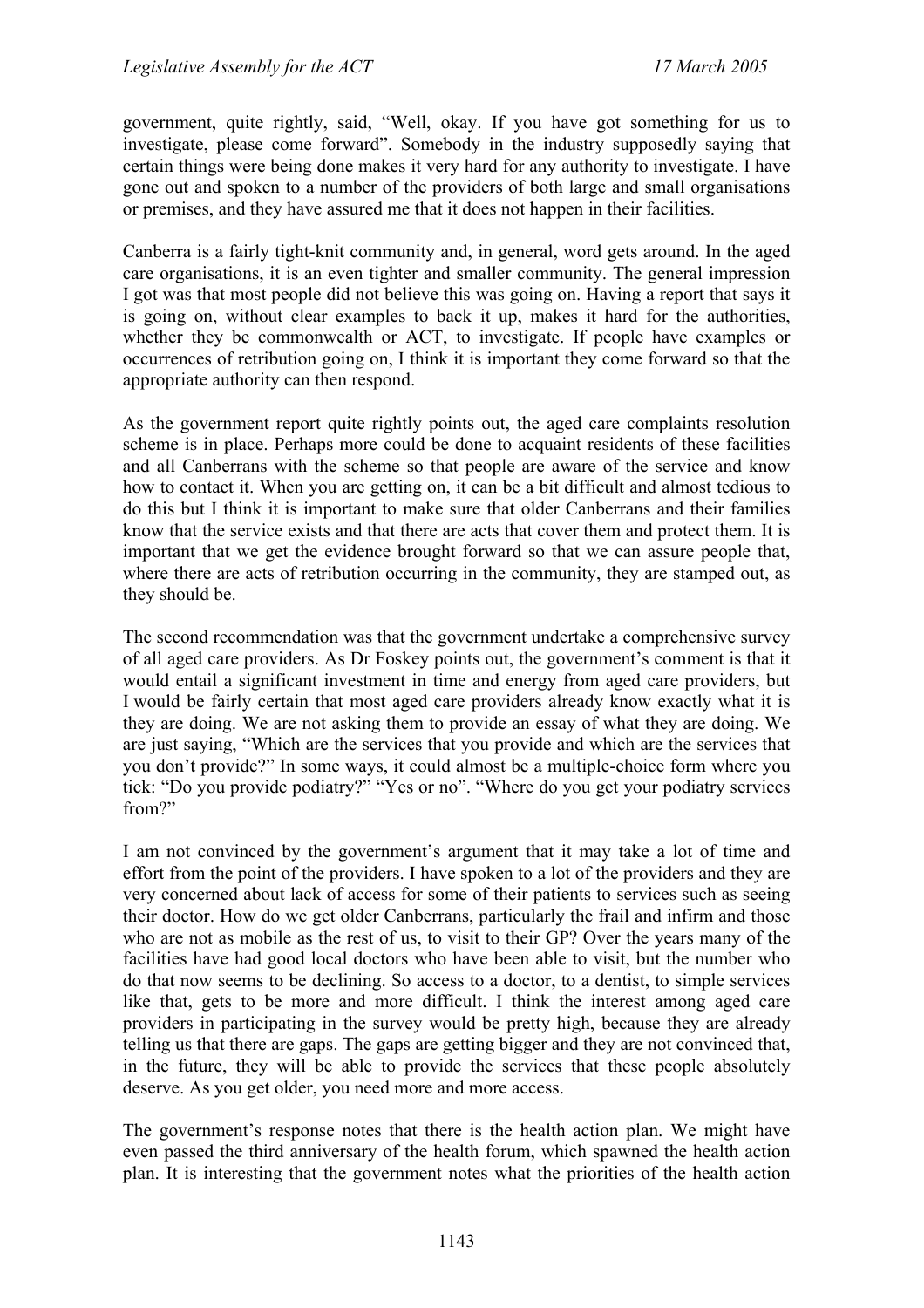plan are because, basically, it is not an action plan. It is the "actionless" plan because it lacks targets. It lacks time frames and it lacks direct actions to deliver these things. We can talk until we are blue in the face about the need to ensure that hospitals have sufficient capacity but when will the government actually do something about it?

I would like to highlight the step-down facility that the previous government started work on in March 2001. It was announced in March 2001 that, because of bed block, some 20 to 30 older patients, nursing home type patients, were in the hospital system and not getting what they needed, which was a step-down facility, a nursing home type facility. We put money in the budget in May 2001 for that, but that it would be more than five years before the facility was completed. The last time we asked the minister about this it was due to be opened in October 2006. So that will be more than 5½ years from the start of the project. It is all well and good having a health action plan. It is all well and good to respond to recommendations from the committee that something is being done by saying; "We've got a health action plan". But the health action plan has got to deliver something. The same as the Canberra social plan sets the improvement of the health and wellbeing of the ACT community as a priority area. Well, yes. So? We all know it has to be a priority area. What we do not get in the Canberra social plan is an indication that the government has got any way at all of delivering because, again, there are no targets, no time frames and no actions.

It is interesting that, of the recommendations, two are noted and one is agreed in principle. That is fairly standard fare from this government. It is the path they think will appease the committee and possibly the community. It gets them off the hook without actually doing anything. That being said, there are a number of initiatives that parts of the government are working on and they need to be commended, but I think, overall, the minister responsible for ageing has really neglected this part of his portfolio. I think that is a shame. What we need to do is make sure that the allied health care needs of people in the residential aged care community are looked after. The government's response to the report does not give me a great deal of hope that one, they are being taken seriously or, two, that much will change.

Question resolved in the affirmative.

#### <span id="page-18-0"></span>**Health and Disability—Standing Committee Statement by chair**

**MS MacDONALD** (Brindabella): I seek leave to make a statement concerning a new inquiry.

Leave granted.

**MS MacDONALD**: The Standing Committee on Health and Disability has resolved to conduct an inquiry into and report on the current levels of access to safe, secure and affordable housing for people with mental illness, with particular reference to:

- 1. the flexibility of criteria for gaining access to public housing;
- 2. support mechanisms for people who currently live in public housing;
- 3. opportunities to involve non-Government stakeholders in the provision of appropriate housing;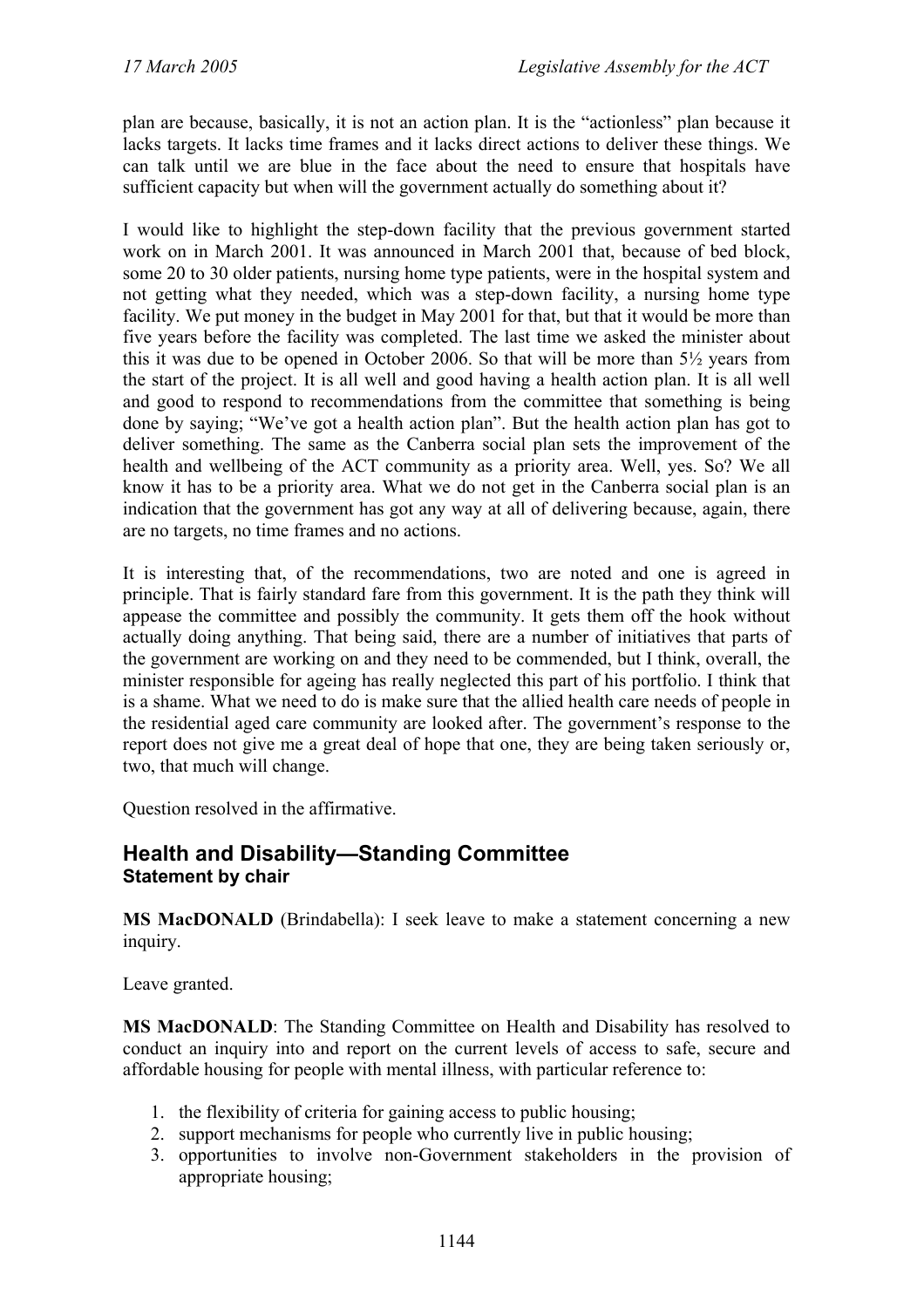- 4. the feasibility of alternate support-based housing models; and
- 5. any other related matter.

### <span id="page-19-0"></span>**Standing orders—suspension**

Motion (by **Mrs Dunne**) agreed to, with the concurrence of an absolute majority:

That so much of the standing orders be suspended as would prevent notices Nos 7 and 8, Private Members' business, being called on forthwith.

# <span id="page-19-1"></span>**Declaration of members' private interests**

**MRS DUNNE** (Ginninderra) (11.25): I move:

That the resolution of the Assembly of 7 April 1992, as amended 27 August 1998, relating to the Declaration of Private Interests of Members, be amended by omitting the words in paragraph (1) "in the form as presented to the Assembly this day" and substituting "in the form as presented to the Assembly on 17 March 2005.".

This is one of a number of small items that were discussed by the Standing Committee on Administration and Procedure and relate to the workings and mechanics of the Assembly. This one refers to minor changes to the declaration of private interests of members form and covers issues such as the removal on page 3 of a reference to the Companies Act and replaces it with Corporations Law, in keeping with the House of Representatives explanatory note.

It also includes an explanatory note for section 3 that members are not required to list the address of their principal place of residence, which is in accordance with the Speaker's statement of May 1992. Further to that, it amends a new pro forma at the end of the statement on page 10 for the notification of alteration of members' interests, along with noting a provision for Assembly accrued frequent flyer points. There is currently no pro forma to allow for this alteration and we all, from time to time, acquire frequent flyer points as a result of our work in the Assembly, and they should be noted. I commend the motion to the Assembly.

Question resolved in the affirmative.

# <span id="page-19-2"></span>**Broadcasting guidelines**

**MRS DUNNE** (Ginninderra) (11.28): I move:

That the resolution of the Assembly of 7 March 2002 relating to Broadcasting guidelines be amended by omitting section (A) paragraphs (1) to (3) and substituting the following:

(A) Pursuant to section 5 (2) of the *Legislative Assembly (Broadcasting) Act 2001*, the Legislative Assembly agrees to the following guidelines for the broadcasting of Assembly and committee proceedings.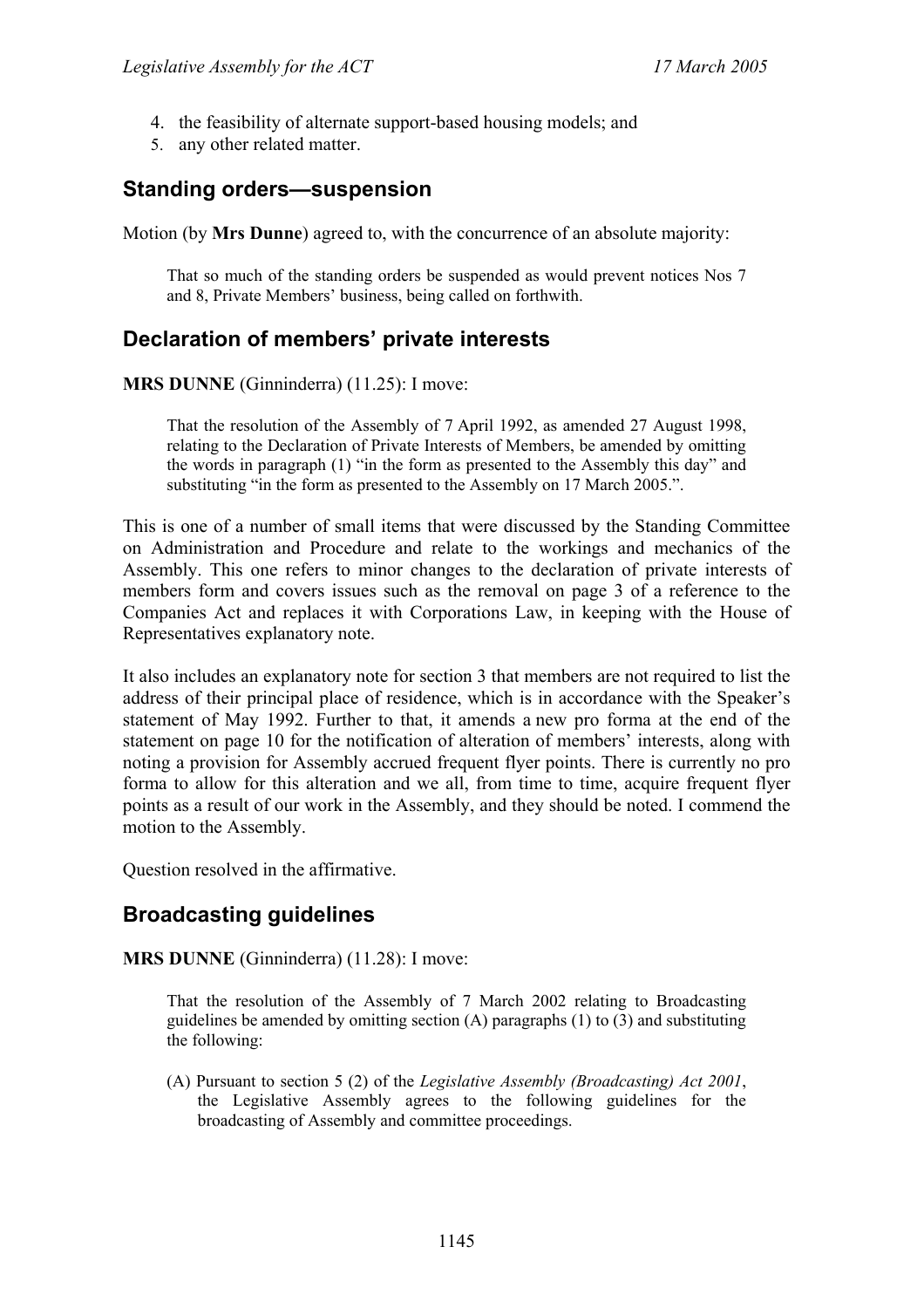#### **Guidelines for Broadcasting the Public Proceedings of the Legislative Assembly and its Committees**

These guidelines apply to the broadcasting of Legislative Assembly and committee proceedings to the public by radio, television, landline, the internet or any other electronic means.

The broadcasting of proceedings is only permitted subject to the conditions outlined below. Permission to broadcast proceedings shall be on the basis of an undertaking to observe these conditions: *(See also Legislative Assembly (Broadcasting) Act 2001)* 

- (1) Persons or organisations intending to record for broadcast proceedings in the Legislative Assembly chamber must seek the approval of the Speaker in writing giving reasonable notice.
- (2) Persons or organisations intending to record for broadcast committee proceedings will be able to do so, unless a member of the committee or a witness objects.
- (3) A witness at a public hearing of a committee shall be advised in advance of appearing that the proceedings may be recorded for broadcast. A witness shall be given reasonable opportunity to object and to state the ground of the objection.
- (4) A person who has been granted access to record for broadcast the proceedings shall observe the following conditions:
	- (a) as a general principle, cameras should focus on the Member or witness with the call:
	- (b) reaction shots of a Member are only permitted:
		- (i) if the Member is referred to in debate;
		- (ii) if the Member has sought information which is being supplied by a Member having the call;
	- (c) coverage of the Galleries is not permitted;
	- (d) recording of protests or demonstrations is not permitted;
	- (e) panning along the Benches is not permitted;
	- (f) close-up shots of Members' or witnesses' papers are not permitted;
	- (g) camera positioning is not to interfere with the proceedings of the Assembly; or of the conduct of a public hearing of a committee of the Legislative Assembly;
	- (h) the use of flash, other sources of additional light and motor driven cameras is not permitted;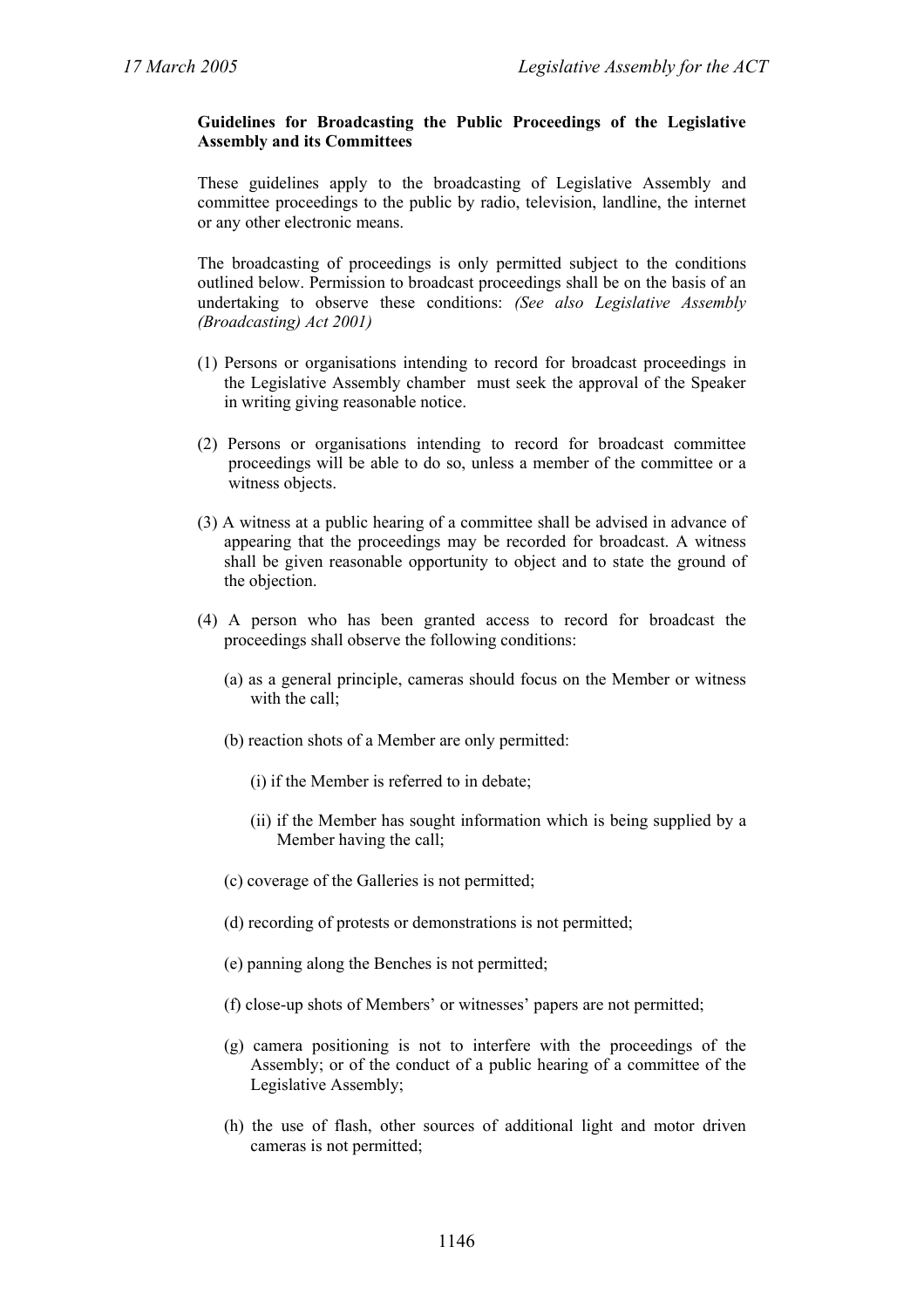- (i) any instruction from the Speaker/Presiding Member or their delegate is to be observed.
- (5) Recording of public proceedings should be a fair and accurate record of events and must not be used for:
	- (a) the purpose of satire or ridicule;
	- (b) advertising for or by political parties or electioneering; or
	- (c) commercial advertising or sponsorship.

The Standing Committee on Administration and Procedure has considered the broadcast guidelines and tried to streamline them in a way that makes it appropriate for all people concerned. The principal changes in this guideline relate to the broadcasting of committee proceedings. Until now, a media outlet wanting to film or take photographs of a committee proceeding had to notify the committee in writing giving reasonable notice of wanting to do so. It was usually 15 minutes.

That has now been changed so that persons or organisations intending to broadcast committee proceedings will be able to do so, unless a member of the committee or a witness objects. There are still the usual provisions for ensuring that the propriety of proceedings is upheld and that no photographs or images are taken of what is happening in the gallery or recording of protests or demonstrations. This is a streamlining matter. It will mean that committee chairs, in particular, will have to have their wits about them and be sensitive to the needs of people who are witnesses before a committee. In all, I think it will streamline things for us and I commend the motion to the Assembly.

Question resolved in the affirmative.

### <span id="page-21-0"></span>**Executive business—precedence**

*Ordered that executive business be called on.*

### <span id="page-21-1"></span>**Domestic Violence and Protection Orders Amendment Bill 2005**

Debate resumed from 17 February 2005, on motion by **Mr Stanhope**:

That this bill be agreed to in principle.

**MR STEFANIAK** (Ginninderra) (11.30): Mr Speaker, the opposition will be supporting this bill. We will be moving one amendment, and I ask for it to be circulated. Some members might have it already. I will speak to the amendment at a later stage. A number of points in this bill and around the whole issue are of some concern to the opposition. Mrs Dunne also will be speaking to this motion in relation to some of those matters.

Mr Speaker, a lot has been done over the years in relation to highlighting the need for proper protection against domestic violence and for other protection-related measures. Over the years, probably going back to the 1980s, some very significant, very strong and, indeed, very necessary legislation has been introduced. There are, of course, concerns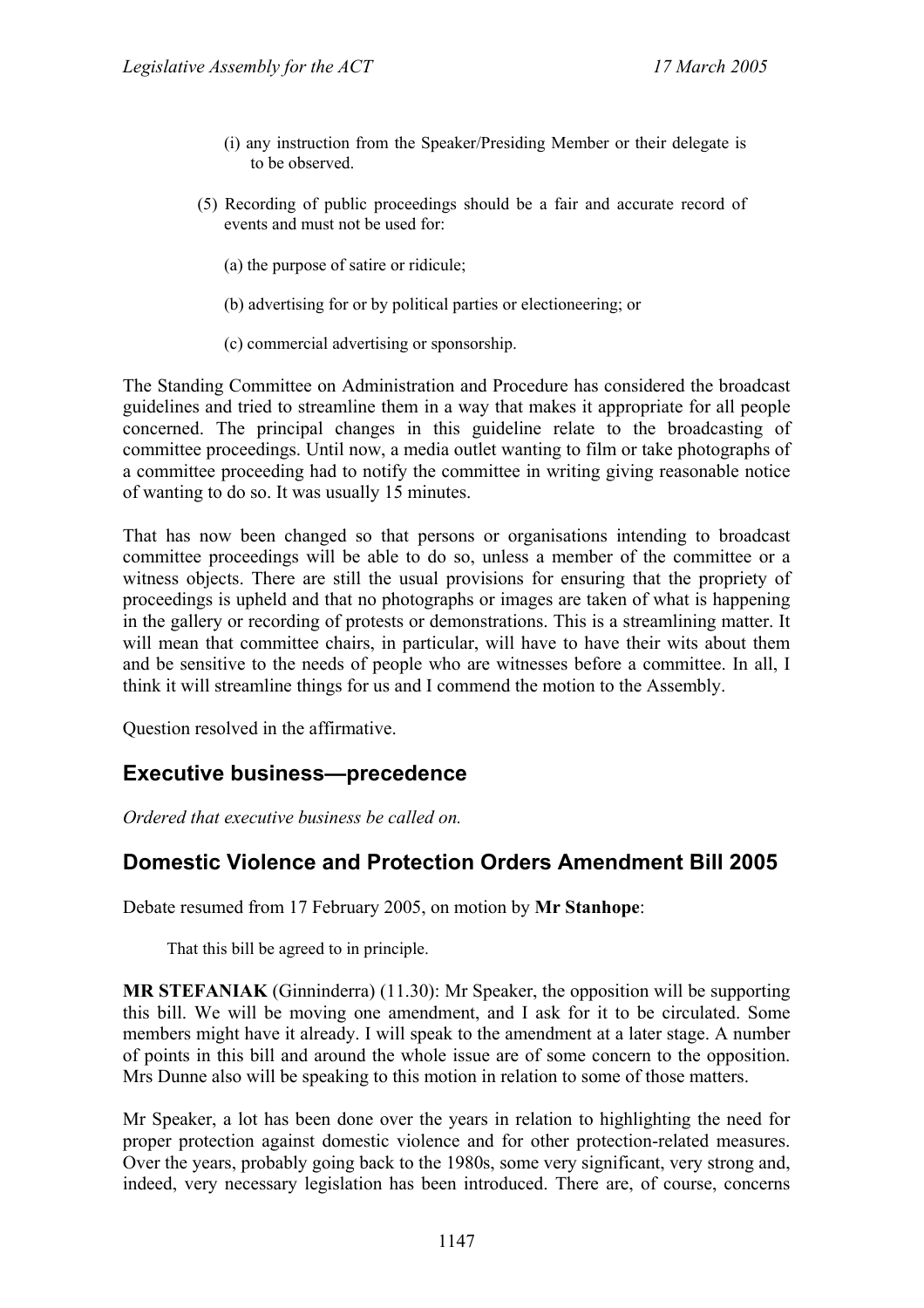and there always will be concerns in relation to just how far such legislation should go, because there are significant issues involved, as report 4 of the scrutiny of bills committee brings out. We now have a human rights act and a majority government and the report raises some very significant issues concerning that act.

I draw members' attention to page 1 of report 4 of the scrutiny of bills committee. I will just make comments in relation to the boxed areas, if members would like to go to them. The report states:

This is a Bill to amend the Protection Orders Act 2001, in the first place to rename it the Domestic Violence and Protection Orders Act 2001, and then to make a number of amendments. The amendments do not alter the character of the law, but extend and modify its operation in various ways. In particular, the bill would: expand the definition of domestic violence and of "relative"; in relation to domestic violence orders, expand the definition of personal injury to include "nervous shock"; and increase the punishment for a breach of an order.

The opposition has an amendment in relation to the personal injury part. I will not waste the time of members by going through it now. The scrutiny report talks on page 2 and the first half on page 3 about how human rights are affected and how, when one looks at the situation from the perspective of a victim, those rights actually come into play. I think that it is important to make that point, because if we enact criminal law, and this is a criminal law, the rights of victims are very much of paramount consideration.

The Human Rights Act does have a number of sections which, quite clearly, justify the doing of things in relation to victims. Indeed, the domestic violence legislation takes it to a far greater plane than any other area of the criminal law. In fact, the Chief Minister referred to it as a higher level of protective response. Some parts of the law that has come out of domestic violence legislation could, in some instances, be applied to toughen up the law in relation to ordinary, non-domestic violence criminals as well.

The report goes on to state:

There are, then, several lines of justification for a domestic violence law. This is not in question. But when attention is paid to the precise detail of a domestic violence law, and in particular to the ways in which such a law bears upon the respondent to an order made under such a law, other rights may come into focus. The law may operate to impose significant limitations on the right to property, or the liberty of movement of a respondent, or to authorise a deprivation of liberty. A respondent might argue that her or his privacy, or their right to be part of a family is adversely affected.

This is far from a complete rights framework for an analysis of a domestic violence law, but it shows, as is commonly the case, that here rights are in conflict one with another.

That is very much the case. Perhaps that was a situation where the Chief Minister might have said that the elements of this rule were not necessarily consistent with the Human Rights Act but, nevertheless, should be enacted because they are needed in the community interest. The scrutiny report goes on to say: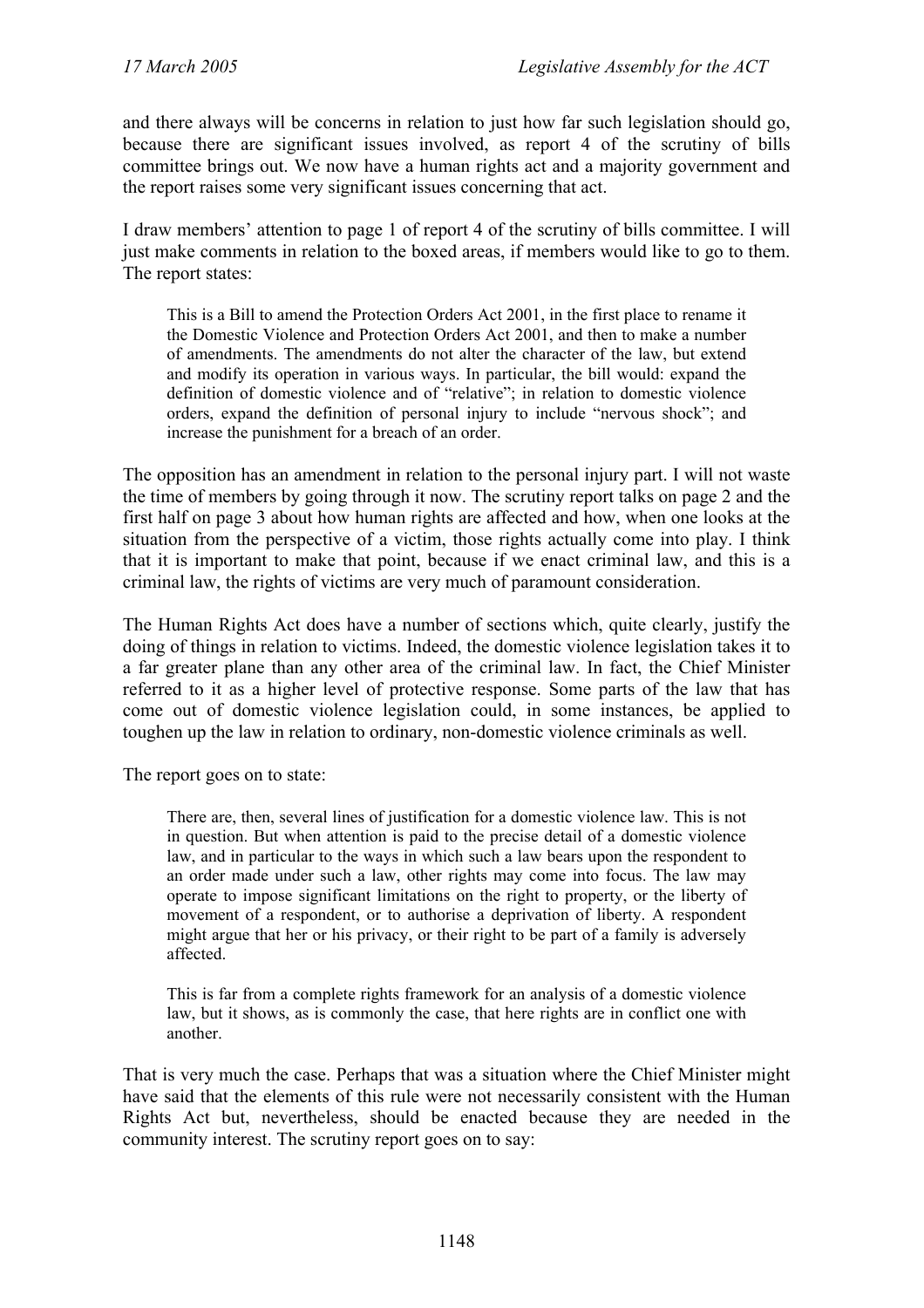Of course, where a conflict between the Bill and any right is perceived, the question would then become whether the derogation was justifiable under HRA—

Human Rights Act—

section 28, which permits of reasonable limitation to rights.

The committee commented on four issues, and I will highlight those. I think that it is important for members to do so. The first is the concept of personal injury. I will speak about that later, but I will say that in the box you will see the words, "Is the concept of 'personal injury' appropriately defined?" We say that that is a problem. Page 4 of the report, referring to the concept of a person's relative, asks whether the concept of "relative" is appropriately explained in the example. There is then comment in relation to a restriction on the publicity attending a legal proceeding. The summation on that reads:

An issue arises as to whether proposed section 100 of the Act (see clause 33 of the Bill) is compatible with the "fair and public hearing" aspect of a fair trial, as that requirement is stated in HRA section 21. There may be a freedom of expression component in section 21; in any event it may be based on section 16 (2).

The qualifications in HRA section 21 (2) include recognition of "the interest of the private lives of the parties", and this may be a basis to avoid any findings of incompatibility between proposed section 100 of the Act and HRA section 21.

#### Finally:

Proposed section 100 might on its face be incompatible with HRA section 21 (3). If so, the question would be whether that incompatibility was a reasonable limit that is demonstrably justifiable in a free and democratic society: HRA section 28.

Those points were raised by the scrutiny of bills committee report into this piece of legislation. I intend to go through a number of specific sections of the act which are significant and make some comments on those. Commencing with the definition of "relative", page 2 of the explanatory statement says:

The Bill expands the definition of domestic violence to include threats to, or acts against pets and animals; burglary; and destroying and damaging property; and the definition of "relative" to take into account the kinship and cultural ties of Aboriginal People and Torres Strait Islanders, members of communities with non-English speaking backgrounds and people with particular religious beliefs.

The Bill also expands the definition of "relevant person" to include relationships with similar dynamics to "domestic relationships".

It also states:

Clause 8 expands the definition of "domestic violence" to include threats to, or acts against pets and animals; burglary; and destroying and damaging property.

I can say, having had some practical experience in these issues as a family lawyer and also a criminal lawyer, that that is probably a sensible addition. We will see how it pans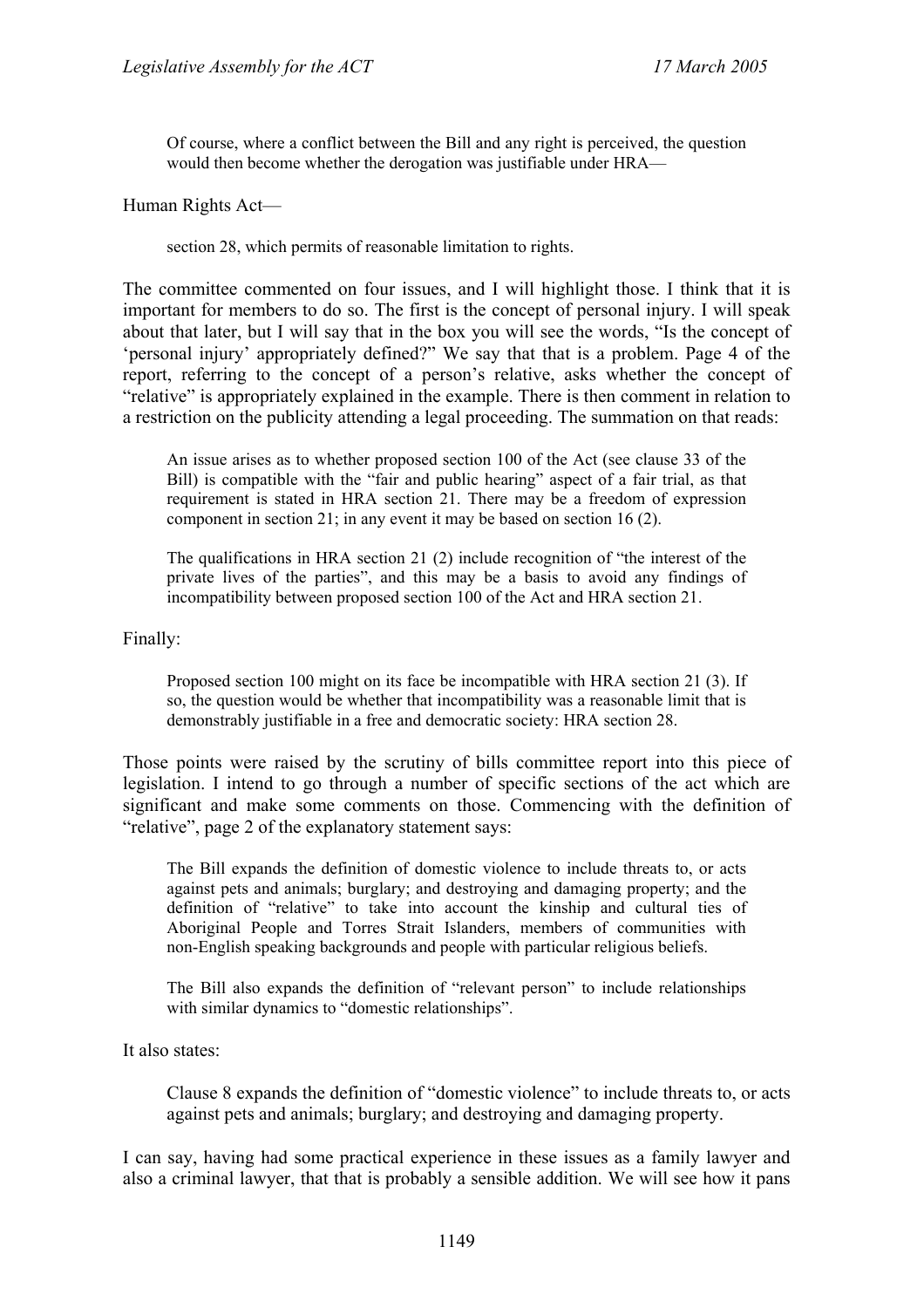out. Indeed, there are often threats made in relation to loved pets and animals, in relation to burglary, and in relation to damaging and destroying property. In Australia, sadly, about 40 to 50 per cent of all marriages end in divorce, and some of those divorces are quite acrimonious in relation to both parties. Indeed, a number of domestic violence issues arise in relation to divorce.

Clause 8 also recognises that a person's behaviour will be domestic violence if it causes personal injury, not just physical injury, to someone. That brings in the element of mental injury. We have an amendment to that and I will speak more about it at that point in time.

Clause 16 is another clause that may be a problem. Clause 16 outlines the steps required of a respondent seeking amendment or revocation of a protection order. It inserts a new step in the process in the use of a preliminary ex parte hearing to determine the merits of an application to amend or revoke an order. The intention behind this provision is to prevent a respondent from bringing repeated and unmeritorious applications before the court and reduce the exposure of an aggrieved person to unnecessary distressing hearings.

These matters are distressing to all concerned. A preliminary ex parte hearing may well assist, may well be a good thing, just like I think that the addition of threats to property, pets, et cetera, is most likely a good thing because, from my experience, that does happen. A problem that has been pointed out to the opposition is the potential there, apart from the ex parte hearing, to restrict the rights of a respondent to go back before a court. I suppose we will need to see how that pans out.

It is interesting to look at clause 20, which is the penalty provision, and reflect upon the seriousness of contravening a protection order. Yes, it is a serious matter. The clause provides that a person commits an offence if the person engages in conduct that contravenes a condition of a protection order. The penalty is to go up to 500 penalty units or imprisonment for five years, or both. Currently, the penalty for a first offence is 50 penalty units or, I think, two years imprisonment and it is 50 penalty units or five years imprisonment for a second offence, so the increase is significant. It does reflect the gravity of these offences.

It is interesting that, with this provision, the government is proposing a penalty of 500 penalty units and/or five years imprisonment for breaching a protection order and such a breach now might well be someone threatening to kill Fluffy the family dog, having a protection order taken out against them and going back and killing the family dog. That person would then be liable to a penalty of 500 penalty units or imprisonment for five years, or both. Under the Animal Welfare Act, the maximum penalty at present is only 100 penalty units and one year's imprisonment for a similar act. Members will have an opportunity later to rectify this anomaly, should they wish, in relation to a bill before the Assembly. I will not anticipate debate on that, but I do make that point in relation to the penalties here.

There is concern in some circles about clause 21, which imposes a requirement on the court where the original order is a DV order, on application, to amend that order by extending it for a stated period, unless satisfied that it is no longer necessary to protect the aggrieved person. Currently, the order would last for one year, and this provision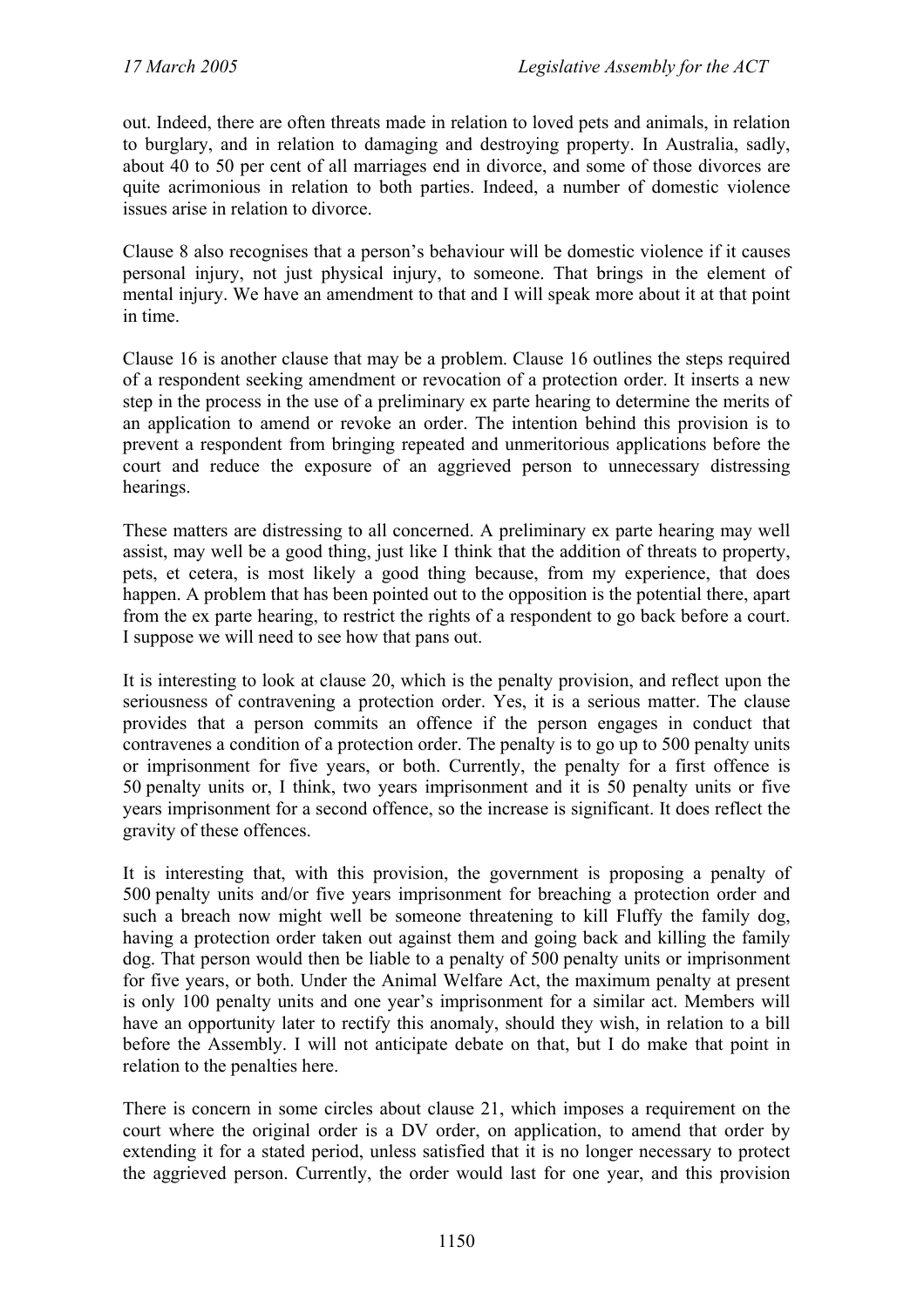extends it. There is concern that it could go on forever. I do, however, note that the extension is to be for a stated period. If that were adhered to, there would not necessarily be any need for most of these orders to go on forever. That may be a sensible amendment, but we do need to watch it because some groups have expressed concern that it might go on forever.

Mr Speaker, it has been of some concern to the opposition and, indeed, to a number of other people that in this act, as with some other acts, there are not any provisions or penalties for a person who makes a malicious or wilfully wrong application against another person. We do feel that the government should look at the making of false, malicious, wrongful, unfounded allegations against another person, because we are dealing with serious stuff. We are dealing with people being thrown out of their homes and having orders made against them seeing their children. If the other party is simply being malicious because of a family breakdown or divorce proceedings, that causes the innocent party, the aggrieved party who then becomes the real victim, a great deal of angst, a great deal of difficulty, in actually redressing that situation. People need to be deterred from doing that.

I have said a similar thing before in this place in terms of the lack of any provision to deal with malicious complaints against the police. Complaints against the police are terribly serious and they need to be taken seriously. Indeed, I have seen police officers in various jurisdictions sacked, and rightly so, for wrongful acts. But there needs also to be that protection to stop malicious complaints. That is another instance in which there should be some provisions to stop spurious acts. Anybody who has practised in the family law jurisdiction for any length of time will tell you that often these types of acts are used just to gain an advantage in a Family Court proceeding.

I had a client once who was involved in a pretty straightforward divorce, if there is such a thing. A young air force man, he and his wife had been married for three years when his wife took out a domestic violence order against him ex parte on the basis that he had made threats to her. He told me that that might have happened, but she had done the same to him and they had had a few verbal altercations. I told him to go down to the court and get his own, which he did, and we had the rather ridiculous situation of both people having orders against them, which basically cancelled out each other, when there was no objective likelihood of them actually doing damage of any sort to each other. I am well aware, having heard quite often and seen quite often, that acts such as that are being used as a tactic. Probably, steps need to be taken to ensure that this legislation is used for proper purposes.

Mr Speaker, I understand that there was meant to be a fair bit of consultation on this legislation. I was told that a paper went out and various groups were invited to make comments on it. It has been brought to my attention that the Lone Fathers Association sent in, I think, 104 pages of comment. They contacted me recently and said that they did not think that any of their comments had been taken on board.

I have a short note from them in relation to their concerns. I am not going to read all of it, but some of their concerns seem on the surface to be worthy of putting on the record. They state that the new legislation will interfere with civil liberties. They also state that mental injury could be anything you want it to be and say it is. They also say that cases of domestic violence require a higher level of protection, but the bill fails to make the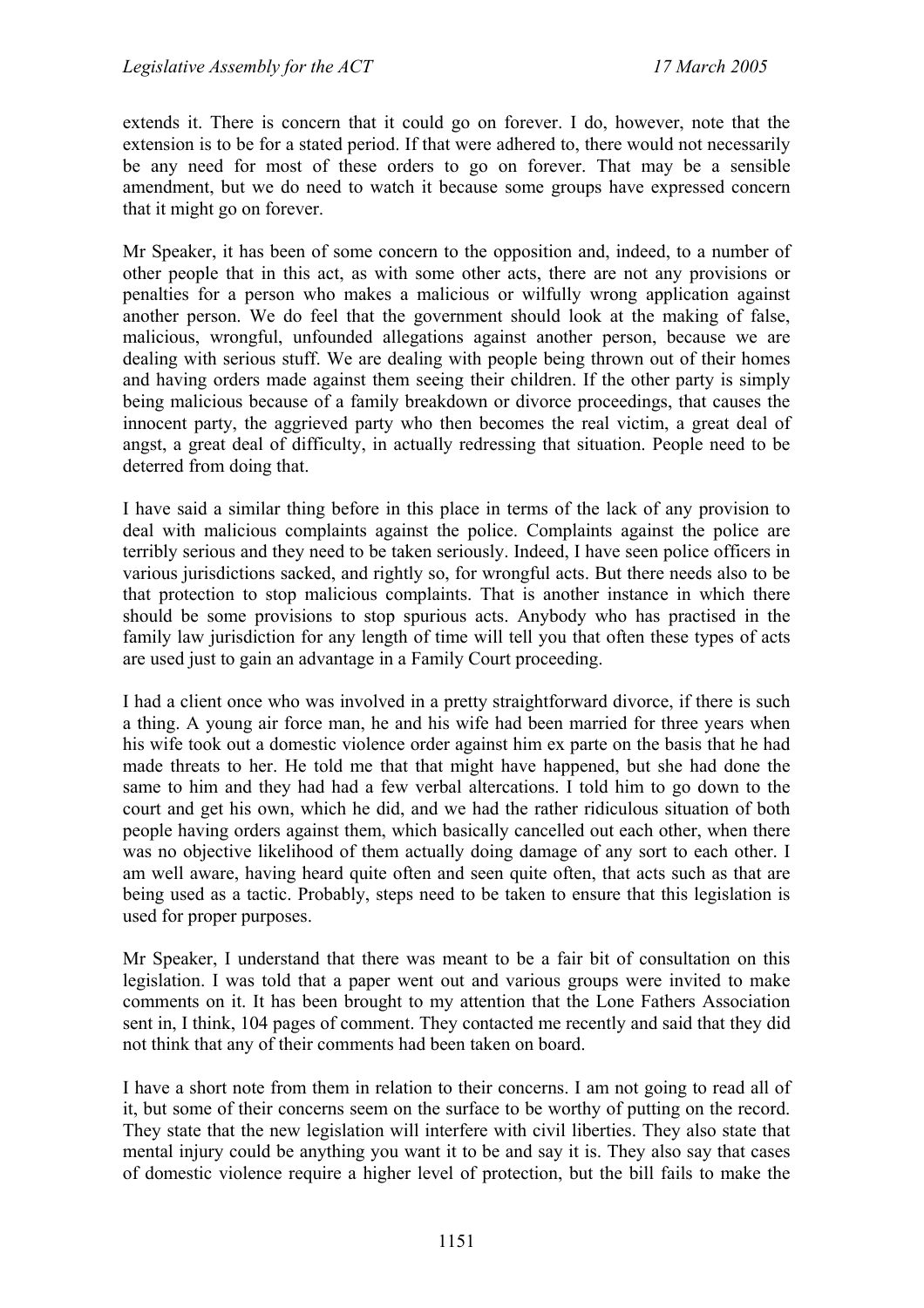balancing point that these cases also need a higher level of awareness of the family interdependencies involved. They make the point that the DVOs are currently used as a device for procuring separations on favourable terms to the applicant and that magistrates in New South Wales and Queensland have said that this happens often. I must say that a few in the ACT also have said that.

The association comments that the provisions relating to mediation appear to be not much more than a token gesture and suggests that the provisions relating to mediation need significant strengthening. The letter says that the breaches do not say anything about breaches by the DVO applicant, which in some cases can be flagrant. The association mentioned to me that, whilst often there is an order that the respondent cannot contact the applicant, and for very good reasons, some applicants feel that that does not apply to them and they feel free to contact the respondent. Perhaps some steps need to be taken there. Obviously, if one party is not meant to contact the other party, the other party should not contact or attempt to contact the first party as well.

The association had a question about the provision for five years imprisonment and asked whether the provision that the final DVO hearing will not be allowed to happen in less than three weeks is to allow time for the applicant to change locks, move children, organise child support and destroy the respondent's papers, et cetera. The letter indicates that the legislation wants to make DVOs, effectively, eternal. The provision there is still for a set period, but the association, obviously, have a concern with that. They fear that, if they go on for too long, the relationship with children might be destroyed and they feel that changed circumstances are very difficult to actually prove, which may be a problem. They fear that emergency orders will be too easy to make on flimsy grounds and self-serving allegations.

Those are some of the association's concerns. It is a vexed area. People need protection. Victims, be they domestic violence victims or victims of other types of crime, need protection. But we do need to ensure that our legislation works well and that the legislation is not abused. That is certainly something we ask the government to look at. It is certainly something of which we are very mindful and we will be keeping a very close eye on that and doing work ourselves in relation to it.

Mr Speaker, with those comments, I indicate our support for this legislation. It is crucially important to ensure that we minimise acts of domestic violence in our community. It is a most serious crime and is deserving of most serious consideration in legislation, but we do need to keep a constant eye on just how effective that legislation is in relation to all parties involved in it.

**MS MacDONALD** (Brindabella) (11.49): Mr Speaker, I am pleased to be able to speak to this bill today. The Domestic Violence and Protection Orders Amendment Bill 2005 is an important piece of legislation and is the end product of an extensive review of the current domestic violence and protection orders legislation.

This bill provides a single consistent process for dealing with both domestic violence and protection orders. Domestic and gender-based violence rates remain high in our society. During the February sitting period, this Assembly recognised that by passing a motion regarding the elimination of violence against women which I had put forward. The motion highlighted the fact that in the ACT overwhelmingly the majority of victims of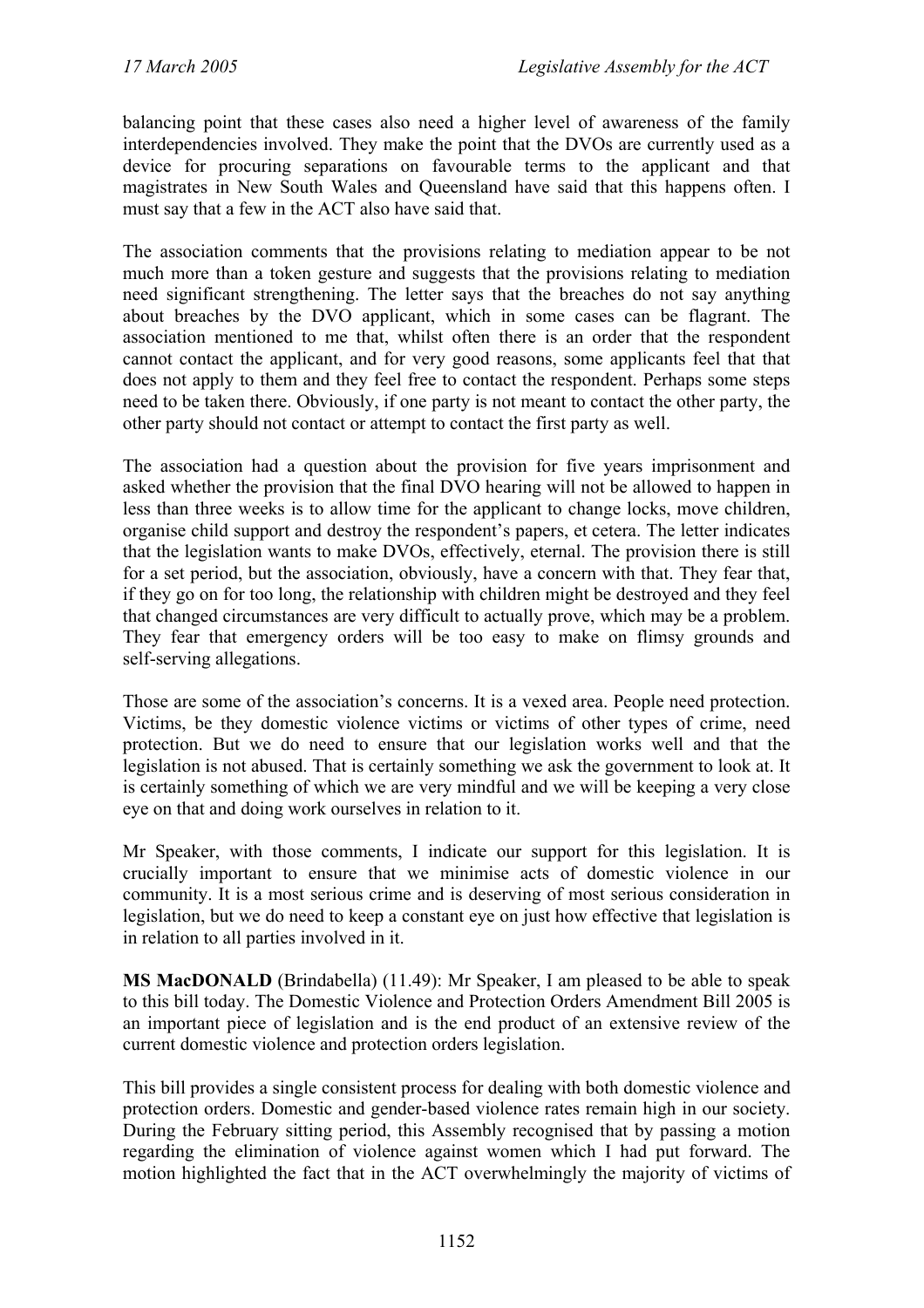sexual assault and domestic, family and cultural violence are women. Statistics show that one in three women over the age of 45 had experienced domestic violence, and that 89 per cent of all reported sexual assaults during 2003 were perpetrated against women.

This motion recognised that the ending of gender-based and domestic violence required the dedication and assistance of all members of the community. Violent acts occur daily across Australia and the world and will only stop through the cooperation and the combined efforts of the entire world community. Mr Speaker, I think it is worth noting that the motion was passed unanimously, showing the commitment of the members of this Assembly to assisting in the elimination of violence against women.

This bill highlights the ACT government's commitment to protecting vulnerable members of our community from domestic violence and injury. I would like to highlight the important definitional changes that the bill makes in regard to domestic violence, consistent with the definitions in the United Nations Declaration on the Elimination of Violence Against Women. Clause 8 of the bill significantly expands the definition of domestic violence to include threats to, or acts against, pets and animals, burglary and destroying and damaging property.

Threats against, or abuse of, pets and animals are terrifying. Also, power tools sometimes can be used by abusers to inflict fear and harm upon their victims. A victim could feel helpless in regard to protecting a pet, often a loved member of the family, against violence. A victim may feel that it is necessary to remain in a violent situation to ensure the protection of an animal. The expansion of the definition of domestic violence to include threats to animals and abuse offers greater protection to victims and provides an avenue for convicting abusers, should such threats or abuse occur.

Including burglary and destroying and damaging property in the definition of domestic violence also provides further protection to victims. It may be very difficult for a victim to leave a violent relationship if all the victim's property has been stolen or destroyed. Abusers often recognise that and destroy clothes, accessories, children's toys, furniture and other personal effects, thus leaving victims with little more than the clothes on their backs. That is a manipulative and intimidating action, and one that can lead to mental injury and distress.

In fact, only in the last six months I came across a relationship breakdown in which, while there was no physical violence against the woman, there was certainly a great deal of psychological intimidation going on. I know that the husband in that relationship was refusing to allow his wife to take any of her belonging out of the home, claiming that they all belonged to him. No-one has the right to destroy another's property. This clause further protects the rights of the victim.

Clause 8 of the bill also recognises that a person's behaviour will be classified as domestic violence if it causes personal injury, not just physical injury, to someone. While physical scars heal, mental scars often remain for years after the mental abuse takes place. Many abusers use mental intimidation as a way of degrading their victims, to make them feel worthless. Abusers strip victims of their confidence and make them believe that they are nothing, that they would not survive without the abusers. This manipulation and abuse makes victims believe that they have to stay in the violent relationship as they are not capable of living without the abuser. The recognition of a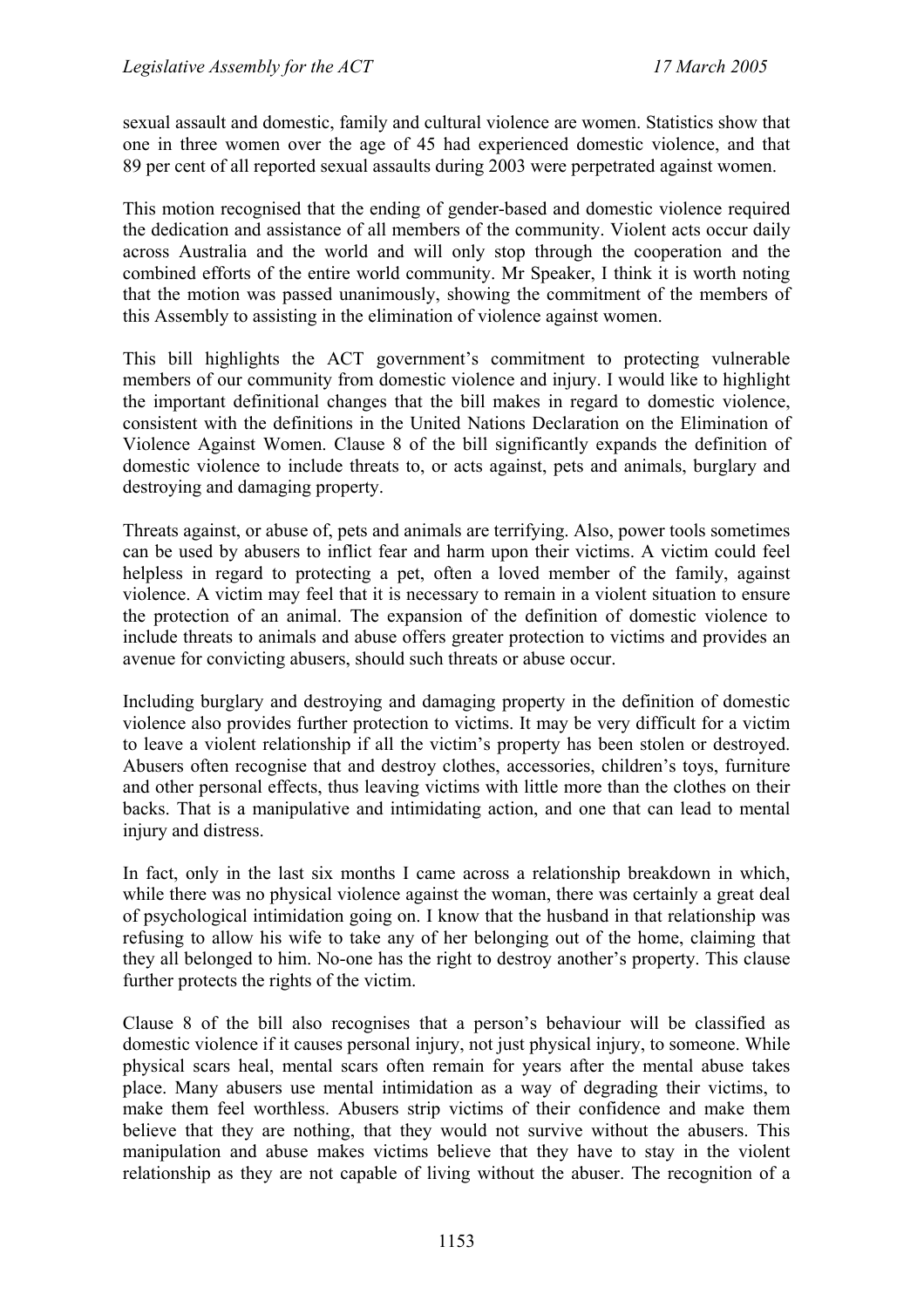wider range of harm, including psychological violence, identifies that mental abuse is just as unacceptable in our community as physical violence.

Another important definitional change is the expansion of "relative" to include anyone else who could reasonably be considered to be a relative of the original person. This expansion reflects that for some members of the community the concept of relative is wider than ordinarily understood. This takes into account the kinship and cultural ties of Aboriginal people and Torres Strait Islanders, members of communities with non-English speaking backgrounds and people with particular religious beliefs. Canberra has a diverse community and this definition goes towards ensuring that all members of the community are protected. The expansion of the definition of "relevant person" also provides greater scope for the application of the domestic violence provisions of the act.

Mr Speaker, I would like briefly to highlight the importance of the provision in the bill relating to personal protection orders in respect of a workplace. As Mr Stanhope explained in his tabling statement in February, employers and employees of kindergartens, childcare centres, schools and other similar organisations will now be able to take out a workplace order against people that they believe pose a risk to the children in their care. Employers and employees of paediatric wards, child protection offices and other similar facilities will be able to access these orders.

It is a sad fact that some people in our community do wish to cause harm to children. If these people do pose a risk in some way to the children in care, protection can be afforded to those children. This amendment also offers greater protection to the staff of these centres and organisations who sometimes have anger or frustration directed personally at them while they are just doing their job.

To reiterate, Mr Speaker, this is an important piece of legislation. Violence in any form is not acceptable and all members of the community need to work together to put an end to abuse and intimidation. This bill is another step in addressing violence and providing protection to vulnerable members of the community.

I note Mr Stefaniak's comments in regard to the concept of personal injury. I do not think he has formally moved his amendments yet; he will probably do so in the detail stage. I do not want to anticipate debate, but I believe that the Attorney-General will be addressing the issues raised by Mr Stefaniak. Nervous shock was raised by the scrutiny of bills committee as an issue, but Mr Stanhope has stated in his reply to the committee that he does not believe that there is any issue with the concept of personal shock and the definition of personal injury in the bill. I will allow Mr Stanhope, as Attorney-General, to address those issues more fully. Mr Speaker, I commend the bill.

**MRS DUNNE** (Ginninderra) (11.57): Mr Speaker, as Mr Stefaniak has said, the opposition will be supporting this bill. Many of the innovations in regard to domestic violence and protection orders were instituted by the previous government and these amendments bring up to date in some sense the legislation instituted by the previous government.

Mr Stefaniak has touched on some issues which are of concern to us. I think that after the operation of this act for three or four years, as has been the case, and of the previous Domestic Violence Act, which dates back to 1989, there is some scope for us to be a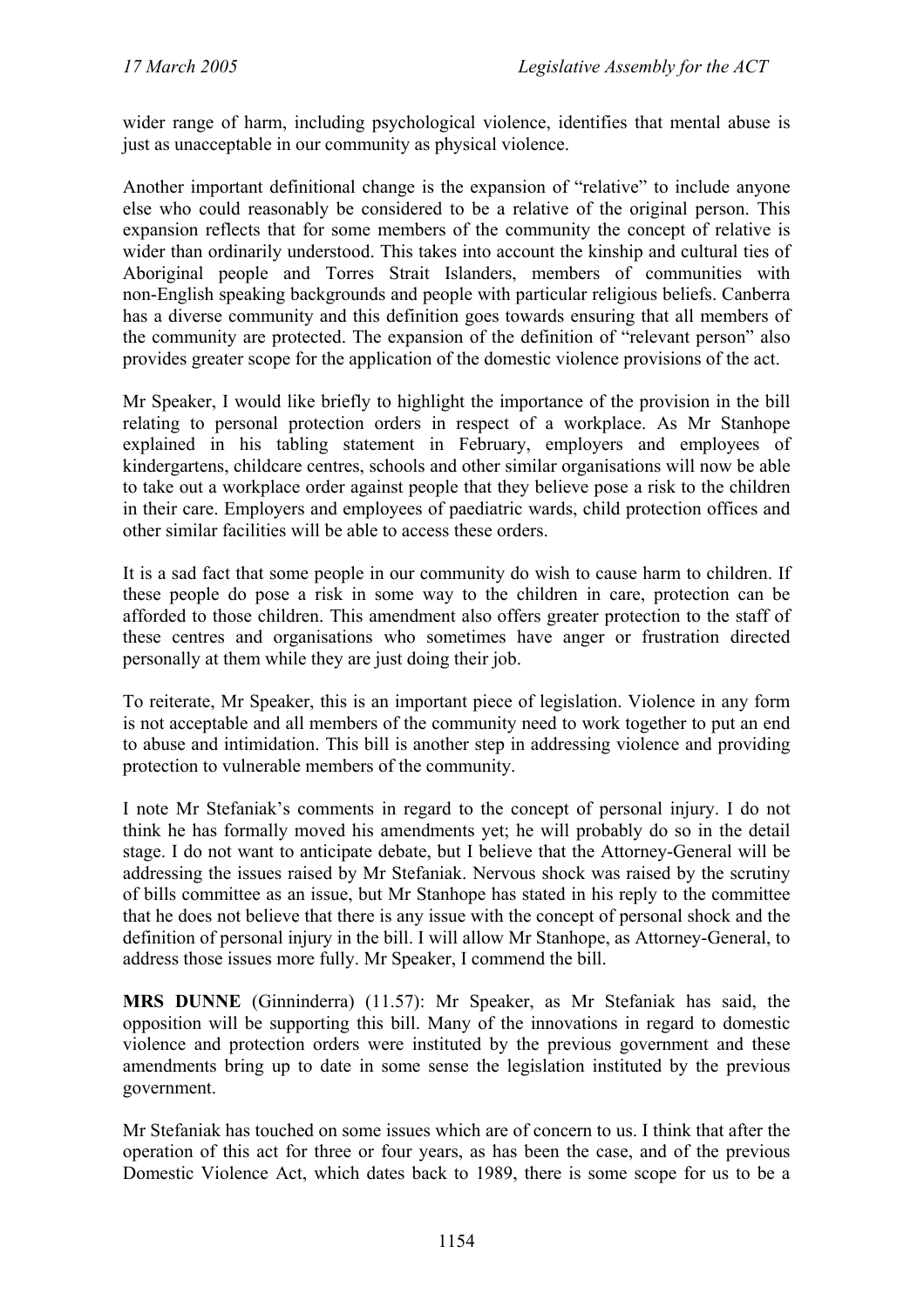little wary about some of the provisions. Mr Stefaniak spoke eloquently about the conflict of rights that appear in this legislation. He quoted the Chief Minister as saying that this legislation is a higher level of protective response. That sounds good in theory, but, when you have such a high level of protective response, you actually have in many cases a lower standard of proof than would be normally accepted under the criminal law, which creates considerable tensions that do bring rights into conflict.

I would flag with you, Mr Speaker, the provisions of proposed section 9 (1) (e). These provisions have been in existence for a long time. They have been in existence, essentially, since the act which this bill is replacing has been in existence. I would like to reflect upon the operation of these provisions. Proposed section 9 (1) (e) says that conduct is domestic violence if it is harassing or offensive to a relevant person. A relevant person is defined as a domestic partner of the original person, a relative of the original person, a child of a domestic partner, or someone who normally lives or normally lived in the same household as the original person.

That seems, on the surface, to be fairly inoffensive. It is about harassing and offensive actions and the standard we set in these circumstances is very low. Normally speaking, under tort law and elsewhere in the statute book, something which is harassing or offensive would need to pass a reasonable person test. That would mean that it would be an objective, not a subjective, test. In tort law, for instance, a reasonable person is actually referred to as a person of reasonable fortitude. What we have in this provision is a situation where there is the propensity to abuse the domestic violence and protection orders provision for a whole lot of ulterior motives. That is not to say that there are not people in the community who are violent towards people that they live with and that those people should not be dealt with.

But when you have a test which is so lax that it opens up many opportunities for abuse, you need to consider the implications of having a domestic violence order taken out against you. If you have a domestic violence order taken out, an order under this act or an order under its preceding acts, there is a whole lot of things that you cannot do. For instance, you cannot obtain a firearms licence. But the thing that I am most concerned about is the impact that it has on the operation of the Family Law Act. Section 68F of the Family Law Act, which is about how a court determines what is in a child's best interest when we are looking at custody, says that, subject to subsection  $(3)$ , in determining what is in a child's best interest the court must consider a set of matters, one of which is any violence order that applies to the child or a member of the child's family.

Mr Speaker, the evidence is legion—Mr Stefaniak touched lightly on the issues—of people taking out domestic violence orders as a means of getting even in family law matters. When it comes to custody it is often the case, and it is definitely the experience of, particularly, the lone fathers' groups, that domestic violence orders are taken out as a means of circumventing custody orders in favour of fathers. That is something that I am particularly concerned about and that all of us should be concerned about. We should be looking very carefully at the operation of this act. I am concerned that, over the course of the years, there has been no tightening up of this provision that allows for the potential for misuse of the act.

We know from our personal experiences in representing people that anyone who has had any experience in representing people or dealing with people who are struggling with the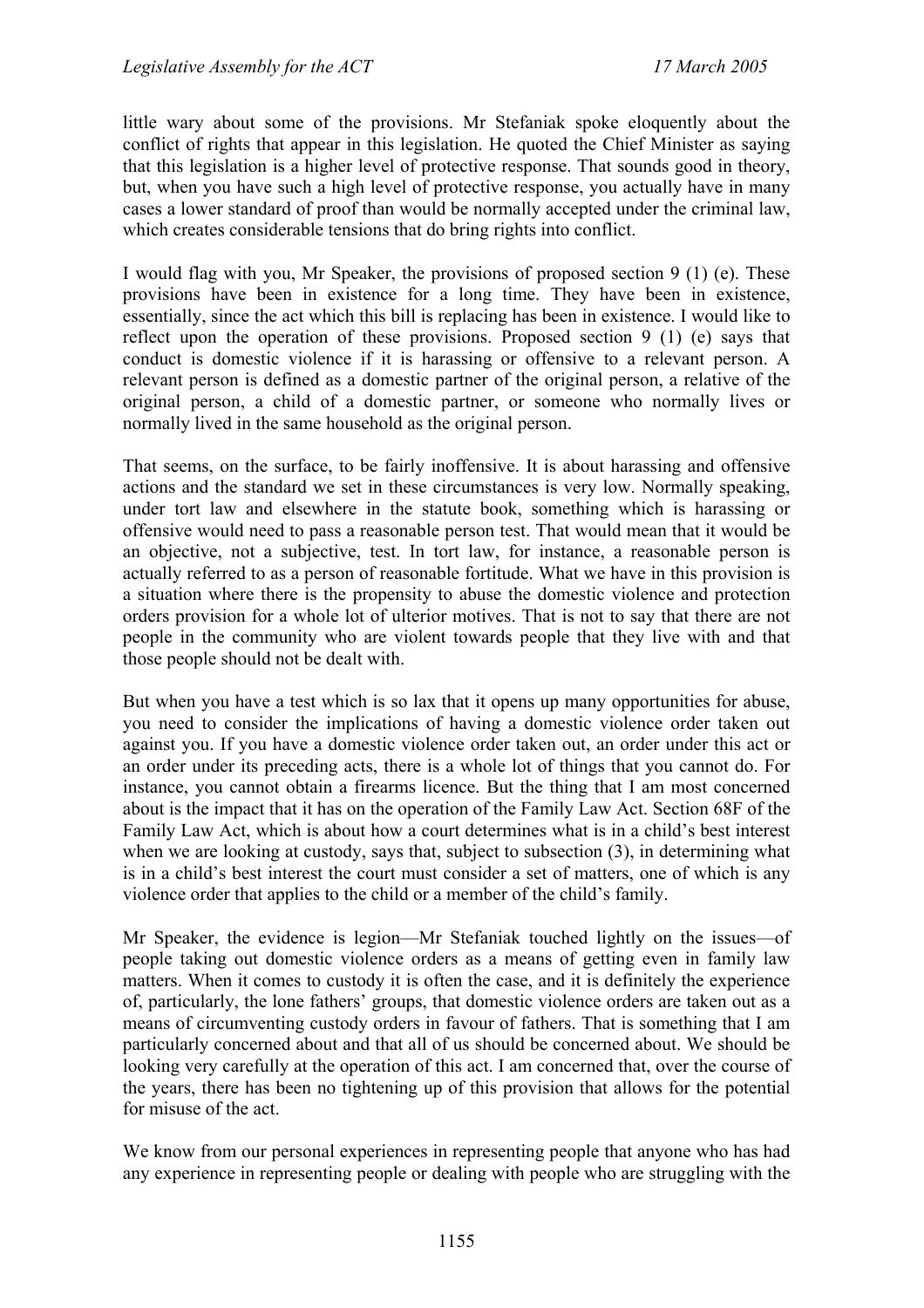Family Law Act will be able to point to examples where one spouse has taken out a domestic violence order against another spouse which has then been used against that spouse in custody battles. I think that we should be setting the bar a little higher than we currently are. The Liberal opposition has resolved that it will be reviewing this provision and others with a view to introducing legislation which will try to rebalance the rights of people on both sides to ensure that this important piece of legislation, this important protective mechanism, is not used mischievously, is not misused.

I note, Mr Speaker, that in this legislation there are no penalties for misuse of the act. There are quite high penalties for people who breach domestic violence orders, and there should be. The domestic violence order process could be used to stymie someone in another area—someone who is attempting to join the police force, for instance. A vengeful partner may take out a domestic violence order which would stop them from doing so. You could stymie someone's career very easily in a whole lot of areas where people work in public safety or work with children by the simple application of this act. While people who are subject to domestic violence must have protection, the general community must be protected from the misuse of the legislation. I would like to see in the future that there are penalties similar to the penalties for breaching orders for those who misuse the provisions of the act.

**DR FOSKEY** (Molonglo) (12.04): Mr Speaker, this bill is the second attempt at bringing up to date with contemporary concerns the legislation that covers protection and domestic violence orders. I know that the government and its staff would like to feel confident that they have done the right thing, but it is worth going over the point that protection orders and domestic violence orders are different things and those people who do their work dealing with and supporting people on the receiving end of domestic and family violence are fairly united in their wish to see the legislation separated. I note that Tasmania and Western Australia are heading towards separate acts, with those qualifications. It is about recognition of the seriousness of the injury or the circumstances.

I think it is interesting that the whole notion of victims of crime compensation came unstuck around the issue of victims of domestic violence. The special deal of Liberal Attorney-General Gary Humphries with the independent MLAs paid special regard to victims of sexual assault and police officers but not to victims of domestic violence, despite the many arguments put. When the Labor government tried last year to remove those provisions as a step towards equity, the issue of restitution and acknowledgment for those who suffer from domestic violence as well as victims of sexual assault was raised once again.

I think that there are particular issues to do with the institutionalised brutality of domestic violence and our society's incapacity or unpreparedness to acknowledge its impact and pervasiveness. In that context, then, I think it is understandable that people concerned with domestic violence and the law argue the need for separate legislation. Domestic violence is a criminal matter, whereas protection orders are mostly a matter of neighbourhood or workplace disputes in civil jurisdictions. I think that this is something that we need to watch, but I concede that we are not going to see the legislation recast so fundamentally at this stage.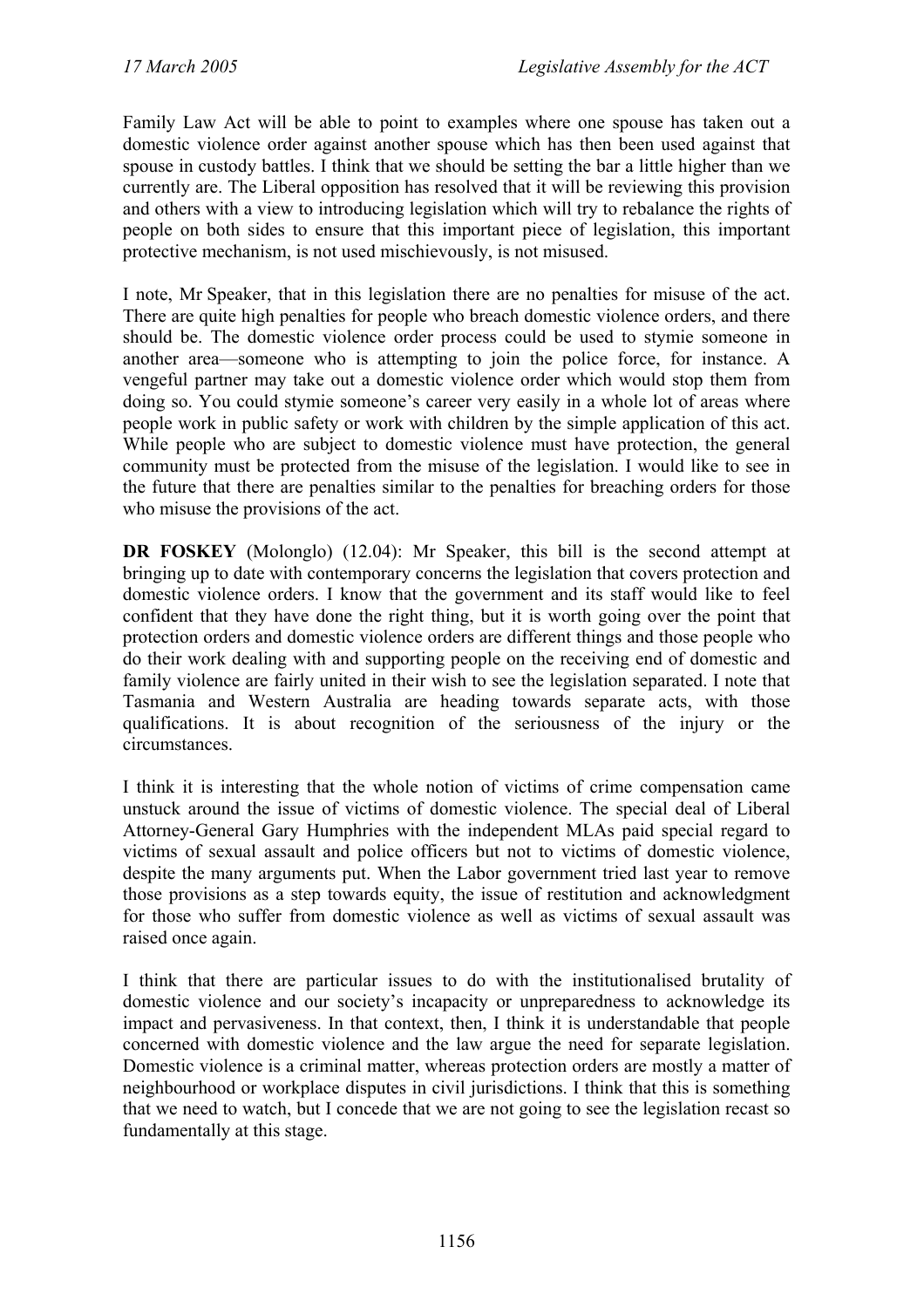I think that it is important to note that this bill has been fairly significantly redrafted since it was first proposed by the ACT government shortly before the election last year. By the time the bill was brought forward, I presume that the government argued it had done the necessary consultation. There were some fairly emphatic responses to the bill when tabled, however, and it was not debated. I note that there was a fairly extensive round of discussion with pertinent community-based agencies before this bill was tabled and, as a result, I do believe that we have a much improved product. The point here is that, while consultation cycles can seem to go on and on and be quite irritating to government at times, the outcomes are greatly improved if all parties persist.

The changes and improvements that we can see in this legislation include a more sophisticated definition of "relative", allowing the term to reflect Aboriginal and Torres Strait Islander kinships and other cultural groupings. We can see that the notion of an intimate relationship has been included, taking account of the fact that women can be vulnerable to domestic violence even when the relationship is a fairly recent development, that is, even in fairly new relationships that do not yet fit the definition of de facto relationships.

The recognition of harassment as a potential form of domestic violence and the use of psychological violence extending to violence and abuse of pets, which is recognised now as a way in which partners can get at other partners, are important refinements. I have some reservations about the severity of the penalties in this bill in relation to crimes against pets as against the existing penalties for crimes against persons, but I concede that I am currently too naive in my understanding of these matters for me to pursue them today.

The definition of who is a relevant person has been improved. It can include a domestic partner, a relative, a child of the partner, or a parent or child of the accused person. One concern of ours which is perhaps not appreciated by government is with the capacity of the registrar to recommend mediation to the parties—proposed new section 18A. It is clear that the mediation is only recommended, but people who work with victims of domestic violence would argue that those women can be in a vulnerable state, severely lacking in confidence, might not see that they had a choice in the face of such a recommendation and may find themselves pushed backwards into danger or distress by the process. By the same token, the Women's Legal Centre has done a lot of work with chief mediators such as Relationships Australia and the Conflict Resolution Service, advising that mediation is not appropriate in a domestic violence context. We must hope that, even if such recommendations are made, the mediators will screen out people with issues of domestic violence.

I agree with Mr Stefaniak and Mrs Dunne that we all need to watch how this legislation works in practice, but the issue that we need to look for is whether the legislation does protect the weaker parties. This criterion is crucial. Of course, as some have mentioned, there is often debate as well as to who are the weaker parties. Changing the law is one method of working to reduce domestic violence, but it is a rough and approximate tool that is constantly being refined to reflect the mores of society of the time. Changing the culture in which domestic violence is seen by some sections of our community as normal is equally important. We still live in a society where violence is tolerated by some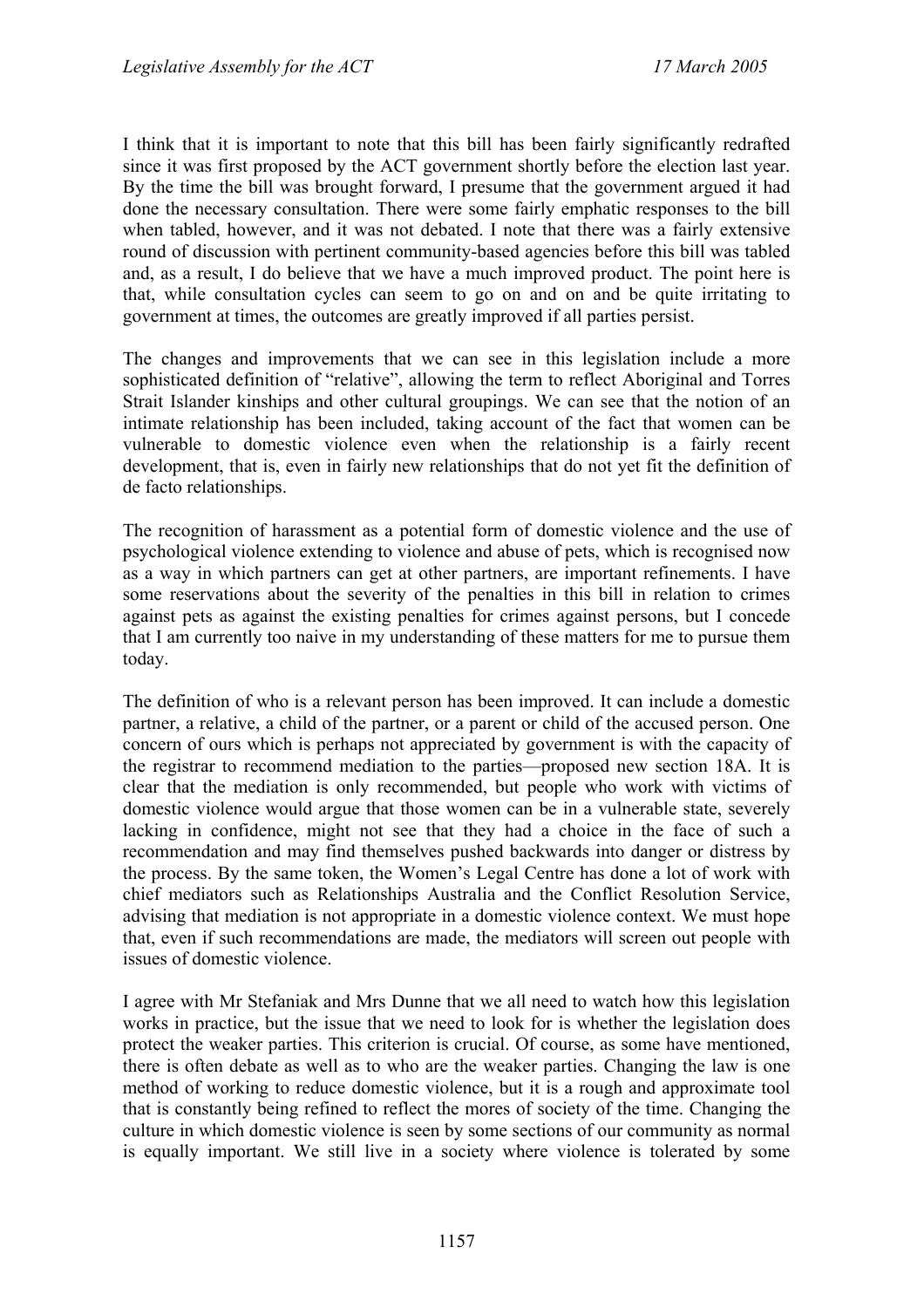sections of the community and some of those sections of the community are likely to see any legislation as a threat to their interests.

Mr Stefaniak referred to the report of the scrutiny of bills committee One of the real difficulties with taking a human rights approach to anything is that there are competing rights and the interaction between human rights is complex, especially when it comes to the impact of the law on women. We have to remember that when the earlier codes of human rights were devised it was assumed that the citizen was a he and that a whole new convention for the elimination of discrimination against women had to be written in order to have women included in references to human rights.

I just wanted to add those little nuances there. I will be supporting this bill and, like the opposition, I will be watching it in operation, but perhaps I will be looking at different things.

**MR STANHOPE** (Ginninderra—Chief Minister, Attorney-General, Minister for the Environment and Minister for Arts, Heritage and Indigenous Affairs) (12.13), in reply: Mr Speaker, this bill is concerned with the safety and protection of people who experience domestic and personal violence. The bill recognises that domestic violence can take the form of physical, sexual, verbal, emotional, psychological, economic and social types of abuse and requires a higher level of protective response.

This recognition of a wider range of harm associated with domestic violence is consistent with the definition in the United Nations Declaration on the Elimination of Violence Against Women, which includes psychological violence. In supporting this principle, the bill extends the definition of domestic violence to include threats to, or acts against, pets and animals, burglary and destroying and damaging property. It recognises that a person's behaviour will be domestic violence if it causes personal injury, not just physical injury, to someone.

The bill recognises that domestic violence offences are serious interpersonal offences that transcend cultures and communities. The definition of "relevant person" as a person who can apply for a domestic violence order has been expanded to include relationships with similar dynamics to domestic relationships. The definition of "relative" as a person who can apply for a domestic violence order has been expanded to take into account the kinship and cultural ties of Aboriginal people and Torres Strait Islanders, members of communities with non-English speaking backgrounds and people with particular religious beliefs. These definitions reflect the importance given to the protection of the family under section 11 of the territory's Human Rights Act 2004 and the broad meaning given to "family" under the International Covenant on Civil and Political Rights.

The Standing Committee on Legal Affairs, in report 56 of the scrutiny of bills committee, has raised for the Assembly the question whether this bill unduly trespasses on rights and liberties. The committee makes the point that, in the case of domestic violence law, rights such as the right of a person to be free from arbitrary interference with his or her family are in conflict with one another. Domestic violence law, by its very nature, will inevitably clash with the civil liberties of an individual.

However, in including a series of proposals designed to ensure the safety and protection of people from violence, harassment and intimidation, the legislation contains safeguards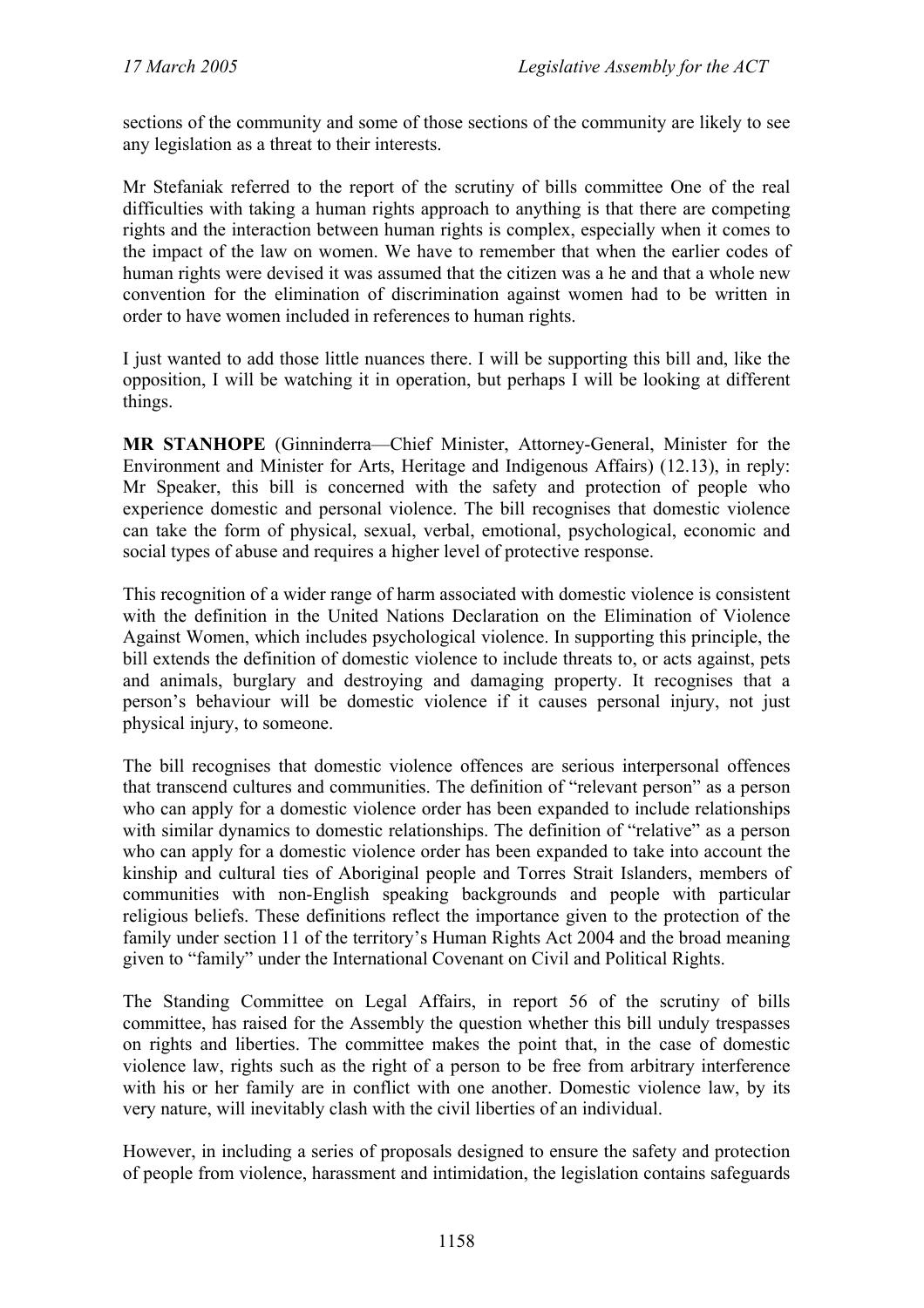to ensure that it does not unduly interfere with the rights and liberties of an individual. Both domestic violence and personal protection orders require the Magistrates Court, the registrar or another judicial officer to take into account before making an order any hardship that may be caused to the respondent by the making of the order.

In considering the expansion of the definition of domestic violence and the recognition that a person's behaviour will be domestic violence if it causes personal injury, not just physical injury, to someone, the committee expressed its reticence over the inclusion of nervous shock as a form of personal injury. The committee was also concerned with the question of how a court could determine whether the victim had suffered nervous shock.

The inclusion of personal injury as domestic violence is consistent with other ACT legislation. The Victims of Crime (Financial Assistance) Act 1933 defines "injury" as physical or mental injury and includes mental shock or nervous shock. It would be inconsistent to recognise mental injury as one of the potential outcomes of crime but not to recognise it as sufficient basis for a domestic violence order, which is an order intended to prevent the commission of a crime. The concept of nervous shock is not a new legal concept. The same sorts of rules will apply in the determination of personal injury as currently apply in the determination of physical injury in relation to an applicant seeking a personal protection or domestic violence order.

The final concern of the committee was in relation to clause 19 of the bill. This clause provides that a person commits an offence if the person engages in conduct that contravenes the condition of a protection order, the penalty being 50 penalty units or imprisonment for five years, or both. The committee questioned whether a maximum of five years is appropriate for contravening a protection order.

In addressing the committee's concerns in relation to clause 19, I would like to stress that this provision is simply a restructuring of the current tiered provision where the penalty units for the first offence are the same as for a second or subsequent offence. Also, this provision is a maximum penalty, not a minimum, with the courts retaining the discretional to impose a just and appropriate sentence having regard to the unique circumstances of the case. In determining a sentence, the court is required to have regard to a range of matters specified in section 342 of the Crimes Act, including prior convictions.

Mr Speaker, considerable care and attention was given to the amendments outlined in this bill. Discussion was undertaken with agencies and groups that deal with domestic and personal violence issues on a day-to-day basis and there was an extensive public consultation period with the release of a discussion paper on the proposed changes. The bill was supported in full by the Human Rights Office, which held that the right to protection from cruel, inhuman or degrading treatment in section 10 of the Human Rights Act requires effective legislative measures against domestic and personal violence.

This bill gives paramount consideration to the need to ensure that an aggrieved person is protected from personal and domestic violence and that a child at risk of exposure to domestic violence is protected from that violence. I thank members of the Assembly for their support of this bill. I note that the shadow attorney has foreshadowed an amendment, which the government will not be supporting. I will speak to that when the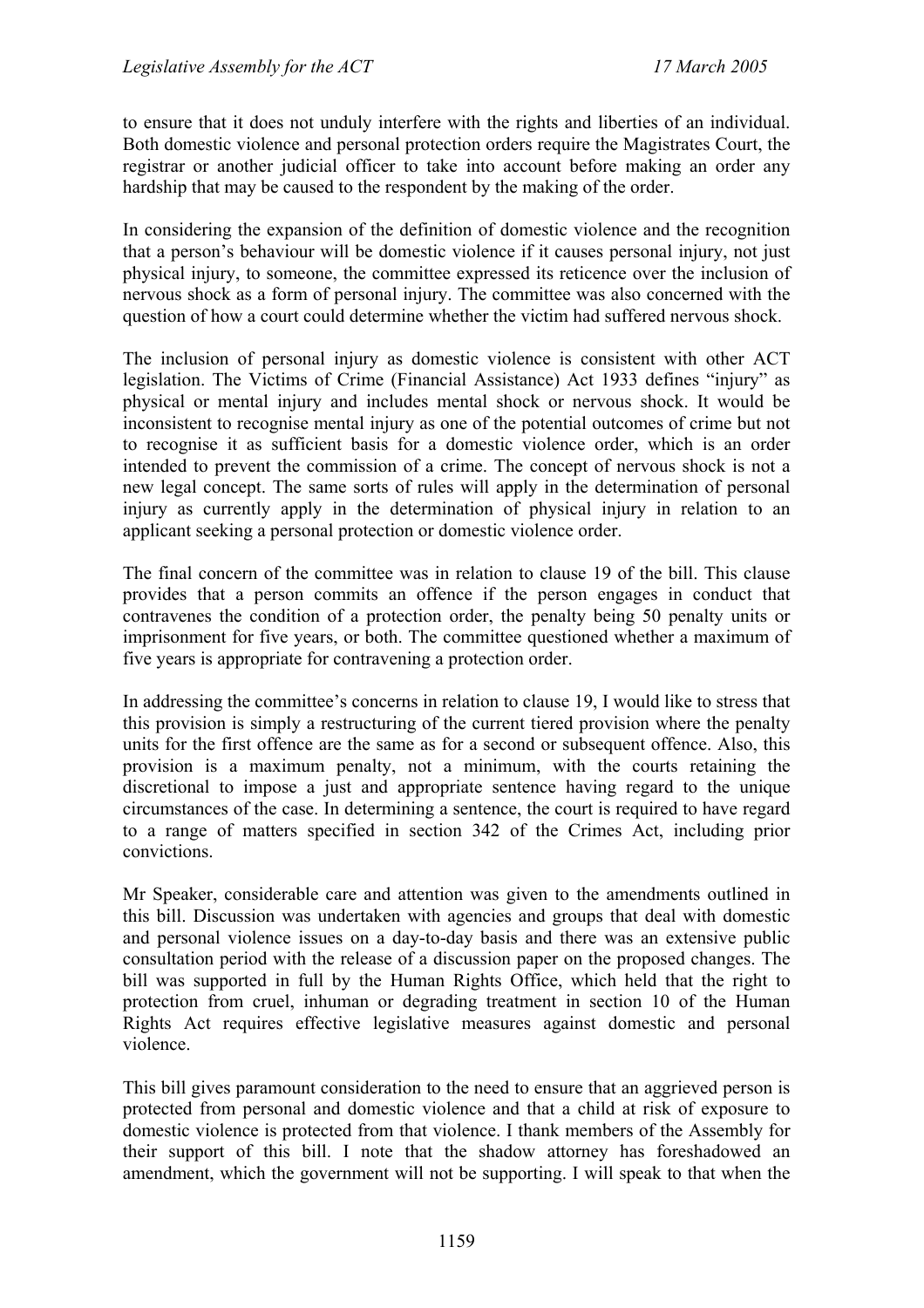shadow attorney moves his amendment, but I have indicated in the speech I have just given the bases on which we support the extension of the legislation to cover personal injury and the extension of the definition of "personal injury" to cover psychological harm. I think the case is well made.

I note also from comments made by Mrs Dunne in the debate that the Liberal Party is expressing concern about the process or the mechanism by which a protection or domestic violence order is obtained and has expressed concern that there are opportunities for unscrupulous people to seek through that process a domestic violence or protection order, restraining orders broadly, and the potential for abuse of that system.

I know that it is a broad area, that domestic relationships, particularly when they do involve a breakdown in the relationship, do from time to time spawn responses that are perhaps inappropriate and that there is from time to time in failed domestic relationships a desire to hurt or to harm one's partner or past partner. The issue is, of course, and has always been in the minds of those that have seen to ensure that our domestic violence and our protection orders legislation or regime is balanced and appropriate. In my opinion, this is a balanced and appropriate response to that most insidious of crimes, domestic or family violence.

It is a difficult balancing act. At the end of the day, however, I think it behoves legislators to put in place a regime to ensure that there is a range of appropriate checks and balances. It is my contention that this legislation, with the amendments being pursued today, does create a regime in which those checks and balances will be there which, at their heart, are fundamentally designed to protect family members from violence. There is an overarching responsibility on government and on communities to protect all members of the community from violence.

It is a fact, and it is not being sexist to assert it, that it is women and children that suffer in the majority of cases from family violence. It is important, having regard to the nature of the distribution of power within relationships, that governments acknowledge that. This is legislation designed in the main to protect women, girls and children. Whilst one might from time to time have a private concern or express a concern that the legislation in relation to domestic violence orders or restraining orders is used for an inappropriate purpose, designed more for some tactical advantage in a family court matter, as explained by Mrs Dunne when she foreshadowed Liberal amendments to the domestic violence and protection orders regime, there is a requirement that orders must be sought in a court of law, that the issue be tested and that the potential for a response be provided.

It seems to me that, with the arrangement that is involved, the need for the order to be supported and granted by a magistrate essentially involves a check and a balance or a regime that ensures that we meet our fundamental responsibility to protect people within this community from violence whilst at the same time ensuring procedural fairness for those that might be the subject of such an order or at least an application. I thank members for their support of the legislation.

Question resolved in the affirmative.

Bill agreed to in principle.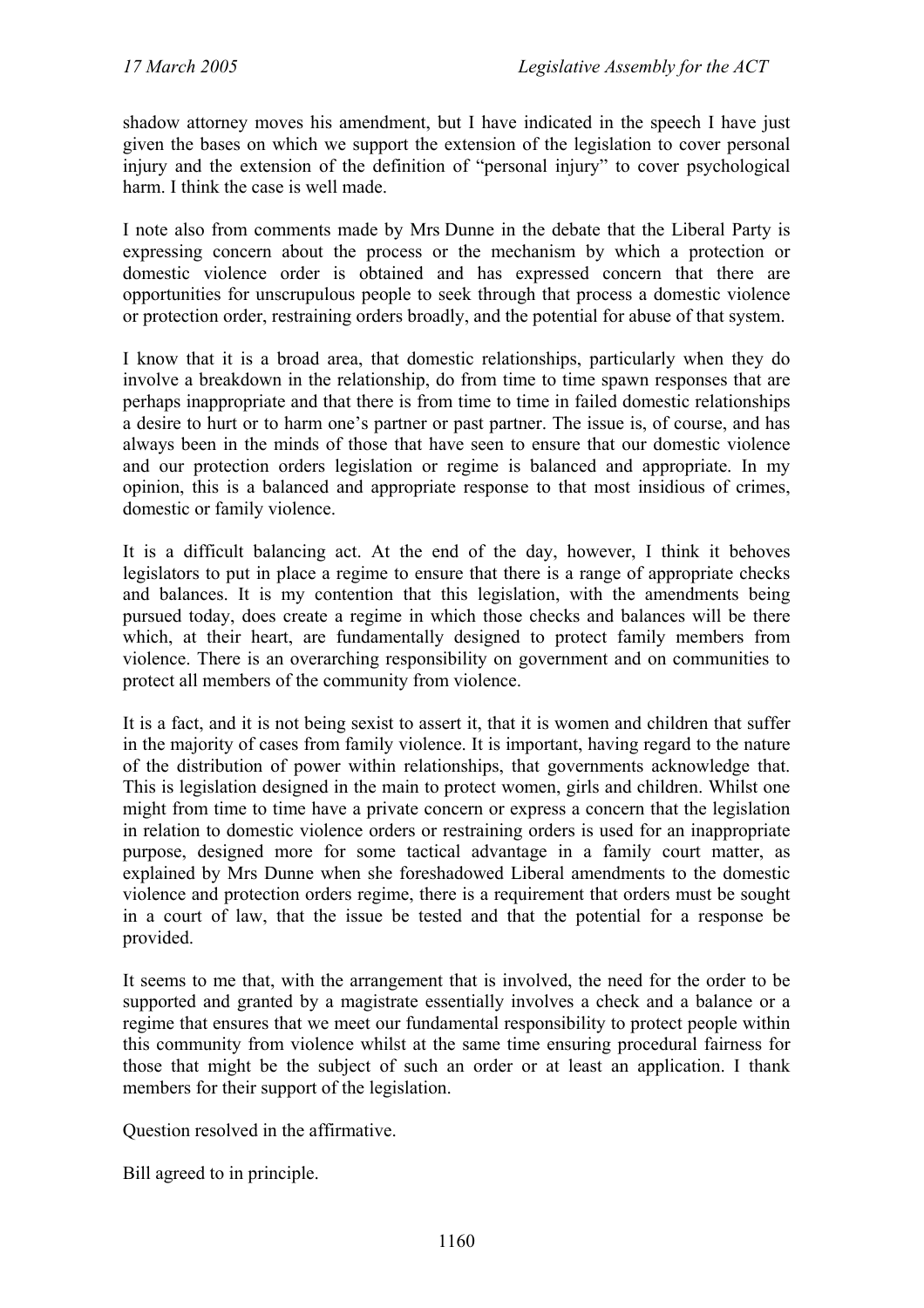#### **Detail stage**

Bill, by leave, taken as a whole.

**MR STEFANIAK** (Ginninderra) (12.23): I seek leave to move together amendments Nos 1 and 2 circulated in my name.

Leave granted.

**MR STEFANIAK**: I move amendments Nos 1 and 2 circulated in my name *[see schedule 1 at page 1225]*.

The first amendment is about the removal from clause 8, which relates to proposed new section 9 (1) (a), of the words "or personal" from the reference to causing physical or personal injury to a relevant person. The second amendment deletes the provision that personal injury includes nervous shock.

Mr Speaker, in speaking to the amendments, I heard with interest and noted what the Attorney-General said in his speech in reply. Currently, domestic violence is defined in the Protection Orders Act as follows:

- (1) For this Act, a person's behaviour is domestic violence if it—
	- (a) causes physical injury to a relevant person; or (b) causes damage to the property of a relevant per
	- causes damage to the property of a relevant person; or
	- (c) is directed at a relevant person and is a domestic violence offence; or
	- (d) is a threat, made to a relevant person, to do anything in relation to the relevant person or another relevant person that, if done, would fall under paragraph (a), (b) or (c); or
	- (e) is harassing or offensive towards a relevant person.

Clause 8 changes that by adding "or personal injury", which is defined as including nervous shock, and two new provisions, paragraphs (f) and (g), which we have absolutely no problem with, in relation to threats directed at a pet of a relevant person and threatening violence against animals.

The scrutiny of bills committee stated in its report:

The basic element of the scheme is found in section 8 (1) of the Protection Orders Act 2001:

A person may apply under this Act for an order to protect an aggrieved person from domestic violence or personal violence by someone else (the respondent).

In clause 8, the Bill aims to broaden the scope of application of the scheme by amendment to certain key definitions. The Explanatory Statement states in relation to clause 8:

Clause 8 … recognises that a person's behaviour will be domestic violence if it causes personal injury, and not just physical injury, to someone. This provision reflects the realisation of mental injury as a domestic violence crime. The recognition of a wider range of harm associated with domestic violence is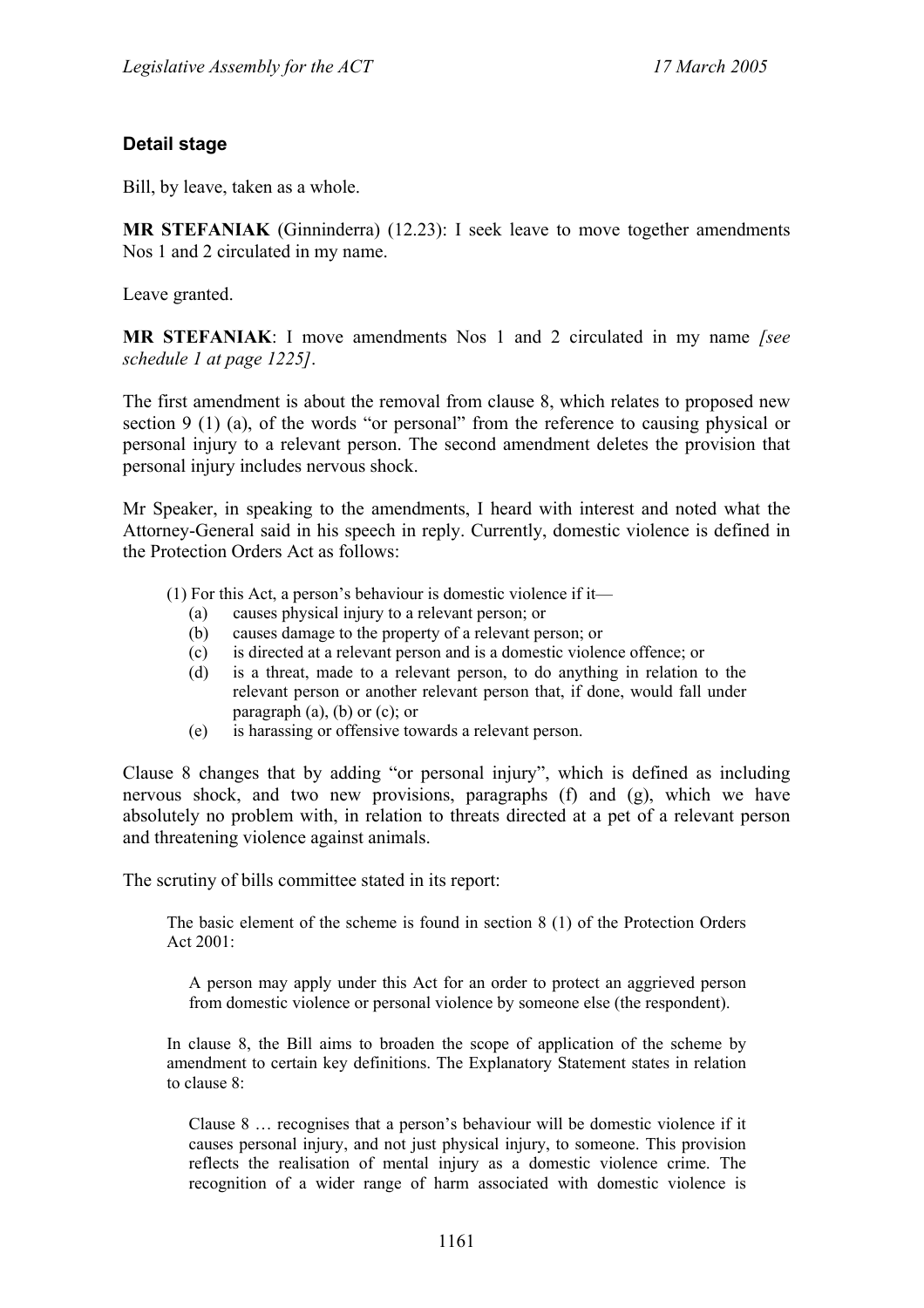consistent with the definition in the United Nations Declaration on the Elimination of Violence Against Women, which includes psychological violence.

The committee's report goes on to state:

The notion of "domestic violence" is currently defined to include conduct which causes physical or personal injury to a relevant person, and which is a threat of such injury. By proposed section 9 (3), personal injury would now include "nervous shock".

The Explanatory Statement equates the notion of "nervous shock" to "psychological violence". Whether this is correct will be a matter of interpretation. Nervous shock is generally regarded as an "identifiable mental injury, capable of being recognised in medical terms as genuine 'psychiatric illness''' (Balkin and Davis, *The Law of Torts*, 2nd ed, 1996, 243). It is a misnomer to speak of "shock", in that a person might be recognised in law as having suffered the condition even though they were not shocked by anything.

I hear what the attorney says but, as a result of the committee's report, we have some concerns about this matter; hence the amendment. I think that this is an important area. This is an extension of the act and I think that it is important to make absolutely certain that it will do as the attorney has indicated he intends it to do, that it is consistent with other laws, and it does mitigate and negate the potential for abuse or the potential perhaps for a subjective test as to what exactly is nervous shock, what exactly is personal injury. We would submit, as a result of the scrutiny report, that this provision needs to be better defined. It is something that we would want the attorney to take away and maybe bring back if it is important to have it in there.

I do note that this bill basically rehashes what is there already with the addition of the reference to threats against animals and personal injury. Indeed, paragraph (e), which relates to an act being harassing or offensive to a relevant person, is pretty broad and is capable of picking up quite a lot of the problems in the domestic violence area which would, quite rightly, cause actions to be a domestic violence offence which would not necessarily be physical in any way.

There are several issues there which do need a better look at and there is, I am submitting, a potential for consequences here which would not be fair in the circumstances, a potential for a very broad interpretation of what personal injury actually was, including nervous shock. My submission to the Assembly is that it should support these amendments. Indeed, we feel that the matter does need further explanation and we would welcome the attorney taking it away and coming back with something that alleviates the issues raised in the scrutiny report.

**MR STANHOPE** (Ginninderra—Chief Minister, Attorney-General, Minister for the Environment and Minister for Arts, Heritage and Indigenous Affairs) (12.30): As I indicated, the government does not propose to support the amendment. The removal of personal injury, as proposed by Mr Stefaniak's amendment, would result in the status quo being maintained. This would mean that where a victim has suffered mental distress but has not been subject to physical violence, the court would only be able to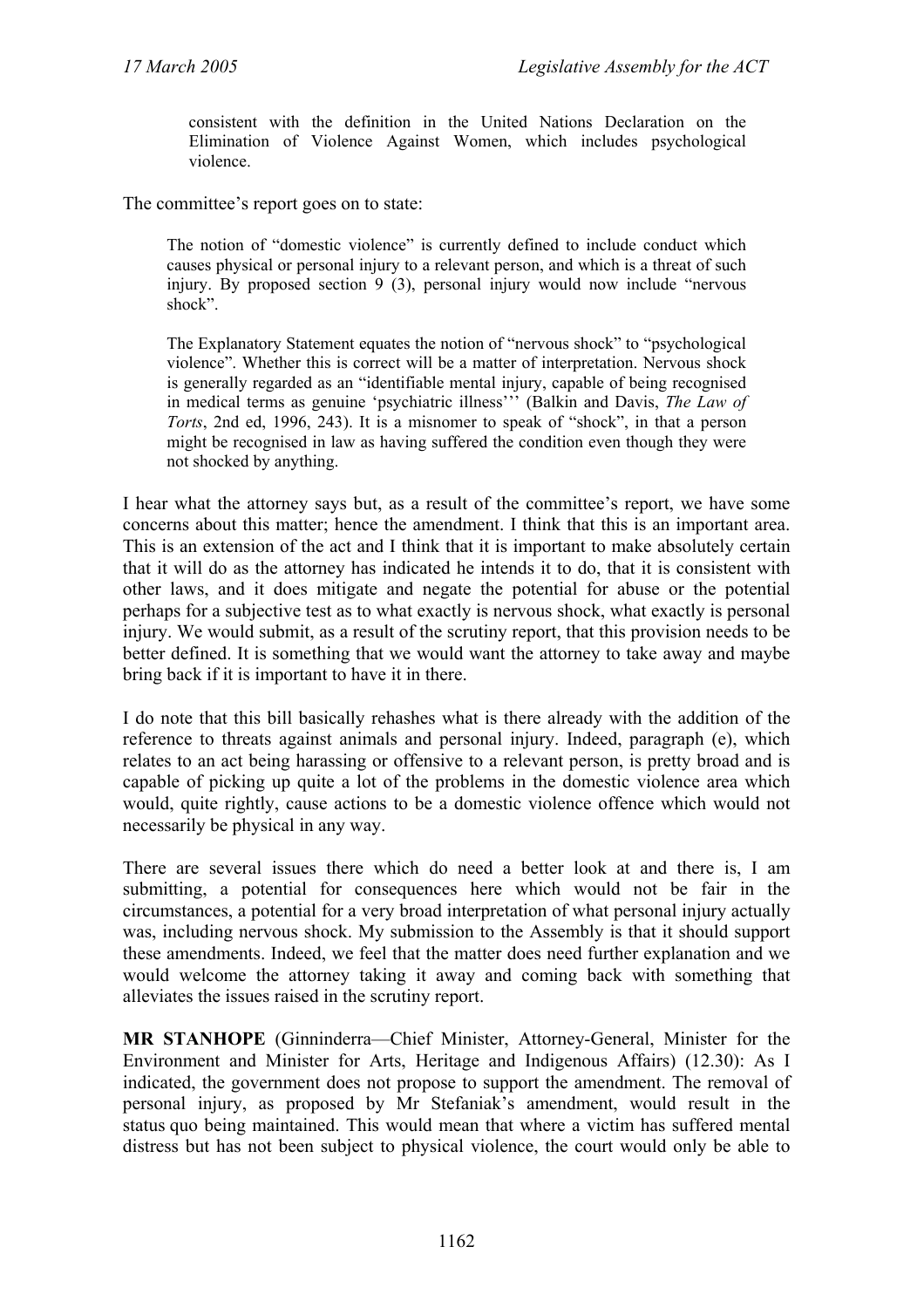make a personal protection order, not a domestic violence order, in respect of that person.

The removal of personal injury from the amendments would result in an inconsistency between the definition of domestic violence and personal violence and other ACT legislation, including, as I indicated, the definition of injury in the Victims of Crime (Financial Assistance) Act 1983. That act defines injury as physical or mental injury and includes mental shock or nervous shock. The removal of personal injury from the amendments would result in an inconsistency in the recognition of mental injury as one of the potential outcomes of crime, as personal injury would not be recognised as a sufficient basis for a domestic violence order, which is an order intended to prevent the commission of a crime.

The removal of personal injury from the amendments would result in victims of domestic violence who have suffered verbal abuse, taunting or threats and who are suffering from mental distress not being able to obtain a domestic violence order. The recognition of a wider range of harm and the inclusion of personal violence as a form of domestic violence are consistent with the definition of domestic violence in the United Nations Declaration on the Elimination of Violence Against Women, which includes psychological violence. It is for those reasons, Mr Speaker, that the government will not support the amendments.

Amendments negatived.

Bill, as a whole agreed to.

Bill agreed to.

### **Sitting suspended from 12.32 to 2.30 pm.**

## **Questions without notice Health—radiation oncology**

**MR SMYTH**: My question is directed to the Minister for Health. In July 2002 an estimates committee inquiry was told by the then director of medical services at the Canberra Hospital, in relation to some funding provided under the appropriation bill of December 2001, that:

We hope that by the end of this year we will have state-of-the-art equipment in most of the areas of radiation oncology. In particular, we now have a planning system that is one of the best you can get. It's a three-dimensional system and it enormously improves our ability to plan the radiation therapy of our patients.

Minister, was this system ever installed? If so, when was it installed?

**MR CORBELL:** I am happy to take the question on notice.

**MR SMYTH**: Mr Speaker, I have a supplementary question. I find it absolutely inconceivable that, after three days of questioning, the minister knows nothing about this subject. Minister, why then did you tell the Assembly on Tuesday that you were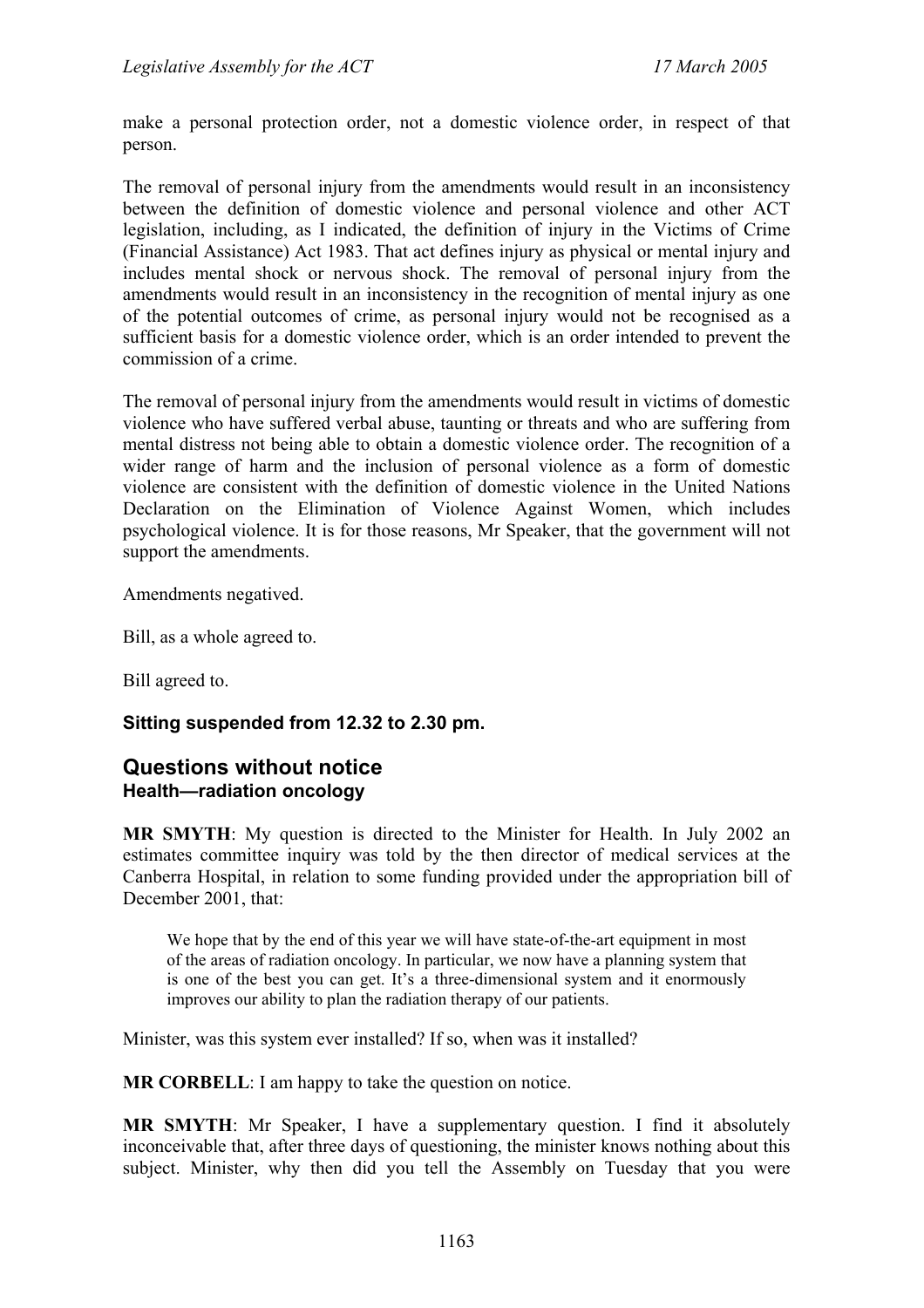introducing a new planning system, when in reality it has been gathering dust for at least the last three years?

**MR CORBELL**: As I have indicated to Mr Smyth, I am happy to answer the details of his original substantive question once I receive further advice from the department. The comments I made earlier this sitting week were based on advice I received from the department this week. Whether they refer to the same piece of equipment that Mr Smyth is referring to I will take on notice and provide further advice to Mr Smyth.

### **Health—maternity services**

**MRS BURKE**: Mr Speaker, my question, through you, is to the Minister for Health, Mr Corbell, which I hope he will not take on notice. Minister, last May the Assembly health committee tabled the report *A pregnant pause*, on maternity services. The government has so far failed to reply to this report. In the *City Chronicle* of 15 March 2005, you advised that there was no time frame for the response. In fact, the incoming government brief prepared by the relevant public servants states that the government response was, in fact, due in August last year.

Minister, why has the government failed to respond in a timely manner to this important Assembly report delivered in May last year? Why did you advise the *City Chronicle* that there was no time frame for a response when documents prepared by your department show, indeed, that a response was due last August?

**MR CORBELL**: Those documents were prepared for you, not for me—I have not seen them—in the unlikely event that, as the Chief Minister indicated yesterday, you are actually ever elected to government. As Mr Stanhope indicated yesterday, incoming government briefs for the opposition are not something that I am made privy to. I am not made privy to them.

Mr Speaker, it is the convention that governments normally respond within three months of a report being handed down. I am sure I could point out a few examples of the former Liberal government not responding within that time frame.

*Opposition members interjecting—* 

**MR SPEAKER**: Members of the opposition, I would like you all to take a look at standing order 39.

**MR CORBELL**: The simple fact is that the government is considering its response. In particular, I am considering what I recommend to government as to what should be the response to that report. A range of issues within that report suggests fairly fundamental change to the way in which family services are delivered in the ACT. These are matters that I want to fully consider.

I treat the report seriously. I have met with the Maternity Coalition and the Australian College of Midwives to discuss this matter. I have indicated to them that it is a matter that I take seriously and that I will be considering it fully in developing a formal response that I will then put to my colleagues in cabinet before then, hopefully, being in a position to provide the response to the Assembly.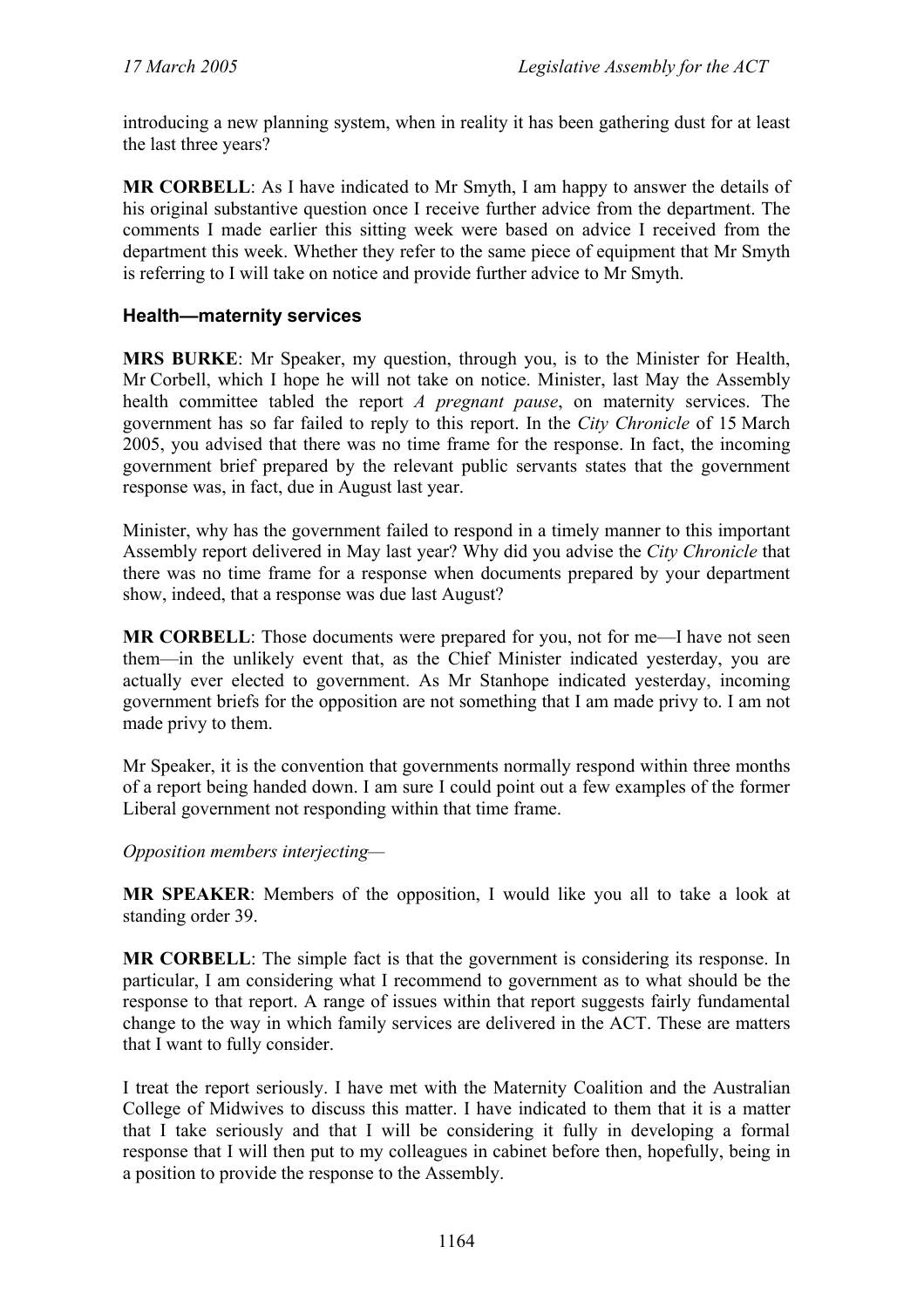**MRS BURKE**: Thank you, minister, for the response. Given your commitment to this report, would you please indicate your time lines for tabling your response to the report? Why has the government given maternity services such a low priority, as indicated by its failure to respond to this report to date?

**MR CORBELL**: The government has increased funding for maternity services since coming to office. In particular, we have increased the capacity of the Canberra community midwife program and the Canberra birthing centre at the Canberra Hospital—two excellent facilities.

**MRS BURKE**: On a point of order, Mr Speaker: relevance. I asked the minister: when will the government finally table its response to this report?

**MR SPEAKER**: The minister is answering the question.

**MR CORBELL**: Mrs Burke also asked: where is the government's commitment to maternity services? I am just showing her how we have demonstrated that commitment.

These are two excellent programs run through the Canberra Hospital. Personally, both of my children were born under those programs. So I am very aware of the excellent service they provide free of charge to people in the Canberra community, providing a level of care that I think is second to none.

The government, as I have indicated, takes these matters seriously and I want to consider fully the recommendations that are outlined in that report because, as I indicated in my previous answer, it does involve, if they are fully adopted, a fairly significant change—in fact, a very significant change—to the way maternity services are delivered in the ACT.

I am conscious also of developments in other jurisdictions, particularly in the Northern Territory, and I have had some discussions with my counterpart in the Northern Territory because he has been looking at similar issues to the ones that the committee raised with this government.

I will put those recommendations to cabinet and then provide a response in this Assembly in due course.

## **Corrective services—prison project**

**MR STEFANIAK**: My question is to the Chief Minister. According to the web site that has been established for the ACT prison project, the construction cost of the proposed prison is \$110 million. In the introduction to this web site, you are quoted as follows:

My government has fully funded the establishment of an ACT prison with an allocation of \$110 million in the 2004-05 budget.

Three days ago, a spokesperson for you was quoted as saying that the estimated cost of \$110 million is in March 2003 dollars, and you agreed with that approach yesterday. Chief Minister, if your government agreed in March 2003 that the cost of the ACT prison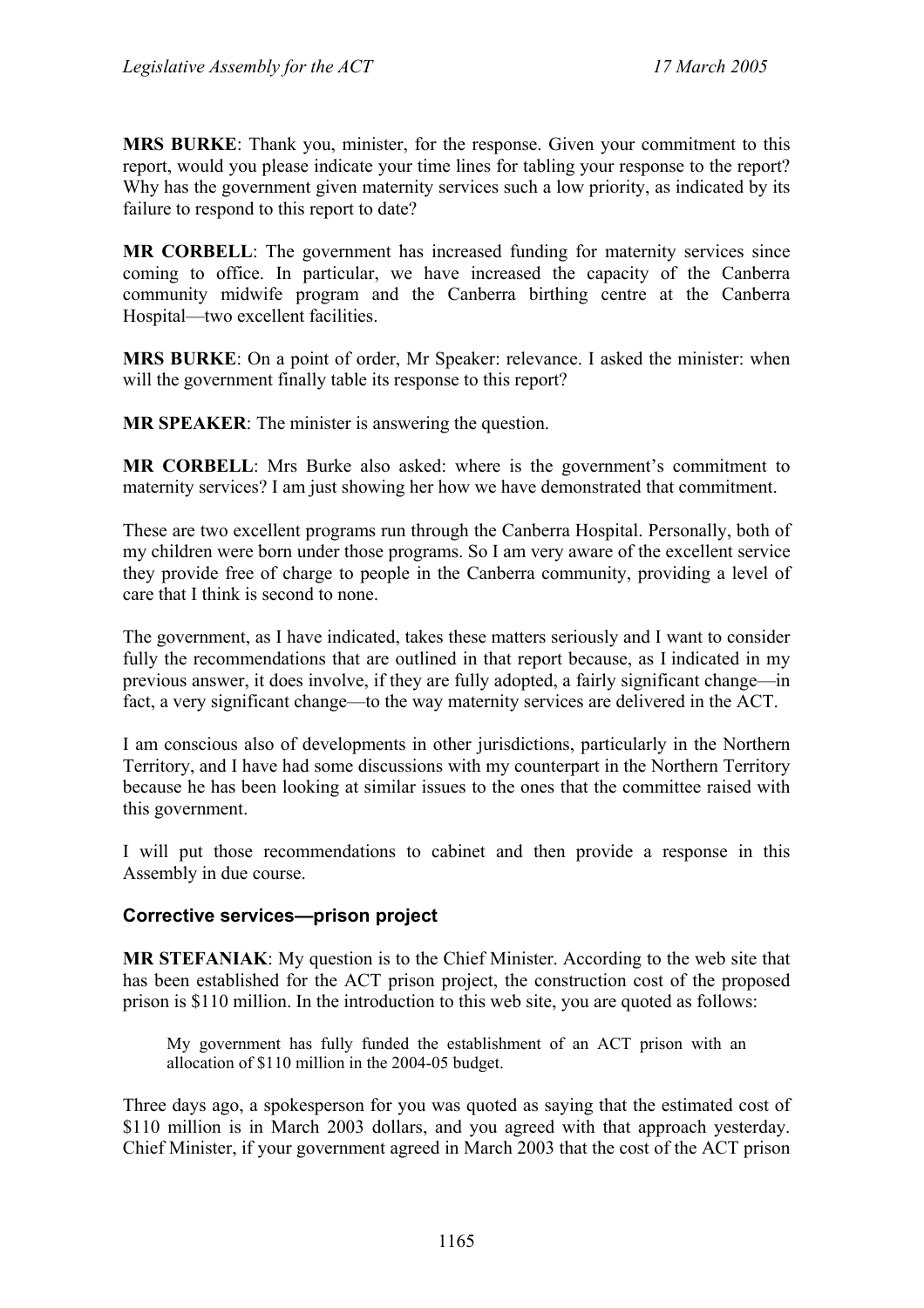would be \$110 million, why did the 2004-05 budget show the cost of the prison at \$110 million, that is, as at May 2004 dollars.

**MR STANHOPE**: Mr Stefaniak, this was a matter, as you know, that was the subject of questioning by you, in estimates a week or so ago, of departmental officers, including the director of the prison project, the head of Corrections ACT, the head of the department of justice and, indeed, the finance officer of the department of justice. During that estimates hearing, all of these issues were canvassed. You asked the questions and they were responded to by my officials. A very clear, unequivocal and unambiguous statement of the cost of the prison project and the basis on which the costs were made and undertaken was given to you. That was that, at the time the cabinet took a decision to take the step of agreeing to fund the prison project, it agreed to fund it to the tune of \$110 million, acknowledging that that costing was as of March-April 2003. Nothing has changed.

It has always been the position of the government that there would be an escalation in that cost as a result of costs rises in relation to inflation and indexation. Not only is that normal; that was the basis of the decision that was taken by the cabinet and, as you were advised in estimates, ACT Corrections or the department of justice is currently in consultation with ACT Treasury in relation to what an appropriate indexation or cost escalator for the prison project might be. That has not yet been resolved. I think there are other projects in relation to which that particular issue has not been resolved; I think the GDE is one of them. On all of our major capital works projects that were costed some time ago, there is of course an indexation factor that will have to be taken into account in determining an ultimate or final cost. That applies to the GDE, it applies to the prison and it applies to other major capital works projects that the government undertakes. It is the case in relation to the prison.

The position in relation to the prison is today as it has always been: it is a \$110 million project, acknowledging that the \$110 million was costed as at March-April 2003. There will be an escalator and it will be funded or, subject of course to what is ultimately decided in the consultations between Treasury and ACT Corrections or the department of justice, we will take a decision, as I indicated in estimates, Mr Stefaniak. If it is decided that there is some outrageous indexation, escalator or increase in cost, the government will of course have to look at whether or not it needs to cut its cloth to meet the final result, and that is the decision we will take. We will either fund it or we will reduce the scope of the project.

**MR STEFANIAK**: I thank the Chief Minister for that answer and have a supplementary question: Chief Minister, can you tell us what is the estimated cost to construct the prison project in March 2005 dollar terms?

**MR STANHOPE**: One wonders why we have an estimates process.

**MR STEFANIAK**: Can you give us a figure or not? If you can't, just say so.

**Mr Quinlan**: They can't think of another question; that's all.

**MR STANHOPE**: Has it come to this? We have all the officials of the ACT government available to respond to finite and minute questioning on issues of costs and cost estimates and the questions are asked. Perhaps Mr Stefaniak was not exactly fast enough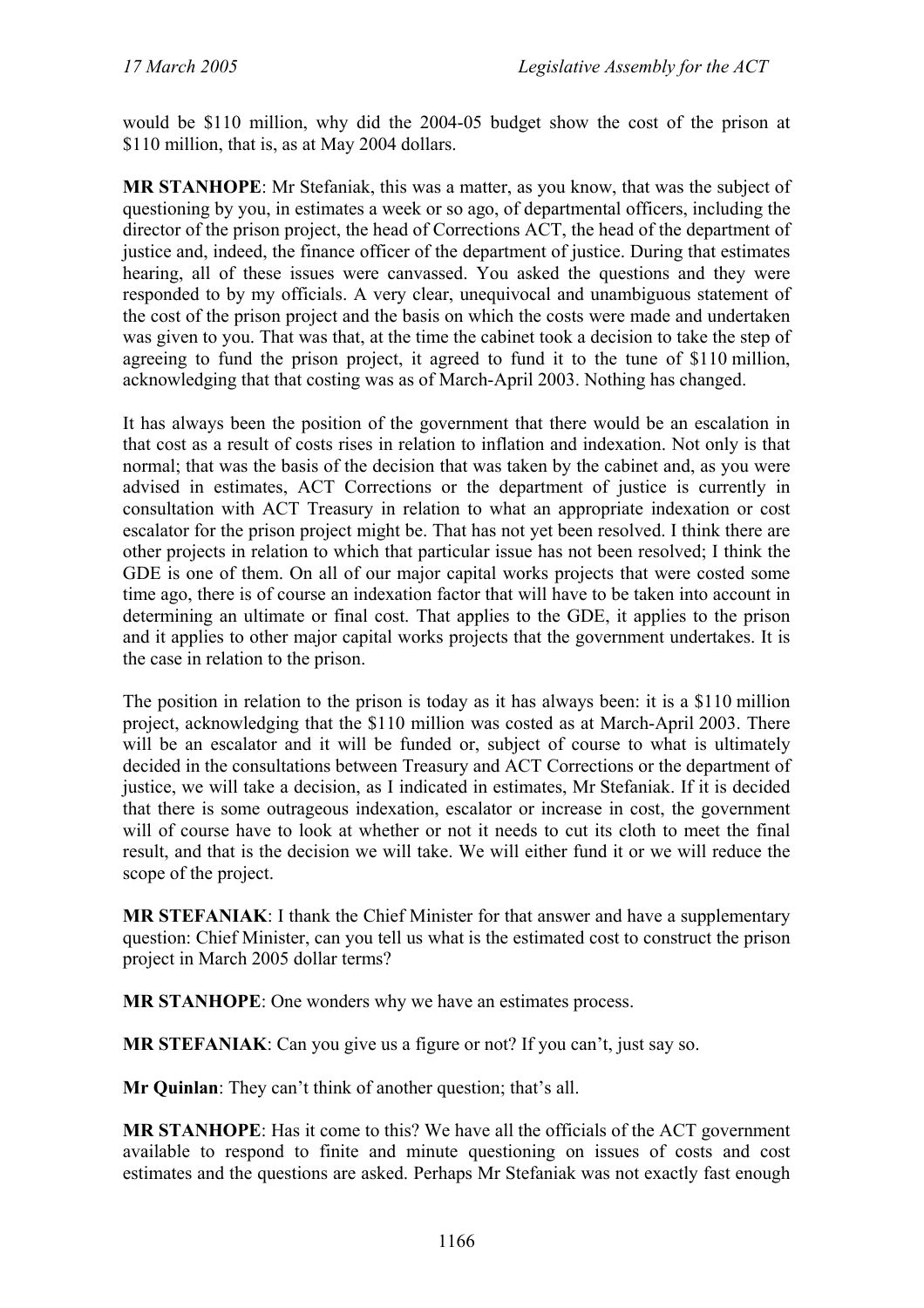on his feet—the old tumbles were not turning fast enough as he had the officials and the minister before him—and he went away and reflected on it, or he cannot remember.

**Mr Smyth**: On a point of order, Mr Speaker: under standing order 118B, the minister is not allowed to debate the subject, which he is doing. The question is quite specific: what is the 2005 March dollar figure of the cost of the prison, not what happened in estimates last week.

**MR SPEAKER**: And Mr Stanhope is drawing attention to some similar questions that were asked in estimates last week. I think that is consistent with the question that was asked, Mr Smyth.

**Mr Smyth**: No, no, it's not.

**MR SPEAKER**: Just sit down for a moment. We get these constant calls on points of order about how ministers are answering questions, because, quite obviously, the answers do not suit the questioner. But it has never been the case that the questioner can demand a certain style of answer from a minister. Ministers resolve to give the answer that suits the question so far as they are concerned. There is always an element of politics in these matters. That has been the convention of question time.

**MR STANHOPE**: Thank you, Mr Speaker. Heaven forbid that I have been political in my response, though! Having said that, it does need to be remembered that the \$110 million in March 2003 terms that this government has appropriated and committed to the prison project is exactly \$110 million more than the Liberal Party was prepared to dedicate to this project, despite campaigning on the fact that they supported a prison. We have appropriated \$110 million more than the Liberal Party was ever prepared to appropriate for a—

**Mr Smyth**: I raise a point of order, Mr Speaker. I will read standing order 118B: ministers shall not debate the subject to which the question refers. Mr Stefaniak did not ask about Liberal Party commitments. He asked what was the 2005 dollar value for a prison. If the minister cannot answer, he should sit down or he should just say that he cannot answer.

**MR SPEAKER**: Come to the point of the question.

**MR STANHOPE**: Of course, this is the \$110 million that was at the heart of the Liberal Party campaign to "vote as if your life depends on it"—a message that the people of Canberra took very seriously and voted—

**Mr Smyth**: Mr Speaker—

**MR SPEAKER**: You asked the question. Mind you, Mr Stefaniak is not protesting about the answer. The question was asked about the cost of the prison and the Chief Minister is entitled to put it in context—historical context even—for a full five minutes. If you do not like his answer at the end of it, the resources of the parliament are open to you.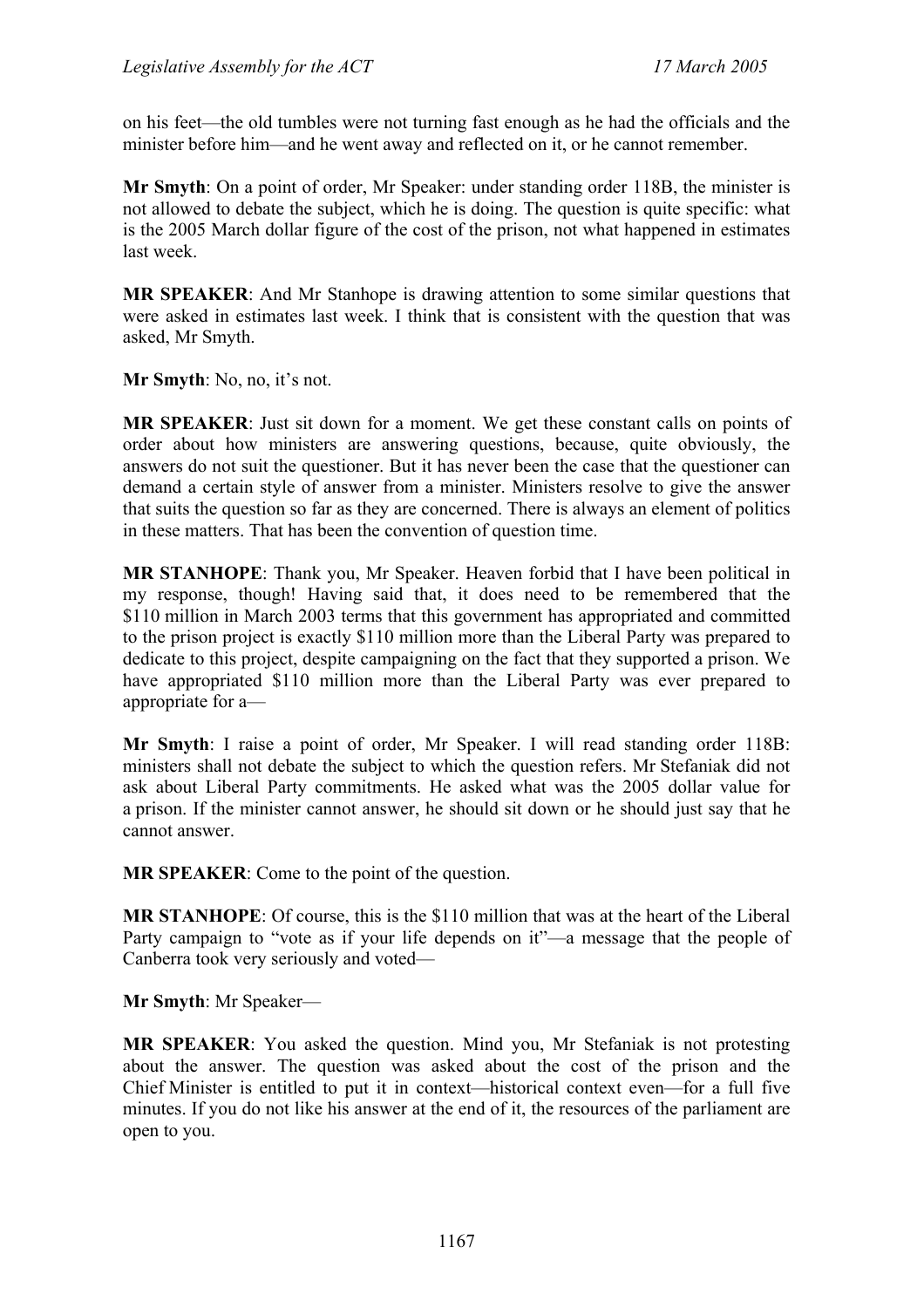**MR STANHOPE**: The prison has been funded. Ten million dollars has been appropriated. The government has always been open about the fact that the prison was costed in 2003 terms.

**Mr Smyth**: So you don't know the answer?

**MR STANHOPE**: I just said, as I said at estimates, that the department of justice is currently negotiating with Treasury about an appropriate escalator. We have not started construction yet. We have now let the contract for design. What I do know is that the press release released by Mr Stefaniak after estimates—it may have been written actually before estimates; I do not think he was particularly interested in the answer or the explanation—goes to the incoming government brief, the brief of course that the Liberal Party never received, as I was explaining yesterday, a brief that was never received by the Liberal Party because they did not actually win the election. I hesitate to suggest that I apologise to the public service, but I have always had this sneaking suspicion—

**Mrs Burke**: An apology! Very good. I hope the public servants heard that.

**MR STANHOPE**: I do apologise to the public service for the suggestion yesterday that—it might even be the incoming brief from the election before—I think they took the odds to the fact that they were not going to need an incoming government brief for the Liberal Party. I think they knew, as we all did, despite, of course—

**Mr Smyth**: So you are accusing them of being negligent?

**MR STANHOPE**: You forget that ACT public servants, knowing particularly Mr Mulcahy's view that they are overpaid, voted as if their lives depended on it, along with everybody else, because they know what you think about them. They know you think they are overpaid. They know you will cut their wages and their work conditions if you get the chance.

### **Bushfires—coronial inquest**

**MR SESELJA**: Mr Speaker, my question is to the Attorney-General. Attorney, did you seek advice about the possible scope of a coronial inquest into the bushfires before considering your options for inquiries into the 2003 bushfires? If so, did any of the agencies advising you about the legal requirements of the coroner's inquest into the 2003 bushfires advise you that the coroner might not have the legal power to inquire into issues beyond the cause and origin of the bushfires?

**MR STANHOPE**: I would have to check whether or not I received formal advice. I know I engaged in conversations and consultations with officers and officials in relation to the inquest. They have been referred to in this place before and have been the subject of questions and answers in the Assembly. I have absolutely no recollection; I am sure it is the case that at no stage was I advised that the coroner would be constrained in her capacity to inquire into all aspects of the disaster that befell Canberra on 18 January.

It was always the government's expectation and intention that it be a broad, full and free-ranging inquiry into all aspects of the fire. As Mrs Kate Carnell indicated this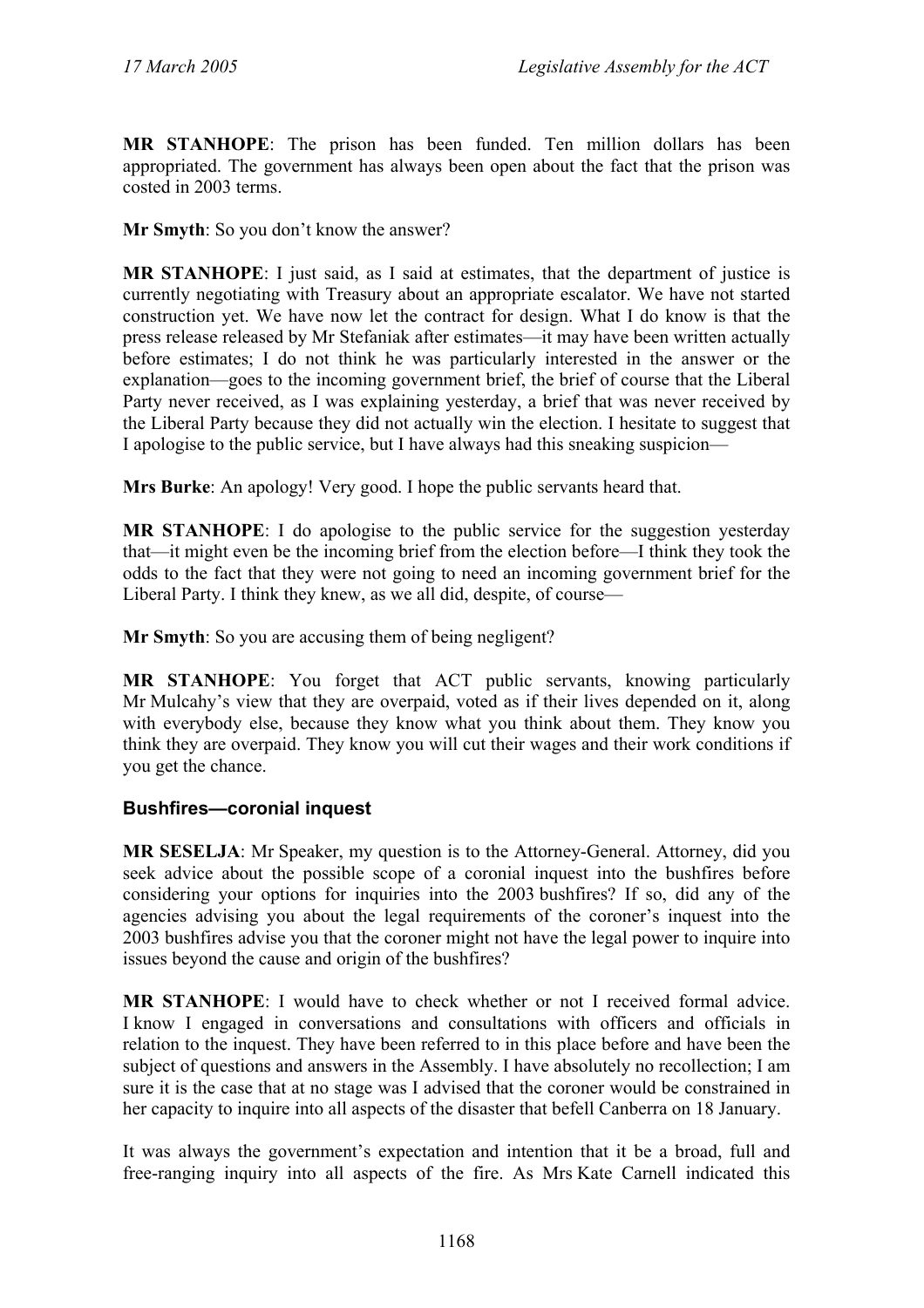morning on ABC radio, within the territory we have a history and culture in relation to coronial inquests that they are full and free ranging, and that there is no aspect of the matter that a coroner would not, through the coronial process, inquire into. Mrs Carnell indicated this morning, in relation to the hospital implosion, that the Coroner's Court inquired in such detail, even to the extent of the colour of their socks. I think that was the expression Mrs Carnell used this morning on the basis, most particularly, of the memory of the hospital implosion. This government had absolutely no belief or expectation that the scope of the inquiry pursued by the Coroner's Court in relation to the fire would not be the same as the scope, extent or nature of the inquiry that was pursued in relation to the hospital inquest.

Mrs Carnell expressed I think very clearly and bluntly this morning that there was simply no aspect of any matter relating to the hospital implosion that was not before the coroner and was not accepted by all parties represented before that particular inquest as something that would not be covered. That was our expectation in relation to this inquest. It is the practice and custom of the Coroner's Court in this place to reach very broadly, to take a wide view of the power or jurisdiction of the court, and to exercise that jurisdiction. It is what we expected and it is consistent with past practice. As I say, Mrs Carnell expressed it absolutely, and I am in full agreement with her. There was no aspect of the hospital implosion that was not covered by the coroner, and our expectation was that the inquest into the fire would be pursued in exactly the same way.

That is our position; we stand by it. Those are the submissions the ACT government is making to the Supreme Court. I have no reason to expect that the Supreme Court will not accept the submissions of all counsel presenting before it in relation to the question of the extent of the jurisdiction of the Coroner's Court. I also make the point, as I have made it before, that we have in Ron Cahill a Chief Coroner I think unsurpassed in terms of longevity and experience. As Chief Coroner for 20 years, he has been responsible for the carriage of probably hundreds of coronial inquests.

It would surprise me if the Chief Coroner of the ACT, particularly one of such experience and longevity, did not know the extent of his powers and the powers of his courts. At no stage have I had reason to doubt. There has been no suggestion to me, that I am aware of, that the coroner's powers were in any way constrained to the extent that aspects obviously relevant to the fire could not be included within the ambit of the inquiry or the inquest.

**MR SESELJA**: Mr Speaker, I have a supplementary question. Attorney, will you provide information on the advice sought and received to the Assembly today?

**MR STANHOPE**: I will not do it today, no.

## **Student unions—legislation**

**MR GENTLEMAN**: My question is the minister for education. Minister, yesterday the federal minister for education introduced anti-student organisation legislation into the House of Representatives. Could you tell the Assembly what impact this legislation will have on university services and student representation, if it is passed by the federal parliament?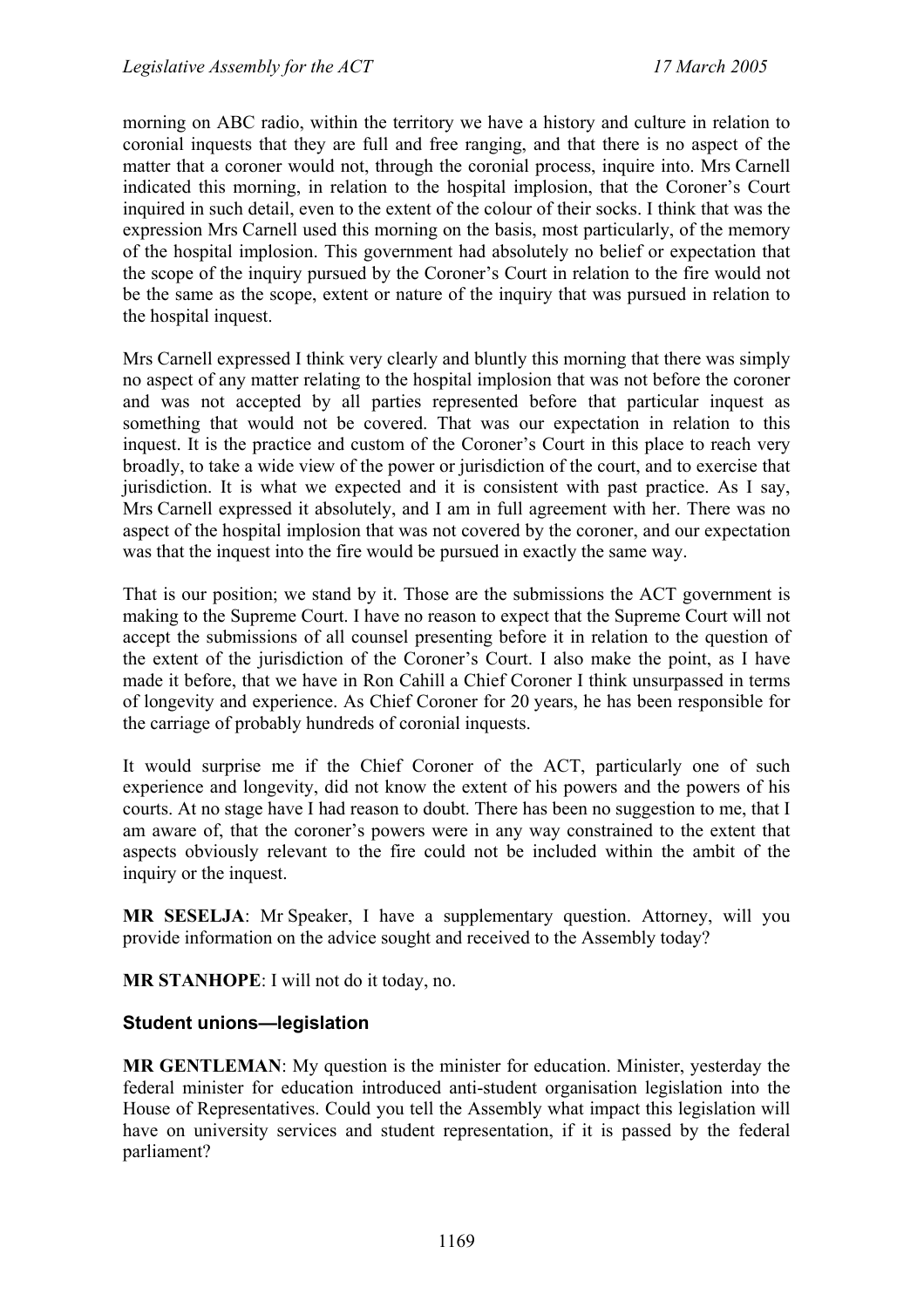**Ms MacDonald**: I raise a point of order, Mr Speaker. In spite of your constant reminders to the other side, they continue to flout standing order 39. Would you once again draw their attention to standing order 39?

**MR SPEAKER**: There are too many conversations going on.

**MS GALLAGHER**: I thank Mr Gentleman for the question. Yesterday the federal government introduced a new bill into the House of Representatives titled the Higher Education Support Amendment (Abolition of Compulsory Up-front Student Union Fees) Bill 2005.

The bill is designed to ban student organisations from university campuses across the country and to penalise any university that attempts to allow any student union or student association to operate with its support. This is a reprehensible attack on the conditions of students at university campuses, here and nationally. It is an ideological attack on the principle that students should have control over their own affairs through democratically elected bodies.

As usual, the federal government, rather than trying to build a case against an organisation on its merits, has targeted its legislation directly at the funding of student unions, aiming to cut off their access to funding through general services fees and the like. The government has thrown out a lot of scurrilous points about the general services fee, but I would like to make a few points about the situation in Canberra.

The general services fee for student services at ANU is currently \$220 per student each year. Only a small proportion, around 20 per cent, of this fee goes to student political representation at the ANU. Around 37 per cent of the fee goes to student sporting facilities and food and recreation services. Whether the students or a university administration maintains these services, these services will have to be provided.

**Mrs Dunne**: I raise a point of order. I know that the minister has responsibility for the University of Canberra Act. It might be appropriate for the minister to reflect on the impact of voluntary student unionism at the University of Canberra, but is it appropriate for her to reflect the ANU, which is covered by federal legislation?

**MS GALLAGHER**: Sit down. She is just wasting my time, Mr Speaker.

**MR SPEAKER**: This is a matter around education. She is the minister for education.

**Mrs Dunne**: The minister does not have responsibility, except in the most obscure way, for the administration of the University of Canberra.

**MR SPEAKER**: She is the minister.

**Mrs Dunne**: Generally speaking, this is federal policy.

**Mr Corbell**: On the point of order, Mr Speaker: Ms Gallagher is also minister for children and young people. Clearly, she has responsibility for commenting on issues as they relate to the impact of federal policy on young people in the ACT.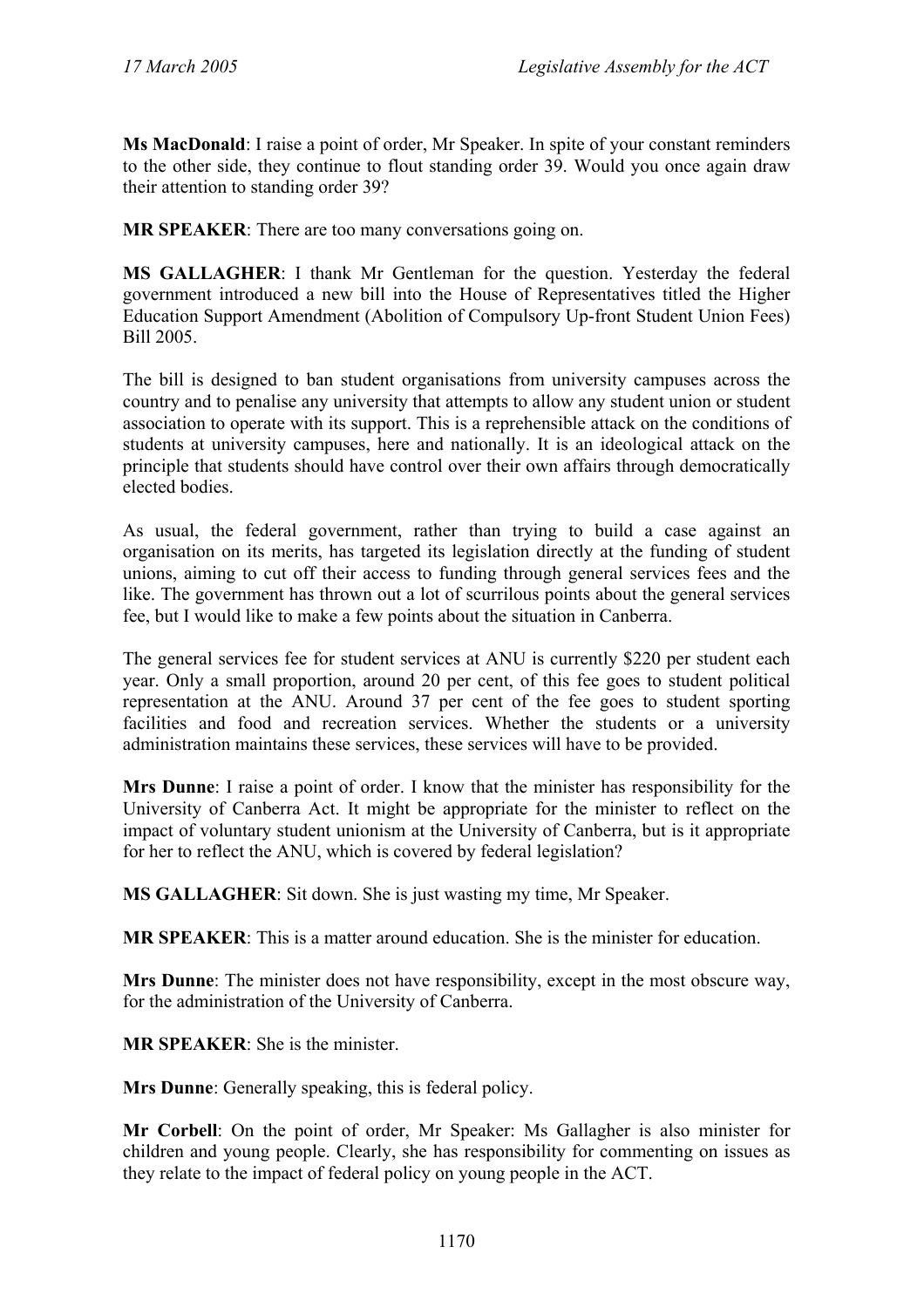**MR SPEAKER**: Continue, Ms Gallagher.

**MS GALLAGHER**: Thank you, Mr Speaker. We all know what Mrs Dunne thinks about student unions. We have heard quite a lot about her performance at ANU recently. You have been quite clear, Mrs Dunne, about your feelings about student unions. From what I understand, they were offensive. It is no wonder you do not want to hear the answer to the question. You want to waste my time.

The types of programs under threat because of voluntary student union legislation include:

- access to assistance with academic appeals;
- advocacy against imposition of fees and charges by university administrations;
- welfare services:
- cost of textbooks and second-hand textbook sales;
- employment services;
- free legal advice;
- sports facilities, such as gym membership and university games.

I know that Mr Pratt and Mr Stefaniak could not possibly support games. They support compulsory physical education. Other programs under threat include:

- support for equity and anti-discrimination services;
- subsidised food;
- support for student clubs and societies;
- cultural events like campus o-weeks, band nights and festivals; and
- funding for international student support and cultural events.

The vice-chancellors are saying that this attack on student unions threatens the \$6 billion international student industry in Australia. I know that Mr Mulcahy will be trotting up to Parliament House to argue against that aspect of this legislation.

Dr Nelson has used the Western Australian experience. He says, "Look, this happened in WA and everything was all right." Last night, on the *7.30 Report*, he said, "The experience in Western Australia, where voluntary student unionism like this was introduced in 1994, was that these services not only survived, in many cases they actually flourished."

If we look at Curtin University, Edith Cowan University, Murdoch University and the University of Western Australia, every aspect of their student services was reduced or discontinued. These services included a program of cultural events, women's rooms, weekly campus newsletters, a women's department, an environment department—surely Mrs Dunne would not support the scrapping of an environment department—a disabled students department—I know that is close to Mrs Burke's heart; she would not support that—and a sexuality department. We all know those opposite would be supportive of seeing a sexuality department continue. Other services to go included sport, library, subsidised catering on campus—

**MR SPEAKER**: The minister's time has expired.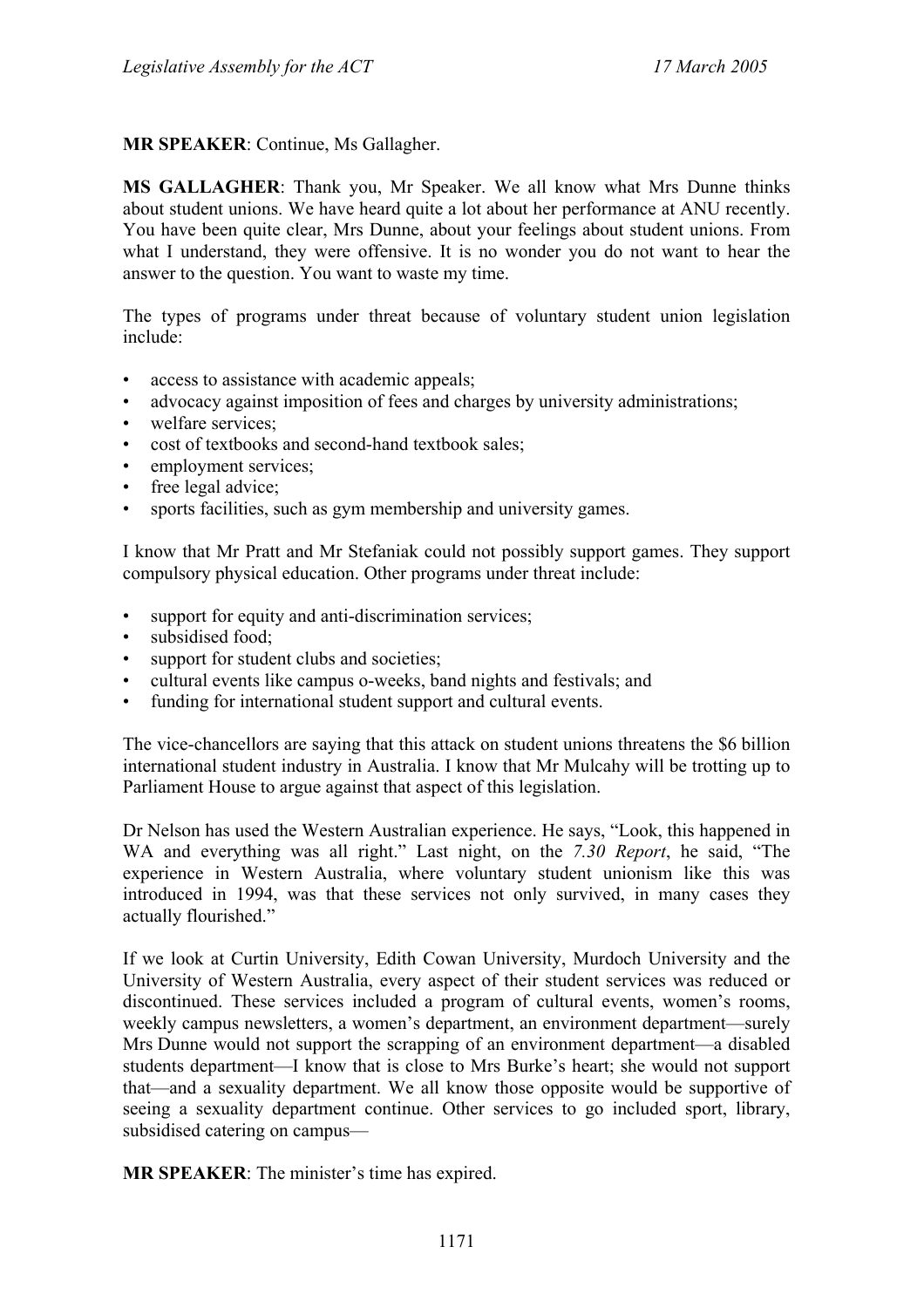**MR GENTLEMAN**: I ask a supplementary question. Minister, can you tell the Assembly about the reaction of stakeholders to this announcement?

**MS GALLAGHER**: We know that one stakeholder who is trying to make herself relevant in this debate is Mrs Dunne. We know what her views are. We heard them in the house last week.

On the Western Australian situation, Dr Nelson said that services flourished. In fact, services that went include: the guild services centre, cultural events programs, women's departments, environment departments, student emergency loans, orientation camps, sports libraries and the sexual assault referral service. I know that those opposite would support a sexual assault referral service on campus.

This appalling situation will bring Australian universities to a new low level. Everyone but the federal government is opposed to this legislation. Every single person involved in higher education is opposed to it. Last month the Chief Executive of University Sport wrote to me, to the federal minister for sport and the federal minister for health outlining its concerns. The letter states:

The direct impact of non-compulsory student amenities fees on the university sport sector is the immediate rationalisation of the provision and maintenance of funding support for athletes studying at university, provision of community facilities for organised sport—

I know that Mr Pratt is very interested in organised sport. He should listen to this—

employment, the ability of universities to promote themselves internationally and the quality of the university experience offered within our national institutions.

The Australian Vice-Chancellors Committee has stated:

This legislation, if passed, will have the potential to reduce university students' convenient and affordable access to various support services and amenities … It's a bit like council rates—not everybody uses all the services, but the rates in a community are compulsory.

Why, considering all the debate around compulsory education around the country in the last few weeks, particularly in relation to skills shortages, does this federal government rank as its number one priority the abolition of student unions? Why would that be the number one issue for the federal government?

I will conclude by quoting some comments by the Group of Eight, vice-chancellors from eight of Australia's leading universities. They say:

A compulsory student fee should be seen in the same way that rates and taxes contribute to the community life of every Australian. These taxes fund the infrastructure that supports our society including the state and federal parliaments and elected politicians. So too at our universities a compulsory fee ensures that child care, health services, sporting clubs, debating societies and many other campus-based organisations can survive …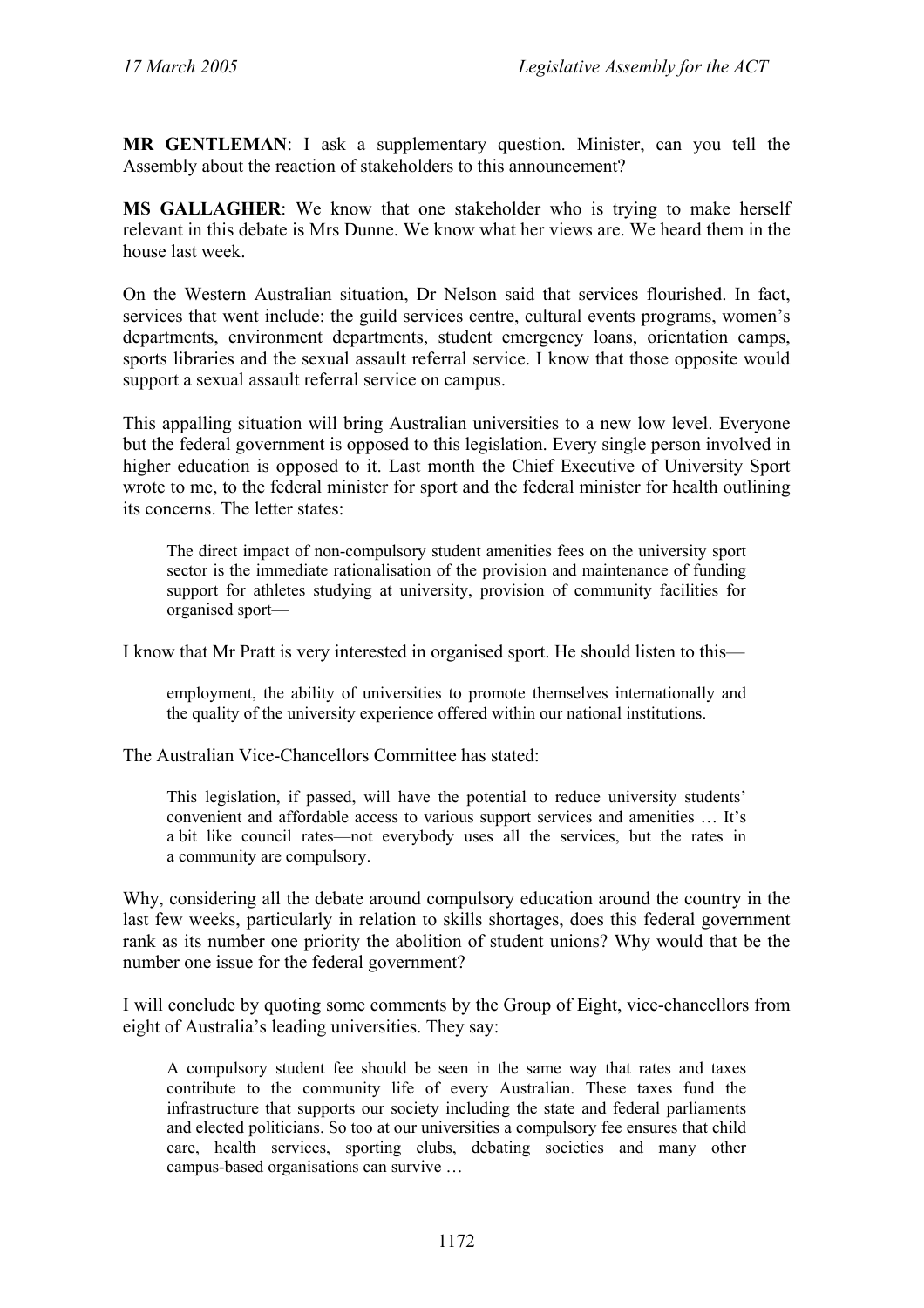Given the strong support of Australian vice-chancellors for a compulsory service fee the Group of Eight notes its disappointment that the Minister and the government have chosen to ignore this advice ...

Penalising universities that seek to levy a compulsory fee for health services, for example, will be a watershed in the history of higher education and may forever change the sense of campus community that has a long and proud tradition in this country.

Week after week Australians are starting to see the true agenda of this federal government. It is a narrow-sighted, divisive, ideologically driven agenda without any foundation in good public policy or good outcomes for everyday Australians.

### **Law reform—drugs**

**DR FOSKEY:** My question is to the Attorney-General. I refer to two related articles in today's newspaper, one calling for an evaluation of the new drug laws that came into effect at the beginning of this month and the other concerning the apprehension of a couple growing 30 plants hydroponically in their home, which is supposedly the kind of situation that the new laws were put into place to address. Applying Mr McConnell's analysis would indicate that the earlier legislation would have been just as effective in dealing with these growers.

With that in mind, could the Attorney-General please inform the Assembly whether he, or the government, intends to, first, monitor and report to the Assembly on the impact of the new laws to assess whether they decrease the availability of cannabis in our community and reduce its use, particularly by young people; and, second, assess the impact of the laws on the involvement of users with the criminal system.

**MR STANHOPE**: I am very aware of the views of Mr McConnell and the Families and Friends for Drug Law Reform in relation particularly to the decision to toughen some of the penalties that apply to the growing, possession or distribution of cannabis. I am also aware of the views of Families and Friends for Drug Law Reform in relation to the decision to reduce, in the context of the SCON scheme, the number of plants from five to two.

I have said before, and I said it at the time of the coming into effect of the new arrangements on, I think, 9 March, that many of the decisions made by government—I am sure that this applies to all governments—in relation to the criminal law and the impact of the criminal law would be, I think, amongst the hardest decisions that politicians make. For me, many of them are.

I did have difficulty in coming to the conclusion I came to that it was appropriate, on the basis of advice from ACT Policing, that we reduce the number of plants from five to two. I am aware of the arguments for and against. I believe that the police made a compelling argument in relation to the infiltration of the Canberra drug scene or market by organised crime, the implications in relation to the capacity to grow hydroponically marijuana plants of a size or order that I would think even five or 10 years ago was essentially unimaginable, and the fact that organised crime will go to enormous lengths to subvert the law and subvert schemes put into place designed, in this sense, to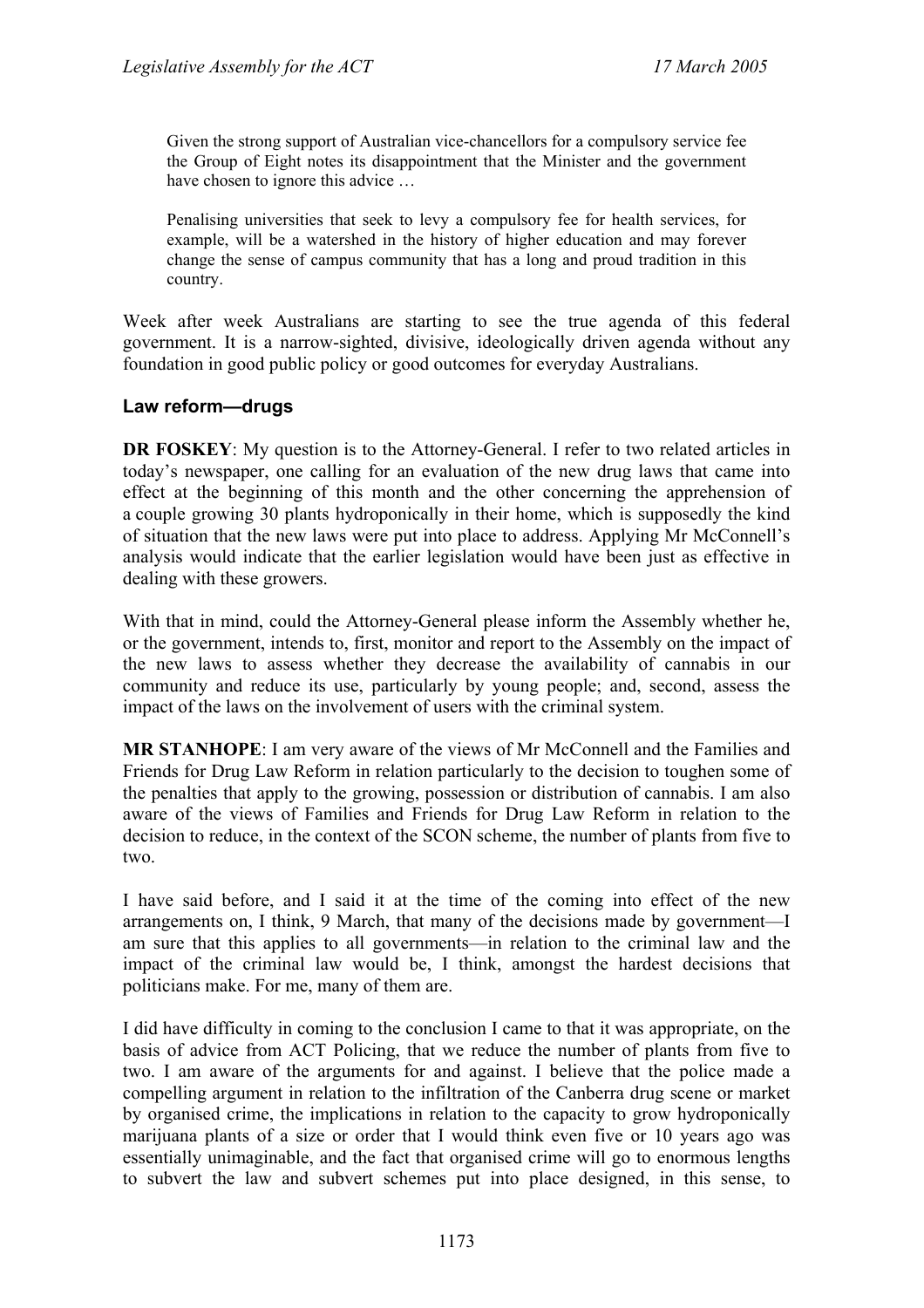ameliorate the effect of the criminal law on young people who do, as part of their lifestyle, use marijuana.

I think that it is difficult. I think that one could ask—it is a classic question: how long is a piece of string?—whether, having determined to reduce the number of plants that would be available before the scheme operated that allowed, essentially, an on-the-spot fine as opposed to having to appear in court, we should have reduced it from five to four, from five to three, from five to two or, to be consistent with Western Australia, five to one. These are matters for judgment. It is very difficult.

There are only three jurisdictions in Australia with this scheme—the ACT, South Australia and Western Australia. South Australia, I understand, has a two-plant limit. Western Australia has a one-plant limit. We had a five-plant limit and we have now reduced it to two plants; so we are, essentially, consistent with those other jurisdictions.

It may be that, as a result of that, there will be now some people who are growing five plants and are operating within the context of the scheme and the framework that we sought to achieve—growing just for personal use; not using hydroponics; not selling; not supplying; not smoking more than perhaps is good for their health. I am one of those who believe that marijuana is, essentially, a dangerous drug and that we should do everything we can to ensure that people are not attracted to it, and that the romance that I believe has surrounded the drug at different times needs to be dispelled and dissipated.

But it is a difficult question in terms of exactly what the balance was. I am pleased that we retained the scheme. I am happy, to go to the thrust of the question, to ensure that we review it. I think that it is important that we do that. It is a good scheme. It is designed to ensure that particularly younger people do not come into contact with the criminal justice system through an appearance in court, that they do not accumulate convictions against their name, that they have an opportunity through the on-the-spot system, if it is applied at all, and that we give the police the discretion to ensure that young peopled do not become part of the revolving door of crime and justice.

I am happy to monitor the situation. I have to say, and I will say it here and now, that if in time some of the concerns that have been expressed to the government, particularly by the police, are shown to be perhaps not as real as they now appear, I would be prepared to move back. In relation to some of the other amendments, in relation to the increase in penalties and the decision to ensure that children are not abused in the process of selling, we have another example of where organised crime is ruthless and will exploit any gap in the law. It has done it in relation to children in this jurisdiction as well as elsewhere, recruiting children to sell on the basis of a gap in the law that did not impose a penalty for children as agents of sale—a dreadful abuse.

**MR SPEAKER**: Order! The minister's time has expired.

**DR FOSKEY**: I have a supplementary question. Mr Stanhope, could you provide us with a timetable and an outline of the methods by which the government will monitor the impact of the legislation on young people's interactions with the law and report to the Assembly on that?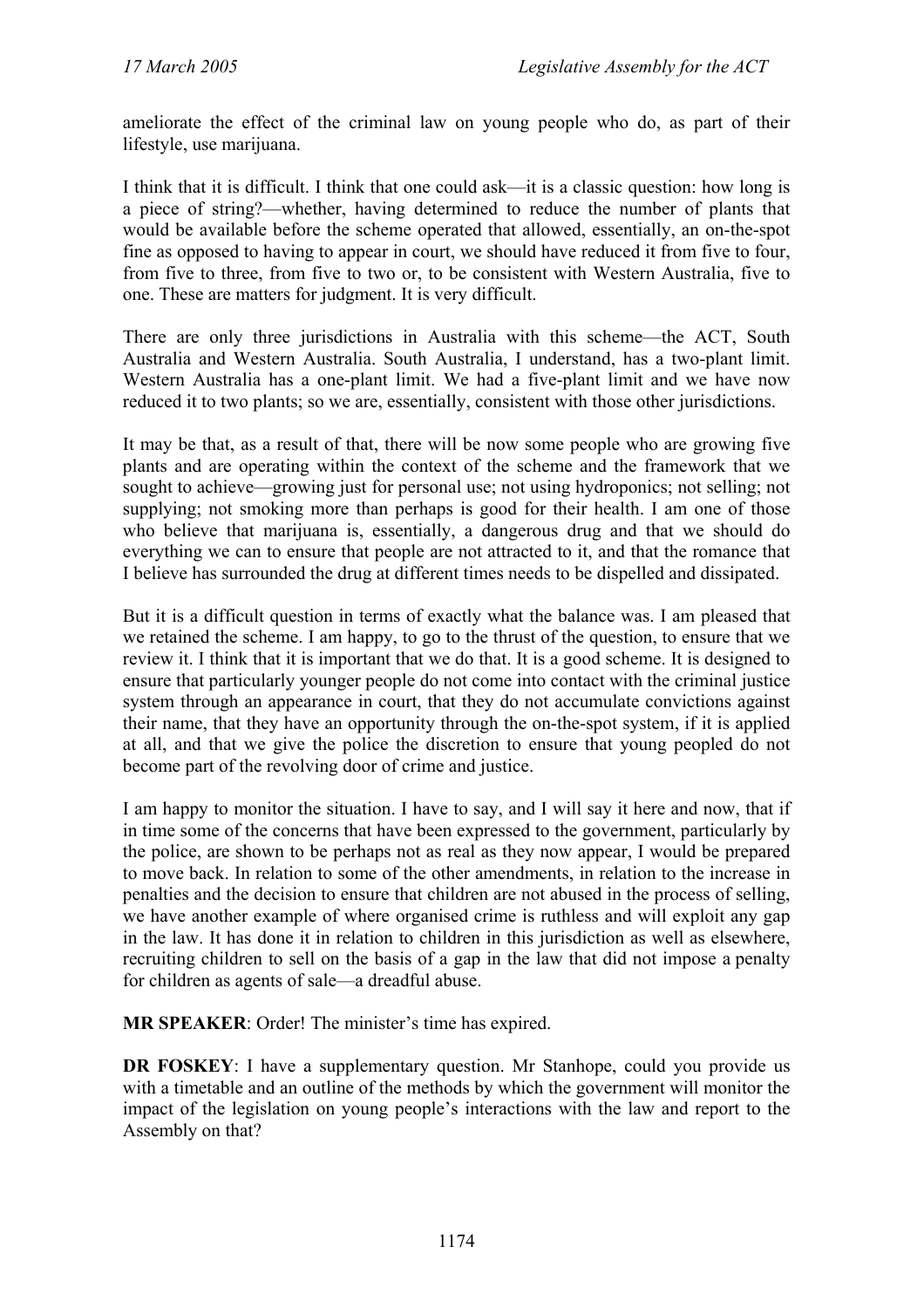**MR STANHOPE**: I do not believe that we have put in place any timetable for reviewing or assessing. That is not to say that I do not think that it is important. It is an issue that I would be prepared to pursue, Dr Foskey, and report back to you on. I believe that it is important that we do closely monitor the impact of these changes. But we need to do that in relation to the environment of organised crime. I do not believe that there is a more exploitative criminal than one who traffics in drugs. They are devious, they are calculating, they are vicious and they are a very difficult group of criminals for communities particularly, including police forces, to deal with.

As I say, some of the steps taken in this reform package are designed to deal with gaps in the law which have been identified by criminals and which have been exploited ruthlessly by criminals. They go to the amendments and the changes we made to the law in relation to the accumulation of precursors. It is intriguing the lengths to which drug traffickers and drug sellers will go, piling up thousands of packets of patent medicines and extracting from those patent medicines the precursors used in the manufacture of amphetamines, ecstasy and other drugs.

That was not an offence. We did not have an offence that allowed us to deal with those people whom police discovered had in their garages, in the boots of their cars or in their houses thousands of packets of patent medicine that they bought across the counter. They just went to the chemist or Woolworths and bought it and there was no offence in that. If asked why they had 5,000 packets of a patent medicine, they could say that they just decided to collect 5,000 packets of it. There was no offence in the law for somebody that you knew to be involved or suspected to be involved who just happened to have in their possession thousands upon thousands of packets of patent drugs purchased legally from Woolworths or elsewhere for the obvious intent of extracting drugs that would then be used for the manufacture of, say, amphetamines.

That was a gap that we closed. We will continue to respond in this way to abuse, and I think that that was an abuse. There was that abuse that we closed. There was an abuse in relation to the use of children in the selling of drugs that we sought to close. There was an abuse in relation to the quite deliberate marshalling of numbers of residents to grow in their premises with hydroponic equipment five plants each, because the legislation simply said five plants. It did not say how big, how wide or what weight of marijuana could be grown. It is flawed and it has been seen to be flawed. The police advised us of that. So those decisions were taken.

I am happy to assure you that it is important that we monitor the impact of the law, particularly the impact on young people, but I do not apologise for the steps that we have taken and I do not believe that we will be monitoring some of the other reforms that are part of the package.

### **Rural fire services—radio network**

**MR PRATT**: My question is to the Minister for Police and Emergency Services, Mr Hargreaves. Minister, yesterday in question time, in relation to the white alert call made about the Simpson's Hill fire, you said, "the particular radio channel was not turned off. I repeat: it was not turned off." Why wasn't this call—transmitted as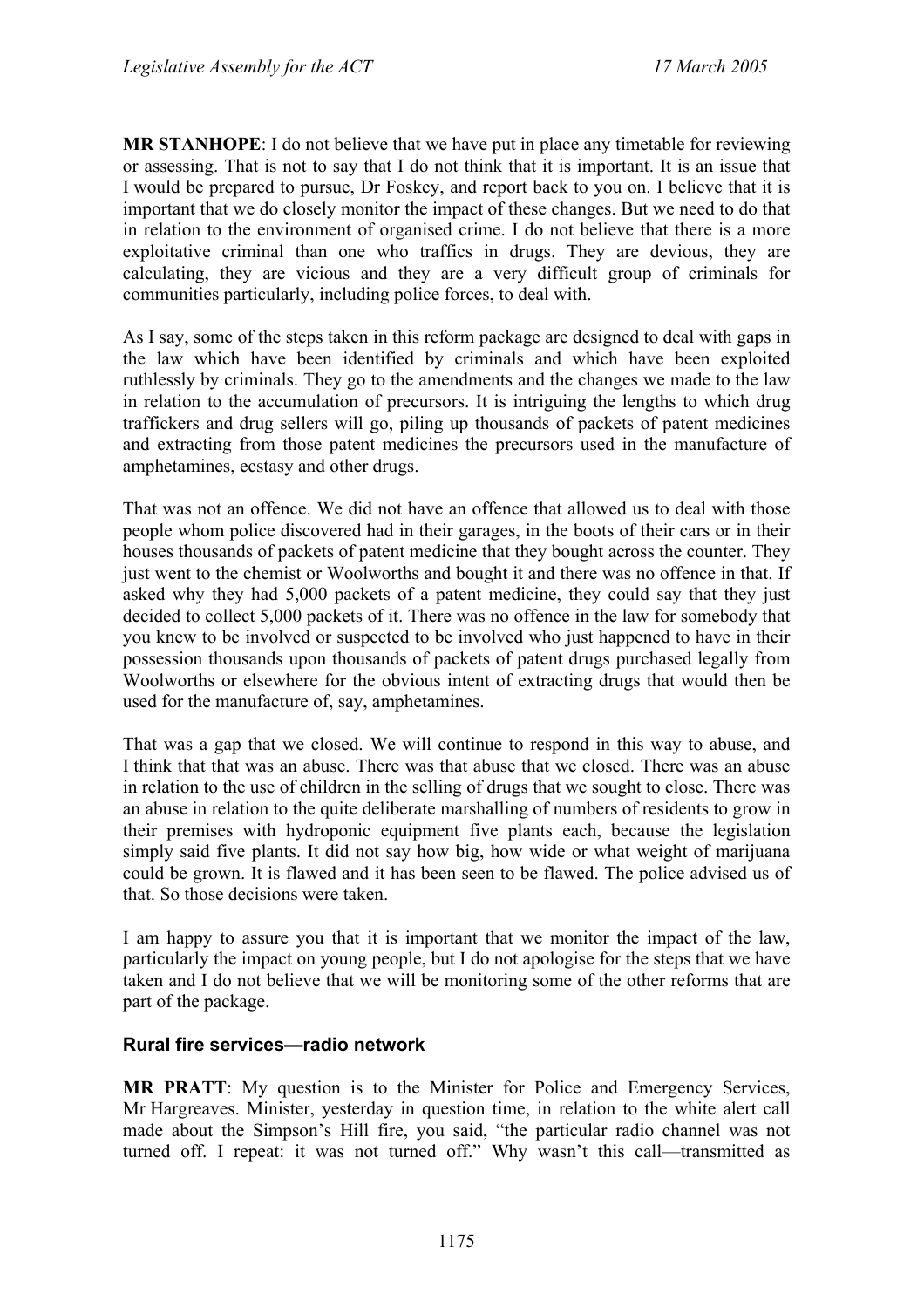authorised—heard? Why wasn't it responded to, given that a white alert call indicates there is a new fire?

**MR HARGREAVES**: Mr Speaker, I have received additional advice in relation to the incident last week with a Rural Fire Service officer reporting a fire in Chisholm. The rural fire officer called in using the RFS VHF 1 radio band. The RFS currently uses the VHF band 1 as its primary radio channel. The RFS VHF radio channel worked. The radio call to the communications centre placed on RFS VHF 1 was not heard by comms centre operators, as 47 triple 0 calls about the Chisholm fire were being received at the same time. However, the RFS VHF 1 call was heard by an RFS officer monitoring the channel who immediately advised comms centre. Procedures in the comms centre were reviewed after this incident. It is ESA's normal practice to undertake such a review after any significant event. New procedures were initiated by comms centre staff on Friday 11 March 2005 to further improve the service.

It needs to be said that the response to this small grass fire was excellent. Additionally, while this incident was occurring, ACT Fire Brigade and ACT Ambulance Service personnel were also attending a house fire and other incidents.

**MR PRATT**: Mr Speaker, I have a supplementary question. Minister, as the RFS officer did as he was authorised to do, will you now apologise to him?

### **MR HARGREAVES**: No.

#### **Emergency services—response protocols**

**MRS DUNNE**: My question is directed to the minister for emergency services. Minister, I refer to your answer in question time yesterday about the ability of members of the parks brigade and volunteer firefighters to respond, with lights and sirens, to bushfires. To use your own words, you displayed "magnificent, shining ignorance of our processes" when you said that firefighters could break the road rules in responding to these fires, when in fact they cannot under any circumstances.

Minister, why have firefighters not been given the training they need to undertake urgent duty driving? When will they receive it? When will they again be in a position to break the road rules in attending fires when safe and reasonable to do so?

**MR HARGREAVES**: I refer Mrs Dunne to my answer to her question yesterday.

**MRS DUNNE**: My Speaker, I have a supplementary question. Is the minister aware of comments made by the deputy commissioner of the Rural Fire Service when he said that rural firefighters would not be breaking the speed limit under any circumstances, even if they have had relevant training? Will you stop allowing bureaucrats to interfere with the ability of emergency services personnel to protect the community?

**MR HARGREAVES**: Yes, and that is a stupid second part of the question.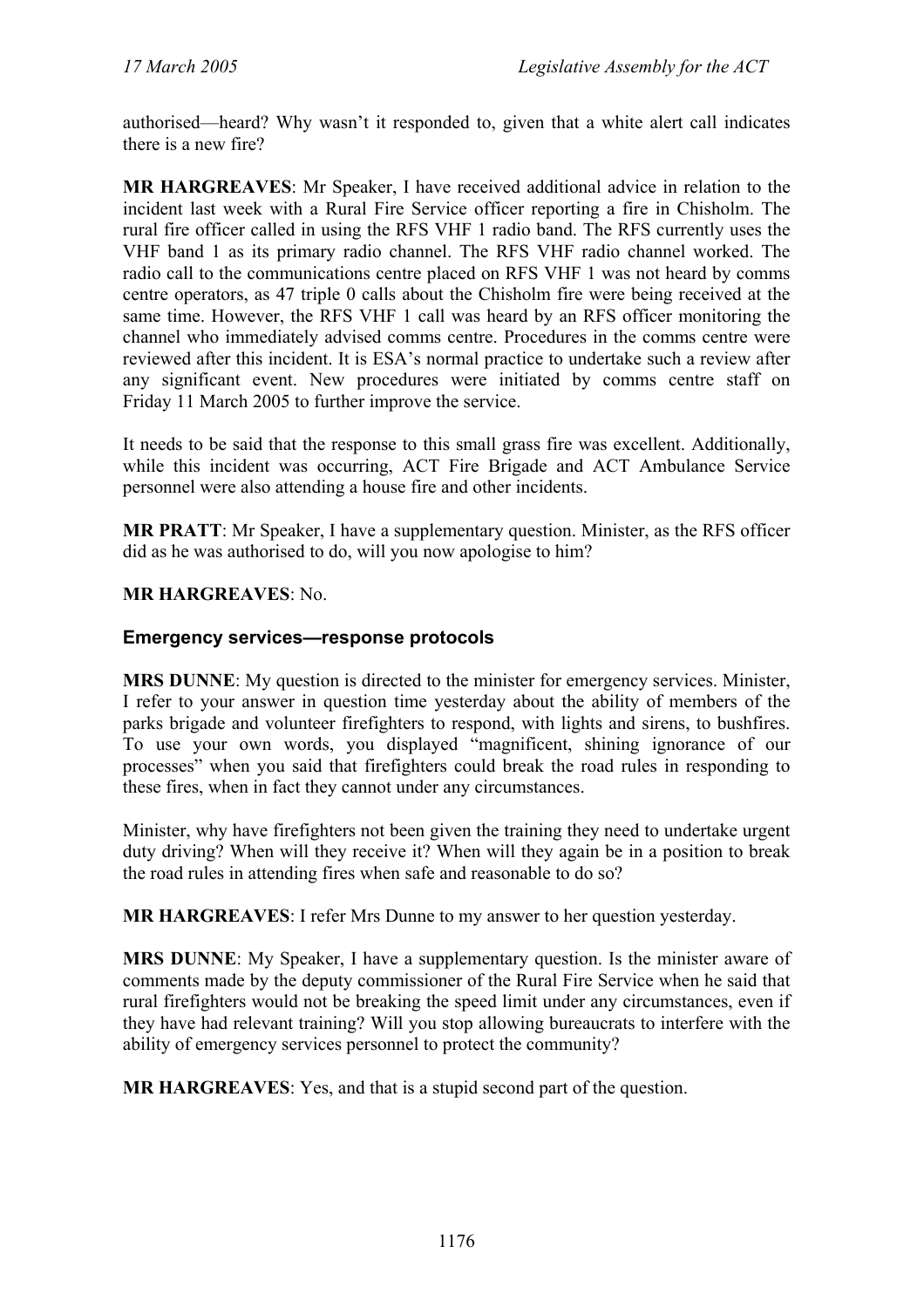## **Danish royal visit**

**MR MULCAHY**: Mr Speaker, my question is to the Chief Minister. I refer to recent remarks you made about Princess Mary of Denmark, a much-welcomed visitor to this city. On ABC radio last week you said:

I see something of a cultural cringe in some of the lavish praise that I don't quite understand that has been laid at the feet of Princess Mary.

According to today's *Canberra Times*, Birgitte Moltke of the Scandinavian Australian Association said:

I think he's missed the point, he hasn't caught on to what the public feels.

Why did you fail to exercise diplomacy in making what many people feel were highly inappropriate remarks about visitors to our city who hold important positions in another country? And will you apologise—that is, say "sorry"—for your undiplomatic remarks?

**MR STANHOPE**: I thank Mr Mulcahy for the question. I welcome it. I have to say that I think it is important, in the context of public debate about any issue, to start at least with the presumption that comment that is made is actually considered, discussed or debated on the basis of the context in which the comment was made.

It needs to be understood that there was a very significant speech delivered on Saturday, Canberra Day, by Mr Sandy Hollway, a notable Australian. The subject that he was asked to dwell on in the Canberra Oration—I think it was the fifth Canberra Oration; it is now an annual oration organised by the ACT Historical Society; I had the privilege of delivering the oration three years ago—was the extent to which Australia had managed, as a nation, to move through that aspect of its identity or position in the world which had, in times past, been described as the cultural cringe.

I think we all accept, as part of our history and as part of the nature of Australia, an issue that has been long debated in Australia—the issue of the extent to which Australians have been beset by, suffered from or felt the need to look up to the rest of the world—is this need to compare ourselves with those from overseas. I think a part, very much, of our convict or colonial heritage is the extent to which, for a century, we were very much a colony, a part of the broader empire, born out of a convict settlement and the extent to which our character or our national personality has been shaped by that. It is a very interesting debate, and it is a debate that I think it is important that we have.

I was asked, in the context of that speech—and I was a rapporteur—to respond, at the invitation of the society, to Mr Hollway's speech. I was invited to do that. In that context, the ABC, knowing that I was responding to, aware of and interested in the oration, asked me, in the context of Sandy Hollway's speech, did I believe that the cultural cringe was an issue that Australia still struggled with. I said no; in fact, we Canberrans are a community that is very sure of its place in the world; Canberrans are sure and confident of the future, of themselves and of our place in the world. We know that we can match it on the basis of any measure you care to mention.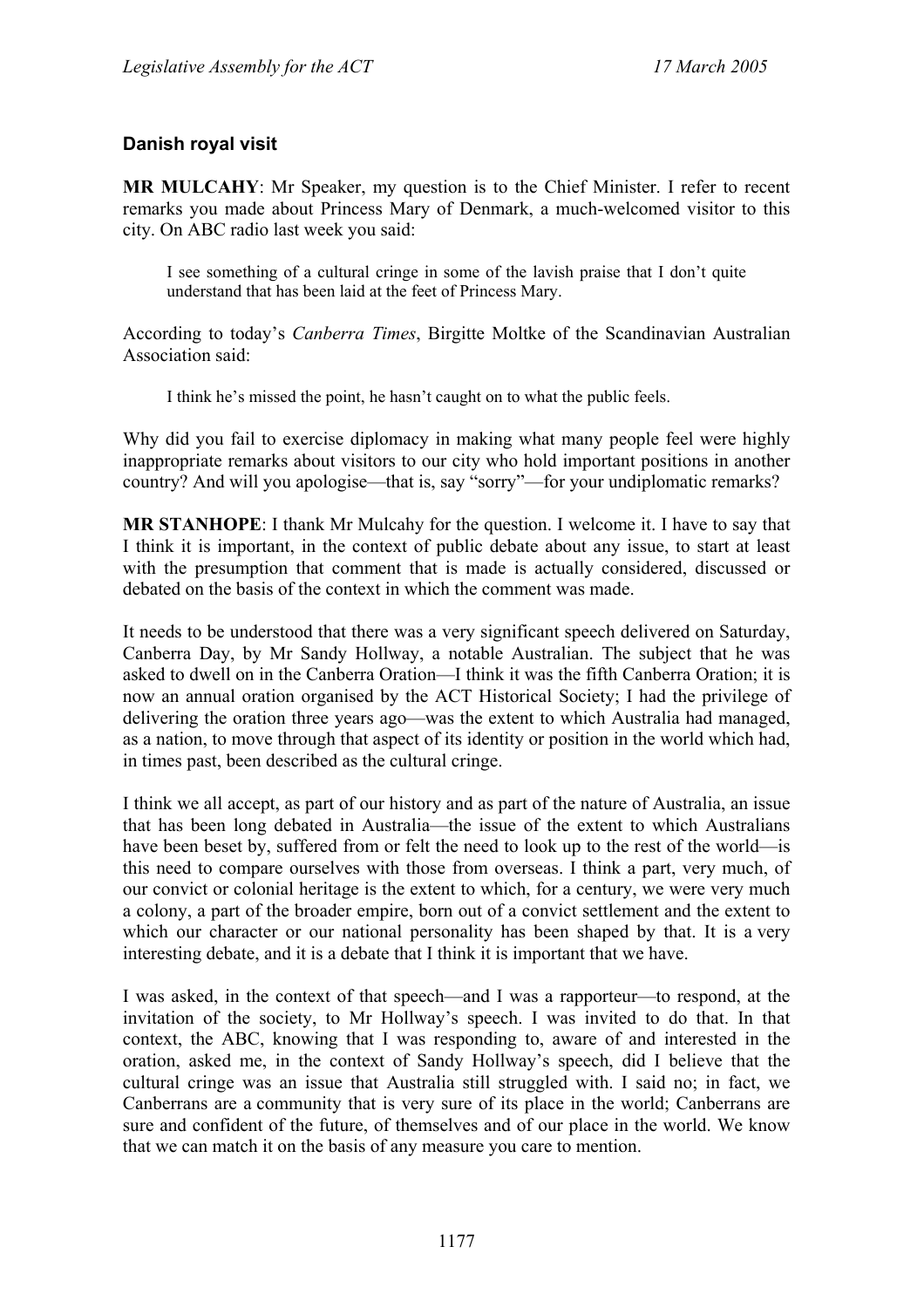I was then asked could I think of any instances of cultural cringe. I do believe in being honest and I am not afraid to speak my mind. I believe one of the great problems besetting politics in Australia—perhaps an issue that politicians need to dwell on—is their disinclination to say exactly what it is that they feel or think. I think at times it might be described as a want of courage, of moral fibre. It is not something I suffer from. I am prepared to say always what I think.

If I am asked can I think of any instances of cultural cringe still besetting the nation, I do not stop to think, as Mr Mulcahy would now, "Is it politic of me to say this? Is it diplomatic? Will I get into trouble? Will somebody criticise me if I actually say to the people of Canberra, if I say to my constituents, 'Actually, yes, I can think of a couple of examples of what I regard as a cringe.'" I gave two examples—one, much dwelt on; and the other, ignored.

The first example was that I do believe and do see in the blind, mindless following by John Howard of George Bush—

### *Opposition members interjecting—*

**MR STANHOPE**: I gave two examples. And isn't it interesting that one has been reported, and the other ignored. I do see—and I said this; the ABC ran it; I think others have ignored it—in the blind, mindless following by John Howard of George Bush into Iraq, a cringe. It is a cringe. It is a lack of confidence in ourselves that we have to be ordered into war by others. And I said that I do see, in some of the lavish praise laid at the feet of Princess Mary, a cringe. And I do. That is my view.

**MR MULCAHY**: In the context of the Chief Minister's much-vaunted commitment to multiculturalism, why did he risk harming the ACT's capacity to build ties with the Danish and Scandinavian communities by making those remarks, which he has not retracted?

**MR STANHOPE**: It is elevating me and my thoughts to a status that they do not deserve to think that I, in any capacity, could affect tourism from Denmark to Australia by the proffering of an honest view that Australians still do, from time to time, succumb to something of a cultural cringe. We do so from time to time, in some of our need to continue, through some of our activities, our national activities, to be always compared with the best in the world. We are—and I confidently assert it—the best at so many things. We are creative; we are energetic; we are the hardest working people; we do create so much; we have invented so much; we lead the world.

But we do not need, it seems to me, to constantly compare ourselves, to constantly aspire to some little thing that we see being basically held up as an ideal, simply because it is something we don't have—as if, now that we have our own princess, we have to have the best princess in the world. It is just not good enough that we have a princess, a real princess of our own; all of a sudden she has to be the best of the best princesses in the world. I think it doesn't hurt us to sit back and have a little bit of a think about that and just ponder what it is that we are reflecting through this particular attitude.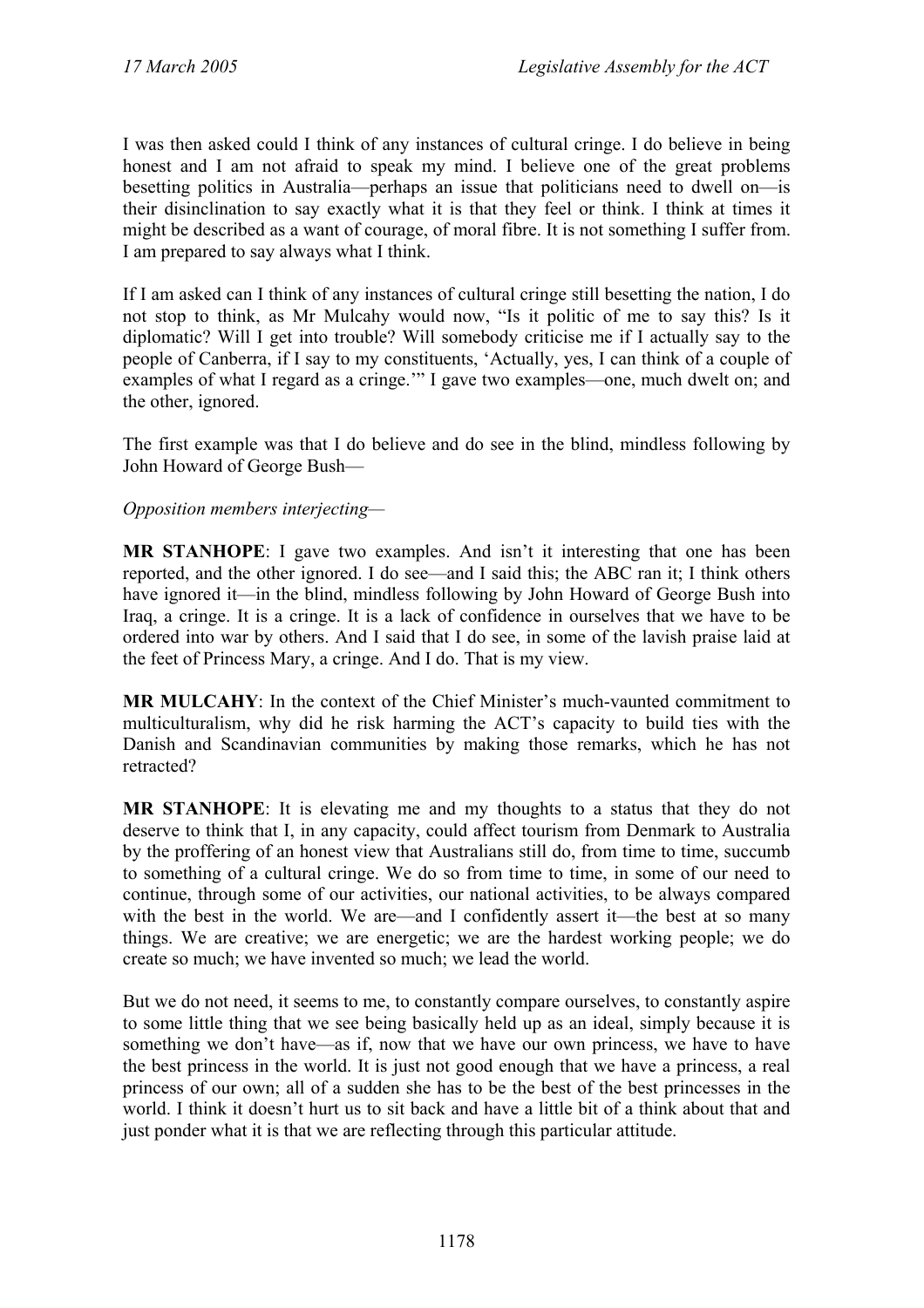### **Koalas—Tidbinbilla Nature Reserve**

**MS MacDONALD**: Mr Speaker, my question is to the Minister for the Environment. Members will recall that, in the devastating firestorm of January 2003, only one koala appropriately or inappropriately named Lucky—survived out of the colony at Tidbinbilla Nature Reserve. Minister, can you please tell the Assembly how plans have progressed to reinstate a Koala colony at Tidbinbilla?

**MR STANHOPE**: Thank you, Ms MacDonald. It is, I think, sad that we have lived for the past two years with the knowledge that only one of the Tidbinbilla koalas, Lucky, survived the fire. It was a devastating fire which had an enormous impact on wildlife throughout the whole of Namadgi and Tidbinbilla—indeed, all the areas that were burnt. I think Canberrans have all followed Lucky's progress and rehabilitation. She certainly had become, and continues to be, for Canberrans, a real symbol of survival and recovery, and I know that a vast number of Canberrans have taken Lucky to their hearts.

Recognising the very strong interest of the Canberra community, not just in Tidbinbilla but specifically in koalas and Lucky, as part of the re-establishment of Tidbinbilla, the government has been very keen to re-establish the koala population at Tidbinbilla. We have been negotiating with New South Wales in relation to the prospect or possibility of acquiring some koalas from this particular region, because of issues in relation to the gene line and the gene pool and the relationship between koalas from the southern tablelands and the ACT.

That is a process we are continuing to pursue. It is our hope in the future to indeed acquire koalas from the New South Wales region. However, New South Wales national parks and wildlife are, quite rightly, concerned about the viability of koalas within the wild, and do not permit the taking of koalas from the wild—a decision which we of course accept and respect. They have agreed that it would be reasonable and appropriate for us to take New South Wales koalas that are being rehabilitated to Tidbinbilla, for the purposes of re-establishing a breeding program. These are koalas that were perhaps injured and left on the side of the road and have been cared for over time, and it is now appropriate that they be kept in an enclosure. That is a hope for the future.

I am very pleased that, today, eight koalas from Kangaroo Island will be arriving in the ACT—in fact, I think they have just arrived—and will be at home in Tidbinbilla tonight. I think it is a great boost, at this stage, that we have been able to re-establish a koala population at Tidbinbilla. As I say, the koalas are from Kangaroo Island and they have been sterilised. it is part of a protocol or policy of South Australian parks that koalas from Kangaroo Island are either culled or sterilised. Eight female sterilised koalas will arrive at Tidbinbilla tonight. They will be homed and housed in a specially designed settling-in area to ensure that they do make the transition or adjustment. We have done significant research on the foliage that has regrown in the wet forest koala enclosure to ensure that there is compatibility between the feed the koalas are used to on Kangaroo Island and what they will have here.

As I say, these koalas are not from the same bloodline as koalas from this region. It is for that reason that they would not be used for breeding purposes but we will seek to pursue that through a southern tableland gene pool group of koalas. However, I think this is a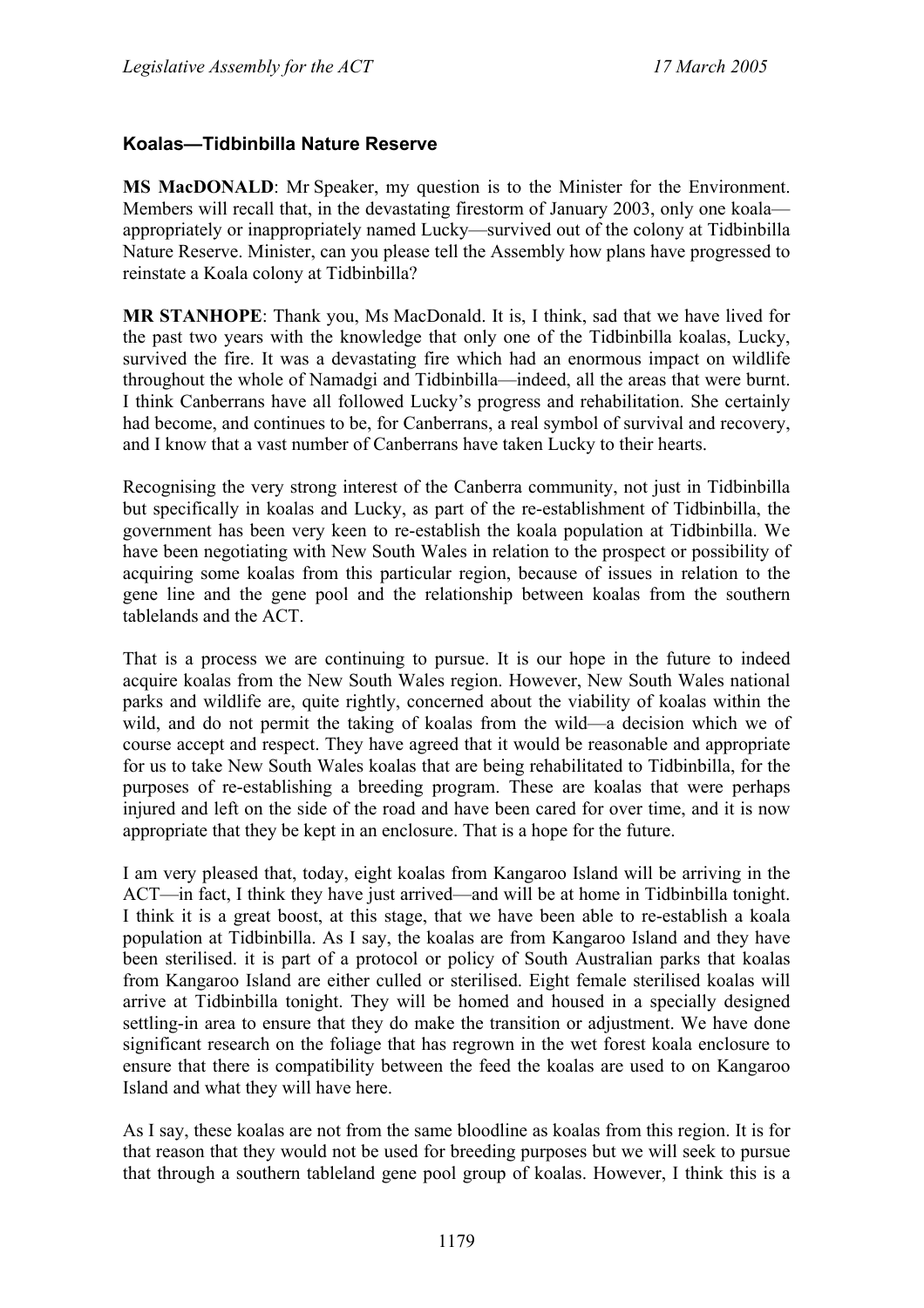great day for Tidbinbilla. I think it is fantastic that we now have eight companions for Lucky; we now have a koala population of nine, and it is our very firm hope and intention to rebuild to the 25 or 30 that were there prior to the fire.

**MS MacDONALD**: Mr Speaker, I have a supplementary question. Minister, can you tell the Assembly how other restoration work is progressing at Tidbinbilla?

**MR STANHOPE**: Thank you, Ms MacDonald; I can. I am very pleased with the progress that has been made. I think the major breeding program that has been part and parcel of Tidbinbilla for many years, as members would know, was that of the brushtailed rock wallaby. Indeed those that have been reintroduced and the few that survived the fire—the rock wallaby population was also devastated by the fire—are thriving. The population was reduced to five; there are now 15 and it is hoped that, within a year or so, we will have at least 25 brush-tailed rock wallabies at Tidbinbilla.

The ACT is, and has always been, an active participating member of the national and Victorian recovery teams for the brush-tailed rock wallaby and we work collaboratively with them. Through that arrangement and through the cooperation of the team or the group, we have taken wallabies that were bred at the Adelaide Zoo. They are two young, juvenile wallabies that are not yet ready to breed but will hopefully be doing so by the end of this year. We have received wallabies from Victoria and New Zealand under these cooperative arrangements, and they have now begun to breed. A cross-fostering project with Tamar wallaby foster mothers is now being activated and pursued. It is tremendous that two of the major attractions at Tidbinbilla, in the koalas and the brush-tailed rock wallabies, are now re-established, vital and, in the case of the wallabies, thriving and we hope the same for the koalas.

I will also inform members that the new nature discovery playground is well under way. Design work is about to be finalised. It is a fantastic playground; it will be perhaps one of the most exciting for children in the ACT and will be completed by spring of 2005. We are also expanding the breeding enclosure for the corroboree frogs, which is well under way. That is another very successful breeding program. In addition to that, much of the other infrastructure that was damaged is being re-established in walking tracks, roads and the removal of dead and burnt trees.

All in all, Tidbinbilla is coming along. There is a long way to go; hence the public are invited to visit Tidbinbilla. Visitor numbers are now approaching, if they have not surpassed, pre-fire visitation numbers, which is fantastic for Tidbinbilla. Over Easter, of course, Environment ACT hosts an Easter extravaganza and bushwalk at Tidbinbilla Nature Reserve on Easter Sunday, and all Canberrans are very welcome to attend that.

### **Hire cars**

**MS PORTER**: Can the Minister for Urban Services advise the Assembly of the impending reforms to the hire car industry in Canberra?

**MR HARGREAVES**: Changes to the hire car industry to commence on 1 July 2005 will provide a much needed boost to the hire car industry, which has been ailing for some time. In fact, it has been in a state of uncertainty for well over four years. The method of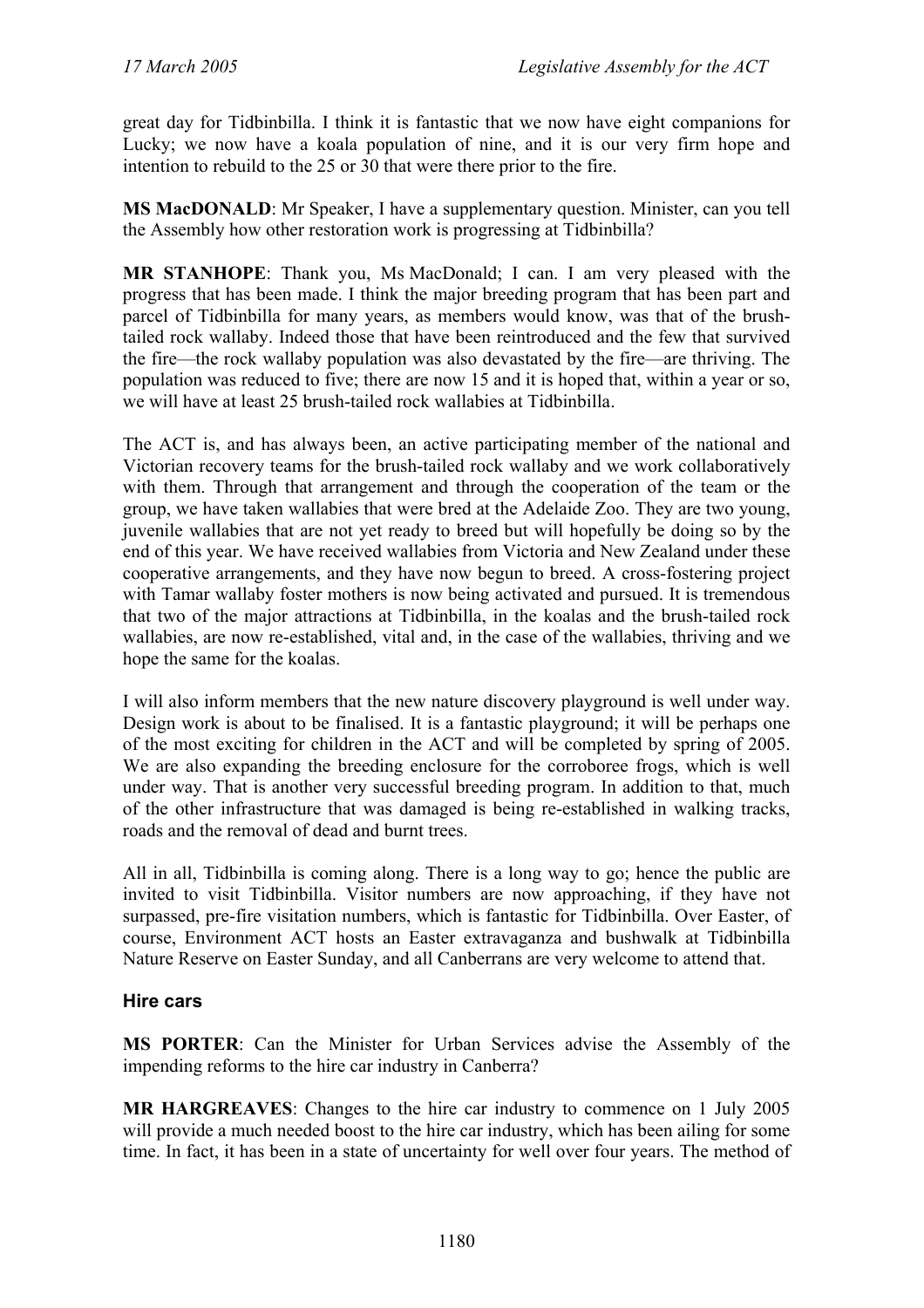licensing hire cars will be changed from complete private ownership of licences to the government's leasing licences to the people who actually operate the services.

In redesigning the regulation of the industry, the government has indicated that its focus is ensuring that the industry meets the community objectives of safety, consumer protection and choice, and transport efficiency, without the constraint of needing to protect licence holders' investments.

For more than 25 years there have been 22 privately owned hire car licences in Canberra. Due to the scarcity of licences, their value has escalated, imposing unnecessary costs on people entering the industry. It is also the case that many people who have no other connection with the industry have acquired licences as investments. Shortly the government will offer to buy back the 22 licences, with about half the licence owners receiving \$100,000 and the remainder receiving up to \$120,000 each.

From July 2005, new hire car licences will be leased on an annual basis, with the government's lease costs at around half what operators are currently required to pay licence owners. Operators will be able to charge less for trips and people entering the industry will not need to make a large investment on top of the cost of the vehicle.

The government wishes to encourage new participants into the industry and has therefore placed no limits on the number of licences that will be available. Service standards will be maintained, as licence applicants must be accredited with the Road Transport Authority.

The hire car industry has been the subject of three reviews, beginning in 2000 with the Freehill's report. I note for the record that the previous Liberal government accepted that report, and then promptly proceeded to gut the industry. I am pleased that an Assembly committee stopped it. The Freehill's report was followed by a previous Assembly committee review and an investigation by the Independent Competition and Regulatory Commission.

A range of proposals has been developed and considered by governments and previous Assemblies. I acknowledge the contribution of Ms Dundas and Mrs Cross on our committee to what I consider to be a good resolution to this. The government is making the most significant change to the regulation of the hire car industry in more than 30 years in a way that balances the needs of taxpayers, consumers and licence holders.

**MS PORTER**: Can the minister please inform the Assembly of the response from the industry to these reports?

**MR HARGREAVES**: Thank you, Ms Porter. Hire car licence owners have faced years of uncertainty about the future of the hire care industry and are relieved that this difficult period is over. I have received emails and telephone calls from operators and they are, at least, relieved that certainty has been returned. The buy-back pricing arrangements have been welcomed by licence owners as fairly and reasonably addressing their need. Naturally, they would like more, but they understand that the price being offered is a fair one.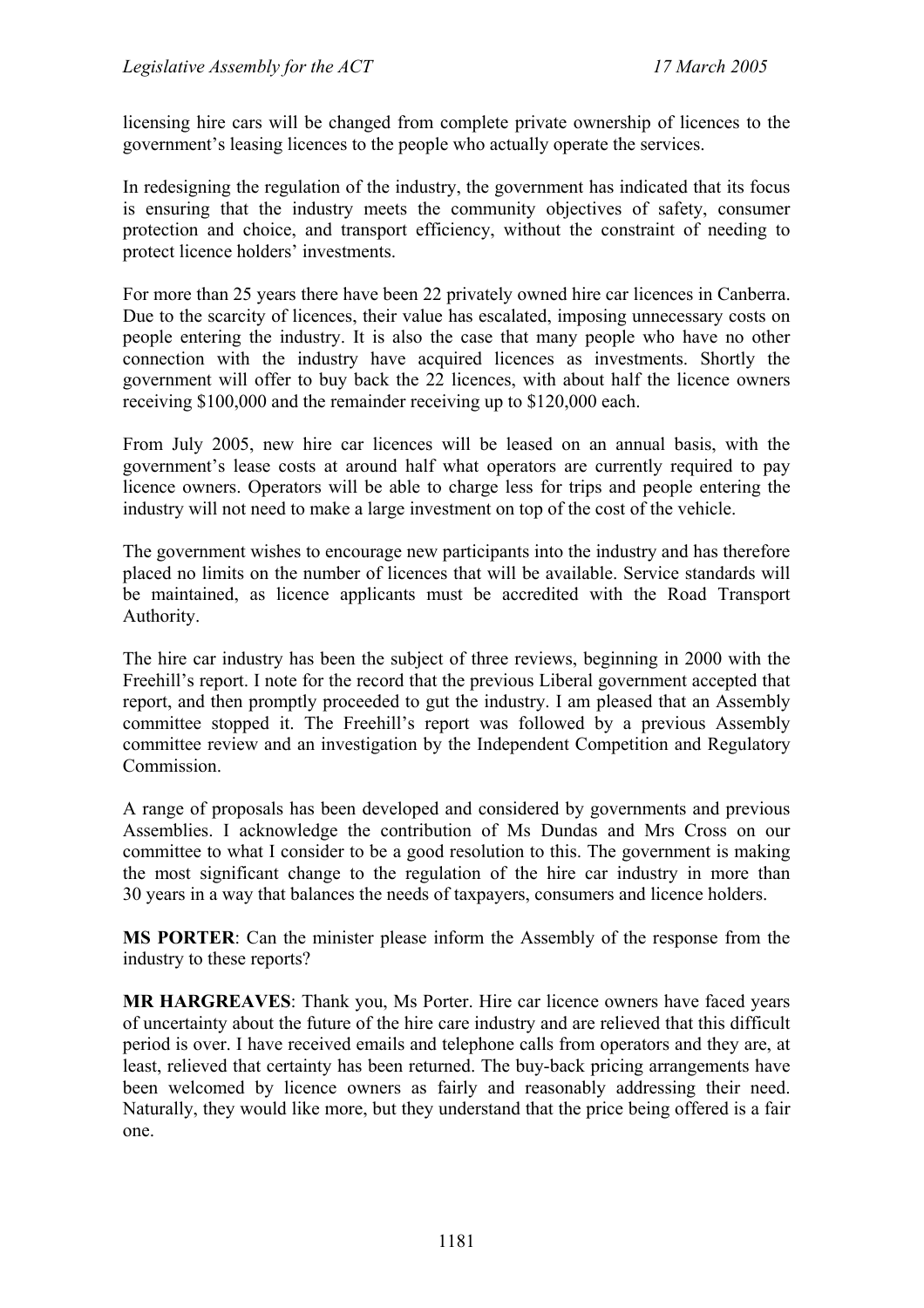Several licence owners have indicated to the Department of Urban Services that they consider the introduction of the new licensing arrangements will inject optimism and buoyancy into the industry, with new services providing a wider range of small vehicle, public passenger service options to the public. Hire car operators welcome the significant reduction in the cost of a hire car licence, the availability of additional licences and the scope to enhance and widen their current services. Already, prospective new hire car operators are approaching the department about the new arrangements, including, I might say, several people in the taxi industry.

**Mr Stanhope**: I ask that all further questions be placed on the notice paper.

# **Tree Protection Bill 2005**

**MR STANHOPE** (Ginninderra—Chief Minister, Attorney-General, Minister for the Environment and Minister for Arts, Heritage and Indigenous Affairs): I seek leave to have a revised presentation speech for the Tree Protection Bill 2005 incorporated in *Hansard*.

Leave granted.

*The incorporated document appears at attachment 1 on page 1222 .*

## **Supplementary answers to questions without notice Bushfires—coronial inquest**

**MR QUINLAN**: I was asked by Mr Seselja at question time in February, I think, about whether the legal costs in relation to the appeal against the coroner are covered by insurance. The advice I have received—I will read it verbatim—says, "The legal costs incurred by the territory in the appeal against the decision by the coroner not to disqualify herself on the grounds of apprehended bias are the subject of recovery under the territory's insurance arrangements." Should that turn into a brawl or a blue when the claim goes in, we will let you know.

### **Health—radiation oncology**

**MR CORBELL**: In response further to questions asked yesterday by Mr Mulcahy and today by Mr Smyth in relation to radiotherapy planning systems at the Canberra Hospital, I provide the following advice: a new CT simulator was purchased and installed in 2002-03, following funding from the ACT government, and has been fully operational since July 2003. The CT simulator is used to produce CT images for the planning of radiation therapy. The CT simulator is interfaced with the planning computer for this purpose.

The existing radiation therapy planning computer was installed in 2001. Commonwealth health program grants funds are being utilised to upgrade and refurbish this computer system to improve the efficiency of radiation therapy planning by providing faster processing times and an extra workstation for the planners. The amount of this funding from the commonwealth is approximately \$350,000.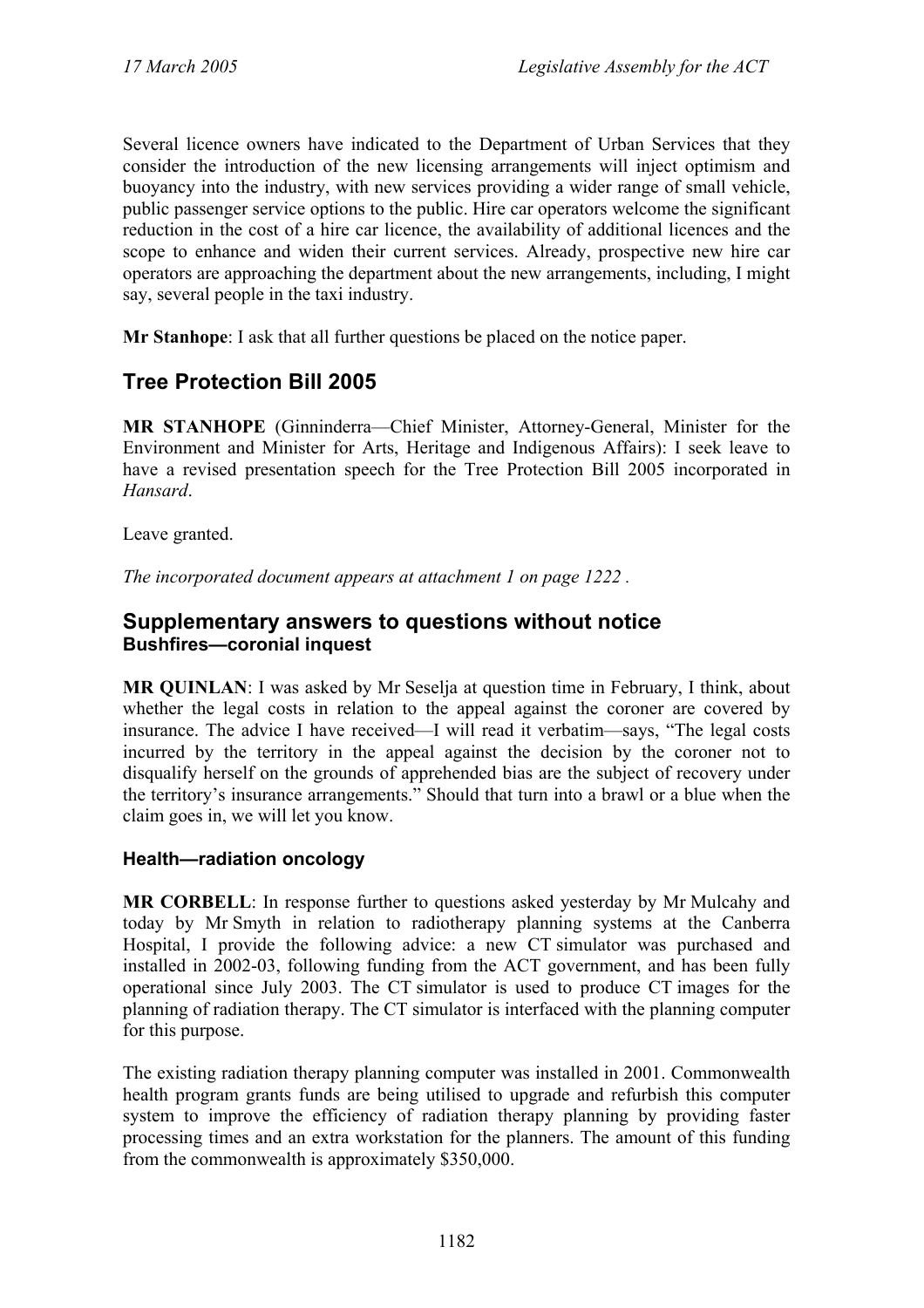# **Papers**

**Mr Speaker** presented the following paper:

Legislative Assembly for the Australian Capital Territory—Register of Members' Interests—Statement of Registrable Interests—Revised form, dated 17 March 2005, pursuant to the resolution of the Assembly agreed to this day.

### **Trans-Tasman Mutual Recognition Act—regulations Paper and statement by minister**

**MR STANHOPE** (Ginninderra—Chief Minister, Attorney-General, Minister for the Environment and Minister for Arts, Heritage and Indigenous Affairs): Mr Speaker, for the information of members, I present the following paper:

Trans-Tasman Mutual Recognition Act, pursuant to section 7—Trans-Tasman Mutual Recognition (Commonwealth Regulations) Endorsement 2005 (No 1)— Notifiable Instrument NI2005-117, dated 16 March 2005.

I ask for leave to make a statement in relation to the paper.

Leave granted.

**MR STANHOPE**: As the designated person under section 6A of the ACT's Trans-Tasman Mutual Recognition Act 1997, I have endorsed the proposed regulations of the commonwealth regarding the special exemptions that apply to the commonwealth's trans-Tasman mutual recognition arrangement 1997. The trans-Tasman mutual recognition arrangement is an agreement between the commonwealth, state and territory governments of Australia and the government of New Zealand. The TTMRA allows goods to be traded freely and enhances the freedom of individuals to work in both countries.

When the trans-Tasman mutual recognition arrangement was signed in 1997, exemptions were made in six industry areas where it was thought that mutual recognition had the potential to generate net benefits, but where there were issues outstanding that needed resolution before mutual recognition could apply. The special exemptions are for hazardous goods, therapeutic goods, road vehicles, gas appliances, electromagnetic compatibility and radio communications equipment, and consumer product safety standards and bans. While some progress has been made in resolving the issues, many remain unsolved.

As required by the text of the TTMRA, the Productivity Commission undertook a joint study of the arrangement and the Australian mutual recognition agreement in 2003. As required by the Council of Australian Governments, officers have prepared a report on the Productivity Commission's study, recommending acceptance of 25 of the study's findings and suggesting that further work be undertaken on the 49 remaining findings.

In order for the report to be completed and considered, the Prime Minister wrote to me on 13 February 2005 asking for my agreement to the rolling over of current special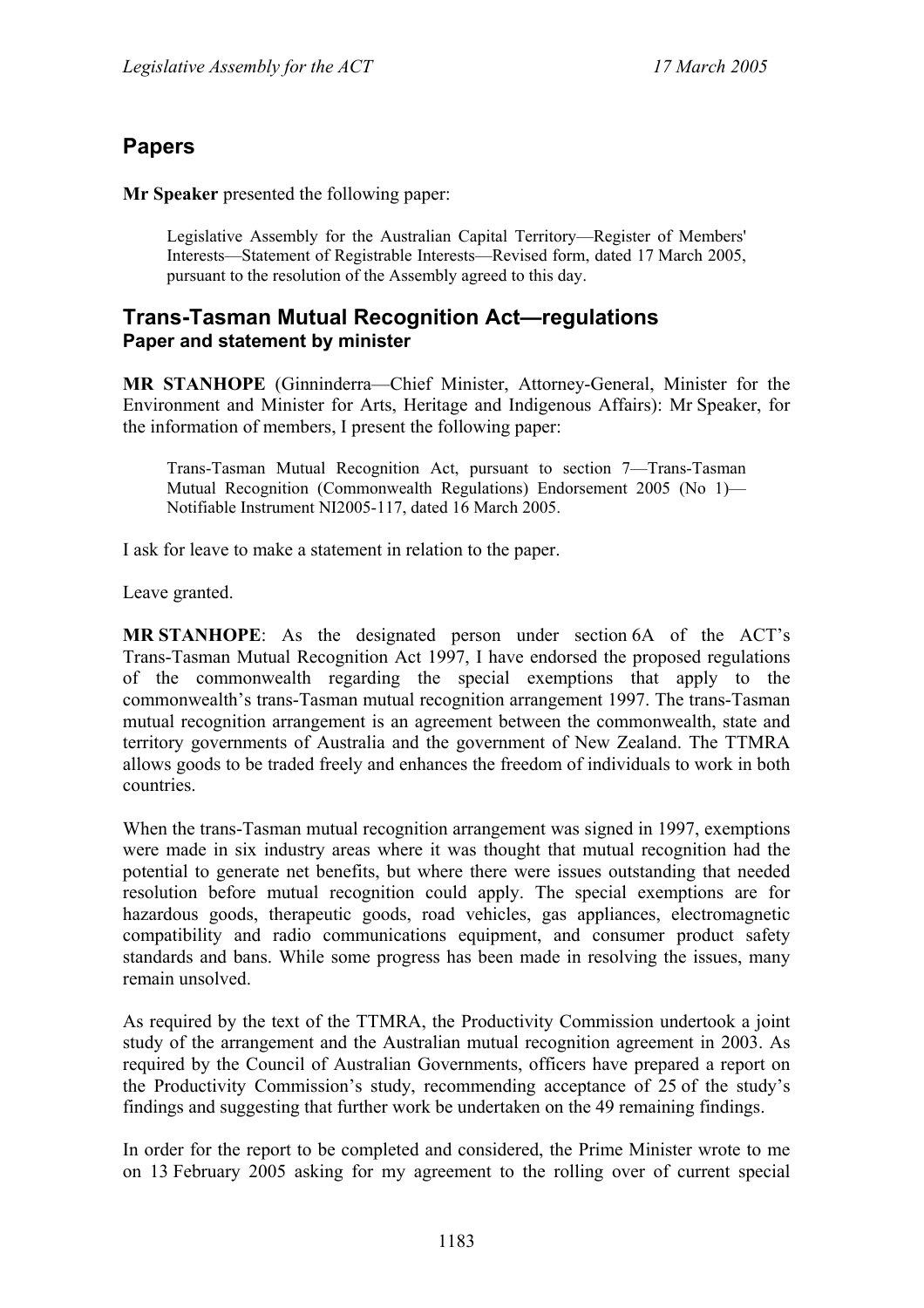exemptions until April 2006. The additional time will allow the cooperation groups to address the remaining differences between Australian and New Zealand laws and regulations. The states and territories endorsed the changes to the TTMRA special exemptions by gazetting the regulations in their respective gazettes or, in the ACT, by notifying the instrument on the ACT legislation register.

## **Paper**

**Mr Stanhope** presented the following paper:

ACT Criminal Justice—Statistical Profile—December quarter 2004.

## **Territory plan—variation No 246 Papers and statement by minister**

**MR CORBELL** (Molonglo—Minister for Health and Minister for Planning): For the information of members, I present the following papers:

Land (Planning and Environment) Act, pursuant to subsection 29 (1)—Approval of Variation No 246 to the Territory Plan—Changes to Residential Area Specific Policy Overlays—Suburb of Downer, dated 15 March 2005, together with background papers, a copy of the summaries and reports, and a copy of any direction or report required.

I ask for leave to make a statement in relation to the papers.

Leave not granted.

### **Standing orders—suspension**

Motion (by **Mr Corbell**) proposed:

That so much of the standing orders be suspended as would prevent Mr Corbell making a statement.

**MR SMYTH** (Brindabella—Leader of the Opposition) (3.46): It has been a tradition of this place for the last 15 years or so that, when members seek leave to make a statement, leave is granted. It seems that, since the advent of majority government, Mr Corbell has determined that that leave, that courtesy, shall not be shown to this side of the house. Indeed, the number of occasions in the last couple of weeks—

**MR SPEAKER**: Mr Smyth, come to the point of the motion for the suspension of standing orders which is before us.

**MR SMYTH**: The point is that Mr Corbell seeks leave to make a statement. He made a statement earlier in the week that courtesy should be shown, but that courtesy is not being shown to this side of the house. Both sides of this house have work to do and a large proportion of that work depends on leave that is granted by the house. On the majority of occasions in the past 15 years, the Liberal Party has granted leave to whomever has wanted to make a statement. We have seen a change, particularly since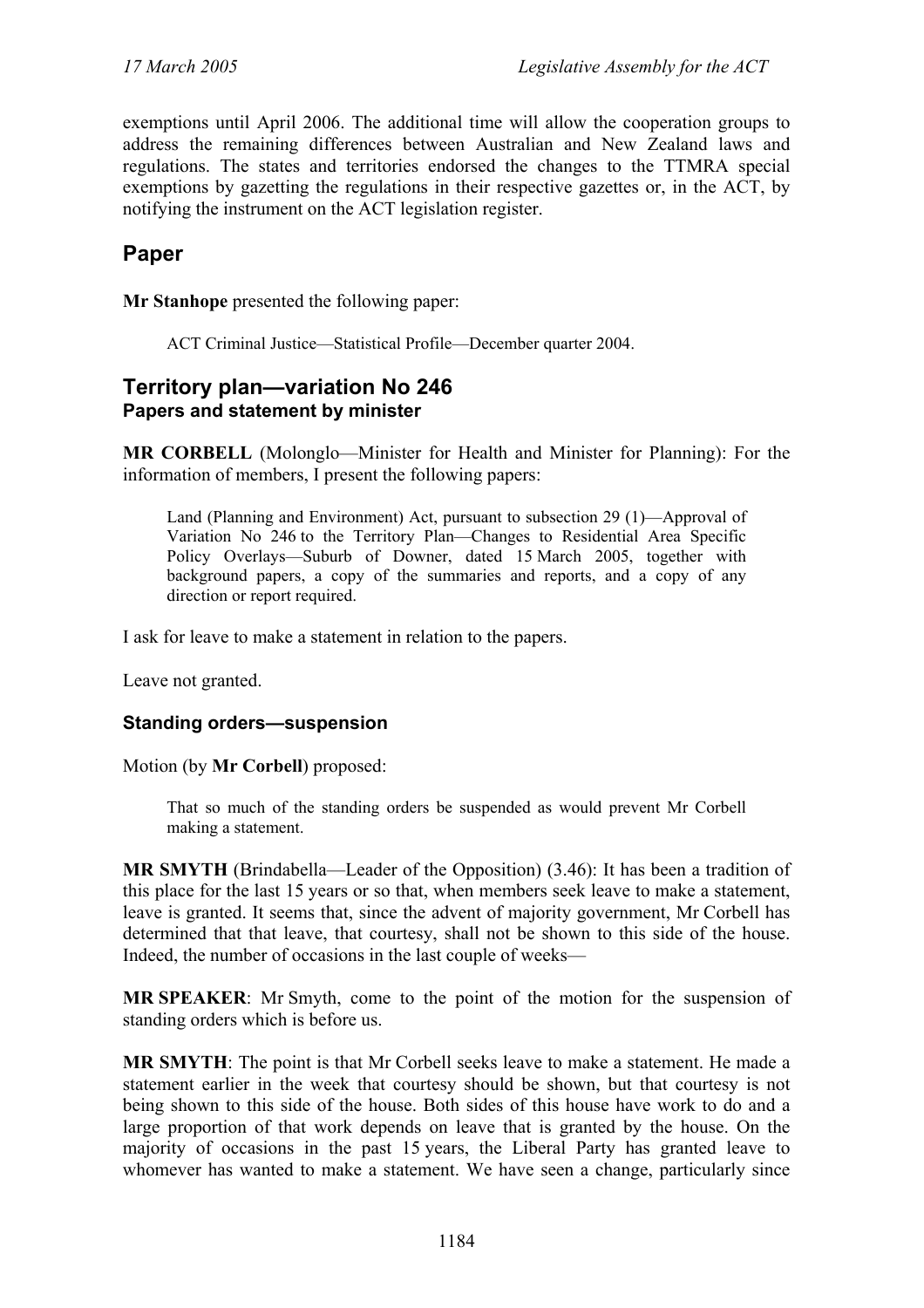the house resumed this year, in that Mr Corbell has brought it upon himself to deny leave to all and sundry.

**MR SPEAKER**: Order! You will have to come to the reason the standing orders ought not to be suspended.

**MR SMYTH**: This is an important motion. I believe that we have to have courtesy shown to both sides. That is why the standing orders should not be suspended. We have had a change here in that Mr Corbell thinks he can do whatever he wants. What we need to have in this place instead is courtesy shown so that we can all, members on either side of the house, do the business we have to do. We are trying to say to Mr Corbell that it is about time there was some give and take. Earlier in the week he called for courtesy. I am saying that that courtesy goes both ways. I do not believe that the standing orders should be suspended because such courtesy is not being shown to both sides of the house and, indeed, to the member on the crossbench.

**MR CORBELL** (Molonglo—Minister for Health and Minister for Planning) (3.47), in reply: There is a myth being perpetuated by the other side of the chamber that, whenever an opposition member feels like having something to say, he or she can get leave to say it. I can assure you that in all the time I have been in this place, which has been since 1997, that has certainly not been the case. Certainly, in my time in opposition—I am sure other members on this side of the house would concur—it was not possible simply to stand up whenever you wanted, seek leave and have a go about whatever you thought was important at the time.

**MR SPEAKER**: That said, come to the reason for the suspension of standing orders.

**MR CORBELL**: You used the forms of the house. The reason I have sought to suspend standing orders is that, in contrast with Mr Smyth's argument, it has been the convention—a convention maintained on all sides of this chamber—that, when ministers present documents, they seek leave to explain those documents. I am quite happy just to table the documents and not explain them, but it has always been the convention in this place, continued by this government, that at the conclusion of question time ministers present papers and, where they believe it is appropriate, seek leave to explain those papers.

If Mr Smyth is saying that he does not want these papers explained, that is fine by me. I am quite happy just to table the documents. The government has sought to suspend standing orders because Mr Smyth has decided that, in some way, this is personal between me and the opposition, which is a very childish tactic. I think that the two issues that Mr Smyth is trying to blend together are, in fact, quite separate. It is not the case that members of the opposition can stand up whenever they like and talk about whatever they like by leave. It is the case that, following question time, ministers table documents and then seek leave to explain those documents. If the opposition is saying that it does not want them explained, the government will have to consider how to handle that.

**Mr Stefaniak**: We are saying that it is a matter of courtesy. What is good for the goose is good for the gander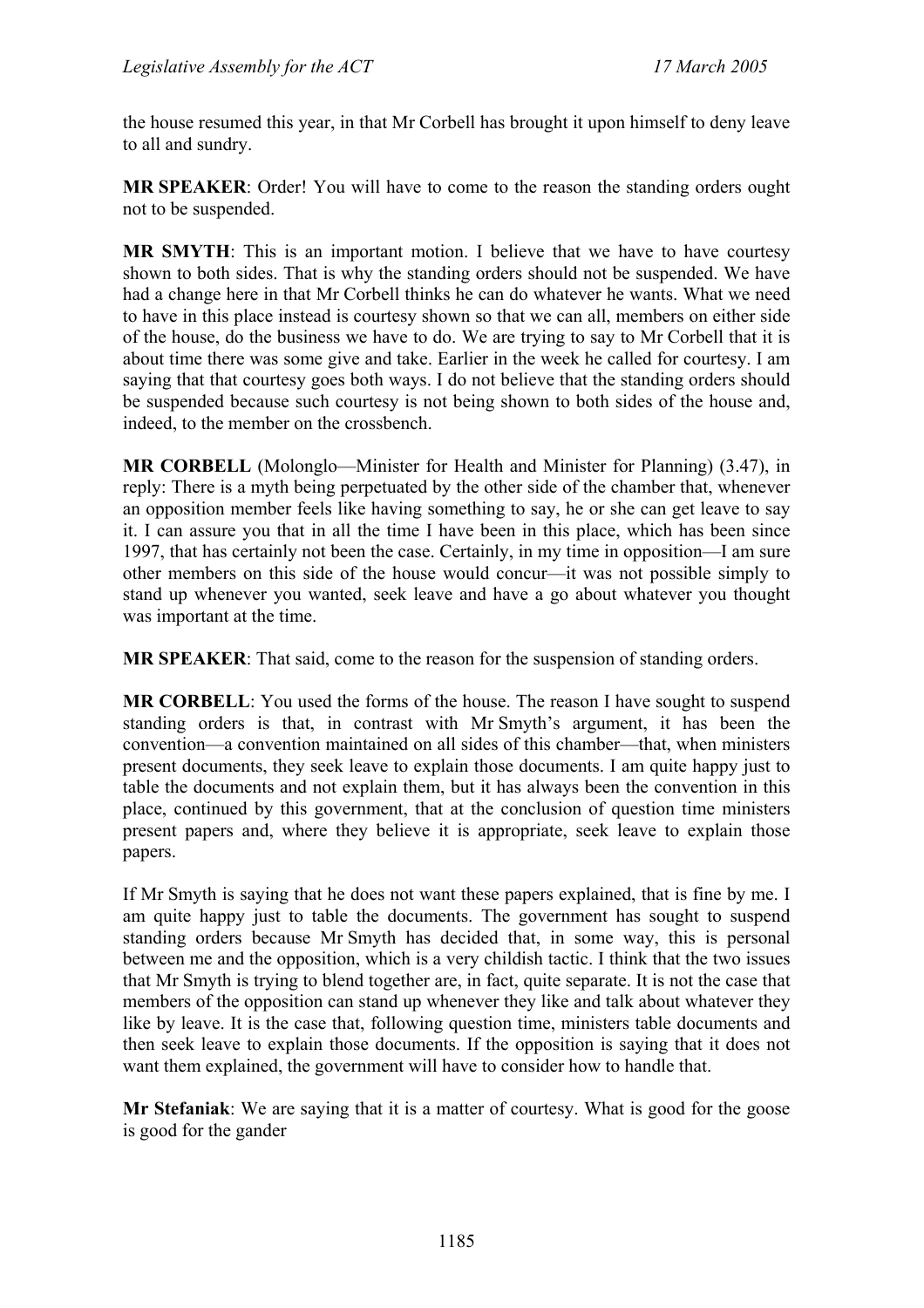**MR SPEAKER**: No longer! You are not saying it any more. You can come to the point of the question.

**Mr Stefaniak**: All right—and I will come to the point, too. On only 80 times since we have had self-government and this Assembly has been operating has leave not been granted—51 times by Labor; 22 times by the Liberals; three times by the Greens and four times by others.

**MR SPEAKER**: If people want to wander through the history of these matters, they should put forward a particular motion to deal with that. All I am interested in is in hearing a debate. The standing orders call for a debate about the subject matter of the motion. The motion is about suspending the standing orders. I assume that you are arguing in the negative and I would like to hear why the standing orders should not be suspended.

**Mr Stefaniak**: I have indicated, if you want a reason for that, that what is good for the goose is good for the gander. I do not particularly like putting it as crudely as that, because there is a courtesy involved. On most occasions in this place leave has been granted for the suspension of standing orders for the good operation of this parliament. We have seen over the last few months, on a very regular basis, leave not being granted. That, I think, is a very sad state of affairs.

**MR SPEAKER**: Resume your seat, Mr Stefaniak. The Clerk has drawn to my attention that Mr Corbell closed the debate when he rose earlier. Mrs Dunne, if you wish to speak, you will have to do so by leave.

**MRS DUNNE** (Ginninderra): I seek leave to be heard.

Leave granted.

**MRS DUNNE**: We are speaking to the suspension of standing orders today so as to make a point that Mr Corbell, as Manager of Government Business, does not seem to grasp, that is, that what is done in this place is done for the most part by virtue of courtesy. That is why we are speaking to the suspension of standing orders. We have not given leave and are requiring the minister to suspend standing orders so as to reinforce with the minister, who is the Manager of Government Business, the point that, if he wants to run this place in an efficient way, he has to afford a little courtesy, a little give and take.

Mr Corbell needs to realise that not everything that happens in here happens by fiat because he is a member of the Stanhope government; it happens because we do it in a way that creates a good process for operating in this Assembly. We have put Mr Corbell in a situation today where he needs to suspend standing orders to do something so that he understands the implications and understands that the courtesies he requires are a two-way street.

Mr Corbell keeps giving people lectures about courtesy, in the same way as Ms MacDonald likes to give people lessons about discipline. It really is a matter of courtesy here, which Mr Corbell, as Manager of Government Business, has failed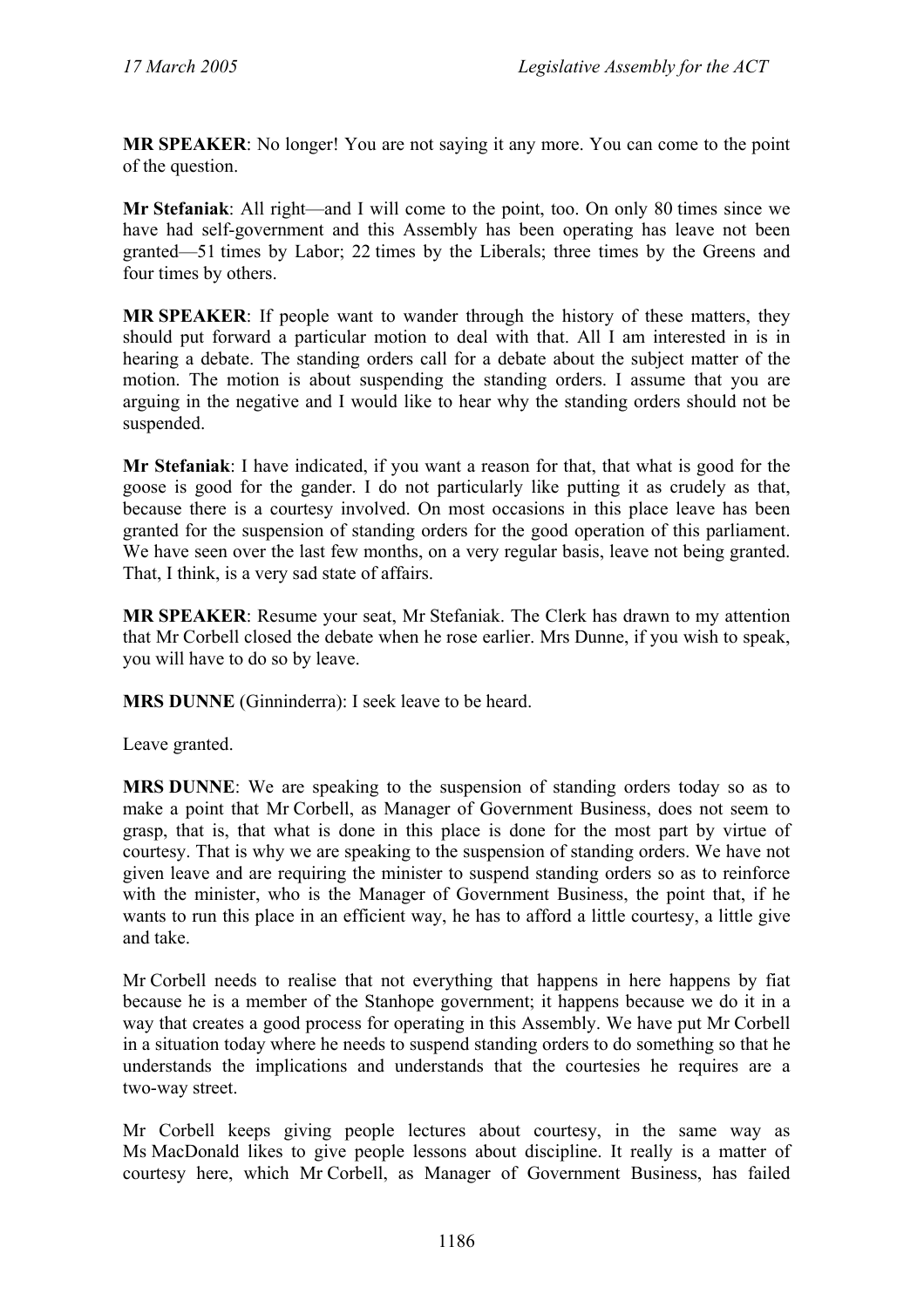comprehensively to show. He has failed to show courtesy, which is why we opposed his application today for leave. If he wants leave, he will have to work for it in the same as the rest of us.

Question resolved in the affirmative, with the concurrence of an absolute majority.

## **Territory plan—Variation No 246 Papers and statement by minister**

**MR CORBELL** (Molonglo—Minister for Health and Minister for Planning): Draft variation No 246 proposes to change the territory plan map to remove the A10 residential core area specific policy overlay from sections 34, 35, 37, 38, 39 and 40 of Downer. It also proposes to add B12—increased density development—area specific policy over section 39 and blocks 36 to 49 of section 34.

The variation was released for public comment on 13 August 2004, with comments closing on 3 September 2004. Five written submissions were received during that period. The issues raised were considered in preparing the final variation. No revisions were made to the variation as a result of the consultation process.

In report 4 of this year, the Standing Committee on Planning and Environment made two recommendations in relation to the draft variation. The committee's first recommendation was that draft variation 246 be agreed to. This recommendation is supported. The committee's second recommendation was that, when the proposed Tree Protection Act has commenced, an assessment take place as to whether Blackett Street should be declared a tree management precinct for the duration of any urban renewal in the area in response to variation 246.

Environment ACT have advised that transitional arrangements will see the progressive lifting of tree management precinct status from all suburbs, except those areas considered to need ongoing protection. Further consultation will be undertaken as part of this process and reaffirmation of this recommendation would then be appropriate.

The report also contained dissenting remarks by Mr Seselja. Mr Seselja's comments related to the application of the A10 residential core area overlay in Downer, specifically the omission of section 34, blocks 1 to 35, with Mr Seselja claiming that this would seem to be inconsistent with the Canberra spatial plan. Mr Seselja suggested that the authority and residents of Downer revisit the issue of the correct zoning as he saw it in this area.

A task of the neighbourhood planning process was to best fit the territory plan's residential core areas. This involved recognising that a neighbourhood may contain features that are highly valued by a significant number of residents. Sometimes modifying the core area is justified to ensure that the broader policy aims can be achieved whilst respecting the local area conditions.

After considerable negotiations with the Downer neighbourhood and key stakeholders, the bed and breakfast accommodation provided by a variety of businesses on Northbourne Avenue was recognised as contributing significantly to the character of the neighbourhood. As a result, the authority agreed to retain and encourage this function.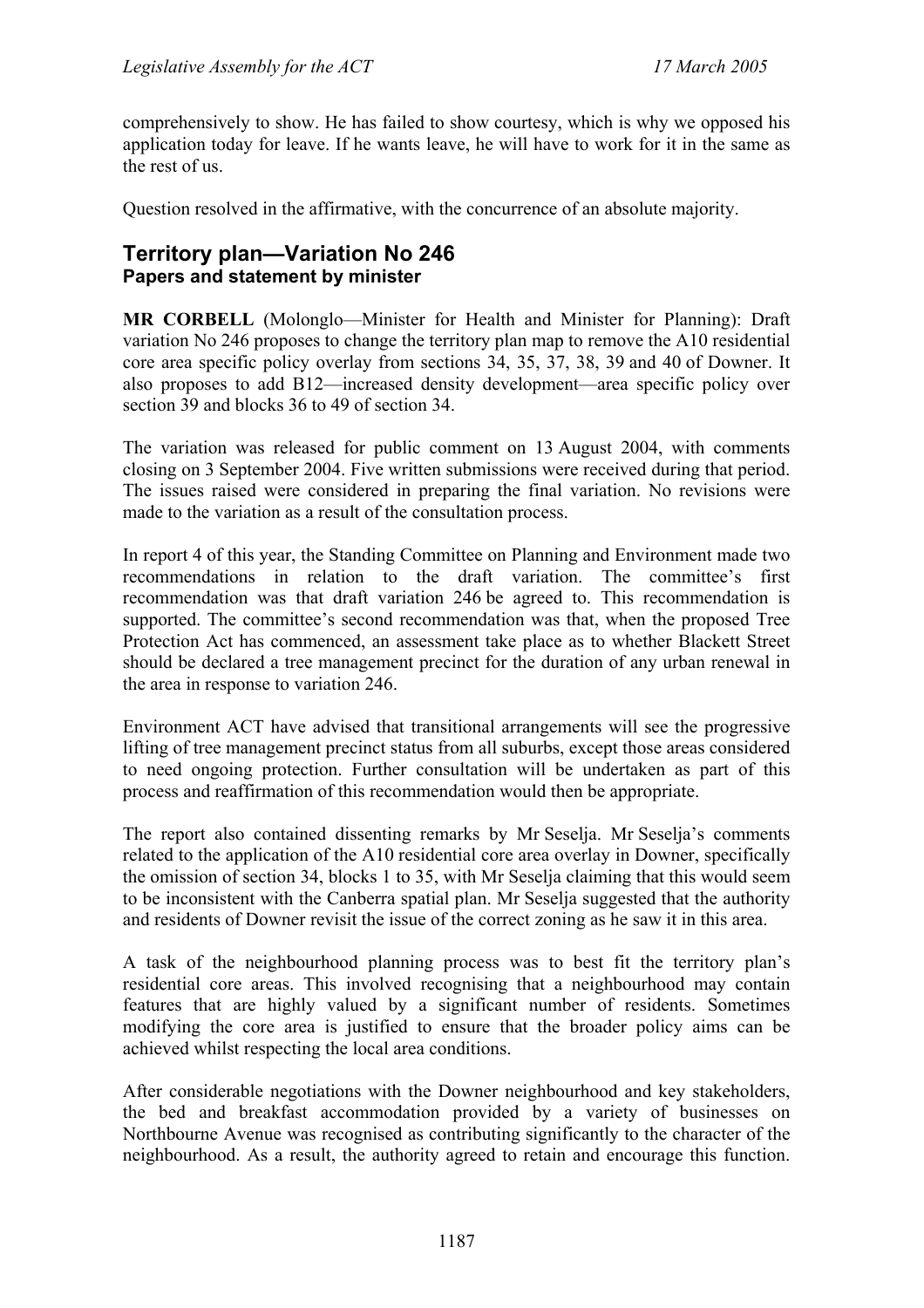To achieve this, blocks 1 to 35 of section 34 have been identified as suburban as opposed to residential core areas. I commend the variation to the Assembly.

## **Papers**

**Mr Corbell** presented the following papers:

**Subordinate legislation (including explanatory statements unless otherwise stated)** 

Legislation Act, pursuant to section 64—

Drugs of Dependence Act—Drugs of Dependence Regulation 2005—Subordinate Law SL2005-3 (LR, 4 March 2005).

Emergencies Act—Emergencies (Bushfire Council Members) Appointment 2005—Disallowable Instrument DI2005-24 (LR, 7 March 2005).

Health Professions Boards (Procedures) Act—Health Professions Boards (Procedures) Psychologists Board Appointment 2005 (No. 1)—Disallowable Instrument DI2005-14 (LR, 3 March 2005).

Heritage Act—Heritage Regulation 2005—Subordinate Law SL2005-5 (LR, 8 March 2005).

Public Place Names Act—

Public Place Names (Bruce) Determination 2005 (No. 1)—Disallowable Instrument DI2005-23 (LR, 3 March 2005).

Public Place Names (Dunlop) Determination 2005 (No. 1)—Disallowable Instrument DI2005-20 (LR, 3 March 2005).

Public Place Names (Watson) Determination 2005 (No. 1)—Disallowable Instrument DI2005-22 (LR, 3 March 2005).

Road Transport (Driver Licensing) Act, Road Transport (General) Act, Road Transport (Public Passenger Services) Act, Road Transport (Safety and Traffic Management) Act and Road Transport (Vehicle Registration) Act—Road Transport Legislation (Hire Cars) Amendment Regulation 2005 (No. 1)—Subordinate Law SL2005-4 (LR, 7 March 2005).

Road Transport (General) Act—

Road Transport (General) (Application of Road Transport Legislation) Declaration 2005 (No. 3)—Disallowable Instrument DI2005-30 (LR, 7 March 2005).

Road Transport (General) (Application of Road Transport Legislation) Declaration 2005 (No. 4)—Disallowable Instrument DI2005-29 (LR, 4 March 2005).

Road Transport (General) (Public Passenger Services Licence and Accreditation Fees) Determination 2005 (No. 1)—Disallowable Instrument DI2005-27 (LR, 8 March 2005).

Road Transport (General) (Refund and Dishonoured Cheque Fees) Determination 2005—Disallowable Instrument DI2005-25 (LR, 7 March 2005).

Road Transport (Public Passenger Services) Act—Road Transport (Public Passenger Services) Exemption 2005 (No. 1)—Disallowable Instrument DI2005-28 (LR, 8 March 2005).

Small Business Commissioner Act—Small Business Commissioner Appointment 2005 (No. 1)—Disallowable Instrument DI2005-16 (LR, 2 March 2005).

### **Asbestos task force Ministerial statement**

**MS GALLAGHER** (Molonglo—Minister for Education and Training, Minister for Children, Youth and Family Support, Minister for Women and Minister for Industrial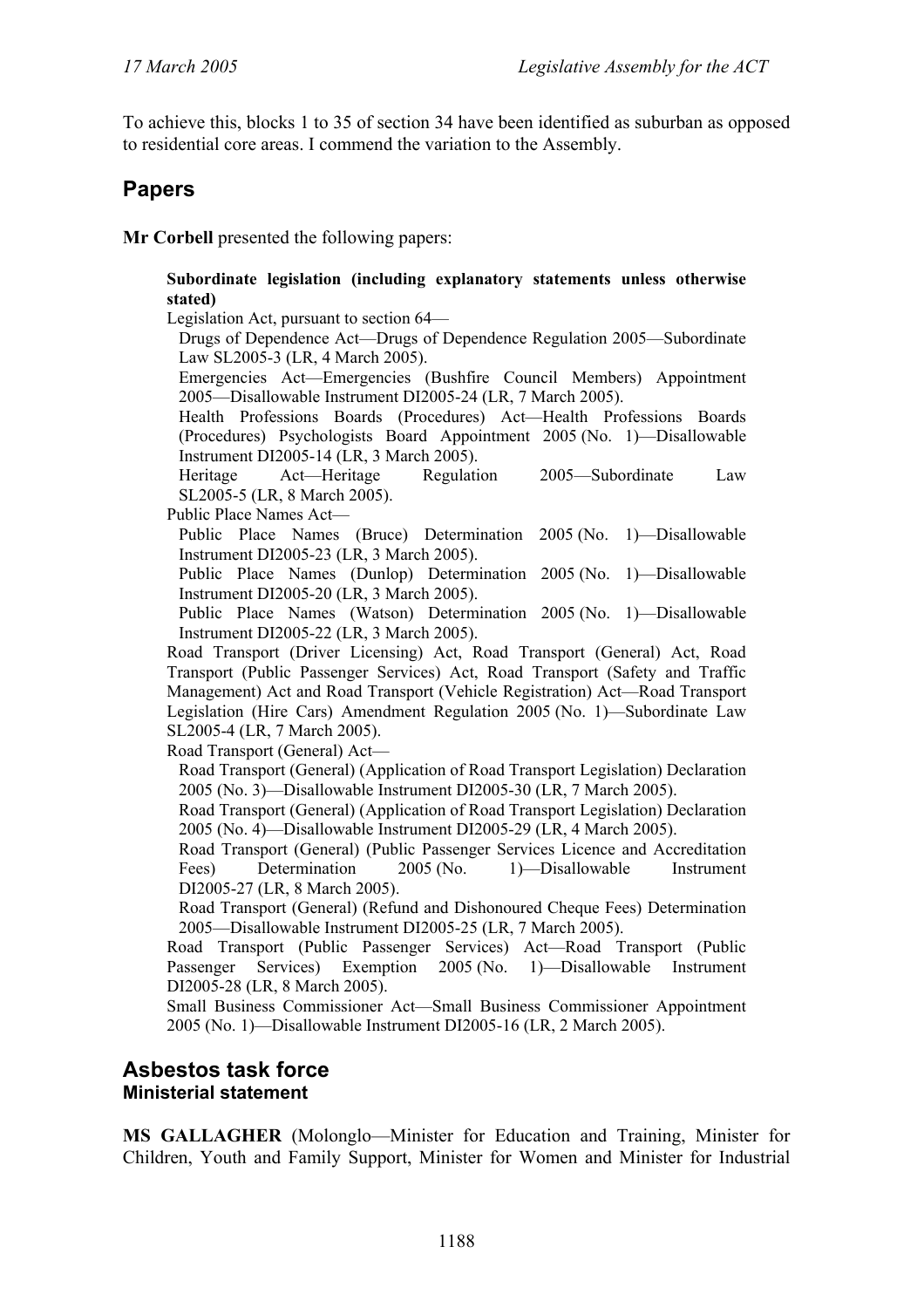Relations) (3.57): I seek leave of the Assembly to make a ministerial statement concerning progress of the ACT asbestos task force.

#### Leave granted.

**MS GALLAGHER**: I would like to take this opportunity to update you on the progress of the work being undertaken by the asbestos task force to provide safe management of asbestos in our community. Members would by now be well aware of the asbestos awareness campaign "Helping everyone breathe easier", which can be seen, in advertisements featuring well-known personality Don Burke, on the television and in the print media. The campaign was successfully launched on 28 February. The launch was attended by a range of representatives from the community, industry groups and across government. I was pleased to attend the launch and support the task force in its work. It was encouraging to see the amount of work that has been achieved by the task force in such a short time.

The campaign has been well received and I would like to thank Don Burke for volunteering his time and support to the campaign. I would also like to thank Carol Willey for speaking about her family's experience and for the support she has given to our campaign. Support has been received from experts in the field of asbestos management, medical professionals, commonwealth agencies and the National Occupational Health and Safety Commission. Information on asbestos awareness and the new laws will be going out to all residential and commercial premises this week. The new web site, www.asbestos.act.gov.au, is a central hub of information regarding the safe management of asbestos for our community, providing critical information to residents, commercial owners and tenants, as well as home renovators and tradespeople.

The campaign is about, firstly, educating the community about the safe management of materials containing asbestos and its associated issues and, secondly, informing members of the community of their new obligations through the commencement of section 47J of the Dangerous Substances (Asbestos) Amendment Act 2005, which requires owners or occupiers to tell relevant people, in writing, what they know about asbestos at their premises. The importance of conducting such a campaign is validated by current community attitudes and awareness. A community survey conducted by the task force in January this year has confirmed that people need education about asbestos-containing materials in their homes. In January the survey found that only 10 per cent of respondents were aware that their homes might have asbestos-containing materials in them. By 4 April we hope that this will have increased and will continue to increase throughout the year.

The key messages of the campaign are simple and clear. To recap those messages: asbestos, while a dangerous substance, can be safely managed; asbestos-containing materials are not a threat to health when in a stable condition and left undisturbed; and by raising awareness and educating the general community in the safe management of materials containing asbestos we can reduce the number of future exposures to asbestos fibres.

In the lead-up to 4 April, the task force has been providing targeted briefing sessions to key industry, community and government groups. Groups briefed to date include the Property Council, the Real Estate Institute of the ACT, the Housing Industry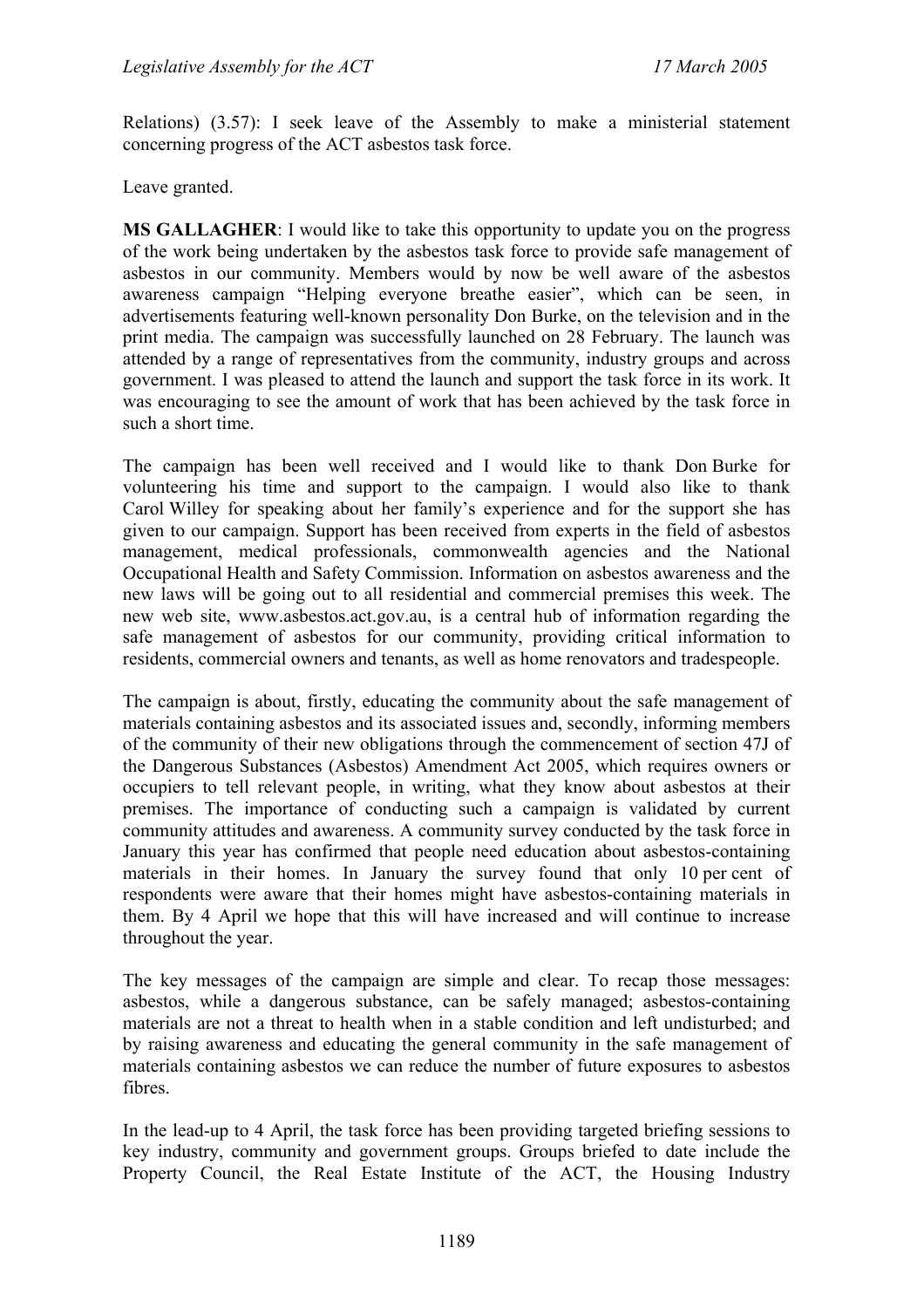Association, the Tuggeranong and Weston Creek community councils, the ACTCOSS/HACS Network, the Master Builders Association, the Master Plumbers Association, the Queanbeyan City Council, occupational health and safety representatives, school principals, Shelter ACT, and whole-of-government staff.

Major employers and building groups in the main have been very responsive to the campaign. Overall, I believe the task force has made a very positive first step. There are further stages of the project to be completed in time for the task force's report in August and the commencement of the second phase of the legislation in January next year. The next stage is the extent and impact survey, which will be conducted by the task force in late April and throughout May. The survey will cover 500 residential properties and an additional sample of commercial, industrial and other buildings sourced from government records, the private sector and additional surveys.

The government has taken a number of steps to ensure the Assembly is aware of the progress of the project, including briefings on the awareness campaign. I acknowledge the strong support from across the Assembly for this issue in both August 2004 and February this year when it was important to make minor amendments to the legislation. It is very important that this level of bipartisan interest and support is maintained. This is an important issue for the whole of our community and is best addressed without political difference. The community need to be supported in managing asbestos issues in a safe and confident manner, and to avoid any situations of unnecessary alarm.

The initiative of this Assembly in progressing the new asbestos laws has received widespread praise from within and outside Canberra. There has been recognition of the leadership approach that is being adopted and also the quality of its delivery and implementation to date. This initiative is the first of its kind not only nationally but also internationally.

We are paving new ground and over the coming months there will be many issues that arise that will need consideration and cooperation to resolve. A recent example has been the issue of waste management and the dumping of asbestos-containing material. This will not be the only issue that arises, and members should not be under any illusion that all issues have been resolved at this point. From 4 April we can still expect some difficulties as education continues and practices change. It will still be difficult over the next 12 months or so until consistent good practice is fully established and the new laws are bedded down. I would encourage all members to constructively provide feedback about issues and potential problems to the task force, or my office, so that they can be addressed.

The project remains sensitive and will throw up some challenging issues, particularly as the work of the task force in investigating and analysing the extent and impact of asbestos in the ACT needs to be conducted in parallel with public awareness and implementation of stage 1 of the new laws. It is important that we keep moving forward. Mesothelioma cases are predicted to increase up to 2010. If we do not take active steps to reduce future exposure to fibres, the number of cases may continue to rise beyond that.

Take the do-it-yourself home renovators: it is critically important to influence those people in the face of the home renovation culture whereby people may be exposed to asbestos fibres through the demolition and removal of asbestos-containing materials in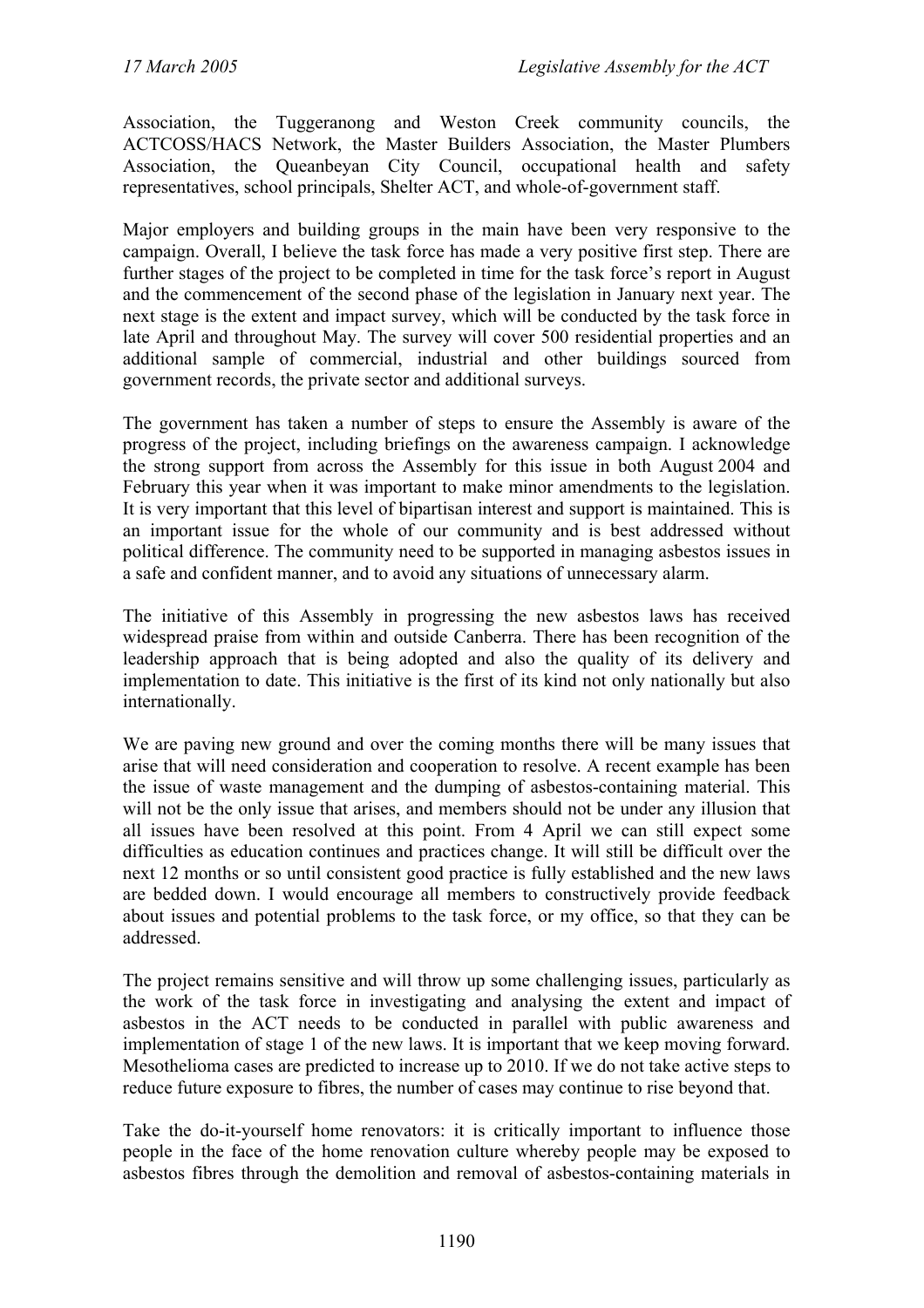their homes. That is why these laws exist and why the task force is working on recommendations to us on the best way forward.

The task force is continuing with international research and evaluation of experiences in other jurisdictions and is testing several models for long-term management of asbestos in preparation for its report, which will be handed to government in August this year. I again thank the Assembly for its support in this process and acknowledge the work of the task force members in progressing the project to this stage.

I present the following paper:

Progress of the ACT Asbestos Taskforce—Ministerial statement, 17 March 2005

I move:

That the Assembly takes note of the paper.

Debate (on motion by **Mr Mulcahy**) adjourned to the next sitting.

## **Economy Discussion of matter of public importance**

**MR SPEAKER**: I have received letters from Mrs Burke, Mrs Dunne, Dr Foskey, Ms MacDonald, Mr Mulcahy, Mr Pratt, Mr Seselja, Mr Smyth and Mr Stefaniak proposing that matters of public importance be submitted to the Assembly for discussion. In accordance with standing order 79, I have determined that the matter proposed by Mr Mulcahy be submitted to the Assembly, namely:

The state of the ACT economy.

**MR MULCAHY** (Molonglo) (4.05): Some of the matters of public importance raised in my very early days in the Assembly were ones that I would look at and wonder where the importance was attached to them, but I think that it can be said that issues impacting on the economy in the ACT are of significance, of major importance. With the debate that has occurred in recent weeks in relation to commonwealth-territory and commonwealth-state financial relations, how we rate and what outcome we secure in relation to these negotiations become important.

But equally important is the overall management of our economy, the impact of the decisions taken by the government in relation to economic issues, taxation policy and the like, the way fiscal policy is handled and the consequences that will be experienced by the residents of the city in terms of managing to cope with the magnitude of those decisions.

There has been of late major national focus on what has been a relatively small increase in interest rates, which I will discuss a little further. I do not, in making that remark, diminish the importance of interest rate increases. Even when they were forecast, I did express a public view that I thought that the decision by the central bank was ill advised, but we will come to that matter at a later time.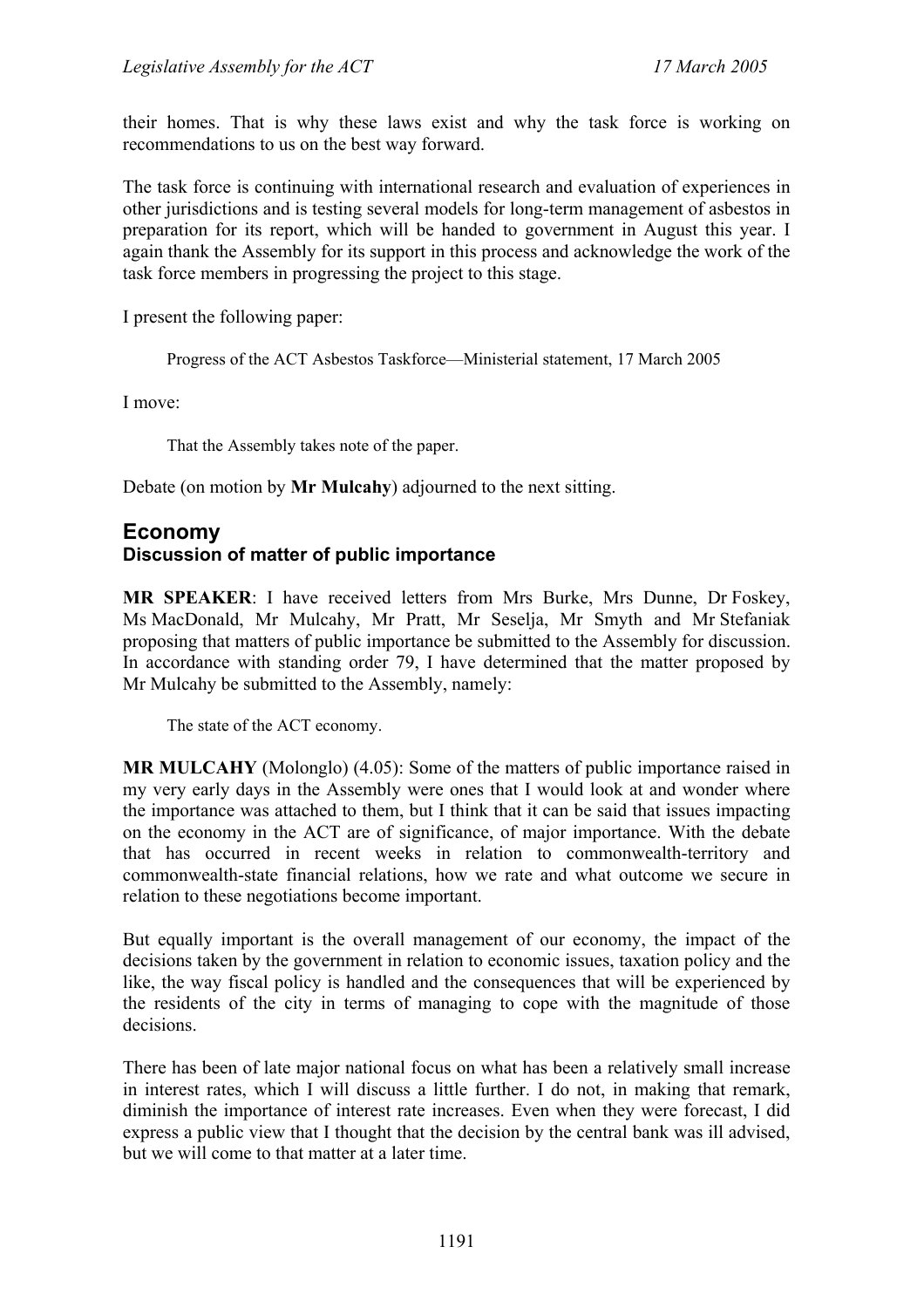I think most members would be aware of the focus that has been given by the *Canberra Times* in recent weeks to matters of economic management in the ACT. I was particularly taken by a front-page story headed "Horror budget warning". I am not subscribing to that descriptor in terms of the economy being in a state of chaos or dramas being immediate. My point in raising this matter today is that the time is right to ensure that we take precautions to protect the interests of our territory in a more prudent fashion than I suggest has been happening in recent years.

I was particularly prompted to express these observations when I noted the Auditor-General's financial audits report. These are not the words of opposition members, but that document speaks of the fact that the territory's long-term financial position is expected to rapidly decline over the next few years, with the expected shortfall rising by some \$658 million, 70.6 per cent, which, according to my advice, would take the overall shortfalls projected to about \$1.589 million.

I know the view will be that members of the opposition are gloom and doom merchants and that our concerns and cautions may be dismissed, but I have the feeling that in 2007 the concerns that I am expressing at the present time about the way we have been operating, the expenditure pattern over the last few years and the apparent lack of anticipation that anything will change significantly, may be borne out and will be the subject of further debate.

I guess that beneath the surface that view has also got some currency certainly with the Treasurer—and I suspect he has persuaded his Chief Minister to recognise that the ACT economy is headed for tough times. There has been a property slowdown. There are certain signs that the Australian economy is softening, despite our 13 years of buoyant economic growth. I think that they are starting to sense that the concerns that the opposition has made known for some four years, well before I was elected to the Assembly—the warnings that have been provided by the opposition about profligate spending—have, in fact, now started to become much confirmed with what is going on.

There is little evidence that the ACT government has elected to drought-proof the ACT economy during the good times. It is a critical issue for the ACT as to whether or not the elected government is capable of sensibly managing our economy. I do not stand here today and suggest that the Treasurer of this territory is not a person with a deal of competence; that is not my observation. My observation is, however, that, notwithstanding the best advice that he or his department may offer to the government overall, the government cannot restrain itself from a policy of spend, spend and spend, and there is an underlying assumption from those who advocate that position that the revenue from the property boom will just keep happening.

It is also without much credibility for the government to argue that we now face tough times because of a small increase in interest rates and a fall in property-related revenue. Indeed, this government's own budget analysis has incorporated an increase in interest rates and a reduction in property-related tax revenue into its estimates for 2005-06 and beyond. These issues have not just emerged and become a problem. They certainly were anticipated, at least by our treasury officials. The RBA cash rate was expected to rise to 5.5 per cent in each year and hold at that level through till 2007-08. In the ACT midyear review the interest rate forecast for 2004-05 is 5.5 per cent, which is unchanged from the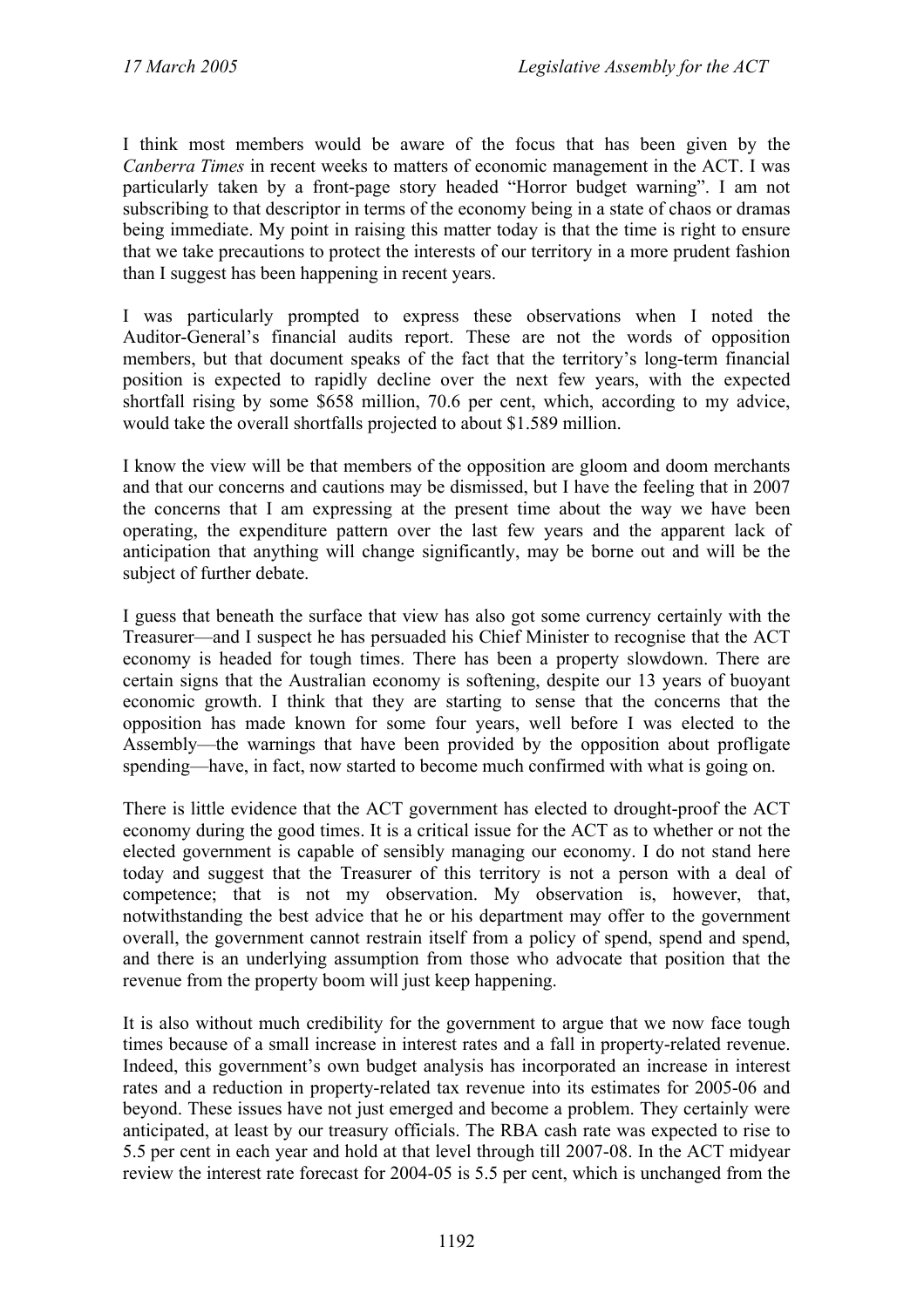budget. This forecast is consistent with the market expectations, which were of a 0.25 percentage point rise in the first half of 2005, and there are projections of a further increase, I believe, of about that magnitude. So the projections clearly were there.

The expertise is obviously there to anticipate the changes that have occurred. So the government certainly cannot go into the media, as the Chief Minister did, and say: "We have had this increase in interest rates, so we have this terrible drama ahead. We are going to have to have a horror budget. You are going to have your taxes raised or your services slashed." The Treasurer has advised his colleagues that this was coming, the treasury officials have clearly advised the Treasurer that this was coming, and catastrophe was not being forecast in terms of the rate coming out of left field.

The Chief Minister said that the end of Canberra's property boom and a slowing of Australia's economy meant that the government needed to increase its revenue or slash expenditure if the 2005-06 budget was to remain in surplus. We had this sort of dramatic weekend forecast put out by the Chief Minister, but there seems to have been, since then, some confusion as to how serious the policy will be in terms of increasing taxes. I have not been able to get a satisfactory definitive response on that issue. Certainly, if there is any talk of slashing expenditure, which is what the Chief Minister alluded to as needing to be done, we are told that it is just the Liberals wanting to cut wages.

I note from the government's latest update that the midyear review of the budget has revenue from property increasing over and above the budget estimate for 2005-06. The government now expects to get more from the property boom next financial year than it forecast a year ago. Conveyancing revenue increases from \$177 million to \$184 million, although I saw reports yesterday that that figure could be as high as \$192 million. I am not sure if that is more current data or from some other source. It has been projected for land tax to increase from \$58 million to \$60 million. So the relevance of the property market in the government's figuring is obviously of importance. It is important, therefore, that the Chief Minister's and the Treasurer's statements are consistent with their own budget forecasts.

In terms of GST, the latest data from the federal government shows that the estimated revenue for the ACT will exceed the forecasts made in the ACT's 2004 budget. As the ACT is a territory, it really should be doing well, and our level of indebtedness and the like do suggest that we are in better shape than some of the other jurisdictions. But the problem is the way in which the territory's affairs are being managed. The government here seem to have a policy of spending the revenue that comes in. There is not a policy of looking for a deteriorating situation, as seems to be the case.

This government's tax policy seems to be almost a non sequitur. It is one of "let's try this but we won't proceed now". An example of that is that they proposed a different rates policy, but then that all got too hard. Then there was going to be a bushfire tax, but then we had the insurance situation suddenly emerge and they changed their mind. Then there was another bright notion that we were going to have a parking space tax. I guess somebody talked to their colleagues in WA. I think they tried that out there and sparked a new civil war. Before long after they had announced this idea in Canberra, we had people in the city—property owners, hotel operators and the like—with near heart failure over the consequence of this measure on their already struggling enterprises.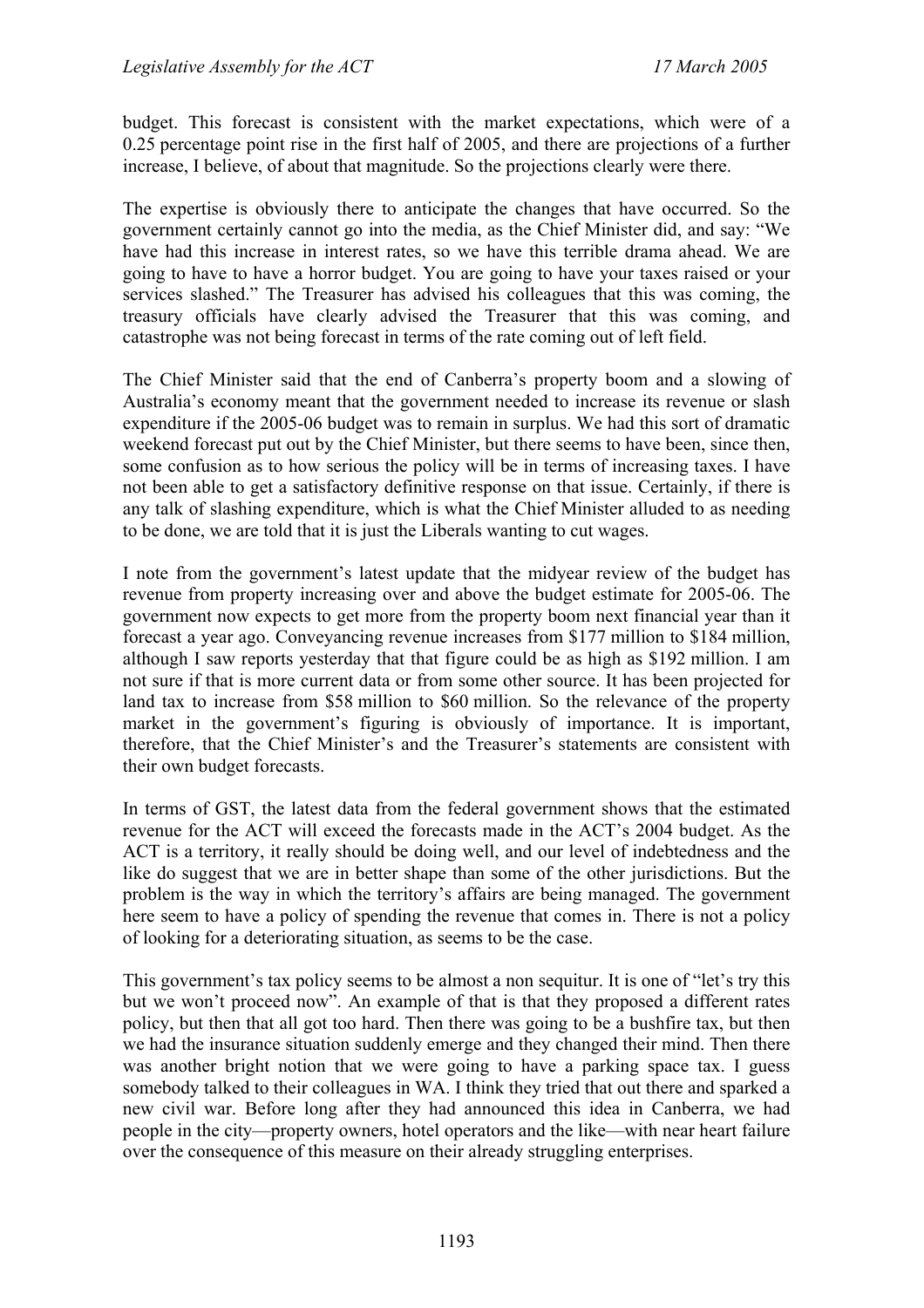So they have this sort of tax policy that seems to be a bit ad hoc and a matter of "coming along with the next bright idea till we get some public resistance". I feel sorry for the Treasurer, because I suspect that the Treasurer struggles to try to manage his high-spending, freewheeling ministers. He is there with the benefit of advice from very able people in the Department of Treasury, and they probably sit back there, hold their heads in their hands and say, "Here we go again." We have Minister Gallagher, who says, "more increases but no trade-offs, because we are great people here", and other ministers who would be wanting to spend funds. But we still do not seem to get improvements. We do not get improvements in the hospitals; we just seem to see more and more dramas.

There has been a consistent failure to develop taxation policies properly. On the other hand, the Liberal Party went into the 2004 election with a policy of eliminating high-cost, inefficient transaction taxes in the ACT and there was a range of measures that we put forward. Despite comments that I heard very early after my election—that these were wild, expensive, extravagant promises—they were in fact fully costed. I made it my business, the first day I took my seat in this Assembly, to analyse the costings that my party had prepared, and I certainly have confidence in the thoroughness with which those matters were investigated and analysed by my leader and by his team and our advisers.

We have been told that something will happen on land tax, and then we are told there will not be a review. I know state governments love grabbing the funds from land tax and various other areas. The *Financial Review*, I think, recently came out with a very scathing editorial about the way in which the territories and states have been managing their affairs. It has been echoed by the *Canberra Times*, which ran a significant editorial on 7 March on these matters. I do not agree necessarily with those who want to throw out overnight every tax that exists. I do not think we can afford to do some of the things that we would like to see happen. But we also have to remain competitive as an area of Australia in which to invest.

I understand that the Treasurer expressed the view that the land tax has no bearing on investment. I understand also that the grill people had for breakfast today at the real estate institute was the Treasurer, because I understand that the real estate agents were not particularly thrilled and convinced that the market was travelling terribly well here. These people are not working on macroeconomic positions; they are actually working on how much money they make and how much bread they put on the table.

**Mr Quinlan**: How much money they made last year.

**MR MULCAHY**: Last year is another story, and that is the problem. This government say, "The money lasted well in the past, so why don't we just keep spending the way it is." Look at what has happened in the past. They had a blow-out of expenditure in 2001-02 of \$312 million. The next year it went to \$216 million. It went to \$410 million in 2003-04. But, fortunately for all taxpayers and for business people, there has been windfall revenue—a lot of which has come out of the commonwealth-territory financial arrangements—of \$311 million in 2001-02, \$385 million in 2002-03 and \$417 million in 2003-04. Those funds, of course, have meant that the ACT government have not had to be as responsible and as cautious as they might have had to be, had they had to live within their budget.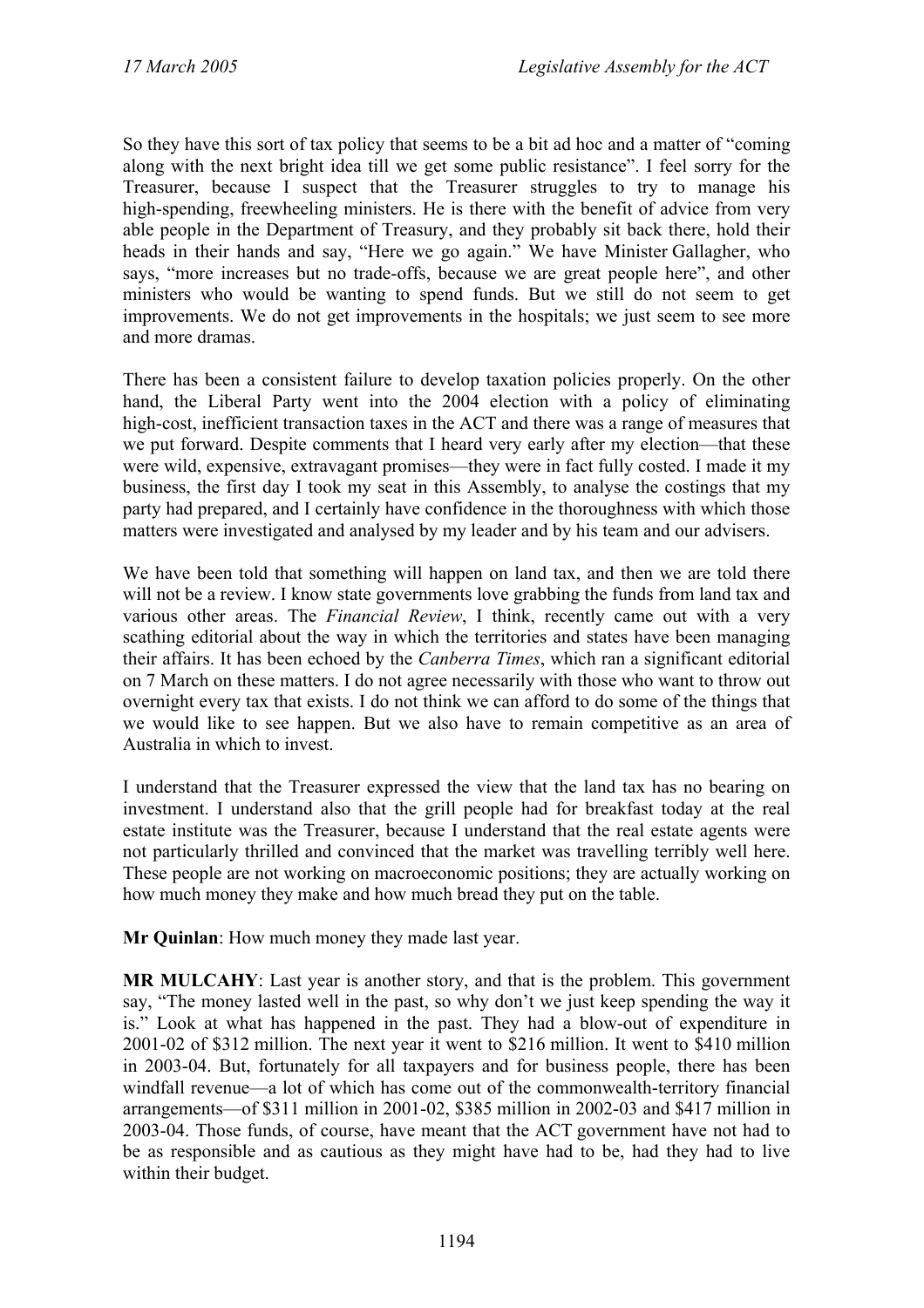With that pattern of three years, you would probably say that we can keep doing this, and I am sure that there are people on the opposite side of the Assembly who firmly subscribe to the view that good times will keep rolling on. But I suspect, behind the scenes, that the Treasurer and his advisers are warning that we cannot rely on land sales, we cannot continue to get sources of income that we have counted on in the past, because they know that the economy is slowing down and they know they have taken very few precautions to protect our community from an overspending government and one that really has not protected itself against any sudden changes in the economy.

One has continually to go back to the advice provided by the Auditor-General. We have learnt here that the break-even budgets that have been a part of the pattern—in the words of the Auditor-General—"generate little capacity for capital expenditure and provide no real protection from negative fluctuations in revenue or expenditure or unforeseen adverse consequences of future events that may occur from time to time". Those words of the Auditor-General, the arbiter in this case, are very clear. Economic management is not the strength of this territory government and it is time we examined that approach.

**MR QUINLAN** (Molonglo—Treasurer, Minister for Economic Development and Business, Minister for Tourism, Minister for Sport Recreation, and Minister for Racing and Gaming) (4.20): I do not think it is all that bad a tactic at this time of the cycle for the opposition to get up and try to cut off the government at the pass in terms of what it might do with a budget and try to limit its options by making them the subject of debate before the budget comes down. In that regard, I have respect for Mr Mulcahy's tactics.

You had me there for a while, Mr Mulcahy. I thought, "That's not bad." But then you came out and said that you had looked at the costings Mr Smyth put forward before the last election and have confidence in them. That was a giant step backwards, I have to tell you, because they were rubbish. They were not fully costed, they did not add up and they would have sent the territory absolutely broke.

The great concern is that Mr Smyth, who is over there now mumbling about it, possibly does not even know how bad those figures were when they came out. We did the spendometer but we gave up; it burst at the top. It was truly the most amateurish presentation I have ever seen. Even the physical presentation was appalling. Mr Mulcahy lost me a bit further when he used the phrase "drought-proof the economy"—a phrase which I think was invented in Mr Smyth's office, which was never explained and which meant very little. It was a meaningless statement that had no bones. He did not say what it was about.

Mr Mulcahy made the claim that there were four years of warning by the opposition in relation to, I think it was, three years of profligate spending. That was not so at all. Of course there were occasions when the government might have been spending too much here or there. There were other utterances from the opposition at the time that the government should be spending more money here or there, that the government had all this extra money; it had surpluses, so why was it not spending it.

That demonstrated quite clearly, as we have seen, that there was no strategic approach in what the opposition said. It was, as we still see to this day, the convenient utterance of the moment. It did not fit into any discernible strategic plan that might have arisen out of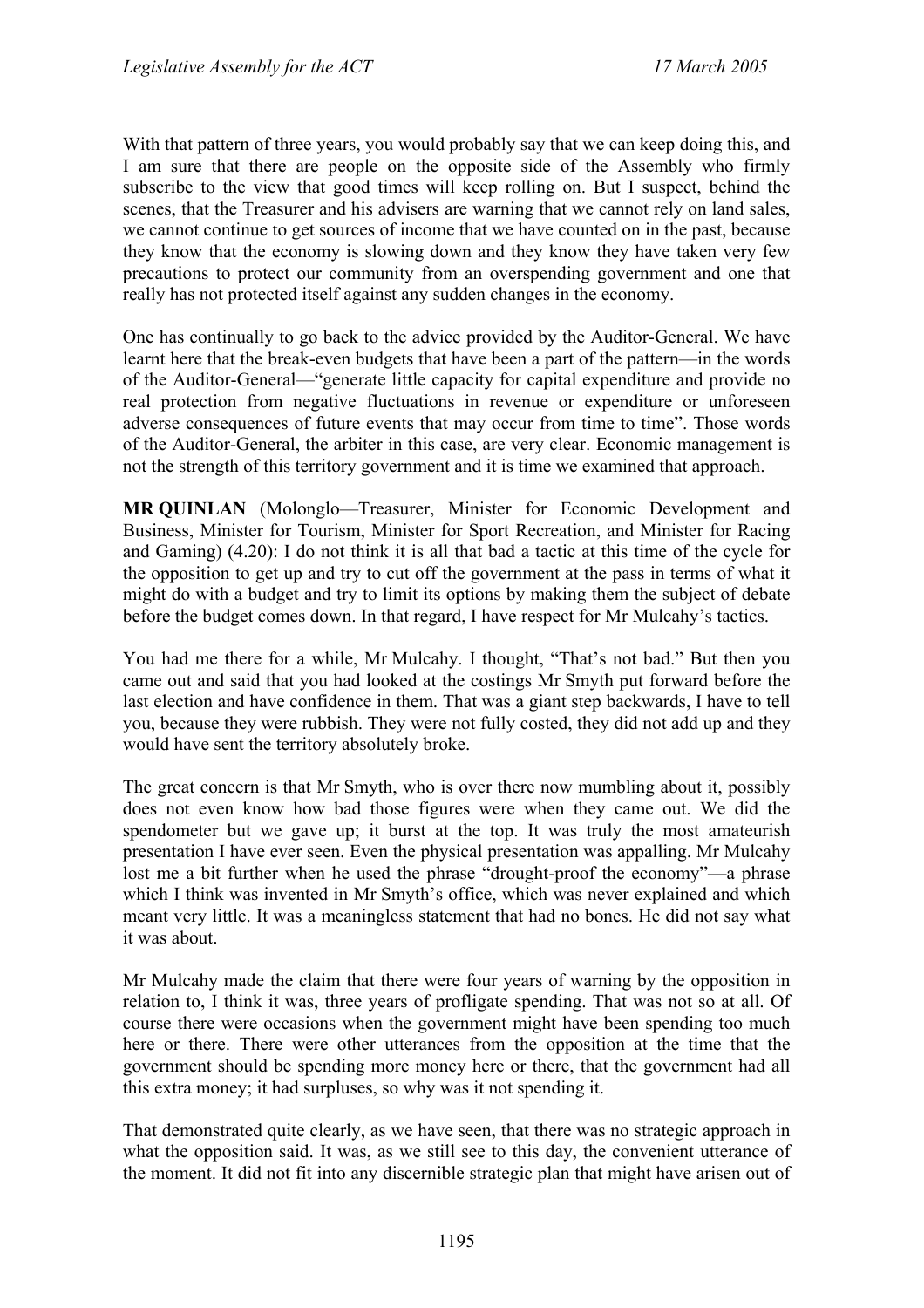some analysis that had been done; in fact, they happened to be glib statements. I think Mr Smyth was using the term against Mr Corbell—I nearly choked at the time—that he was going for the 30-second media grab. Blow me down! If anybody in this place uses the 30-second grab off the top of his head, it has to be Mr Smyth.

There was not in the last Assembly the scenario that Mr Mulcahy set up; not at all. That was not an accurate reflection of the processes that went on in this place, because they were all over the shop. The assessment that anybody could place any confidence in the 2004 pre-election costings is a joke. In fact, I am happy to publicly invite you to come to my office. We will give you five minutes at it and you will see how awful they were. They were delayed until about 48 hours before the election, or a little more than that, because the Liberals were too scared to put them out. They knew that anybody with five minutes to spare could drive a truck through them.

In terms of drought-proofing the economy, if that is an attempt to say that we should have been strengthening our position, I counsel you to look at our balance sheet, which is stronger than it has ever been. I counsel you to look at the last assessment by Standard and Poors. I do not know whether you have ever been through it.

**Mr Mulcahy**: I have, and they have given you a warning in there.

**MR OUINLAN**: They give everybody a warning every year; they have to justify their existence. If you have ever been through it, you will know how stiff and how tough they like to be. But, despite the warnings they put out every year, they also said that the ACT economy is sufficiently strong to permit it to run a series of deficits. I reckon you could pretty well interpret that to say that it has been drought-proofed. That implies—and you must read into it—that the ACT economy, the ACT balance sheet, has the strength to survive a downturn. It is misleading to be saying that the economy has not been drought-proofed, if there were any meaning to that statement other than a quick media grab attempt.

The Chief Minister has posted warnings in relation to the upcoming budget on the concerns the states and territories have not only in relation to GST revenue and whether it will stand up, but also about whether the commonwealth will fulfil its threats. If you read the utterances of the Treasurer, the threats are that the states have to take off a certain amount of taxes, particularly for their constituency—corporate Australia—or face the consequences.

We know Mr Costello is, by nature, a bully. You do not have to be tough to be a bully. Usually it is the opposite; bullies are essentially cowards. I have to say that Mr Costello is a bully. You can see that in the way he has treated the ACT and the special revenue assistance it used to get.

**Mr Mulcahy**: Those are corporate regulatory functions.

**MR QUINLAN**: Yes, but it is funding that the other states and territories are still getting.

**Mr Mulcahy**: Where were ours working? I cannot find them anywhere. Where were our corporate regulatory people working?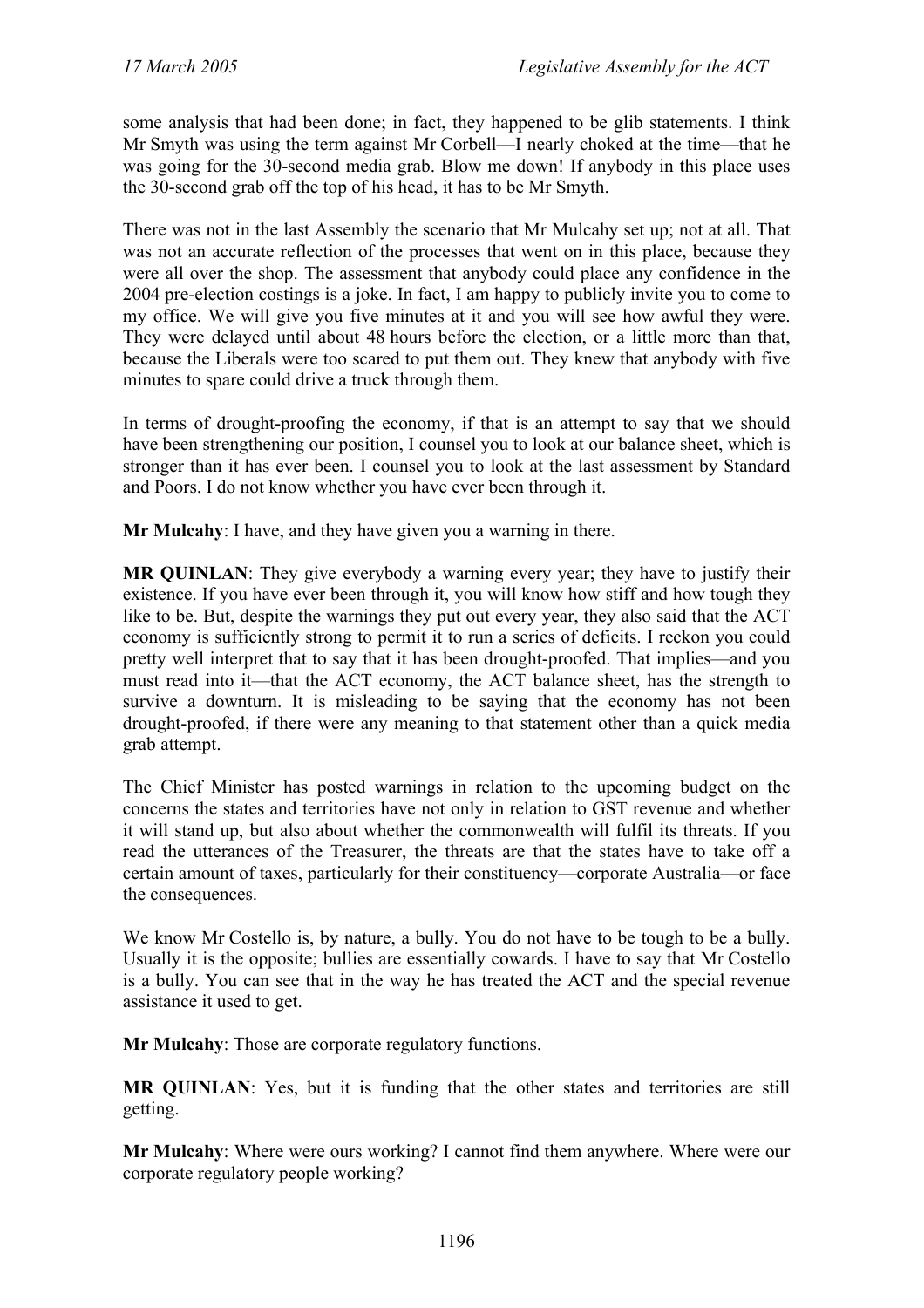**MR QUINLAN**: Where were they working?

**Mr Mulcahy**: When did we have that function?

**MR DEPUTY SPEAKER**: Gentlemen, please confine your remarks to statements through the chair. If you have a point of order, Mr Mulcahy, you may raise it.

**Mr Mulcahy**: I am sorry, Mr Deputy Speaker.

**MR QUINLAN**: Sorry, mate. You do not get there often and we should recognise it while you are there. The states and territories ceded their power to collect corporate regulatory fees years ago, much as they have ceded their power to collect some excises, to the commonwealth on the basis that those funds would be repatriated. That is the process that takes place.

That happened to pre-date self-government; so, unfortunately, it was redundant to give the ACT those powers. Technically, we do not have those powers but, in equity, we ought to be getting, and we ought to be treated, the same as any other state or territory.

I would be very happy to hear you go out in the public forum and support Mr Costello in this particular move, because you would be supporting him against your own constituents. Do me that favour and go out and do it. I think you ought to be at least supporting the territory's right to be treated in exactly the same way as other states and territories.

As for the matter of what has happened within the economy, Mr Mulcahy's focus on spending and spending alone probably shows the limitations that exist over there. There was no reference at all in what he said to what needs to be done to boost the economy the investment that needs to be made and the work that needs to be done to build the enterprise sector in the ACT.

I guess it is marginally counterintuitive that a Labor government should have done a lot more to boost the corporate sector in the ACT than previous Liberal governments have done, but that certainly has been the case. This government has invested in the NICTA centre of excellence. It has invested in commercialisation funds in relation to that and, working with the ANU, built the basis for a \$30 million commercialisation fund. It has granted embryonic businesses R&D funds and start-up funds through the knowledge bank—a facility Mr Smyth has described as a failure. So one presumes that a Smyth Liberal government—that term we heard so often last year—would have abandoned the knowledge bank. I suggest you go and talk to the business sector about that move before you promulgate it any further. It shows, I think, the limited horizon that exists across the way.

In relation to the budget and the Chief Minister's sensible warnings, there are pressures, particularly in health. Do not take my word for it. A couple of weeks ago the federal minister for health, Tony Abbott, announced an increase in health insurance premiums of up to 15 per cent in some insurance schemes. What was the justification? Health costs are going up at a faster rate than normal inflation. It is simple. Had we put that argument to the federal government when looking for grants funds or something to help run our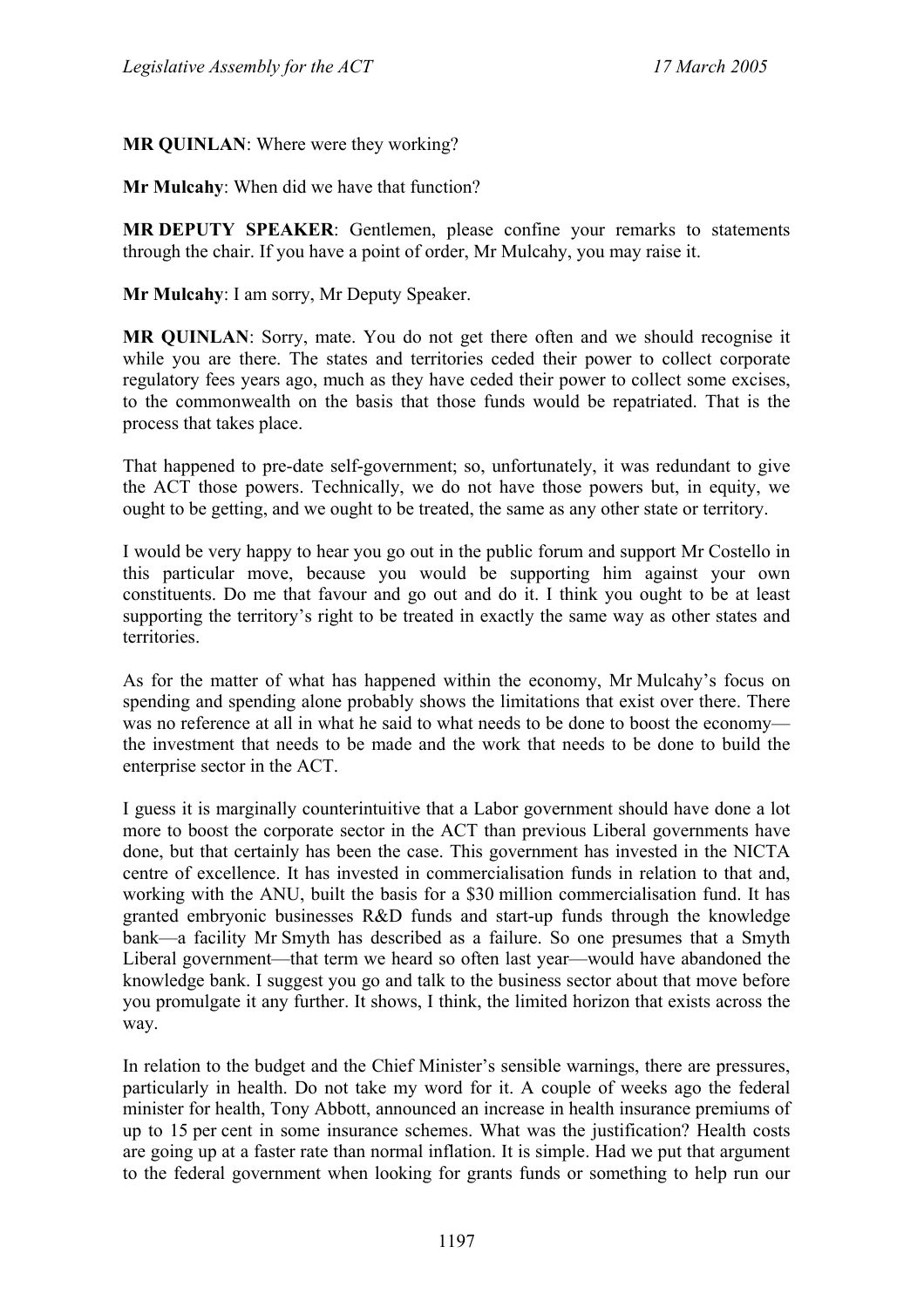system, I suppose it would have been dismissed out of hand but, because he was justifying a federal move, Mr Abbott is on record as saying that health costs escalate at a far greater rate than normal escalation.

On top of that, I want to refer to a couple of things that this government has had to absorb in its time. The previous government started out with the Gallop report inadequacies in the previous Liberal-run disability services implied additional costs. I think we followed the Gallop report. We then had a bushfire. We had in place emergency services structures that had been in place well before we came to government and we have had to handle that pressure. We had the McLeod report following the fire, which also required significant funding.

We now have the report that was done on children at risk, and we find that we have to make further massive investment. This government has picked up on a whole raft of inadequacies in a budget we inherited. I think the last budget of the Liberals was quite scandalously understated. It has picked up on Gallop, it has picked up on McLeod and it has picked up on the report on children at risk. It has absorbed those things as well as building of the services.

There are pressures within the health portfolio. As we all know—unless you do not have your ear to the ground at all; unless all those people who ring Jacqui Burke's office every day or run up to her when she is campaigning are not telling her what is actually going on—there is increasing pressure on disability services and on other services. Right across the spectrum there are increasing expectations within our community for service, whether it be ISPs or disability services. Those things this government will attempt to meet.

**MR SMYTH** (Brindabella—Leader of the Opposition) (4.35): It is a pleasure to speak after the Treasurer when he displays his ignorance in a way that only the Treasurer can. The Treasurer started by saying that the opposition has never sounded a warning about the government's profligate spending. I want to read from page 6 of my speech last year, as leader, in response to the budget. I said:

There are nastier things than the deficit. If we look at the assumptions behind this budget, we see employment growth static, state final demand halved and then static, and predicted investment static. These should send clear warning bells to a prudent government or a prudent treasurer.

I went on to say:

The only louder message these figures could send would be if they were in big, red letters that said, "Big correction coming," but the Treasurer and his government ignore the inevitable.

I then quote from page 96 of budget paper 3, which says:

The estimated outcome continues to remain flat in 2005-06 as expenditure growth outstrips revenue growth, improving in the 2006-07 forward year, as revenue growth driven by taxes, fees and fines, grants and other own source revenue exceeds expenditure growth.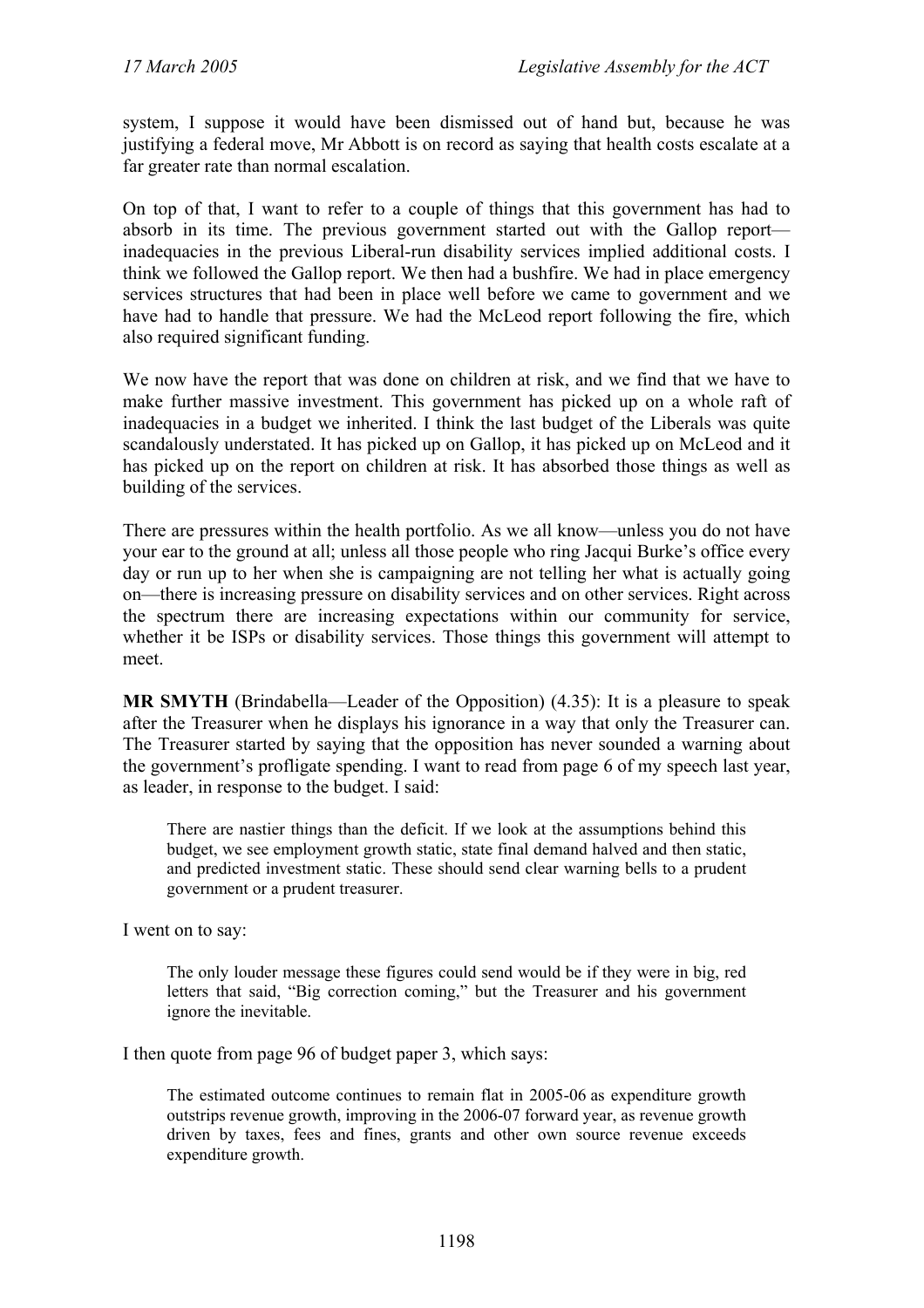I continued:

Note the grave warning: "expenditure outstrips revenue". Then it hints—no, suggests—that the government will be baled out by increases in taxes, fees and fines.

What did we hear from the Chief Minister in the last couple of weeks while you were away, Treasurer? We have to put up taxation to cover costs or cut services—and we will not cut services. So what have we got? Tax more, spend more! Mr Quinlan is keen to continue to denigrate the figures we put out in the excellent document put together by my team. They have withstood the incoming briefs of the treasury and other units, which I think has confirmed the accuracy of them. The Treasurer has a short memory—this particular Treasurer always has had.

I want to talk about one line in his budget document—the \$40 million. This is the Treasurer who says that \$5 million plus \$10 million, plus \$12.5 million, plus \$12.5 million equals \$1 million. That is it—the \$39 million hole in Mr Quinlan's budget. This is the Treasurer who put out a document that says that five plus 10, plus 12.5, plus 12.5 equals one. Whose figures do you trust now? This is the Treasurer from the party that left us Labor's legacy of an operating loss of \$344 million.

What do we have in the 2003-04 financial audits from the Auditor-General? This is not from us; we did not put this document together. This is from the Auditor-General, the person charged with looking at the figures and the long-term financial position. Remember that Rosemary Follett's government only managed to rack up a legacy of \$344 million.

I will quote what the Auditor-General is saying on page 20 of the 2003-04 financial audits. She says that the territory's long-term financial position is expected to rapidly decline over the next few years, with the expected shortfall rising by \$658 million. That will be Ted Quinlan's legacy at the next election. We will not be talking about Labor's legacy of a \$344 million operating loss; we will be talking about their legacy of a \$650 million operating loss, courtesy of Treasurer Quinlan. I assume that is in 2007 figures, given that we are talking about escalators now, and escalators out of the problem we have. That is the problem with this government.

The theme of my response to the budget last year was that it was a budget of lost opportunity. We said here, at the top of the cycle, that we had a Treasurer planning for a deficit who did not have his figures right. Our predictions came true that the amount of revenue that was going to come in was way beyond what was forecast. So, one, he does not have a grip on the figures to start with; and, two, it was the lost opportunity of not drought-proofing the economy.

When he does not like something the Treasurer talks about glib lines, throwaway lines, 30-second grabs. This is the master of the 30-second grab. This is the man who is out there spreading this stuff—that everything is okay when even the *Canberra Times* editorial the day after the budget last year was headed "Budget of lost opportunity". It was headed "Budget of lost opportunity", Treasurer. You did not do your job; you could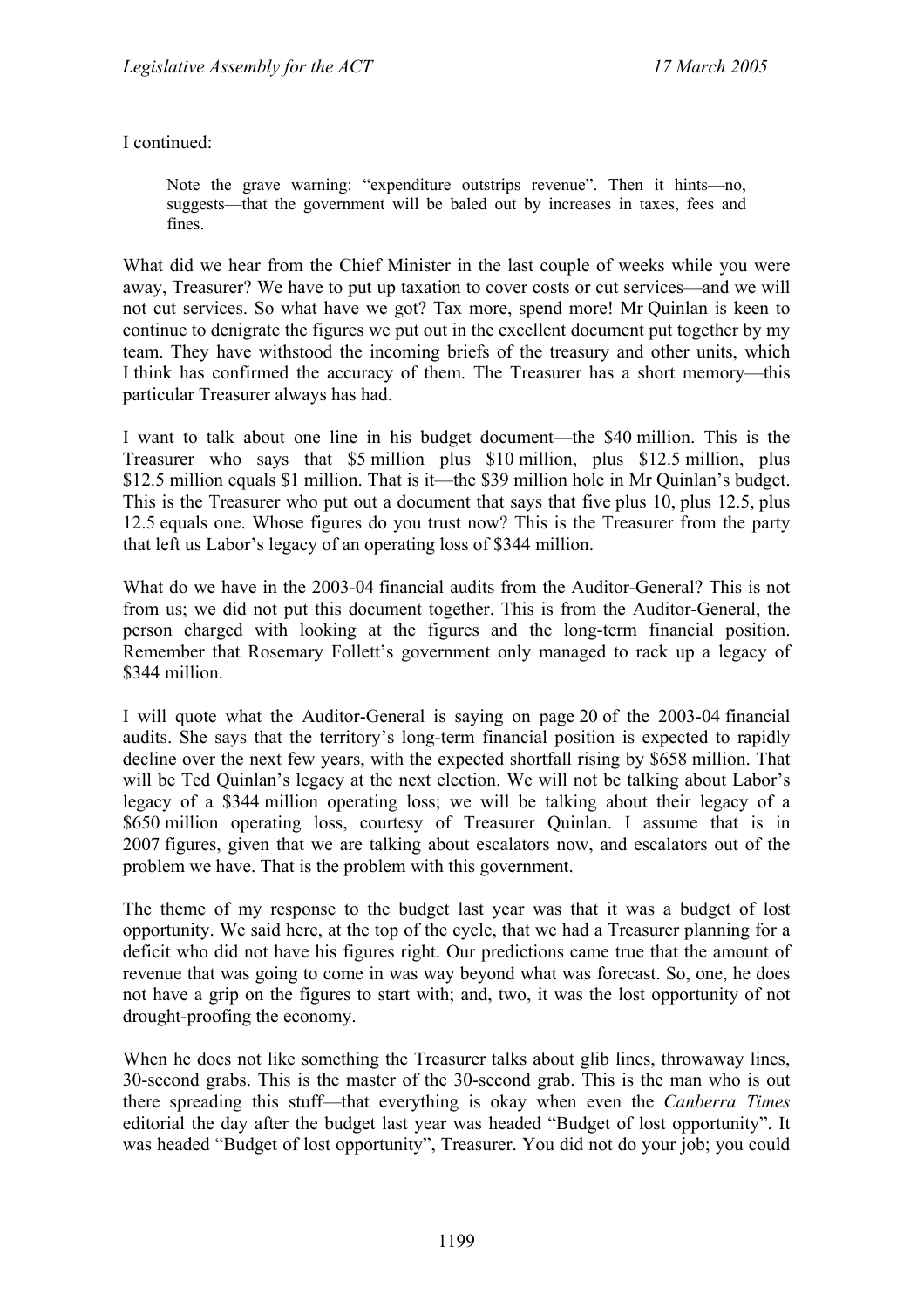not control your colleagues. That is what is wrong and that is why we are having this MPI today about the state of the ACT economy.

This morning the chamber of commerce released its latest business confidence survey. For the second quarter in a row, confidence is flat. It is not bounding ahead, as the Treasurer would have you believe. It is not building because people are excited by the return of the Labor government. After two quarters, it is flat. The scary figure is that profits are down.

Where does the money come from for the investment the Treasurer was just calling for? He said that investment is needed, but you cannot have investment when there are lower profits. The problem is that the chamber of commerce report this morning said—and Mr Peters made this point—that, even though expectations were high when they were surveyed about the coming quarter, two successive quarters then turned out to have a flat return.

That means that, if there are no profits there is no investment in staff, there is no investment in plant, and there is no investment in buildings—and that means the government's revenue goes down. The Treasurer is standing here saying that investment is needed. Investment is needed, but an environment needs to be created where that investment will come from.

Instead, we have a government that spends more, for which we are getting less in services, and tries to portray our call for accountability on pay increases as being against public service pay rises. Public servants have pay rises like everyone else, but you need to call into account whether, at that time, there would be a dividend for the public. We have seen this money just given over without the government negotiating for better services, or more services, for the people of Canberra.

In the last three years we have seen the budget go from \$2 billion to \$2.6 billion, an increase of approximately 25 to 30 per cent. Has your wage gone up that much? No, it has not. Has inflation gone up 25 to 30 per cent? No, it has not. Inflation is running at about seven per cent across the three years.

We have seen Labor's almost total dependence upon property-based taxes or transaction taxes. This highlights their lack of ideas and this Treasurer's inability to get his colleagues to agree that, instead of spending willy-nilly, we have to spend with a plan for the future. There is no plan for the future in this document. As the Auditor-General says, our long-term financial position is expected to rapidly decline—it is not getting better with an expected shortfall rising by \$658 million. Worse than that, in the 2003-04 financial year there was 60 cents in financial assets available to cover each dollar of liability—60 cents in the dollar.

By 2007 under this Treasurer, predicted by the Auditor-General, it is expected that there will be only 34 cents in financial assets to cover each dollar of liability. Where have the assets gone? What have they done with this opportunity? They have squandered the opportunity to drought-proof the ACT economy. At the top of the cycle they have had almost ideal opportunities to do great things, and they have done nothing. They wasted three years putting reports together. We have had the failed white paper. That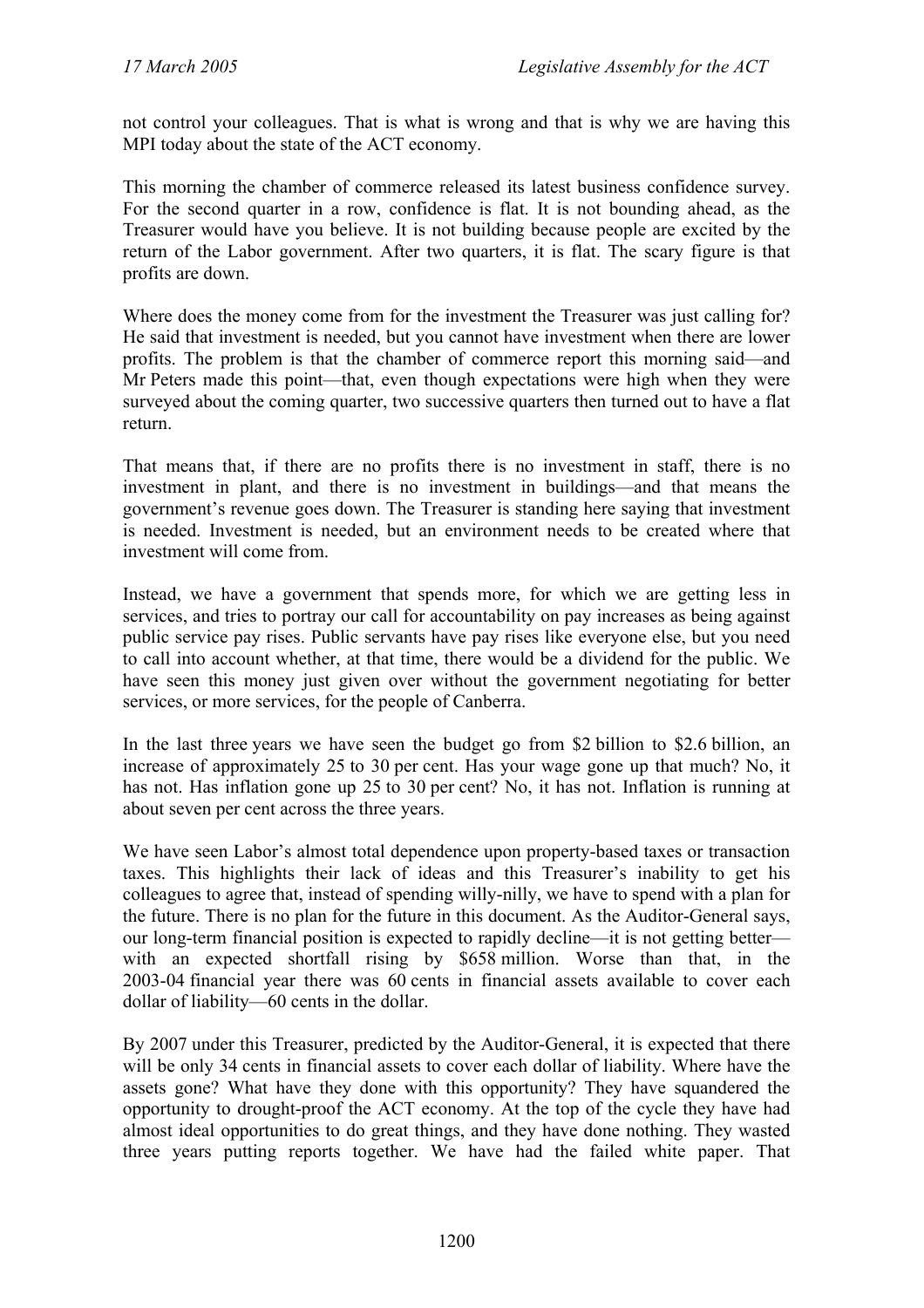took millions and millions of dollars worth of consultancies, made lots and lots of promises and has delivered absolutely nothing.

I will give two examples that need to be looked at. The first of these is that, when you get past all the platitudes of this government, it is a government that has abandoned industry. Let us look at the IT industry. In the white paper, at the top of their list of examples of things that they think are good for Canberra, they have IT—information and communication technology. It is not in alphabetical order, so one assumes these are the sectors that will be targeted.

Mr Quinlan talked recently about a centre of excellence. Perhaps he had forgotten about the centre of excellence the taxation office wanted to put together—and it was put together. The project was run out of Canberra. These are people who live in Canberra and who want to see jobs in Canberra, who want to keep them here for their kids into the future, you would assume, but they could not find 100 qualified people to fill those jobs. That is because this government, under this Treasurer, has absolutely abandoned the IT sector.

The Treasurer is also the tourism minister. Look at the shocking tourism figures for the last quarter—down 22 per cent. To quote a survey, tourists have shunned the nation's capital, with about 120,000 overnight domestic visitors turning their backs on the ACT during the December quarter last year. This Treasurer has failed the economy.

**MR DEPUTY SPEAKER**: Order! The Leader of the Opposition's time has expired.

**MR GENTLEMAN** (Brindabella) (4.45): Mr Mulcahy and the Treasurer have both made passing reference to the opposition's approach to financial management in the last election campaign. Their legacy, a litany of unfounded promises, has been mentioned in this place before. But it is worth repeating: years of cost-budget blowouts on the V8 supercar race, set inappropriately in the middle of winter; a commitment to construct a jail at the cost of \$110 million, with no funding provided in the budget; a remand centre in desperate need of replacing; the morale-sapping nurses dispute; the commitment to a Canberra medical school, with the unrealistic expectation that the operating costs could be absorbed within the Department of Health and Community Care; disability services; the state of the Totalcare quarry; the additional capital requirements for TransACT; and the unfounded costs of information technology.

While a number of these projects are very worth while—and this government has proceeded to implement them—what sets this government apart from the previous is its commitment to provide the funding. The funding for these initiatives has been included in our budget. It is a good thing that the ACT community did vote like their life depended on it; it is a good thing the opposition does not have its hand on the tiller now that the national economic cycle is turning and the ACT will come under increasing budgetary pressure. Would we see needless expenditure on imported grass or, in celebrating today's Irish day, some extra spending on green paint?

Mr Deputy Speaker, we have spoken about the extent to which the ACT finances are dependent on the commonwealth government's decisions. The ACT budget is under pressure from the commonwealth's current approach to specific revenue assistance, national competition policy payments and specific purpose payments. The Australian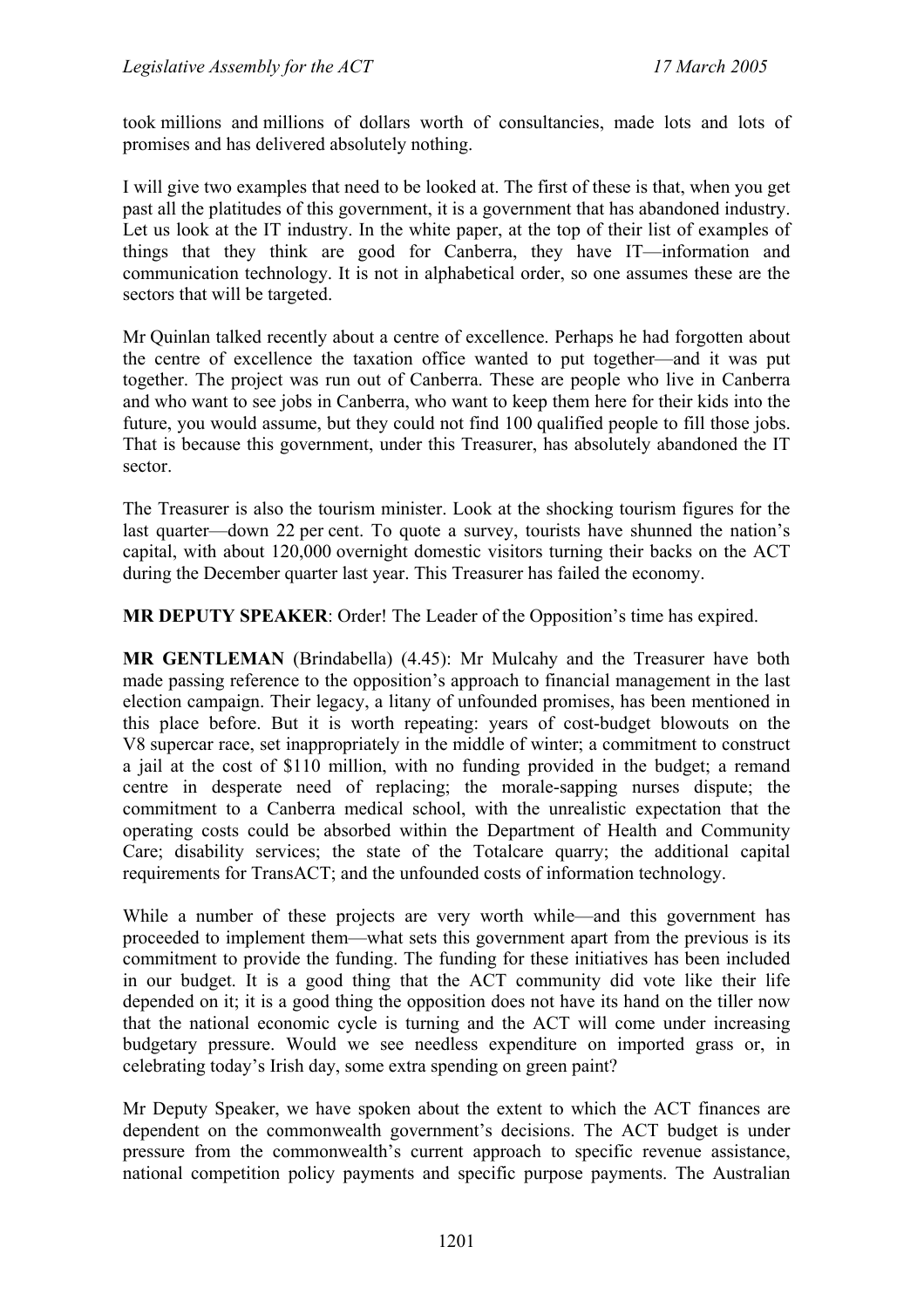government's 2004-05 budget cut the ACT special revenue assistance funding of approximately \$13.9 million per annum from the 2005-06 budget.

While the funding components of \$6.3 million for police and \$3.1 million for roads have now been included with the GST pool from 2005 to 2006, the corporate affairs regulation component of \$4.3 million per annum has not. The ACT will bear this cost of approximately \$18 million over the budget in forward years. The outcome is particularly unsatisfactory, given that the ACT has not been treated equitably with the other states. All states and the Northern Territory continue to receive corporate affairs regulation funding through a specific purpose payment.

The ACT also faces the loss of national competition policy payments estimated at \$13 million in 2006-07, which the Australian government will now use to fund the national water initiative—approximately \$14 million over budget in forward years. On a number of fronts the Australian government is demanding greater funding contribution from the ACT regarding specific purpose payments. While the federal government recognises the high growth of costs of service delivery—for example, the recent hike in private medical insurance—it is looking to the state and territory governments to meet the full cost of this high growth.

The mortgage belt in the ACT—those workers struggling to bring up their families and pay the bills—has just been hit with a 0.25 per cent increase. That is from the federal government that said, "Vote for us and we'll provide lower interest rates." Under their watch, five months on, interest rates are up. And now they are cutting our funding. I urge the opposition to do the right thing for the people of the ACT and put pressure on their federal Liberal colleagues—we know some of you are close to that, Mr Mulcahy—to treat the territory fairly and maintain appropriate levels of funding to the ACT.

**MR DEPUTY SPEAKER**: I call Mr Seselja.

**Dr Foskey**: Excuse me.

**MR DEPUTY SPEAKER**. Dr Foskey, do you have a point of order?

**Dr Foskey**: Yes, I do have a point of order, Mr Deputy Speaker. I stood up before Mr Seselja. I stood up twice. The time for the debate is ending. The Greens' perspective has not yet been put. I do think it is rather different and needs to be heard.

**Mr Mulcahy**: Mr Deputy Speaker, I do not think there is a point of order. It is a matter of your calling whoever you notice is first to their feet.

**MR DEPUTY SPEAKER**: Mr Seselja was on his feet earlier. Dr Foskey, you do not have a point of order.

**MR SESELJA** (Molonglo) (4.51): Firstly, I would like to commend Mr Mulcahy for bringing forward this matter of obvious public importance today. We have heard some compelling points from this side of the chamber on this issue and we have heard compelling points about some of the real concerns that the opposition has about the economic outlook for the territory. We have heard some interesting points from the other side, which I will get to later.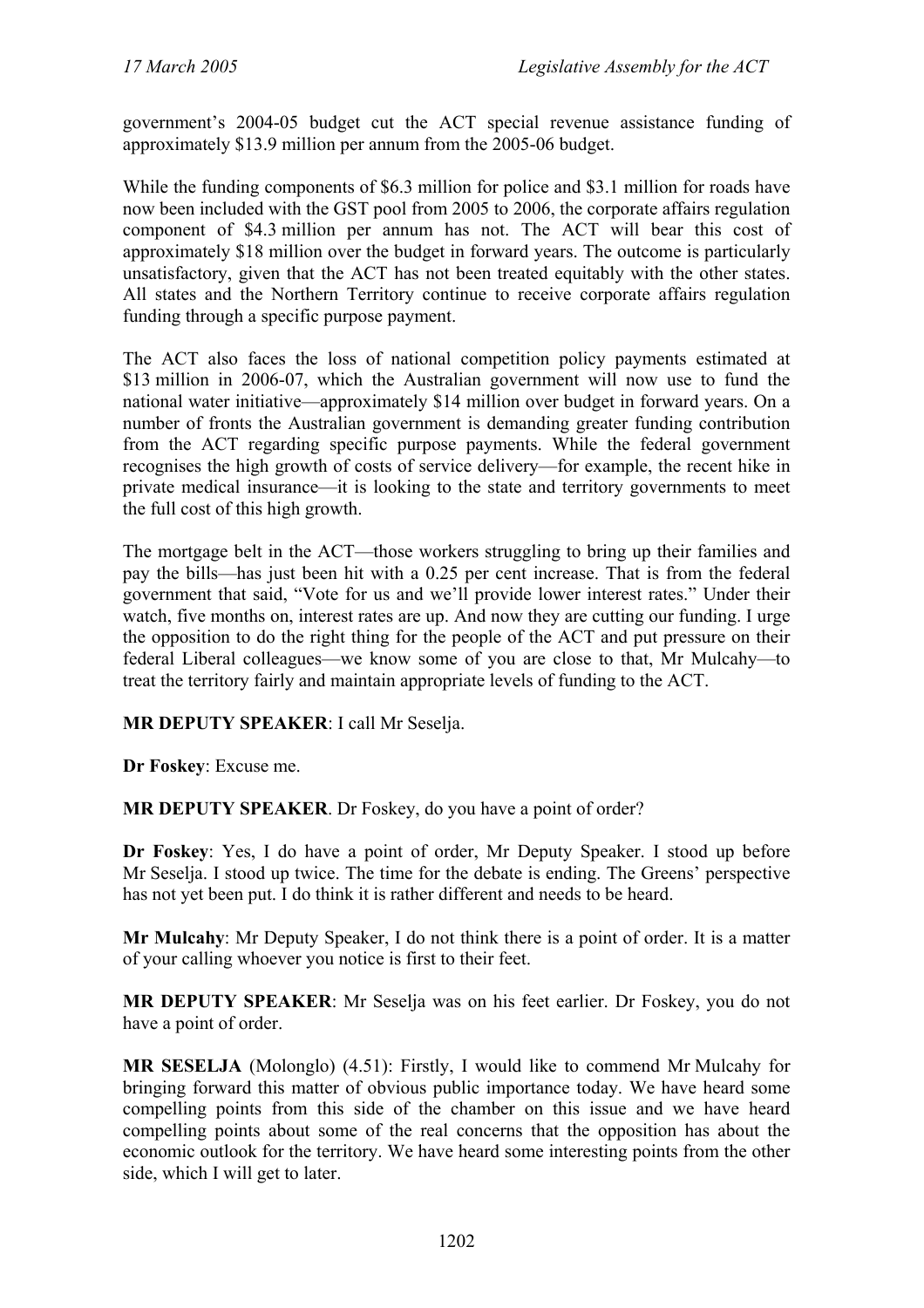The pertinent points that Mr Mulcahy and Mr Smyth made about profligate rates of spending and the reliance on GST revenue and the property boom, about the Auditor-General's warnings concerning the government's mismanagement of territory finances and about the Treasurer's lack of ideas were well made. I am going to take a slightly different focus in my speech. I would just like to talk briefly about one of the things that the Treasurer raised.

The Treasurer pointed out that he did not trust the costings the Liberal Party had put forward before the last election and criticised us for releasing them too late. One of my staffers drew my attention to Labor's plan for good government for all. It talks about Labor's commitment in 2001 to develop a charter of budget honesty. We are still waiting for this charter of budget honesty.

We do know, Mr Deputy Speaker, where the charter of budget honesty came from. It came from the federal sphere because of the \$96 billion budget black hole that was inherited by the coalition government in 1996—the \$96 billion budget black hole. We would call upon the government to comply with its election commitment and implement the charter.

I would like now to move on to some of the issues that I see as contributing to the state of the current ACT economy, particularly in the area of planning, in particular as it relates to extensions, building approvals, renovations and investment. The renovation market for the ACT fell by some 40 per cent in the December quarter of 2004—a drop of concern. The HIA have told us why they think that is. They said in a media release of 8 March that the fall pre-dated the 25 basis point interest rate adjustment. However, they went on to say:

Of deeper concern is the continued rise in building costs brought about by skill shortages and increasing compliance costs.

In new housing activity there was a drop in the volume of work performed of four per cent in September 2004. The forward indicators for new housing activity have also been volatile, with dwelling approvals falling from an annual rate of 2,490 in September 2003 to 1,550 at the same time in 2004.

The figures are clearly showing a downturn in the housing market. We have heard Mr Quinlan and Mr Stanhope say in the last couple of weeks how this downturn is now going to lead to declining numbers in the ACT economy. Mr Quinlan has said that revenue from stamp duty, land sales and the like is going to fall. But let us put this in context. The levels of revenue from these areas may well fall. Change of use charges, if the building industry slows, will probably be much less than they have been recently. But this government has been riding the crest of a federally inspired building boom for the last three years and reaping the benefits of increased consumer confidence, increased property sales and increased building renovation levels.

Every year at budget time Mr Quinlan has trotted up and said, "We thought we were going to receive \$X from stamp duty or from land tax." But, with great surprise and much fanfare about the wonderful economic management of this government, he adds, "We have received a greater than expected amount." So our ACT government, whilst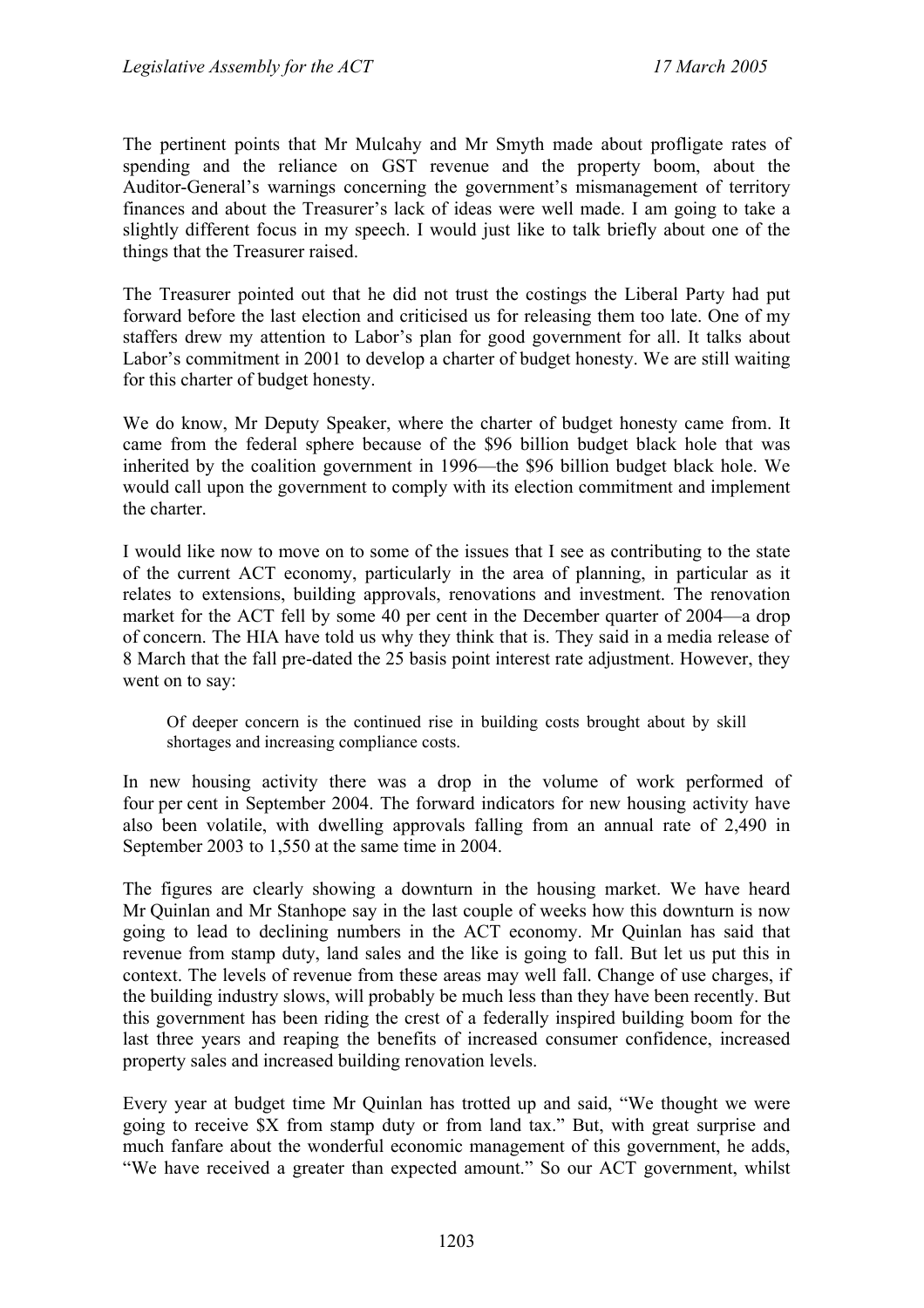they take the benefits of the federal government's economic management, whilst they reap the GST windfalls they have had for the last three years, whilst they spend as fast as they earn, take the credit. They say, "It is down to us." But as soon as it looks like there will be some doom and gloom, as soon as things get a bit hard and the results are a spend-it-as-quick-as-we-get-it approach, they say, "It could not be our fault; it is nothing to do with us." I would like to suggest that it is the ACT government's fault.

One of the major contributing factors and the problems the ACT economy is going to face is the planning system we have that Mr Corbell is responsible for—the red tape, the holds-up with the approval process—despite the best efforts of Mr Corbell to preside over a planning system which has been described as one of the worst, if not the worst, in Australia. The line-up of ALP figures and others criticising their own mates in this government for their handling of the ACT planning system and the flow impact on the ACT economy is becoming lengthier.

Less than one month ago, we had the former Labor Lord Mayor of Brisbane, Jim Soorley, incidentally also a member of the LDA board, being scathing about the state of the ACT planning system. He went as far as to say that mandatory regulations were more akin to the Industrial Revolution. Is this the climate that we expect vibrant, modern businesses, looking to spend dollars on property and investment in this city, to come to? Do we expect large corporations or cashed-up businesses, modern progressive organisations, to come to a city with planning regulations that are akin to the Industrial Revolution? Mr Corbell, through the planning system, has had a direct impact on the ACT economy. His Labor mates tell us that.

We might normally expect that Mr Corbell would be supported by a body such as the CFMEU or that the CFMEU would not want to give their Labor mates too much of a kick. The *Canberra Times* of 7 October 2003 showed us just what the CFMEU and other bodies thought of the Stanhope government's approach, reporting:

We have been frustrated to the nth degree … George Wasson said.

That is what the secretary of the CFMEU had to say—an affiliate of the ALP, he was described as, and he highlighted the frustrations, the delays and the obstructions to his organisations looking to invest millions of dollars in our city.

Mr Wasson even went as far as to write to Mr Corbell about the concerns he had back in November 2002. Maybe Mr Corbell could come in for the adjournment debate today and read that letter to us. Mr Wasson was telling the minister why he was not prepared to waste his time investing in the ACT. I will let the Assembly know some of the pertinent points that Mr Wasson made, because I am sure that is one letter Mr Corbell will not be prepared to read out. I think the list of letters he would like to read out is shrinking. He is having to get Labor staffers do it for him. Even his mates in the union movement, he does not want to read their letters.

George Wasson described the planning system as a disgrace and described as outrageous the fact that members of the construction and building industry's superannuation fund, which Mr Wasson was representing, were hesitant to invest large slabs of money in the ACT. Is it any wonder that there might be a downturn in investment in the ACT? Is it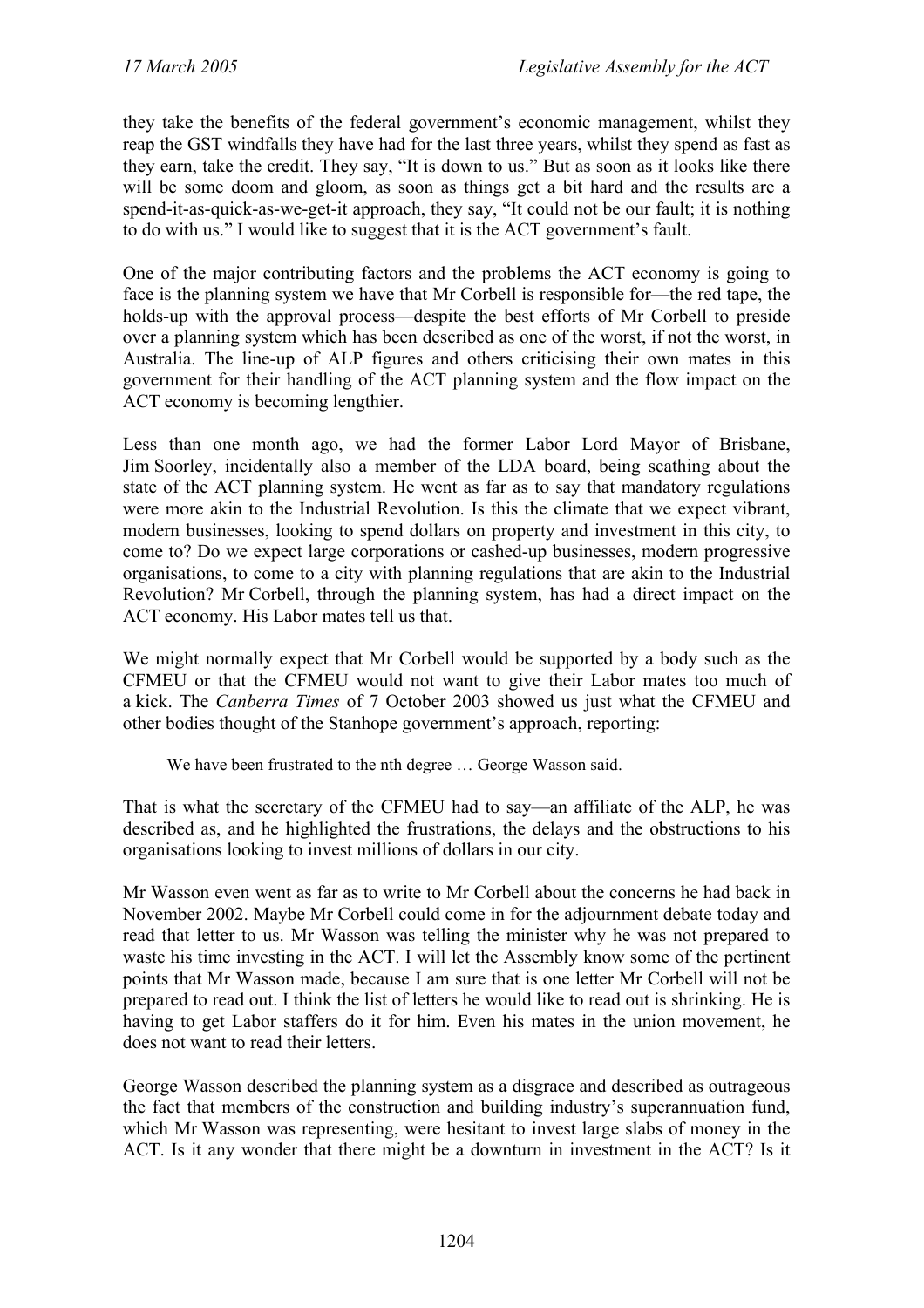any wonder that business might look elsewhere and invest their funds in other cities? A shortfall of skilled labour could be explained in the same way.

I would like to speak briefly about the skills shortage. The question is: why would skilled builders or tradesmen hang around the ACT if the investment dollars are going interstate? George Wasson was thwarted in his attempts to construct a permanent training centre for construction industry apprentices back in 2003 when the lessee of the premises pulled out of the deal after planning delays. At the time he noted how the delays in the project would mean it was more difficult to train skilled staff. But now the ACT government wants to pass the buck to the federal government yet again.

The ACT chamber of commerce also weighed into the debate at that time, as far back as 2003. They highlighted how our planning system was causing ACT companies to work interstate whilst keeping their headquarters here. They were spending their money elsewhere, and that cannot be good for our economy—spending going interstate, jobs created elsewhere. The chamber of commerce highlighted how it was uneconomic to undertake construction and investment work in the ACT.

So it is not just the opposition highlighting the upcoming problems of the ACT economy; it is the CFMEU; it is a former Labor lord mayor; it is business; it is industry. It seems everyone except this government realises there are problems with the ACT economy. To the government, it may be increased revenue, but Canberrans know that is code for hiking up taxes. We already pay higher vehicle registration costs, among other things, than New South Wales.

We are talking about spending \$150 million—I guess that is March 2005 dollars—on a new bus road. Who knows how much the prison will cost them in dollars that apply when that projects is finished. The government talks about removing the already scarce public parking from the city, which will further cut revenue.

You cannot hide behind interest rates—10 per cent or more lower than when the Labor Party was last in government federally. You cannot hide behind unexpected windfalls to keep the budget in the black and you cannot hide behind the fact that you spend it all, with nothing for a raining day. The economy in the ACT is in trouble, and this government needs to stop shifting the blame.

**DR FOSKEY** (Molonglo) (5.01): Mr Deputy Speaker, all these features have been about the past. I want to hear the economic visions of the government and the opposition. Yes, so much of what Mr Mulcahy says is a matter of fact and is on the record. Our revenue is less than our expenditure. A lot of that expenditure is not necessarily appropriate. There is a fear by this government, and certainly by the alternative government, of imposing new taxes, especially progressive taxes, because that would offend the people with a voice that makes a difference—the voice of the wealthy who certainly have a great influence on the opposition, from the things I have heard today.

Given that ALP state and territory governments are now hooked into a tax that they would never have imposed, or so the federal ALP declared, at a federal level, this tax has become rather like an addiction. The Greens opposed the GST in favour of a carefully developed tax regime that supports outcomes that are good for the environment and good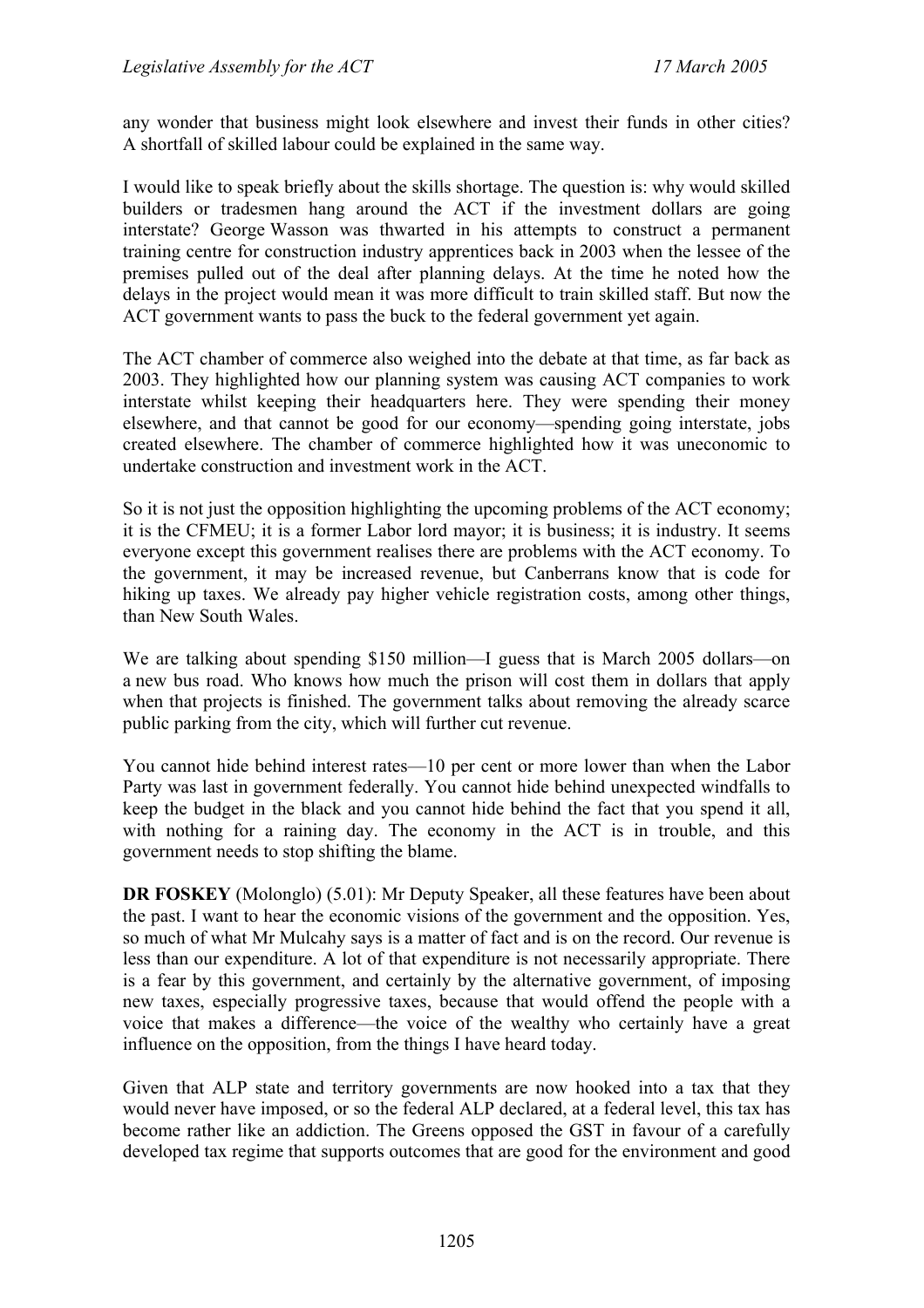for social and economic equity. Nonetheless, it is clear that the GST revenue has been a benefit to the ACT and other state and territory treasuries.

It is important to establish what an economy is for. Too often, as the speakers today have done, it is treated as an end in itself. The Greens look upon the economy as a way of managing our assets and liabilities to improve our environment, to deliver sustainability and to deliver good lives to citizens on an equitable basis. There is a necessity to diversify the ACT economy and to make it more resilient. It would be good if all of us could just accept that. It needs to be based on the recognition that the best way to tackle poverty is to increase access to higher quality social services. If everyone, regardless of their income, disability and age, has access to housing, education at all levels, good health and dental services, and affordable recreation and cultural facilities and activities, I would say that our economy is doing its job.

If our environmental management maximises biodiversity and discourages weed and pest proliferation, safeguards our water and provides places for Canberrans and Canberra's visitors to enjoy, then I would say our economy is doing its job. If our commitment to sustainability uses economic measures to reduce our pollution and our energy and water use, then I would say that we are using our economic tools appropriately. The commitment to sustainability requires a different approach to economic management than either Mr Mulcahy or Mr Quinlan has promoted today, though aspects of their speeches do resonate with the Greens.

We cannot brush off the Auditor-General's warnings. This is an expert impartial voice and begs to be heeded. Whichever party is in power will have to tackle that, and I am sure that whichever party is in power would obfuscate. We do have to decrease our reliance on land sales. The commonwealth gave the ACT a precious trust—a leasehold system that we are treating like a freehold system. We have to use our strengths and our aims to build an economy that does what we want it to do—to provide jobs, to develop skills, to be marketable both inside and outside the territory.

Do we want energy efficient houses? We say we do. There is a whole industry waiting to be built on that—and the expertise exists within our territory—but we have to mandate benchmarks for this market development, and neither the opposition nor the government has shown an interest in doing so. Do we want to reduce water use? So does every other state and territory, not just in Australia but also in the world. We have advisers and innovative technologies within our own territory, if only the government would look for them.

There are many revenue-raising initiatives available if we have the political boldness to embrace them. A holistic approach is needed. I feel we are putting off the big economic questions, as we are putting off the big environmental ones. We are failing to grasp the opportunities offered to show the leadership sorely needed in this country.

**MR DEPUTY SPEAKER**: The discussion is concluded.

## **Sitting pattern**

**MR CORBELL** (Molonglo—Minister for Health and Minister for Planning) (5.06): I move: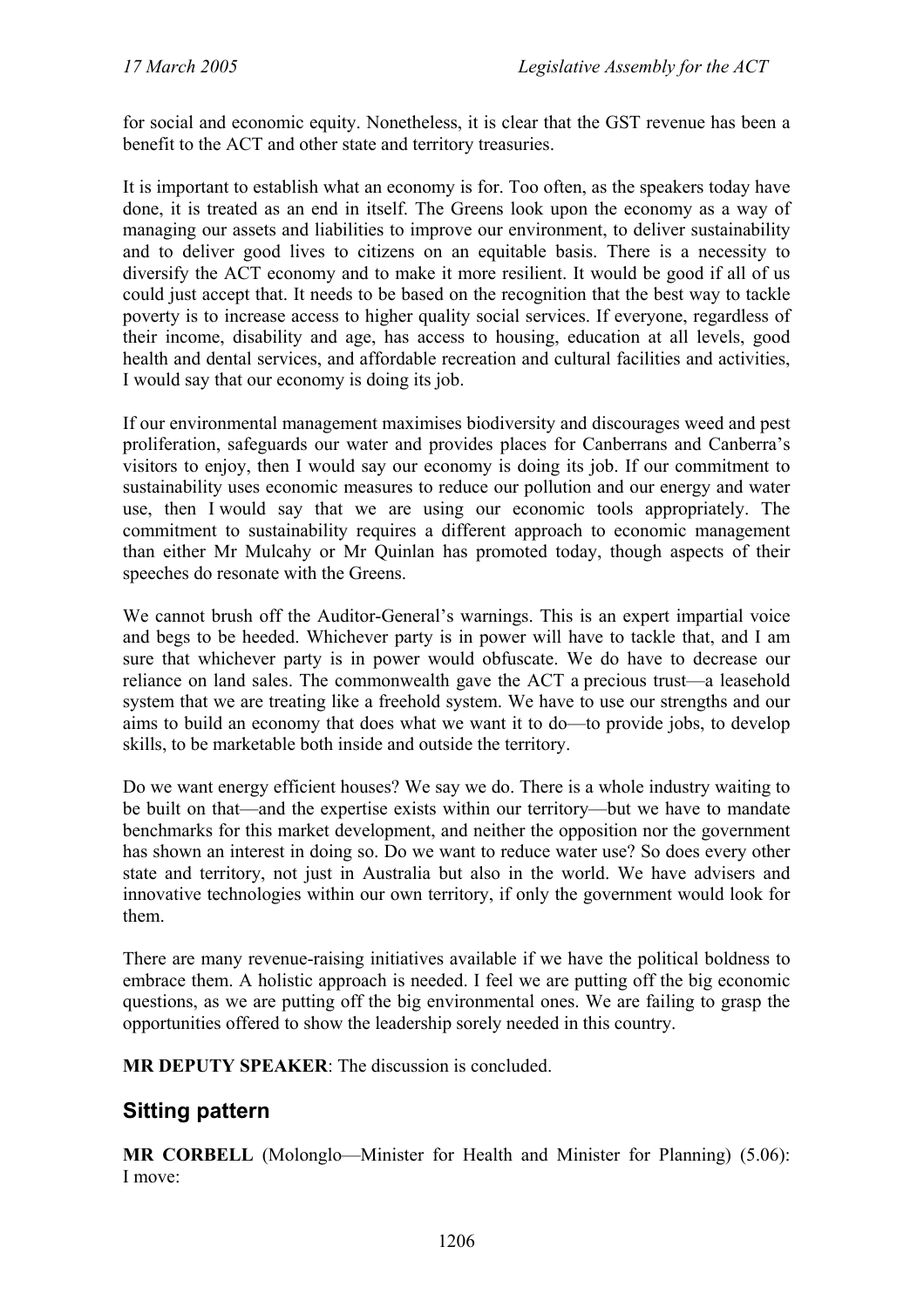That the resolution of the Assembly of 9 December 2004 relating to the sitting pattern for 2005 be amended by omitting Friday, 18 March 2005.

Mr Deputy Speaker, the government indicated at the beginning of this Assembly that we would want to see an additional sitting morning on Fridays. Given that the legislative program is only now starting to roll and ramp up through the Assembly and given the timeliness with which we have been able to get through business to date, the government is not proposing that the Assembly sit tomorrow. This motion addresses that.

However, I should signal to members that we do anticipate that the program will be well enough developed, with a sufficient range of legislation for debate and for consideration by all members, for subsequent second Fridays to be a regular occurrence. However, as this is the first time that we have hit this point, and given that a fairly substantial bank of legislation has only now been introduced into the Assembly, we would anticipate not utilising a Friday sitting morning until the one that is next scheduled on the sitting calendar.

**MR SMYTH** (Brindabella—Leader of the Opposition) (5.08): There is a real question as to why we are not busy and why we do not need to be sitting tomorrow. We were told that there was no longer a need to have an evening session in the sitting weeks. We were told that the government had a busy agenda and we were told that, as a consequence, we would need to put aside every other Friday morning, as it were, after a sitting fortnight to discuss the government's business.

Mr Deputy Speaker, I would simply put it to you that, rather than Mr Corbell's excuse that it was by timeliness that we got through the debate so quickly, in reality there was just nothing to debate. There were two bills on the government's agenda on Tuesday, and there are two bills on the agenda today. We will clearly get through today's agenda as well.

The problem is that we have simply got a lazy government. They are not doing the work. Last week we were warned that in government business possibly 15 bills would be introduced into the Assembly today. We were then told that it was cut down to eight. Then we were told that it was cut back to six. There is this inability of the government to do its own work, which actually includes the work of the Assembly.

I am happy to put a proposition to the minister. They objected on Tuesday, when we did not want to break for lunch—I think we broke for brunch, because we knocked off at about 11:30—and we on this side proposed that private members' business should be brought on. Given that we have got a morning scheduled for tomorrow—I am sure that none of us has anything in our diaries in anticipation of the heavy workload that the government was going to plough through—if the government has not got any work to do tomorrow, they might like to consider letting private members, who seem to be far more organised and have far more notices on the paper than the government does, do some of our work. We would be happy to do it.

Mr Corbell said we needed to give them warning. Here is a warning, Mr Corbell—in plenty of time—that we might do it tomorrow. If you are really concerned about getting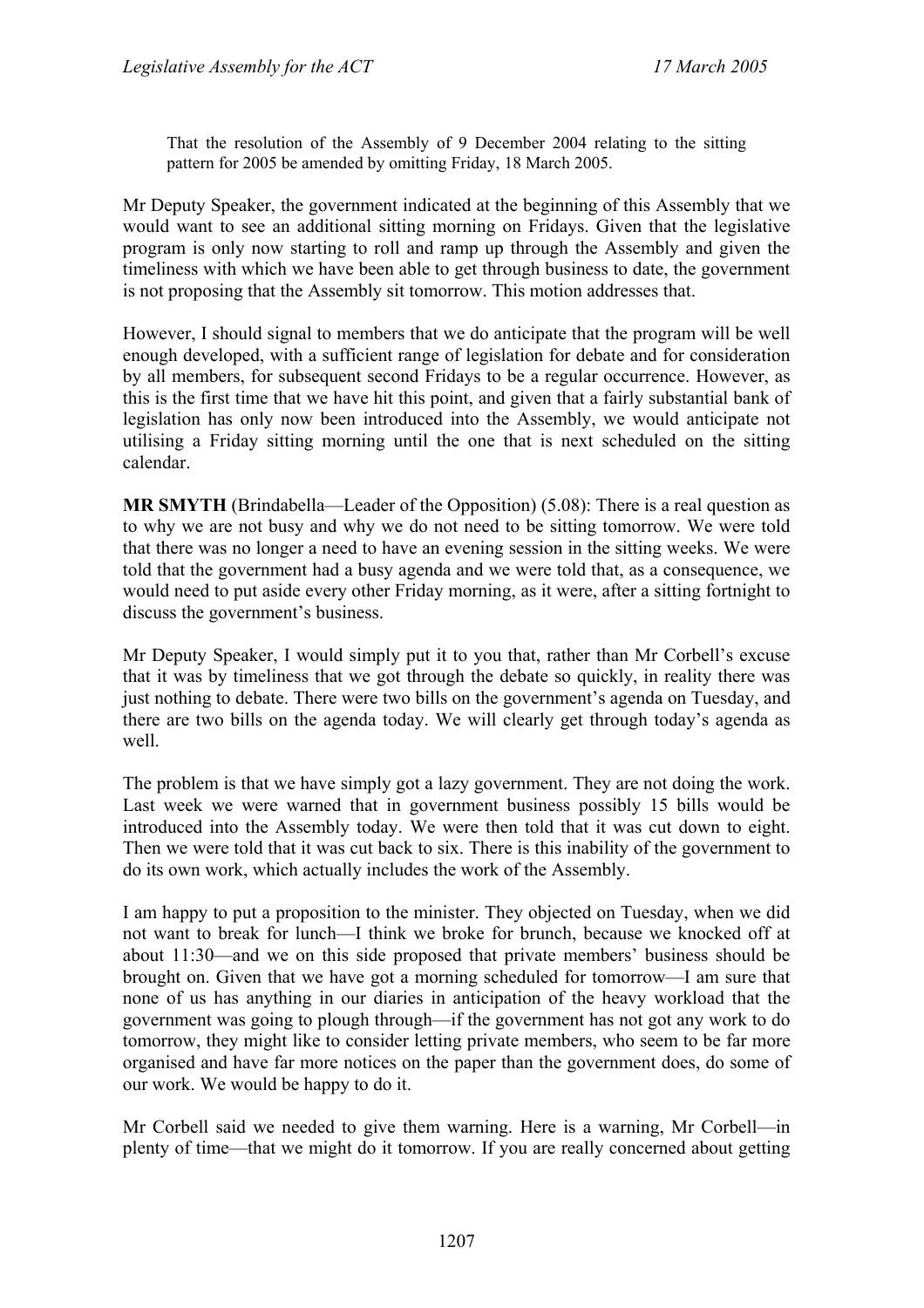through work in a timely fashion, then why not extend that courtesy to the crossbencher and the opposition as well.

Clearly the government has got the numbers to make this occur. I think it is a damning indictment of this government's commitment to the Assembly and its processes that, on the very first occasion that we use a Friday morning sitting, they cancel it; they just want to go home. They have got no work to do. I notice there are a number of bills there and if there are not bills that they wish to bring forward there are a number of ministerial statements and portfolio statements that could be brought on from the government's point of view.

There is work there if they want to work. This government just does not want to work. That is the problem. It is about time they took Friday morning off. They have all got free diaries, because they have locked tomorrow away for a sitting day. And this is just an early mark for a government in the lead-up to Easter.

I oppose this change to the sitting pattern. We do not sit that many days in a year. We were told that this half-day would be necessary. If the government cannot fit it in with their business, I think the courteous thing to do would be at least to offer the crossbencher and the opposition an opportunity to do some of their business. With that in mind, we oppose the motion. We are quite happy to do the work, even if the government is not.

**MR CORBELL** (Molonglo—Minister for Health and Minister for Planning) (5.11), in reply: These are more puerile tactics from the Leader of the Opposition. Let me just make it quite clear. As I indicated in the speech, although Mr Smyth did not acknowledge it, the government is ramping up this legislative program. There has been a significant amount of legislation introduced into the Assembly this week. There is further legislation to be introduced into the Assembly in future sitting weeks.

The government is developing a comprehensive legislative program but, as all members would be aware, at the beginning of any Assembly there is a period of time in which legislation is ramped up and introduced. As the years build up in the term of an Assembly, the business of the Assembly builds up as well. There is nothing unusual about that. There is nothing unique about that or about the term of this particular government, to this side of the house. It is always the case, Mr Speaker. And Mr Smyth is chattering away there in the background, like a little parrot. He cannot help himself. He just cannot help but have his little murmur and his little talk from time to time.

The issue here is that the government is getting through its business in a timely way. We are doing a good range of business in this place on every sitting day. We are getting through the debates. I believe we are having more focused debates and more timely debates because members have to focus their arguments to work within the time limits as set down in the standing orders.

I know it is a pretty radical concept that you have got to stick to the standing orders. I know that is a pretty unusual request on the part of the government. But you go to any other parliament in the country and that is what you will see. You work within the standing orders.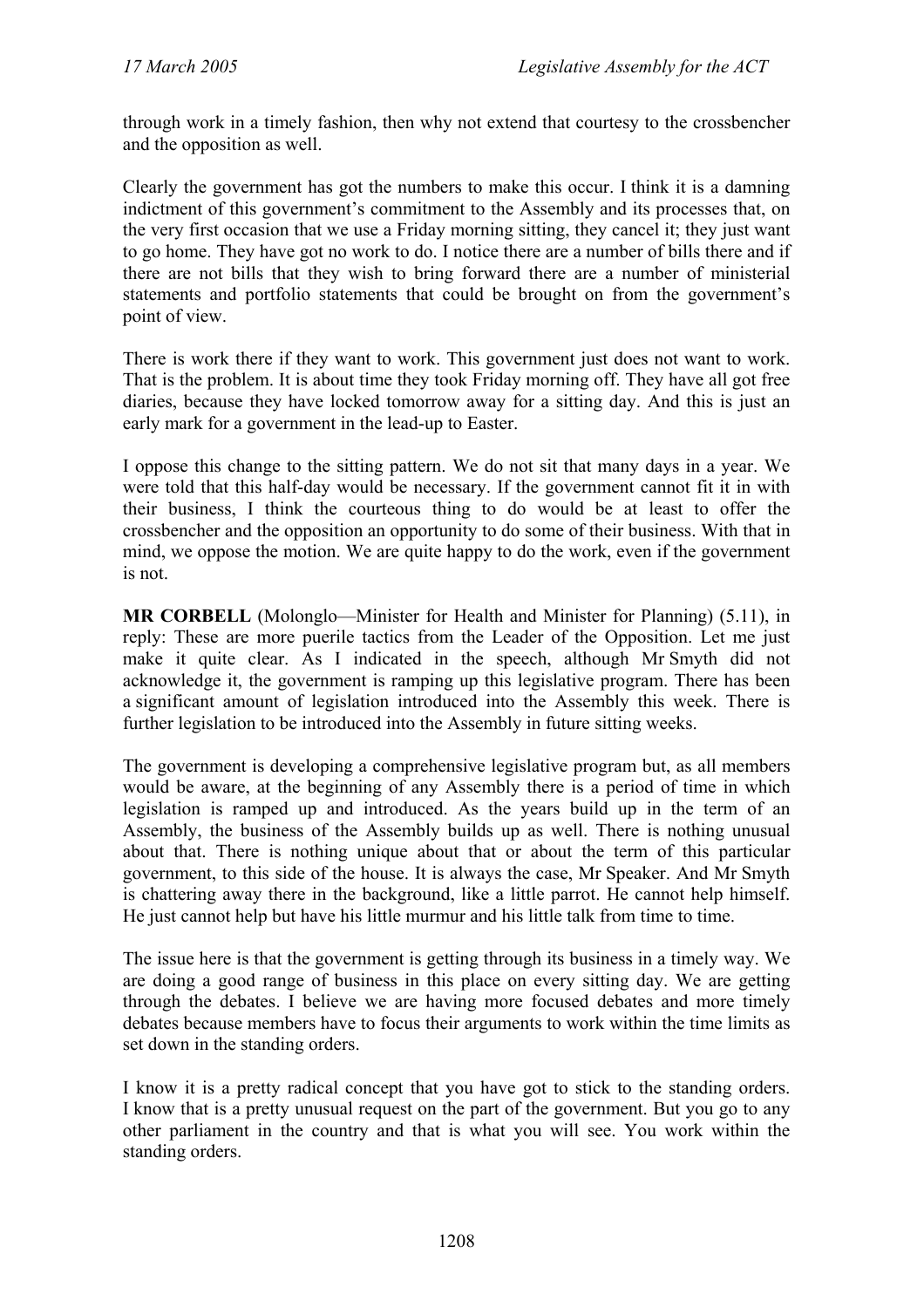The problem the Liberal Party has is that it cannot handle that. They cannot handle the fact they have got to marshal their arguments. They have got to have an argument in the first place and they have got to be able to present it succinctly and coherently. And they have singly failed to do that throughout the term of this Assembly so far, because they just cannot get their heads around the fact that they have got to work within the standing orders. They are going to have to get used to it, because the people of the ACT expect politicians to get on with the job, to talk about the key issues and make a decision.

What they do not expect is for last-minute Dunne and all the others over there to always have the last say and always get the issues out from their perspective, no matter what.

#### **MR SPEAKER**: Order!

**MR CORBELL**: I am sorry, Mrs Dunne, last-minute Mrs Dunne. That is what Mrs Dunne is like.

**MR SPEAKER**: You will refer to members by their proper name, by their proper title.

**MR CORBELL**: My apologies, Mr Speaker. Mrs Dunne is a particularly bad perpetrator of this. She always has to have the last say. She cannot cope with someone else having the last say. That is why she is so miffed about not getting leave to say whatever she likes whenever she wants to. And other members are like that, too. That is the reality that the Liberal Party has failed to come to grips with so far in this place.

But you look at any coherent organised opposition in any other parliament in the country and they use the standing orders effectively; they do not bitch and whine about not being able to do their job within the standing orders. And that is exactly what this Liberal Party cannot cope with.

This side of the house has been just as disciplined as the other side of the house, Mr Speaker. We have not sought leave to extend our comments. We have not sought leave to speak again. We have been just as disciplined. We are not saying it is one standard for you and one standard for us. This government is doing exactly the same thing. We are sticking by the standing orders; we are creating coherent and reasonable arguments within the time limits as provided by the standing orders; and we are getting on with the job.

So that is the government's perspective on this. It is a reasonable request that you simply do your work in accordance with the rules of this place—nothing more and nothing less. That is exactly the approach the government will continue to take.

In relation to Friday: as I have indicated, there is a range of legislation on the notice paper, much of it only just introduced. We can bring it on for debate if you like. We can bring it on tomorrow if you like. It was introduced but we could bring it on tomorrow if you are really keen to do the work. But, quite clearly, that is not reasonable.

**Mrs Dunne**: Bring it on.

**MR SPEAKER**: Order, Mrs Dunne!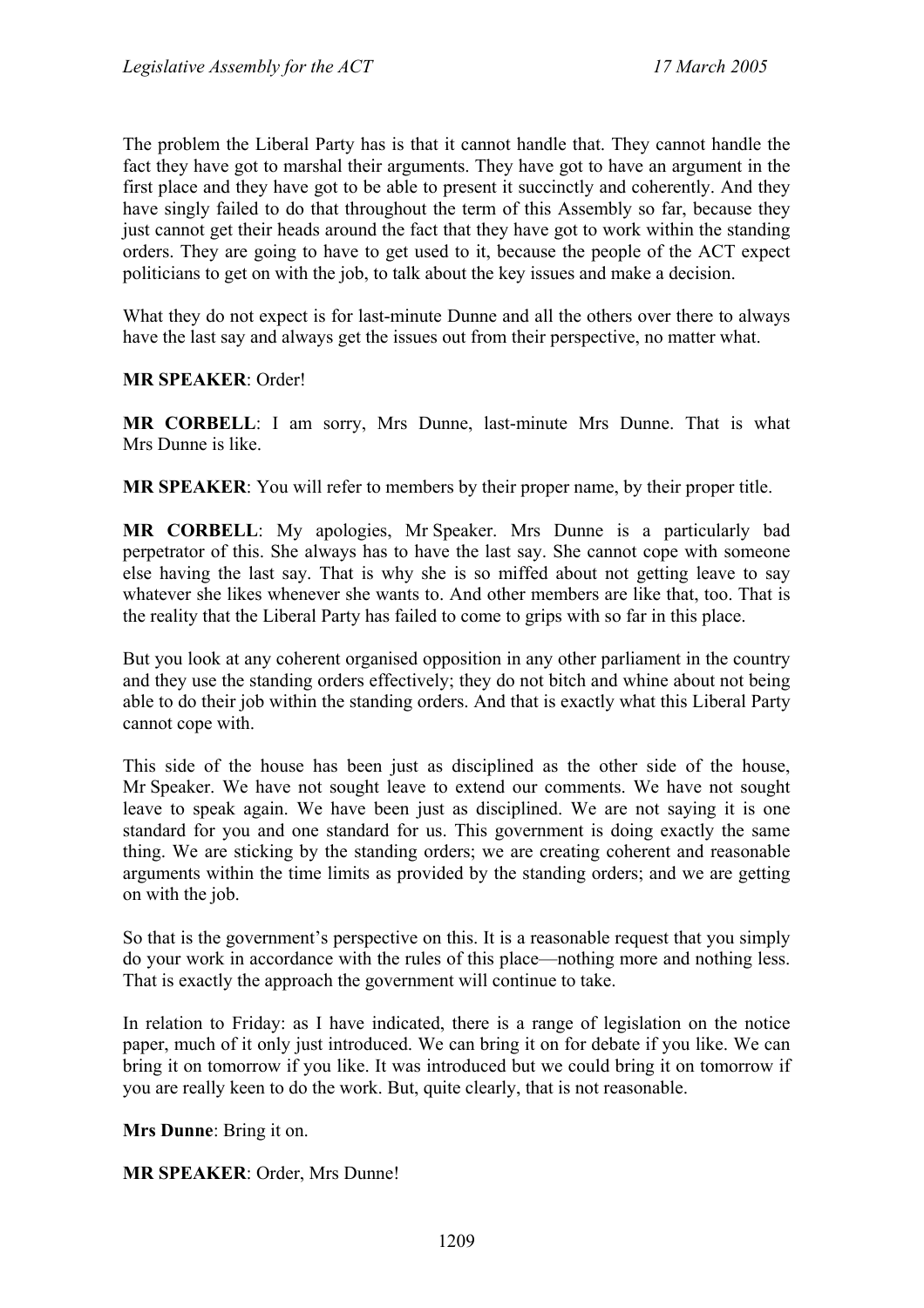**MR CORBELL**: Members are entitled to consider the legislation. Mrs Dunne is there now talking away. She just cannot help herself.

**MR SPEAKER**: She won't be any more because I have just ordered her to cease.

**MR CORBELL**: Thank you, Mr Speaker. This is a reasonable approach. In future sittings we anticipate that the second Friday morning will be used. The government's legislation program is only now building in terms of the volume of bills and other matters on the notice paper. That is not surprising at the beginning of a sitting term of an Assembly. It is always the case. The government's proposition today is entirely reasonable.

Question put:

That **Mr Corbell's** motion be agreed to.

The Assembly voted—

Ayes 9 Noes 8

Mr Corbell Ms Porter Mrs Dunne Mr Smyth Ms Gallagher Mr Quinlan Dr Foskey Mr Stefaniak Mr Gentleman Mr Stanhope Mr Mulcahy Mr Hargreaves Mr Pratt

Mr Berry Ms MacDonald Mrs Burke Mr Seselja

Question so resolved in the affirmative.

Motion agreed to.

## **Utilities Amendment Bill 2005**

Debate resumed from 17 February 2005, on motion by **Mr Hargreaves**:

That this bill be agreed to in principle.

**MR PRATT** (Brindabella) (5.20): Mr Speaker, the government has stated that this bill merely seeks to allow the same provisions for the maintenance of street lighting and stormwater drainage infrastructure, in terms of access to and authorisation to conduct works on private land, as is currently the case for gas, electricity, water and sewerage utilities.

*Members interjecting—* 

**MR PRATT**: Mr Speaker, I can't hear myself.

**MR SPEAKER**: Order, members!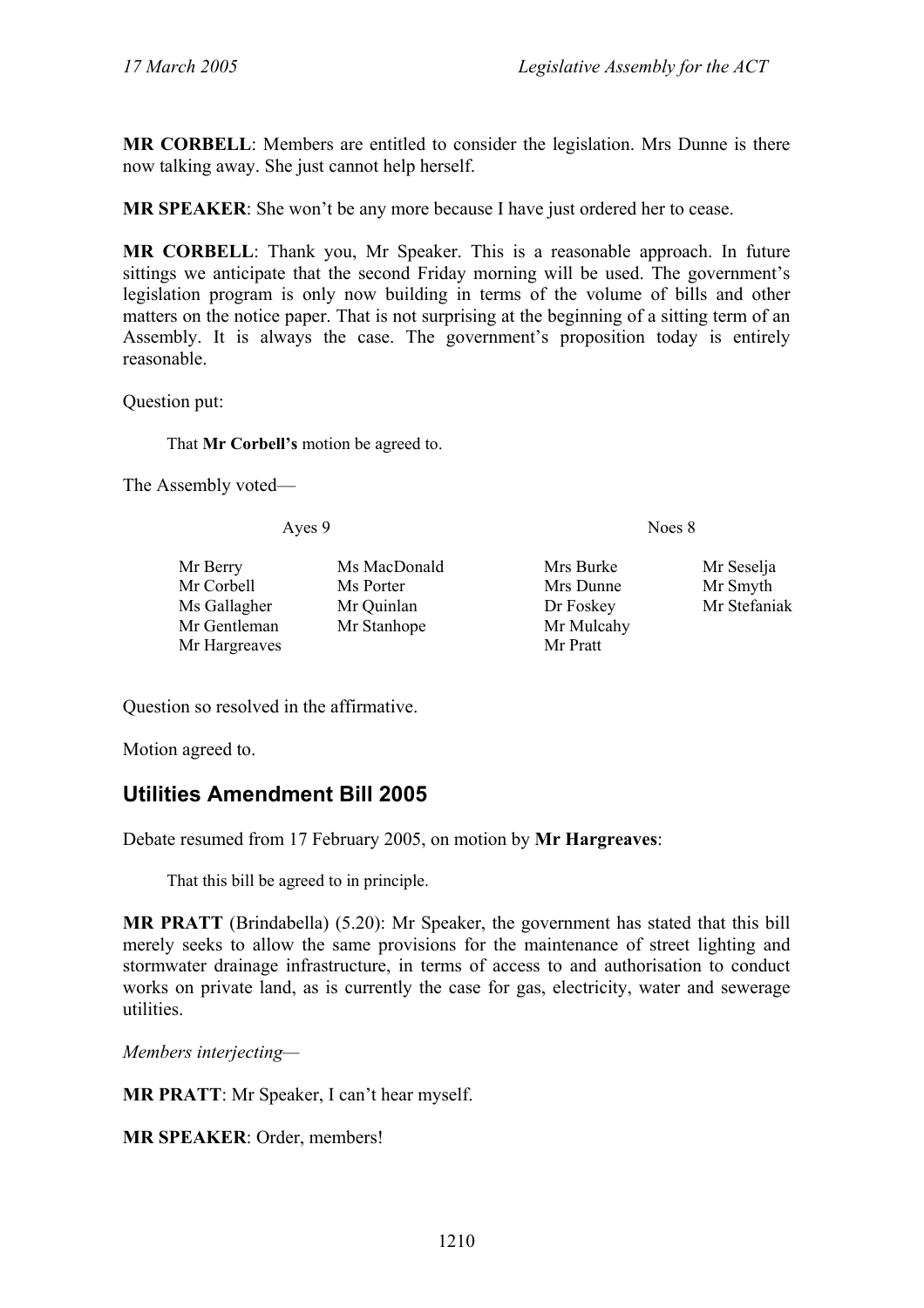**MR PRATT**: The authorisation for these utilities is covered under the Utilities Bill 2000 and, as this amendment bill seeks to amend that authority to include street lighting and stormwater drainage infrastructures to provide for the same maintenance provisions in respect of private land and other land management arrangements, we will of course be supporting this amendment bill.

The rationale for this amendment bill is understood and agreed. These two utilities deserve the same priority for management as other essential utilities and other essential services. The inappropriate blocking of essential utilities on private land does need to be addressed—for example, the erection of garden sheds that may block stormwater drainage or untended trees on private land that may impede street lighting.

The amendment bill allows for pretty substantive works and potentially quite disruptive works to be carried out on private land. That is as I see it anyway, on examining the bill. However, it appears that subdivisions 14.2.1 and 14.2.2 provide the same full protections to land owners in terms of full restoration of the condition of the property and efforts to minimise disruptions, compensation where restorations cannot be fully completed and the provision of reasonable notice in accordance with the principles governing the existing legislation for gas, electricity, water and sewerage.

It is essentially this aspect of protection of landowners that we will continue to monitor closely. We want to make sure that that is the case. As this bill bites and these new provisions go into play, we want to make sure that there are no disruptions. At this juncture it looks as if the legislation pretty much covers all that. Let us see how things proceed. In that respect, we will support the bill.

**DR FOSKEY** (Molonglo) (5.23): This bill appears to be fairly mechanistic, in order to provide clear and consistent measures to allow access to residential premises to install, repair and maintain stormwater and street lighting infrastructure. The provisions mirror current requirements in the ACT under the Utilities Act 2000, which relate to access for gas, water, sewerage and electricity infrastructure. The core issue is for legitimate access to utilities placed on private land. It continues the normal practice of giving notice to residents and ensuring that such infrastructure work is undertaken in a manner that minimises disruption.

I note that these amendments do not arise out of the broader utilities regulation review that is currently under way and I do wonder why they could not have waited and been considered in that broader context. I hope that this is as straightforward as it appears.

We continue to look forward to the release of the second consultation paper arising from the utilities regulation review so that we have time to consider some of the bigger issues and concerns about the operations of our utilities. I will support these amendments.

**MR HARGREAVES** (Brindabella—Minister for Disability, Housing and Community Services, Minister for Urban Services and Minister for Police and Emergency Services) (5.24), in reply: I close the debate, Mr Speaker. The street lighting and stormwater networks are important pieces of infrastructure that provide vital services to the community.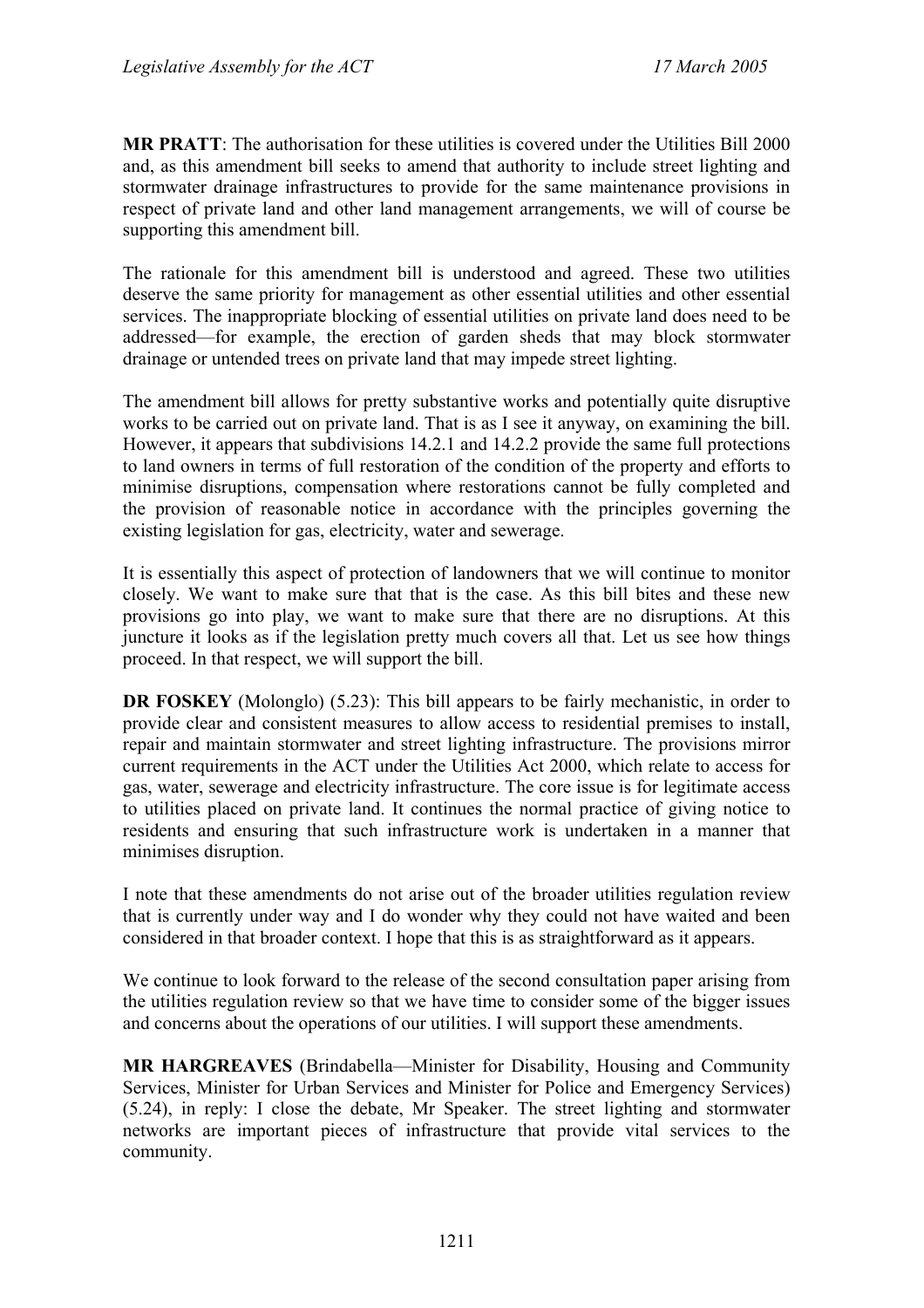The passage of this bill will ensure that there is clear and consistent legal basis for authorised persons to enter on to private land to undertake inspections, maintenance, repair and replacement of street lighting and stormwater drainage equipment. It is important that territory officials and those contracted to provide maintenance services can conduct appropriate inspections, undertake maintenance and enforce requirements to prevent potentially damaging or dangerous interference with the networks.

The bill provides an appropriate level of advanced notification to be given to landholders where installation, maintenance or repair of streetlights or stormwater drainage is to be undertaken. It also clarifies that compensation is to be paid to a person by the territory if damage is done to the person's property in the course of installation, maintenance or repair of streetlights or stormwater drainage.

The bill reinforces that we all have an obligation to ensure that structures and vegetation on our land do not interfere with the networks. For example, we all need to ensure that branches from trees on our property do not reach into cabling, causing the street lights to go out or, worse, a fire, and that tree roots do not block or damage the stormwater pipes, potentially causing flooding.

I appreciate the comments made by Mr Pratt and Dr Foskey. I can only assure members that it is a mechanical bill, but it also ensures that our infrastructure is protected but so too are the rights of the landholders.

Finally, Mr Speaker, I would like to thank members for their support. I would also like to thank Kelly Foster from DUS for her work on the legislation. You have done a great job. Thank you.

Question resolved in the affirmative.

Bill agreed to in principle.

Leave granted to dispense with the detail stage.

Bill agreed to.

## **Adjournment**

Motion (by **Mr Corbell**) proposed:

That the Assembly do now adjourn.

**Refugees Defence force Mr Steve Larkham Charnwood carnival Crime** 

**MR STEFANIAK** (Ginninderra) (5.25): I want to refer to several matters tonight. Firstly, I was moved by an article in the *Daily Telegraph* about an Iranian man, Christian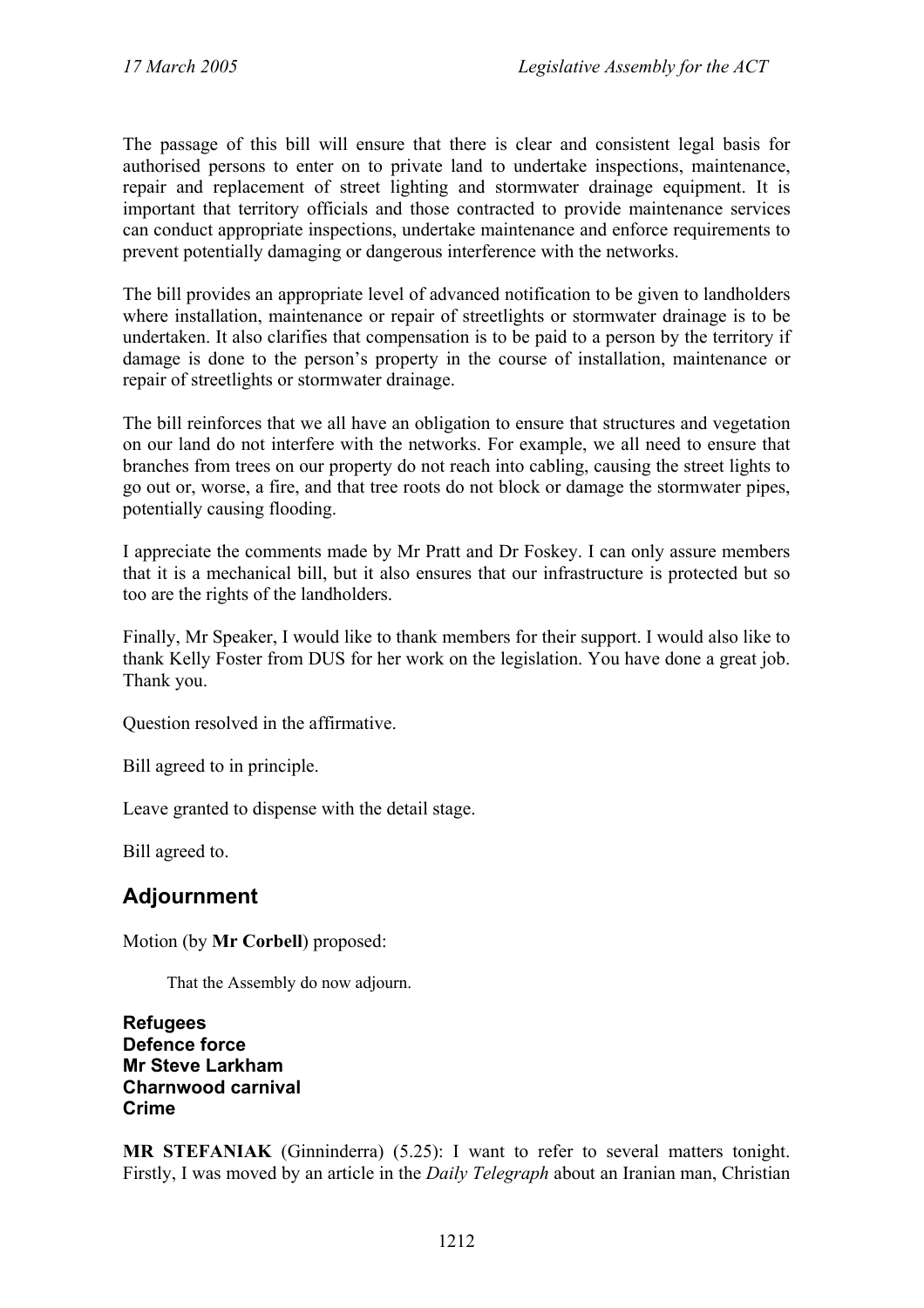Amir Mesrenijad, who has been in detention for about four years. He has been at Villawood for that period. He came to Australia about 10 years ago, and. he was told that his bid for asylum had failed.

All is not yet lost for him, but at this stage he is going to be returned to a country where he has not lived for more than a decade and where he was hauled before an Islamic court for the crime of selling a Western history textbook at his Tehran university bookshop. He was told that he would be allowed to resume trading on one condition—that his shop wore a three-metre high slogan declaring him to be an enemy of the state. Shades of Nazi Germany in 1935 and Juden Verboten!

He paid people smugglers to come to Australia. His crime is punishable by death in Iran. Unless something occurs, he will be flown back there. At best, he will be detained, interrogated, tortured and jailed. At worst, he could be shot. He has an enviable record at the Villawood detention centre. He is a long-serving detainee. He has a business background and is fluent in Farsi, English and Indonesian. He is a father figure to the others on the inside, helping them prepare documents, arranging legal representation and psychiatric reports and putting them in touch with a network of advocates assisting detainees. He is also a friend of many of the guards and management of Villawood, who rely upon him, on occasions, to defuse hostile situations, most notably the 2003 New Year's Eve riots, which were not actually led by asylum seekers, but by English and Spanish visa overstayers.

He has completed his eighth exam for the preliminary theological certificate at Moore Theological College. I understand that it is a rigorous course that many on the outside have struggled to pass. He has met Anglican Archbishop Peter Jensen, and St Paul's Anglican Church at Carlingford has offered him fully paid ministry work, should he be released. His backers say that he has other skills. In Iran he not only ran a bookshop, but also worked in fisheries management and an import-export business dealing with whitegoods and foods. At a time when Australia agonises over a skill shortage, they reckon it would be madness to let this man leave.

On all the information I have seen, he seems to be just the sort of immigrant we want. He does seem to have a real case in terms of what would happen to him if he went back. Even before he decided to come here, he gave the Australian embassy some information in relation to people smugglers and other Iranian nationals who had criminal links with drug dealers and smugglers. Somehow, according to the article, this has been used against him. I would certainly urge the minister, Amanda Vanstone, who has already been lobbied by Bruce Baird, to use her powers to let what the paper calls—and I would agree—a good man stay. I am happy to write to the minister about this man's case. In an opinion poll published yesterday in the *Daily Telegraph,* 83 per cent of people who phoned in, that is, 226 people, said that he should stay and only 17 per cent, 45 people, said no.

I also read in the *Daily Telegraph* that the Australian navy looks like getting two aircraft carriers by 2010. I think that is a wonderful move. It will significantly enhance our defence capability, and I certainly hope that it will take up the suggestion to acquire 20 fixed-wing aircraft, as mentioned in the article. That would be welcome news for the Australian Defence Force.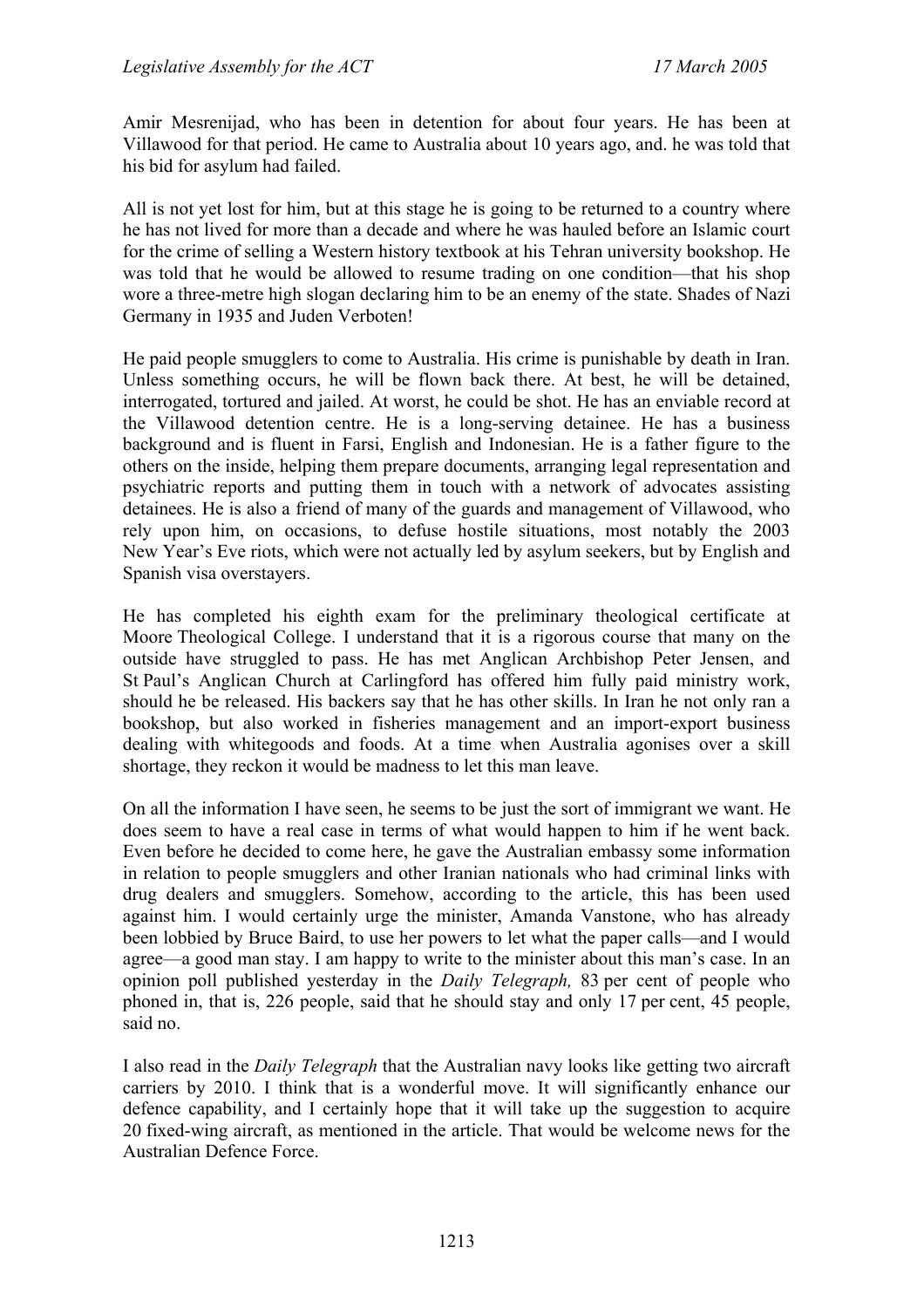Thirdly, I want to speak of a very brave and courageous act, and a very responsible act, by Steve Larkham, Brumbies and Australian five-eighth. Steve had a melanoma on the inside of his knee. He attended to it quickly. He spoke out forthrightly about it. Because he is a public figure, his quick action will be an inspiration to other people to see to these things before cancer can take hold. Well done, Steven Larkham.

Fourthly, I add my congratulations to the Charnwood carnival and its organisers. It was the second Charnwood carnival, an absolutely brilliant event. Unfortunately, I had family business elsewhere and was not able to participate like I did last year when I handed out about a couple of hundred certificates to kids. I thoroughly look forward to participating next year.

Finally, I urge the government to look at the sentences imposed for serious crimes in New South Wales. There has been some concern expressed by victims' relatives that the sentence imposed on Hillier for murder of 18 years, with 13 years to serve, was light. In New South Wales in recent times, 20 years has been the normal non-parole period for similar offences.

**MR SPEAKER**: Order! The member's time has expired.

## **St Patrick's Day**

**MR HARGREAVES** (Brindabella—Minister for Disability, Housing and Community Services, Minister for Urban Services and Minister for Police and Emergency Services) (5.30): I wish to join with all those Canberrans with an Irish background in celebrating the most significant date in the Irish calendar, St Patrick's Day. St Patrick, the patron saint of Ireland, was born about AD 385. I am not sure of the month, the day of the week or the time of the afternoon, so that is why I say about AD 385.

St Patrick's mission in Ireland lasted for 30 years. He travelled throughout the country establishing monasteries, schools and churches, which assisted in his conversion of the Irish people to Christianity. He died on this day in AD 461. Originally a Catholic holy day, St Patrick's Day has become a secular holiday and Ireland's national day. For those really ancient people here who have ever lived in Melbourne, St Patrick's Day in Melbourne is an absolute buzz. It is a blast. I can remember marching down Bourke Street on St Pat's day with what appeared to be half a million Marist Brothers kids.

A traditional icon of St Patrick's Day is a shamrock. An Irish tale tells how Patrick used a three-leaf shamrock to explain the trinity. He used it in his sermons to represent how the Father, Son and Holy Spirit could all exist as separate elements of the same entity. His followers adopted the custom of wearing a shamrock on his feast day. Today, as we know, people celebrate the day with parades, the wearing of the green and drinking Guinness.

The Irish have made their mark in Canberra and St Patrick's Day in the nation's capital is a significant event that also involves many members of the wider Canberra community. Currently some 1,000 Canberrans can claim direct Irish descent and 42,000 claim Irish ancestry. This Irish influence is pervasive, as indicated by the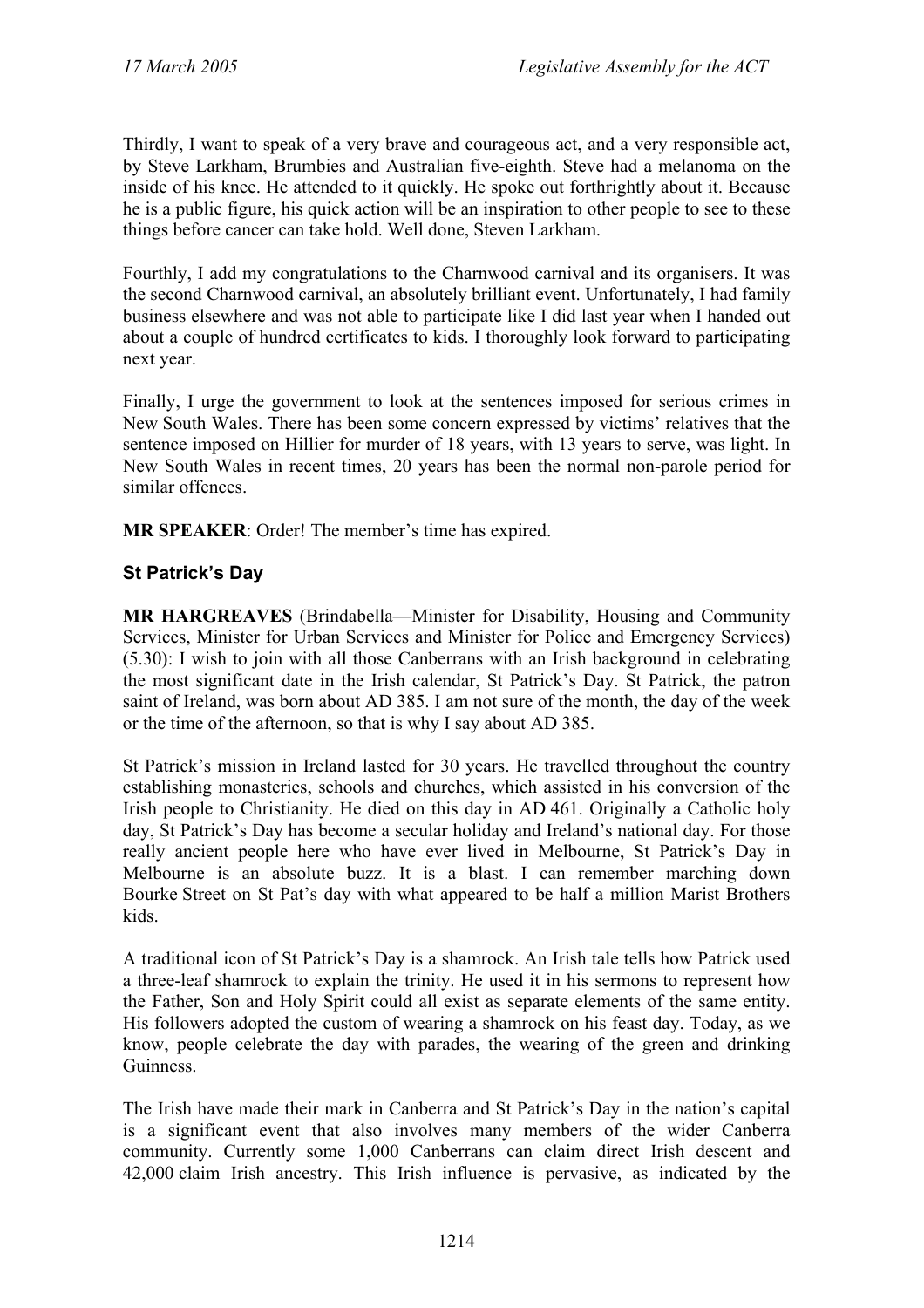membership of the Irish Club at Weston, which numbers some 14,000. Within the ACT, Irish Canberrans tend to belong to or associate with the Irish Club, the Irish embassy, and the Friends of Ireland Society, which was established in 1985 to promote Irish culture and heritage, as well as the National Australian Irish Business Association.

In 1992 the Canberra Celtic Choir, comprising a core group of 40 members under the leadership of Stan Cronin OAM, was set up under the auspices of the Friends of Ireland Society. Stan, as the director of the Irish Musicians Association, performs not only at the Irish Club but also at elderly people's homes and at folk festivals. For this St Patrick's Day, the Canberra Celtic Choir will be releasing their first CD collection of music and songs.

Today the society will also be hosting an ecumenical service at the Centre for Christianity and Culture in Barton. This will consist of special liturgy, with prayers in Irish and English by members of Canberra's Irish organisations and the Irish embassy. The National Australian Irish Business Association has also been active in the Canberra community in arranging visits to Ireland of Canberra business people, with at least two visits taking place in the past few years.

Tonight the Irish ambassador, His Excellency Mr Declan Kelly, will host a major reception at his residence in Canberra for more than 600 guests. This year a special guest will be the Minister for Enterprise. Trade and Employment in Ireland, Mr Michael Martin TD. St Patrick's Day is an occasion to celebrate the contribution the Irish have made to Canberra and to Canberra's multicultural identity. As the Irish say, everyone is welcome to attend any Irish function as there are no strangers, just friends whom you have not yet met. Happy St Patrick's Day to one and all.

## **Women's health**

**DR FOSKEY** (Molonglo) (5.35): Today I want to report on an organisation based in Canberra that works on issues of global consequence. The Australian Reproductive Health Alliance was established in the early 1990s to work with the Australian government on its input to the International Conference on Population Development. The program of action that came out of this conference, held in Cairo, showed up some of the cracks in government approaches to women's rights and to reproductive health.

At that time the Holy See worked with governments in the Philippines and Islamic states in an attempt to derail the efforts of women's organisations and the majority of governments to change global attitudes to population and development issues. The resulting program of action is now at the core of the work of the Australian Reproductive Health Alliance and the United Nations Fund for Population Activities.

Last night I was lucky enough to attend a dinner organised by the Australian Reproductive Health Alliance for Parliamentarians for Population and Development, where I met Dr Soraya Obaid, the executive director of the United Nations population fund and a number of other, primarily federal, Liberal and Labor MPs concerned about the issues. There was a certain irony in the contrast between the quantities of food that were left uneaten from our dinner and the topic of our conversation, which was the direct connection between the poverty of women, their lack of rights and their reproductive health.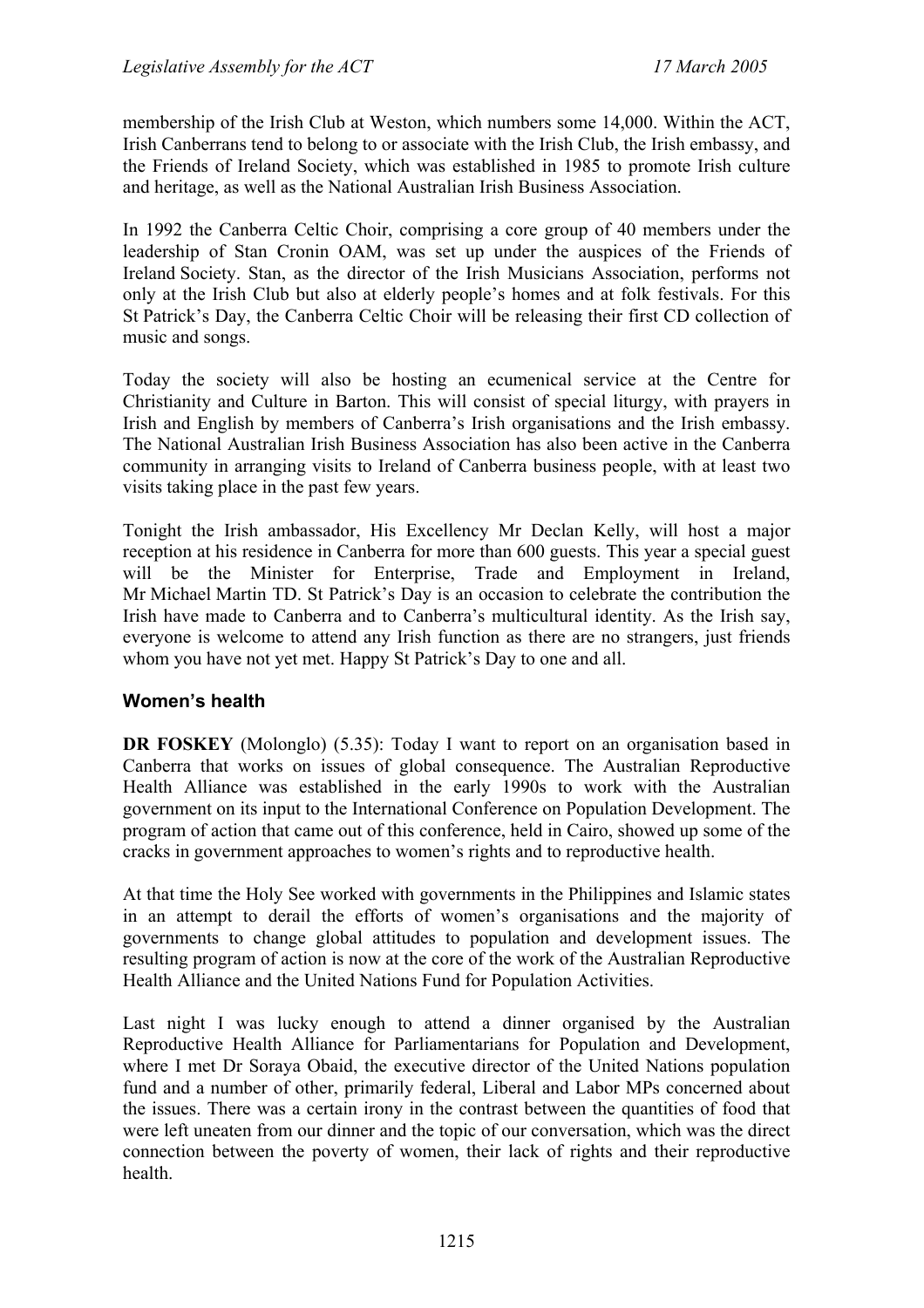These organisations and many others concerned with women's human rights, development and the alleviation of poverty are focusing on the eight millennium goals agreed upon in 2000 by the international community to achieve women's access to their human rights. It is now well understood that, without women's access to their human rights, to health and to lives without violence, we will not achieve the millennium goals. This point will be well made when countries meet later this year to report on their progress towards achieving the millennium goals.

As a postscript, it is interesting to observe that at forums concerned with human rights, such as the recent meeting of the Commission on the Status of Women in New York, the United States is now the only government prepared to challenge women's access to their reproductive rights and reproductive health. Fortunately, at such forums Australia is stronger at defying the US stance than it is over issues such as occupying a country of no threat to us.

I am proud, through activism and through membership of organisations such as Parliamentarians for Population and Development, to work to reduce such global scandals as maternal mortality and the vulnerability of girls and women to HIV/AIDS. Approximately half a million women a year die of pregnancy-related causes and, as everyone knows, AIDS now has a woman's face. I invite other members to join me in this work.

## **World's Greatest Shave 2005**

**MS PORTER** (Ginninderra) (5.40): I rise to join Mr Mulcahy in congratulating those who sacrificed their hair for the worthy cause of leukaemia research during World's Greatest Shave 2005. I, too, was fortunate enough to be invited to a public event highlighting this important cause. While I was not as brave as Mr Mulcahy in putting my own hair up for auction, I did enjoy the sight of seeing the green tinge on the opposition benches last week.

Along with a fellow government MLA, Mr Hargreaves, and federal members of parliament Senator Kate Lundy, Ms Annette Ellis MP and Mr Bob McMullan MP, I was given the opportunity to take the clippers to the heads of ACT Young Labor members in the interests of fundraising for leukaemia. In fact, Mr Hargreaves became a redhead for the day. The ACT Young Labor president, Mr Daniel Hughes, was the chief organiser for this event, which raised over \$2,000 and provided free of charge haircuts to Erika Belmar, Daniel Hughes, Bernard Filbrick, Ben Sacker-Kelly, Albert Ickholzer and a member of my staff, Ryan Hamilton.

I think it is important to recognise groups who take the initiative to help those less fortunate, and I can proudly say that ACT Young Labor is one such group. In addition to those most recent efforts, Young Labor has contributed to numerous causes, including the special children's Christmas party where they raised sufficient funds to be labelled a sponsor for the event. They are currently considering a variety of other ways to support the local community.

Leukaemia is a disease that can develop in anyone, irrelevant of his or her age, and can affect any of Canberra's young people. As Mr Mulcahy informed members in his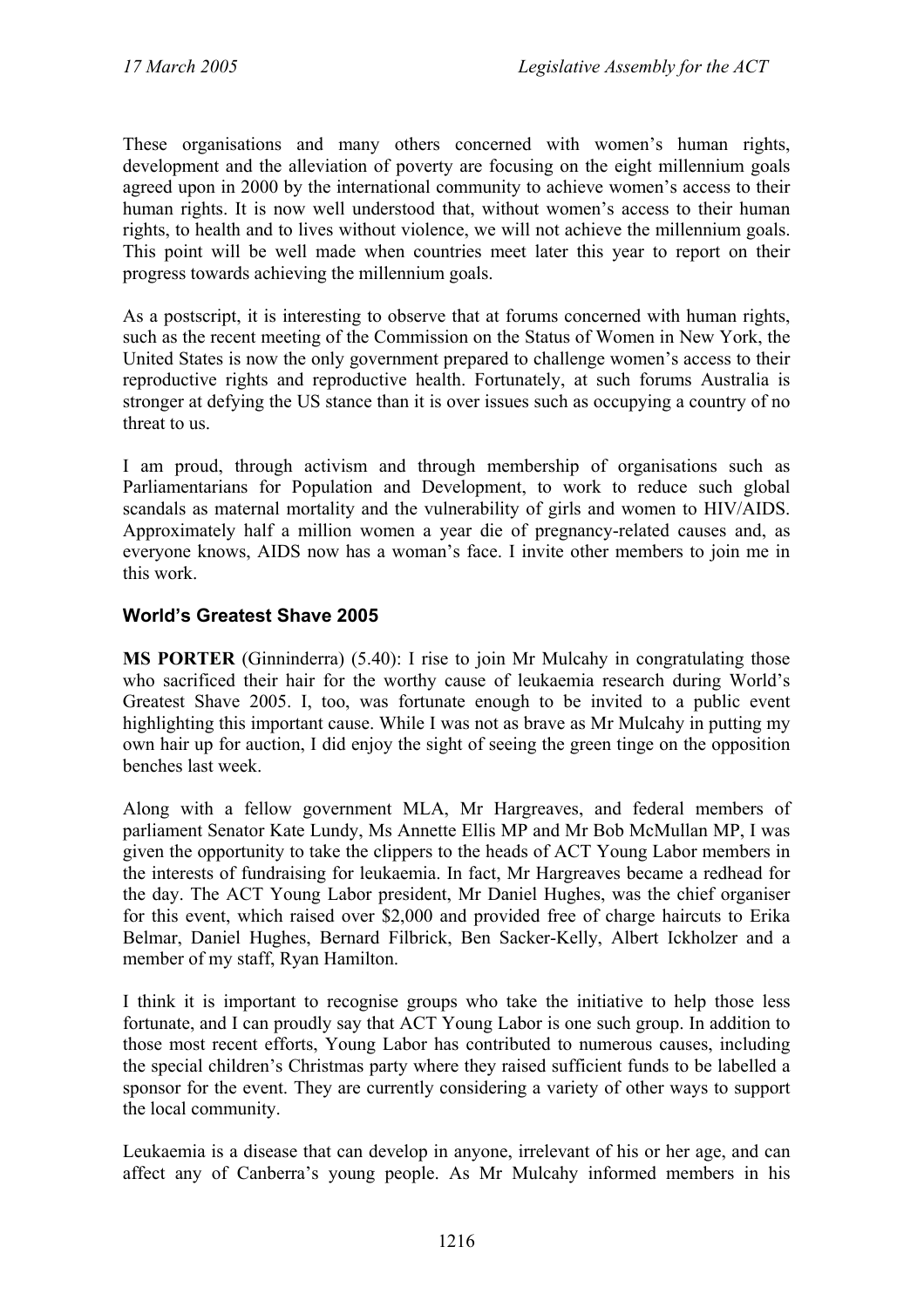reference to the event, leukaemia is one of the most common forms of cancer amongst Australian children. One in six Australians is diagnosed with leukaemia every day. I emphasise this alarming statistic, not to scare members but to urge the Canberra public to contribute to ongoing research efforts and to assist organisations such as the Leukaemia Foundation in any way possible so that they can achieve their overall objective of a leukaemia cure. Thanks to events such as the World's Greatest Shave, this cure is not unattainable.

Leukaemia research has had some very real victories. Twenty-five years ago patients diagnosed with leukaemia had little to no chance of survival. Advancements in medical technology and research mean that those diagnosed have a better chance of survival now. In fact, 40 per cent more adults and 70 per cent more children are surviving this disease than five years ago. Another disastrous aspect of leukaemia is the impact it has on the lives of families of sufferers. The Leukaemia Foundation provides support services that enable those diagnosed to deal with the social impacts in the best way possible by providing long-term accommodation for families that is close to treatment centres.

I commend the Leukaemia Foundation for the great work they are continuing to do in the provision of support services and in their continual quest for a cure. I also congratulate ACT Young Labor for the commitment that they have shown to this and many other vital causes. I look forward to participating in many more such events.

### **Walk against want**

**MR PRATT** (Brindabella) (5.43): Since my Irish protestant and Scottish protestant Celtic components outweigh the Catholic side, I will leave it to others to celebrate St Patrick's Day, but I do want to pass on my best wishes and regards to all the Irish around the place.

I rise to refer briefly to the Oxfam walk against want. Rather than duplicating the good rundown provided by Ms Porter a couple of days ago, I will talk about Oxfam Canberra itself, who they are and why they are so important to this community. I would like to remind members of that. I thank Ms Porter for mentioning that Mr Smyth, with his cane, and I and a few others were hobbling around the lake.

Oxfam Canberra is a very good example of Australian-based international NGOs. It operates effectively and on the smell of an oily rag. We saw that on Sunday. With the exception of one person, the entire force was made up of volunteers. Oxfam is one of those reliable NGOs and we know that any funds raised and provided to Oxfam will be tightly used and wisely spent. I think that illustrates their fair dinkumness. I have seen them in operation in Iraq, Yugoslavia and central Africa. When I was working with Care Australia, they were one of the few international NGOs that we quite happily worked alongside. We could rely on them as being very professional.

Oxfam Canberra should be congratulated. Oxfam Canberra, along with Care Australia and Red Cross Canberra, which is an arm of the International Committee of the Red Cross, are three organisations worth supporting, and we should support them whenever we can.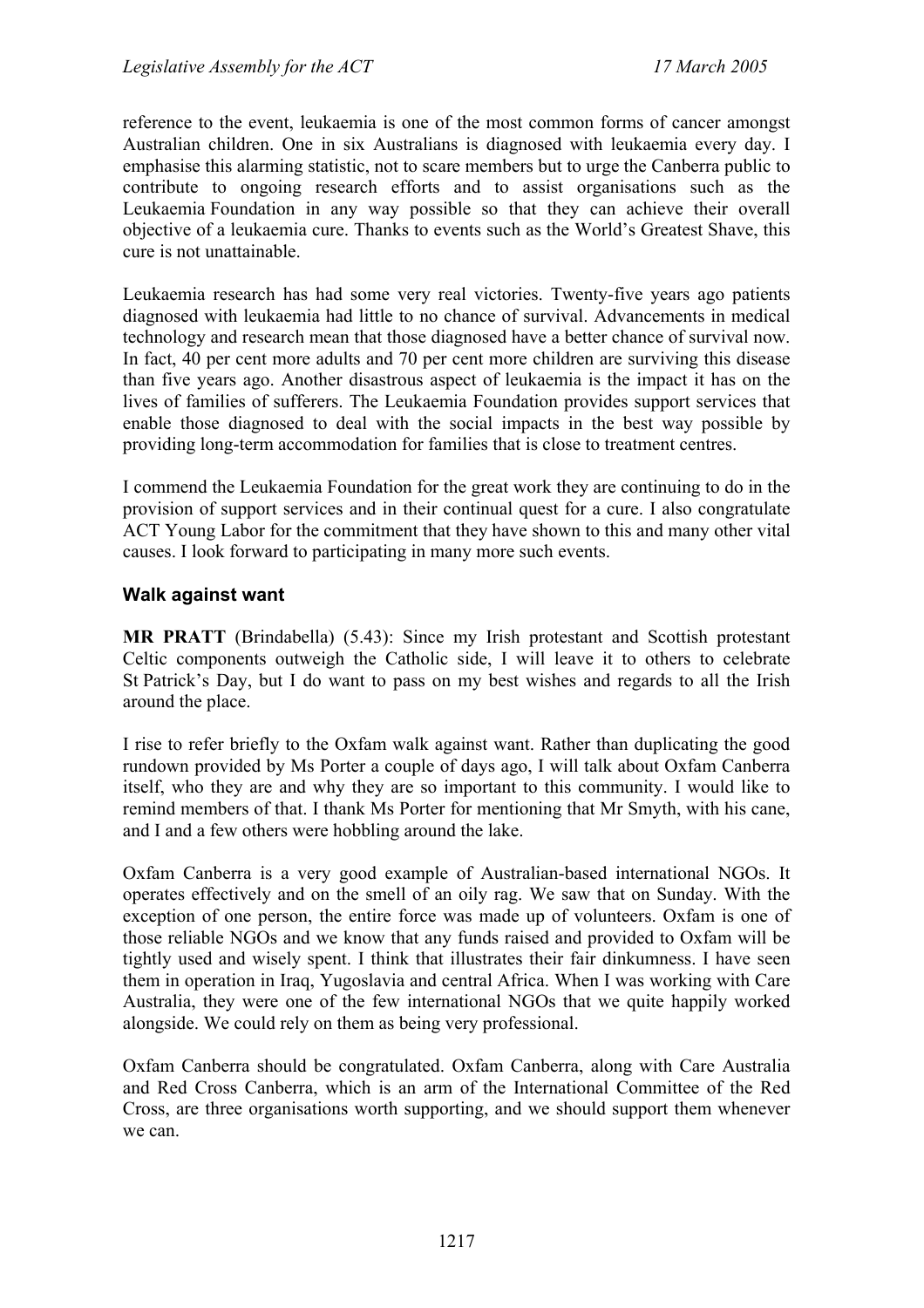### **Disability services**

**MRS BURKE**: (Molonglo) (5.46): Amidst all the celebrations of St Patrick's Day, I find it necessary to continue to keep before members of this house the plight of the disability sector. I ask the minister to reconsider his approach, as presented to us at question time on 16 March. The minister said, "I have absolutely no intention of discussing individual cases in this chamber."

It has come to something. The minister constantly dismisses constituents in this place. We have to talk about issues that are brought before us. It is our responsibility. Often members will use case studies. Mr Hargreaves knows only too well that there are many people who are in a deep plight out there. I thought we were here to serve the public, not fob them off. It is now patently clear, from his glib display of words, that the minister simply is not in charge of his portfolio.

It is extremely disappointing that the minister is glib about people in need in our community. He refuses to discuss certain cases in an effort to find solutions. This is an extremely arrogant approach. I have offered to try to talk to the minister and his predecessor, about whom, incidentally, I have never said a bad word. Mr Hargreaves did take me out of context the other day, but I let it go through to the keeper. I want to work to find solutions for these people.

I want to remind members of a letter in the *Canberra Times* on 5 March 2005: It reads:

When will Stanhope deliver on promises to the disabled?'

Just because you say it doesn't make it true. "The policies and funding we have in place are addressing the long-term needs of disability clients," says Disability Services Minister John Hargreaves. (CT, March 3, p4). This is not true.

The long-term needs of people with a disability in the ACT are far from being met, and neither are the short-term needs.

The unmet need for support in a range of areas is overwhelming. There were not 69 applications from people with a disability for Individual Support Packages … There were 205 applications and only 52 of those were successful in receiving funding, which means that the 153 applicants did not receive any funding at all.

In question time on 16 March, Mr Hargreaves said, "There are a number of people for whom we must provide the funds, and we do. There were 52 of them, if my memory serves me correctly. Of the remaining 206, some people did not satisfy the criteria." I understand that, but do not say that you are funding people when you are not, because 17 people actually missed out. Mr Hargreaves knows only too well the actions those people are taking. I have written to Mr Hargreaves about a couple of cases. He knows that. It is out in the public arena. I really want the minister to have a change of heart, to have this public debate, to bring it out into the open.

I remind the minister that he is charged with the mantle of minister to do just that; not to fob people off. Consider people who have needs, and let us work together. He has never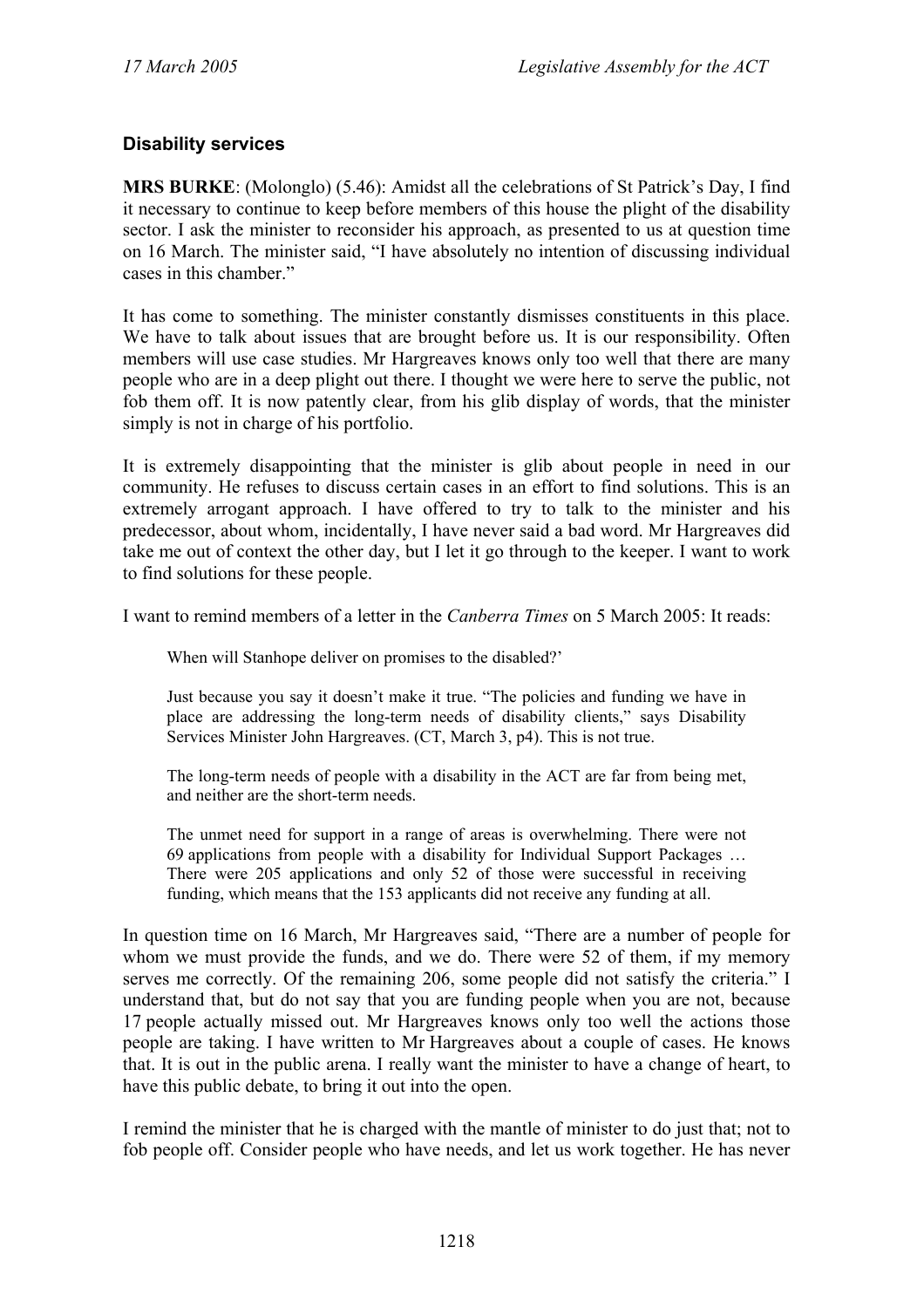asked me. I am inviting him. I have said it more than once in this place, and I mean that, but he will not do that. The letter in the *Canberra Times* continues:

Many people did not apply for support because they did not find out about the ISPs, there are culture or language barriers, they were younger than 16, or they had personal reasons, such as privacy issues …

People with disabilities who apply for an ISP are forced into "competitive misery".

Mr Hargreaves had a go, I think, at Dr Foskey when she used those words. This is coming from the community, the people who are on the front line, suffering. This minister cannot be so glib any more. Laid back is not good enough. He needs to be up front and get off his hands and work with the community and me. I do not know that I can do much, but I can certainly try to help, if the minister will allow me. The letter concludes:

One of the Labor Party's pre-election commitments was to improve government and community responses to people with disabilities, their families and carers.

We are waiting.

#### **Ulysses motorcycle club**

**MR GENTLEMAN** (Brindabella) (5.50): I rise today to bring to members' attention an issue raised in the Assembly yesterday that relates to me. Mr Pratt was quoted in *Hansard* as referring to "… Mr Gentleman's similar, head in the sand, joyful and sanitised celebration of the Ulysses motorcycle club weekend here in the ACT without a dot of a mention that the Ulysses weekend had been under some threat, quite serious sort of intimidation because the Rebels were behaving with impunity in this town."

My eyewitness account of the state of events is as follows: on Saturday morning, I joined with over 5,000 motorcyclists at Anzac Parade for the Ulysses grand parade— 5,000 motorcyclists, and not one Rebel. After all the motorcyclists gathered, we headed off along Anzac Parade and then turned into Limestone Avenue. As we rode along Limestone Avenue, all of the 5,000 motorcyclists were greeted by hundreds of Canberra individuals and children. They cheered and clapped as we rode by—5,000 motorcyclists, and not one Rebel. We then followed on to Majura Avenue. Yet again we were greeted by hundreds of Canberra individuals and children. They clapped and cheered as we rode by—5,000 motorcyclists, and not one Rebel.

With the focus of my eyewitness account being that of the grand parade and the AGM dinner, I am happy to note, yet again, that there was not one Rebel at either of these events. There were, however, a record number of motorcyclists at these events—over 5,000, to be correct, the highest number of attendees at any Ulysses AGM since its inception some 30 years ago.

As we rode as a group of 5,000 motorcyclists along the suburban streets that had been allocated by the AFP for our passage, hundreds of members of the community were waving and clapping and cheering. But, yet again, not one Rebel. We then took up residence at the Dickson playing fields for the welcome speeches. There was hardly enough room for all of the attendees, but I could see no Rebels around. There were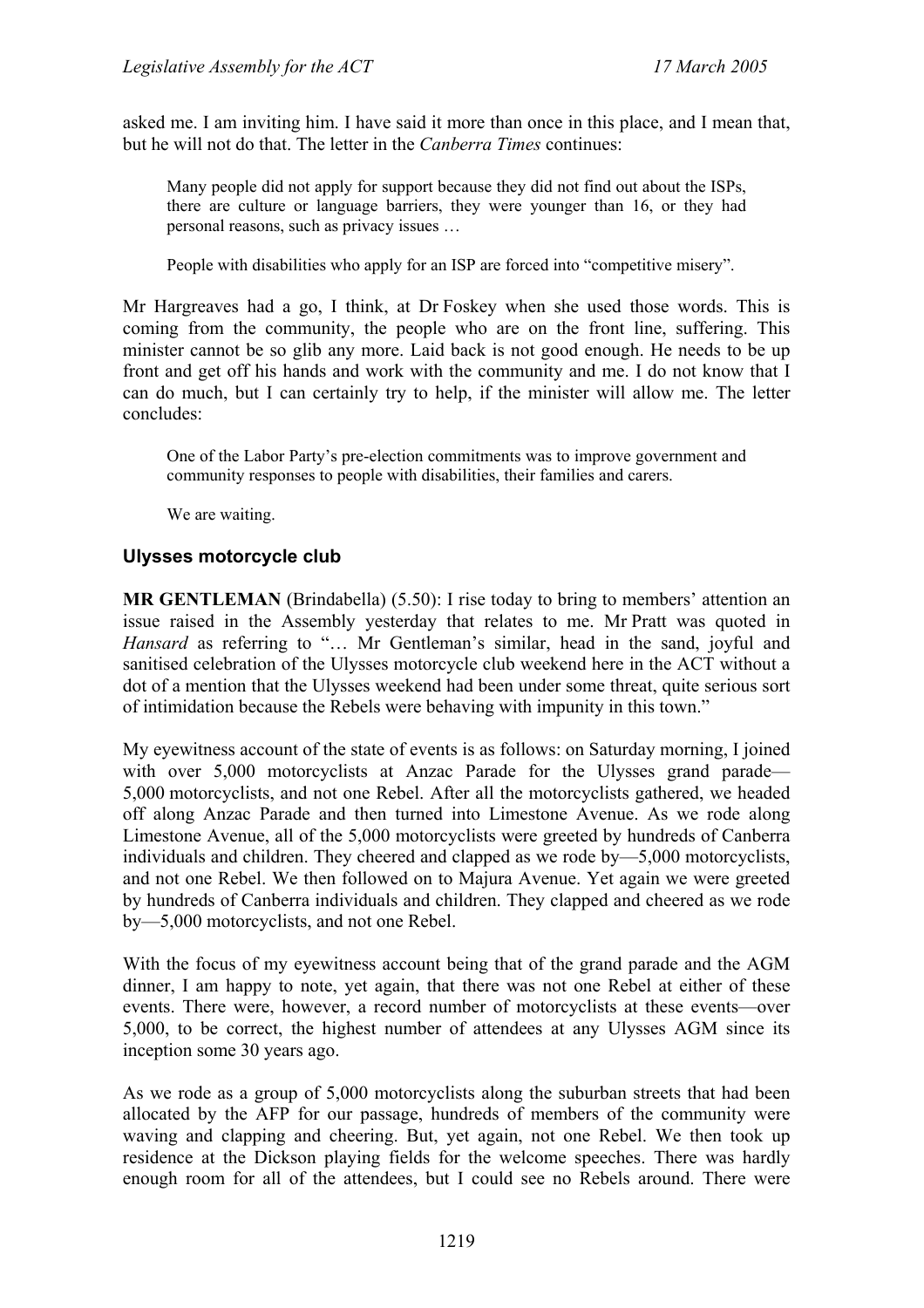numerous members of the community that were excited by the fact that there were over 5,000 motorcyclists crammed into one area and having fun, laughing, and talking to each other with no trouble from any Rebels.

It was my official duty to deliver the speech on behalf of the Chief Minister. I made my way to the front of the gathering to commence my speech. As I have mentioned before, there were over 5,000 motorcyclists, so it took quite some time. It also gave me the chance to talk to a number of them. All of the members and riders I got to talk to at the end of the grand parade were overjoyed at the fact that Canberra was such a wonderful place to have their AGM. They also commented on how well they were treated by all those they came across.

I continued that day visiting the trade stalls at EPIC that were open to 5,000 motorcyclists, attended by not one Rebel. That evening, I attended the AGM dinner and, as I have mentioned numerous times tonight, there were no Rebels present causing any trouble. Although there were over 5,000 riders at the grand parade that day, there were only 3,000 members at the dinner that night. But, yet again, no Rebels were in sight.

Mr Pratt should not show such ignorance to alternative members of our society. The Rebels wear what they consider to be earned colours, not T-shirts, as Mr Pratt is reported in *Hansard* as saying. If Mr Pratt actually started to take part in some of the community's events and functions, instead of trying to raise a second-hand story from the *Canberra Times,* lying in bed on Sunday morning, he might even get some of the facts correct.

### **Ireland**

**MR MULCAHY** (Molonglo) (5.53): I was worried today would pass without mention of Ireland's national day, St Patrick's Day. I thank Mr Hargreaves for raising it, because it is an important part of the calendar. As many would know, from early days of European settlement in Australia, Irish men and women have made a significant impact on life in this country. Some were free settlers, some came as convicts and others were political prisoners. Nearly all, whether voluntary or not, were pleased to escape the deprivation of Ireland and seek a new life. There are members of this Assembly, including me, whose family left that terrible period in Ireland during the mid-1800s when so many people lost their lives through starvation.

Many went on to make important contributions to the broader Australian community and to this day continue to make highly valued contributions in various fields, not the least being in politics, where there are many people of Irish descent. One in three Australians has Irish origins and this is reflected in our national character. Humour, the sense of self-mockery, ideals of fair play, the dislike of pomp—which does not extend to discourtesy to visitors—and the celebration of noble failure are all characteristics of both Irish and Australian people. We all enjoy Irish jokes, and the Irish tell them the best. The Irish have been a magnificent group of contributors to the arts, to the classic fields, particularly music, in this country and in other parts of the world.

But today I would like to address the Assembly on a more serious issue, that of the unfortunate and appalling situation that continues to challenge Ireland—the association between the IRA and continuing violence. In February of this year, Irish justice minister,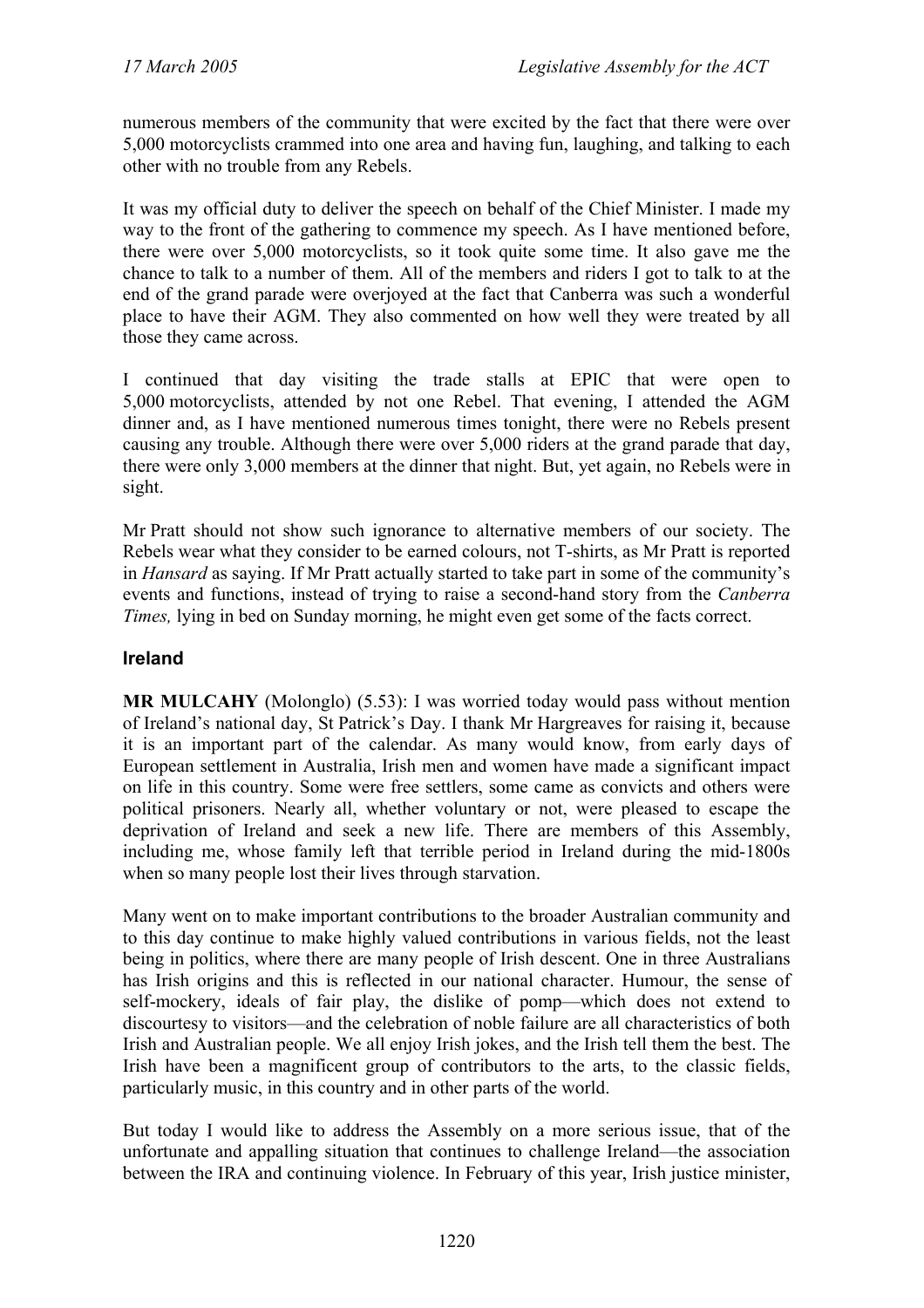Michael McDowell, suddenly reversed decades of tradition and publicly named the leaders of the IRA. This followed a long and hesitant involvement in the affairs of the IRA in Northern Ireland and of undermining Sinn Fein's political power in the British held Ulster province.

The Republic of Ireland has had enough of the IRA, and not before time, more than ever since its apparent involvement in a multimillion pound armed robbery of an Australian-owned bank. Whilst minister McDowell has a well-known history of taking tough stances against the IRA, this is not the modern descendant of the rebel organisation. It is not really a descendant; it is an organisation that has been hijacked by those who have brought much of this on.

Following the death of Robert McCartney in January, justice minister McDowell came out and condemned the Provisional IRA's offer to shoot four people whom it believes responsible for the murder of the Belfast man. The republican movement, both the IRA and Sinn Fein, has been in crisis since this father of two was stabbed to death after a row in a Belfast pub—

**MR SPEAKER**: Order! The time for the debate has expired.

### **The Assembly adjourned at 5.55 pm until Tuesday, 5 April 2005, at 10.30 am.**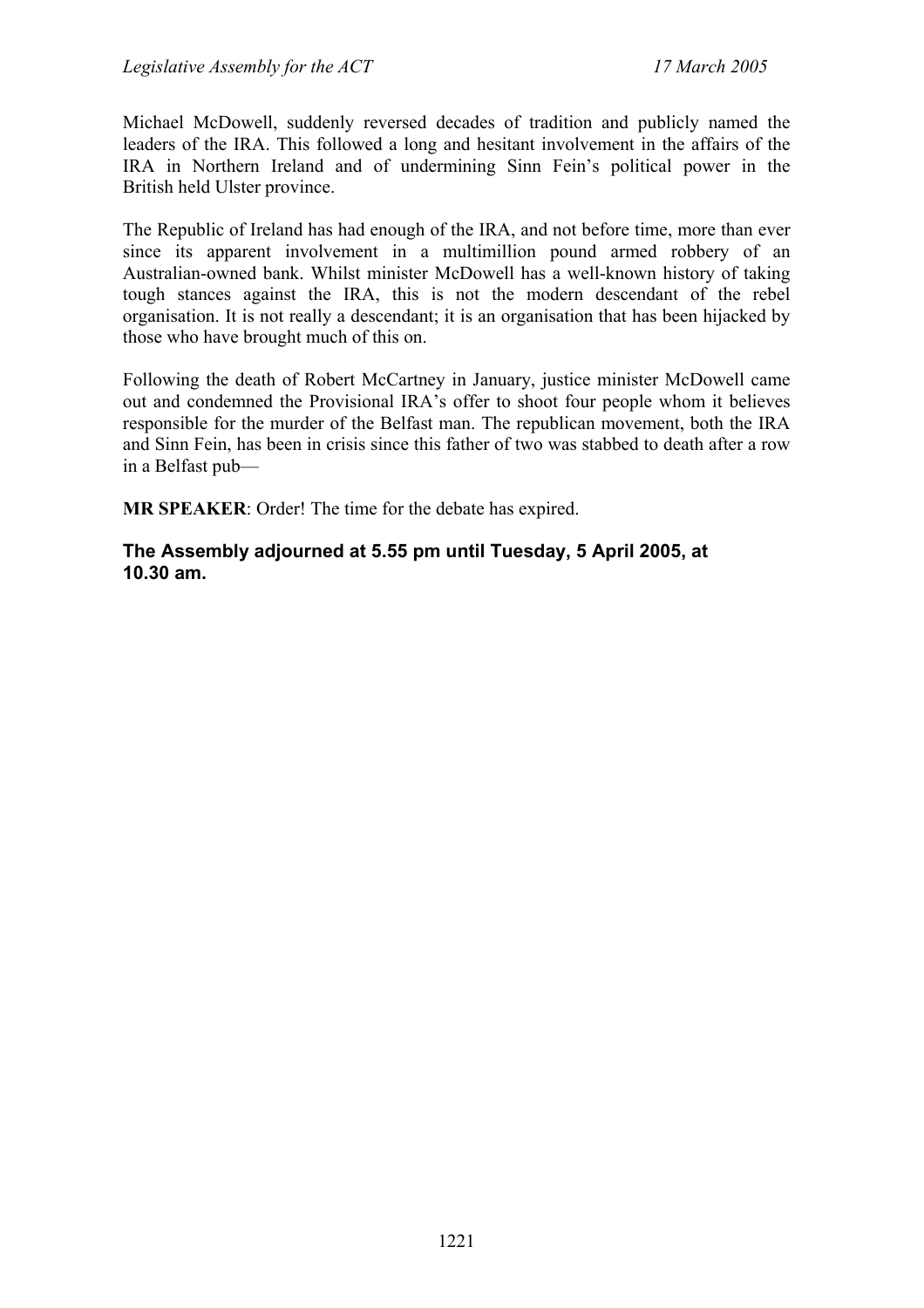## **Incorporated documents**

#### **Attachment 1 Document incorporated by the Minister for the Environment**

Mr Speaker, it is with a great deal of satisfaction that I bring to the Assembly today a Bill for permanent tree protection for urban Canberra.

You may recall that in May of 2004 I tabled the Tree Protection Bill 2004. However, the elections of October 2004 precluded Assembly debate. The Government has taken the opportunity to re-examine the provisions of the Bill. As a consequence, some amendments have been incorporated to provide greater certainty about decision-making processes, improve integration of tree protection considerations in planning processes and provide a smoother transition to new tree protection arrangements.

The objectives of the Bill are unchanged. The Government remains committed to providing strong and effective legislation that strikes the right balance between protecting the cultural and natural heritage of Canberra without impinging unduly on the expectations and rights of property owners who have trees on their property.

Every Canberran enjoys the benefits of living in one of Australia's best urban forests. The urban forest provides us with economic, environmental and aesthetic benefits as well as playing an important role in the realisation of Walter Burley Griffin's vision of a Garden City. The development and maintenance of a healthy urban forest is an important step towards creating a sustainable city.

This Bill will replace the *Tree Protection (Interim Scheme) Act 2001* with legislation that will significantly improve the protection of outstanding trees throughout the city and will ensure the benefits of the urban forest can be enjoyed long into the future.

In October 2002, the Government released a discussion paper 'Tree Protection for the ACT: The Next Steps'. This discussion paper canvassed a range of issues that arose during the administration of the interim scheme.

The community response to the discussion paper and subsequent consultation was strongly supportive of tree protection. However, there was concern at the sometimes onerous and unnecessarily intrusive nature of the current interim scheme. It is apparent that the broad scale, scattergun approach of the current scheme is not appropriate and impacts unduly upon the activities of the very people that helped create Canberra's Garden City image.

However, the interim scheme has been valuable in preventing the unnecessary removal of trees and wholesale block clearing in redevelopment projects and has been a major factor in making architects and developers consider trees in the planning process.

There are many individual trees and groups of trees throughout this city that the community values highly. Some of the old remnant eucalypts, for example, provide an important link to our past. Some trees are valuable for ecological or botanical reasons, or simply for their outstanding contribution to the landscape of the city.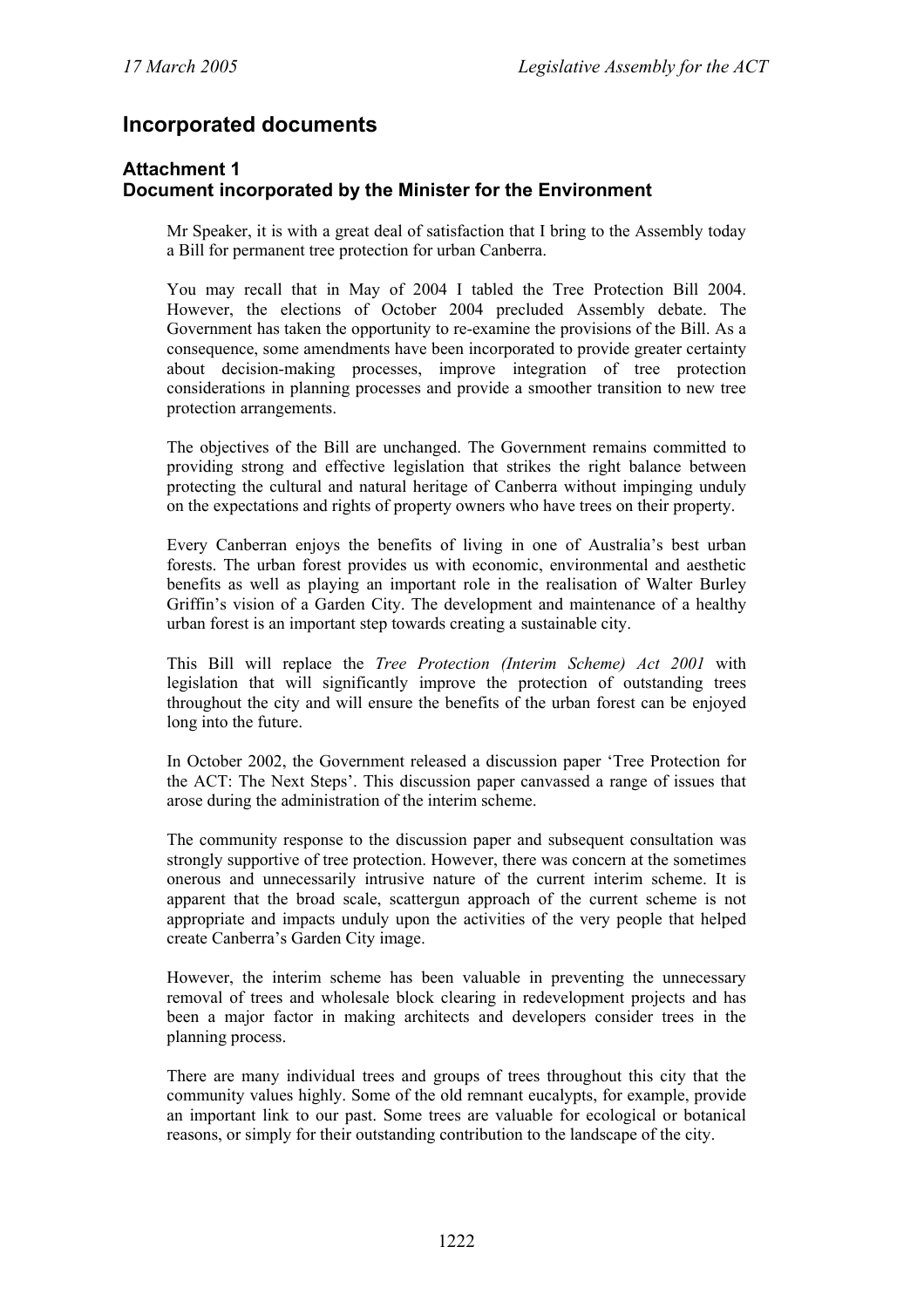Under this Bill, these trees would be listed on an ACT Tree Register and provided with a high level of protection.

Once this legislation is in place, Canberra's tree owners will notice immediate benefits. Lessees will benefit from the streamlined 'one-stop-shop' approach for Development Applications involving trees as well as quicker responses to routine requests for approval to remove a tree. Further benefits will be apparent once the transition to the permanent scheme is complete.

The Government has developed a strategy for this transition involving a comprehensive survey of the city undertaken to identify trees of high importance. Tree protection measures, improving on the current interim scheme, would apply whilst the work is being undertaken. This arrangement would be progressively lifted from sections of the city once they have been surveyed..

The Bill provides for the declaration of Tree Management Precincts over areas of particular concern in recognition that urban forest values may warrant general protection on the grounds of heritage significance or threat from development activity.

A Tree Management Precinct may be declared in an area where: there is an identified risk to the urban forest values due to development activity; heritage values require the protection of the landscape; or construction activity associated with new estate developments poses a significant risk to trees.

In addition, the Bill establishes a Tree Advisory Panel that will ensure that decisions made about trees and their management requirements will be subject to high calibre technical advice. There will also be improved procedures for review of decisions about trees.

This Bill represents a more strategic and targeted approach to tree protection than the interim scheme currently in place. It focuses tree protection measures on areas and particular trees where it is most needed. Importantly, in the majority of cases it will allow the people of Canberra to manage their own trees without interference.

I commend the Bill to the Assembly and table the explanatory statement.

A number of statutory decisions are associated with the Bill. They will be made in accordance with criteria that are to be developed as notifiable instruments. Although these instruments are still in draft form, I table them for the information of **Members**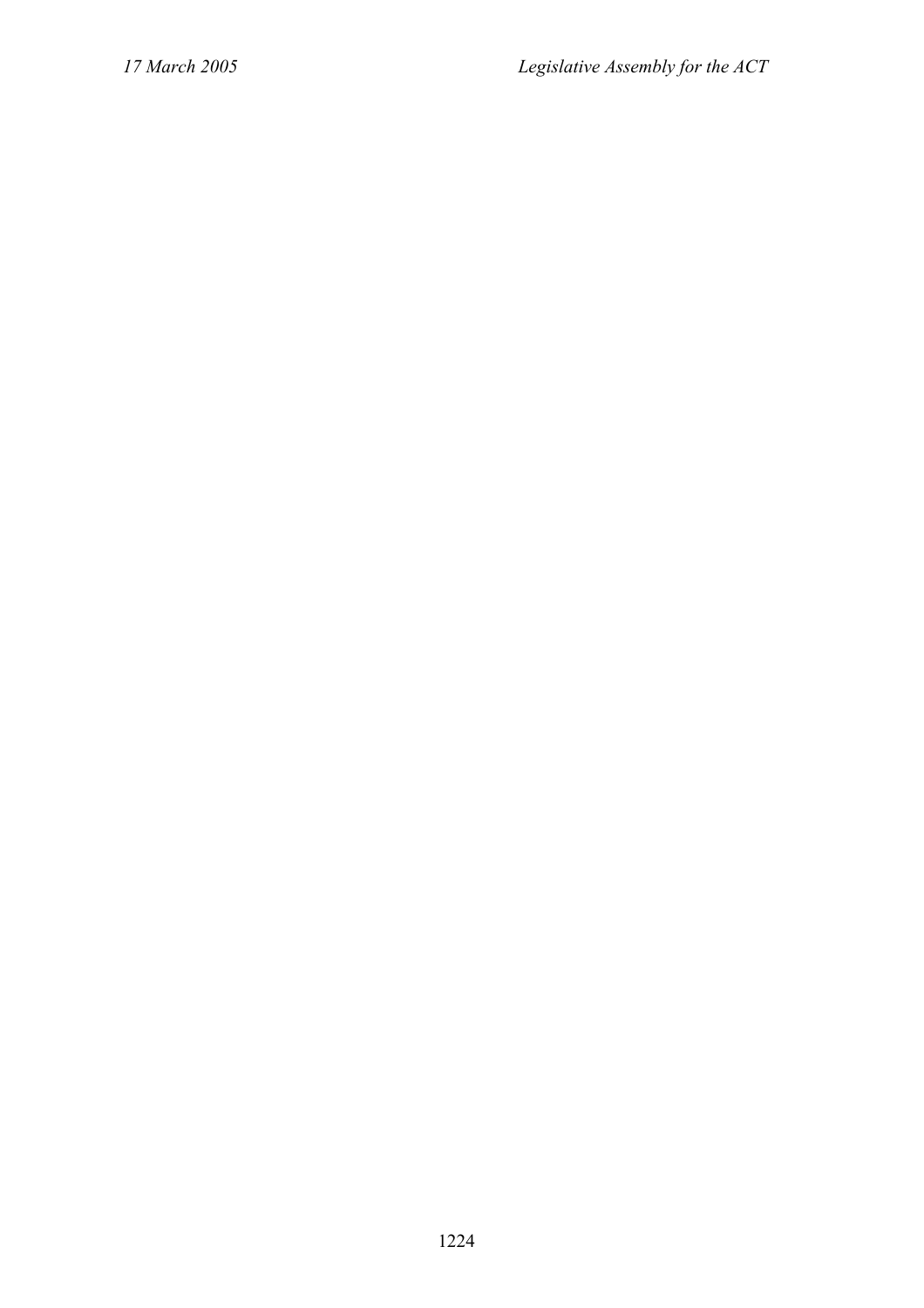# **Schedules of Amendments**

## **Schedule 1**

## **Domestic Violence and Protection Orders Amendment Bill 2005**

Amendments moved by Mr Stefaniak

**1 Clause 8 Proposed new section 9 (1) (a) Page 4, line 8—**

*omit* 

or personal

**2 Clause 8**  Proposed new section 9 (3), definition of *personal injury* **Page 6, line 3—** 

*omit*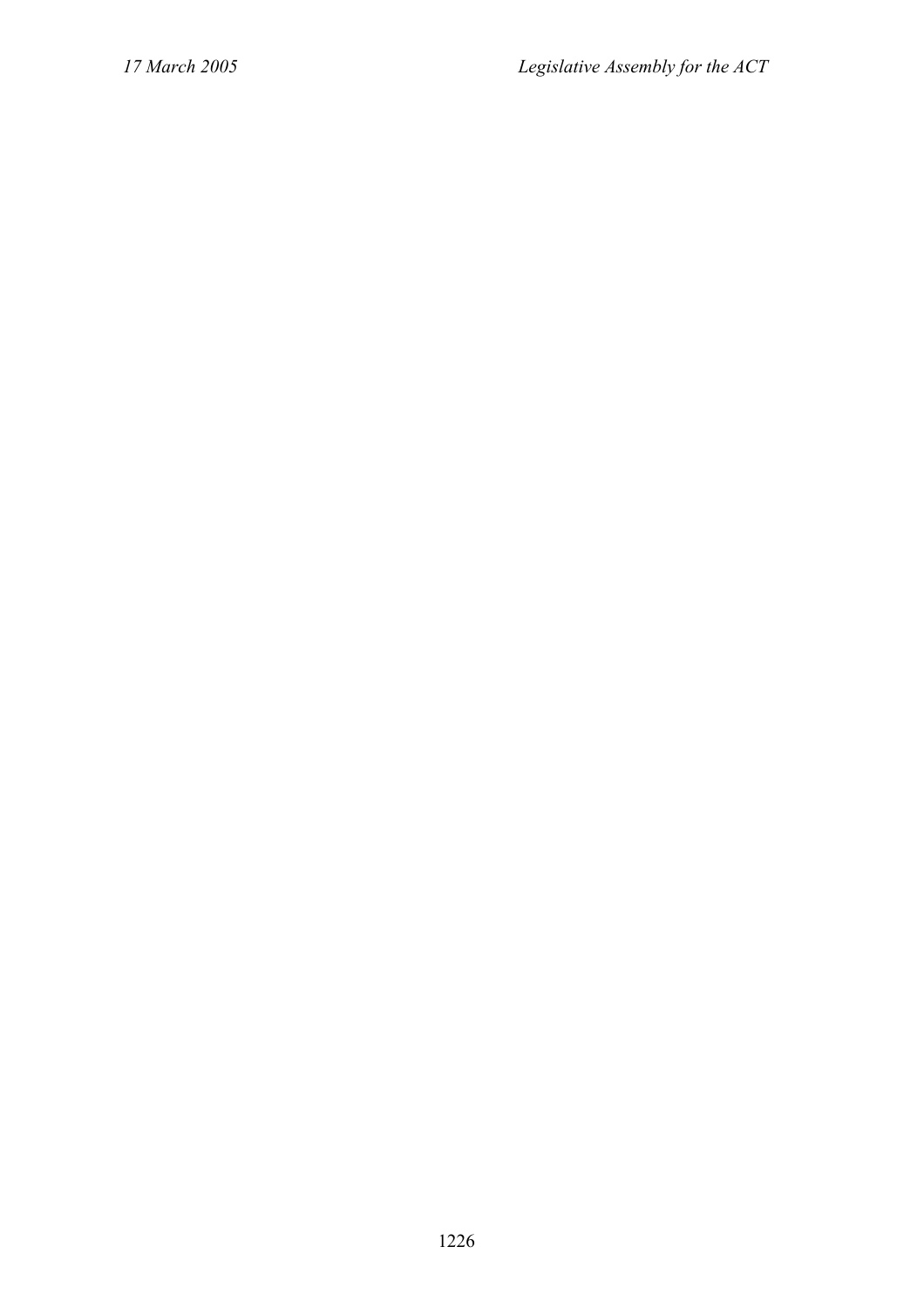## **Answers to questions**

#### **Public service—staff and services (Question Nos 67-70)**

**Mr Berry** asked the Chief Minister, Attorney-General, Minister for the Environment and Minister for Arts, Heritage and Indigenous Affairs, upon notice, on 15 February 2005:

For each agency for which the Minister is responsible for the financial year 2003-2004 could the Minister provide the following information:

- (1) total number of staff;
- (2) number of:
	- a) staff expressed as full-time equivalent,
	- b) permanent part-time staff,
	- c) casual staff,
	- d) casual staff employed for one or more years,
	- e) casual staff employed for five or more years,
	- f) staff employed on AWAs,
	- g) staff employed as contractors and consultants,
	- h) staff employed for more than three months as contractors and consultants,
	- i) labour hire firms,
	- j) staff employed through labour hire firms,
	- k) staff employed for one or more years through hire firms,
	- l) staff employed for five or more years through hire firms,
	- m) contracts containing labour hire component,
	- n) contracts with no labour hire component,
	- o) services outsourced, whole, in part or unidentified,
	- p) contracts directing appropriate award usage,
	- q) contracts which involve subcontracting,
	- r) contracts with permission or non-permission clause for subcontracting,
	- s) contracts requiring award usage for subcontractors; and

(3) types of services provided.

**Mr Stanhope**: The answer to the member's question is as follows:

- (1), (2)(a) to (2)(f) this information is available from the Department's Annual Report for relevant years as well as the Commissioner for Public Administration's State of the Service report for relevant years.
- (2) (g) to (s) There is currently no information specifically held on the *Basis information system* which can provide the details you require. Nor is the information held in readily accessible form in ACT agencies. It would be necessary to manually extract the information from each of the agencies' files. There is no guarantee the information sought would be on file and any reports compiled would therefore not necessarily be accurate.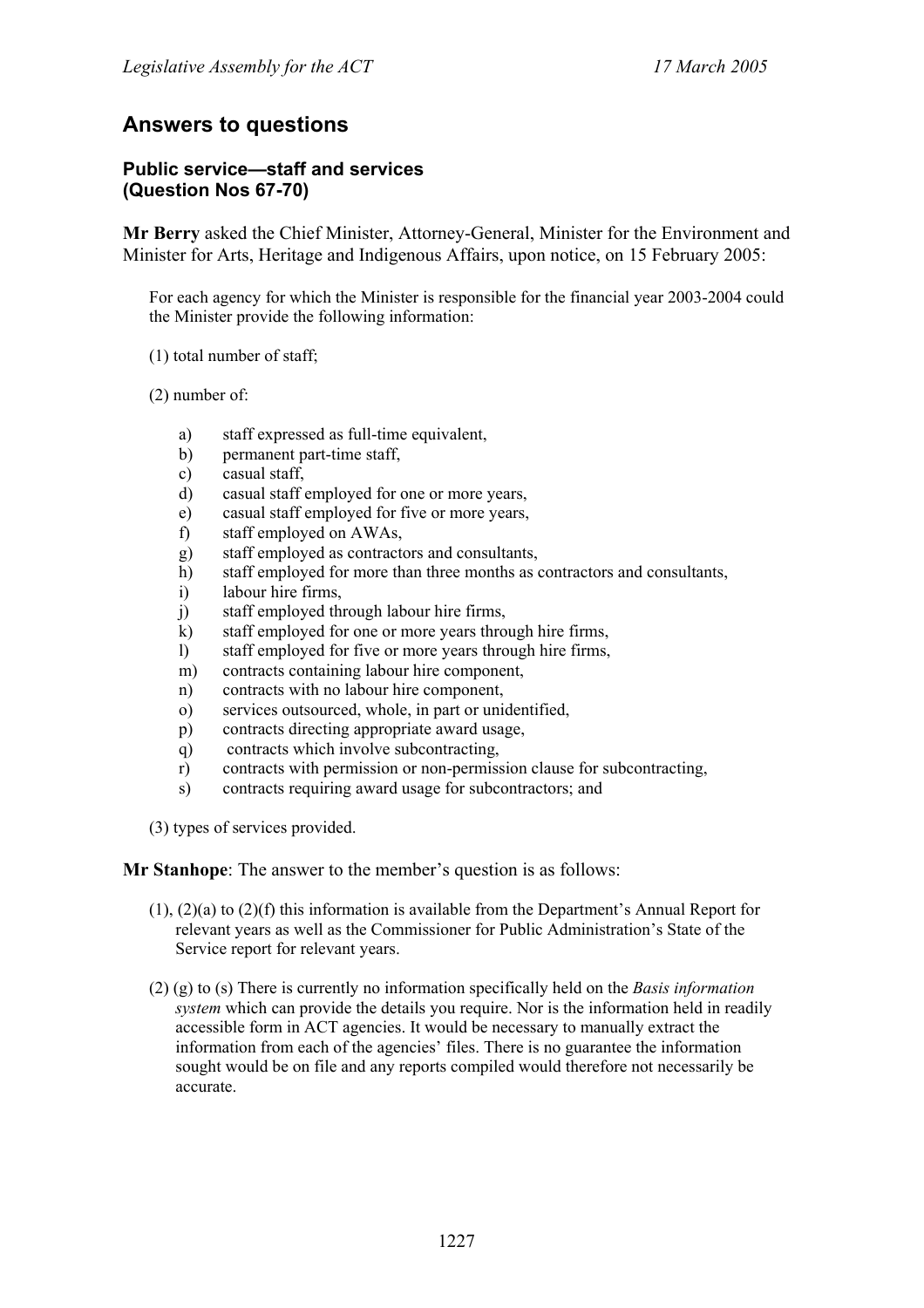(3) The types of services provided would include: internal audit consultancy, legal work/advice, actuarial work, liquidator, risk management planning, security services, investigation services, records management training, business opportunity advice, web site design, assistance with certified agreement, provision of services by Chair of Shaping our Territory Working Group, project co ordination, environmental site assessments, training, probity advice, competition adviser services, scribe services, psychological services, recruitment services, design work, printing services, occupational health and safety services, research work, facilitation services, home energy advice, project work, editing, advice on various issues, heritage advice, casual and temporary staff hire, surveys, weed spraying, conservation services, revegetation work, tree removal, fencing, road works, water testing, data entry, mapping, literature review, preventative maintenance, lighting upgrade, roofing work, fitout work, mechanical services work, public art commissions, purchase of furniture, events management, preparation of business plan, management of a seniors program, job evaluations, program management, payroll services, HRM reporting system, graduate recruitment services, speech writing, advice re ACT prisons project, management of Canberra Business Promotion centre, signage review, gambling research report.

#### **Public service—staff and services (Question No 75)**

**Mr Berry** asked the Minister for Education and Training, upon notice, on 15 February 2005:

For each agency for which the Minister is responsible for the financial year 2003-2004 could the Minister provide the following information:

- (1) total number of staff;
- (2) number of (a) staff expressed as full-time equivalent, (b) permanent part-time staff, (c) casual staff, (d) casual staff employed for one or more years, (e) casual staff employed for five or more years, (f) staff employed on AWAs, (g) staff employed as contractors and consultants, (h) staff employed for more than three months as contractors and consultants, (i) labour hire farms, (j) staff employed through labour hire firms, (k) staff employed for one or more years through hire firms, (l) staff employed for five or more years through hire firms, (m) contracts containing labour hire component, (n) contracts with no labour hire component, (o) services outsourced, whole, in part or unidentified, (p) contacts directing appropriate award usage, (q) contracts which involve subcontracting, (r) contacts with permission or non-permission clause for subcontracting and (s) contracts requiring award usage for subcontractors; and

(3) types of services provided.

**Ms Gallagher**: The answer to the member's question is as follows:

- (1) Details can be found in the *ACT Department of Education and Training Annual Report 2003–2004* on page 207.
- (2) (a) & (b) Details can be found in the *ACT Department of Education and Training Annual Report 2003–2004* on pages 207 – 210.
	- (c) 2057 staff were registered for casual work in 2003-04.
	- (d) Nil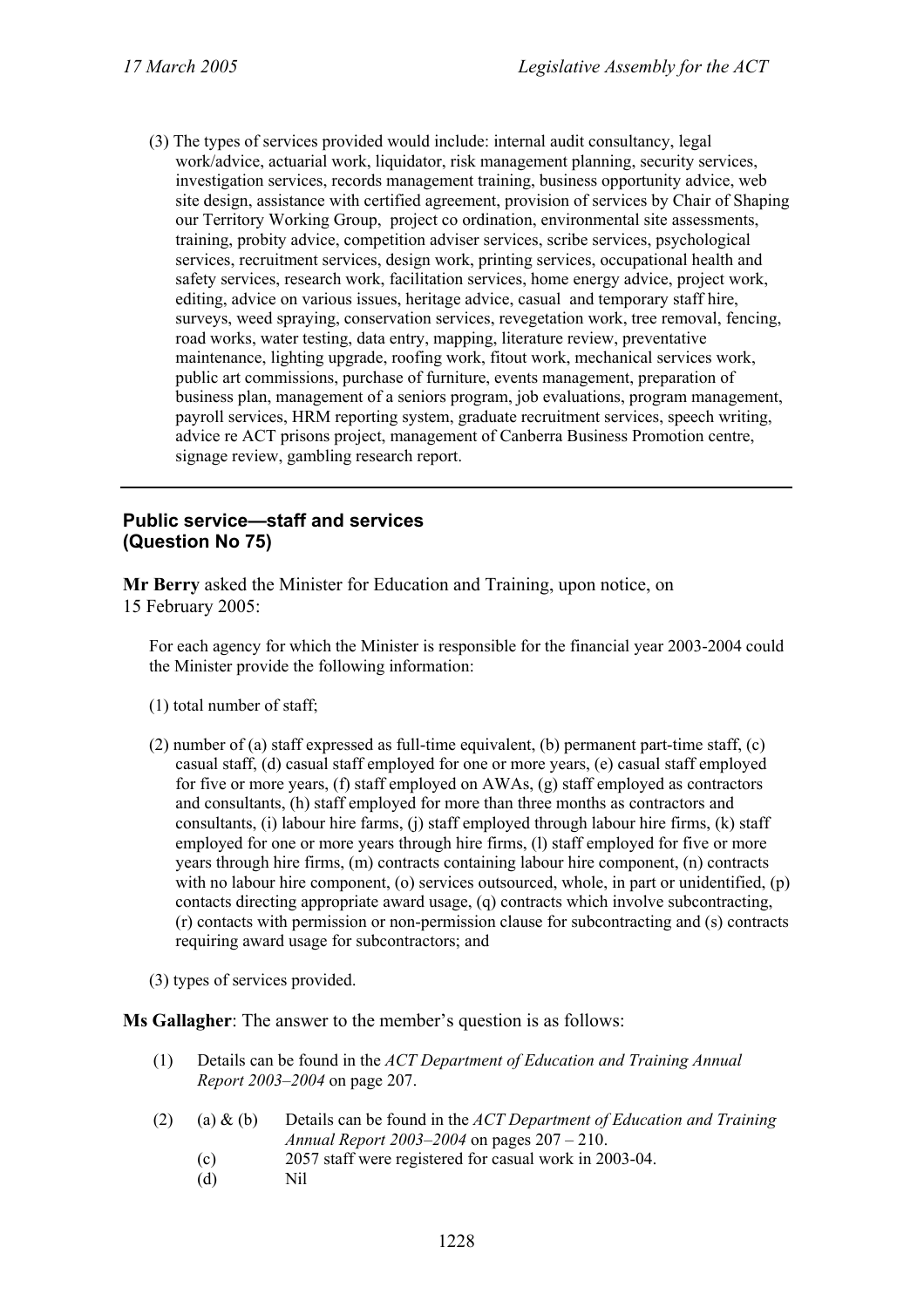- (e) Nil
- (f) Details can be found in the *ACT Department of Education and Training Annual Report 2003–2004* on page 54.
- (g) The Department of Education and Training does not aggregate data for consultants and contractors under \$15,000. The *ACT Department of Education and Training Annual Report 2003–2004* provides information for contracts and consultancies over \$15,000 on pages 203-206.
- (h) It is not possible to answer this question for individual staff. Some contractors (e.g. Keirs Canberra Coaches) have a contract to provide services over a number of years. The number of individual staff used by contractors is not known.
- (i) Question unclear.
- $(i) (n)$  See (g) and (h) above.
- (o) This question cannot be answered without clear definitions of what is meant by 'services' and 'outsourced'. In its current form it could include any service purchased by the department, from taxi trips to IT consultants.
- (p) All contractors entered into by the department require providers to comply with ACT and Australian legislation. As such all contracts require providers to pay award wages as a minimum.
- (q) As a standard, contracts entered into by the department require providers to formally apply for permission to sub contract. In 2003-04 no such requests were received or concessions granted. The service level agreement the department has with Department of Urban Services – Facilities Management (DUS-FM) to conduct minor new works and repairs and maintenance projects allows DUS-FM to use sub contractors to perform various tasks. Capital works projects, which are awarded to various consultants, project managers and contractors allow for sub contracting of various works components, consistent with common protocol in the industry.
- (r) Included in (q).
- (s) Included in (p).
- $(3)$  Included in 2  $(g)$ .

#### **Public service—staff and services (Question No 76)**

**Mr Berry** asked the Minister for Children, Youth and Family Support, upon notice, on 15 February 2005:

- (1) total number of staff;
- (2) number of (a) staff expressed as full-time equivalent, (b) permanent part-time staff, (c) casual staff, (d) casual staff employed for one or more years, (e) casual staff employed for five or more years, (f) staff employed on AWAs, (g) staff employed as contractors and consultants, (h) staff employed for more than three months as contractors and consultants, (i) labour hire farms, (j) staff employed through labour hire firms, (k) staff employed for one or more years through hire firms, (l) staff employed for five or more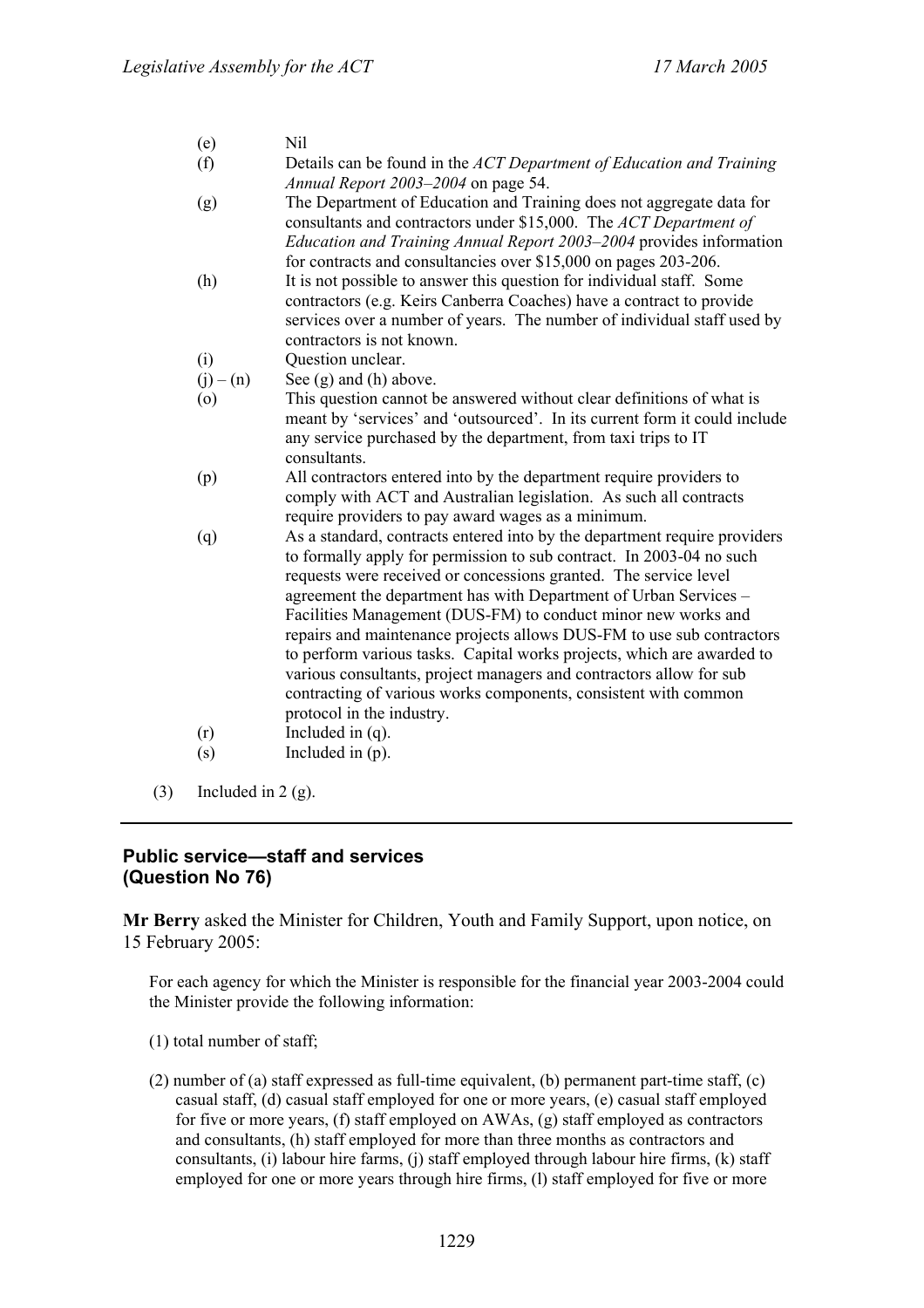years through hire firms, (m) contracts containing labour hire component, (n) contracts with no labour hire component, (o) services outsourced, whole, in part or unidentified, (p) contacts directing appropriate award usage, (q) contracts which involve subcontracting, (r) contacts with permission or non-permission clause for subcontracting and (s) contracts requiring award usage for subcontractors; and

(3) types of services provided.

**Ms Gallagher**: The answer to the member's question is as follows:

- (1) The staffing profile can be obtained from the Office for Children, Youth and Family Support 2003/04 Annual Report.
- (2) a) c) The staffing profile can be obtained from the Office for Children, Youth and Family Support 2003/04 Annual Report.
	- d) As at 30 June 2004, seven casuals had been engaged for one or more years.
	- e) As at 30 June 2004, Perspect records indicate that no staff had been engaged on a causal basis for five years or more.
	- f) g) The staffing profile can be obtained from the Office for Children, Youth and Family Support 2003/04 Annual Report.
	- h) s) The Public Sector Management Group of the Chief Minister's Department advises that there is currently no information specifically held on the Basis Information System which can accurately provide these details. It would be necessary to manually extract the information from files held by the Agency. However there is no guarantee that the information sought would be on file and any reports compiled would therefore not necessarily be accurate.
- (3) The types of services provided through service purchasing contracts can be obtained from the Office for Children, Youth and Family Support 2003/04 Annual Report.

#### **Public service—staff and services (Question No 77)**

**Mr Berry** asked the Minister for Women, upon notice, on 15 February 2005:

- (1) total number of staff;
- (2) number of (a) staff expressed as full-time equivalent, (b) permanent part-time staff, (c) casual staff, (d) casual staff employed for one or more years, (e) casual staff employed for five or more years, (f) staff employed on AWAs, (g) staff employed as contractors and consultants, (h) staff employed for more than three months as contractors and consultants, (i) labour hire farms, (j) staff employed through labour hire firms, (k) staff employed for one or more years through hire firms, (l) staff employed for five or more years through hire firms, (m) contracts containing labour hire component, (n) contracts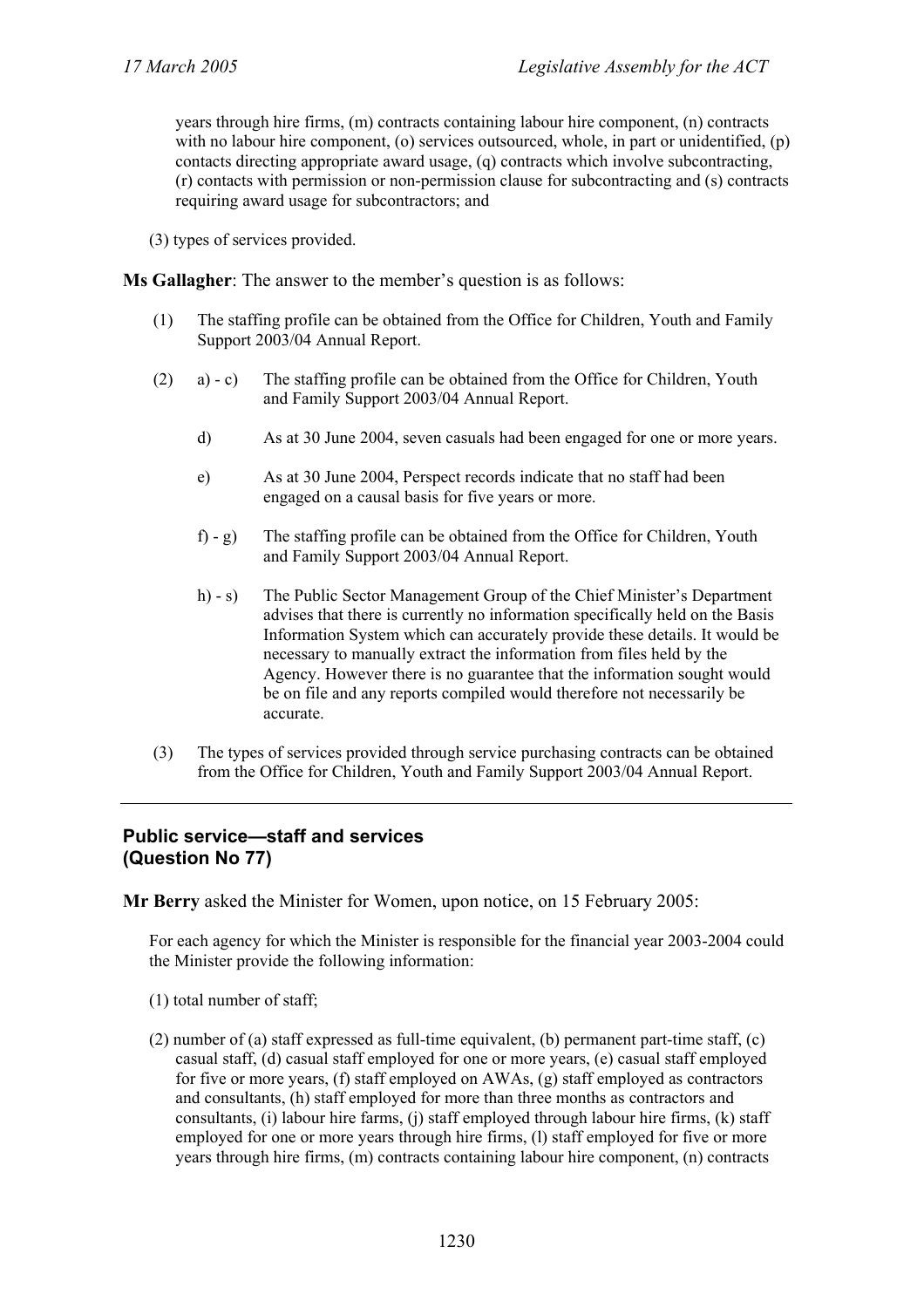with no labour hire component, (o) services outsourced, whole, in part or unidentified, (p) contacts directing appropriate award usage, (q) contracts which involve subcontracting, (r) contacts with permission or non-permission clause for subcontracting and (s) contracts requiring award usage for subcontractors; and

(3) types of services provided.

**Ms Gallagher**: The answer to the member's question is as follows:

- (1) This information is available from the Chief Minister's Department Report 2003-04.
- (2) a-f This information is available from the Chief Minister's Department Report 2003-04.
	- g-s There is currently no information specifically held on the *Basis information system* which can provide the details you require, nor is the information held in readily accessible form in ACT agencies. It would be necessary to manually extract the information from each of the agencies' files. There is no guarantee the information sought would be on file and any reports compiled would therefore not necessarily be accurate.
- (3) The ACT Office for Women provided advice and support to the Minister for Women, directed and supported across-government policy development, and administered programs including the ACT Women's Register, the ACT International Women's Day Awards and the ACT Office for Women website.

#### **Public service—staff and services (Question No 78)**

**Mr Berry** asked the Minister for Industrial Relations, upon notice, on 15 February 2005:

- (1) total number of staff;
- (2) number of (a) staff expressed as full-time equivalent, (b) permanent part-time staff, (c) casual staff, (d) casual staff employed for one or more years, (e) casual staff employed for five or more years, (f) staff employed on AWAs, (g) staff employed as contractors and consultants, (h) staff employed for more than three months as contractors and consultants, (i) labour hire farms, (j) staff employed through labour hire firms, (k) staff employed for one or more years through hire firms, (l) staff employed for five or more years through hire firms, (m) contracts containing labour hire component, (n) contracts with no labour hire component, (o) services outsourced, whole, in part or unidentified, (p) contacts directing appropriate award usage, (q) contracts which involve subcontracting, (r) contacts with permission or non-permission clause for subcontracting and (s) contracts requiring award usage for subcontractors; and
- (3) types of services provided.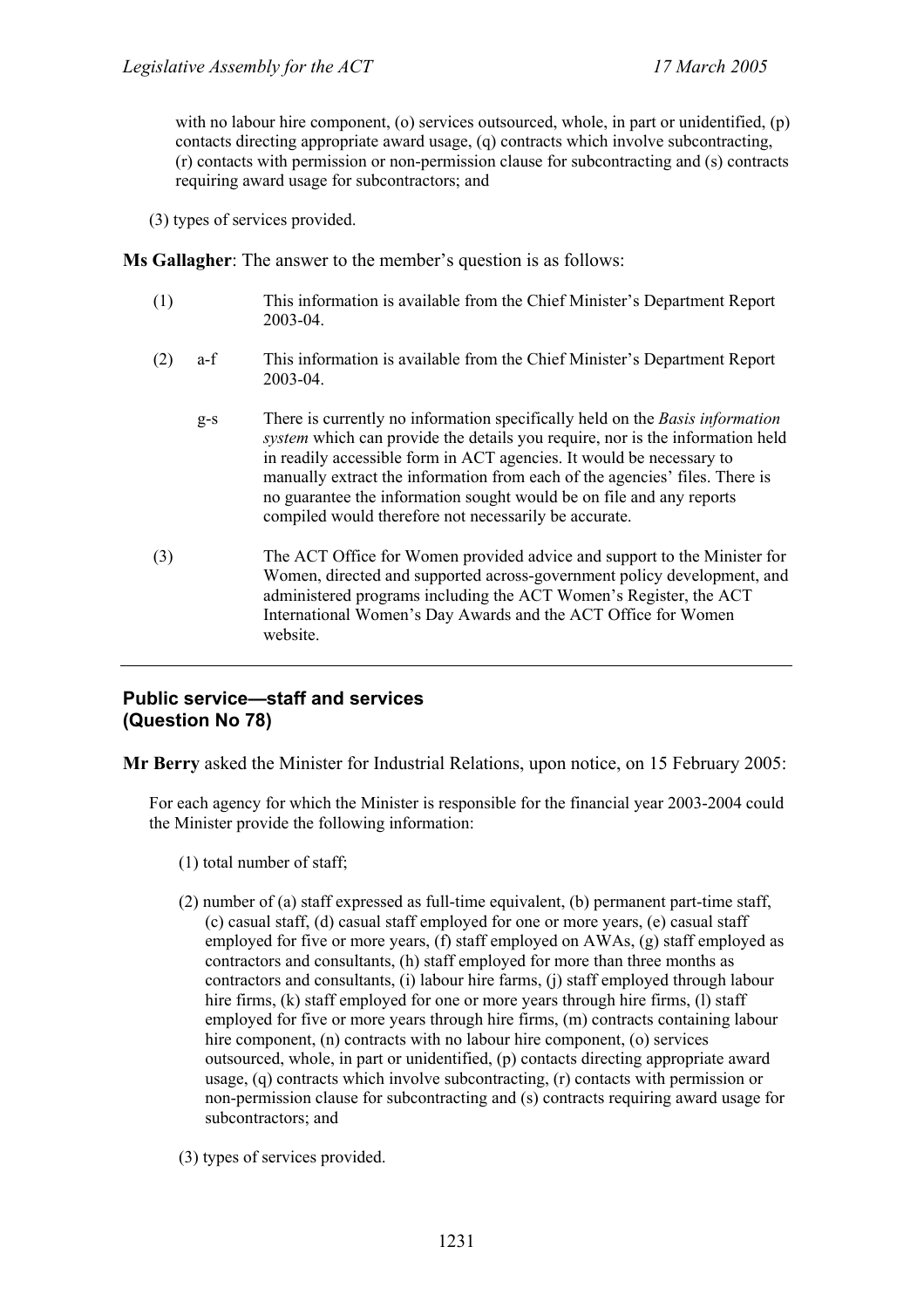**Ms Gallagher**: The answer to the member's question is as follows:

- (1) This information is available from the ACT WorkCover Annual Report 2003-04, as well as from the Commissioner for Public Administration's State of the Service Report.
- (2) a-f This information is available from the ACT WorkCover Annual Report 2003-04, as well as from the Commissioner for Public Administration's State of the Service Report.
	- g-s There is currently no information specifically held on the *Basis information system* which can provide the details you require, nor is the information held in readily accessible form in ACT agencies. It would be necessary to manually extract the information from each of the agencies' files. There is no guarantee the information sought would be on file and any reports compiled would therefore not necessarily be accurate.
- (3) The types of services provided include risk management planning and facilitation, legal services, engineering advice, information technology, publications, records management, actuarial advice, explosive and blast plan assessments, security, storage and disposal of fireworks, salary packaging, boiler and pressure vessel inspection, training, printing, recruitment, medical assessment, staff assistance/counselling, case management, temporary employment, organisational survey, vehicle maintenance, process mapping, accommodation fitout, minor maintenance, HR and payroll, signage.

**The information provided in this response relates only to ACT WorkCover. Information relevant to the Office for Industrial Relations is available from the Chief Minister's Department Annual Report 2003-2004.** 

#### **Public service—staff and services (Question No 79)**

**Mr Berry** asked the Minister for Disability, Housing and Community Services, upon notice, on 15 February 2005:

- (1) total number of staff;
- (2) number of (a) staff expressed as full-time equivalent, (b) permanent part-time staff, (c) casual staff, (d) casual staff employed for one or more years, (e) casual staff employed for five or more years, (f) staff employed on AWAs, (g) staff employed as contractors and consultants, (h) staff employed for more than three months as contractors and consultants, (i) labour hire farms, (j) staff employed through labour hire firms, (k) staff employed for one or more years through hire firms, (l) staff employed for five or more years through hire firms, (m) contracts containing labour hire component, (n) contracts with no labour hire component, (o) services outsourced, whole, in part or unidentified, (p) contacts directing appropriate award usage, (q) contracts which involve subcontracting, (r) contacts with permission or non-permission clause for subcontracting and (s) contracts requiring award usage for subcontractors; and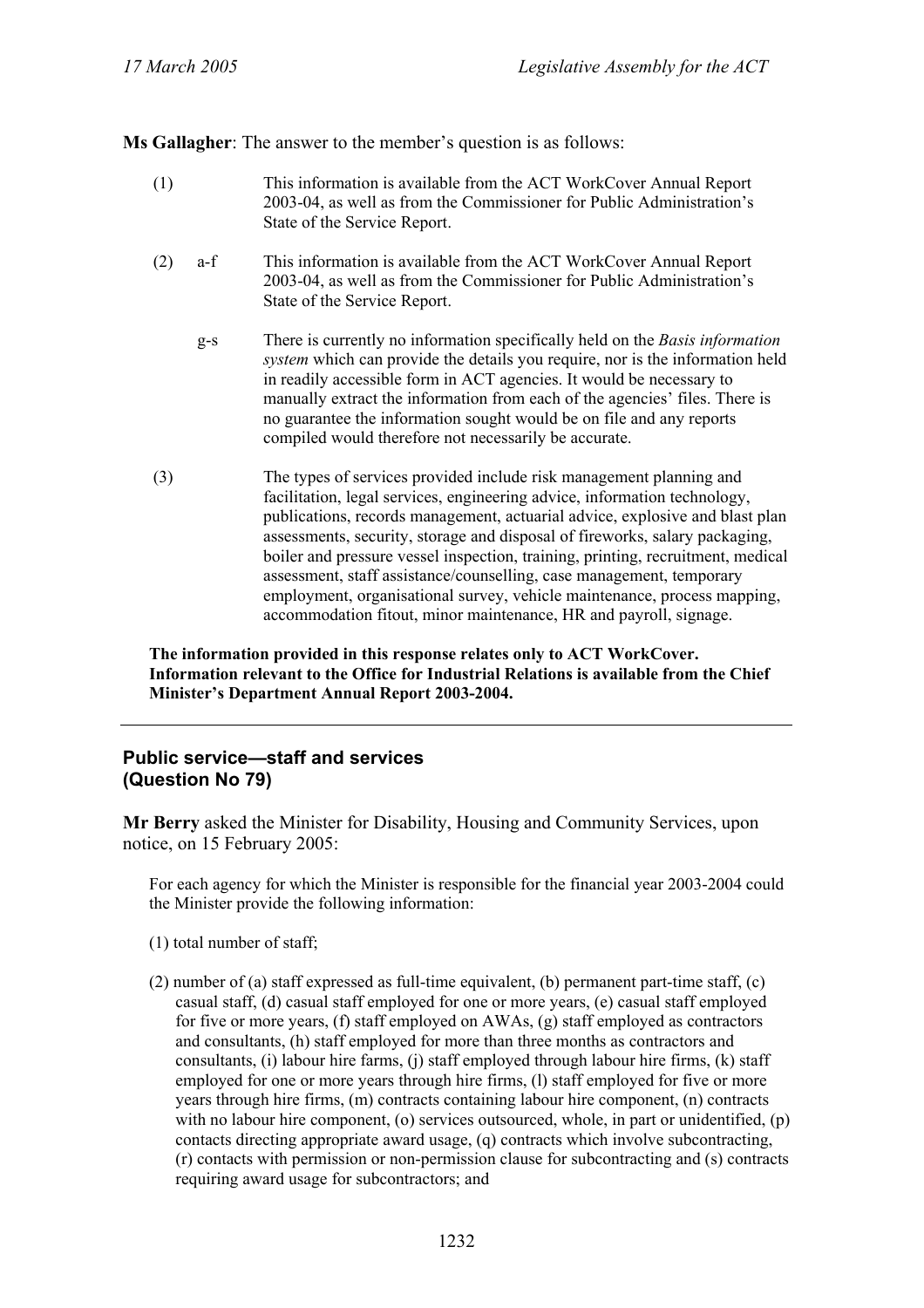(3) types of services provided.

**Mr Hargreaves**: The answer to the member's question is as follows:

- 1 & 2 a-g) The staffing profile for the Department of Disability, Housing and Community Services can be obtained from the Department's 2003/04 Annual Report and the State of the Service Report.
- 2 h-s) Public Sector Management of the Chief Minister's Department, advises that there is currently no information specifically held on the Basis Information System which can accurately provide these details. It would be necessary to manually extract the information from files held by the Agency. However there is no guarantee that the information sought would be on file and any reports compiled would therefore not necessarily be accurate.
- 3 The types of services provided through service purchasing contracts can be obtained from the Department's 2003/04 Annual Report.

#### **Business ACT—office (Question No 82)**

**Mr Mulcahy** asked the Minister for Economic Development, upon notice, on 15 February 2005:

- (1) What was the (a) cost of furniture and fittings and (b) lease costs, for the new BusinessACT offices located on Northbourne Avenue;
- (2) What were the reasons for moving the BusinessACT offices to Northbourne Avenue instead of using already leased or owned Government offices.

**Mr Quinlan**: The answer to the member's question is as follows:

- 1(a) \$381,111 is the cost of furniture and fittings for BusinessACT and associated offices located on Ground Floor, and Levels 4 and 5 of 220 Northbourne Avenue.
- 1(b) the lease for the above office space costs \$395,725 per annum. Costs of out-goings (includes electricity, cleaning and maintenance and general services to the building) will range between \$50,365-\$57,560 per annum.
- 2. Existing Government leased office space in Civic was at maximum capacity and there was an urgent need to find alternate accommodation for two business groups that were in separate leased accommodation.

A review of accommodation options close to Civic and Belconnen concluded that 220 Northbourne Avenue was the most appropriate option to meet departmental space requirements and to cater for staff car parking.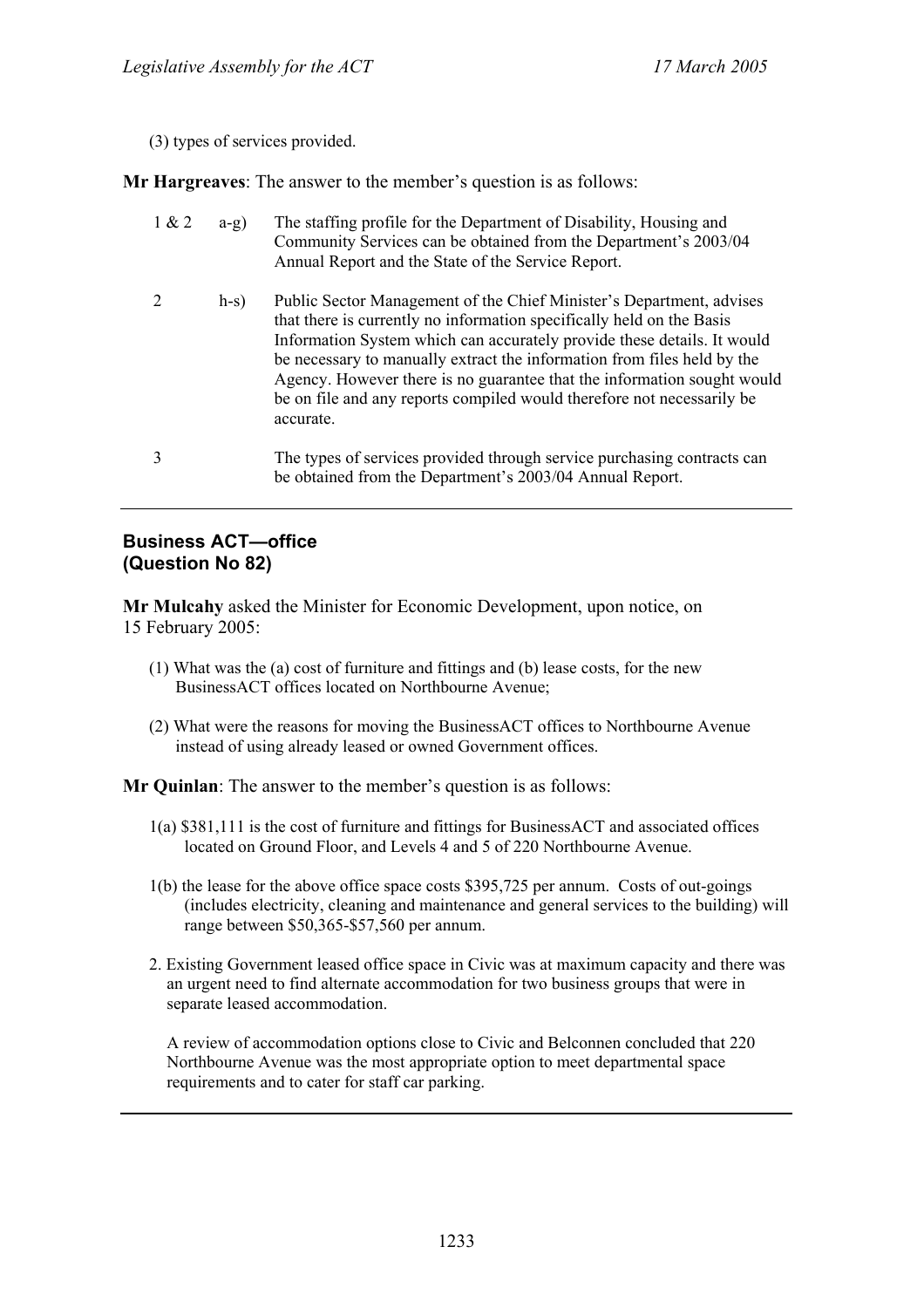# **Health—asbestos taskforce (Question No 83)**

**Mr Mulcahy** asked the Minister for Industrial Relations, upon notice, on 15 February 2005:

- (1) What processes were involved in selecting a former Minister as the chair of the recently announced 19 member Asbestos Taskforce;
- (2) What are the details of any remuneration or allowances to be paid to the Chair of the **Taskforce**

**Ms Gallagher**: The answer to the member's question is as follows:

(1) Mr Wood was appointed Chair in accordance with provision 44D of the Dangerous Substances (Asbestos) Amendment Act 2004.

I appointed Mr Bill Wood as Chair of the Asbestos Assessment Taskforce. He has the appropriate skills and experience to undertake this important task. Mr Wood has had a long career in public service and is highly respected in the ACT community.

(2) The Chair of the Asbestos Assessment Taskforce is paid \$35,000 per annum plus reimbursement of any reasonable and direct costs associated with his appointment.

# **Bushfires—recovery centre (Question No 84)**

**Mrs Burke** asked the Chief Minister, upon notice, on 15 February 2005:

- (1) Following the closure of the Community Recovery Centre, what happened to the staff who were providing services and information for Canberrans affected by bushfires in 2003;
- (2) Where are bushfire victims being referred to for ongoing support on continuing issues such as rebuilding physically and mentally;
- (3) What advice have all of the bushfire victims received on how to seek assistance from the ACT Government after the closure of the centre;
- (4) What ongoing support are community organisations receiving to strengthen community development programs;
- (5) How many bushfire victims are still receiving assistance for counselling.

**Mr Stanhope**: The answer to the member's question is as follows:

(1) The ACT Recovery Centre at Lyons was staffed by public servants from the ACT and Commonwealth, regional community service organisations, care organisations and private individuals. After the closure of the Recovery Centre, staff returned to their old jobs, moved to new areas or returned to private life. Some staff continued with the Bushfire Support Unit located within Chief Minster's Department.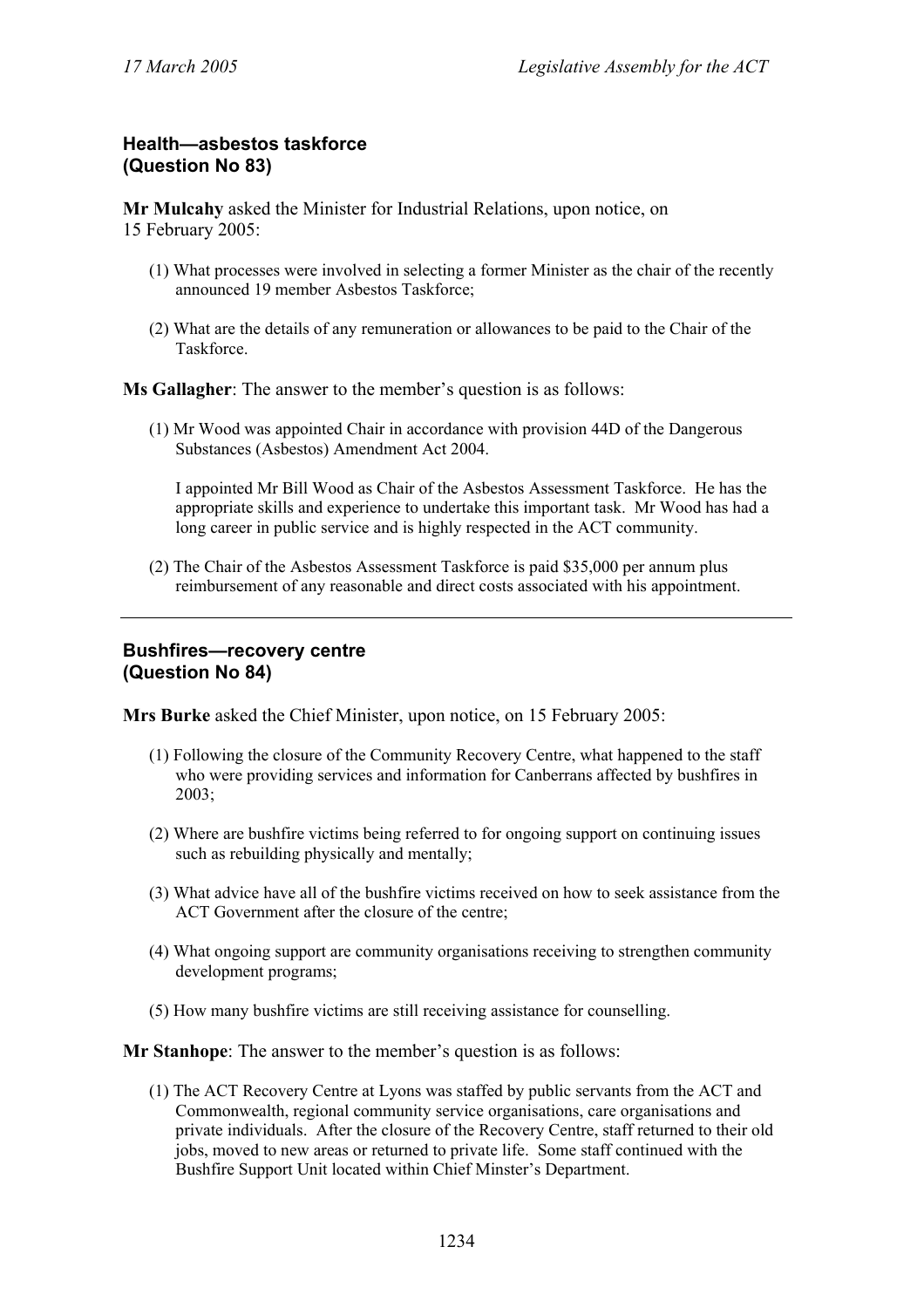(2) Consistent with the Bushfire Recovery Plan, bushfire affected members of the community receive specialist support when appropriate, such as that provided by the Bushfire Support Unit, and are referred to a range of community service providers, including Communities@Work and Woden Community Service, to meet their other support needs. These community organisations are a vital part of the recovery process, supporting individuals, families and communities to rebuild skills and capacity.

The Bushfire Support Unit continues to provide services previously offered through the ACT Recovery Centre (information and referral, practical support, support to rural and urban communities) and partners with the ACT Planning and Land Authority to assist households to work through their housing options.

- (3) Prior to the closure of the ACT Recovery Centre, a letter was sent to every person who was registered with the Centre, advising of the formation of the Bushfire Support Unit. A brochure providing contact details for a wide number of services including counselling, building, government and health was included with the letter and this brochure was also made available to the community through Canberra Connect Shopfronts, ACT Government Libraries and the Bushfire Recovery website. The weekly Bushfire Information advertisements in the Saturday Canberra Times provided information on the Bushfire Support Unit and important contact numbers for the month preceding the April ACT Recovery Centre closure. The *Community Update* Newsletter featured special supplements, which included all the numbers published in the Contacts brochure. An updated Contacts brochure was recently sent to bushfire-affected people still registered with the BSU.
- (4) The Bushfire Support Unit recovery workers are working closely with Communities@Work and Woden Community Service, who are funded to assist the community recovery process for residents of bushfire affected suburbs, including rural areas such as Tharwa, Uriarra, Pierces Creek and Stromlo.

In 2004-05, the ACT Government provided \$61,201 to Communities@Work and \$79,753 to Woden Community Service to provide a range of community development and support activities. These include facilitation of groups and community activities, support to resident's associations, production of newsletters and the provision of personal counselling services to bushfire-affected members of the community.

(5) A small number of people who were affected by the bushfire are receiving ongoing counselling funded by the ACT Government through a contract arrangement with Relationships Australia. Across the community it is expected people would seek occasional counselling from either private services or through regional community service organisations, Workplace Employee Assistance programs or private practitioners.

# **Aboriginals and Torres Strait Islanders—shared responsibility (Question No 89)**

**Mrs Burke** asked the Minister for Arts, Heritage and Indigenous Affairs, upon notice, on 15 February 2005:

(1) What progress has been made to date in (a) implementing and (b) addressing the development of the culturally appropriate strategies under the Share Responsibility Agreement;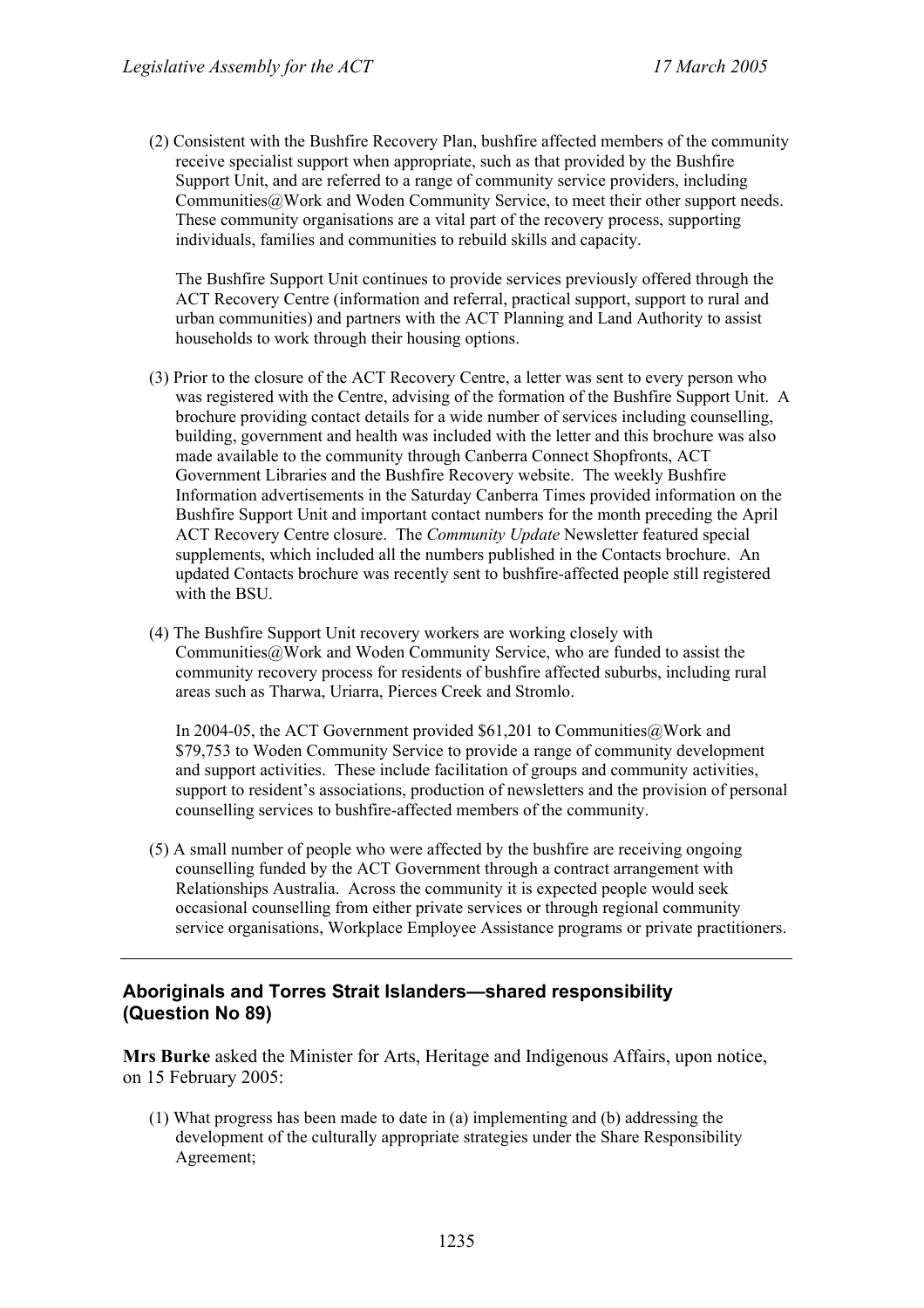- (2) What outcomes have been achieved to date under the auspices of the Indigenous Working Group set up under the Shared Responsibility Agreement;
- (3) What progress has the Government made in implementing the priorities and outcomes identified by the Community Leaders Workshop held in 2004.

**Mr Stanhope**: The answer to the member's question is as follows:

- (1) The Shared Responsibility Agreement is being progressed through the direction of a Steering Committee, using specific working groups as necessary. The process is still in the consultation and research phase.
- (2) The Indigenous Working Group has held consultations with various groups and organisations in the ACT, focused through the four key areas of:
	- assisting people to address trauma, regain confidence, build self-esteem and strengthen cultural identity;
	- addressing the deleterious effects of substance abuse;
	- addressing the many factors contributing to the over representation of Indigenous people in the criminal justice system;
	- addressing the many factors contributing to the disparity between the educational outcomes of Indigenous people (particularly children and youth), with those of the wider society.

The outcomes of these consultations will be further progressed through a community workshop to be held in mid 2005.

- (3) Implementation of the priorities and outcomes identified by the Community Leaders workshop has included:
	- The adoption of COAG Indicators in the reporting and development of policies and programs; and
	- The allocation of \$1.4 million over fours years for the establishment of the Aboriginal Justice Centre.

# **Aboriginals and Torres Strait Islanders—students (Question No 90)**

**Mrs Burke** asked the Minister for Arts, Heritage and Indigenous Affairs, upon notice, on 15 February 2005:

- (1) What is the level of funding allocated to the Aboriginal Students Parents Association (ASPA) from the ACT Government;
- (2) What are the roles and functions of the ASPA;
- (3) What outcomes have been achieved for Indigenous students by the Association over the past three years.

**Ms Gallagher**: The answer to the member's question is as follows: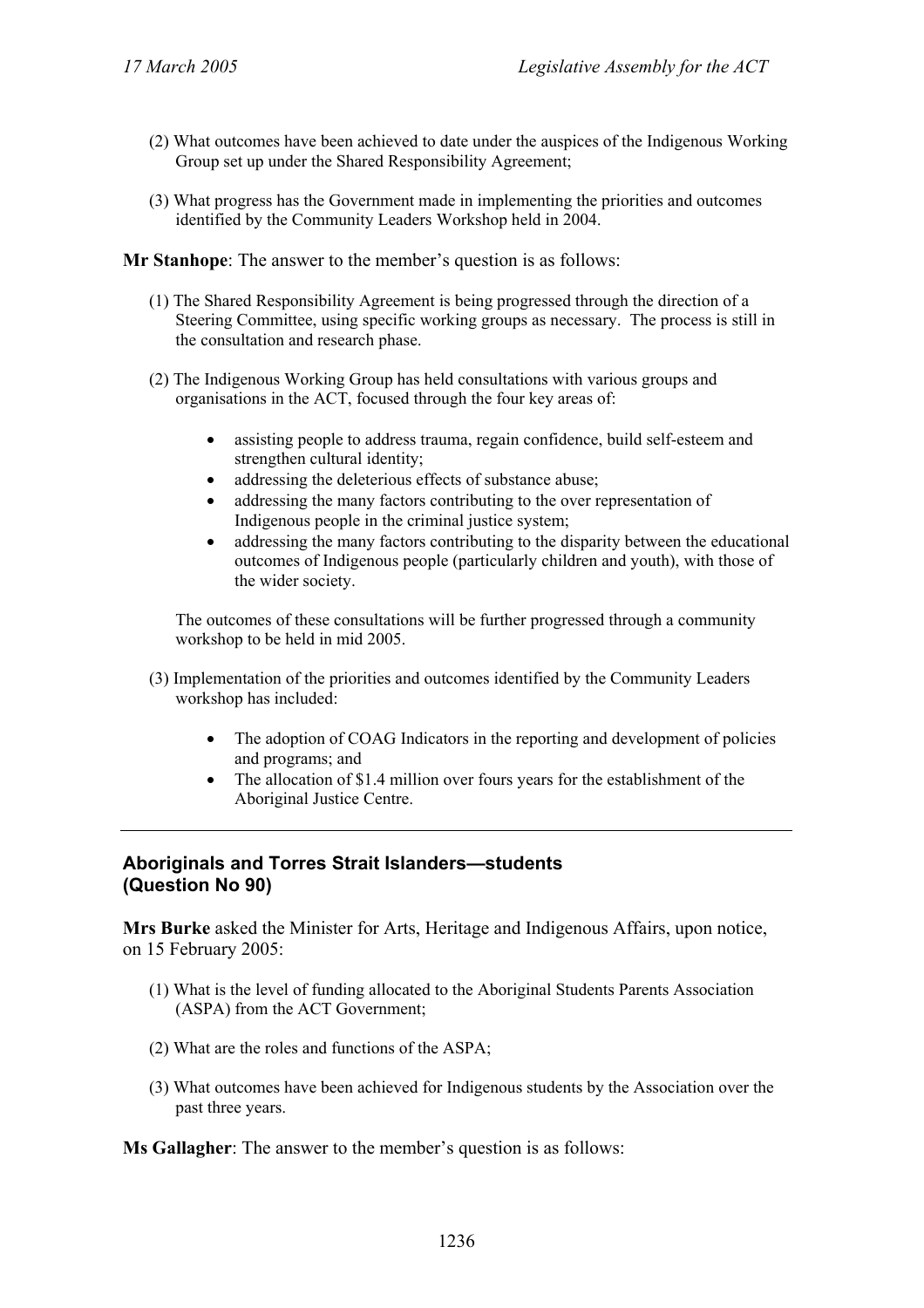The ACT Government does not provide funding to the Aboriginal Students Parents Association (ASPA) and is unaware of its roles, functions and outcomes.

# **Aboriginals and Torres Strait Islanders—businesses (Question No 91)**

**Mrs Burke** asked the Minister for Arts, Heritage and Indigenous Affairs, upon notice, on 15 February 2005:

- (1) How much of the \$80,000 grant awarded to the Capital Region Enterprise and Employment Development Association was used to assist indigenous businesses and how has the money been expended;
- (2) Who were the individual recipients of the funding and what outcomes did the funding achieve.

**Mr Ouinlan:** The answer to the member's question is as follows:

(1) CREEDA was paid \$75,000 (funding that had previously been allocated to the defunct Indigenous Business Chamber) in 2003 to provide broad strategic support to establish economic pathways and partnership arrangements that would foster economic development of the local Indigenous community. CREEDA spent \$12,607 in activities related to the project, leaving \$62,393.

At the time CREEDA went into provisional liquidation, BusinessACT was in the process of redefining the outcomes of the program to better reflect the needs of the local Indigenous business community as identified by the Indigenous Business Support Officer. The planned changes include piloting the following forms of assistance:

- the development of e-commerce enabled websites for local Indigenous businesses; and
- the provision of onsite administration and support and training as well as followup mentoring for Indigenous business owners.

The ACT Government has been advised that the unspent funds for the CREEDA Indigenous project are still available. Accordingly, as a part of the discussions between the provisional liquidator and the ACT Government, the options to continue the delivery of this program are being investigated.

(2) The funding identified a number of Indigenous businesses who are now being assisted by BusinessACT's Indigenous Business Support Officer to access business support funding.

# **Aboriginals and Torres Strait Islanders—programs (Question No 92)**

**Mrs Burke** asked the Minister for Arts, Heritage and Indigenous Affairs, upon notice, on 15 February 2005:

What involvement did Aboriginal elders and parents have in the delivering of the special program conducted by Gugan Gulwan and Birrigai Outdoor Centre for young indigenous students at risk of excluding themselves from schooling.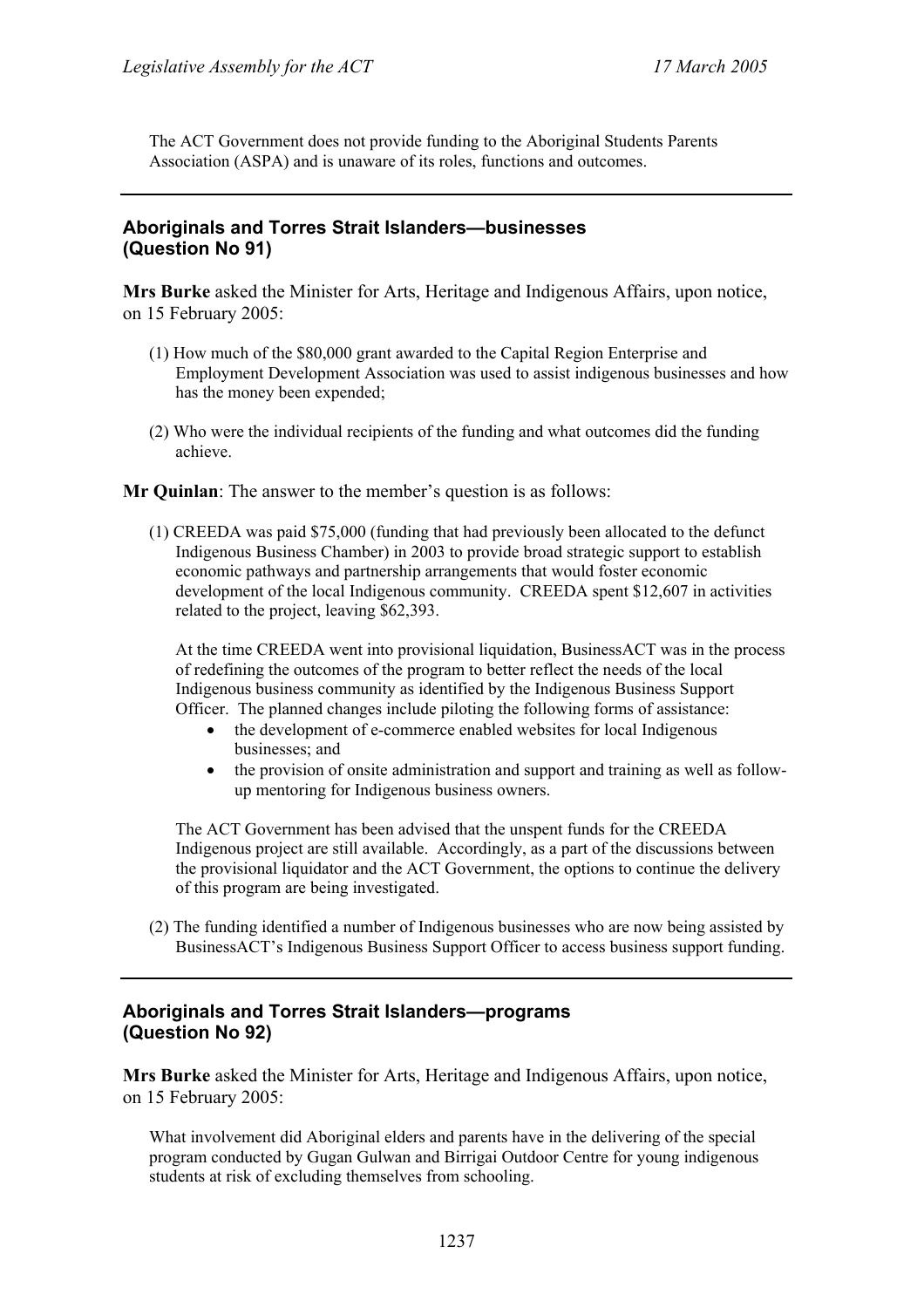**Ms Gallagher**: The answer to the member's question is as follows:

Aboriginal parents were involved during the planning stages of the program through the completion of surveys and during the course of the program, through ongoing communication with Indigenous Home-School Liaison Officers. Representatives from the Narrabundah Aboriginal Student Support and Parental Awareness Committee participated in the program's steering committee.

In November 2004 the Ngunnawal Elders Council endorsed the extended program and agreed to participate by allowing the students to record their oral history.

# **Development—City West (Question No 93)**

**Mrs Burke** asked the Minister for Planning, upon notice, on 15 February 2005:

- (1) Have plans been formulated in cooperation with the Australian National University to begin construction of the multi-stage student accommodation complex as part of the ACT Government's redevelopment of City West;
- (2) What arrangements are in place to prevent land banking;
- (3) Will this facility be open to applications from all tertiary students attending any tertiary institution in the ACT.

**Mr Corbell**: The answer to the member's question is as follows:

- (1) The Australian National University (ANU) has let a tender for the provision of approximately 264 residential units (consisting of a mix of 1, 2, 3 and 5 beds) for student accommodation. The ACT Government is not a partner in this proposal. However, it has cooperated with the ANU in regard to agreeing a site in City West for the development, and in providing planning and urban design advice to the proponent with the view of ensuring the proposal meets the objectives of the City West Master Plan. The proponent forwarded a pre-lodgement submission of the development application to the ACT Planning and Land Authority on 9 February 2005.
- (2) The ACT Government and the ANU have entered into a Deed of Agreement for the development of the City West Precinct. The issue of land banking by the ANU is addressed in this Deed. Rather than issue a holding lease over the entire Precinct for the duration of the agreement, as was originally proposed by the ANU, leases will only be granted for individual developments within the Precinct as they are proposed. In addition, the Deed requires the ANU to prepare a Precinct Implementation Plan, to identify the sequence and timing of development to be completed over the next ten years (the Deed sets out the terms and conditions by which land in City West will be valued and offered to the ANU for development) and allows the Territory to excise particular sites from the Precinct. The Deed also sets out that management of the Precinct is to be through a Precinct Committee with equal representation by the Territory and the ANU, and chaired by a mutually agreed person.
- (3) This is an ANU facility and the ACT Government does not have jurisdiction over which students the ANU may choose to accept.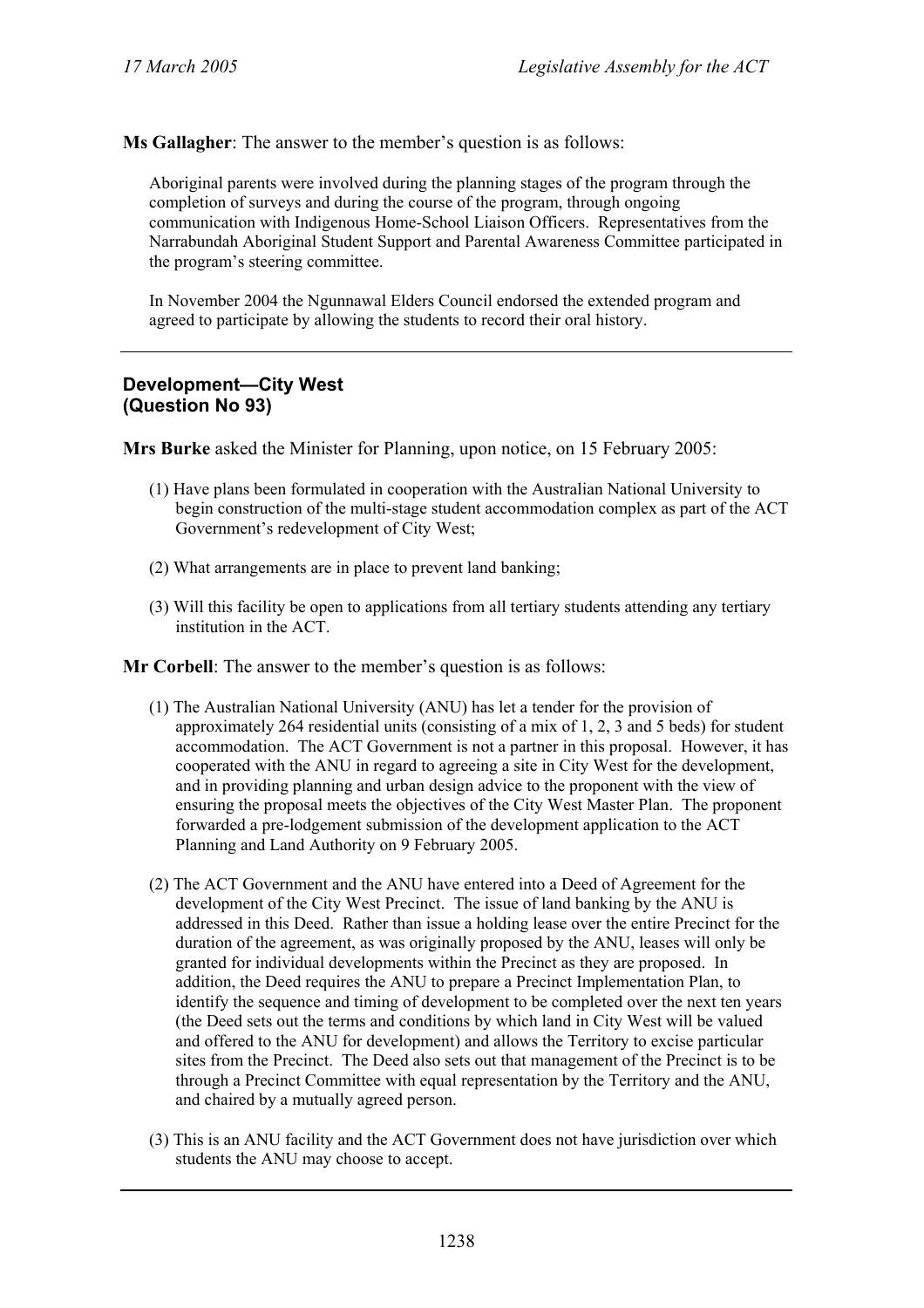# **ACTION—services (Question No 94)**

**Mrs Burke** asked the Minister for Planning, upon notice, on 15 February 2005:

What action is being taken to extend access to ACTION bus services across the entire fleet, paying particular attention to easy access for people with reduced mobility.

**Mr Corbell**: The answer to the member's question is as follows:

ACTION is currently finalising its Network05 which will see easy-access, airconditioned buses operating on all Intertown services.

The Government committed \$23.3 million, to the purchase of 62 new wheelchair-accessible buses for ACTION over a four-year period ending in 2005–06. The remaining nine buses will be delivered into the ACTION fleet by the end of this year. ACTION's fleet replacement program will continue in order to meet the Disability Discrimination Act accessibility targets, providing greater accessibility to the Canberran community.

As more of the new accessible buses are added to ACTION's fleet, more routes will be able to be covered exclusively by accessible buses.

# **Disabled persons—recruitment (Question No 96)**

**Mrs Burke** asked the Minister for Disability, Housing and Community Services, upon notice, on 15 February 2005:

Have linkages been established between ACT Government departments and local tertiary institutions aiming to encourage recruitment of people with a disability under the A.C.T. Public Service Graduate Recruitment process.

**Mr Stanhope**: The answer to the member's question is as follows:

Initial consultation has taken place between the Commissioner for Public Administration and the University of Canberra to begin the process of establishing a set number of places within the ACT Public Service Graduate Program for people with a disability, with a view to establishing further linkages with other tertiary institutions across the ACT.

# **Disabled persons—new employees (Question No 97)**

**Mrs Burke** asked the Minister for Disability, Housing and Community Services, upon notice, on 15 February 2005:

Are pre-placement work visits in place and operating in ACT Government departments to assist new employees with a disability to settle into a new workplace and identify any work requirements.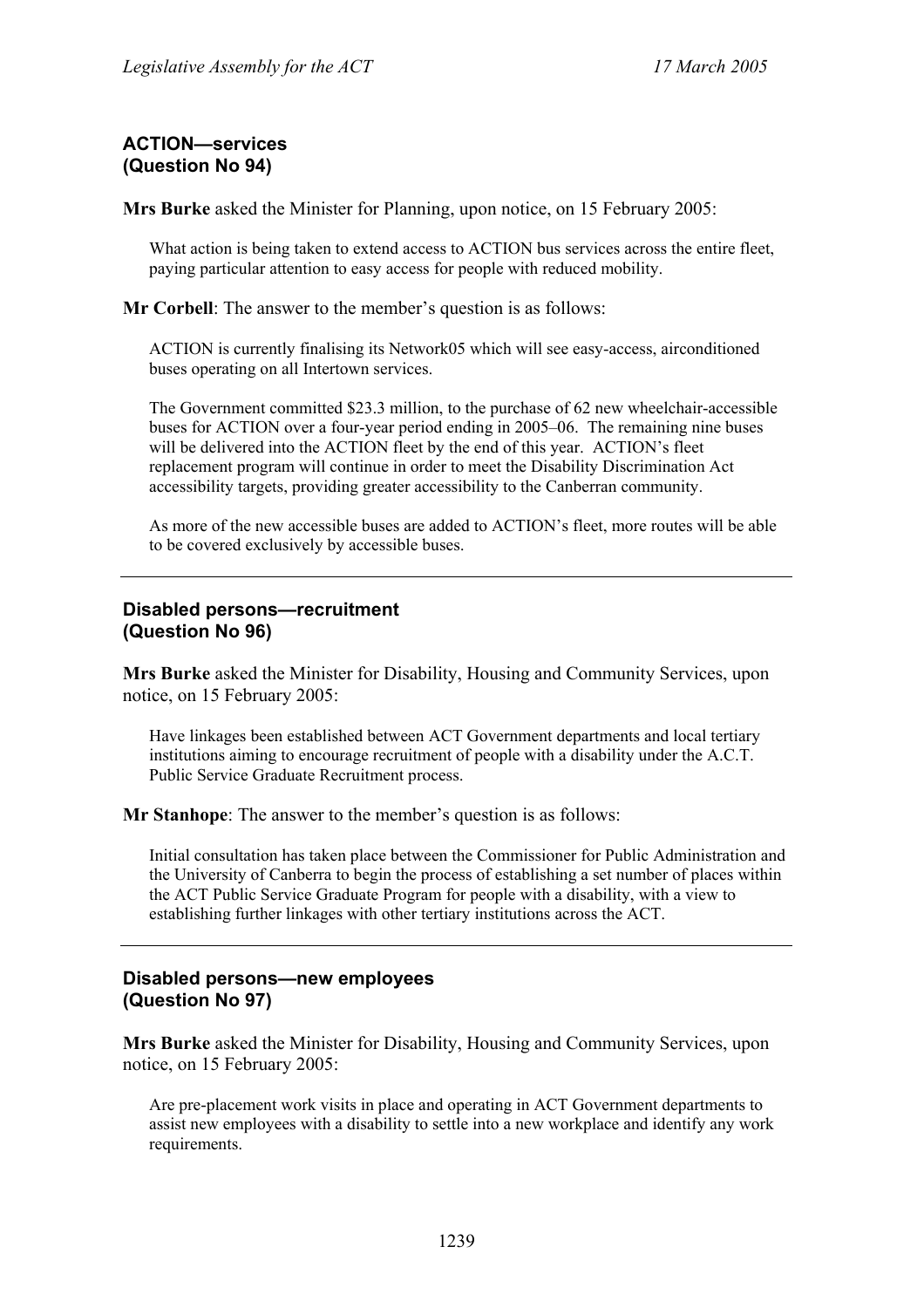**Mr Stanhope**: The answer to the member's question is as follows:

Yes. Visits commenced in February 2005.

# **Environment and conservation—greenhouse gas emissions (Question No 107)**

**Mrs Burke** asked the Minister for Disability, Housing and Community Services, upon notice, on 15 February 2005:

Did the Territory commit to meeting the Greenhouse Gas Reduction target of reducing net greenhouse emissions to 1990 levels by 2008 and reducing them by 20 percent by 2018; if so, what is the current progress of the development and implementation of the program to retrofit public housing to four star energy ratings in the short term, aiming for five stars in the medium term, as agreed by way of a Private Members Motion in the 5th Assembly.

**Mr Stanhope**: The answer to the member's question is as follows:

The ACT Greenhouse Strategy released in 2000 included the target of reducing net greenhouse emissions to 1990 levels by 2008 and reducing them by 20 percent by 2018. As part of the Government's 2004 election commitments, the Office of Sustainability within the Chief Minister's Department has been made responsible for greenhouse and energy policy. This decision recognizes that ACT greenhouse emissions are largely attributable to energy use, and that a whole of government focus to these issues is required. The Office is developing a comprehensive Energy Policy that will address all economic, social, engineering and environmental issues relevant to energy generation and use in the Territory. The Government is also completing the review of the ACT Greenhouse Strategy commenced during the previous term. These documents will address the achievability of the ACT greenhouse gas reduction target.

As part of its 2004 Election commitments, the Government promised to allocate an additional \$4 million to upgrade public housing to make them more energy efficient and comfortable for tenants. Funding for this project is being examined in the preparation of the 2005-06 Budget. This project will address the retrofit program referred to in the question.

# **Tidbinbilla Nature Reserve (Question No 110)**

**Mrs Dunne** asked the Minister for Environment, upon notice, on 15 February 2005:

- (1) Who is undertaking the investigation of the research and scientific potential at the Tidbinbilla Nature Reserve and how was the investigator appointed;
- (2) How much will it take to conduct the investigation;
- (3) When will this investigation be completed;
- (4) How will this investigation affect the other studies being undertaken at the same time.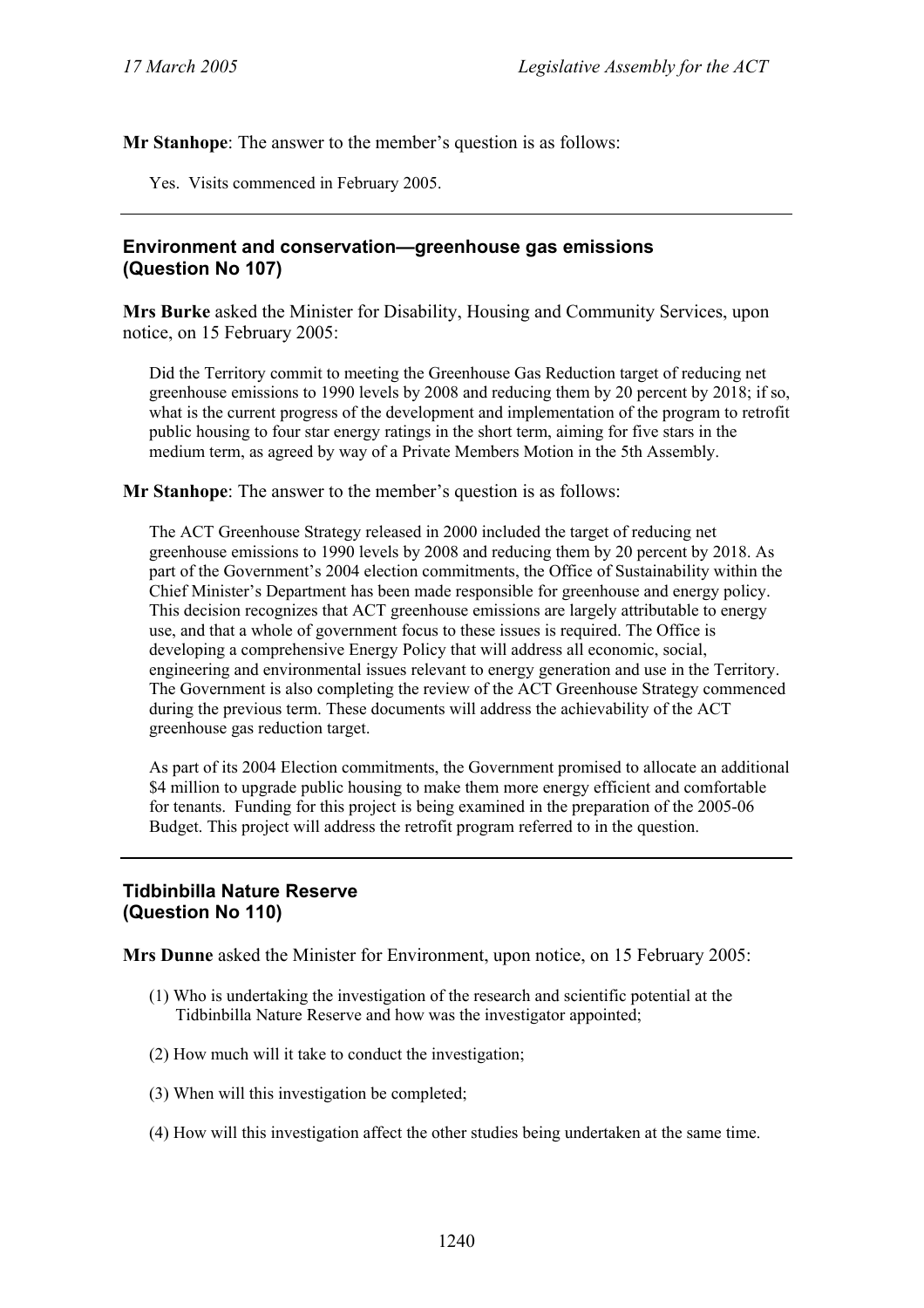**Mr Stanhope**: The answer to the member's question is as follows:

I will respond in my capacity as the Minister responsible for Bushfire Recovery, and as the Minister responsible for work undertaken by the Shaping Our Territory Implementation Group in the Chief Minister's Department.

I refer the Member to the study *Shaping Our Territory – Final Report: Opportunities for Non-Urban ACT* and to the publication *Shaping Our Territory – Business Case and Master Plan – Tidbinbilla* study which discusses the issue of research and science at Tidbinbilla Nature Reserve.

An investigation of the research and scientific potential at the Reserve will be considered following analysis of the types of activities that may be appropriate for the Reserve, and the infrastructure necessary to facilitate them.

#### **Tidbinbilla Nature Reserve (Question No 111)**

**Mrs Dunne** asked the Minister for Environment, upon notice, on 15 February 2005:

- (1) When will the adventure and discovery playground be completed at the Tidbinbilla Nature Reserve;
- (2) What was the original scheduled date for completion of this project;
- (3) If the original scheduled date for completion was not met, what caused the delay;
- (4) How much will it cost of to build the adventure and discovery playground and how will it be funded;
- (5) When will the elevated walkway at the Tidbinbilla Nature Reserve allowing visitors to view the brush-tail wallabies be completed;
- (6) What was the original scheduled date for completion of this project;
- (7) If the original scheduled date for completion was not met, what caused the delay;
- (8) How much will it cost to build the elevated walkway and how will it be funded;
- (9) When will the redesign of the wetlands area at the Tidbinbilla Nature Reserve be completed;
- (10) What was the original scheduled date for completion of this project;
- (11) If the original scheduled date for completion was not met, what caused the delay;
- (12) How much will it cost to redesign the wetlands and how will it be funded.

**Mr Stanhope**: The answer to the member's question is as follows:

(1) The Nature Discovery Playground is scheduled to be completed by September 2005.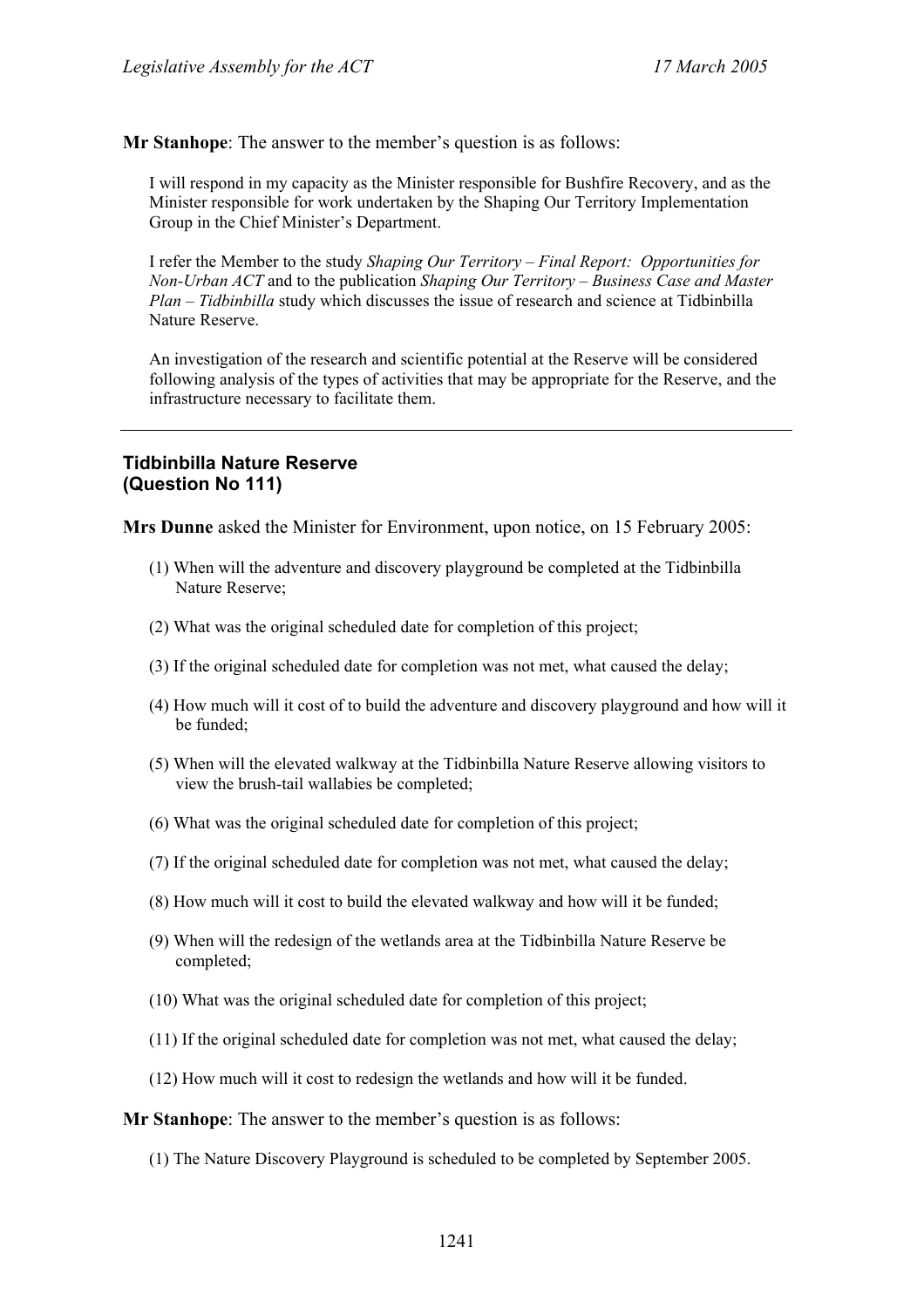- (2) The initial completion estimate was March 2005.
- (3) The initial completion estimate did not adequately account for the detailed planning, design and stakeholder consultation requirements of this unique project.
- (4) The budget for this project is \$0.9m and it is funded through the 2004-05 Capital Works Program project 'Tidbinbilla Nature Reserve Restoration – Stage 2'.
- (5) This project is currently under consideration by consultants 'Sanmor Consulting' who are undertaking a detailed analysis of issues raised in the report *Shaping Our Territory – Business Case and Master Plan – Tidbinbilla*.
- (6) The initial completion estimate was June 2005.
- (7) The project is not behind schedule.
- (8) The cost of the project is \$0.2m and this was funded through the 2003-04 Third Appropriation project 'Tidbinbilla Nature Reserve – Preliminary and Design Projects'.
- (9) The Tidbinbilla Nature Reserve Wetlands redesign (and reconstruction) is scheduled for completion by March 2006.
- (10) The initial completion estimate was November 2005.
- (11) The design of the wetlands and surrounds is crucial to the future environmental and recreational operation of the Reserve and aspects of this project are currently under consideration by consultants 'Sanmor Consulting' who are undertaking a detailed analysis of issues raised in the report *Shaping Our Territory – Business Case and Master Plan – Tidbinbilla*.
- (12) A total of \$1.6m has been provided for the redesign of the wetlands and an upgrading of the water reticulation system within Tidbinbilla Nature Reserve. The total cost of redesigning the wetlands will be dependant on the final scope of works for the project.

# **Tidbinbilla Nature Reserve (Question No 112)**

**Mrs Dunne** asked the Minister for Environment, upon notice, on 15 February 2005:

- (1) Who is undertaking the feasibility study into the economic and social benefits and constraints of construction of both a Nature Discovery Centre and a Research Centre at the Tidbinbilla Nature Reserve;
- (2) How much will the study cost and how was the person or company undertaking the feasibility study selected;
- (3) What methodology will they use to assess the (a) benefits, (b) constraints and (c) costs;
- (4) When will the feasibility study be completed;
- (5) When will the Government consider the outcome of this study;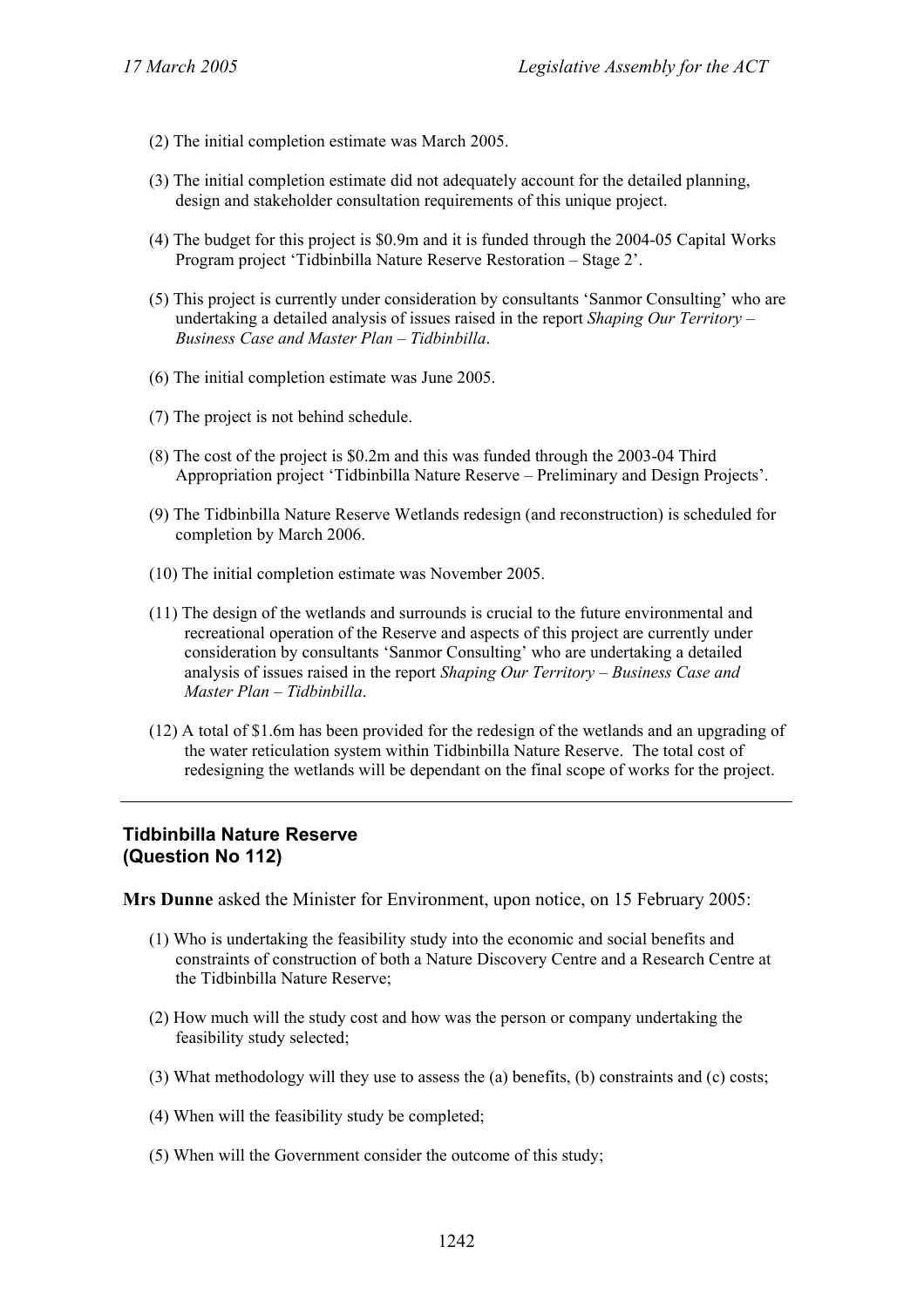(6) What consultation process has been followed as part of this study.

**Mr Stanhope**: The answer to the member's question is as follows:

I will respond in my capacity as the Minister responsible for Bushfire Recovery, and as the Minister responsible for work undertaken by the Shaping Our Territory Implementation Group in the Chief Minister's Department.

I refer the Member to the study *Shaping Our Territory – Final Report: Opportunities for Non-Urban ACT* and to the publication *Shaping Our Territory – Business Case and Master Plan – Tidbinbilla* for further information about potential activities and infrastructure that may be appropriate for Tidbinbilla Nature Reserve.

*Sanmor Consulting Group*, which was engaged following a tender process, is currently undertaking a study of the types of activities that may be appropriate at Tidbinbilla and the cost of implementing them. The consultants will also review the establishment of the Research and Nature Discovery Centres. The estimated cost of the project is \$60,000.

The study is expected to be completed within the next few weeks and will be considered by Government before the end of the financial year.

Primary stakeholders have been consulted through workshops and meetings.

#### **ActewAGL—water use (Question No 114)**

**Mrs Dunne** asked the Minister for Environment, upon notice, on 15 February 2005:

- (1) How much has ActewAGL's 'Reduce your use, stop the drop' campaign cost the Government in (a) research, (b) advertising, (c) market testing and (d) flyer distribution;
- (2) Has there been a decrease in water use in the ACT since the beginning of the campaign;
- (3) If so, how much has this decrease been;
- (4) If not, what measures are being taken to reconsider the use of this campaign.

**Mr Stanhope**: The answer to the member's question is as follows:

- (1) The 'Reduce your use, stop the drop' campaign has to date cost the Government:
	- (a) \$10,370 in research;
	- (b) \$379,259 in advertising;

(c) A system of market testing has not yet been developed. However, awareness of the 'Reduce your use, stop the drop' campaign was measured in March 2004 as part of a survey on the 2003 Save Water campaign.

- (d) \$23,816 in flyer distribution.
- (2) Yes.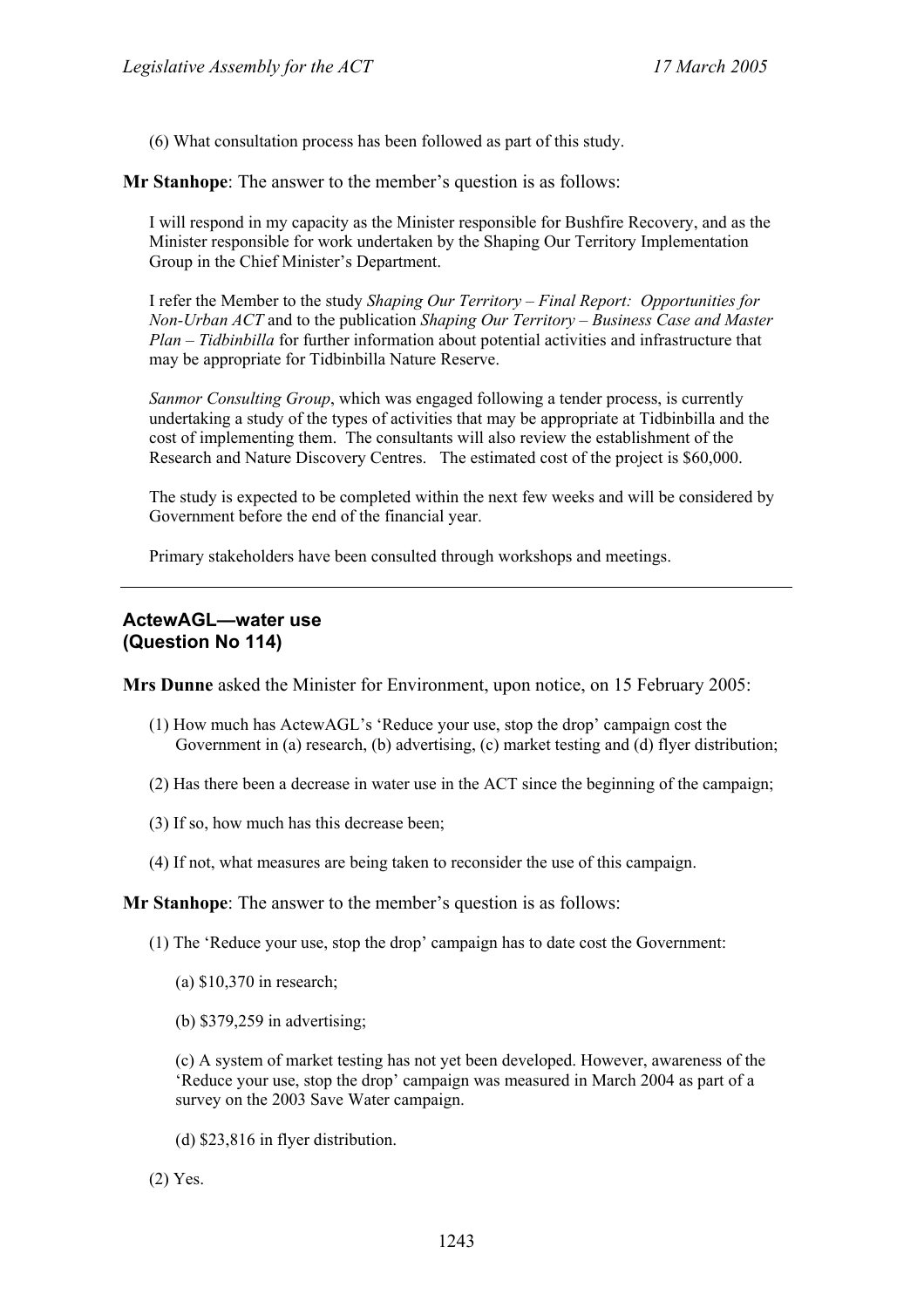(3) The 'Reduce your use, stop the drop' campaign began in the Spring of 2002. Any water savings since this time cannot be attributed specifically to the campaign as water restrictions have been in force over the same period of time.

Since November 2002, when water restrictions where first introduced, the ACT has saved 52.7 gigalitres of water, equal to 10 months of average unrestricted supply in summer.

(4) The campaign has been successful in reinforcing the importance of water conservation to the community. Upcoming campaigns are at the planning stage.

# **Water—showerheads (Question No 115)**

**Mrs Dunne** asked the Minister for Environment, upon notice, on 15 February 2005:

- (1) How many Canberrans took up the Government's offer of buying water efficient showerheads and receiving the \$30 government rebate;
- (2) How much has this scheme cost the Government in total in (a) rebates, (b) administration and (c) advertising;
- (3) Was there a budget for the scheme; if so, has it been exceeded;
- (4) How many extra employees, if any, were employed in the Department of Urban Services to process the rebates since the beginning of the scheme.

**Mr Stanhope**: The answer to the member's question is as follows:

- (1) 399 households took up the offer of buying water efficient showerheads to receive a maximum \$30 government rebate (or up to 50% of purchase price of showerhead(s)).
- (2) The scheme has cost the Government \$18,686 in total a) \$12,455 b) \$806 c) \$5,425
- (3) Yes, there was a budget for the scheme and, no it has not been exceeded.
- (4) No extra employees were employed in the Department of Urban Services to process the rebates since the beginning of the scheme. ActewAGL is delivering the 2004/05 Water Efficiency (Incentives) Program under contract arrangements between ACT Government and ACTEW.

# **Environment and conservation—solar heaters (Question No 116)**

**Mrs Dunne** asked the Minister for Environment, upon notice, on 15 February 2005:

(1) How many households have taken up the Government's offer to install or purchase solar hot water heaters and received the government rebate;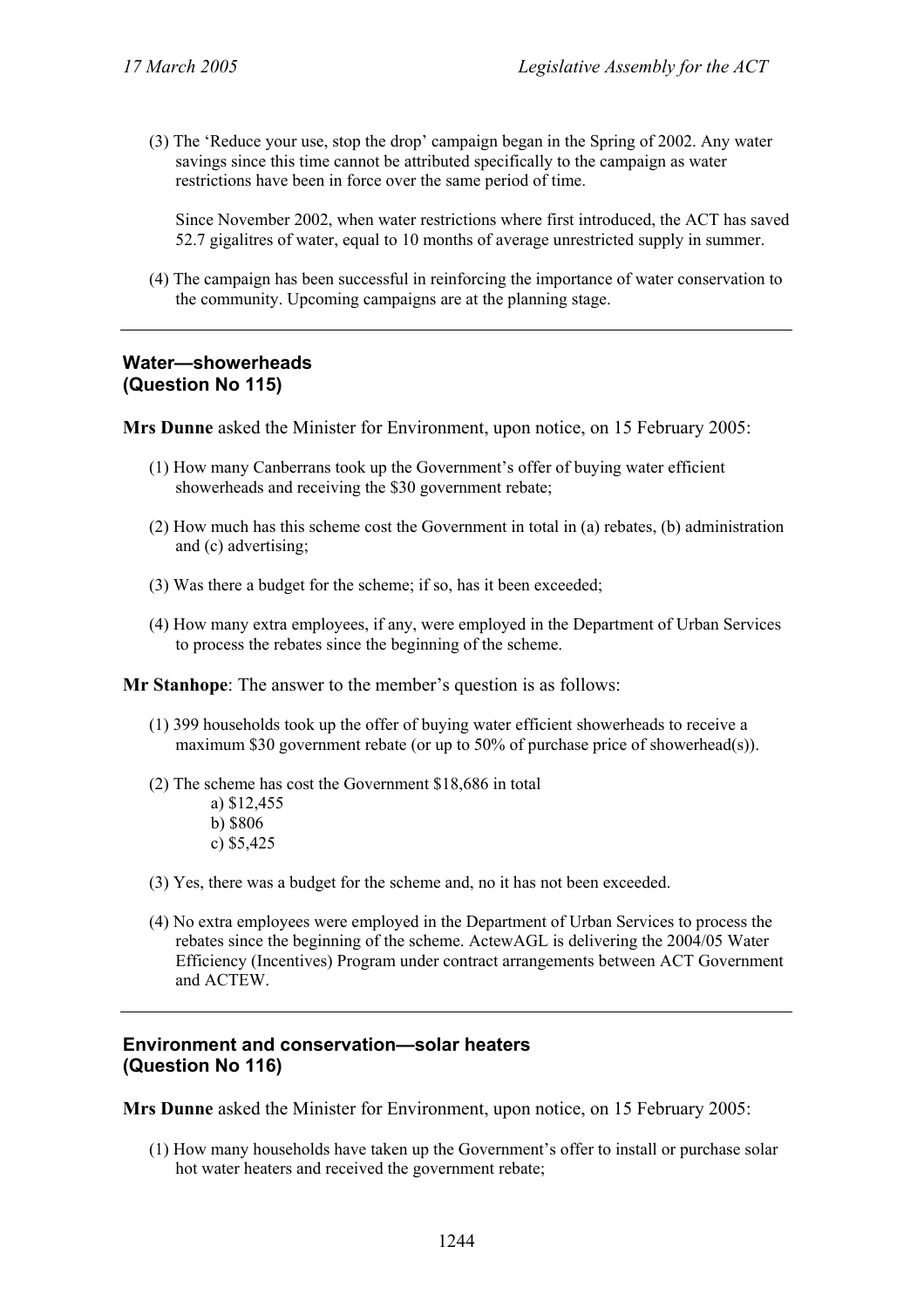- (2) How much has this scheme cost the Government in total in (a) rebates, (a) administration and (c) advertising;
- (3) Have more people purchased solar hot water heaters this financial year than was budgeted for in (a) 2003-2004 and (b) 2004-2005;
- (4) What will happen if there are more people purchasing solar hot water heaters than what has been budgeted for in rebates, for example, will some people miss out on receiving a rebate;
- (5) How many extra employees, if any, have been employed in the Department of Urban Services to process the rebates since the beginning of the scheme.

**Mr Stanhope**: The answer to the member's question is as follows:

- (1) As at 23 February 2005, 1,154 households have received a rebate under this program.
- (2) As at 23 February 2005, \$1,023,370 has been expended under this program being (a) \$985,870 in rebates, (b) nil administrative costs (these are included in general departmental staff costs) and (c) \$37,500 in advertising.
- (3) (a) Yes (b) The 2004/05 financial year is still current.
- (4) Should the number of rebate applications received under this program exceed budgeted funds, additional funding from the Treasurer's Advance will be sought.
- (5) No extra employees have been employed in the Department of Urban Services to process rebates relating to this program.

# **Tidbinbilla Nature Reserve (Question No 117)**

**Mrs Dunne** asked the Minister for Environment, upon notice, on 15 February 2005:

- (1) Who is undertaking the study of models of management for the Tidbinbilla Nature Reserve and Birrigai education complex;
- (2) What is the cost of this study;
- (3) What selection process was undertaken in deciding on the successful application to take on this study;
- (4) When will the study be completed;
- (5) What process will the Government undertake in considering the outcome of this study;
- (6) Who is being consulted about this study and how are they being consulted.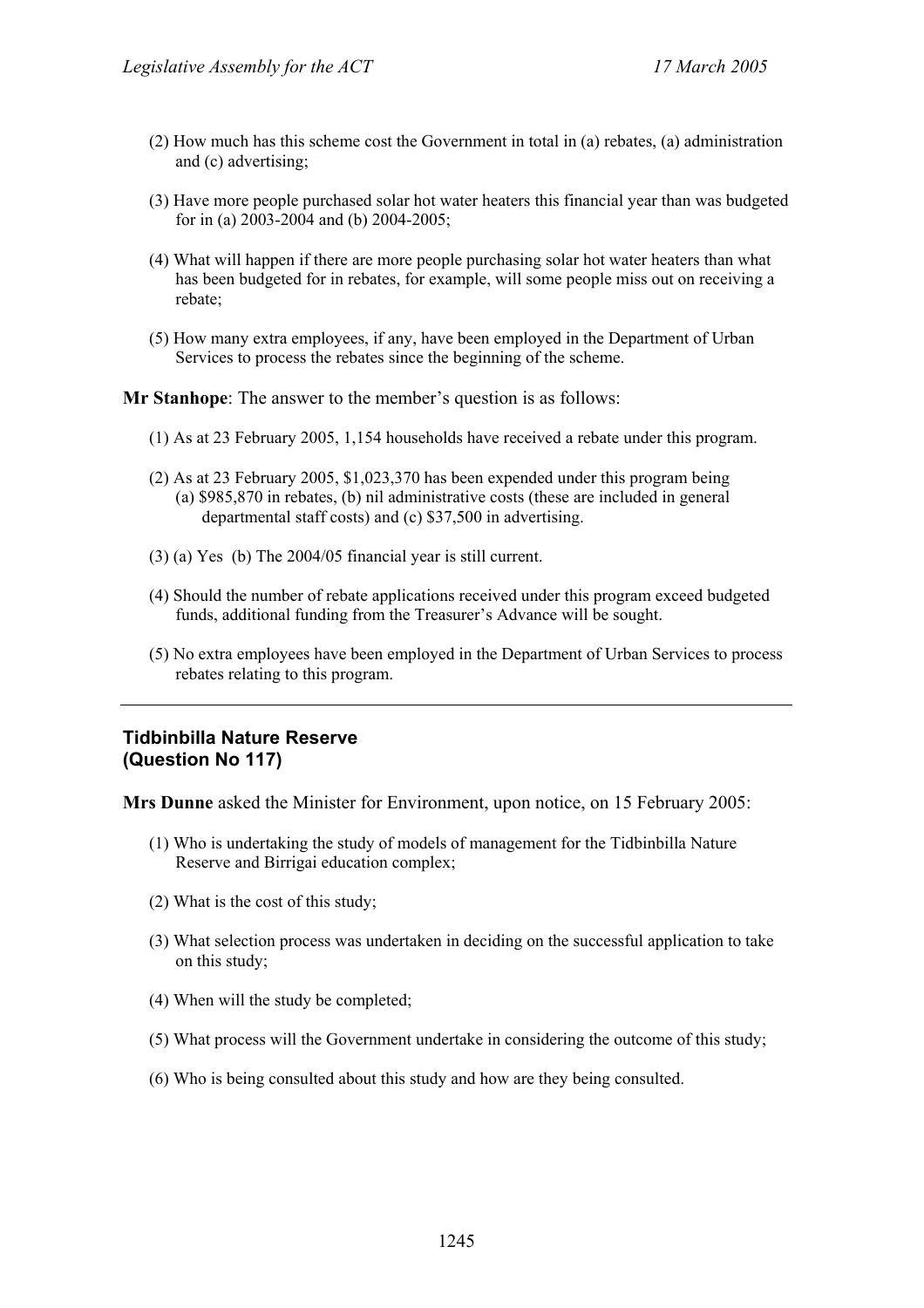**Mr Stanhope**: The answer to the member's question is as follows:

I will respond to both Questions on Notice in my capacity as the Minister responsible for Bushfire Recovery, and as the Minister responsible for work undertaken by the Shaping Our Territory Implementation Group in the Chief Minister's Department.

I refer the Member to the study *Shaping Our Territory – Final Report: Opportunities for Non-Urban ACT; to the Shaping Our Territory – Business Case and Master Plan – Tidbinbilla* study for information about possible management models for Tidbinbilla Nature Reserve and Birrigai.

The Shaping Our Territory Working Group is currently considering Governance options for Tidbinbilla, Birrigai and the wider non-urban area. Costs associated with this work are being met through normal staffing arrangements and Working Group costs.

# **Tidbinbilla Nature Reserve (Question No 118)**

**Mrs Dunne** asked the Minister for Education and Training, upon notice, on 15 February 2005:

- (1) Who is undertaking the study of models of management for the Tidbinbilla Nature Reserve and Birrigai education complex;
- (2) What is the cost of this study;
- (3) What selection process was undertaken in deciding on the successful application to take on this study;
- (4) When will the study be completed;
- (5) What process will the Government undertake in considering the outcome of this study;
- (6) Who is being consulted about this study and how are they being consulted.

**Mr Stanhope**: The answer to the member's question is as follows:

I will respond to both Questions on Notice in my capacity as the Minister responsible for Bushfire Recovery, and as the Minister responsible for work undertaken by the Shaping Our Territory Implementation Group in the Chief Minister's Department.

I refer the Member to the study *Shaping Our Territory – Final Report: Opportunities for Non-Urban ACT; to the Shaping Our Territory – Business Case and Master Plan – Tidbinbilla* study for information about possible management models for Tidbinbilla Nature Reserve and Birrigai.

The Shaping Our Territory Working Group is currently considering Governance options for Tidbinbilla, Birrigai and the wider non-urban area. Costs associated with this work are being met through normal staffing arrangements and Working Group costs.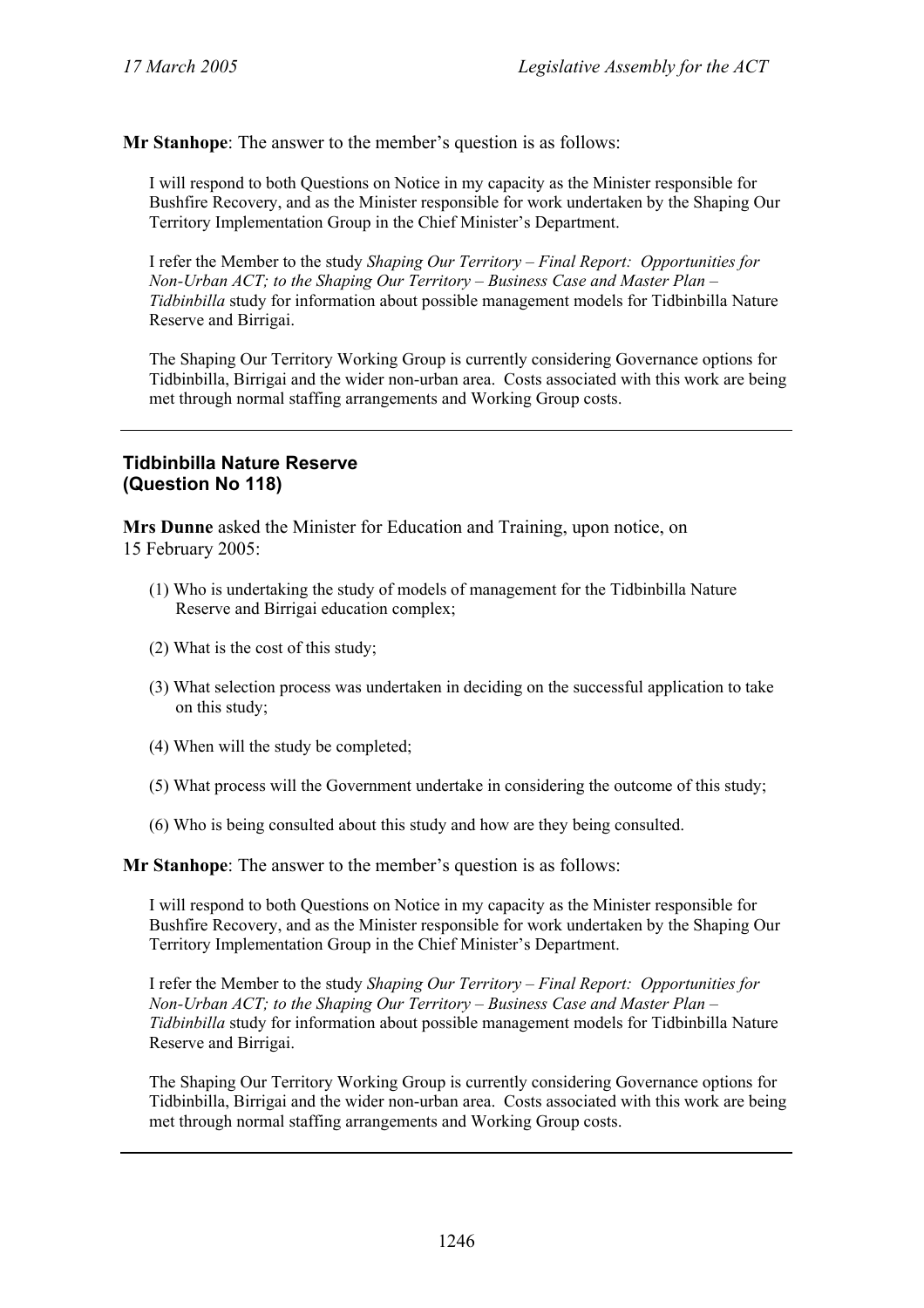# **Birrigai (Question No 120)**

**Mrs Dunne** asked the Minister for Education and Training, upon notice, on 15 February 2005:

- (1) In relation to proposals to build flexible accommodation at Birrigai, what is the total number of units proposed;
- (2) How many (a) motel and (b) cabin units are proposed to be available;
- (3) When will this accommodation be completed;
- (4) Will this accommodation be operated by the ACT Department of Education and Training or subleased to private operators;
- (5) If it will be operated by the ACT Government, what is the estimated level of staffing;
- (6) Have the plans for this accommodation been finalised;
- (7) Have these proposals been approved by the Tidbinbilla Valley Board;
- (8) Has a development application been submitted to the ACT Planning and Land Authority (ACTPLA); if so, has ACTPLA approved the development application;
- (9) If a development application has been submitted but not yet approved, has ACTPLA advised of any concerns about the proposal;
- (10) Has any work been done to determine the financial viability of this proposal; if so, what was the outcome.

**Ms Gallagher**: The answer to the member's question is as follows:

- (1) There are 7 cabins to be constructed.
- (2) Seven self-contained two-bedroom cabins providing accommodation for 34 people. There are also 2 existing dormitory style accommodation blocks.
- (3) Based on the proposed construction schedule, by January 2006.
- (4) This accommodation is part of the Birrigai Outdoor School, which is operated by ACT Department of Education and Training.
- (5) The Birrigai Outdoor School will operate the accommodation and other facilities with its present staffing levels.
- (6) Yes.
- (7) ACTPLA approved the development application for replacement of the education facilities on 26 August 2004. The Tidbinbilla Valley Board was not established until late August 2004 and did not meet until September 2004. The Tidbinbilla Valley Board has viewed the plans for the development and visited the Birrigai site.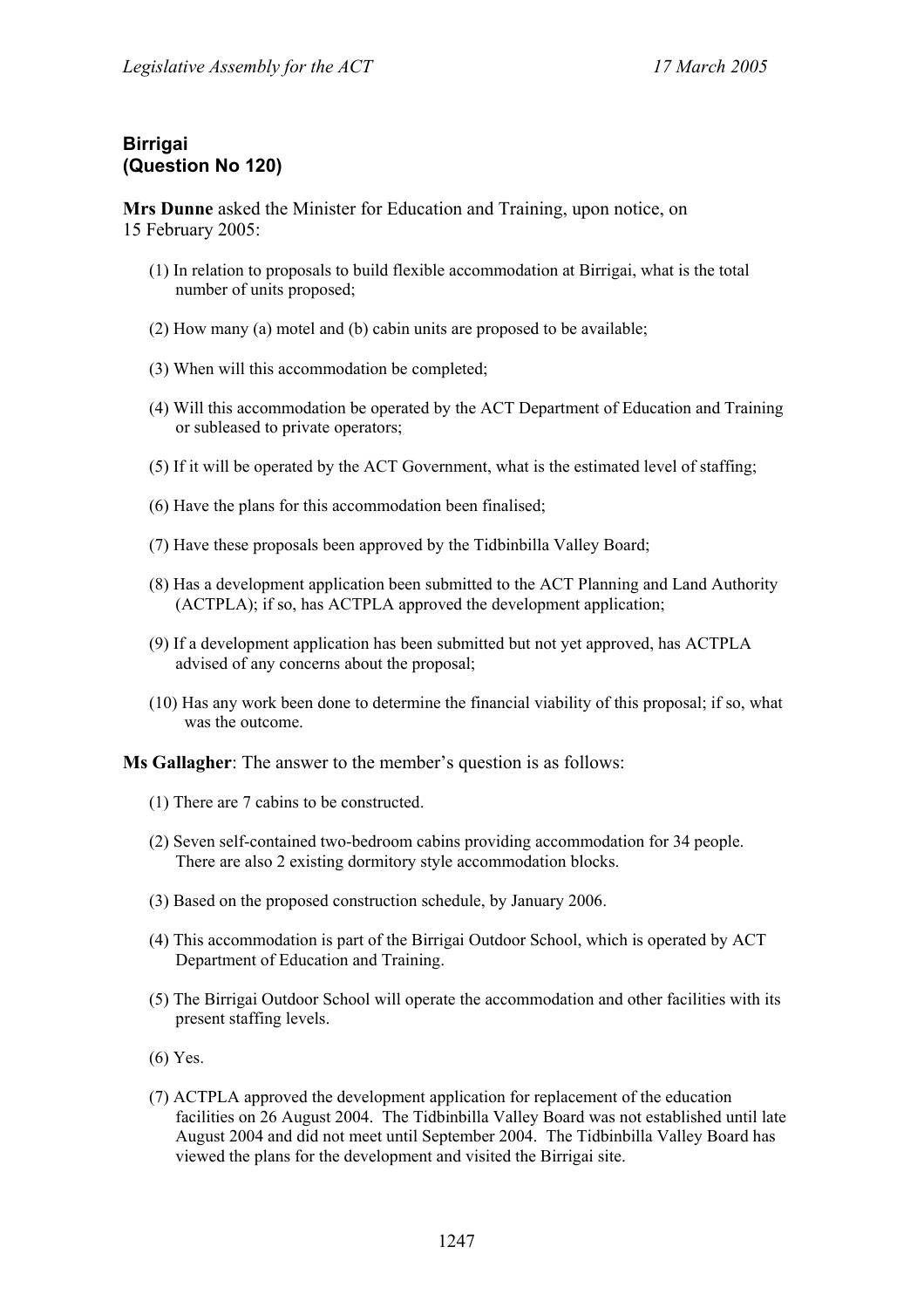- (8) Two development applications were submitted. One for the rebuild of the education facilities and the other for the rebuild of the residence. ACTPLA approved the education facilities development application on 26 August 2004. The development application for the rebuild of the residence was submitted separately on 25 August 2004 and has not yet been approved.
- (9) The development application for the residence is still in the approval process. ACTPLA advised of a concern related to the location of the residence and the submission was revised following discussion with ACTPLA.
- (10) The Government made a commitment to replace the facilities at Birrigai soon after the 2003 bushfires. The decision to replace the facilities was based primarily on the need to restore valued outdoor education programs and community facilities to the Canberra community.

# **Canberra Institute of Technology—roving tutors (Question No 121)**

**Mrs Dunne** asked the Minister for Education and Training, upon notice, on 15 February 2005:

- (1) What will happen to the people employed as roving tutors by the CIT when the program concludes on 30 June 2005;
- (2) How many people are currently employed as roving tutors by the CIT;
- (3) How much funding remained in the roving tutor program at the end of January 2005;
- (4) What was the outcome of the pilot for the roving tutor program and when was the assessment done.

**Ms Gallagher**: The answer to the member's question is as follows:

- (1) Roving Tutors have contracts from 7 February 2005 to 24 June 2005. CIT's contract to coordinate the Roving Tutor Program finishes on 30 June 2005.
- (2) Ten people.
- (3) \$5,500.
- (4) An evaluation of the program was provided to the Chief Minister in December 2002. The outcome was positive with the initial program meeting the agreed outcomes.

# **Children—Spence Pre-School (Question No 122)**

**Mrs Dunne** asked the Minister for Education and Training, upon notice, on 15 February 2005: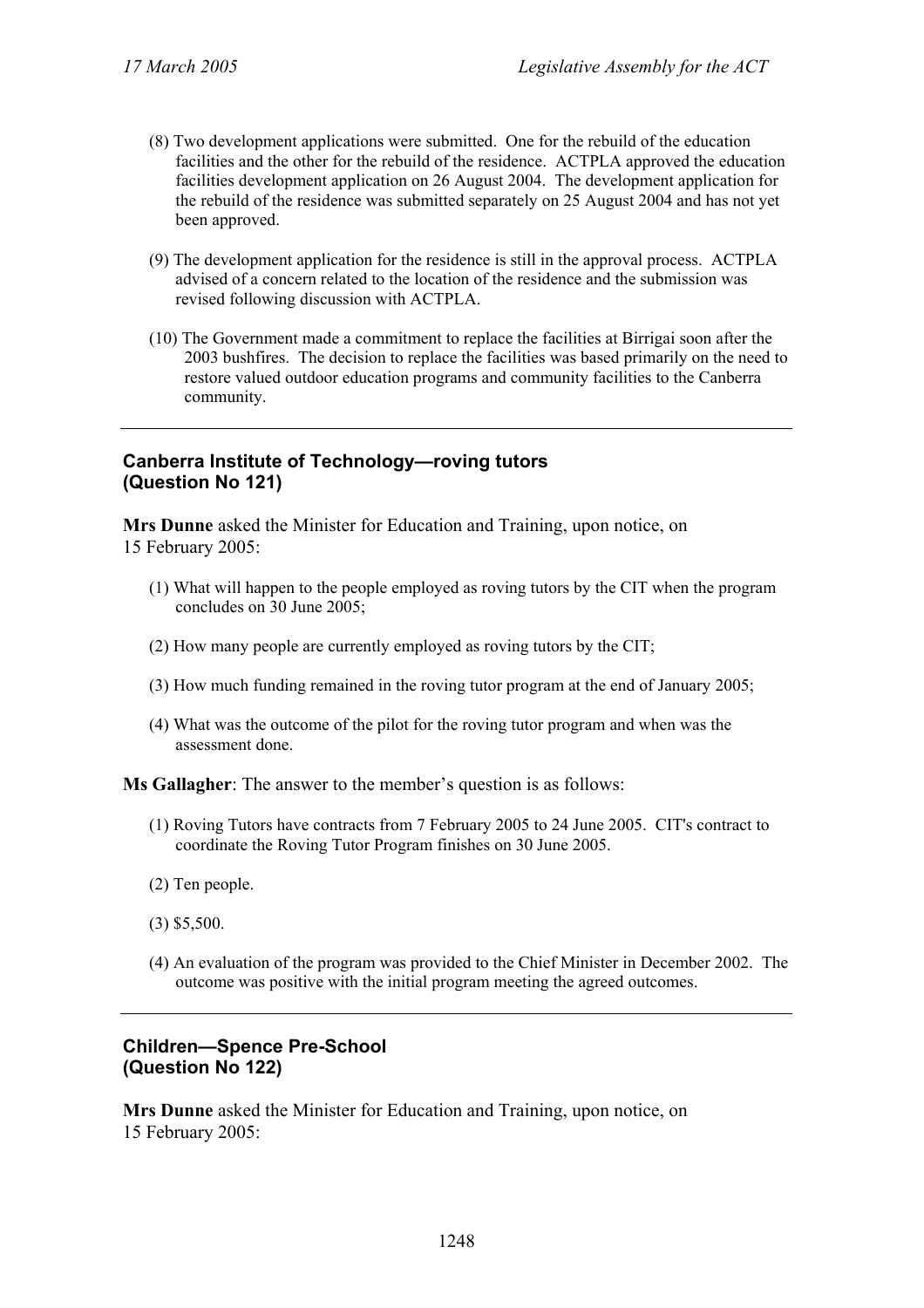- (1) How many children who attend Baringa Childcare have been refused places at Spence Pre-School in 2005;
- (2) If there were children who were refused places, how many of these children went to other pre-schools within a five kilometre radius of Spence Pre-School;
- (3) What travel arrangements have been made to transport children from Baringa Childcare to other pre-schools;
- (4) How many children are not attending pre-school at all because they were refused a place at Spence Pre-School.

**Ms Gallagher**: The answer to the member's question is as follows:

- (1) Four children attending Baringa Childcare Centre have not been accommodated at Spence preschool in 2005, one of these is a NSW resident;
- (2) Two of the families accepted a place at a preschool within a five kilometre radius;
- (3) Transport arrangements are not part of the service provision of Baringa Childcare Centre or the Department of Education & Training for children from Baringa Childcare Centre to attend other preschools. Transport arrangements are made for individual preschool age children with disabilities accessing early intervention programs;
- (4) Two children have chosen not to take up a place at another preschool (one is a NSW resident).

# **Women—publications (Question No 123)**

**Mrs Dunne** asked the Minister for Women, upon notice, on 15 February 2005:

- (1) In relation to the *Honouring Our Local Women* publication, what was the cost of (a) research, (b) writing, (c) editing, (d) printing and (e) distribution;
- (2) How many copies were produced and to whom were they distributed.

**Ms Gallagher**: The answer to the member's question is as follows:

- (1) a) b) and c) The cost of research, writing and editing the publication was approximately \$6,755.18.
	- d) The cost of printing the publication was \$4,259.30 for 300 copies, which includes photography.
	- e) The cost of distributing the publication was \$113.10.
- (2) 300 copies were produced and a PDF of the publication was posted on the ACT Office for Women website.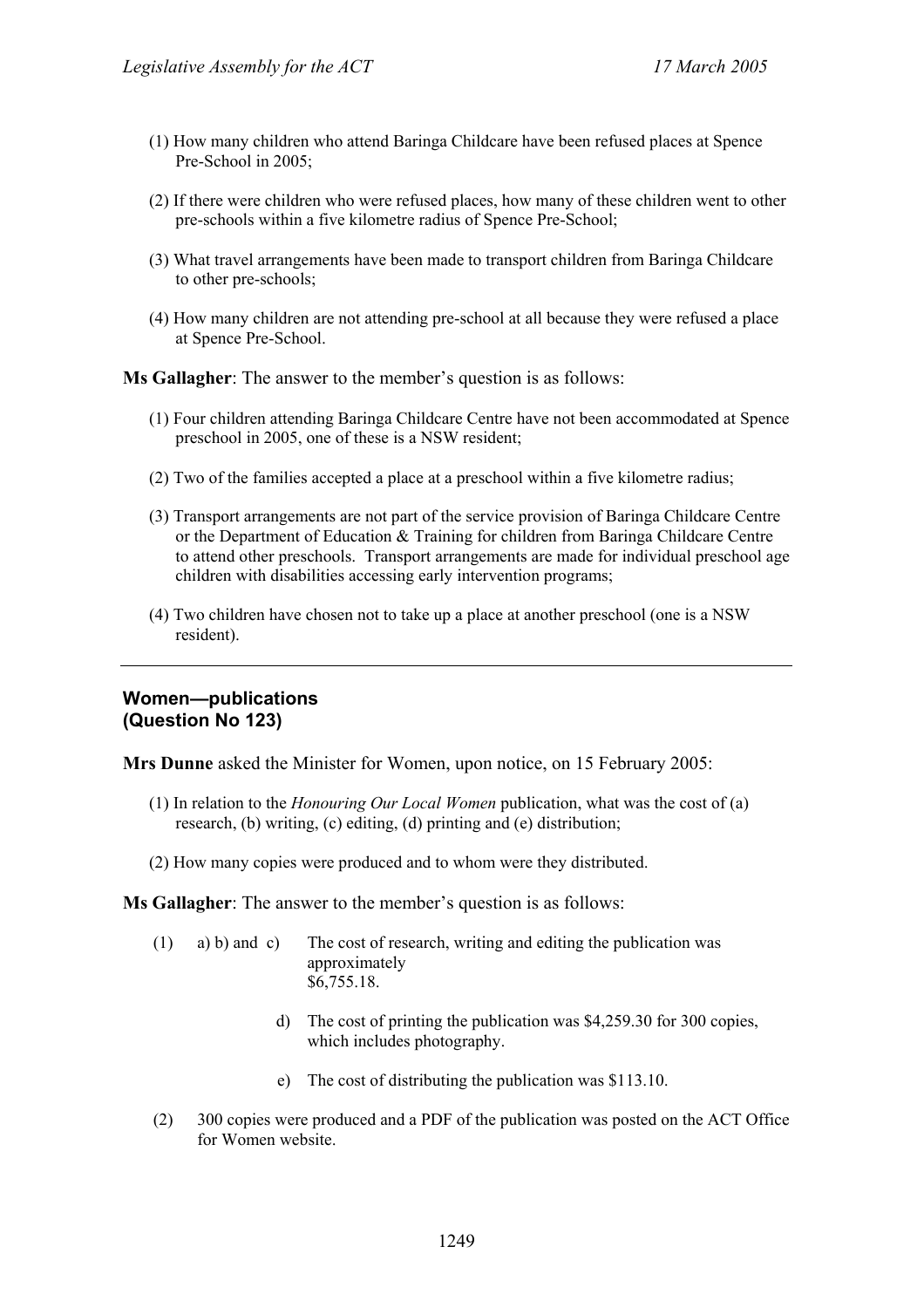Copies were distributed to MLAs, government agencies, community organisations and the women who were profiled in the publication.

# **Tractors—sales (Question No 128)**

**Mr Pratt** asked the Minister for Urban Services, upon notice, on 15 February 2005, (redirected to the Treasurer):

- (1) Were there a number of tractors or other machinery or assets with grass cutting implements sold or auctioned off from Totalcare or any Urban Services agency in the six months prior or at any time up to 18 January 2003 bushfires in the ACT;
- (2) If so, how many of these assets were sold or auctioned off and why were they sold;
- (3) What price was received for each of these assets.

**Mr Quinlan**: The answer to the member's question is as follows:

- (1) In the case of Totalcare: no. In the case of the Department of Urban Services: no.
- (2) N/A
- (3) N/A

# **Crime—weapon use (Question No 130)**

**Mr Pratt** asked the Minister for Police and Emergency Services, upon notice, on 15 February 2005:

- (1) How many offensive and dangerous weapon related crimes, by weapon type and including guns, knives and the like, have been committed in the ACT during (a) 2000- 2001, (b) 2001-2002, (c) 2002-2003 and (d) 2004-2005 to date;
- (2) In relation to those crimes for each year in part (1) how many (a) crimes resulted in death or injury, (b) arrests were made, (c) charges were laid and (d) successful convictions were there;
- (3) What were the nature of the sentences or penalties imposed on those who were successfully convicted.

**Mr Hargreaves**: The answer to the member's question is as follows:

(1) (a) The table below shows the number of selected offences, reported to police where a weapon was used, displayed by weapon type and selected offence, reported for the year 2000-2001;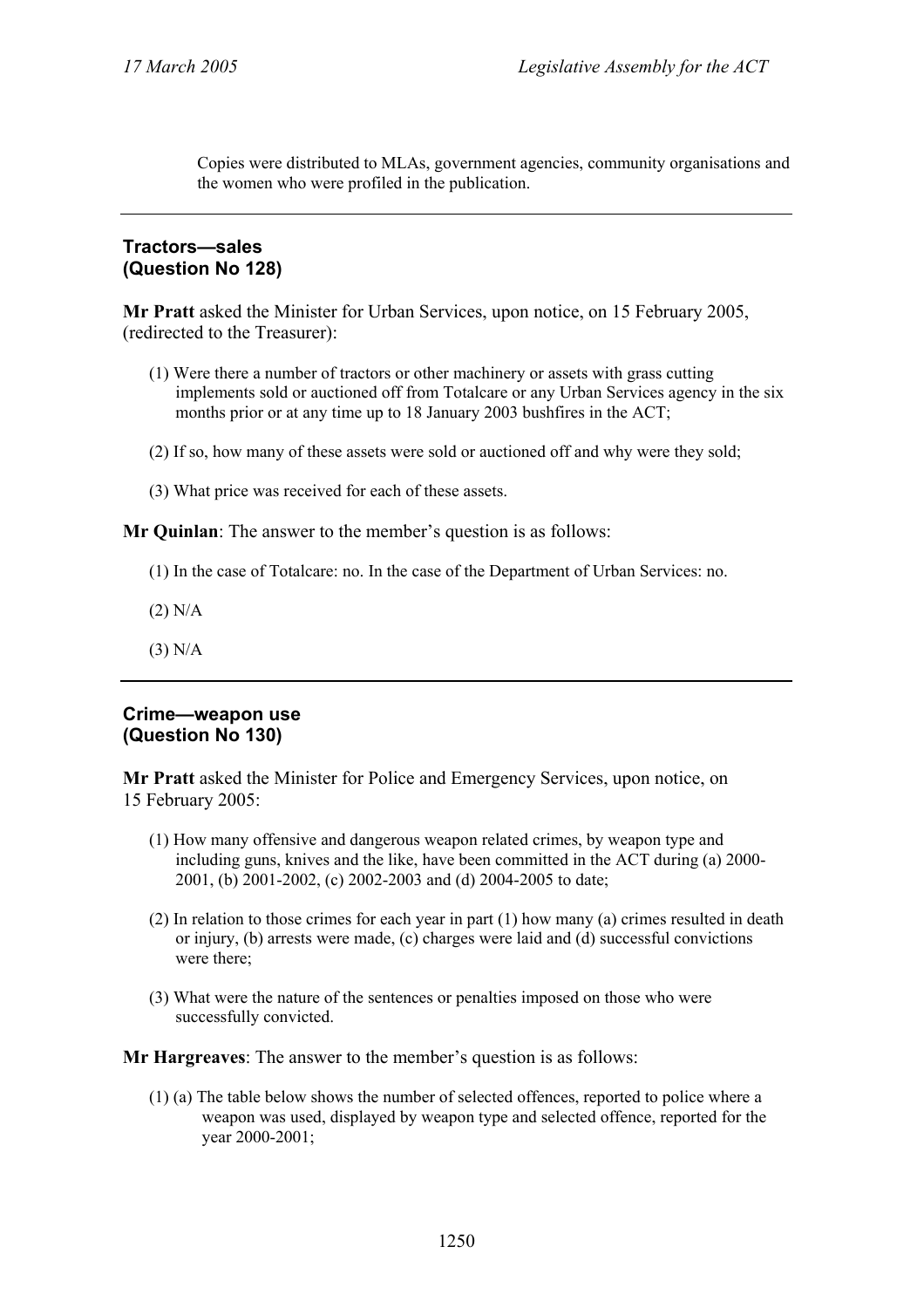|                            | Homicide<br>and related<br>offences | <b>Assault</b><br>(non sexual) | <b>Assault</b><br>(sexual) | <b>Robbery</b><br>(armed) |
|----------------------------|-------------------------------------|--------------------------------|----------------------------|---------------------------|
| <b>Blunt Instrument</b>    |                                     | 22                             | 0                          |                           |
| <b>Chemical</b>            |                                     | 2                              | 0                          |                           |
| Club                       |                                     | 25                             | 0                          |                           |
| <b>Explosive</b>           |                                     | 0                              | 0                          |                           |
| Firearm                    |                                     | 3                              | 0                          | 13                        |
| <b>Glass</b>               |                                     | 9                              | 0                          |                           |
| Knife                      |                                     | 56                             | $\overline{2}$             | 66                        |
| <b>Martial Arts Weapon</b> | ∩                                   | 0                              | $\Omega$                   |                           |
| Other                      |                                     | 50                             | 0                          |                           |
| Projectile                 |                                     | 5                              | 0                          |                           |
| <b>Sharp Instrument</b>    |                                     | 7                              | $\overline{2}$             |                           |
| <b>Syringe</b>             |                                     | 6                              | 0                          | 12                        |

(b) The table below shows the number of selected offences, reported to police where a weapon was used, displayed by weapon type and selected offence, reported for the year 2001-2002;

|                            | Homicide<br>and related<br>offences | <b>Assault</b><br>(non sexual) | <b>Assault</b><br>(sexual) | <b>Robbery</b><br>(armed) |
|----------------------------|-------------------------------------|--------------------------------|----------------------------|---------------------------|
| <b>Blunt Instrument</b>    |                                     | 21                             | 0                          |                           |
| Chemical                   |                                     | 0                              | 0                          |                           |
| <b>Club</b>                |                                     | 3                              | 0                          |                           |
| <b>Explosive</b>           |                                     |                                | 0                          |                           |
| Firearm                    |                                     | π                              | 0                          |                           |
| <b>Glass</b>               | O                                   | 8                              | 0                          |                           |
| Knife                      |                                     | 50                             | $\overline{2}$             | 34                        |
| <b>Martial Arts Weapon</b> |                                     | 3                              | 0                          |                           |
| Other                      |                                     | 60                             | 0                          |                           |
| Projectile                 |                                     | 4                              | 0                          |                           |
| <b>Sharp Instrument</b>    |                                     | 9                              | 0                          |                           |
| <b>Syringe</b>             |                                     | 2                              | 0                          | 16                        |

*Source: PROMIS as at 01 March 2005* 

(c) The table below shows the number of selected offences, reported to police where a weapon was used, displayed by weapon type and selected offence, reported for the year 2002-2003;

|                            | Homicide<br>and related<br>offences | <b>Assault</b><br>(non sexual) | <b>Assault</b><br>(sexual) | <b>Robbery</b><br>(armed) |
|----------------------------|-------------------------------------|--------------------------------|----------------------------|---------------------------|
| <b>Blunt Instrument</b>    |                                     | 27                             | 0                          |                           |
| <b>Chemical</b>            |                                     |                                | 0                          |                           |
| Club                       |                                     | າ                              | 0                          |                           |
| <b>Explosive</b>           |                                     | 3                              | 0                          |                           |
| Firearm                    |                                     | 4                              | 0                          | 15                        |
| <b>Glass</b>               |                                     | 10                             | 0                          |                           |
| Knife                      |                                     | 38                             | 3                          | 28                        |
| <b>Martial Arts Weapon</b> |                                     |                                | 0                          |                           |
| Other                      |                                     | 62                             |                            |                           |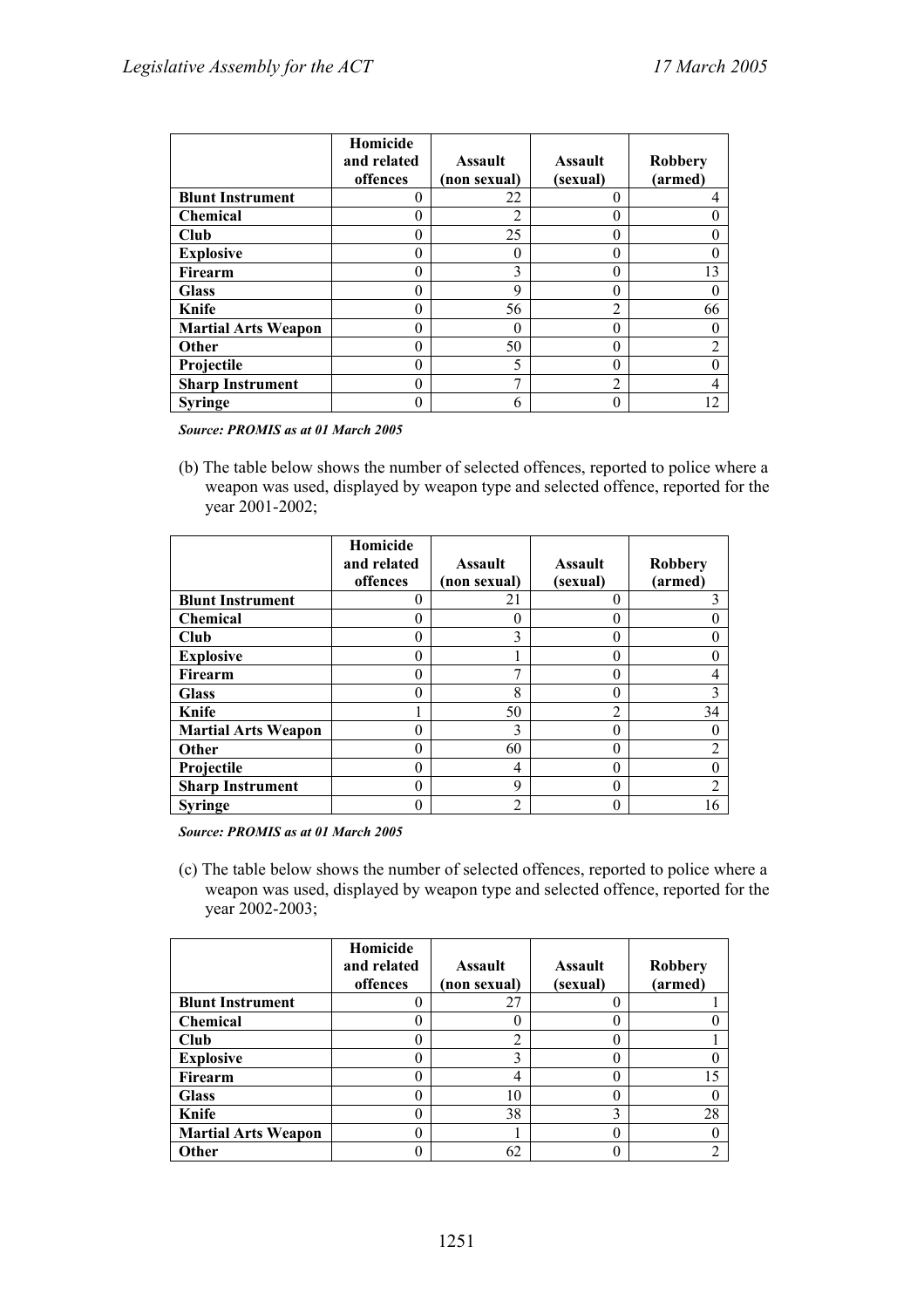| Projectile              |  |  |
|-------------------------|--|--|
| <b>Sharp Instrument</b> |  |  |
| <b>Syringe</b>          |  |  |

(d) The table below shows the number of selected offences, reported to police where a weapon was used, displayed by weapon type and selected offence, reported for the year 1 July 2004 – 31 Dec 2004

|                            | Homicide<br>and related<br>offences | <b>Assault</b><br>(non sexual) | <b>Assault</b><br>(sexual) | <b>Robbery</b><br>(armed) |
|----------------------------|-------------------------------------|--------------------------------|----------------------------|---------------------------|
| <b>Blunt Instrument</b>    |                                     | 12                             | 0                          |                           |
| <b>Chemical</b>            |                                     | 0                              | $\Omega$                   |                           |
| Club                       |                                     |                                | 0                          |                           |
| <b>Explosive</b>           |                                     | 0                              | $\Omega$                   |                           |
| Firearm                    |                                     |                                | 0                          |                           |
| <b>Glass</b>               |                                     |                                | 0                          |                           |
| Knife                      |                                     | 13                             | 0                          | 40                        |
| <b>Martial Arts Weapon</b> | 0                                   | 0                              | $\mathbf{0}$               |                           |
| <b>Other</b>               | 0                                   | 27                             | 0                          |                           |
| Projectile                 |                                     |                                | 0                          |                           |
| <b>Sharp Instrument</b>    | 0                                   | 6                              | 0                          |                           |
| <b>Syringe</b>             |                                     |                                | 0                          |                           |

*Source: PROMIS as at 01 March 2005* 

- (2) (a) It is too resource intensive to obtain data identifying how many offensive and dangerous weapon related crimes resulted in death or injury as this would involve manual data extraction and examination of individual case records.
	- (b) (i) The table below shows the number of apprehensions for selected offences, reported to police where a weapon was used, displayed by weapon type and selected offence, reported for the period 2000-2001;

|                            | Homicide<br>and related<br>offences | <b>Assault</b><br>(non sexual) | <b>Assault</b><br>(sexual) | Robbery<br>(armed) |
|----------------------------|-------------------------------------|--------------------------------|----------------------------|--------------------|
| <b>Blunt Instrument</b>    |                                     | 26                             | 0                          |                    |
| <b>Chemical</b>            |                                     | 3                              | $\Omega$                   |                    |
| Club                       |                                     | 40                             | $\Omega$                   |                    |
| <b>Explosive</b>           |                                     | 0                              | $\Omega$                   |                    |
| Firearm                    |                                     | 11                             | $\theta$                   |                    |
| <b>Glass</b>               |                                     | 12                             | $\Omega$                   |                    |
| Knife                      |                                     | 87                             | 2                          | 42                 |
| <b>Martial Arts Weapon</b> |                                     | C                              | 0                          |                    |
| <b>Other</b>               |                                     | 43                             |                            |                    |
| Projectile                 |                                     | 0                              | 0                          |                    |
| <b>Sharp Instrument</b>    |                                     |                                | $\mathfrak{D}$             |                    |
| <b>Syringe</b>             |                                     | 6                              | 0                          |                    |

*Source: PROMIS as at 01 March 2005* 

(ii) The table below shows the number of apprehensions for selected offences, reported to police where a weapon was used, displayed by weapon type and selected offence, reported for the period 2001-2002;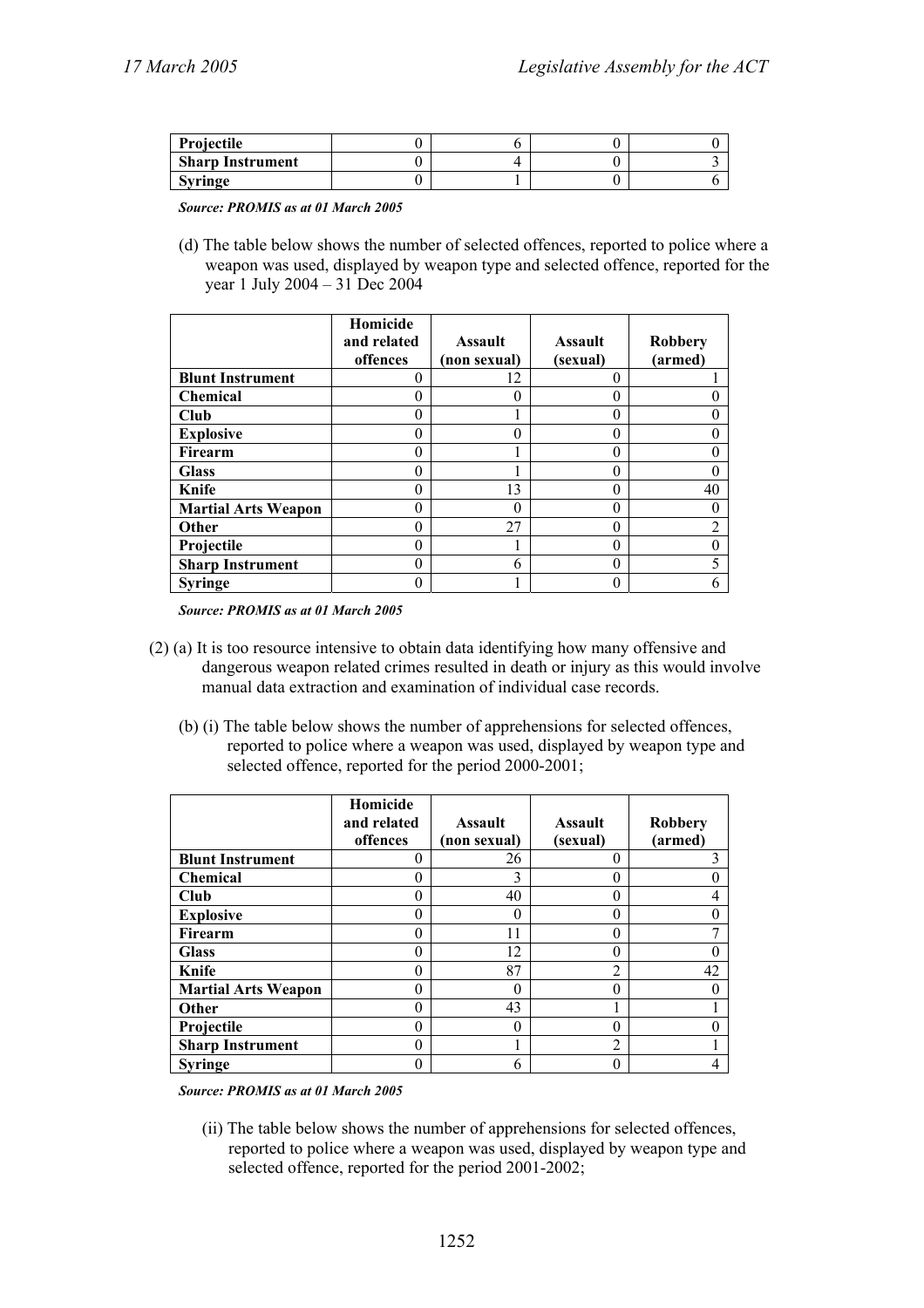|                            | Homicide<br>and related<br>offences | <b>Assault</b><br>(non sexual) | <b>Assault</b><br>(sexual) | <b>Robbery</b><br>(armed) |
|----------------------------|-------------------------------------|--------------------------------|----------------------------|---------------------------|
| <b>Blunt Instrument</b>    |                                     | 29                             | 0                          |                           |
| <b>Chemical</b>            |                                     | $\left( \right)$               | 0                          |                           |
| Club                       |                                     | າ                              | 0                          |                           |
| <b>Explosive</b>           |                                     | 0                              | 0                          |                           |
| Firearm                    |                                     | 5                              | 0                          |                           |
| <b>Glass</b>               |                                     | 3                              | 0                          | $\overline{2}$            |
| Knife                      |                                     | 72                             | 0                          | 18                        |
| <b>Martial Arts Weapon</b> |                                     | $\Omega$                       | 0                          |                           |
| Other                      |                                     | 66                             |                            |                           |
| Projectile                 |                                     | 2                              | 0                          |                           |
| <b>Sharp Instrument</b>    |                                     | ┑                              | 0                          |                           |
| <b>Syringe</b>             |                                     | 10                             | 0                          |                           |

(iii) The table below shows the number of apprehensions for selected offences, reported to police where a weapon was used, displayed by weapon type and selected offence, reported for the period 2002-2003;

|                            | Homicide<br>and related<br>offences | <b>Assault</b><br>(non sexual) | <b>Assault</b><br>(sexual) | <b>Robbery</b><br>(armed) |
|----------------------------|-------------------------------------|--------------------------------|----------------------------|---------------------------|
| <b>Blunt Instrument</b>    |                                     | 15                             | 3                          |                           |
| <b>Chemical</b>            |                                     | 0                              | 0                          |                           |
| Club                       |                                     |                                | 0                          |                           |
| <b>Explosive</b>           |                                     |                                | 0                          |                           |
| Firearm                    |                                     | ∍                              | 0                          | 63                        |
| <b>Glass</b>               |                                     | 6                              | 0                          |                           |
| Knife                      |                                     | 68                             | 6                          | 16                        |
| <b>Martial Arts Weapon</b> |                                     | 4                              | 0                          |                           |
| Other                      |                                     | 56                             | 0                          |                           |
| Projectile                 |                                     | 6                              | 0                          |                           |
| <b>Sharp Instrument</b>    |                                     | 5                              | 0                          |                           |
| <b>Syringe</b>             |                                     | $\overline{2}$                 |                            |                           |

*Source: PROMIS as at 01 March 2005* 

(iv) The table below shows the number of apprehensions for selected offences, reported to police where a weapon was used, displayed by weapon type and selected offence, reported for the period 1 July 2004 – 31 Dec 2004;

|                            | Homicide<br>and related<br>offences | <b>Assault</b><br>(non sexual) | <b>Assault</b><br>(sexual) | <b>Robbery</b><br>(armed) |
|----------------------------|-------------------------------------|--------------------------------|----------------------------|---------------------------|
| <b>Blunt Instrument</b>    |                                     |                                |                            |                           |
| Chemical                   |                                     |                                |                            |                           |
| Club                       |                                     |                                |                            |                           |
| <b>Explosive</b>           |                                     |                                |                            |                           |
| Firearm                    |                                     |                                |                            |                           |
| <b>Glass</b>               |                                     |                                |                            |                           |
| Knife                      |                                     | 15                             |                            | 29                        |
| <b>Martial Arts Weapon</b> |                                     |                                |                            |                           |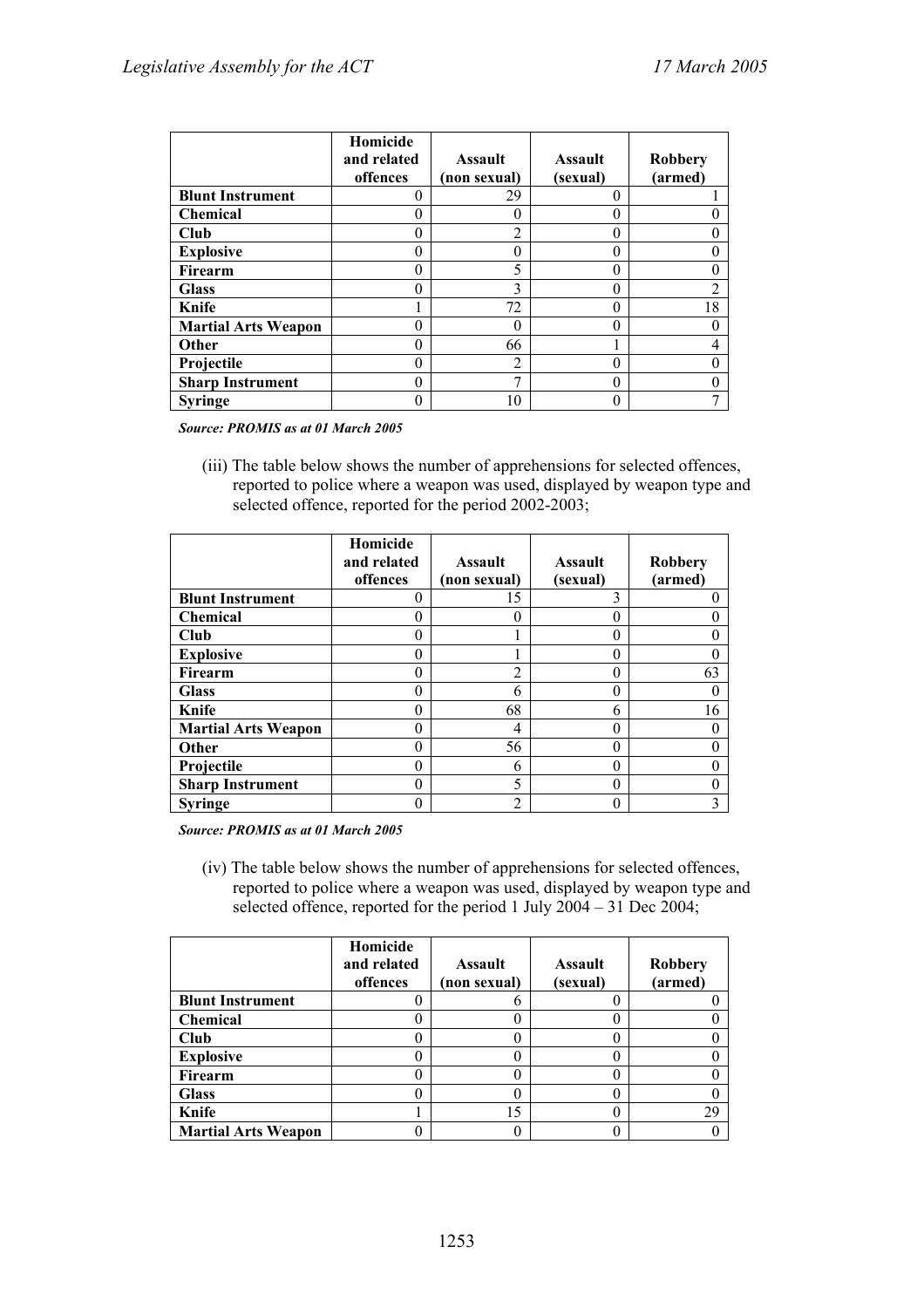| Other                   |  |  |
|-------------------------|--|--|
| Projectile              |  |  |
| <b>Sharp Instrument</b> |  |  |
| <b>Syringe</b>          |  |  |

- $(c)$  Refer to 2 $(b)$
- (d) It is too resource intensive to answer this question as it would require searching the ACT Magistrates Court database for all successful convictions involving offensive and dangerous weapons crimes and would involve manual data extraction and examination of individual case records.

(3) Refer to 2) (d)

# **Police force—leave (Question No 131)**

**Mr Pratt** asked the Minister for Police and Emergency Services, upon notice, on 15 February 2005:

- (1) Further to the response to question on notice No. 24 (*Hansard*, 9 December 2004, page 332) which stated that a total of 98 sworn and unsworn ACT Policing Members were on leave as at Tuesday 7 December, is this a high amount of members to be on leave at any one time;
- (2) How did ACT Policing cover the shifts of those 98 members on leave at one time;
- (3) What was the (a) total and (b) average number of members on leave for each month of 2004.

**Mr Hargreaves**: The answer to the member's question is as follows:

- (1) No.
- (2) ACT Policing manages all planned leave and long term unplanned leave to ensure the ACT establishment and operational capacity to deliver the community policing function is not affected. In mission critical areas, overtime shifts are offered to accommodate short term unplanned leave within certified agreement requirements.
- (3)(a) It is too resource intensive to provide the total number of members on leave per month as this would involve daily calculations. Given the varying amounts of time a member can be absent from the workplace, compiling multiple types of leave (planned and unplanned) taken over a month as a single average does not accurately reflect the productivity or availability of members across that month. Some planned leave such as maternity or long service leave may be temporarily backfilled by appointing term transfers or non-ongoing staff members to fill vacancies. These arrangements accord with customary public service practices.

 $(3)(b)$  See 3(a)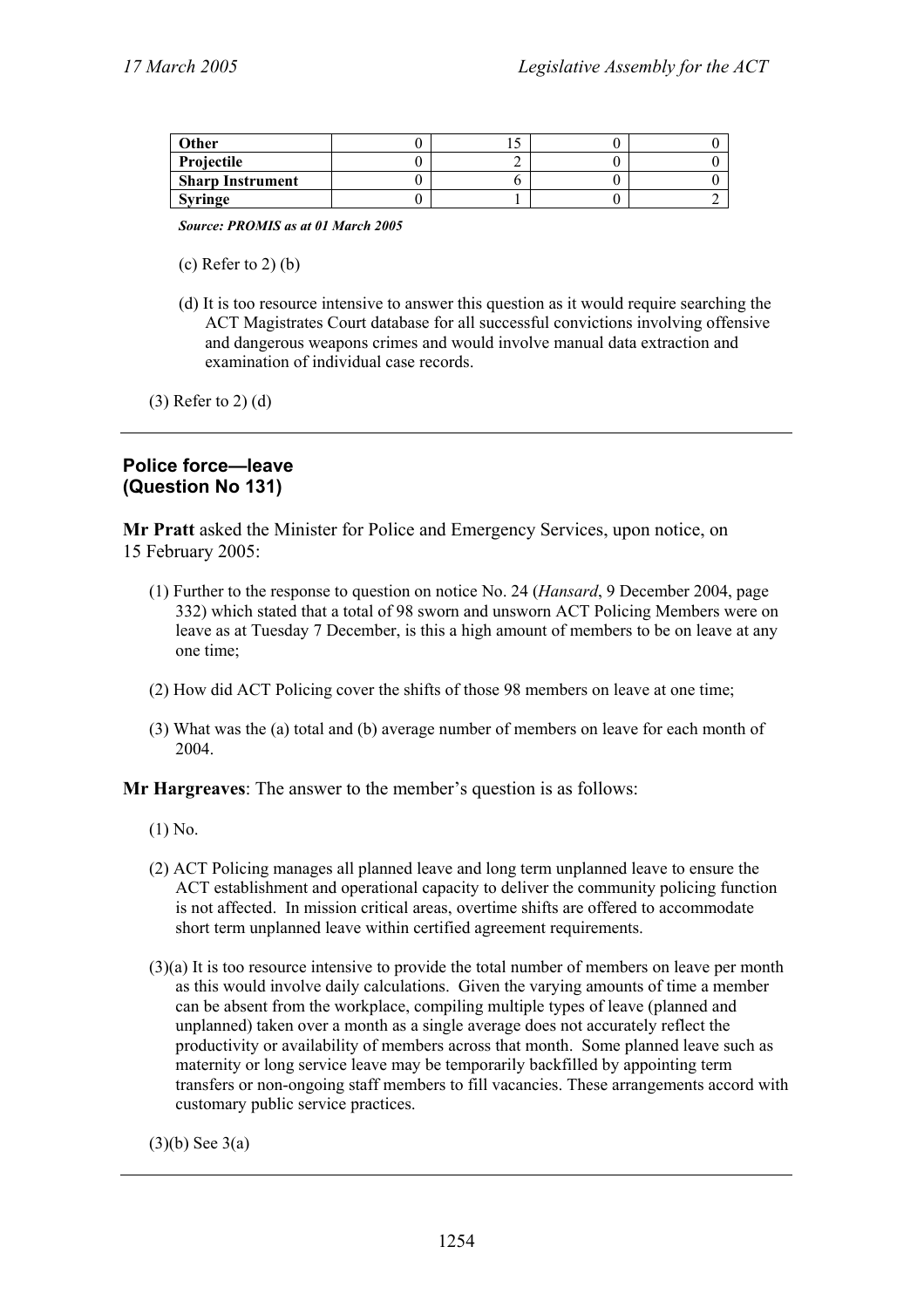# **Police force—roster (Question No 132)**

**Mr Pratt** asked the Minister for Police and Emergency Services, upon notice, on 15 February 2005:

- (1) What was the average number of police officers rostered on duty in the ACT per shift over the 24 December 2004 to 3 January 2005 Christmas – New Year period;
- (2) What was the average response time to incident call-outs during this period;
- (3) Were any ACT police stations closed during this period; if so, which ones were closed and when.

**Mr Hargreaves**: The answer to the member's question is as follows:

- (1) ACT Policing maintains a minimum patrol strength which does not vary with seasons or holiday periods. Non-shift working members were stood down on gazetted public holidays and each functional area maintained a support capability over the entire Christmas/New Year period that also accommodated leave requirements.
- (2) ACT Policing has a four level response model. Average response times for the period 24 December 2004 to 3 January 2005, by priority level, were:

| <b>Priority</b> | Average response time |
|-----------------|-----------------------|
|                 | 6 minutes 42 seconds  |
|                 | 22 minutes 42 seconds |
|                 | 69 minutes            |
|                 | 2 hours 48 minutes    |

(3) No.

# **Transport—public services (Question No 135)**

**Mrs Burke** asked the Minister for Planning, upon notice, on 16 February 2005:

Is there any plan to offer public transport services, in any form, to residents of (a) Oaks Estate, (b) Uriarra Settlement, (c) Pierces Creek, (d) Hall and (e) Tharwa.

**Mr Corbell**: The answer to the member's question is as follows:

(1) There are no plans to include these mainly rural locations in the Government's contract with ACTION.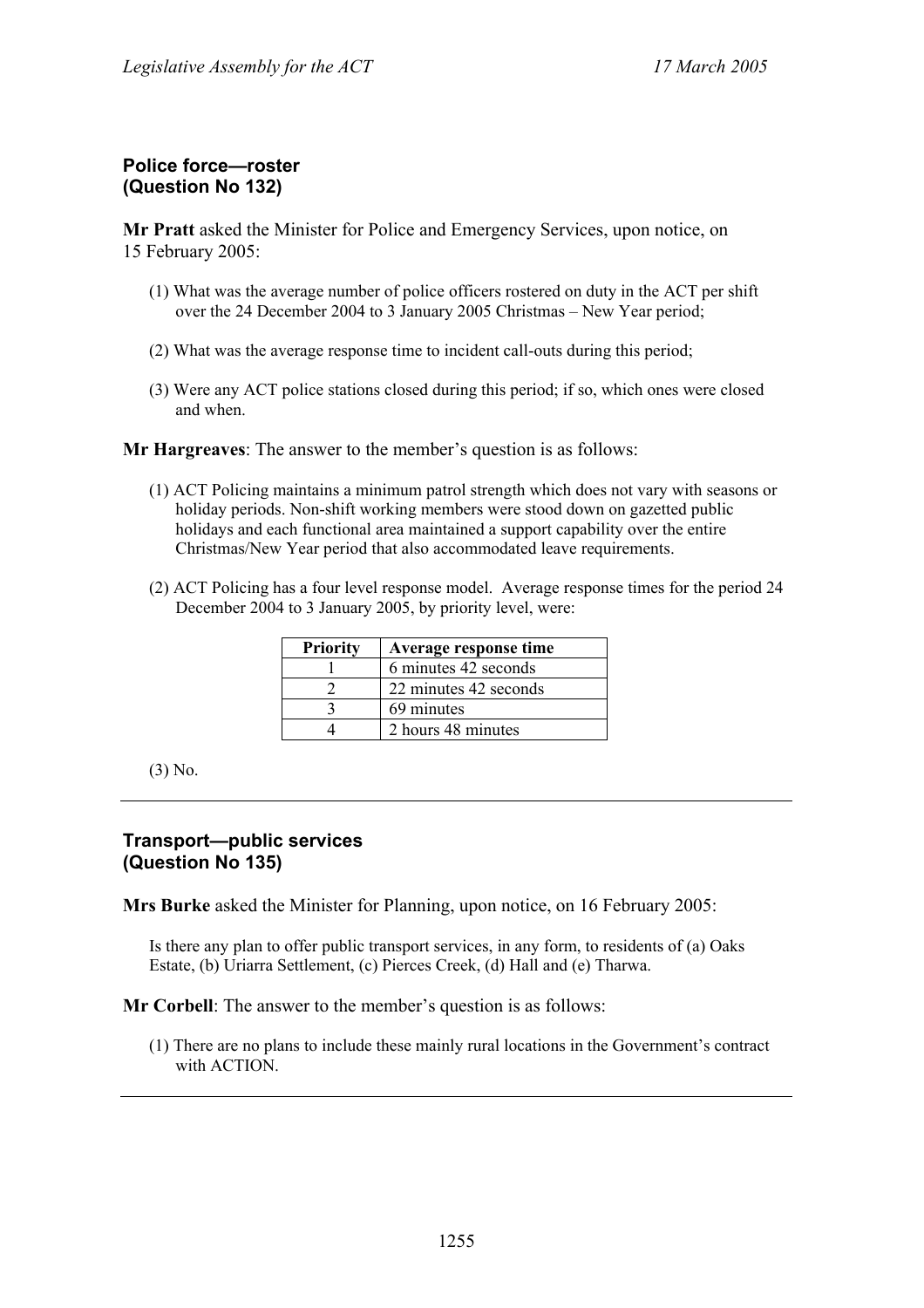# **Prisons and prisoners—Quamby (Question No 136)**

**Mrs Burke** asked the Minister for Children, Youth and Family Support, upon notice, on 16 February 2005:

- (1) Did the Minister make a media announcement on 25 March 2004 regarding an increase in funding for the redevelopment of Quamby from \$13.2 million to \$20 million which is an increase of \$6.8 million;
- (2) Will all of the \$20 million promised for the upgrade of Quamby be expended on the facility, which is still awaiting its full upgrade; if not, why not;
- (3) Will the full and original redevelopment, as detailed in the Minister's media release of 25 March 2004, be completed by December 2006; if not, why not.

**Ms Gallagher**: The answer to the member's question is as follows:

- (1) Yes.
- (2) In August 2004, the Government announced that it would not proceed with the redevelopment of Quamby but would instead build a new youth detention centre in a new location. Thus the \$20m will not be spent on the Quamby redevelopment. The Government also announced that \$4m would be spent on urgent remedial works at Quamby such as the refurbishment of the time-out room and the procurement of demountable units to provide additional accommodation options and educational facilities. A feasibility study to consider site options and inclusions in the new facility is scheduled for completion in April 2005. The timing of the construction of the new facility will not be known until the completion of the feasibility study.
- (3) No. See the response to Question 2 above.

# **Disabled persons—employment (Question No 142)**

**Mrs Burke** asked the Minister for Disability, Housing and Community Services, upon notice, on 16 February 2005, (redirected to the Chief Minister):

Have partnerships been established with Disability WORKS Australia to assist in accessing the talent pool of people with a disability interested in employment prospects with the ACT Public Service; if not, why not.

**Mr Stanhope**: The answer to the member's question is as follows:

Yes. A Memorandum of Agreement was signed on 9 December 2004 with Disability WORKS Australia, the ACT New Apprenticeship Centres and ACT disability employment service organisations.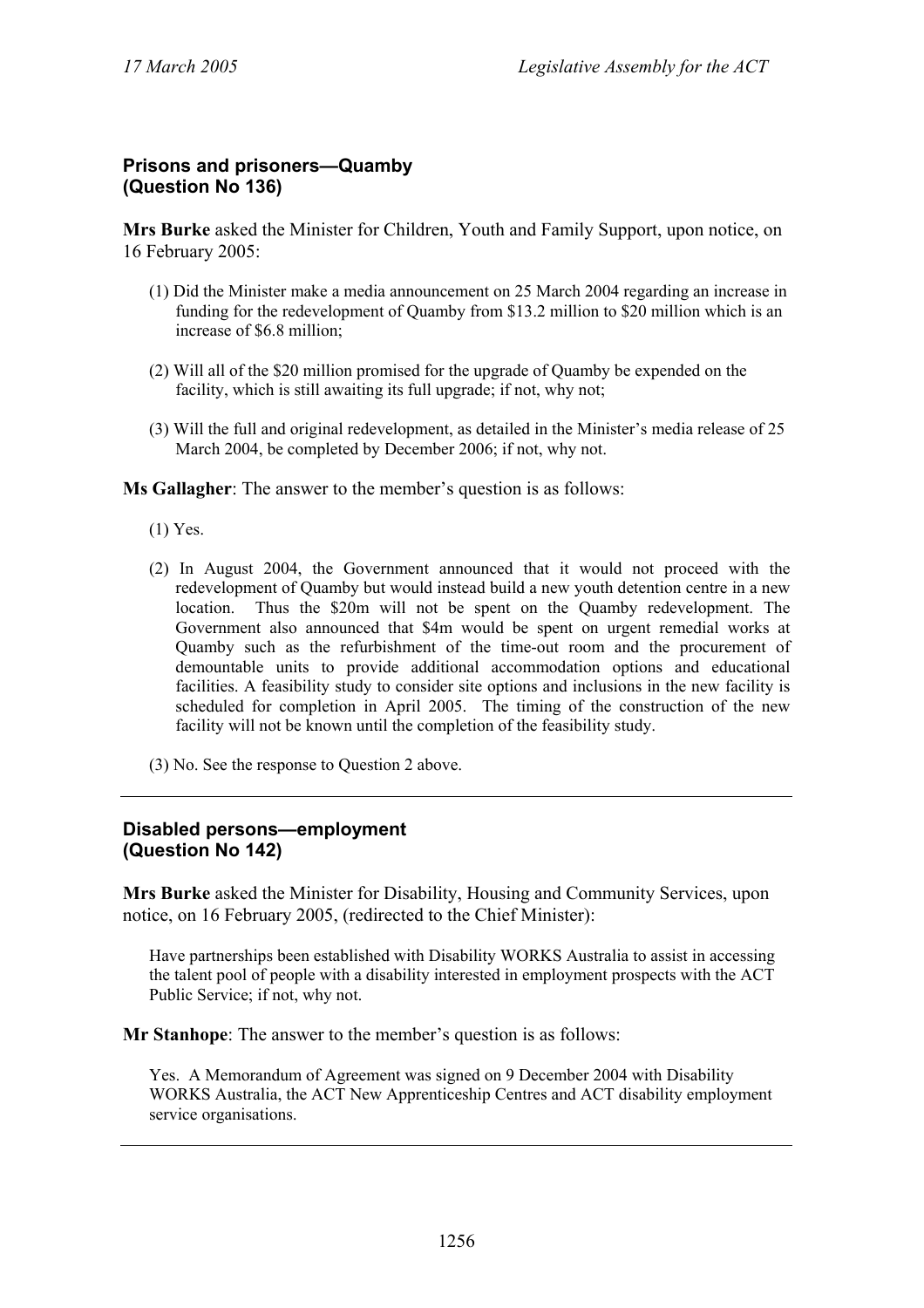# **Development—Canberra Centre (Question No 148)**

**Mrs Burke** asked the Minister for Urban Services, upon notice, on 16 February 2005:

Will the Canberra Central implementation team consider the through traffic conditions in Bunda Street, Canberra City, with particular focus on closing off the street to through traffic at the pedestrian crossing that connects the two sections of the Canberra Centre.

**Mr Corbell**: The answer to the member's question is as follows:

- Canberra Central Project Team is currently developing a traffic model for the City area. Once the model is completed the Canberra Central Project Team will be testing different scenarios for traffic circulation within the City.
- In all scenarios the key objective will be to give priority to pedestrian access and public transport in the City.
- The impact of the current and proposed city bus links, as well as the proposed major commercial and retail developments, will also be tested in the model.
- Until these models are run and the various implications analysed, such as safety and the amenity of users, it is not proposed that the Canberra Central Project Team give particular focus to closing Bunda Street to traffic.
- Closing Bunda Street, as with any street, needs very careful consideration, as it has the potential to reduce the permeability and accessibility of the City, as well as reduce casual surveillance in the evenings as set out through the Governments adopted crime prevention through environmental design principles.

# **Fireworks—reports (Question No 150)**

**Mr Pratt** asked the Minister for Industrial Relations, upon notice, on 16 February 2005:

- (1) Further to question on notice No 18 regarding fireworks, how many reports regarding fireworks were made during the Queen's Birthday Long Weekend in 2004;
- (2) Have the investigations into two reports where ACT WorkCover launched a detailed investigation into fireworks since the inception of the *Dangerous Substances Act 2004* been finalised; if so, what were the findings of each investigations;
- (3) Further to the report where a brief of evidence was being prepared for the Director of Public Prosecutions (DPP), why did a brief need to be prepared for the DPP;
- (4) What action was taken by the DPP when it received the brief.

**Ms Gallagher**: The answer to the member's question is as follows:

(1) During the Queen's Birthday Long Weekend in 2004, ACT WorkCover received 112 reports regarding fireworks.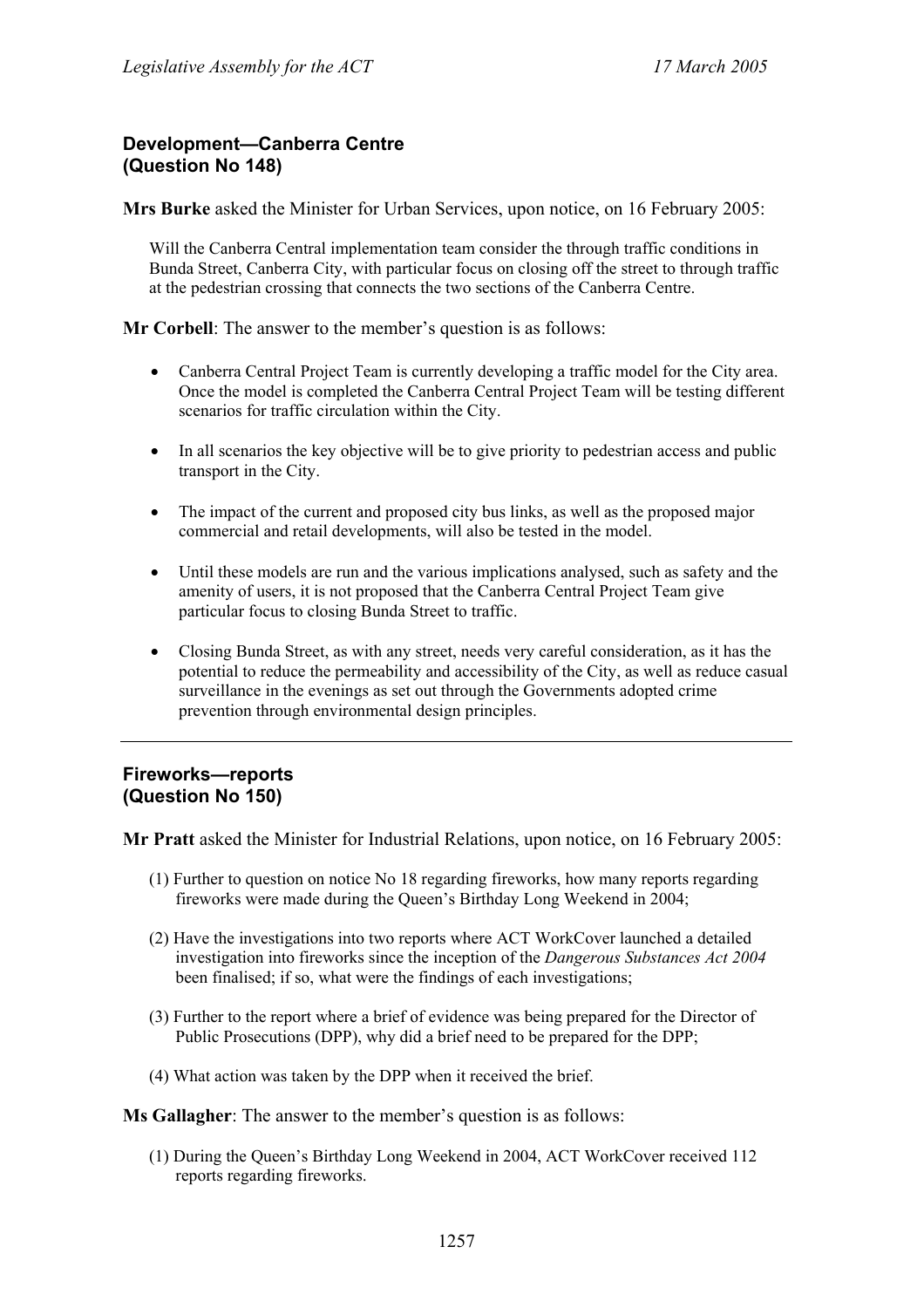- (2) (a) ACT WorkCover has finalised the two investigations regarding fireworks that were commenced since the inception of the *Dangerous Substances Act 2004*.
	- (b) Both investigations identified sufficient evidence of a contravention of the Act to support the preparation and forwarding of a brief of evidence to the Director of Public Prosecutions.
- (3) A brief was prepared for the Director of Public Prosecutions as ACT WorkCover considered the circumstances of the alleged contravention of the Act warranted the commencement of a prosecution.
- (4) The Director of Public Prosecutions is prosecuting the matter and it is presently before the Court.

# **Water—pressure testing (Question No 153)**

**Mr Pratt** asked the Minister for Urban Services, upon notice, on 16 February 2005, (redirected to the Chief Minister):

- (1) Is routine testing of water supply pipes carried out in each Canberra suburb to check for adequate water pressure; if so, (a) who carries out this testing, (b) how often is it done and (c) at what time of day is this testing carried out; if not, why not;
- (2) Which Canberra suburbs have been found to have problems with inadequate water pressure in each of the last three years;
- (3) Have any of the suburbs listed in part (2) had the problem rectified; if so, which suburbs have been rectified and which have not;
- (4) If the water pressure problem in some Canberra suburbs has not been remedied, why not;
- (5) Can ACT residents now be guaranteed adequate water pressure for the purposes of defending their homes in the case of another bushfire emergency; if not, why not.

#### **Mr Stanhope**: The answer to the member's question is as follows:

(1) ACTEW's water network includes sites where the system pressure is monitored 24 hours a day, 365 days a year. These sites have been chosen to allow ActewAGL to assess overall system performance from the pressure at these sites. There is one in every pressure zone, amounting to around 30 across Canberra.

In addition to these permanent installations, ACTEW have temporary pressure recorders that can be placed anywhere to study system performance.

(2) The overall network is designed to meet pressure standards that are consistent with standards in other Australian cities. The standards include allowance for maintaining pressure at times of extremely high demand, and during building fires. The standards are set out in the Water Supply and Sewerage Service Standards Code, made under the *Utilities Act 2000*.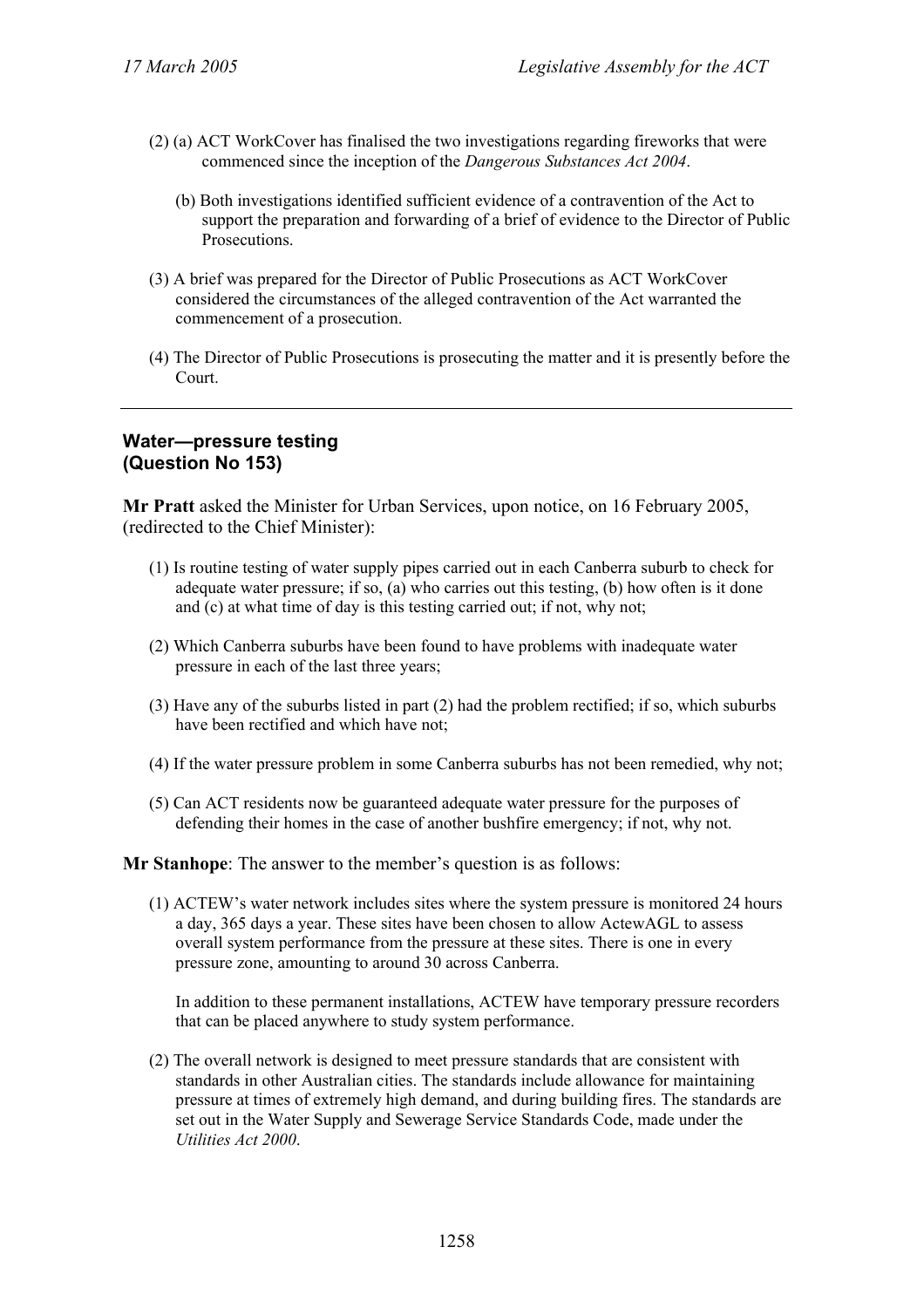Changing the standards requires more than a change to legislation. Material change would involve major reconstruction of the water network, at very high cost to the community.

The pressure at a particular house is an intrinsic part of the design of the network, and is based on street pipework sizes and the height difference between the particular house in question and the local water reservoir. ActewAGL's monitoring, over many years, shows no design flaw in the network that leads to "whole of suburb" type problems.

No suburbs have been found to have inadequate water pressure in any of the last three years other than when unprecedented demand existed during the January 2003 bushfires. Individual houses, or localised areas, do, from time to time, have pressure problems. These are generally caused by a problem inside the property boundary, or in the pipe connecting the property to the ACTEW main. These problems are usually repaired within days of the complaint being phoned into the ActewAGL faults and Emergency Centre.

Sometimes individual households complain about inadequate pressure however, the pressure is higher than the design limits established by the Code.

Pressure lower than the design limits established by the Code can also be caused by extraordinary events outside the control of ActewAGL: (eg burst watermains or abnormal events). Burst water mains are usually repaired within hours of the complaint being phoned into the ActewAGL Faults and Emergency Centre.

There are several streets in Canberra, or parts of streets, where residents have complained that the peak hour pressure (on hot summer evenings, when there are no water restrictions) is less than they require. However, testing shows the pressures do meet the Code standards.

There is one current case of a low-pressure problem due to the release of land above the usual contour levels.

- (3) There are no suburbs listed in (2) above.
- (4) All faults related to localised blockages or faults that are the responsibility of the water utility are rectified within codified response times.

The single case where pressure is lower than the design limits established by the Code, caused by the release of land above the usual contour levels, is currently being investigated by ActewAGL and ACTEW Corporation through the Chief Minister's Department.

(5) The network is designed to industry practice to provide fire fighting capacity as agreed with the ACT Fire Brigade. The bushfire of January 2003 was an abnormal event beyond the network's designed capability. There is no known network in the world that can maintain adequate water pressure across a large urban area when virtually every residence is using maximum amounts of water – nor would it be practicable to construct one.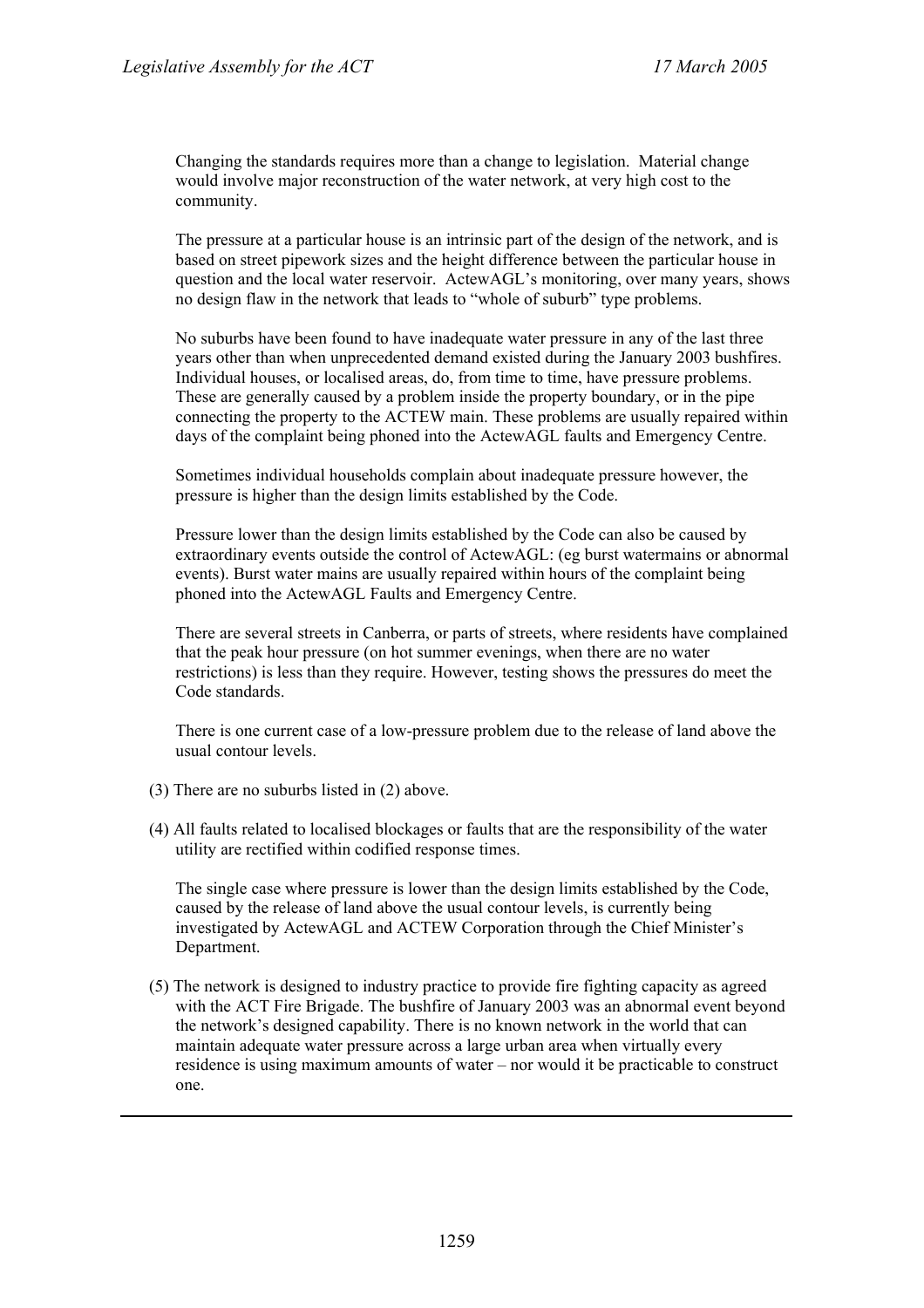# **Police force—high speed car chases (Question No 155)**

**Mr Pratt** asked the Minister for Police and Emergency Services, upon notice, on 16 February 2005:

- (1) How many high speed car chases have ACT Police undertaken during (a) 2001-2002, (b) 2002-2003 and (c) 2004-2005 to date;
- (2) For each of the years in part (1) how many of these pursuits (a) resulted in a successful arrest, (b) did police abandon, (c) resulted in an accident and (d) involved stolen vehicles.

**Mr Hargreaves**: The answer to the member's question is as follows:

- (1) It is too resource intensive to obtain data for pursuits prior to 2003 as this would involve manual data extraction and examination of individual case records. Capacity to record police pursuits has been in place since 2003. In the financial year 2003-2004, 49 pursuits involving cars have been recorded.
- (2) Data for the 2003-2004 financial year and for 1 July 2004 to 21 February 2005 are provided in the table below:

| <b>Outcomes/Involvement of</b> | 2003-2004 financial year | 1 July 2004 to   |
|--------------------------------|--------------------------|------------------|
| <b>Stolen Vehicle</b>          |                          | 21 February 2005 |
| Arrest                         | 34                       |                  |
| Abandoned                      |                          |                  |
| Collision                      | 16                       |                  |
| Involved stolen motor vehicle  | 19                       |                  |

**Source: ACT Policing Traffic Operations** 

**Note: Some pursuits fall into multiple categories within this chart – for example a pursuit involving a stolen motor vehicle which results in a minor collision and the arrest of offender/s.** 

# **Hospitals—nursing home type patients (Question No 156)**

**Mr Smyth** asked the Minister for Health, upon notice, on 16 February 2005:

- (1) How many nursing home type patients are currently occupying hospital beds at (a) The Canberra Hospital and (b) Calvary Hospital;
- (2) How many nursing home type patients have occupied hospital beds at (a) The Canberra Hospital and (b) Calvary Hospital, per month, since January 2004 to date.

**Mr Corbell**: The answer to the member's question is as follows:

- (1) As at 16th February 2005 the numbers of nursing home type patients occupying hospital beds are:
	- (a) 20 at The Canberra Hospital; and
	- (b) 4 at Calvary Hospital.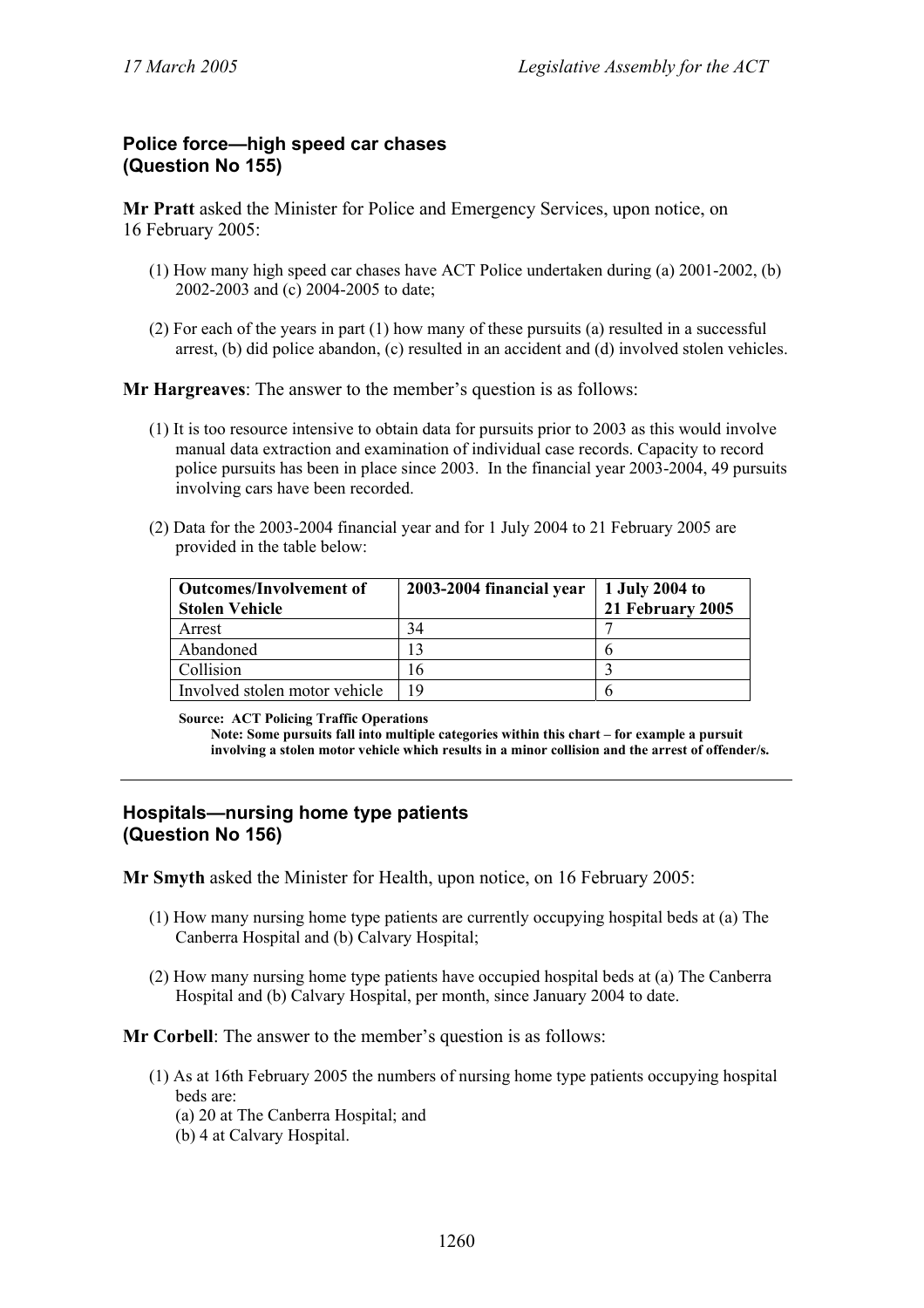In addition 16 patients were enrolled in the ACT Health Intermittent care service as of 3 March 2005.

(2) The average number per month of nursing home type patients occupying hospital beds since January 2004 is shown in the table below:

|  | Average number of Nursing Home Type Patients by month and hospital January 2004 to January 2005 |  |
|--|-------------------------------------------------------------------------------------------------|--|
|  |                                                                                                 |  |

| Hospital               | Jan<br>04 | <b>Feb</b><br>04 | Mar<br>04    | Apr<br>04                   | May<br>04            | Jun<br>04 | Jul<br>04          | Aug<br>04 | Sep<br>04 | Oct<br>0 <sub>4</sub> | <b>Nov</b><br>04 | Dec<br>04 | Jan<br>05 |
|------------------------|-----------|------------------|--------------|-----------------------------|----------------------|-----------|--------------------|-----------|-----------|-----------------------|------------------|-----------|-----------|
| <b>TOTT</b><br>1 U 1 1 |           |                  | $\sim$<br>رے | $\sim$ $\sim$<br><u>∠ 1</u> | 1 <sup>o</sup><br>10 | 20        | $\sim$ $\sim$<br>ت | 16        | IJ        | 10                    | . .              | 10        | 15        |
| Calvary                |           |                  |              |                             | 10                   |           |                    | -         |           |                       |                  |           |           |

# **Hospitals—ACT Hospice (Question No 157)**

**Mr Smyth** asked the Minister for Health, upon notice, on 16 February 2005:

- (1) How many patients (a) are currently occupying beds at the ACT Hospice, (b) have occupied beds at the ACT Hospice per month since January 2004 and (c) are currently on the waiting list for a bed at the ACT Hospice;
- (2) Has the Government received any representations to expand the ACT Hospice; if so, from whom and what has been the Government's response to these representations.

**Mr Corbell**: The answer to the member's question is as follows:

- (1) (a) During January 2005, 28 patients occupied beds at Clare Holland House.
	- (b) The following table identifies the number of patients that occupied beds in Clare Holland House from January to December 2004.

| <b>Month</b> | Number of       | Month     | Number of       |
|--------------|-----------------|-----------|-----------------|
|              | <b>Patients</b> |           | <b>Patients</b> |
| January      | 20              | July      |                 |
| February     | 34              | August    | 36              |
| March        |                 | September | 31              |
| April        | 23              | October   | 23              |
| May          |                 | November  | 30              |
| June         |                 | December  | 26              |

Table: Number of Patients at Clare Holland House per month, January – December 2004

(c) At 31 January 2005, there were 5 patients on the waiting list for a bed at Clare Holland House.

(2) (a) Yes

- (b) Representations have been received from the ACT Palliative Care Society
- (c) The Government will consider requests for increased funding for services in the context of budget considerations.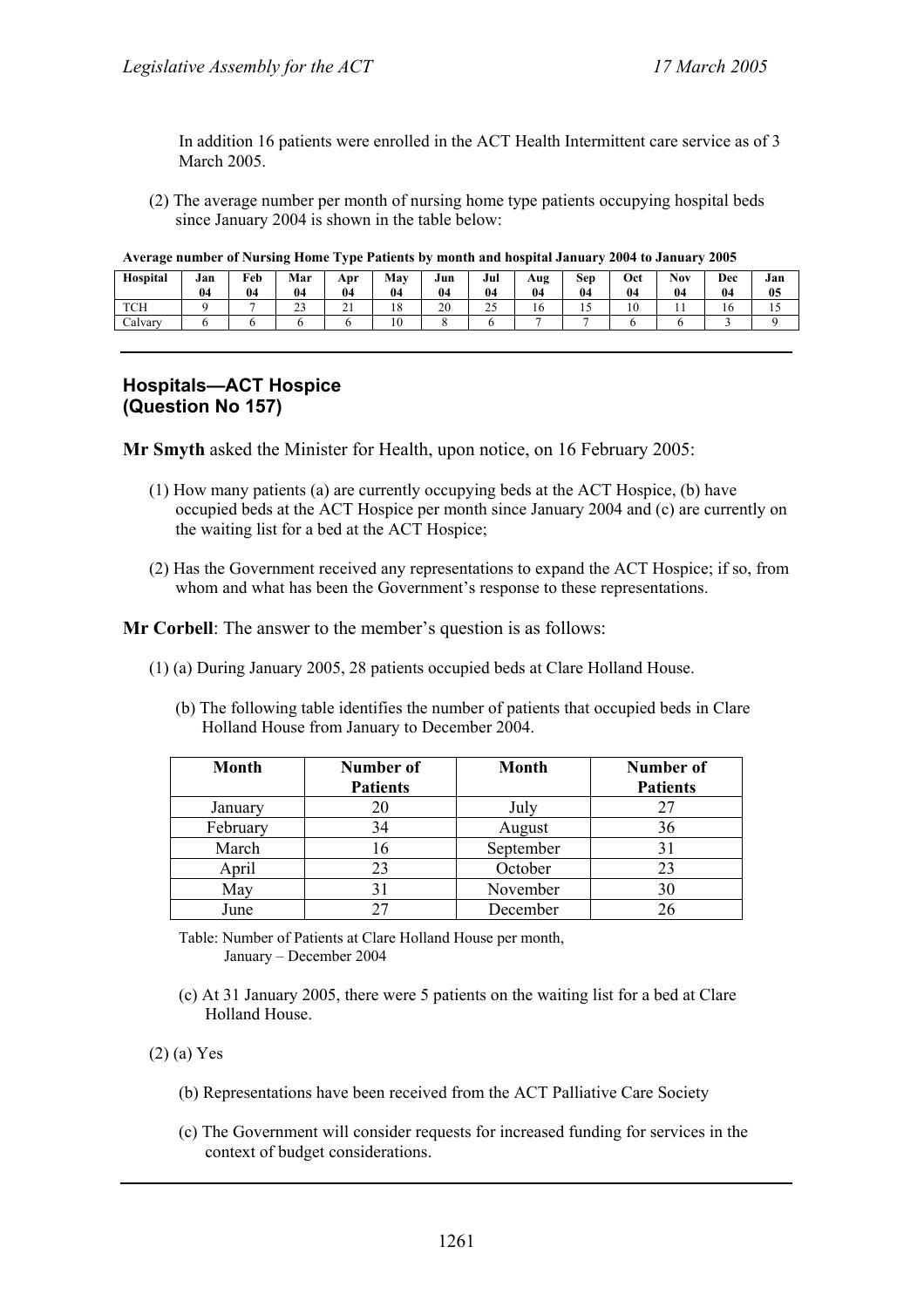# **Hospitals—interstate patient travel assistance (Question No 158)**

**Mr Smyth** asked the Minister for Health, upon notice, on 16 February 2005:

In relation to the Interstate Patient Travel Assistance Scheme, what are the rates of payment for (a) individual patients and (b) people escorting individual patients, (i) air travel, (ii) self drive car travel, (iii) taxi travel, (iv) coach travel, (v) train travel, (vi) hotel/motel accommodation, (vii) private accommodation, (viii) meals and (ix) other living expenses.

**Mr Corbell**: The answer to the member's question is as follows:

The following are the rates of payment in relation to the Interstate Patient Travel Assistance Scheme:

# **(a) For individual patients**

#### **(i) Air travel**

 Where air travel is deemed necessary by the referring specialist it will be paid for by the Scheme.

#### **(ii) Self drive care travel**  Canberra/Sydney/Canberra: \$40.00 Canberra/Melbourne/Canberra: \$100.00 Canberra/Adelaide/Canberra: \$150.00

Canberra/Brisbane/Canberra: \$150.00

# **(iii) Taxi travel**

Is not covered by the scheme.

# **(iv) Coach travel**

 Reimbursement of full ticket will made with the exception of coach travel to Sydney, where a maximum rate of \$40 applies.

#### **(v) Train travel**  Reimbursement of full ticket will made with the exception of train travel to Sydney, where a maximum rate of \$40 applies.

- **(vi) Hotel/motel accommodation**  \$30 per night per patient
- **(vii) Private accommodation** 
	- \$10 per person per night
- **(viii) Meals**

Are not covered by the scheme

**(ix) Other living expenses**  Are not covered by the scheme

# **(b) People escorting individual patients**

# **(i) Air travel**

 Where air travel is deemed necessary by the referring specialist it will be paid for by the Scheme.

# **(ii) Self drive car travel**

Is only paid once to either the patient or escorting individual.

- **(iii) Taxi travel** 
	- Is not met by the scheme.

# **(iv) Coach travel**

 Reimbursement of full ticket will be made with the exception of coach travel to Sydney, where a maximum rate of \$40 applies.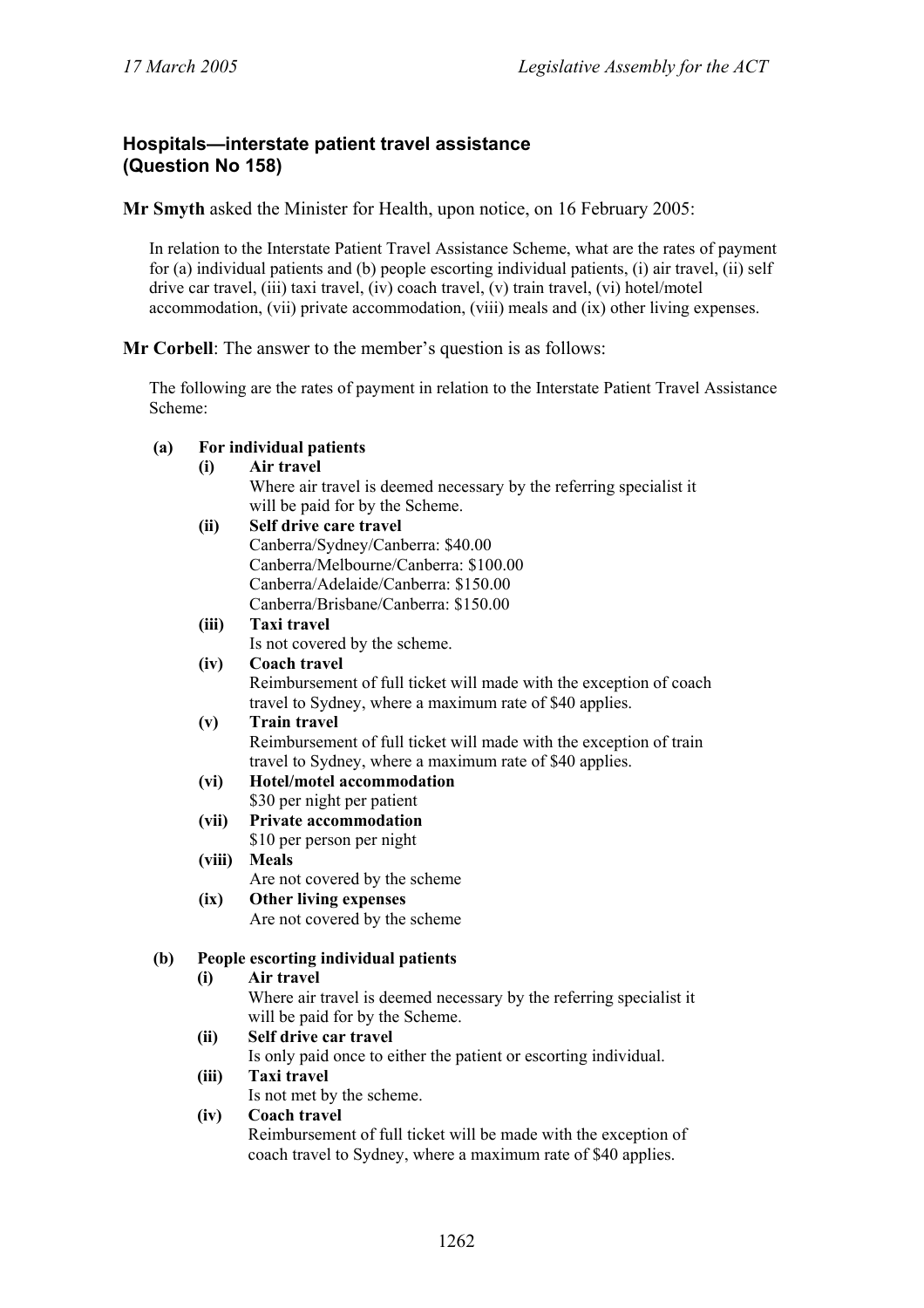#### **(v) Train travel**

 Reimbursement of full ticket will be made with the exception of coach travel to Sydney, where a maximum rate of \$40 applies.

- **(vi) Hotel/motel accommodation**  \$20 per night per escort in accommodation in a commercial establishment
- **(vii) Private accommodation**  \$10 per person per night
- **(viii) Meals**
- Are not met by the scheme  **(ix) Other living expenses**  Are not met by the scheme

The Interstate Patient Travel Scheme usually assists with travel and accommodation costs for only one escort. However, in exceptional circumstances, such as for babies with serious medical problems, the Scheme will contribute to meeting the expenses of both parents.

#### **Health—suicide (Question No 159)**

**Mr Smyth** asked the Minister for Health, upon notice, on 16 February 2005:

- (1) How many mental health clients have (a) suicided and (b) attempted suicide to date this financial year;
- (2) Are there any concerns or have any concerns been raised about the handling of any of these incidents this financial year;
- (3) How many mental health clients have (a) suicided and (b) attempted suicide, each month, since July 2004.

**Mr Corbell**: The answer to the member's question is as follows:

- (1) (a) The number of suspected suicides of active mental health clients from 1 July 2004 to date is six. Of the six suspected suicides, two have been confirmed as a suicide through a completed coronial process.
	- (b) The number of attempted suicides by active mental health clients identified by Mental Health ACT since 1 July 2004 to date is twelve, which were reported to the General Manager of Mental Health ACT.
- (2) All adverse clinical incidents are reviewed by the Mental Health ACT Clinical Review Committee (CRC). Where service issues or improvements to policy or practice are identified in relation to any adverse incident, the issue is addressed and implemented appropriately.
- (3) (a) The number of active mental health clients who have had confirmed suicides through a completed coronial process since 1 July 2004 is:

July 2004: 2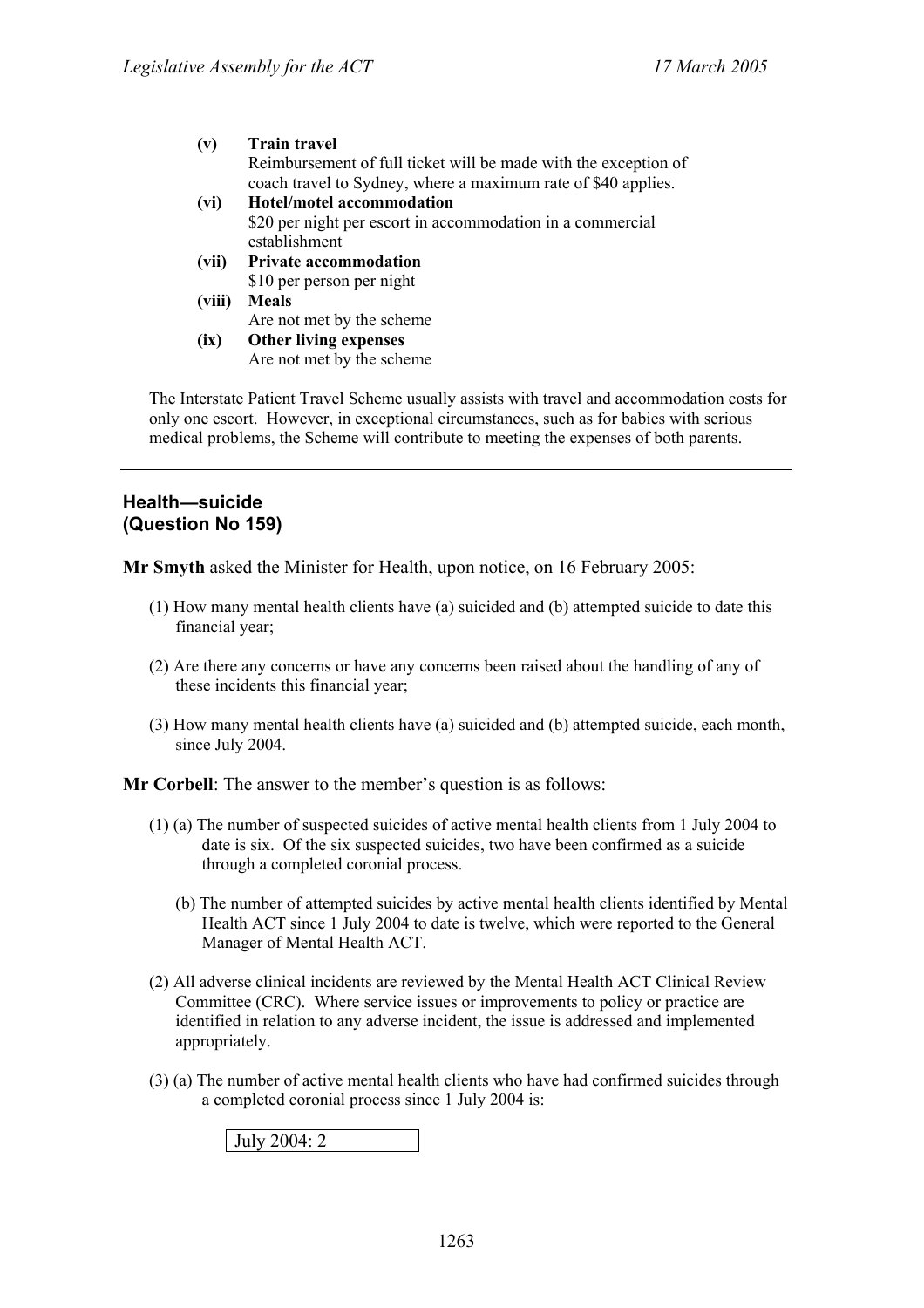(b) The number of attempted suicides by active mental health clients identified by Mental Health ACT since 1 July 2004 is:

| July 2004: 3      |
|-------------------|
| August 2004: 2    |
| September 2004: 1 |
| November 2004: 1  |
| December 2004: 3  |
| January 2005: 1   |
| February 2005: 1  |
|                   |

# **Tidbinbilla Nature Reserve (Question No 161)**

**Mrs Dunne** asked the Minister for Environment, upon notice, on 16 February 2005:

- (1) How many eco lodges do you plan to build at Tidbinbilla Nature Reserve;
- (2) Where do you propose to build them;
- (3) Will these eco lodges be run by the ACT Government or leased to private contractors;
- (4) If leased out to private contractors, how will the Government select the contractors;
- (5) If the lodges will be operated by the ACT Government, has a study been done to assess their viability;
- (6) What approval process will have to occur before the eco lodges can be built;
- (7) When will these eco lodges open;
- (8) How many campsites will open at Tidbinbilla Nature Reserve and how will this compare with the situation before the bushfires:
- (9) Where are you proposing to put the camp sites;
- (10) What approval process will have to occur before the campsites can open;
- (11) When will these campsites re-open.

**Mr Stanhope**: The answer to the member's question is as follows:

I will respond in my capacity as the Minister responsible for Bushfire Recovery, and as the Minister responsible for work undertaken by the Shaping Our Territory Implementation Group in the Chief Minister's Department.

I refer the Member to the study *Shaping Our Territory – Final Report: Opportunities for Non-Urban ACT*; to the *Shaping Our Territory – Business Case and Master Plan – Tidbinbilla* study; for information relating to the potential for commercial operations within Tidbinbilla Nature Reserve.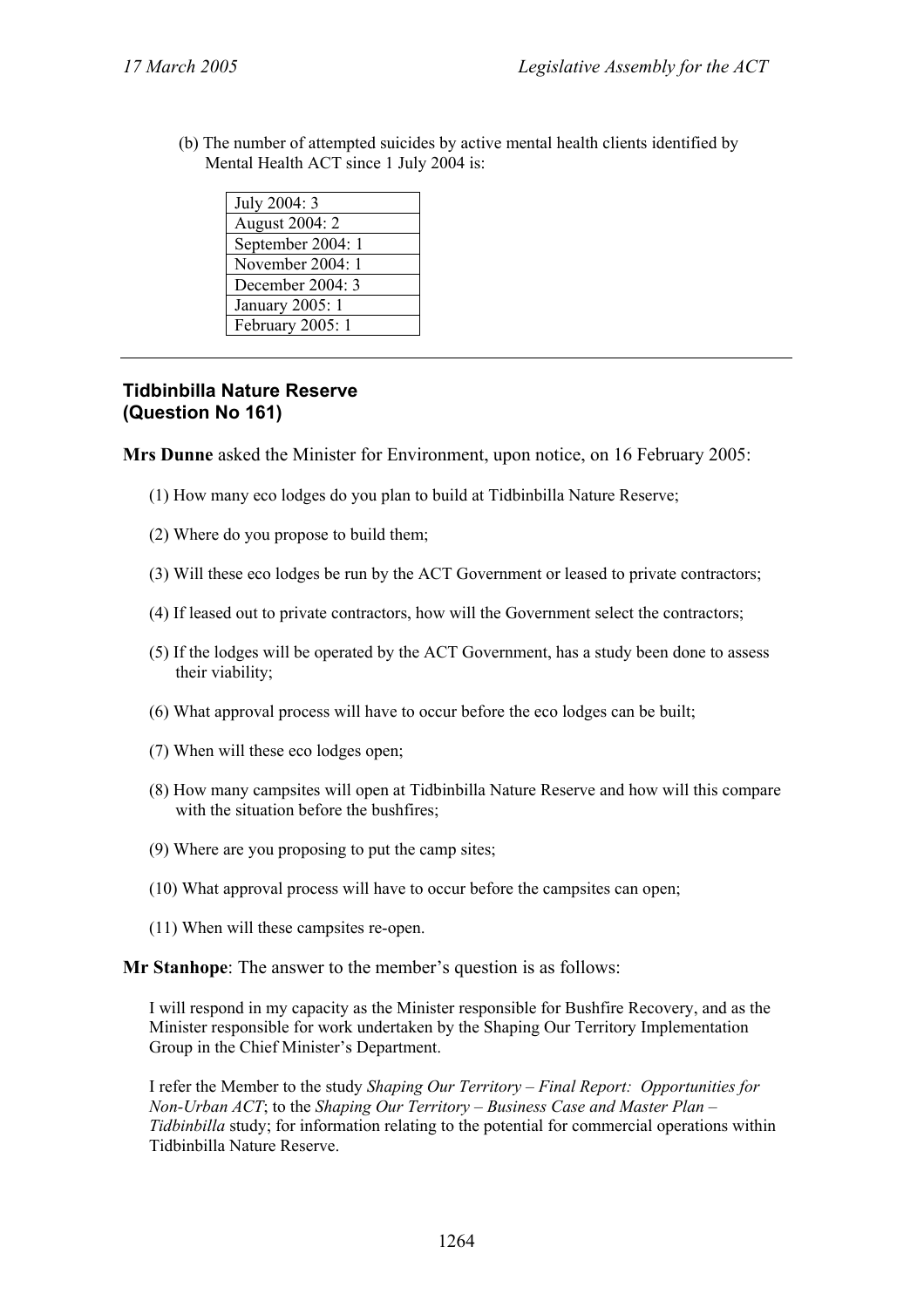The possible introduction of eco-lodges into the Reserve is matter that will be considered by the Shaping Our Territory Working Group and the Tidbinbilla Valley Board. Consideration would also be given to the number of lodges, their location, and the level of Government and commercial interest that would be appropriate.

Please note that part 11 incorrectly refers to the 're-opening' of campsites at Tidbinbilla. The current Management Plan for Tidbinbilla does not allow for camping or campsites. A Variation to the Management Plan is currently underway that, subject to the approval process, could permit camping in designated campgrounds in Tidbinbilla Nature Reserve's special purpose reserve zone.

Consequently, consideration is still being given to the introduction of campsites at Tidbinbilla and their number and location will be subject to discussion with relevant stakeholders.

In the event that eco-ledges and campsites are to be established normal approval processes would apply, including Preliminary Assessments and Development Applications.

# **Education—teachers (Question No 162)**

**Mrs Dunne** asked the Minister for Education and Training, upon notice, on 16 February 2005:

- (1) What guidelines are used by the Department of Education and Training whereby a qualified teacher is offered a contract for a temporary placement in an ACT government school;
- (2) What is the recruitment process for qualified teachers to be offered permanency in the ACT government school system;
- (3) How does a qualified teacher go from the temporary employment list to the permanent employment list;
- (4) What are the factors determining the rating a qualified teacher receives;
- (5) What rating does a qualified teacher require in order to be offered a permanent contract in the ACT government system;
- (6) How many qualified teachers with a meritorious rating or above have not been offered a permanent contract in the ACT government school system in (a) 2003, (b) 2004 and (c) 2005 to date.

**Ms Gallagher**: The answer to the member's question is as follows:

- (1) The guidelines for temporary (contract) employment as a teacher are contained in the *Teaching Staff Certified Agreement 2004-2006*. There are two types of temporary employment:
	- Short term, where the vacancy is for more than twenty days but less than one school term, and
	- Long term, where the vacancy is for a full school term or more.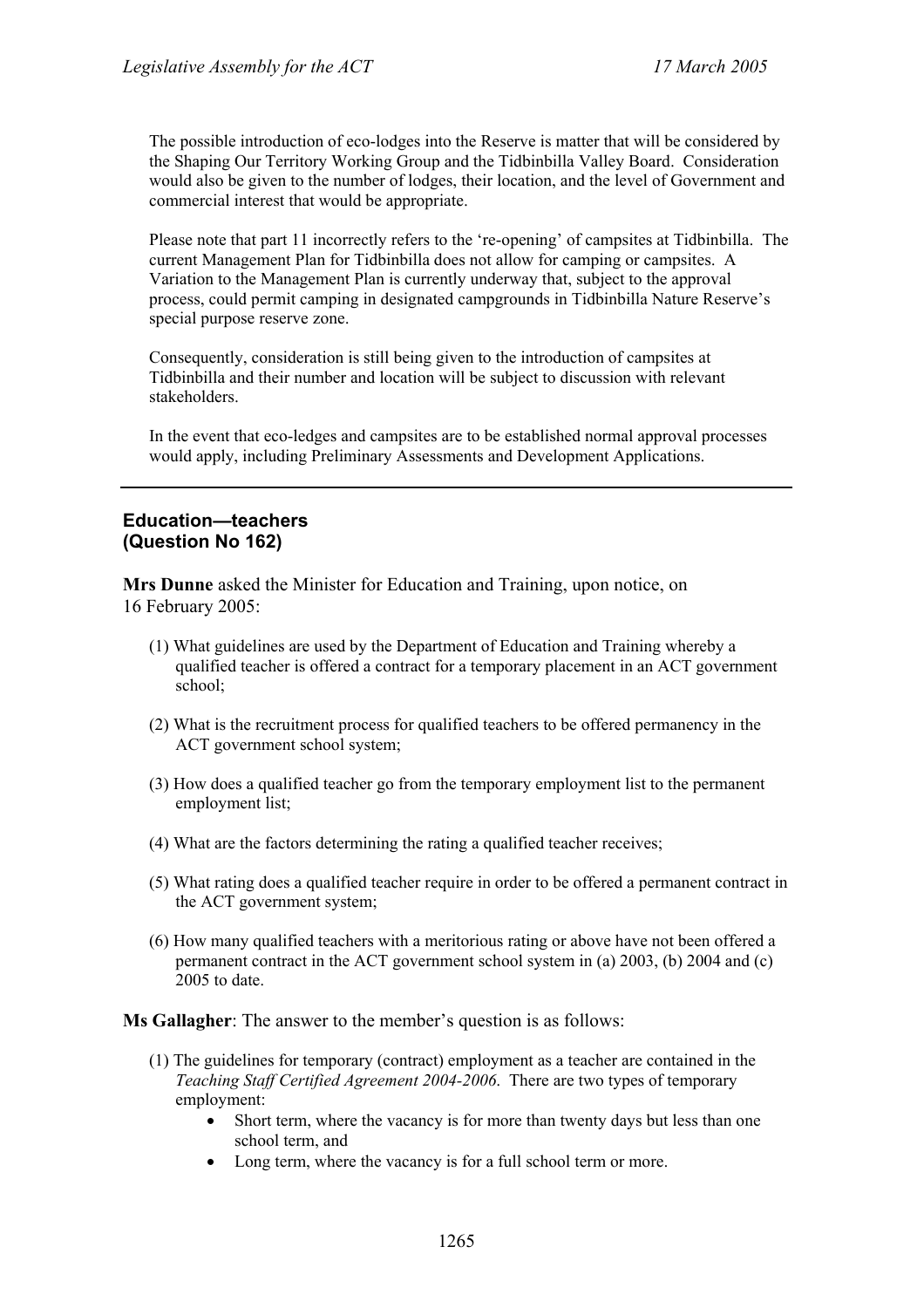Any suitably qualified teacher registered with the department for casual employment is eligible for a short term temporary placement, however for a long term temporary placement, the teacher must have a current recruitment rating.

(2) The department accepts applications from suitably qualified teachers throughout the year. These applications are assessed on a needs basis as vacancies arise. In addition, the department conducts an annual teacher recruitment process for all ACT government schools.

All applicants receive a recruitment rating. Offers of permanent appointment are made to the most highly rated applicants within each specific teaching area according to the overall needs of the system.

- (3) As vacancies become available, applicants who are employed on a temporary contract and who are rated highly may be offered permanency.
- (4) Factors determining the recruitment rating include a written application addressing the selection criteria; experience and qualifications; reports on performance; referee comments and a recruitment panel interview.
- (5) A qualified teacher must be rated suitable or higher to be offered permanent employment. However, due to the high number of applicants each year, in most teaching areas a recruitment rating of meritorious or above is required. In some areas only those applicants with an outstanding recruitment rating are employed.
- (6) Applicants with a meritorious recruitment rating or above not engaged in permanent employment in the ACT Government school system:
	- (a) 2003 378
	- (b) 2004 371
	- (c) 2005 460 (to date, further offers of permanent employment are expected to be made).

# **Schools—performance indicators (Question No 163)**

**Mrs Dunne** asked the Minister for Education and Training, upon notice, on 16 February 2005:

- (1) What are the key performance indicators related to student safety and welfare as recently released in the National Safe Schools Framework;
- (2) Have any schools been marked against the new key performance indicators to date;
- (3) If so, which schools and what were the results; if not, why not, and when will schools be marked against the key performance indicators;
- (4) Have any schools failed to meet any of the key performance indicators; if so, which schools and why.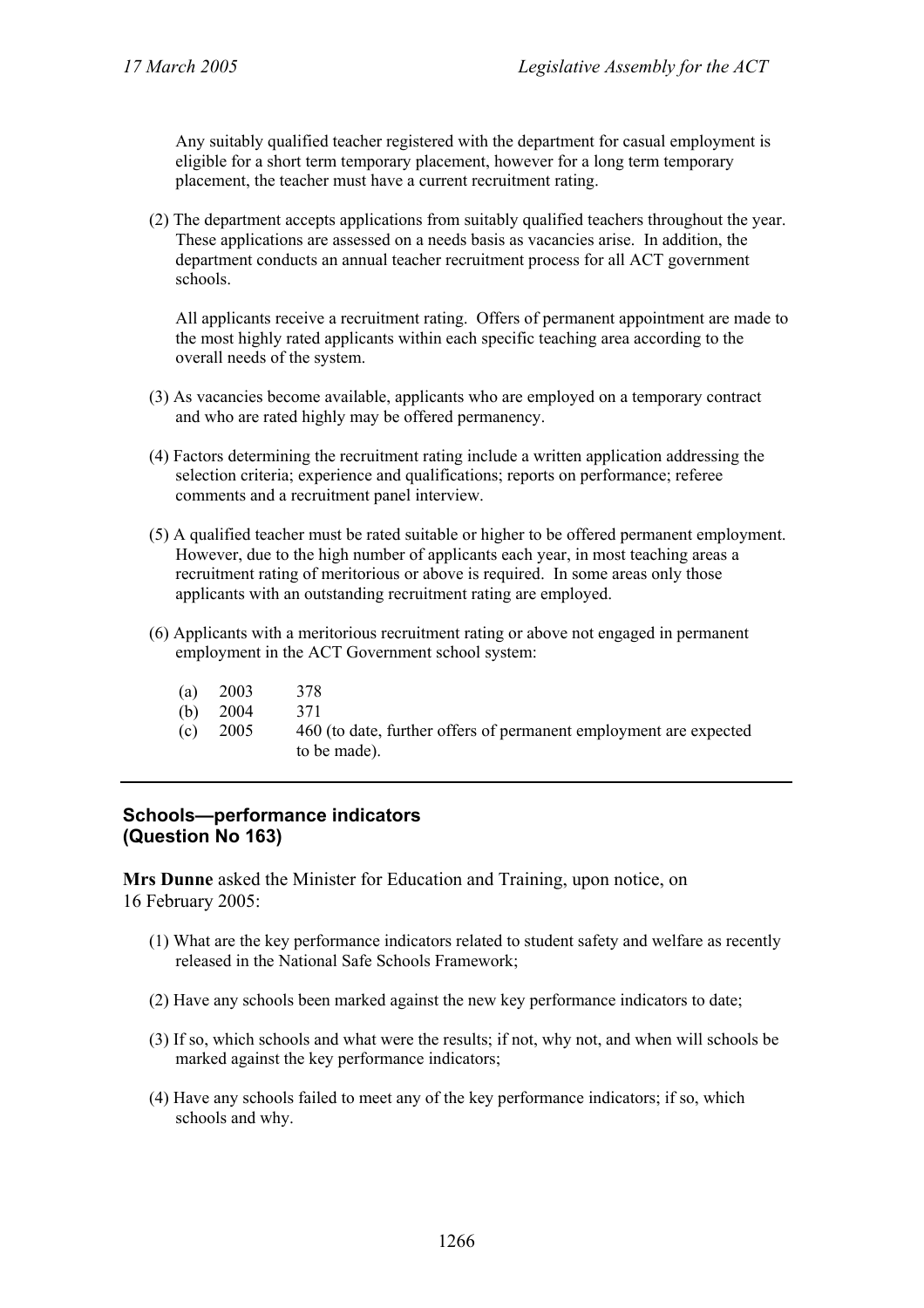**Ms Gallagher**: The answer to the member's question is as follows:

(1) The key performance indicators are referred to as *Key Elements* in the National Safe Schools Framework. These are:

| Key Element 1 | School Values, Ethos, Culture, Structure and Student Welfare |
|---------------|--------------------------------------------------------------|
| Key Element 2 | Policies, Programmes and Procedures                          |
| Key Element 3 | Provision of Education/Training                              |
| Key Element 4 | Managing incidents of Abuse/Victimisation                    |
| Key Element 5 | Providing support for Students                               |
| Key Element 6 | Working closely with Parents                                 |

- (2) ACT Government primary and high schools have conducted an audit against each of the key elements.
- (3) A performance rating scale that is the same as the one used for the school review and development process was used. This scale ranged from  $A =$  Aspiring to  $E =$  Excelling. Schools are required to include their ratings in a report that is attached to their school board report.
- (4) The National Safe Schools Framework elements do not represent a pass or fail system. The framework elements are a means of focusing schools on areas for improvement. School progress against the framework elements will be known once school board reports have been received and analysed.

# **Children—custody (Question No 164)**

**Mrs Dunne** asked the Minister for Children, Youth and Family Support, upon notice, on 16 February 2005:

- (1) In relation to the removal of children from the custody of their parents by the Office for Children, Youth and Family Support, was the Office, or legal representatives of the Office, involved in legal proceedings in the ACT Supreme Court in 24 December 2004;
- (2) If so, what was the nature and the details of the matters involving the Office in the ACT Supreme Court;
- (3) Did the Supreme Court find that the Office had acted inappropriately or contrary to law;
- (4) If the Office was found by the Supreme Court to have acted inappropriately or unlawfully, in what way did it act inappropriately or unlawfully;
- (5) If the Office has acted inappropriately or unlawfully, why did it do so;
- (6) Further to the case mentioned in The Canberra Times on Monday, 27 December 2004 entitled, 'Child's return the best gift for father', did officials from the Office for Children, Youth and Family Support, in the company of six police officers, remove a child from the custody of its father, and was the child then taken interstate;
- (7) If so, on what date was the child removed from its father's custody;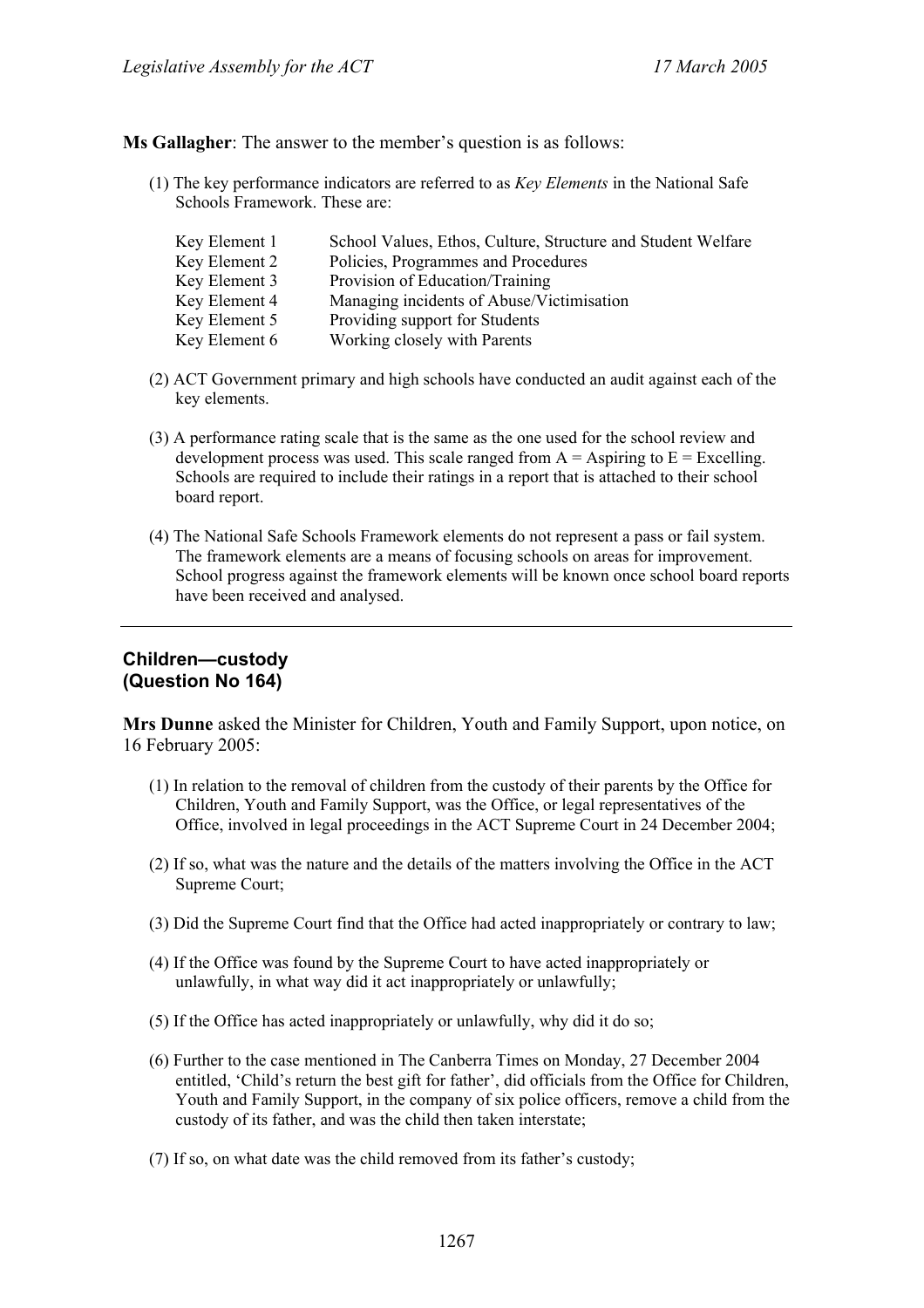- (8) If a child was removed from the father's custody under the circumstances referred to in part (6), (a) was it done so pursuant to an order issued by an ACT Magistrate and (b) on what date was the complaint or allegation which was the basis of this action provided to the Office;
- (9) What was the imperative that made it necessary to have the child removed with the assistance of armed police if the time that had elapsed between the date of the child's removal and the date on which the complaint or allegation was made was more than a month;
- (10) If a child was removed from the father's custody under the circumstances referred to in part (6), was the action of the Office or any court orders that related to the matter appealed by the father to the ACT Supreme Court;
- (11) If so, what was the result of the appeal;
- (12) If a child was removed from the father's custody under the circumstances referred to in part (6), did legal counsel for the Office at any time believe or suspect that the legal basis underpinning the Office's actions, be it based on a magistrate's order or otherwise, was invalid;
- (13) If legal counsel for the Office of Children, Youth and Family Support did at any time believe or suspect that the legal basis underpinning the Office's actions, be it based on a magistrate's order or otherwise, was invalid, was this view communicated to any officials of the Office;
- (14) If such a belief or suspicion was communicated to officials in the Office for Children, Youth and Family Support, when was it communicated;
- (15) Did any member of the Office for Children, Youth and Family Support, other than legal counsel, at any time believe or suspect, or have reason to believe or suspect, that the legal basis underpinning the Office of Children, Youth and Family Support actions, be it based on a magistrates order or otherwise, was invalid;
- (16) If so, why did the Office for Children, Youth and Family Support take the action it did in removing the child from its father's custody.

**Ms Gallagher**: The answer to the member's question is as follows:

- (1) It is a matter of public record that the Office for Children, Youth and Family Support was involved in a matter in the Supreme Court on 24 December 2004.
- (2) On 24 December 2004, the father appealed a Care and Protection Order which was made in the Children's Court by application of the Office for Children, Youth and Family Support on 20 December 2004.
- (3) The ruling by Justice Crispin decreed that a Care and Protection Order dated 20 December 2004 was unlawful due to an administrative error. This error occurred in the Children's Court, not because of any unlawful action by Care and Protection Services.

Justice Crispin also criticised the fact that Care and Protection Staff acted on the basis of allegations received by them more than two months earlier. This finding is disputed by the Office for Children, Youth and Family Support.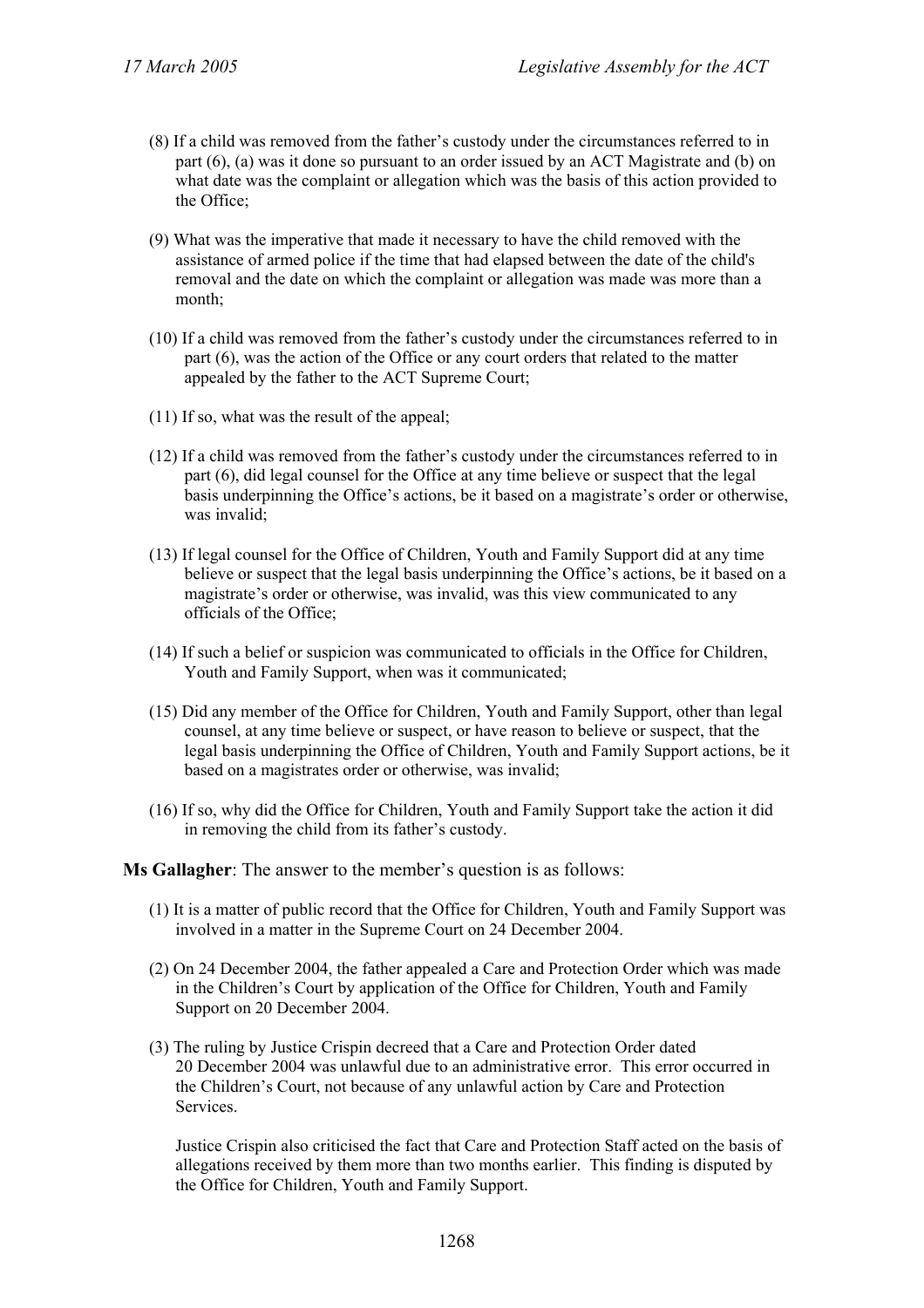In the investigation of many child protection matters, Care and Protection Services find that as more information comes to hand through the investigation process, concerns escalate over a period of time. In relation to this matter, I am advised that Care and Protection Services commenced an application for a Care and Protection Order only when they had sufficient evidence pursuant to the legislation.

- (4) The Supreme Court ruling did not find the actions of Care and Protection Services had been unlawful.
- (5) Care and Protection Services did not act in an unlawful or inappropriate manner.
- (6) This information is confidential pursuant to sections 404 & 405 of the *Children and Young People Act 1999*.
- (7) This information is confidential pursuant to sections 404 & 405 of the *Children and Young People Act 1999*.
- (8) This information is confidential pursuant to sections 404 & 405 of the *Children and Young People Act 1999*. All actions by Care and Protection Services in relation to this matter were in strict accordance with the legislation and were not in violation of any order.
- (9) This information is confidential pursuant to sections 404 & 405 of the *Children and Young People Act 1999*.
- (10) It is a matter of public record that on 24 December 2004 in the Supreme Court, the father appealed a decision made by the Children's Court on 20 December 2004.
- (11) It is a matter of public record that the father won this appeal and it was ordered that the child be returned to the father.
- (12) This information is confidential pursuant to sections 404 & 405 of the *Children and Young People Act 1999*. All actions by Care and Protection Services in relation to this matter were in strict accordance with the legislation and were not in violation of any order.
- (13) The Office for Children, Youth and Family Support was not aware of the administrative error and therefore the unlawful nature of the order until 24 December 2004.
- (14) The Office for Children, Youth and Family Support was not aware of the administrative error and therefore the unlawful nature of the order until 24 December 2004.
- (15) The Office for Children, Youth and Family Support was not aware of the administrative error and therefore the unlawful nature of the order until 24 December 2004.
- (16) The Office for Children, Youth and Family Support was not aware of the administrative error and therefore the unlawful nature of the order until 24 December 2004.

#### **Children—childcare centres (Question No 165)**

**Mrs Dunne** asked the Minister for Children, Youth and Family Support, upon notice, on 16 February 2005: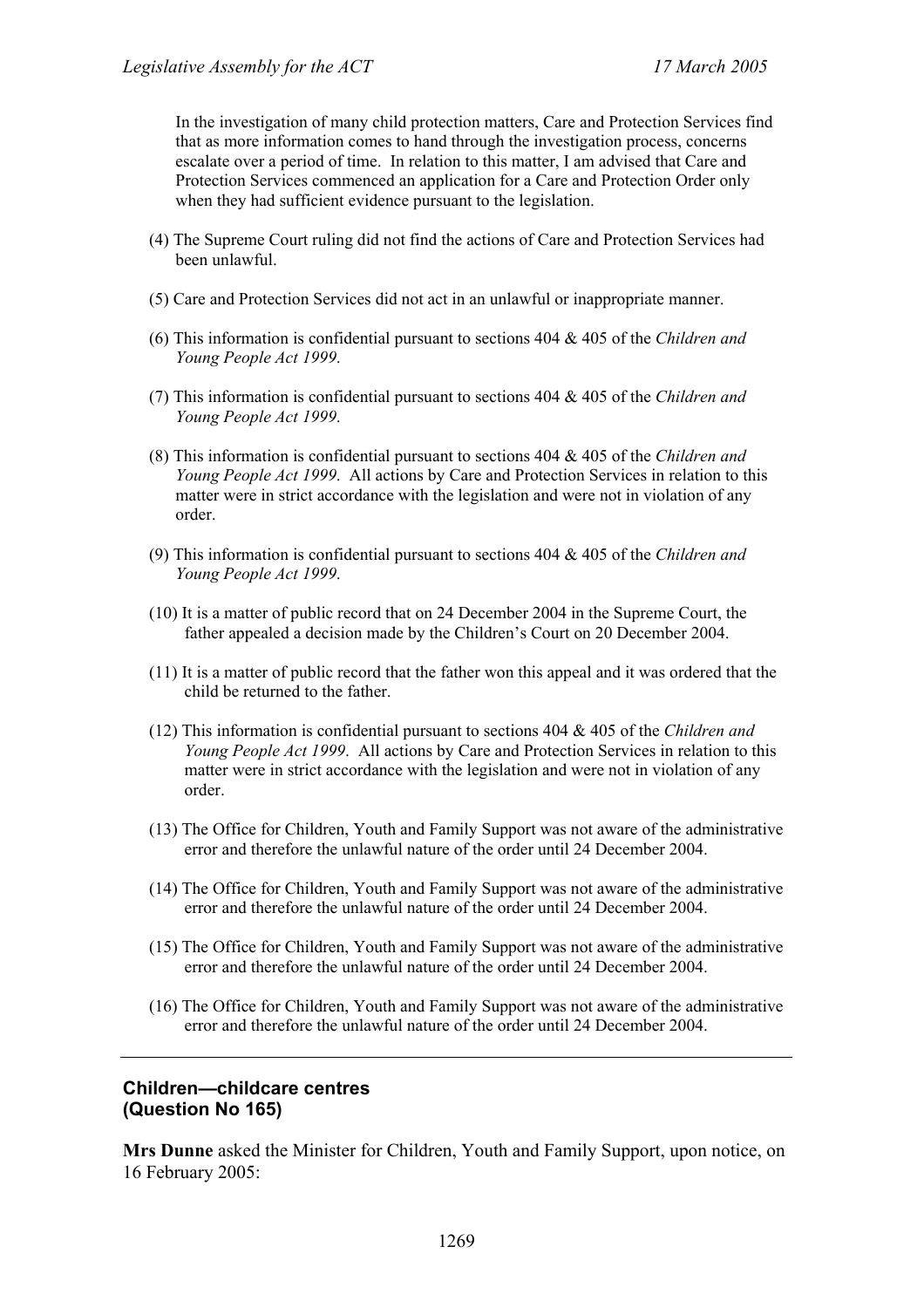- (1) Have all positions at the Gungahlin Child and Family Centre been filled;
- (2) Has the Manager of the Tuggeranong Child and Family Centre been recruited yet;
- (3) Has an executive lease on suitable land in Tuggeranong been obtained yet; if so, where is the site and how long is the lease; if not, why not and when will the land decision be made;
- (4) When is commencement of construction of permanent buildings in Gungahlin and Tuggeranong due to start;
- (5) Have any contracts been let to construct the buildings; if so, who has been selected and what is the value of the contract;
- (6) If contracts have not been let, at what stage is the tender process at and when do you anticipate that contracts will be let.

**Ms Gallagher**: The answer to the member's question is as follows:

- (1) Yes.
- (2) Yes.
- (3) No. A site has been identified in the Tuggeranong Town Centre that would be suitable for a Child and Family Centre. Discussions commenced in January 2005 with the Land Development Authority (LDA) in relation to this site.
- (4) Construction of the permanent building in Gungahlin is expected to commence in July 2005. Commencement date for the Tuggeranong building has not been determined.
- (5-6) No contracts for building construction have been entered into for either Centre. The tender process for construction of the Gungahlin facility will commence at the beginning of April 2005. The tender process to select the architect for the Tuggeranong centre will commence once there is agreement on the site for the Centre.

# **Courts and tribunals—recognisances (Question No 168)**

**Mr Stefaniak** asked the Attorney-General, upon notice, on 16 February 2005:

- (1) How many persons are currently on recognisances from the (a) Magistrate and (b) Supreme Courts for the period 1 July to 31 December 2004;
- (2) How many persons currently on recognisance from (a) Magistrate and (b) Supreme Courts have been brought back before the Court for breaches of those recognisances during the above period;
- (3) How many breaches of the above mentioned recognisances were proven and what action was taken in relation to those breaches by the Court involved.

**Mr Stanhope**: The answer to the member's question is as follows: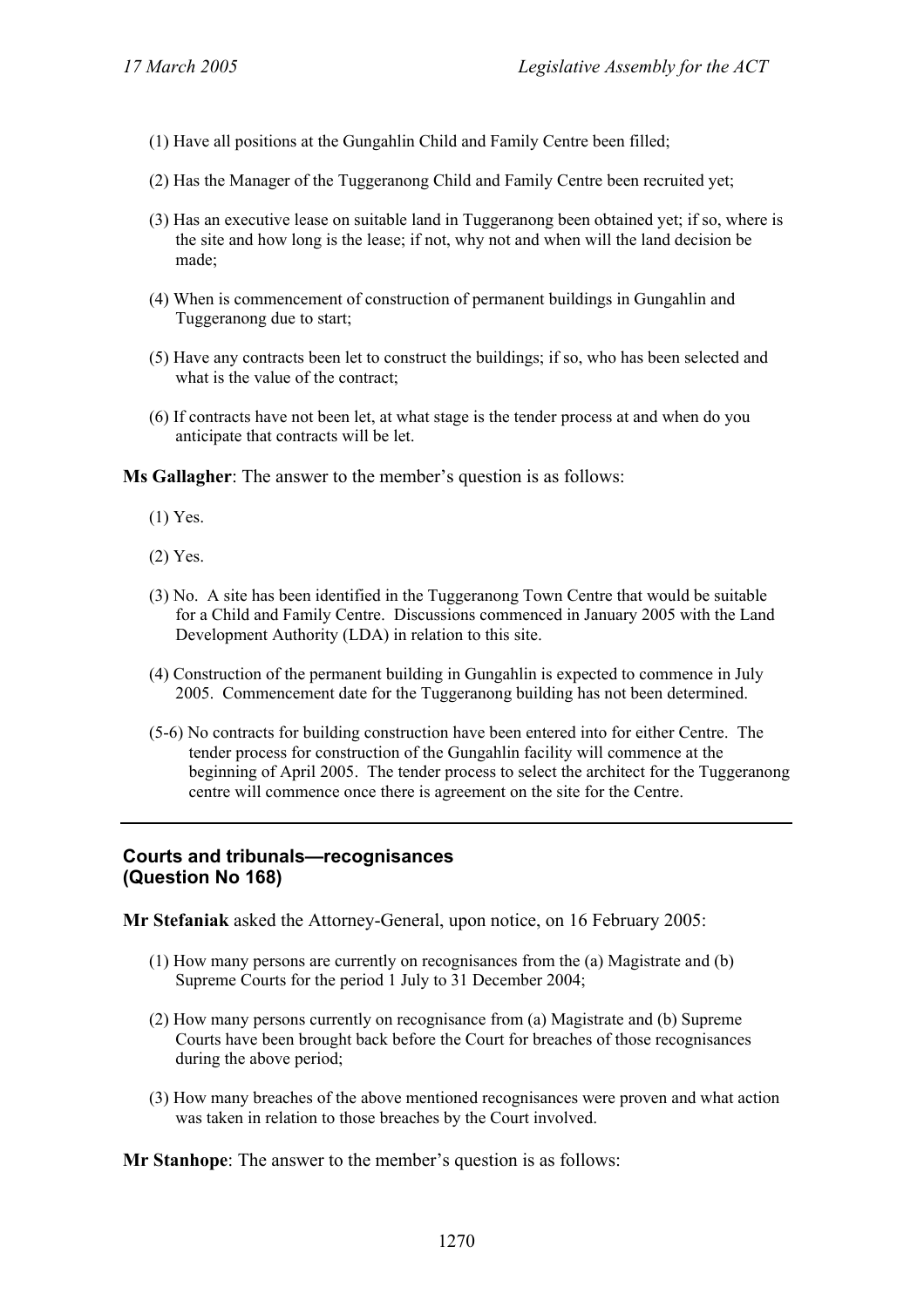I am not prepared to authorise the use of the very considerable resources that would be involved in providing the detailed information required to answer the Member's question.

The information sought is not compiled routinely by the courts. To obtain the information, special information technology arrangements would be required as well as the diversion of significant staff time.

Detailed information on courts sentencing results is available in the ACT Criminal Justice Statistical Profile, which is tabled in the Legislative Assembly each quarter.

### **Sport and recreation—government grants (Question No 170)**

**Mr Stefaniak** asked the Minister for Economic Development, upon notice, on 16 February 2005:

- (1) What ACT teams participating in national competitions are currently assisted by the ACT Government;
- (2) How much has been given to each team, or is proposed to be given to each team, for the 2004-2005 financial year and what particular season that money is meant to cove for example how much money will the Canberra Raiders receive for the 2005 NRL Season.

**Mr Quinlan**: The answer to the member's question is as follows:

|                     | Team                             | NLTP*     | $CSPA**$      | PTE***    |
|---------------------|----------------------------------|-----------|---------------|-----------|
| <b>ACT</b> Brumbies | (men's rugby union)              | \$100,000 | 700,000<br>S. | \$250,000 |
| Canberra Raiders    | (men's rugby league)             | \$100,000 | \$1,124,500   | \$200,000 |
| Canberra Capitals   | (women's basketball)             | \$100,000 |               |           |
| Canberra Gunners    | (men's basketball)               | \$30,000  |               |           |
| Canberra Lakers     | (men's hockey)                   | \$45,000  |               |           |
| Canberra Strikers   | (women's hockey)                 | \$45,000  |               |           |
| Canberra Eclipse    | (women's soccer)                 | \$45,000  |               |           |
| Canberra Comets     | (men's cricket)                  | 20,000    |               |           |
| <b>AFL/ACT Rams</b> | (men's AFL football)             | 10,000    |               |           |
| Canberra Dolphins   | (men's waterpolo)                | 12,500    |               |           |
| Canberra Dolphins   | (women's waterpolo)              | \$12,500  |               |           |
| Canberra Cockatoos  | (men's and women's orienteering) | \$20,000  |               |           |
| Canberra Knights    | (men's ice hockey)               | 15,000    |               |           |
| Canberra Heat       | (men's and women's volleyball)   | \$15,000  |               |           |
| Total#              |                                  | \$570,000 | \$1,824,500   | \$450,000 |

#### **Assistance to National League Sporting Teams (2004/05)**

\*\*\*maximum value of payroll tax exemption (PTE) # All figures are exclusive of GST

\*National League Team Program (NLTP) \*\*Canberra Stadium Performance Agreements

Funds from the NLTP and Canberra Stadium Performance Agreements are provided on a financial year basis, with NLTP funding paid in two instalments (August and February) and the Performance Fees paid in one lump sum after 1 July each year (2004 being the first year).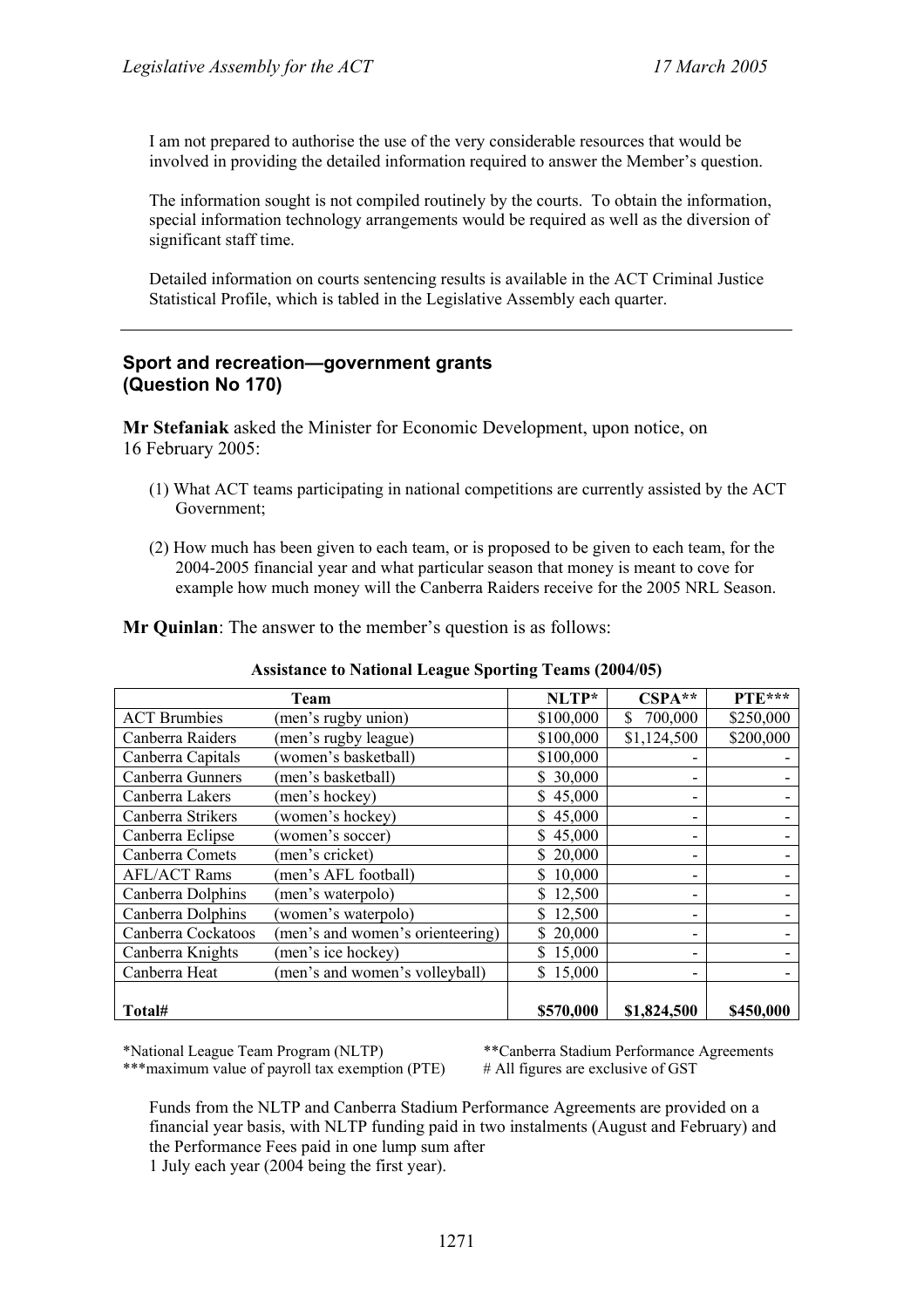The Canberra Raiders and ACT Brumbies Canberra Stadium Performance Agreements also include a commitment by the Territory to waive payroll tax liability for each team, up to a maximum amount per annum.

It is recognised that teams have differing competition seasons and there can obviously be some overlap between seasons and payments: for example, the Canberra Raiders 2004/05 NLTP would be provided at the back end of the 2004 season and the beginning of the 2005 season. Whether the sporting organisation directs ACT Government support into a single season or uses funding to assist with costs across two seasons is their decision.

Other ACT Government agencies, such as Healthpact, may have sponsorship arrangements with elite sporting teams - this summation only considers funding providing to elite sporting teams through Sport and Recreation ACT.

#### **Dragway—progress (Question No 171)**

**Mr Stefaniak** asked the Minister for Economic Development, upon notice, on 17 February 2005:

- (1) What steps has the Government taken since 10 December 2004 to progress the building of a Dragway in the ACT;
- (2) Has the Government set up the Working Party it promised prior to the October 2004 Election; if so, please provide details of persons who make up that group; if not, why has this not occurred;
- (3) What progress has been made to get the Commonwealth to relinquish its interest in part of Block 52, Majura;
- (4) If no progress has been made, what steps is the Government taking to resolve the matter;
- (5) What steps has the Government taken to resolve any outstanding issues in relation to Block 51, Majura;
- (6) What outstanding issues remain to be resolved, when are these issues likely to be resolved and what is the Government doing to resolve them.

**Mr Stanhope**: The answer to the member's question is as follows:

- (1) Since 10 December 2004, the Government has taken a number of steps to progress the building of a Dragway in the ACT. These include: consideration of possible sites for a Dragway; preliminary discussions with a representative of the lessee of Block 51 Majura; review of lease conditions of Block 51 Majura; inspections by Government officers of Block 51 Majura; and further consideration of noise issues.
- (2) The Government is currently working through the necessary details of the various considerations, including those referred to at (1) above, to finalise the terms of reference for the Working Party and the appropriate membership, and expects to consider nominations for the membership soon. Following completion of the appointments, details will be provided to the Member. I confirm that the Working Party will comprise members of the Dragway fraternity, community and Government representatives.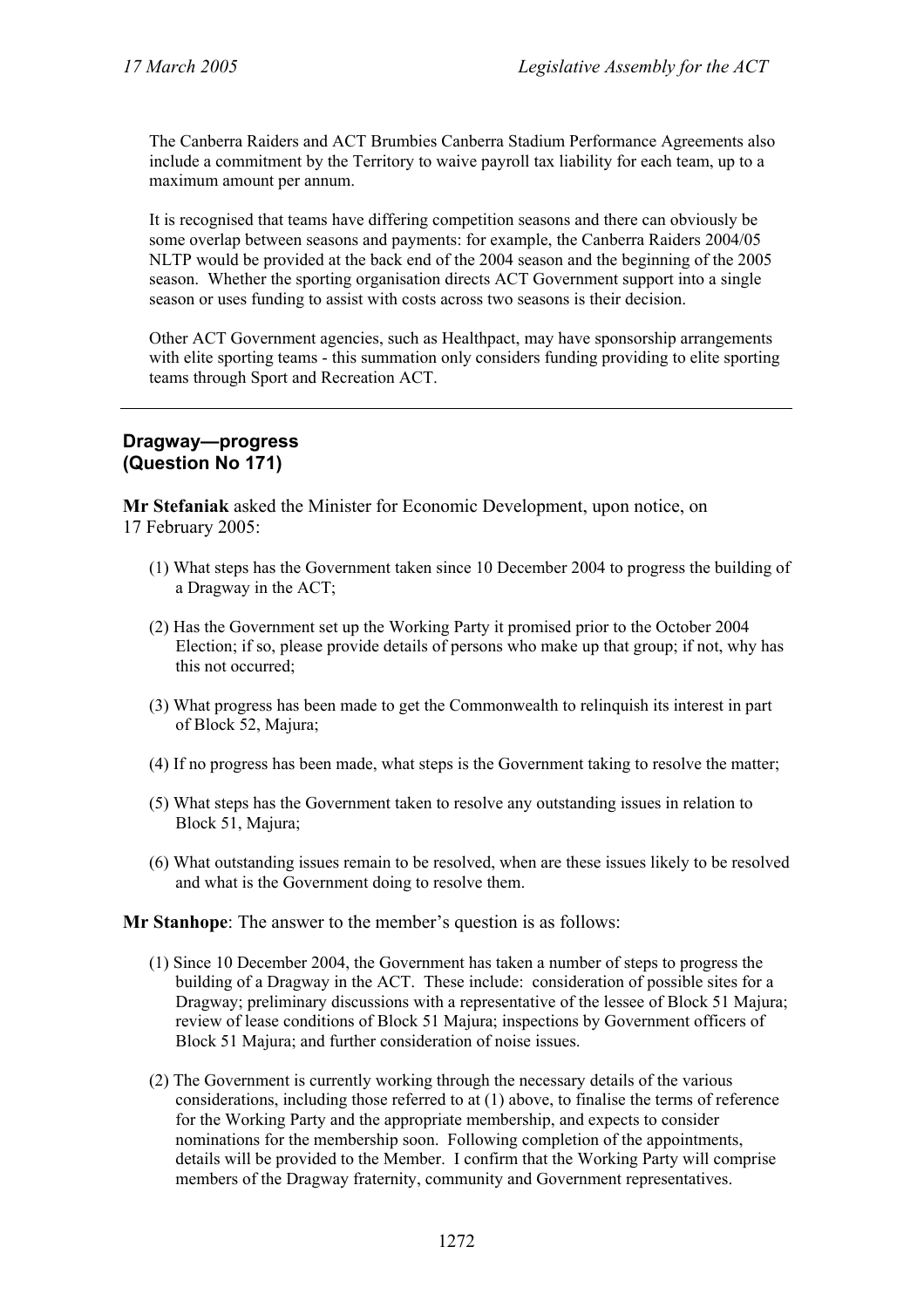(3) On 29 June 2004, Mr Quinlan wrote to the Hon John Anderson MP, the then Deputy Prime Minister and Minister for Transport and Regional Services, seeking the Commonwealth's position on making Block 52 Majura immediately available for Territory purposes, specifically a Dragway. Mr Anderson responded on 30 July 2004, indicating that he had forwarded this letter to the Minister for Finance and Administration and the Minister for Defence for their consideration.

On 17 November 2004, Mr Quinlan wrote to the Hon Jim Lloyd MP, Minister for Territories, noting the Territory's continuing interest in the degazettal of part of Block 52 Majura, and seeking information on the status of Federal interest in that land. On 27 January 2005, Mr Lloyd responded, indicating that he had referred this letter to the Minister for Finance and Administration and the Minister of Defence for their consideration. Neither the Minister for Finance and Administration nor the Minister for Defence has responded to either of these letters.

- (4) See answer to Question 3.
- (5) See answers to Questions 1 and 2.
- (6) There are a number of outstanding issues to be resolved, including noise, site selection and acquisition, and design and construction. As I indicated to Mr Stefaniak during Question Time on 17 February 2005, the Government will assess the impacts of the Dragway, and will do a range of the usual studies, investigations and consultations that all Governments do in relation to major projects such as a Dragway. The Working Party will assist to oversee the initial stages of the development of the Dragway.

# **Employment and unemployment—programs (Question No 172)**

**Mrs Burke** asked the Chief Minister, upon notice, on 17 February 2005:

- (1) Have amendments been made to the Pubic Sector Management Standards to incorporate special employment programs and remove redundant references; if not, why not.
- (2) What are special employment programs and how are they implemented and administered.

**Mr Stanhope**: The answer to the member's question is as follows:

(1) Amendments to the Standards will be made to provide for these programs.

The first program relates to the ACT Public Service (ACTPS) Employment Framework for People with a Disability which I launched on 9 September 2004. The amendment is being developed and it will remove outdated references.

(2) The *Public Sector Management Act 1994* (PSM Act) provides for Equal Employment Opportunity (EEO) programs to enable people in designated groups to compete for promotion and transfer in the ACTPS and pursue careers in the ACTPS as effectively as other persons.

Designated groups include women, Indigenous and Torres Strait Islanders, people from non-English speaking backgrounds and people with a disability. Programs can also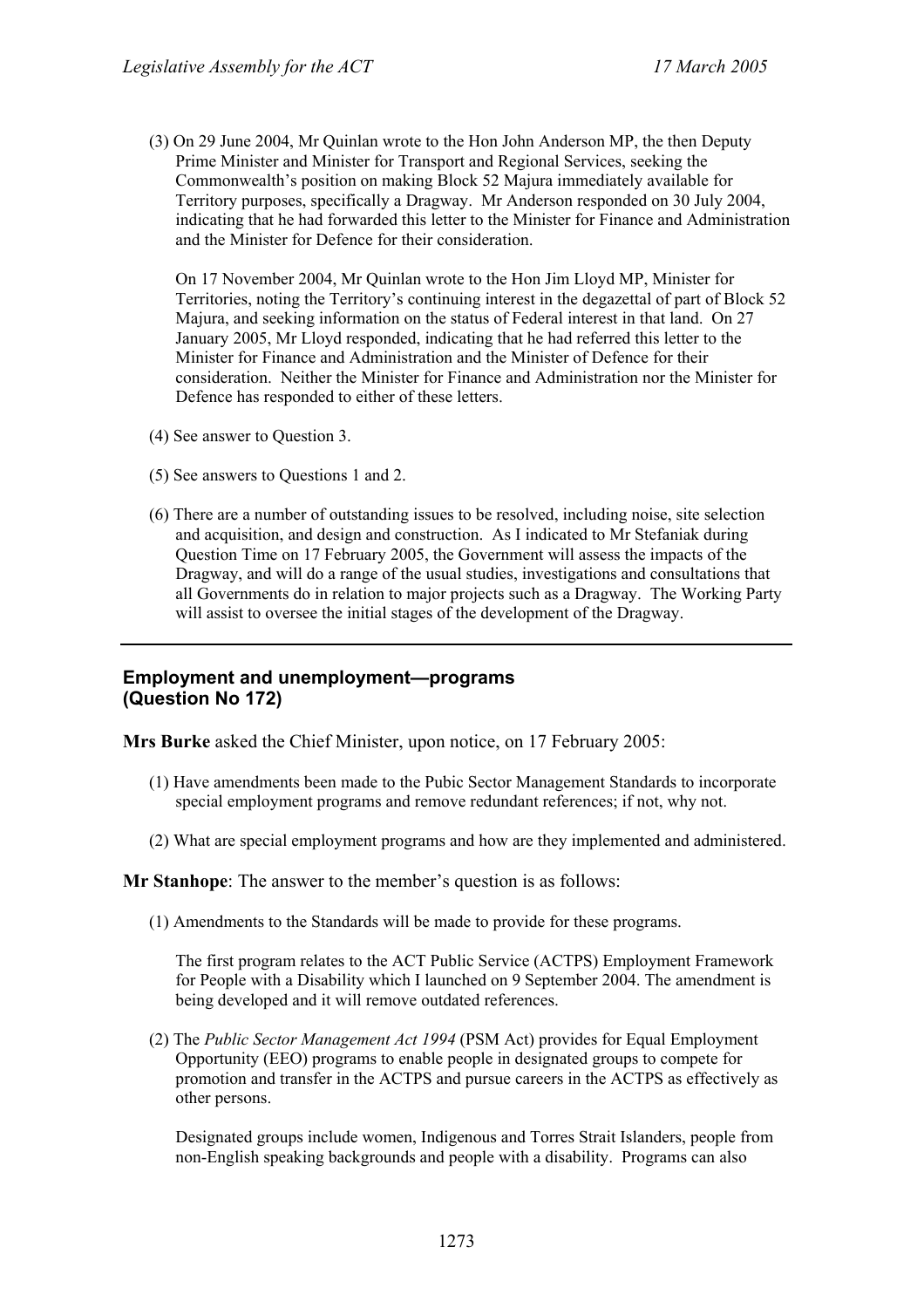provide temporary employment to assist persons to gain ability to participate in the Australian workforce.

The first program will be the Disability Employment Program to support the employment of people with a disability. The program will involve all ACTPS agencies, with Chief Minister's Department providing advice and support to ACTPS agencies in the implementation of the Program.

# **Aboriginal and Torres Strait Islander Affairs, Office—website (Question No 173)**

**Mrs Burke** asked the Minister for Arts, Heritage and Indigenous Affairs, upon notice, on 17 February 2005:

Has the ACT Office of Aboriginal and Torres Strait Islander Affairs updated its website since 10 June 2004; if not, why not.

**Mr Stanhope**: The answer to the member's question is as follows:

Yes. The ACT Office of Aboriginal and Torres Strait Islander Affairs last updated its website on 18 February 2005.

# **Women—status (Question No 174)**

**Mrs Burke** asked the Minister for Women, upon notice, on 17 February 2005:

- (1) Have the 59 recommendations made by the Legislative Assembly Select Committee on the Status of Women in the A.C.T. been implemented;
- (2) What is the status of the cross agency approach to policy development to improve the status of women.

**Ms Gallagher**: The answer to the member's question is as follows:

Progress on the implementation of the recommendations in *The Status of Women in the ACT* report was tabled at the Select Committee on Estimates Hearing of 31 May 2004. A copy of this report is attached for your information.

*The Status of Women in the ACT* report informed the development of *The ACT Women's Plan*, which was released in September 2004. This Plan now provides across government direction for policy development and measurement of progress in relation to issues for women.

The Plan was developed with guidance from an Interdepartmental Committee and identifies areas for action that inform the development of Annual Action Plans. These Action Plans provide details of supporting structures, policies and processes in place across the ACT Government that aim to achieve the objectives of *The ACT Women's Plan*.

Work is currently underway on the development of the 2005-06 Action Plan, which will be released later this year.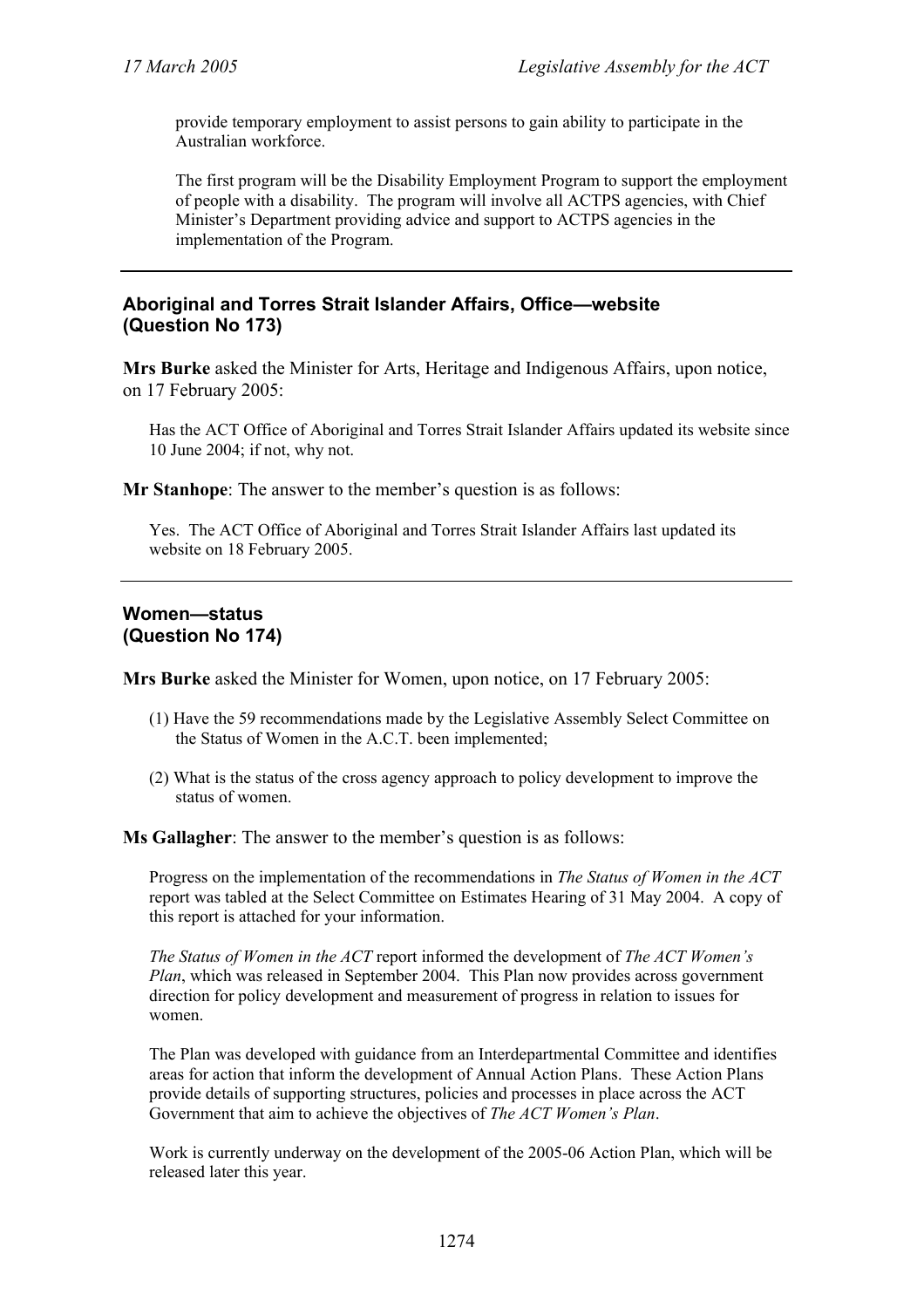*A copy of the report is available at the Chamber Support Office.* 

# **Public service—job vacancies (Question No 180)**

**Mrs Burke** asked the Minister for Disability, Housing and Community Services, upon notice, on 17 February 2005:

- (1) What is the process for advertising job vacancies in the Department of Disability, Housing and Community Services when a person currently filling a specific position is taking any sort of leave and has indicated and/or agreed with a supervisor that they do not intend to return to the position;
- (2) How many positions have been advertised in the period 1 November 2004 to 17 January 2005 within the Department where people are on extended leave of any nature.

**Mr Hargreaves**: The answer to the member's question is as follows:

- (1) If at the time of advertising, a permanent position is not nominally vacant, but there is reason to believe that it will become vacant within a short timeframe, the position is usually advertised as an "Expected Vacancy". The manager can also choose to fill the position temporarily in the first instance and in this case a Whole of Government Expression of Interest may be called for a temporary vacancy. Alternatively, under Clause 30.6 of Part 1 of the DHCS Certified Agreement, the manager may decide to 'act' an officer in the position for up to 6 months before advertising.
- (2) There were 10 positions advertised in the period 1 November 2004 to 17 January 2005 where staff were on extended leave.

#### **Disabled persons—dual disability (Question No 181)**

**Mrs Burke** asked the Minister for Disability, Housing and Community Services, upon notice, on 17 February 2005:

Has a long-term program been established for people with dual disabilities and complex behavioural problems in the ACT; if so, please provide details; if not, why not.

**Mr Hargreaves**: The answer to the member's question is as follows:

Funding was provided in the 2004-2005 Budget for the establishment of a program commencing in January 2006. The design and implementation of that service model is currently being developed by Disability ACT.

The 2004-2005 Budget also provided funding for an associated feasibility study to look at the scope for the delivery of the service and the required capital works infrastructure that may be required. That study has been completed and I am considering a series of recommendations prior to the release of the report.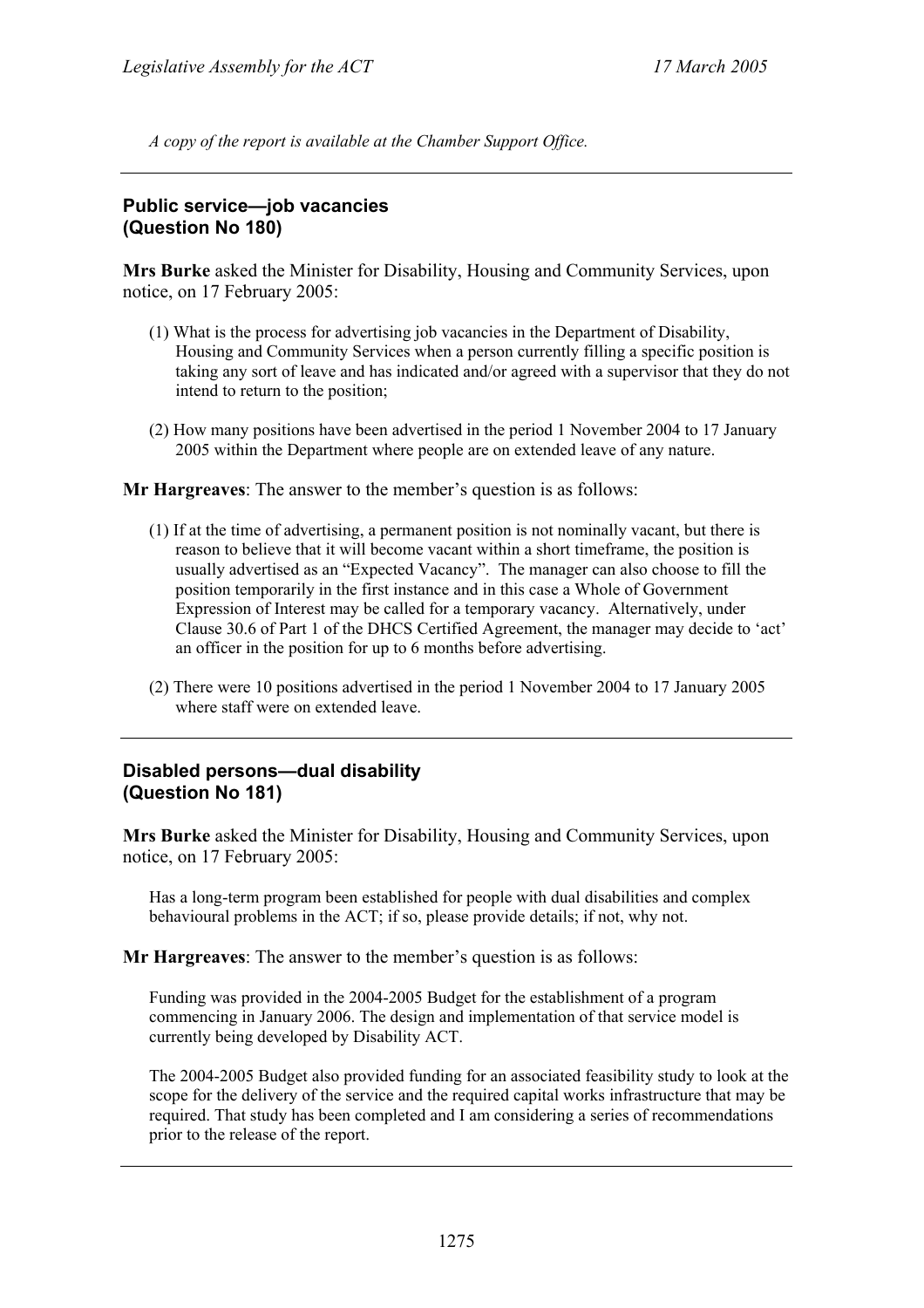# **Canberra Labor Club—donations (Question No 186)**

**Mrs Burke** asked the Minister for Disability, Housing and Community Services, upon notice, on 17 February 2005:

- (1) How much money was donated by the Canberra Labor Club to assist in the funding of any activities at the National Multicultural Festival in 2005;
- (2) What policy does the ACT Government have on accepting donations or sponsorship for community events endorsed by the ACT Government from organisations deemed to be clearly affiliated with political parties.

**Mr Hargreaves**: The answer to the member's question is as follows:

- (1) This information should be sought from the Canberra Labor Club.
- (2) The ACT Government assesses sponsorship proposals for its events on a case by case basis weighing up the type of event and the source of proposed sponsorship funds. There is currently no basis to assess whether an organisation which proposes to sponsor an ACT Government event is "clearly affiliated with political parties", and it would be difficult to determine exactly what criteria would be applied in such a situation.

# **Education—racism in schools (Question No 187)**

**Mr Pratt** asked the Minister for Education and Training, upon notice, on 17 February 2005:

- (1) How many (a) formal complaints and (b) allegations of racism in schools have been recorded on the Department of Education and Training's database;
- (2) Is this an increase or decrease on the number of (a) formal complaints and (b) allegations of racism in previous years.

**Ms Gallagher**: The answer to the member's question is as follows:

- (1) (a) Nil (b) Nil \*
- (2) The Department of Education and Training complaints database started in August 2004. Comparisons with previous years are not available.

\*only formal complaints are entered into the register

# **Emergency services—single response units (Question No 189)**

**Mr Pratt** asked the Minister for Police and Emergency Services, upon notice, on 17 February 2005: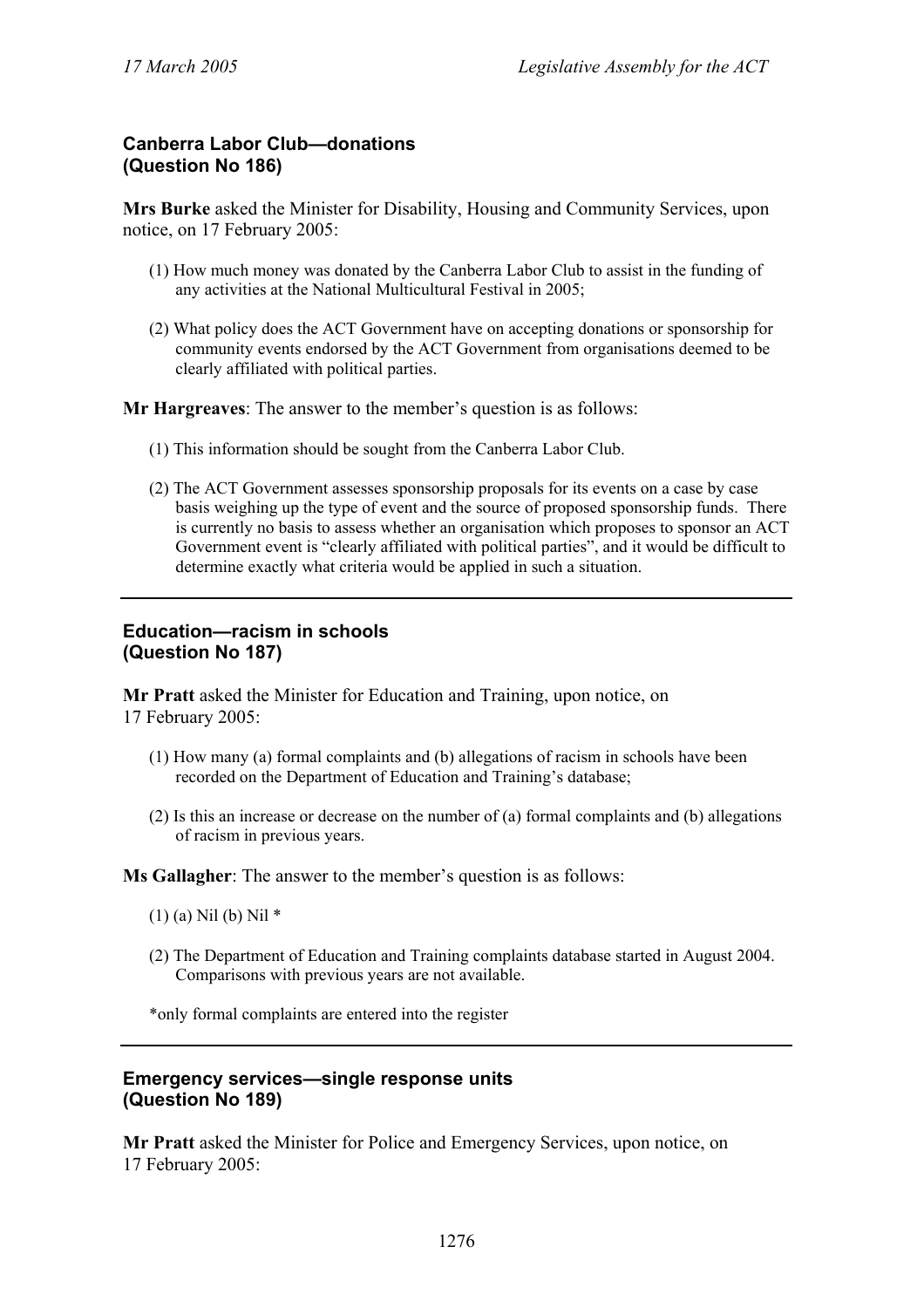- (1) Further to the reply to question on notice No 62 (Hansard, 9 December 2004, page 346), when will the trial of single response units (SRU) deployment strategies be completed;
- (2) When will the Government report and announce a decision on whether a new approach to the use of SRU is needed.

**Mr Hargreaves**: The answer to the member's question is as follows:

- (1) The trial will be completed in the last quarter of 2005.
- (2) The Government will report after an analysis of the trial results. The expected timeframe is the first quarter 2006.

# **Police force—advertisement (Question No 190)**

**Mr Pratt** asked the Minister for Police and Emergency Services, upon notice, on 17 February 2005:

- (1) Who has authorised the advertisement promoting ACT Policing, 'It's not just what you  $\sec - it$ 's what we do', currently being shown on pay television
- (2) How much in total has been budgeted for the purposes of this advertisement;
- (3) How much has it cost to (a) produce and (b) run this advertisement to date;
- (4) For what period of time and how often will this advertisement run;
- (5) On what television channels is this advertisement being or going to be run;
- (6) What is the (a) purpose of this advertisement, (b) target market of the advertisement and (c) audience that this advertisement is meant to appeal to;
- (7) Is this advertisement a stand alone project, or is it planned to run similar ads in future; if so, what is the projected future budget for this ongoing project.

#### **Mr Hargreaves**: The answer to the member's question is as follows:

- (1) The advertisement seen on pay television (Foxtel Crime and Investigation Network) was produced to celebrate the 25th anniversary of the Australian Federal Police (AFP) and approved by the ACT Policing Executive and endorsed by AFP Commissioner, Mick Keelty.
- (2) The advertisement on pay television (Foxtel) is free for an indefinite period. No funds have been budgeted for these purposes on Pay TV. The project budget for local free-toair television (WIN, TEN and Prime) is \$20,000 for the period January 2005 until May 2005.
- (3) a) The total cost of producing the commercials (10 x 30 second) was approximately \$600. They were produced in-house by ACT Policing. An additional two 30-second commercials screened only on pay-TV were produced and paid for in 2003-2004.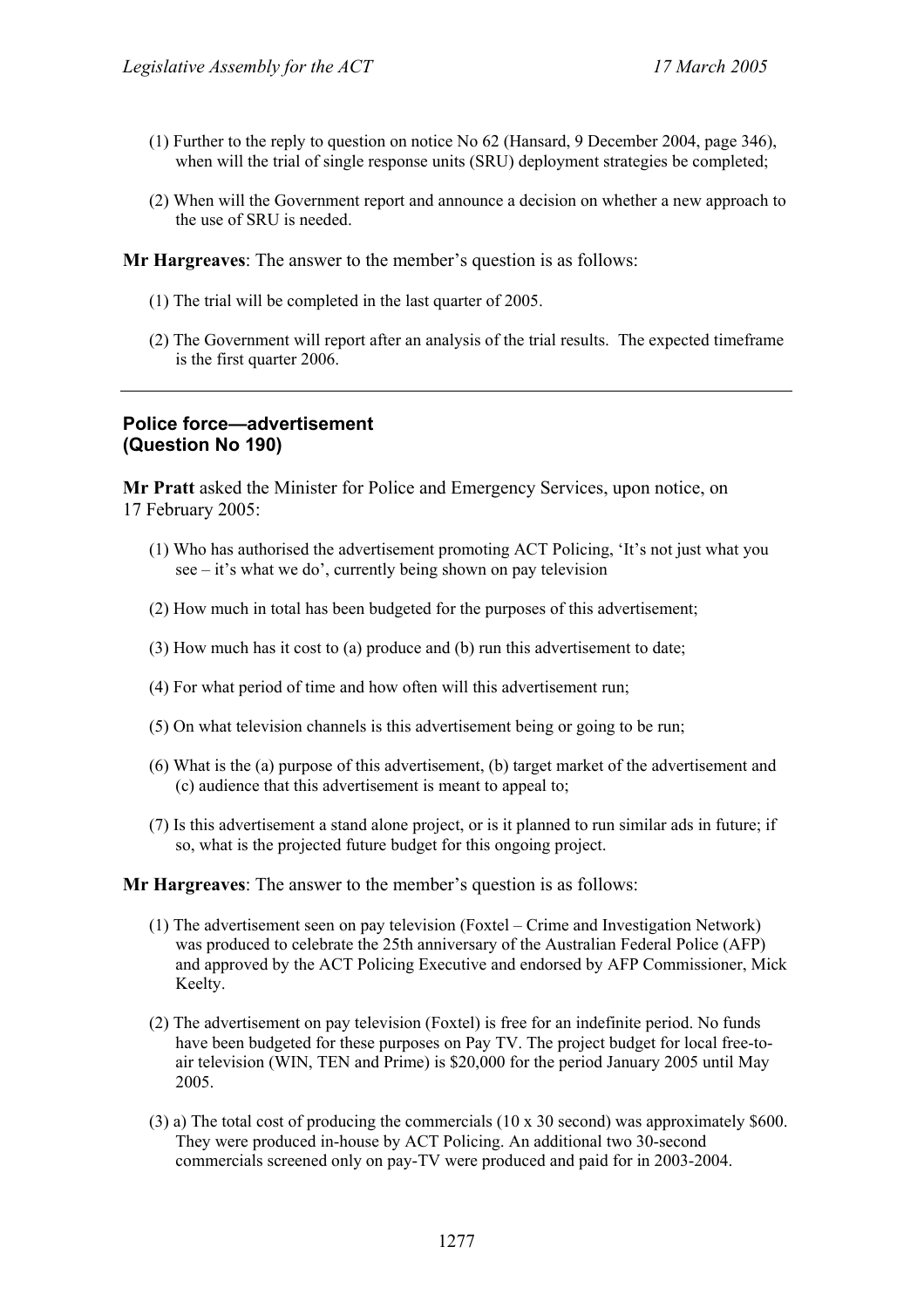b) There is no cost for on-air time on pay TV while airtime on the three local commercial stations has not yet been invoiced but is expected to be \$20,000.

- (4) The initial booking for free-to-air TV is 30 January to 5 May 2005 (WIN, TEN and Prime). Over this time, Prime will place the television commercial (TVC) 24 times with 40 bonus (free) spots; WIN will place the TVC 18 times with 10 bonus (free) spots; and TEN will place the TVC 15 times with 16 bonus (free) spots. The runtime on Foxtel has no scheduled end-date. Currently, the advertisements continuously cycle (12 in total) and are broadcast on average two times per hour over a 24-hour-period.
- (5) Refer to answer to question (4).
- (6) a) The purpose of these advertisements is to celebrate the AFP's 25th anniversary and highlight the extensive police work performed by AFP officers in ACT Policing during that time. Additionally, the advertisements profile successful community policing initiatives such as Constable Kenny Koala and Volunteers in Policing.

b) and c) The target market/audience on ACT free-to-air TV is ACT residents of all ages. The target market/audience on Foxtel is slightly different as Foxtel screens nationally and internationally, and promotes the diversity of AFP activities including community policing.

(7) The current TV advertising is part of ACT Policing's ongoing community awareness campaign in all facets of the media covering a range of crime prevention, driver behaviour and related themes. ACT Policing budgets approximately \$150,000 annually for its community awareness campaign advertising.

#### **Government—ministerial legal actions (Question No 191)**

**Mr Pratt** asked the Chief Minister, upon notice, on 17 February 2005:

- (1) Have any Ministers had legal action taken against them in the (a) current or (b) Fifth Assembly; if so, which Ministers and for what reasons;
- (2) What are the associated costs for any legal action taken against Ministers in the Fifth or Sixth Assembly.

**Mr Stanhope**: The answer to the member's question is as follows:

- (1) A number of actions have been commenced in the lifetime of the Labor Government which have named Ministers as respondents. Those actions relate solely to decisions taken either by Ministers or officials in the discharge of governmental functions. No actions have been commenced in the current or previous Assembly against Ministers in respect of such matters as personal staff disputes, defamation, etc.
- (2) No costs have been incurred in the current or previous Assembly in respect of actions against Ministers in respect of such matters as personal staff disputes, defamation, etc.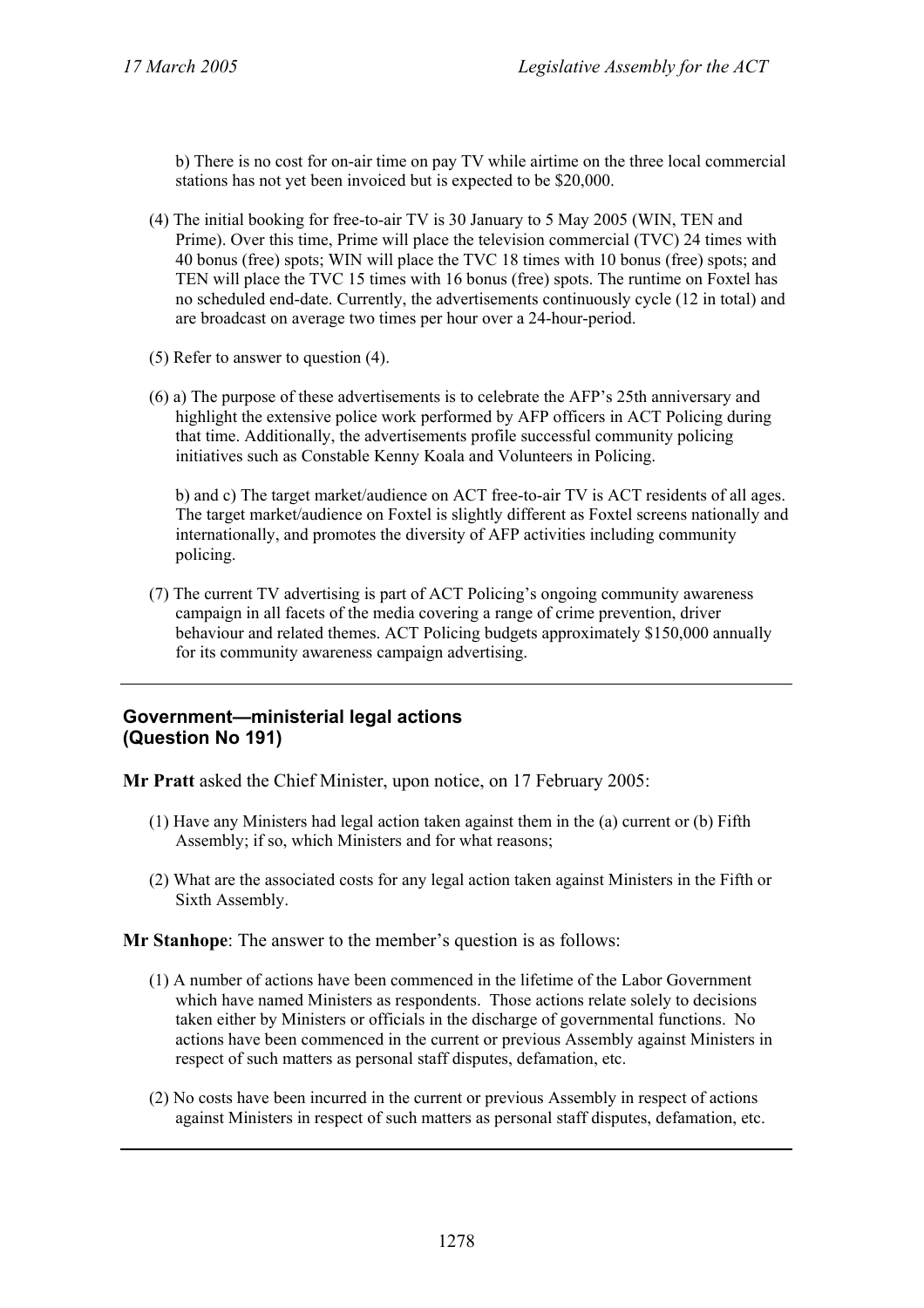# **Family Services Unit—move (Question No 197)**

**Mr Smyth** asked the Minister for Children, Youth and Family Support, upon notice, on 17 February 2005:

- (1) When was the decision made to move the Family Services unit from the Chief Minister's Department to the Department of Disability, Housing and Community Services;
- (2) What are the reasons for moving the unit from the Chief Minister's Department to the Department of Disability, Housing and Community Services;
- (3) What are the costs associated with moving the unit;
- (4) Why has the relocation of the unit not been broadly promoted in the community when the move from Education to Chief Minister's Department was made very public;
- (5) Is the Minster aware of any confusion this move may have caused since it has not been broadly promoted.

**Ms Gallagher**: The answer to the member's question is as follows:

- (1) The Chief Minister, Mr Jon Stanhope MLA, announced new Ministerial and Portfolio responsibilities on 4 November 2004. The Administrative Arrangements 2004 (No 5) reflect the make up of portfolios, administrative units and functions.
- (2) Prior to 4 November 2004, the Office for Children, Youth and Family Support (the Office) was its own administrative unit, separate to the Chief Minister's Department but reporting to the Chief Executive, Chief Minister's Department. The Administrative Arrangements 2004 (No 4) reflect the make up of portfolios, administrative units and functions.

The broadening of human service responsibilities by aligning the Office with the Department of Disability, Housing and Community Services reflects the Government's commitment to providing a holistic approach to human services delivery in the Territory. This approach recognises that our clients often have complex needs that require teamwork across different delivery areas.

- (3) There were no costs associated with moving the Family Services Unit from the Chief Minister's Department. The Office is a separate appropriation.
- (4) The move of the Office to the Department of Disability, Housing and Community Services was one of several changes made by the Chief Minister in establishing Ministerial portfolios following the election of the second Stanhope Government. The Chief Executive, Department of Disability, Housing and Community Services has been meeting regularly with community sector organisations since the Administrative Arrangements occurred.
- (5) No. The transfer arrangements only serve to strengthen the partnership with the community in the delivery of services to the most vulnerable clients who are in need of support.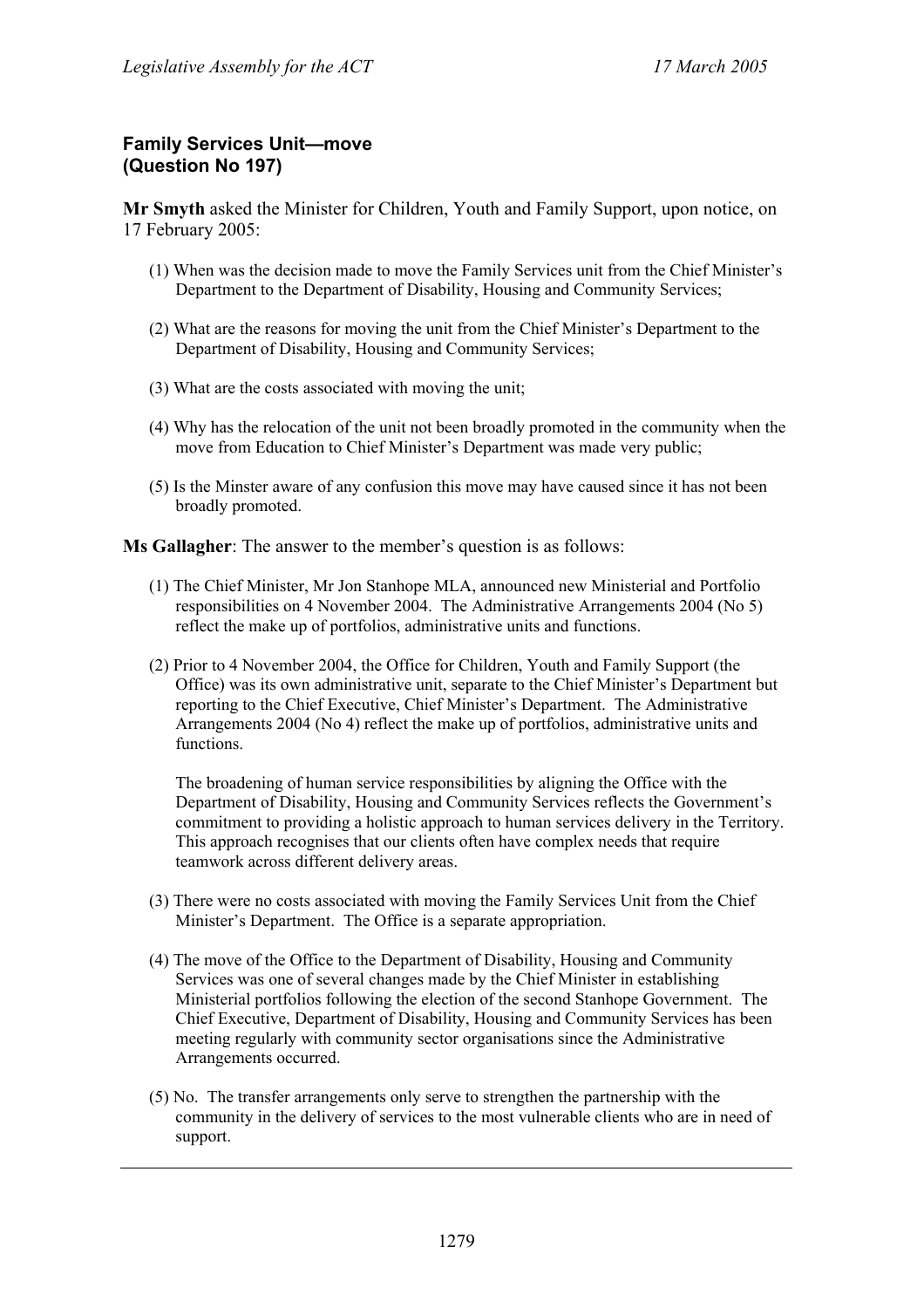# **Sport and recreation—active after school program (Question No 199)**

**Mr Stefaniak** asked the Minister for Economic Development, upon notice, on 17 February 2005:

- (1) Has the Active After School Communities program commenced operating yet; if so, when did it commence; if not, when will it commence;
- (2) How many coordinators and officers have been appointed in the ACT as part of the program and are these new or existing appointments;
- (3) What is the budget for 2004-05 for this program and what is the breakdown of the (a) Australian Sports Commission's contribution and the (b) ACT Government's contribution;
- (4) How many and which (a) primary, (b) high schools and (c) colleges are currently participating in this program in the ACT;
- (5) Have any synergies been identified between this program and the ACT's 'Kids at Play' program; if so, what synergies exist;
- (6) Has the Australian Sports Commission given a commitment to provide funding in future years for this program; if so, how much has been committed and over what timeframe.

**Mr Quinlan**: The answer to the member's question is as follows:

- (1) The program is developed and implemented by the Australian Sports Commission (ASC). The ASC has not yet entered into any partnership agreements with relevant State/Territory agencies for this program, however it intends to commence the program in 15 ACT primary schools in Term 2 of 2005, building up to 40 schools by late2007.
- (2) Sport and Recreation ACT (SRACT) has no involvement with the staffing of the program. The ASC has 3 coordinators for the ACT/South West NSW region and are soon to add an administration officer to this team. The ASC staff are located with SRACT on a contractual basis where SRACT is recompensed for their office accommodation costs. However, the ASC staff are not responsible to SRACT, and SRACT has no involvement in their recruitment or employment.
- (3) The budget for the program in the ACT is unknown to the ACT Government, which has not made any financial contribution. It is not anticipated that the ACT Government will make any contribution to the program given the Commonwealth's four-year (national) \$90m budget allocation.
- (4) The ASC unit is yet to decide which ACT primary schools will participate in the program, which does not extend to high schools or colleges.
- (5) SRACT has registered Kids at Play as a potential service provider for the program, which, if approved, could offset some SRACT costs for Kids at Play.
- (6) The ASC has a four-year national budget of \$90m for the program from 2004/05 to 2007/08. The distribution of this funding is at the discretion of the ASC.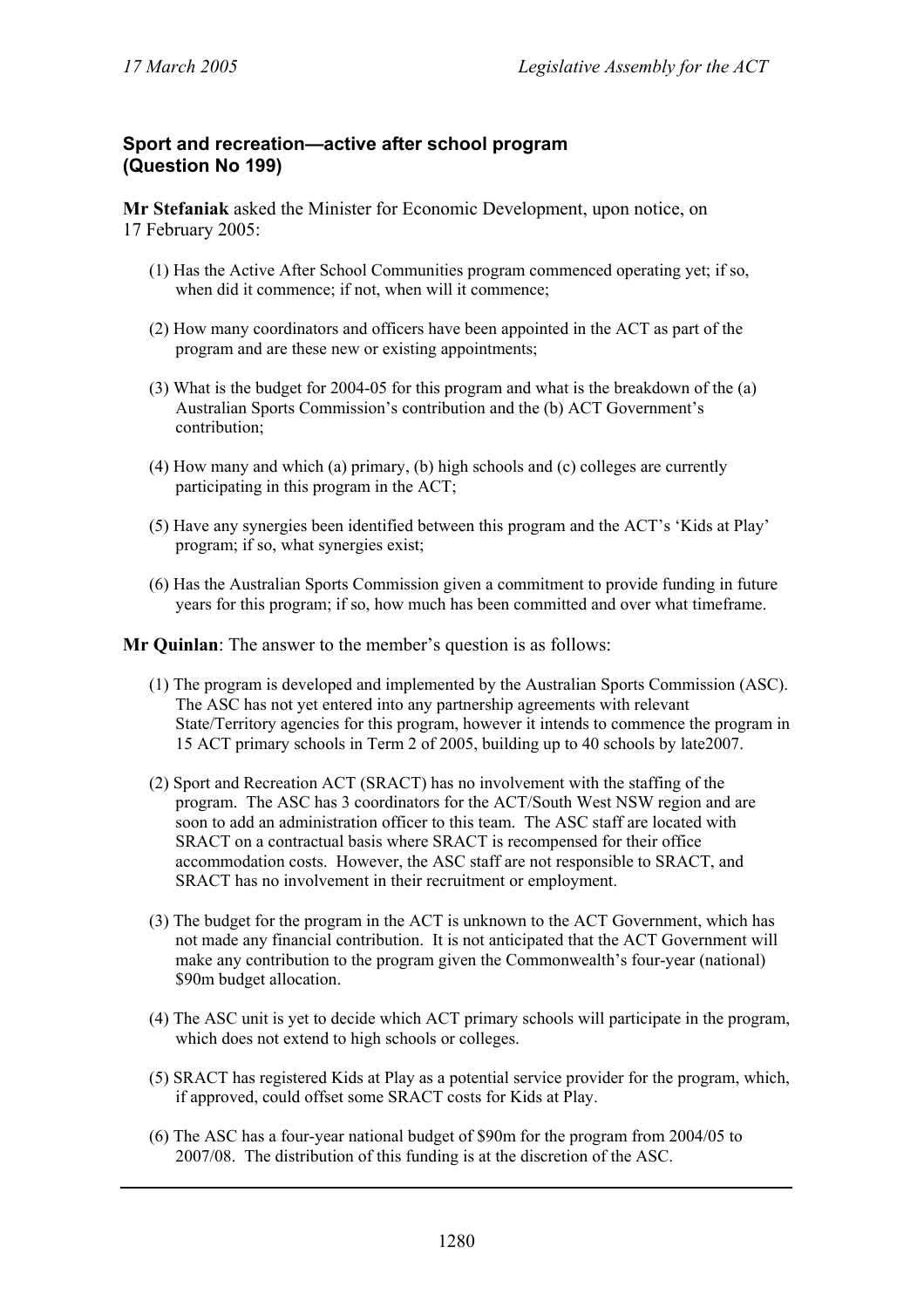# **Sport and recreation—funding (Question No 200)**

**Mr Stefaniak** asked the Minister for Economic Development, upon notice, on 17 February 2005:

- (1) In relation to the (a) sport education, (b) community, (c) Active Australia Schools Network, (d) disability education services and (e) indigenous sports programs funded by the Australian Sports Commission that are delivered in the ACT, how will Sport and Recreation ACT use the funding from the Australian Sports Commission for each program in 2004-05;
- (2) What will be delivered for the expenditure of these funds;
- (3) Will the ACT Government supplement this funding; if not, why not; if so, to what value;
- (4) Have any funds been committed to any of these programs beyond 2004-05; if so, until what date is financing secure.

**Mr Quinlan**: The answer to the member's question is as follows:

- (1) Sport and Recreation ACT has a three-year funding agreement (from 2003-04) with the Australian Sports Commission (ASC) to deliver a number of joint ASC/SRACT initiatives in the ACT. The total budget per annum is \$158,200. This budget is broken down as follows: (a) sport education \$30,000, (b) community \$30,000, (c) Active Australia Schools Network \$20,000, (d) indigenous sport \$65,200, and (e) disability sport \$13,000.
- (2) Sport and Recreation ACT uses the funding as follows: (a) sport education to deliver coach and officiating education and training programs; (b) community – to assist sporting clubs and organisations in their volunteer training and management, and to assist sports with their governance and management improvements; (c) Active Australia Schools Network – coordination of a network of schools to deliver professional development programs and to provide opportunities for state sporting development officers to deliver programs and services to schools; (d) indigenous sport – to employ an Indigenous Sport Coordinator to develop and implement sport and recreation programs for the indigenous community, and (e) disability sport – to assist the Disability Education Officer implement programs for people with disabilities and to help sporting organisations develop and implement programs for people with disabilities as part of their mainstream services.
- (3) Sport and Recreation ACT will contribute funding through the provision of staff and additional program resources to the value of \$270,000 in 2004/05.
- (4) The ASC agreement runs until 2005/06. It is anticipated that a further three-year agreement will be negotiated in early 2006.

# **Sport and recreation—programs (Question No 201)**

**Mr Stefaniak** asked the Minister for Economic Development, upon notice, on 17 February 2005: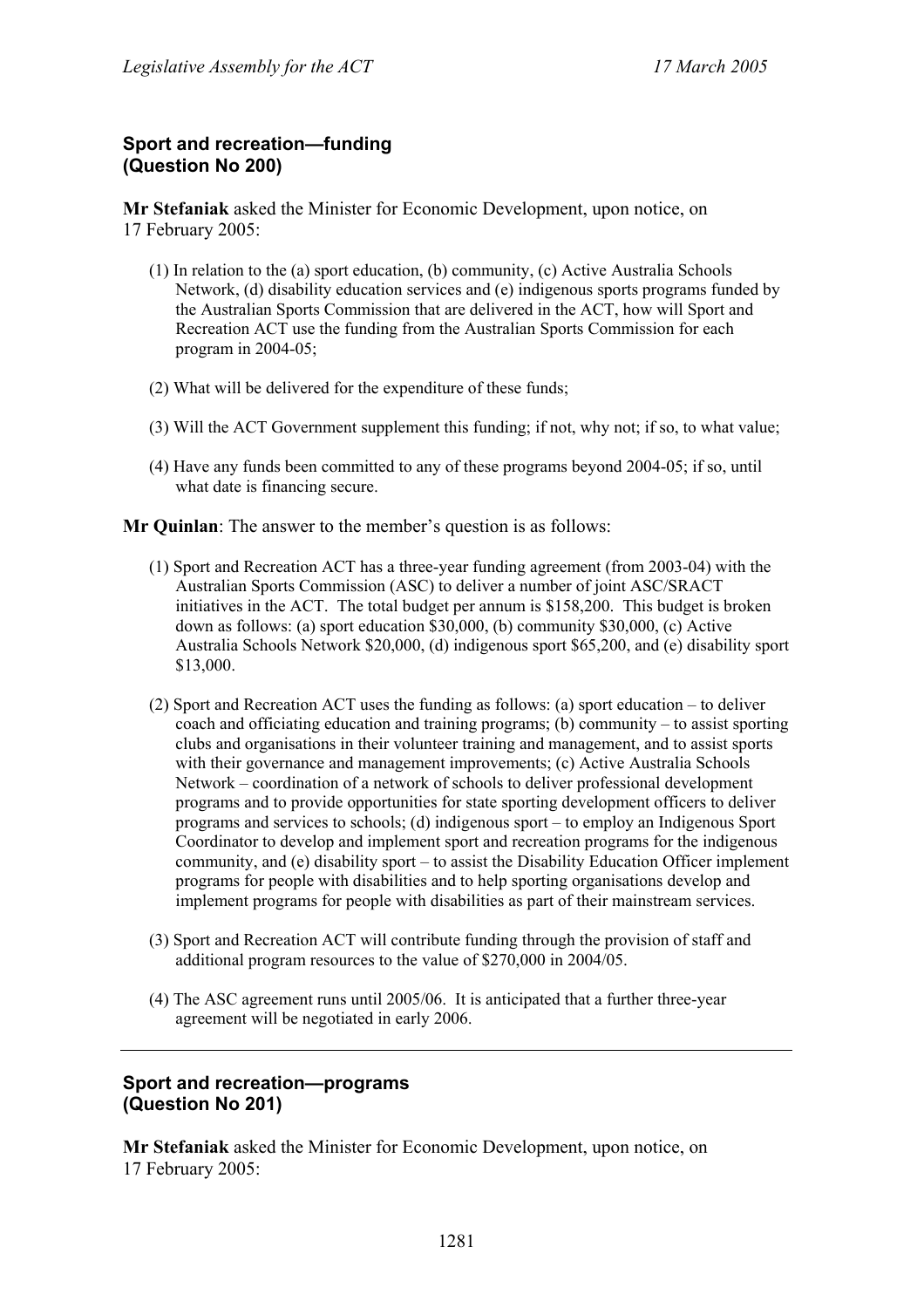- (1) In how many suburbs across Canberra has the Good Sports Territory program been rolled-out;
- (2) How many local sports organisations are participating in the program;
- (3) How is the program being promoted in the general community;
- (4) Is the program being promoted through the National League Teams; if so, how; if not, why not;
- (5) How is the program being promoted through ACT sporting venues;
- (6) How has information about the program been distributed through existing school sporting networks;
- (7) What impact has the program had so far on reduction of ugly parent syndrome and inappropriate behaviour at junior sports events and how is any reduction being measured.

**Mr Quinlan**: The answer to the member's question is as follows:

- (1) The Good Sports Territory (GST) program is a Canberra wide program targeting all ACT suburbs.
- (2) A total of 35 state sporting organisations have pledged their support to the GST program. A full list of organisations can be found at http://www.sport.act.gov.au/development/projects/goodsports.html.
- (3) The GST program targets the behaviour of participants, spectators, coaches and officials in sporting venues across the ACT. As a result, the promotion of the GST logo and value statements has been targeted at state sporting organisations, clubs and associations.
- (4) As a condition of funding, teams funded through the National League Teams Program are required to promote the GST message. Promotional strategies have been negotiated on an individual team basis to maximise potential exposure of the GST. Venue signage (temporary and permanent) has appeared at home games for the Canberra Comets, Capitals, Dolphins, Eclipse, and Heat, and at the first match of the Brumbies Super 12 season. The GST logo can also be seen on the new Canberra Raiders billboard at ACTEW AGL Park (corner of Haydon Drive & Battye Street, Bruce). Where possible, the playing and/or training uniforms of the ACT's national league teams have also been branded with the GST logo.
- (5) Sport and Recreation ACT is currently working with members of the program to develop strategies for the promotion of the GST message in sporting venues across the ACT. Relevant educational material has been distributed to sports in addition to resources for the branding of websites, newsletters, competition programs etc. Permanent venue signage displaying the GST logo and value statements will soon be visible at a number of major sporting grounds in the ACT.
- (6) Information regarding the GST program has been distributed to all ACT primary school sports coordinators. Schools have been encouraged to promote the GST message in newsletters and to display posters and flyers in high traffic areas of the school. Future promotions may include the branding of tournaments hosted in the ACT as official GST events.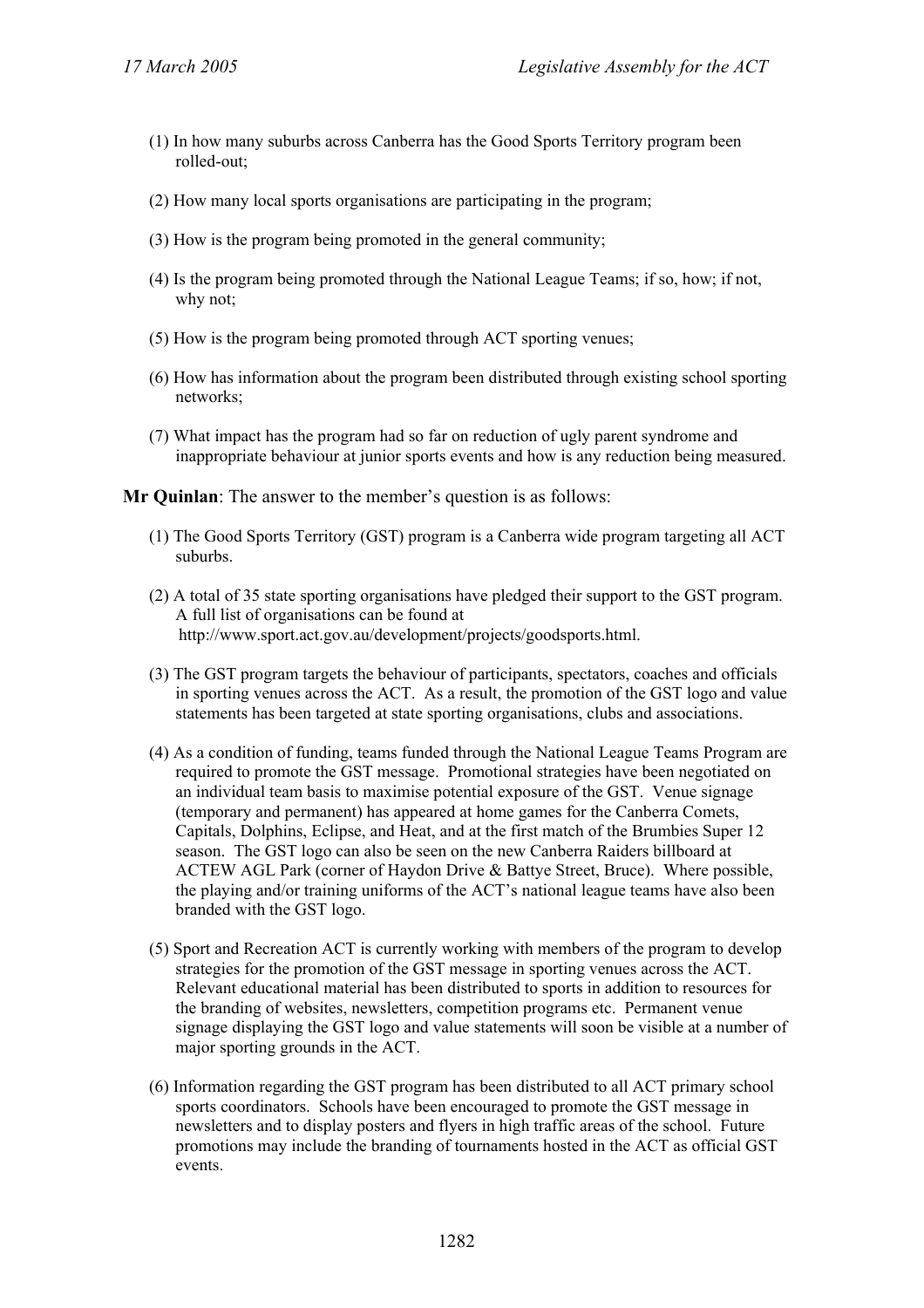(7) State sporting organisations involved in the delivery of the GST program will be responsible for reviewing the success of their chosen strategies in promoting the values of the GST program and working towards the elimination of inappropriate behaviour. Summer sporting organisations will soon complete their first season under the GST banner and will undertake a range of evaluation methods including participant, coach and spectator surveys, review of officials reporting processes and the number of reported offences.

### **Sport and recreation—kids at play program (Question No 202)**

**Mr Stefaniak** asked the Minister for Economic Development, upon notice, on 17 February 2005:

- (1) How many visits have the Kids at Play vans made to after-school providers and community organisations since the commencement of the program in October 2004;
- (2) How many children have participated in the Kids at Play program;
- (3) What has been the total operational expenditure since the beginning of the program and how much has been spent on (a) hire of the vans, (b) equipment, (c) staffing and (d) marketing over the same period of time;
- (4) What is the role of the Heart Foundation in the Kids at Play program;
- (5) Will the ACT Government provide funding to the program in future years; if so, how much funding and over how many years;
- (6) Will the ACT Government provide funding to the Heart Foundation in future years to maintain its role in the program; if so, how much funding and over how many years.

**Mr Quinlan**: The answer to the member's question is as follows:

- (1) A total of 160 sessions have been conducted across Canberra since the program commenced in October 2004, 120 being after-school situations and the remainder being various forms of community events.
- (2) About 8,800 participants in the after-school sessions, however it has not been possible to accurately estimate participants in the community sessions.
- (3) The total cost to date is \$83,017, being: (a) 12,420, (b) \$11,856, (c) \$37,880 and (d) \$20,861.
- (4) The Heart Foundation (ACT Branch) is a program partner. The Kids at Play program assists in the marketing and communication of the key Heart Foundation messages, and in return the Heart Foundation provides the program with resources.
- (5) The Kids at Play program is currently funded through operational funds and the Sport and Recreation ACT grant program. In order to secure a long-term future and successful outcomes for Kids at Play, Sport and Recreation ACT has prepared a budget bid for the 2004/05 financial year and forward years.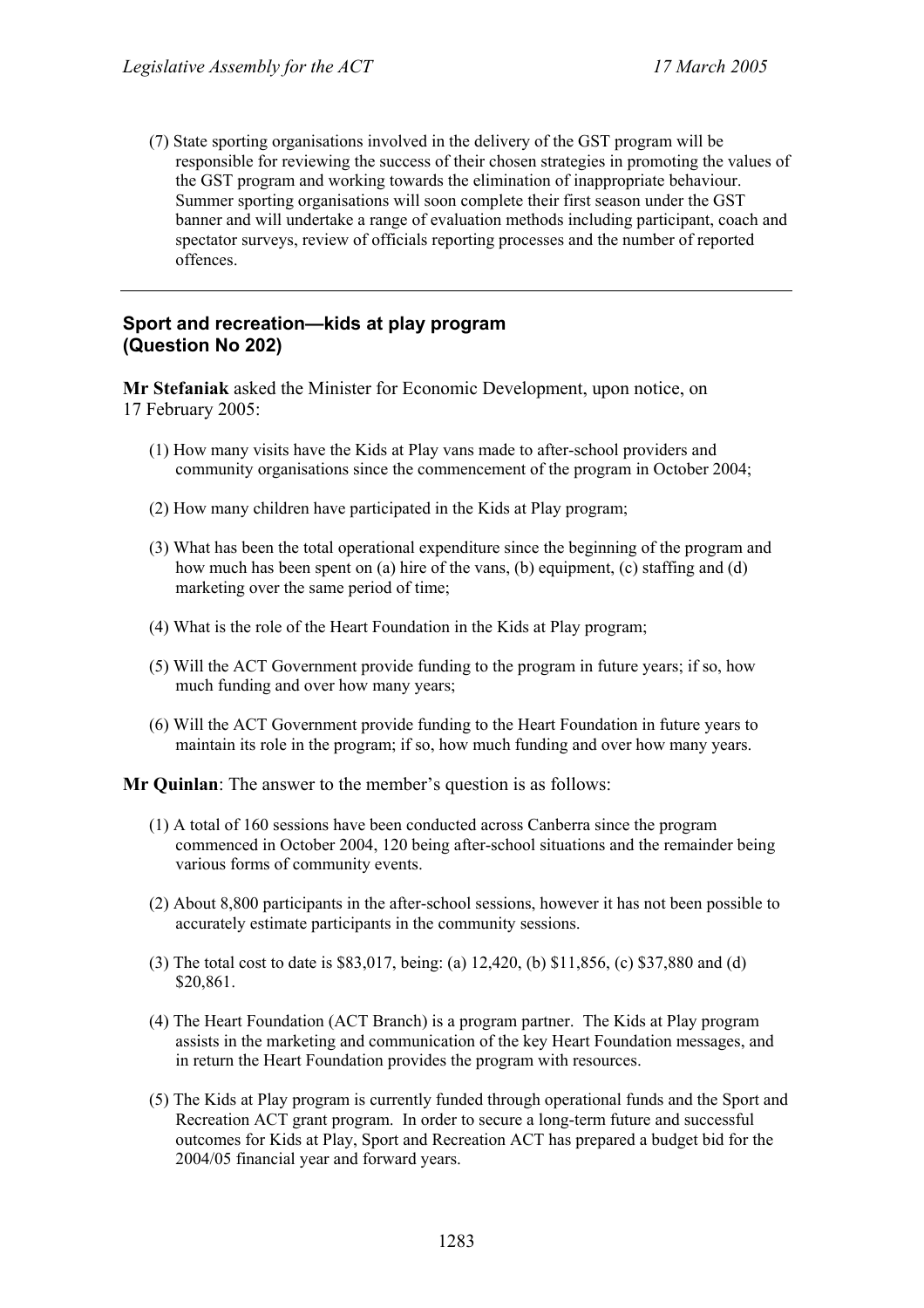(6) The Heart Foundation grant to deliver their support services to Kids at Play will be determined annually in the grants process.

# **Planning—recreation strategy (Question No 203)**

**Mr Stefaniak** asked the Minister for Economic Development, upon notice, on 17 February 2005:

- (1) Is Sport and Recreation preparing and ACT Recreation Strategy in response to the outcomes of the Canberra Plan; if so, has work begun on this strategy;
- (2) Has a completion date been set for the release of the strategy and when will it be released publicly;
- (3) Why is the Government preparing a Recreation strategy and what will it be used for;
- (4) What is the estimated cost of preparing this Strategy.

**Mr Quinlan**: The answer to the member's question is as follows:

- (1) Sport and Recreation ACT has commenced the preparation of a Recreation Strategy. The terms of reference may be found at http://www.sport.act.gov.au/development/projects/recstrategy.html This strategy is in response to the Canberra Plan.
- (2) July 2006.
- (3) The Government is preparing the Strategy to ensure: (a) identify the current provision, both urban and non-urban, of recreation space in the ACT, (b) the development of guiding principles for future land use and provision in urban and non-urban settings in the ACT, and (c) identification of future opportunities in the ACT that will increase opportunities and derive greater community and business/tourism benefits.
- (4) It is anticipated that a consultancy for planning guidelines for land use will cost \$35,000, with a consultant to be selected and formally engaged by late March 2005. Sport and Recreation ACT will complete the remainder of the Strategy.

# **Emergency services—road rules Question No 207)**

**Mrs Dunne** asked the Police and Emergency Services, upon notice, on 17 February 2005:

(1) Have fire-fighting personnel with (a) ACT Forests and (b) Parks Brigade at any time been given a directive not to respond to reports of bushfire incidents, that is to say, to engage in Urgent Duty Driving for example driving in a manner where the road rules may be broken where reasonable to do so;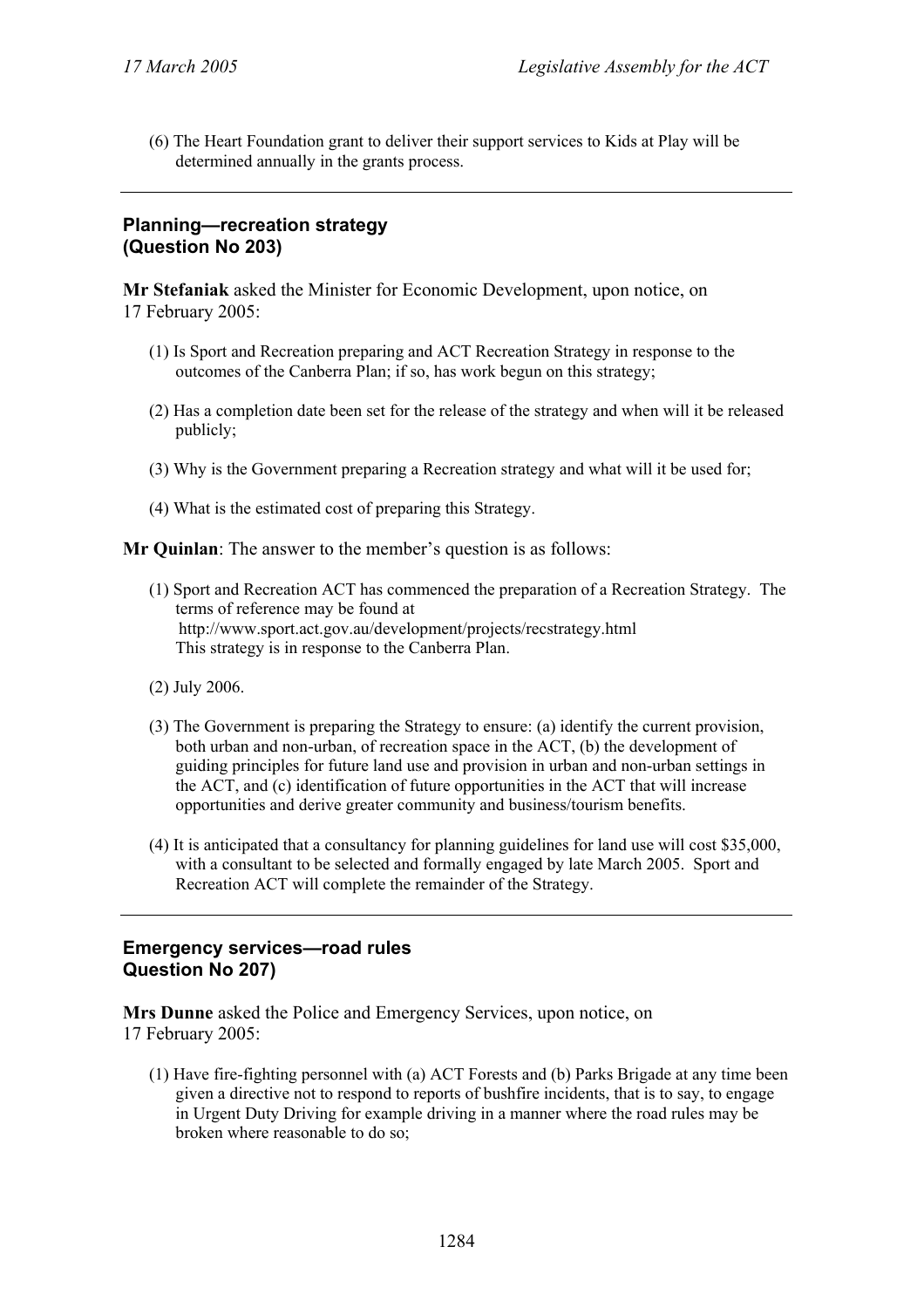- (2) If such a directive has been issued, (a) on what basis was it issued, given that fire-fighting personnel from these brigades have in the past responded to fires, (b) on what date will fire-fighting personnel be again able to respond to bushfire incidents and (c) what interim measures have been adopted to ensure that fire-fighting personnel can respond immediately;
- (3) Have fire-fighting personnel received any training, instruction or tuition on procedures or requirements when responding to emergency incidents;
- (4) Is there a national recognised training standard for responding to emergency incidents;
- (5) Has the Emergency Services Authority received any legal advice relating to the legalities of emergency services personnel responding to fires; if so, what did it say;
- (6) Have there been any instances where fire-fighting personnel from the Parks or Forestry brigades have been directed to respond to a report of a bushfire on a day of orange or red bushfire readiness, and the fire-fighting personnel only proceeded to the report of fire without breaking the road-rules where reasonable to do so.

**Mr Hargreaves**: The answer to the member's question is as follows:

- (1) The ACT Forests and Parks Brigades have been instructed by their Agency employers to comply with speed limits, traffic lights and road signs while travelling to rural fires. Where appropriate, trained and competent personnel may use lights and sirens to negotiate traffic and impediments.
- (2) a) The Department of Urban Services and Environment ACT provide firefighters to the ACT Rural Fire Service under a Memorandum of Understanding. While involved in bushfire control operations, these personnel are under the command and control of the rural fire service, but they remain employees of these agencies, and government land managers maintain a duty of care for their employees. It is important to ensure that personnel undertaking fire-fighting duties including Urgent Duty Driving (UDD), are appropriately trained and work in accordance with safe work practice. This includes understanding and accounting for the limitation of fire-fighting vehicles designed for offroad situations, and having the skills and correct mental attitude to undertake UDD. Training and assessments are being undertaken to ensure that personnel responding to rural fires meet these requirements. Land Managers are working closely with the ACT RFS to refine existing training and operational procedures;

b) Personnel with requisite skills and attitude necessary to undertake UDD will be permitted to respond to bushfires in accordance with the ACT RFS Standard Operating Procedure being developed for this activity;

c) Parks and Forests Brigade personnel can proceed immediately to bushfires. It is worth noting the land management personnel are on a bushfire roster that enables them to respond immediately during duty periods.

- (3) Yes.
- (4) No.
- (5) No.
- (6) Yes.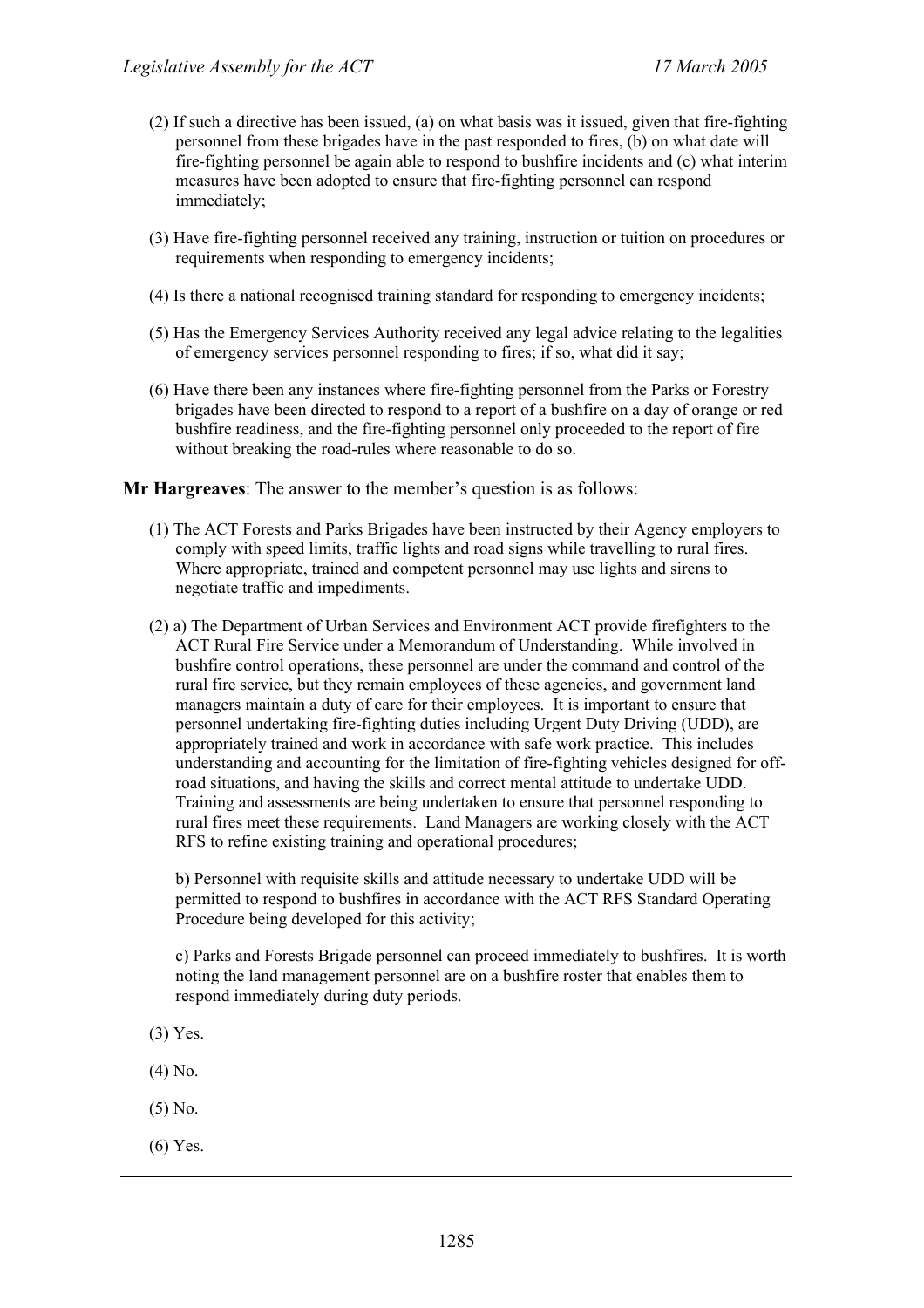# **Emergency services—communications disruptions (Question No 209)**

**Mrs Dunne** asked the Minister for Police and Emergency Services, upon notice, on 17 February 2005:

- (1) Is it the case that at approximately 2.40 pm on Thursday, 20 January 2005 that the Emergency Services Communication Centre's 000 service failed;
- (2) If so, (a) how long did it fail for, (b) what was the cause of the failure, (c) did it divert to another location and (d) where did it divert to.

**Mr Hargreaves**: The answer to the member's question is as follows:

(1) No.

(2) Not applicable.

# **Seniors—aged care facilities (Question No 210)**

**Mr Seselja** asked the Minister for Planning, upon notice, on 17 February 2005:

- (1) Does the Minister agree with comments made on WIN News on Friday, 11 February where it was reported that land grants are usually only given to existing aged care facilities who want to expand;
- (2) If so, how can this be the case when the Government has issued direct land grants to organisations like the Little Company of Mary at Bruce, who do not already have existing premises to expand;
- (3) What other organisations have been given direct land grants to build aged facilities who do not already have an existing facility.

**Mr Corbell**: The answer to the member's question is as follows:

- (1) Given the increasing scarcity of greenfield sites for aged care development direct grants will increasingly only be focussed on the extension of existing facilities where this is possible. This does not rule out occasions of direct grants to those organisations who have demonstrated their capacity to develop and manage the land and have the appropriate financial capacity, expertise and experience in the field.
- (2) The Little Company of Mary is a national aged care service provider who has wide experience in the provision and management of aged care services.
- (3) Little Company of Mary are the only aged care provider to date that has been given a land grant without having an existing aged care facility in the ACT.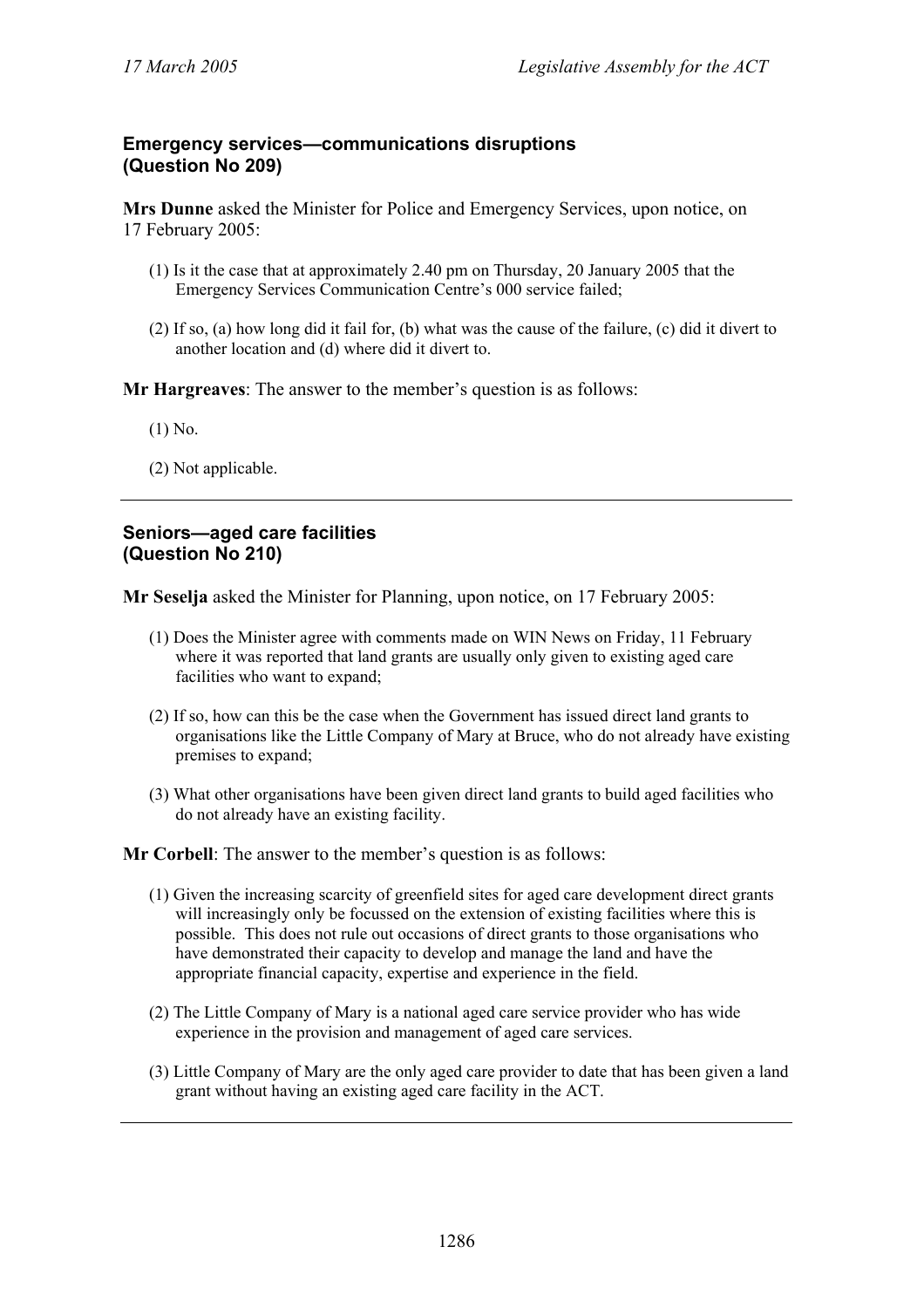#### **Motor vehicles—government fleet (Question No 212)**

**Mr Seselja** asked the Minister for Planning, upon notice, on 17 February 2005, (redirected to the Treasurer):

- (1) As at 16 October 2004, how many vehicles were on the ACT Government's motor vehicle fleet;
- (2) Of the vehicles in the fleet, how many vehicles were Toyota Landcruisers;
- (3) Of those how many were the 'Troopy' model;
- (4) Which ACT Government agencies or departments were responsible for each of the Landcruisers on 16 October 2004;
- (5) How many of the Landcruisers were used for either public or personal private use on 16 October 2004;
- (6) If any Landcruisers were used on 16 October 2004, exactly which vehicles belonging to which departments were used.

**Mr Quinlan**: The answer to the member's question is as follows:

- (1) 1,401 vehicles at 28 October 2004
- (2) 32 Toyota Landcruisers
- (3) 6 Troop Carrier models
- (4) 6 ACT Emergency Services
	- 2 Attorney-General's Department Corrective Services
	- 12 Urban Services Parks and Conservation
	- 3 Urban Services CityScape
	- 4 Urban Services Fire Management<br>3 Urban Services ACT Forests
	- 3 Urban Services ACT Forests
	- 2 Urban Services Wildlife Research
- (5) See below
- (6) I am advised that records maintained indicate that the following vehicles were used on 16 October 2004:

| <b>ACT Emergency Services</b> | 210 953                             |
|-------------------------------|-------------------------------------|
| <b>Corrective Services</b>    | 210 364, 210 470                    |
| Parks and Conservation        | 210 588, 210 979, 211 077, 211 089, |
|                               | 211 375                             |
| CityScape                     | 209 274, 209 275                    |
|                               |                                     |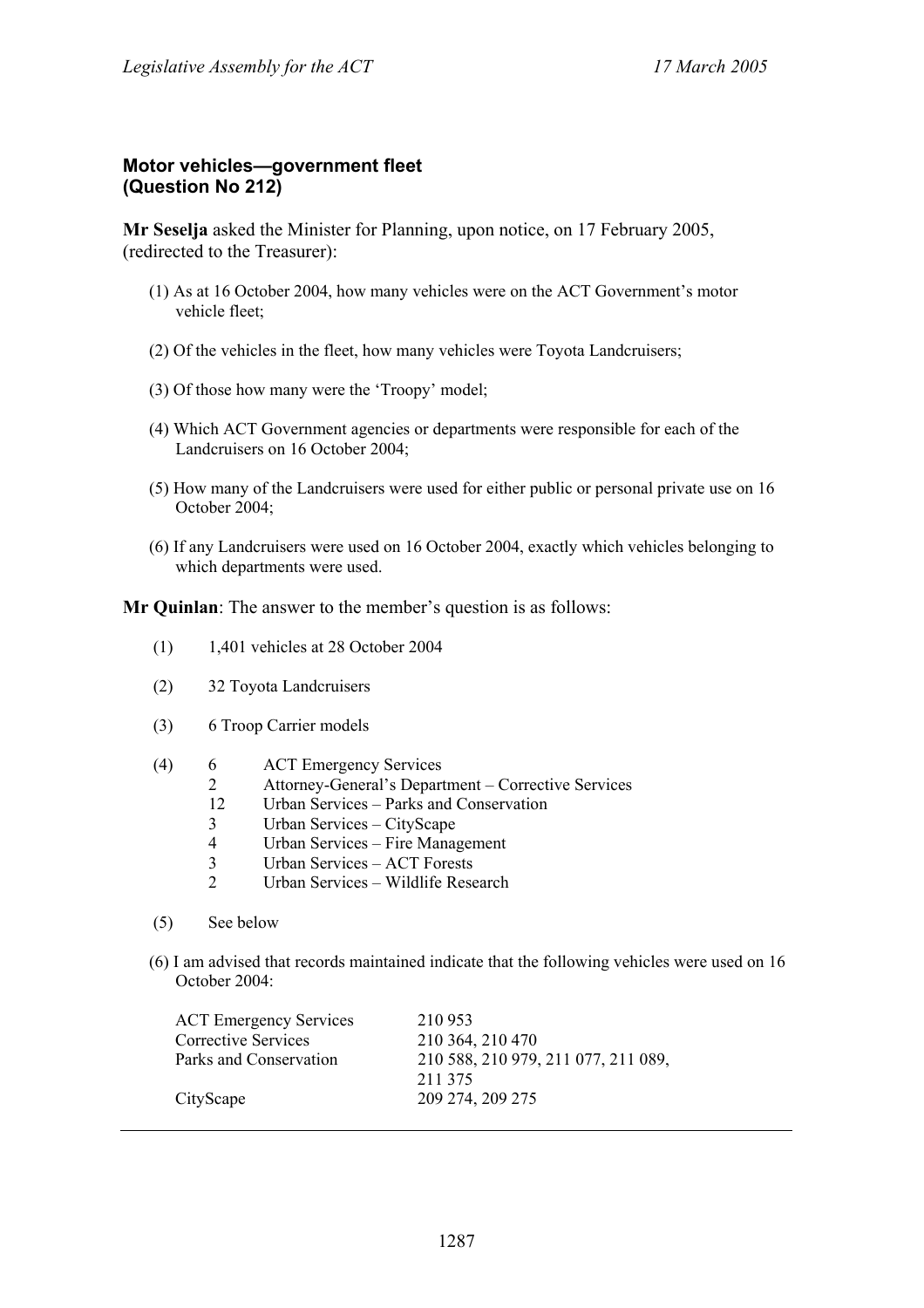# **Bushfires—insurance claims (Question No 214)**

**Mrs Burke** asked the Chief Minister, upon notice, on 8 March 2005:

- (1) How much money is the ACT Government set to receive from any insurance claim for the lost ACT Housing properties at Pierces Creek;
- (2) When will the claim be finalised and money be allocated to the reconstruction of the 12 properties lost in the 2003 bushfire;
- (3) When will construction begin on the 12 ACT Housing properties, that according to the National Capital Authority can be rebuilt on the original block and sections at Pierces Creek.

**Mr Hargreaves**: The answer to the member's question is as follows:

- (1) Housing ACT received approximately \$2.4m under the insurance and indemnity policy with ACTIA as a result of the January 2003 bushfires for the loss of the properties at Pierces Creek
- (2) The insurance claim was settled in late January 2004 with payment of the monies under the insurance claim received in February 2004. Those monies were applied to acquiring properties in the urban areas of the city to house those who lost their home in the bushfire.
- (3) It is anticipated that the timeframe for completion of Housing ACT properties at Pierce's Creek is during 2006. However, this is dependant on the finalisation of planning processes that are currently underway between the ACT and Commonwealth governments and approvals from the National Capital Authority and the ACT Planning and Land Authority.

Once the planning approvals are completed, a tender process for the Pierce's Creek redevelopment will be finalised.

# **Therapy ACT (Question No 217)**

**Mrs Burke** asked the Minister for Disability, Housing and Community Services, upon notice, on 8 March 2005:

What is the timeframe for the refurbishment of facilities at Therapy ACT in Holder.

**Mr Hargreaves**: The answer to the member's question is as follows:

In 2004 the Therapy ACT Holder building had:

- The roof retiled, insulated and repaired;
- New guttering and down pipes on the roof area;
- Security screens installed in many areas; and
- Walls and screens built and installed to improve security.

All these works have been completed.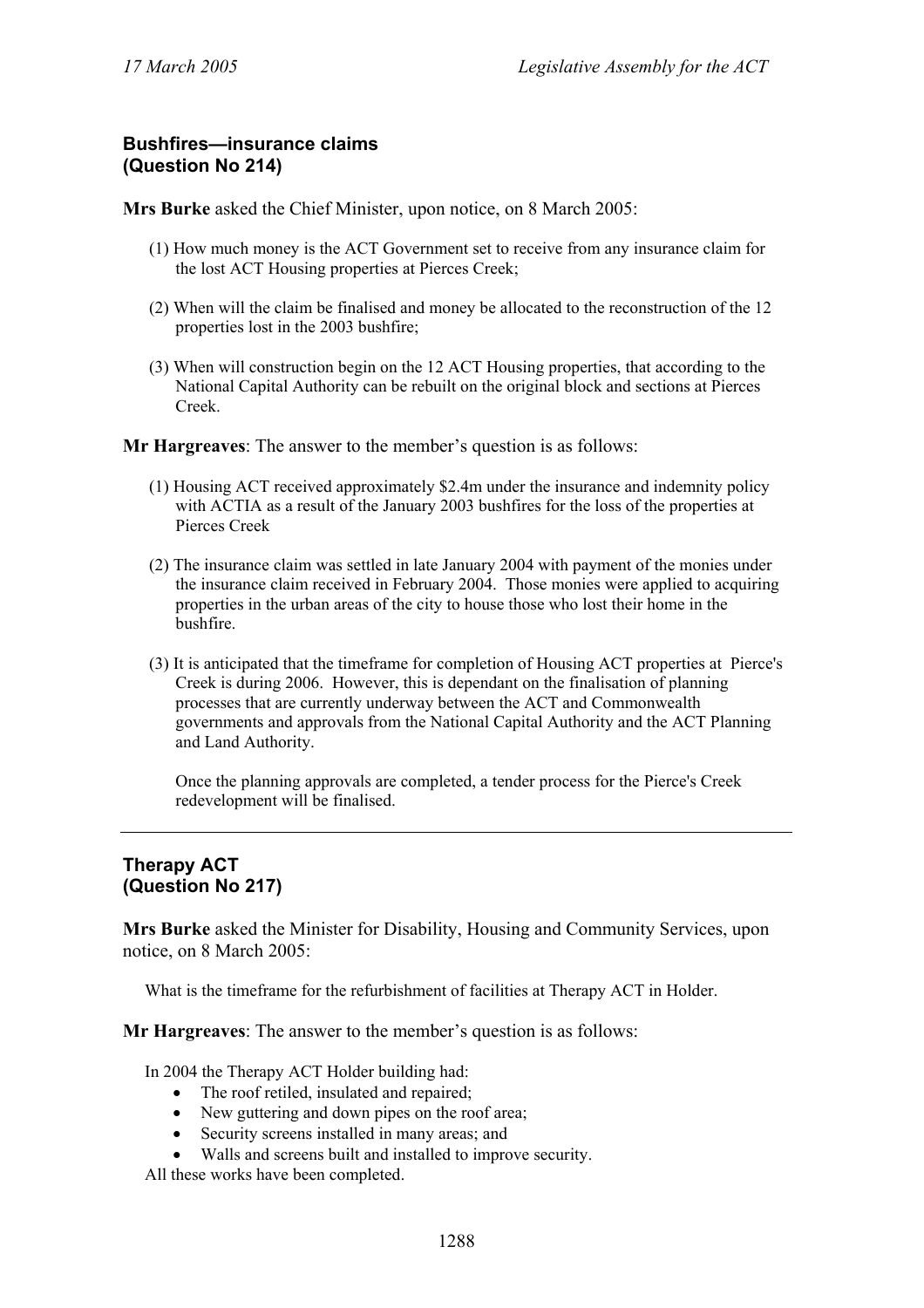A business case has been prepared for ongoing refurbishment and further works will be considered in a budget context.

#### **Crime—rates (Question No 221)**

**Mr Pratt** asked the Minister for Police and Emergency Services, upon notice, on 8 March 2005:

- (1) Further to a reply to a question without notice on 16 February 2005 asked by Mr Smyth regarding criminal investigations, could the Minister provide the figures that illustrate, as per your response to this question, how the rates of each type of criminal activity in this town have almost all decreased, in the last 12 months, in double digit figures;
- (2) How do each of these numbers rate against the national average right now;
- (3) How do they compare against the various other jurisdictional averages right now.

**Mr Hargreaves**: The answer to the member's question is as follows:

- (1) The Member is referred to Tables 29 and 32 of the December 2004 *ACT Criminal Justice Statistical Profile* that is tabled quarterly in the Legislative Assembly.
- (2) and (3) The only reliable crime data series that compares rates of crime across jurisdictions is the Australian Bureau of Statistics *Recorded Crime*. The statistics for the 2004 calendar year will not be available until May 2005.

Other data, such as those from state police annual reports or websites, use different counting rules and definitions and should not be compared.

# **Crime—prevention (Question No 223)**

**Mr Pratt** asked the Minister for Police and Emergency Service, upon notice, on 8 March 2005:

- (1) Were all of the funds allocated as part of the Crime Prevention Fund in 2003-04 expended; if not, why not and what amount was not expended;
- (2) Were any funds not spent at the end of 2003-04 rolled over into 2004-05;
- (3) What is the total allocation of funds to the Crime Prevention Fund in 2004-05;
- (4) How much of that allocation has been expended to date;
- (5) On what projects have these funds been expended.

**Mr Hargreaves**: The answer to the member's question is as follows: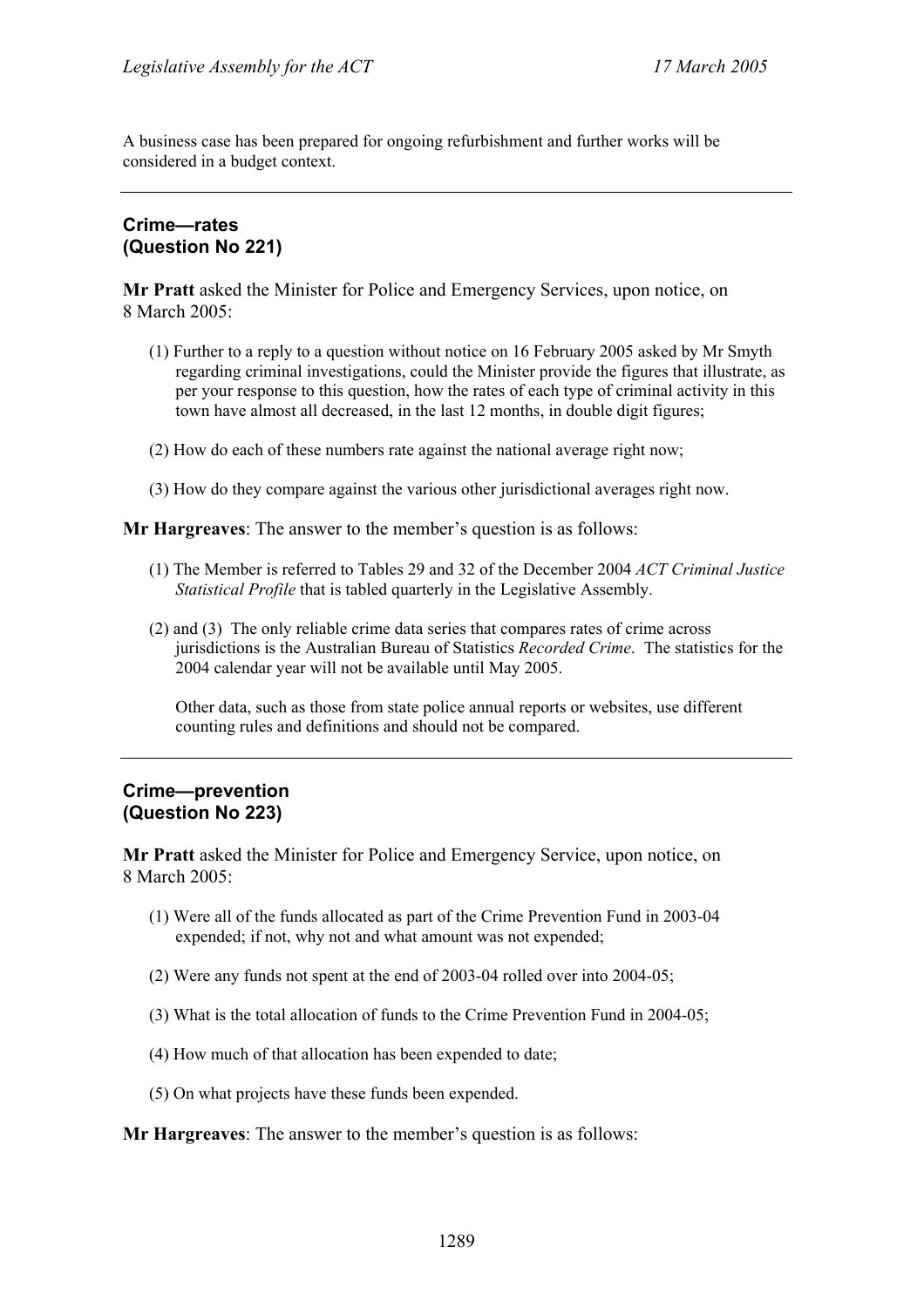(1) and (2) \$833,000 of the \$1.077M from the 2003-04 Crime Prevention Budget was expended last financial year.

As per previous advice to you, \$143,000 reallocated for the police study was rolled over to 2004-05 because tenders for that consultancy were not finalised until into the 2004-05 financial year.

Delays in data collection during phase two of the research on sexual assault also meant that phase three funding of \$40,000 was rolled over into 2004-05.

In effect, \$60,000 was unspent and this was spread over a range of projects. The underspend was due to such reasons as projects coming in under budget on items such as printing, consultancy fees and other services, or staffing on a project not applying for the full 12 months because of a delay in filling an unexpected vacancy during the year.

- (3) The 2004-05 JACS Output 2.2 Crime Prevention Budget allocation is \$1.113M. Following a government direction that the Department of Justice and Community Safety was to find 1% savings across its portfolio the previous minister agreed that \$400,000 from the crime prevention budget contribute to that savings. This means that the amount available from the 2004-05 budget is \$713,000. When coupled with the \$183,000 rollover that leaves an amount of \$896,000 for the 2004-05 financial year.
- (4) To date \$530,000 has been expended. It is anticipated that all funding will be expended before the end of the financial year.
- (5) Projects funded during the current financial year are:
	- Crime What can I do (eg brochures etc)
	- Crime Prevention Road Shows (eg Police stand at Show)
	- Answers Where you Live (eg police van at local shopping centre)
	- Sexual assault research
	- Bushfire arson research
	- Kenny Koala
	- Police Aboriginal Liaison Officer
	- Children at risk programs in PCYC (Police Citizens Youth Club)
	- CLASP (Community Liaison Advisory and Safety Project) administrative support
	- Lock Out affordable house and car security program for pensioners
	- Police study consultancy
	- Designing-out-crime seminars and training
	- Neighbourhood Watch interim support

# **Motor vehicles—home garaged (Question No 224)**

**Mrs Dunne** asked the Chief Minister, upon notice, on 8 March 2005:

- (1) How many cars in your department with ACT Government numberplates are homegaraged every day;
- (2) How many are garaged by officers on call;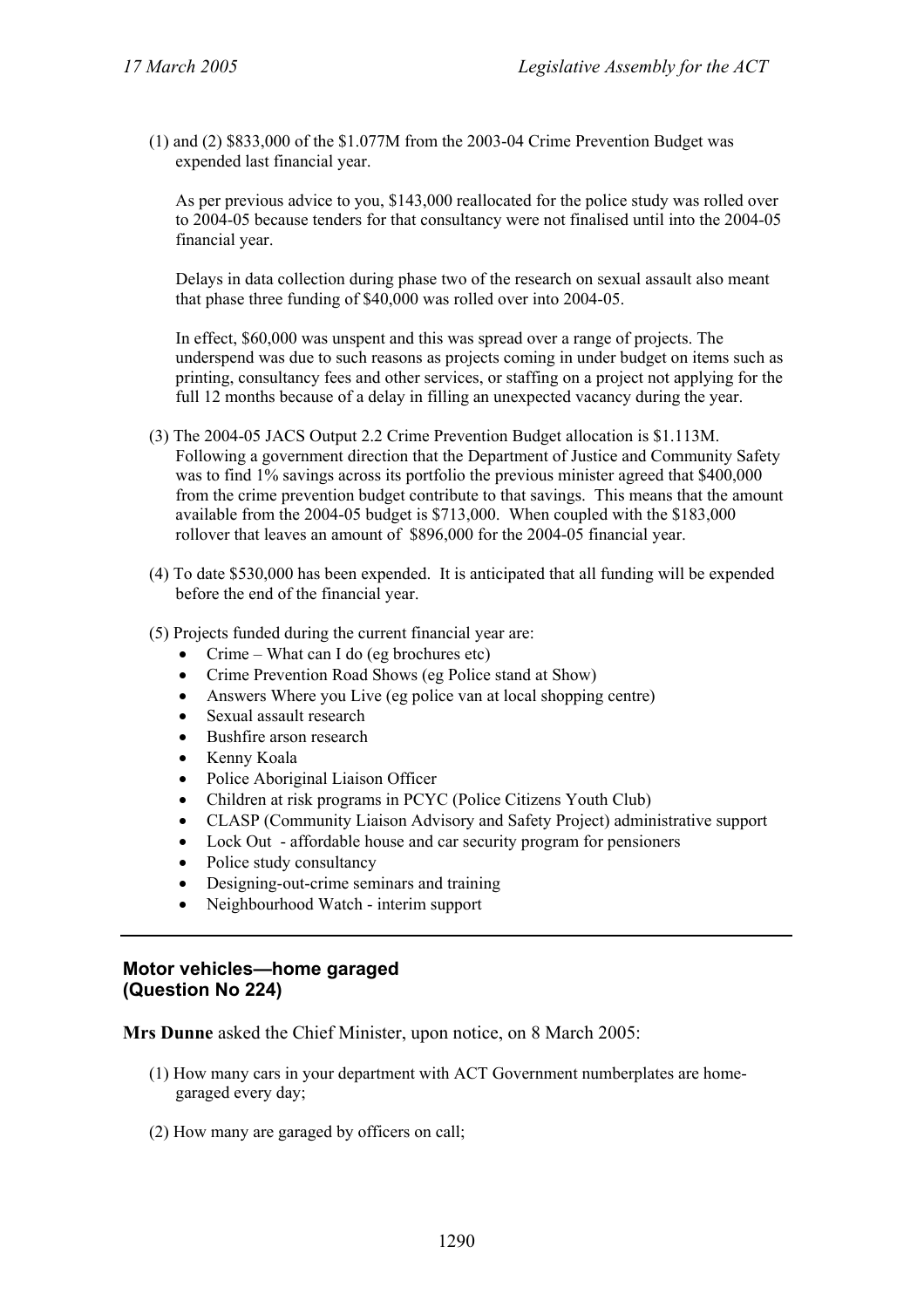(3) Of those which are not garaged by officers on call,

(a) how many cars are there,

- (b) in which suburbs are they garaged; and
- (c) in the week commencing 7 March 2005, for each car how many kilometres were driven

(i) to and from work and

(ii) for work purposes.

**Mr Stanhope**: The answer to the member's question is as follows:

As Minister for the Environment I shall be providing a separate response in relation to Environment ACT.

The remaining branches of Chief Minister's Department use no ACT Government numberplated cars. In this context the answer to the Member's question is as follows:

(1) Nil

- (2) Nil
- (3) Nil

### **Schools—police calls (Question No 238)**

**Mrs Dunne** asked the Minister for Education and Training, upon notice, on 8 March 2005, (redirected to the Minister for Police and Emergency Services):

How many times in (a) 2002-2003, (b) 2003-2004 and (c) 2004 to date have police been called out to incidents of (i) violence and (ii) property crime at ACT Government schools.

**Mr Hargreaves**: The answer to the member's question is as follows:

(1) a) b) c) (i) (ii) **Table 1**: Number of selected confirmed incidents reported in schools in the ACT where patrol attended - 01 July 2002 to 28 February 2005.

| Confirmed<br>incident type | $2002 - 03$ | 2003-04 | 1 July $2004 -$<br>28 February 2005 |
|----------------------------|-------------|---------|-------------------------------------|
| <b>Property</b>            | 837         | 725     | 462                                 |
| Person                     | 38          | 92      | 54                                  |

**Source: PROMIS as at 07 March 2005** 

Note: 'Promis' cannot differentiate between Government and non Government schools. To do so would require manual extraction and examination of individual incidents.

**'Person'** incidents include incidents with a confirmed incident type of 'Homicide', 'Assault', 'Sexual Assault', 'Sudden death', 'Suicide', 'Domestic violence incident', 'Breach DVO/RO', 'Drug incident', 'Suspicious/wanted person/vehicle', 'Missing person', 'Abduction/hostages', 'Indecent exposure', and 'Psychiatric incident'.

**'Property'** incidents include incidents with a confirmed incident type of 'False alarm', 'Alarm', 'Alarm-holdup', 'Property damage', 'Burglary', 'Criminal damage', 'Offenders on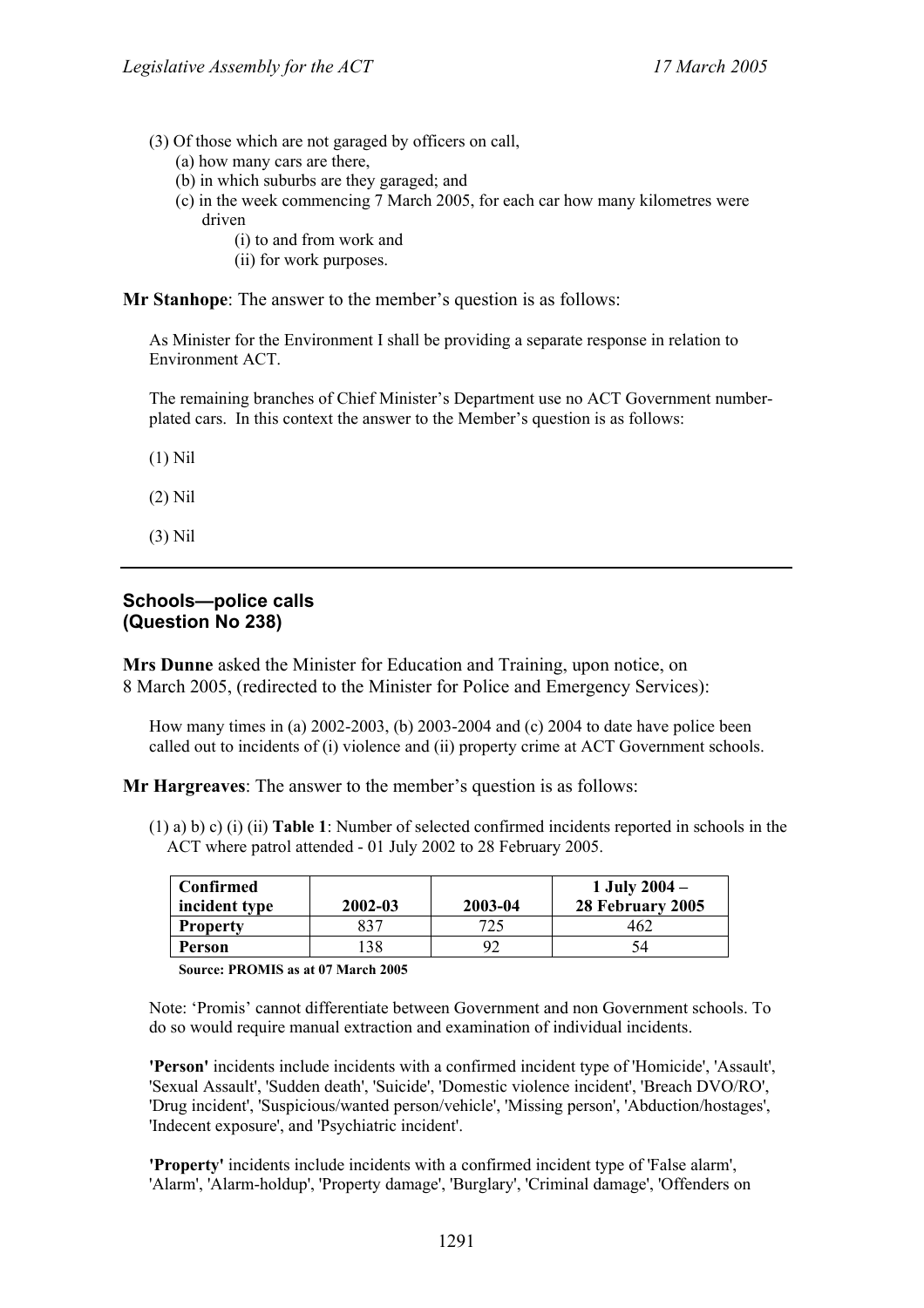premises', 'Property found', 'Recovered stolen motor vehicle', 'SMV - stolen ACT recovered ACT', 'SMV stolen interstate recovered ACT', 'Stolen motor vehicle', 'Cash transaction referrals',' Armed robbery', 'Evade taxi fare', 'Fraud', 'Robbery', 'Shop stealing', and 'Theft'.

#### **Schools—police calls (Question No 239)**

**Mrs Dunne** asked the Minister for Police and Emergency Services, upon notice, on 8 March 2005:

How many times in (a) 2002-2003, (b) 2003-2004 and (c) 2004 to date have police been called out to incidents of (i) violence and (ii) property crime at ACT Government schools.

**Mr Hargreaves**: The answer to the member's question is as follows:

(1) a) b) c) (i) (ii) **Table 1**: Number of selected confirmed incidents reported in schools in the ACT where patrol attended - 01 July 2002 to 28 February 2005.

| Confirmed<br>incident type | $2002 - 03$ | 2003-04 | 1 July $2004 -$<br>28 February 2005 |
|----------------------------|-------------|---------|-------------------------------------|
| <b>Property</b>            | 22 J        |         |                                     |
| Person                     |             |         | 54                                  |

**Source: PROMIS as at 07 March 2005** 

Note: 'Promis' cannot differentiate between Government and non Government schools. To do so would require manual extraction and examination of individual incidents.

**'Person'** incidents include incidents with a confirmed incident type of 'Homicide', 'Assault', 'Sexual Assault', 'Sudden death', 'Suicide', 'Domestic violence incident', 'Breach DVO/RO', 'Drug incident', 'Suspicious/wanted person/vehicle', 'Missing person', 'Abduction/hostages', 'Indecent exposure', and 'Psychiatric incident'.

**'Property'** incidents include incidents with a confirmed incident type of 'False alarm', 'Alarm', 'Alarm-holdup', 'Property damage', 'Burglary', 'Criminal damage', 'Offenders on premises', 'Property found', 'Recovered stolen motor vehicle', 'SMV - stolen ACT recovered ACT', 'SMV stolen interstate recovered ACT', 'Stolen motor vehicle', 'Cash transaction referrals',' Armed robbery', 'Evade taxi fare', 'Fraud', 'Robbery', 'Shop stealing', and 'Theft'.

# **Housing—assistance (Question No 253)**

**Mrs Burke** asked the Minister for Disability, Housing and Community Services, upon notice, on 9 March 2005:

- (1) What outreach programs does Housing ACT implement to assist tenants who have a mental illness;
- (2) If a program does not exist in Housing ACT, how are tenants referred to the correct form of counselling service best matched to individual needs.

**Mr Hargreaves**: The answer to the member's question is as follows: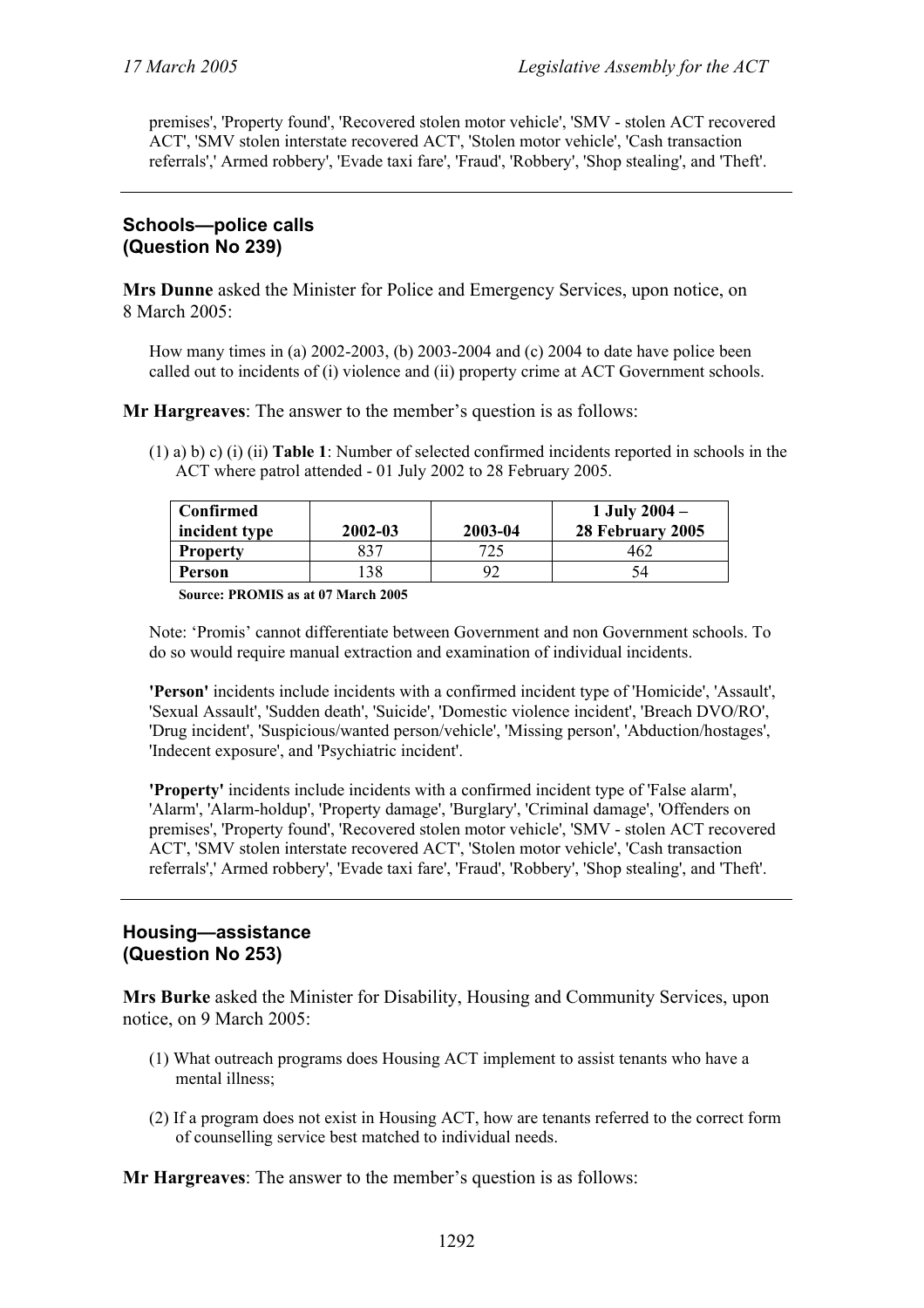- (1) Housing ACT does not provide specific outreach programs to assist tenants with a mental illness.
- (2) In the event a Housing ACT tenant appearing to have difficulty, either with their tenancy or in a more general sense, Housing ACT will try to speak to the tenant to ascertain what the issues may be and offer appropriate referrals.

Where the Housing Manager has difficulty in engaging with the tenant, a Housing Manager Specialist may seek to contact the tenant to work through any issues or concerns and assist with appropriate referrals.

Where Housing ACT has concerns for the health and safety of an individual or the broader community and it appears the individual suffers from a mental illness, Housing ACT will contact the Crisis Assessment and Treatment Team, within Mental Health ACT.

# **Health—staff memos (Question No 276)**

**Mr Smyth** asked the Minister for Health, upon notice, on 10 March 2005:

- (1) How many memos have been issued by ACT Health to its staff (a) to date this financial year and (b) in 2003-04;
- (2) On how many occasions (a) was the Minister informed of these memos and (b) did the Minister sign off on or authorise these memos;
- (3) What was the reason for each of the memos issued (a) to date this financial year and (b) in 2003-04.

**Mr Corbell**: The answer to the member's question is as follows:

- (1) Given the vast quantity of correspondence encompassing all areas of ACT Health, it is not possible to maintain a central record of all the internal correspondence issued to its staff;
- (2) It is not common practice for the Minister to be informed of the nature and content of internal correspondence before it is released, (b) no the Minister did not sign off on or authorise these memos;
- (3) Internal correspondence is not subject to a central tracking system, therefore, it is not possible to determine a response to this question.

# **Housing—direct debit payments (Question No 289)**

**Mrs Burke** asked the Minister for Disability, Housing and Community Services, upon notice, on 10 March 2005: